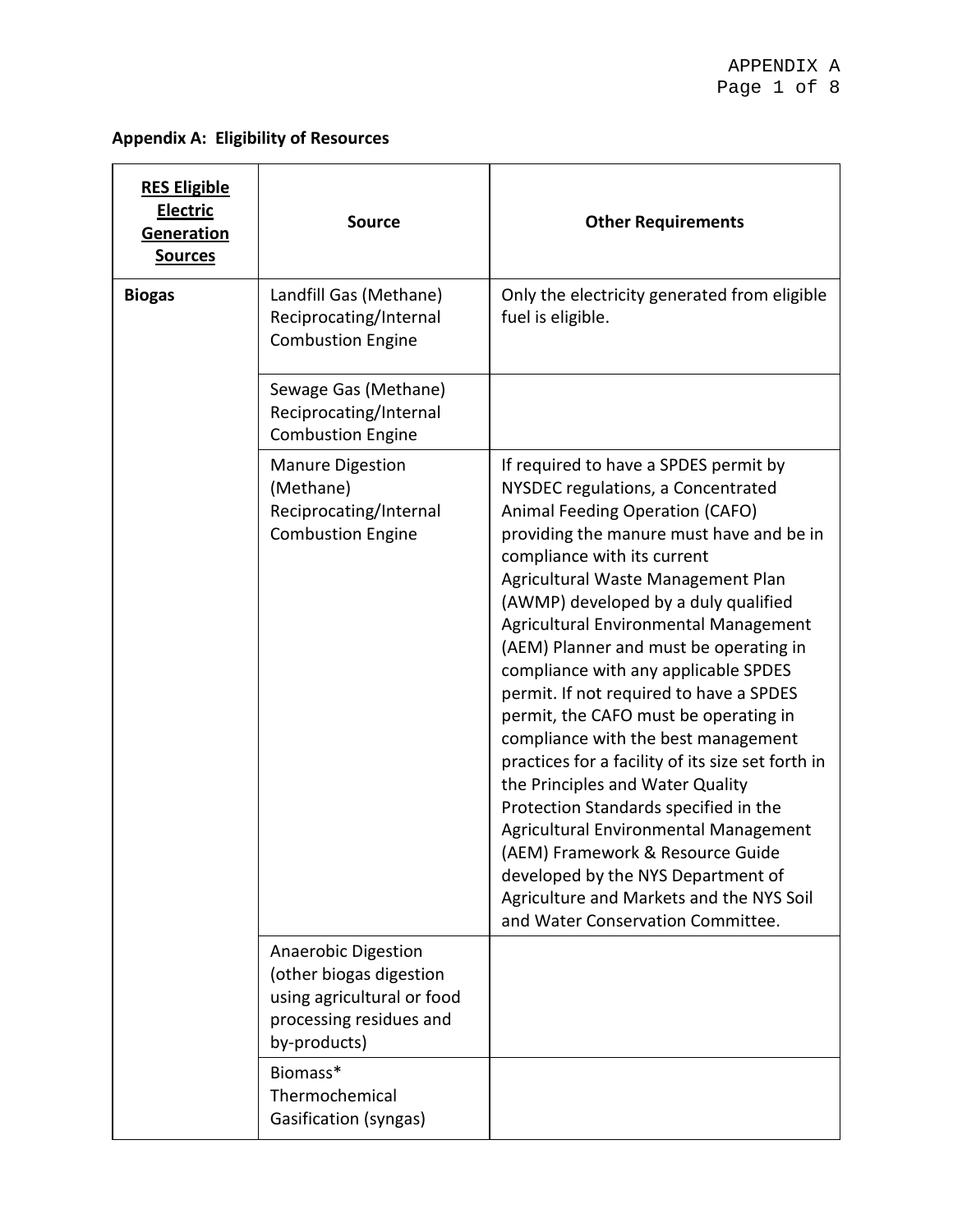| <b>RES Eligible</b><br><b>Electric</b><br>Generation<br><b>Sources</b> | <b>Source</b>                                                                                                            | <b>Other Requirements</b>                                                                       |
|------------------------------------------------------------------------|--------------------------------------------------------------------------------------------------------------------------|-------------------------------------------------------------------------------------------------|
| Biogas (cont.)                                                         | Biogas (from eligible<br>sources of biomass*<br>feedstock) Combined<br>Heat & Power                                      |                                                                                                 |
|                                                                        | Biogas (from eligible<br>sources of biomass*<br>feedstock) Co-fired with<br>existing fossil-fuel<br>Combustion           | Only the electricity generated from the<br>eligible biomass portion of the fuel is<br>eligible. |
| Biomass <sup>*</sup>                                                   | <b>Biomass Direct</b><br>Combustion                                                                                      |                                                                                                 |
|                                                                        | <b>Biomass Combined Heat &amp;</b><br>Power                                                                              |                                                                                                 |
|                                                                        | <b>Biomass Co-fired with</b><br>existing fossil-fuel<br>Combustion                                                       | Only the electricity generated from the<br>biomass portion of the fuel is eligible.             |
| <b>Liquid Biofuel</b>                                                  | Biomass* Liquefaction<br>through acid or enzymatic<br>hydrolysis (Ethanol)                                               |                                                                                                 |
|                                                                        | Biomass* Esterification<br>(Biodiesel, Methanol)                                                                         |                                                                                                 |
|                                                                        | Biomass*<br><b>Thermochemical Pyrolysis</b><br>(Bio-oil)                                                                 |                                                                                                 |
|                                                                        | Biomass* Hydrothermal<br>Liquefaction                                                                                    |                                                                                                 |
|                                                                        | Liquid Biofuel (from<br>eligible sources of<br>biomass* feedstock)<br><b>Combined Heat &amp; Power</b>                   |                                                                                                 |
|                                                                        | Liquid Biofuel (from<br>eligible sources of<br>biomass* feedstock) Co-<br>fired with existing fossil-<br>fuel Combustion | Only the electricity generated from the<br>biomass portion of the fuel is eligible.             |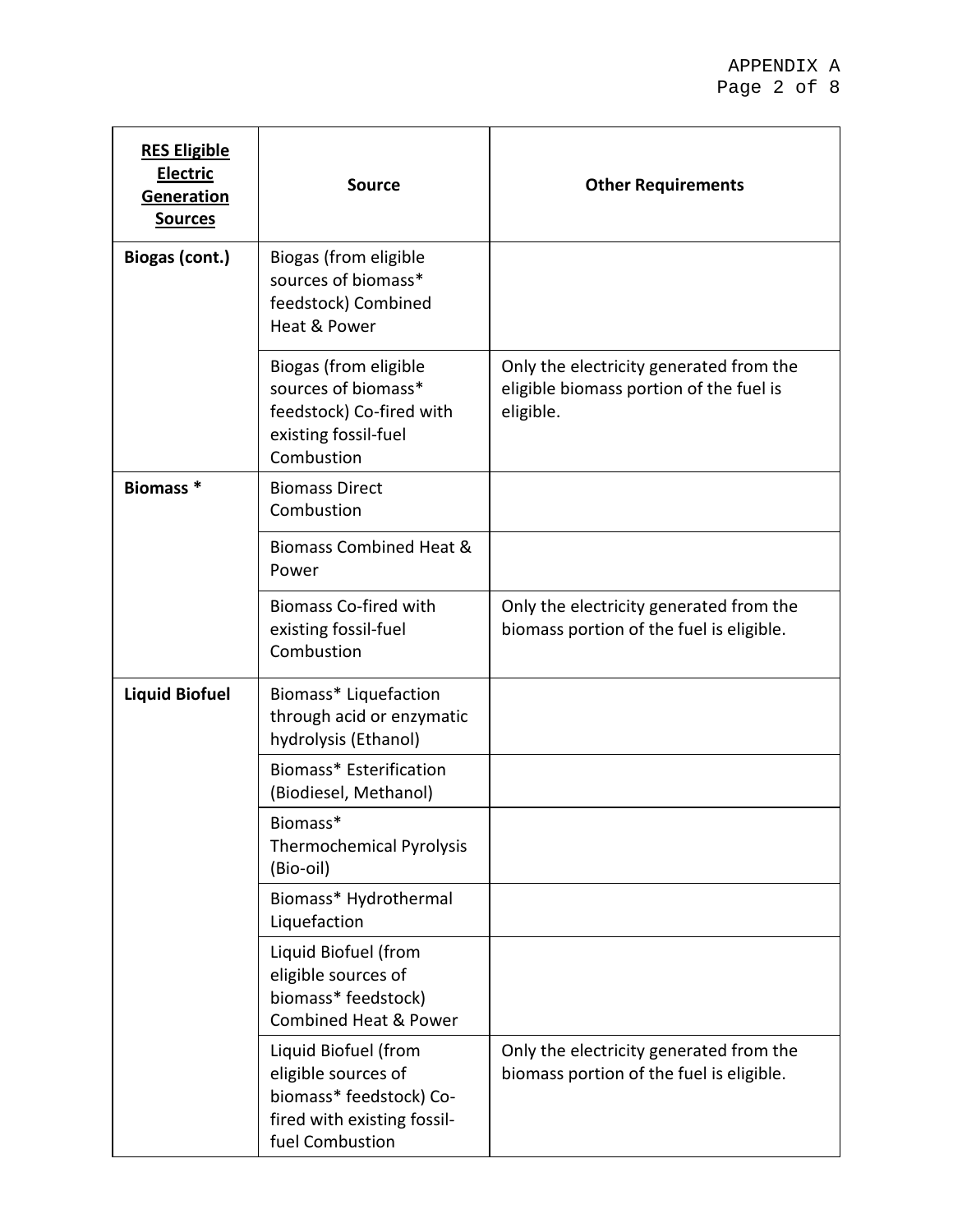| <b>RES Eligible</b><br>Electric<br>Generation<br><b>Sources</b> | <b>Source</b>                                                                                                          | <b>Other Requirements</b>                                                                                        |
|-----------------------------------------------------------------|------------------------------------------------------------------------------------------------------------------------|------------------------------------------------------------------------------------------------------------------|
| <b>Fuel Cells</b>                                               | Solid Oxide Fuel Cells<br>(SOFC)                                                                                       |                                                                                                                  |
|                                                                 | <b>Molten Carbonate Fuel</b><br>Cells (MCFC)                                                                           |                                                                                                                  |
|                                                                 | Proton Exchange<br>Membrane Cells (PEM)                                                                                |                                                                                                                  |
|                                                                 | Phosphoric Acid Fuel Cells<br>(PAFC)                                                                                   |                                                                                                                  |
| Hydroelectric                                                   | <b>Hydroelectric Upgrades</b>                                                                                          | No new storage impoundment, eligibility<br>limited to the incremental production<br>associated with the upgrade. |
|                                                                 | Low-Impact Run-of-River<br>Hydroelectric                                                                               | No new storage impoundment.                                                                                      |
| <b>Solar</b>                                                    | Photovoltaics                                                                                                          |                                                                                                                  |
| <b>Tidal/Ocean</b>                                              | <b>Tidal (Turbines and other</b><br>rotary motion drives)<br>electrical generators                                     |                                                                                                                  |
|                                                                 | Ocean Wave (Turbines and<br>other rotary motion drives)                                                                |                                                                                                                  |
|                                                                 | <b>Ocean Current (Turbines</b><br>and other rotary motion<br>drives) Wave (Turbines and<br>other rotary motion drives) |                                                                                                                  |
|                                                                 | <b>Ocean Thermal</b><br>Pumped Storage Hydro<br>Powered by Tidal                                                       |                                                                                                                  |
| Wind                                                            | <b>Wind Turbines</b>                                                                                                   |                                                                                                                  |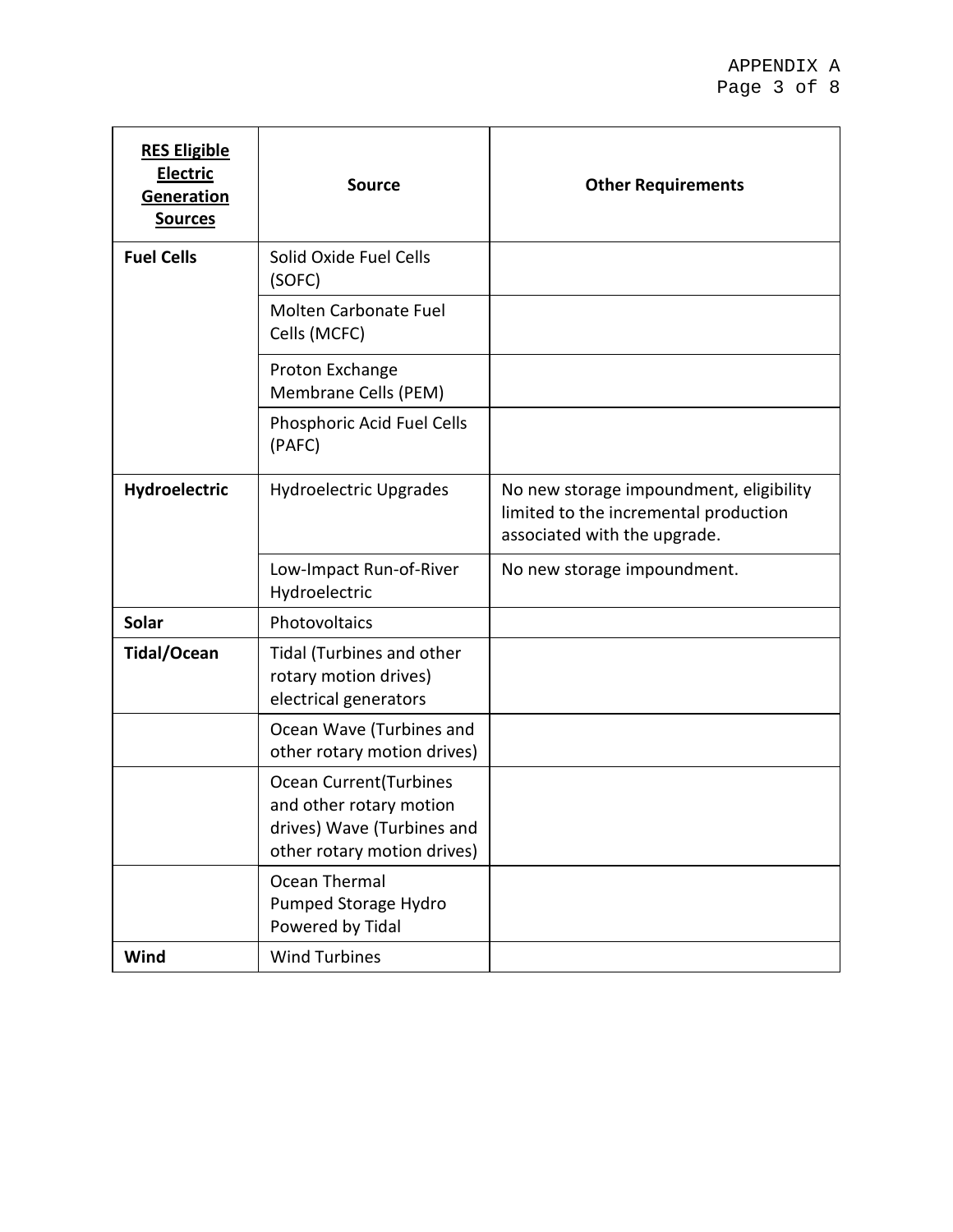# **\*Eligible Sources of Biomass[1](#page-3-0)**

# Agricultural Residue

Woody or herbaceous matter remaining after the harvesting of crops or the thinning or pruning of orchard trees on agricultural lands. Agricultural by-products such as leather and offal and food processing residues that are converted into a biogas or liquid biofuel.

# Harvested Wood

Wood harvested during commercial harvesting.

Previous Commission Orders state that biomass facility owners must have and be in compliance with an approved forest management plan (FMP) to make use of biomass that fits under the definitions of "Harvested Wood" and/or "Silvicultural Waste Wood." The FMP should address the overall management goals and performance standards that need to be used during the procurement of the biomass resource for the facility. The FMP is required to include: standards and guidelines for sustainable forest management and requires the adherence to management practices that conserve biological diversity, productive forest capacity, and promote forest ecosystem health. The FMP must be completed by a qualified forester and approved by the Department of Public Service.

A copy of the approved FMP needs to be provided to each of the biomass suppliers for the biomass facility. Suppliers need to be in compliance with the FMP for the facility. Landowners supplying feedstocks to the suppliers are not required to have their own forest management plan. However, suppliers are required to prepare harvest plans for each parcel where harvested biomass is supplied to an RPS program eligible generator. This requirement should be clearly stated in the FMP. It should be further stated that harvest plan content and adherence to the harvest plan remains the responsibility of the participating biomass facility.

# Silvicultural Waste Wood

Wood harvested during timber stand improvement and other forest management activities conducted to improve the health and productivity of the forest. The requirements for approved Forest Management Plans and Harvest Plans are the same as for "Harvested Wood" stated above.

# Mill Residue Wood

Hogged bark, trim slabs, planer shavings, sawdust, sander dust and pulverized scraps from sawmills, millworks and secondary wood products industries.

<span id="page-3-0"></span> $1$  Details on certain requirements are more fully documented in the NYSERDA Publication: Biomass Power Guide, Revised July 22, 2014 available on the NYSERDA Website http://www.nyserda.ny.gov/Cleantech-and-Innovation/Biomass.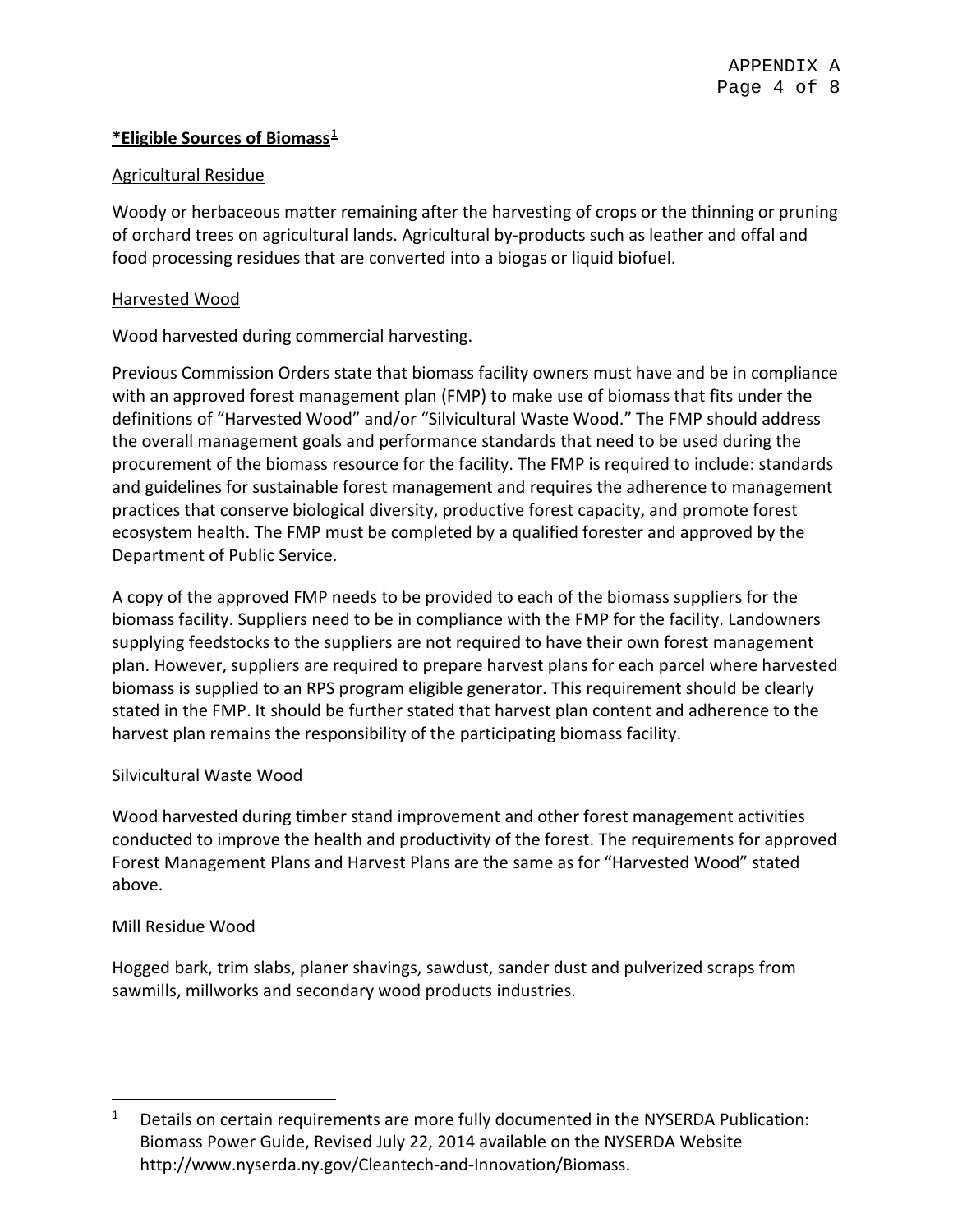# Pallet Waste

Unadulterated wood collected from portable platforms used for storing or moving cargo or freight.

# Site Conversion Waste Wood

Wood harvested when forestland is cleared for the development of buildings, roads or other improvements.

# Sustainable Yield Wood (woody or herbaceous)

Woody or herbaceous crops grown specifically for the purpose of being consumed as an energy feedstock (energy crops).

# Urban Wood Waste and Refuse Derived Fuel

Two types of refuse derived fuels qualify as eligible fuels:

- 1. The source-separated, combustible, untreated and unadulterated wood portion of municipal solid waste or construction and demolition debris, including biomass prepared by a densification process resulting in a uniformly sized, easy to handle fuel pellet or briquette.
- 2. Clean wood recovered from a Construction and Demolition (C&D) debris at a permitted Material Reclamation Facility (MRF) or C&D processing facility. This type of eligible fuel is subject to additional quality control safeguards and testing:
	- Solid waste management facility authorization from NYSDEC for the construction and operation of the MRF or C&D processing facility
	- Beneficial Use Determination (BUD) for the wood fuel product
	- QA/QC procedures for procuring, inspecting, sampling and testing Clean MRF Fuel as noted in the Biomass Power Guide

### Adulterated Biomass

Adulterated biomass includes:

- all types of biomass that do not fall within the categories of eligible unadulterated biomass, such as paper, paperboard boxes, textiles, yard waste and leaves, nonrecyclable wood (e.g. plywood and particle board);
- agricultural by-products such as leather and offal and food processing residues;
- other adulterated wood wastes and mixed adulterated and clean wood wastes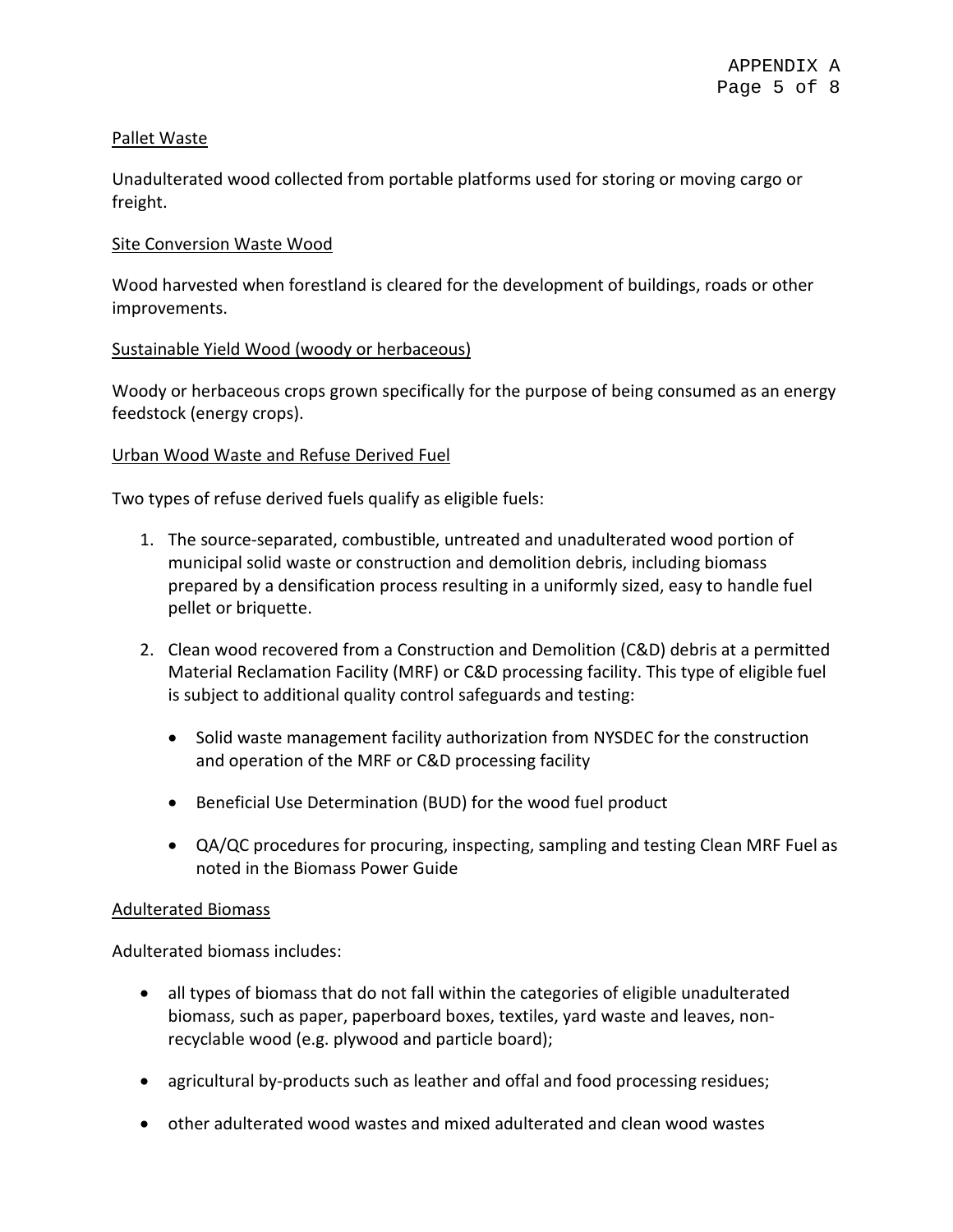For biomass recovered from municipal mixed-waste streams or other adulterated biomass a primary conversion step to liquid or gaseous fuels is required. Power generation facilities that choose to use these types of biomass must demonstrate that emissions from electric energy production from the use of the adulterated feedstocks is equal to or less than the emissions for the process using unadulterated biomass feedstocks. This is only possible if the primary conversion step produces a clean gaseous or liquid fuel for the power conversion system as described in the Biomass Power Guide.[2](#page-5-0)

# Co-firing eligible and ineligible resources

Projects that plan to co-fire unadulterated biomass with fossil fuels or other ineligible fuels have additional measurement and reporting requirements to ensure that only the electricity generated from eligible biomass is counted in the CES program. This requires separate feed and measurement systems for each fuel stream plus regular sampling and analysis of fuels to ensure that the reported eligible generation is based on an accurate measurement of heat input for each fuel stream to the boiler or other conversion system.

<span id="page-5-0"></span> <sup>2</sup> http://www.nyserda.ny.gov/-/media/Files/EDPPP/Energy-and-Environmental-Markets/RPS/RPS-Documents/NYS-RPS-biomass-guidebook.pdf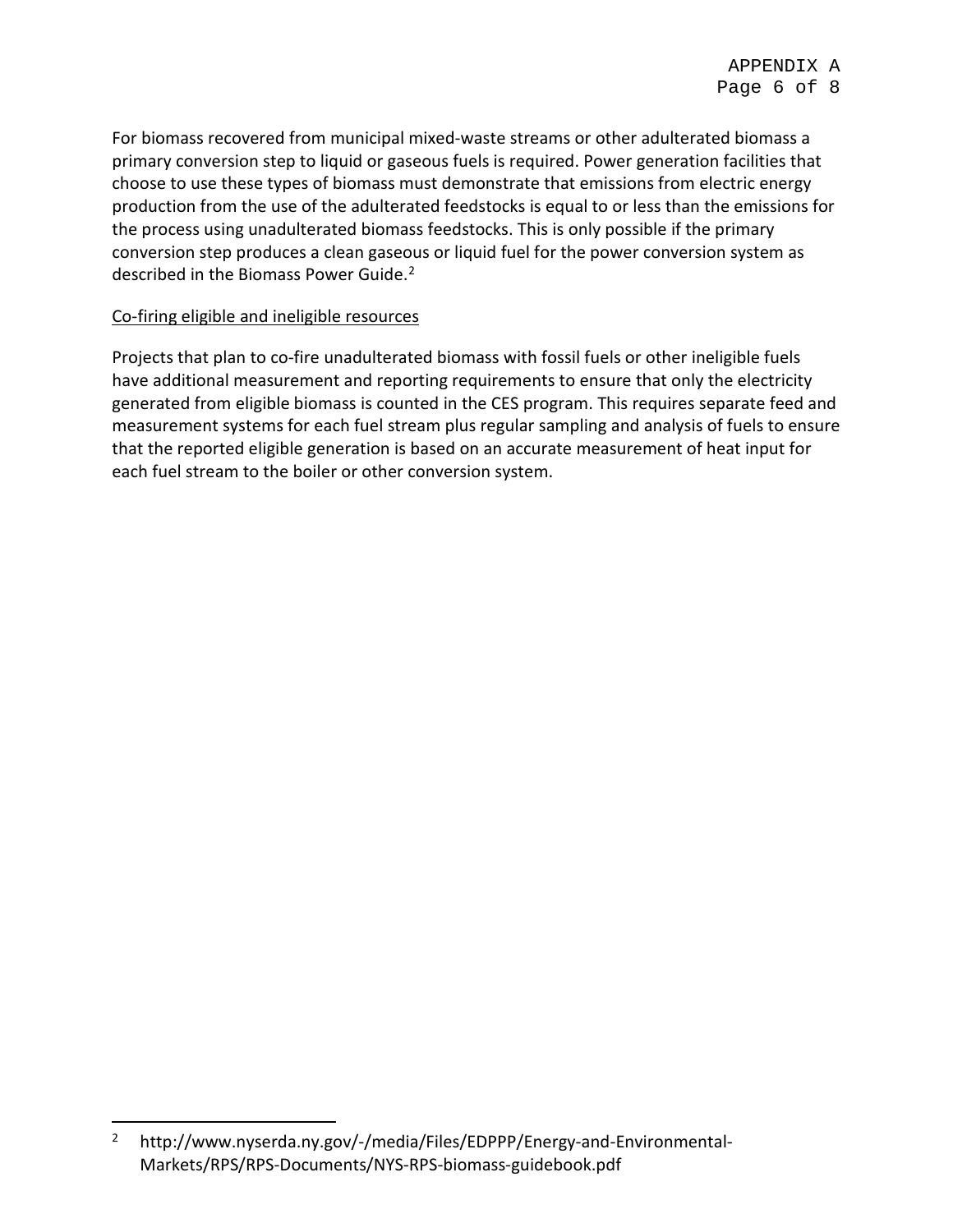### ADDITIONAL ELIGIBILITY REQUIREMENTS

# 1. Retail Sale Requirement

For electricity to be eligible for Tier 1 RECs, it must be demonstrated to the satisfaction of the Commission or its designee that the electrical output of the eligible generation facility commencing operation after January 1, 2015, either originated in New York State or was contractually delivered into New York State, and was sold to consumers in New York State in a retail sale.

# 2. Locational/Delivery Requirement

For electricity to be eligible, it must be demonstrated to the satisfaction of the Commission or its designee that the electrical output of the generation facility was 1) scheduled into a market administered by the New York Independent System Operator, Inc. (NYISO) for end-use in New York State; or 2) delivered through a wholesale meter under the control of a utility, public authority or municipal electric company such that it can be measured, and such that consumption within New York State can be tracked and verified by such entity or by the NYISO; or 3) delivered through a facility dedicated generation meter, which shall be approved by and subject to independent verification by the DPS or its designee, to a customer in New York State whose electricity was obtained through the NYISO/utility system. For any facility seeking to satisfy the electricity delivery requirement through options 2 or 3 above, all costs associated with measurement, tracking, and verification, to the satisfaction of DPS Staff or its designee, and for participation in NYGATS must and will be borne by the facility owner/developer.

Out-of-state intermittent renewable generators that participate in Tier 1 solicitations may sell and transmit energy as it is generated into the spot market of the control area of its location without simultaneous transmission into the New York Control Area, so long as an equal quantity of energy is transmitted out of the affected spot market into the New York Control Area for end-use during the same hour as the renewable generation is produced (hourly matching). Contractual deliveries associated with the out-of-state resource shall be recognized in each hour as the lesser of actual hourly metered energy production by the renewable generator or actual hourly energy delivered to the electric energy purchaser in the New York Control Area for end-use. In addition, if the control area of origin has an attributes accounting and tracking system or an environmental disclosure program, it is required that such system and/or program recognize hourly matched transactions without double counting the attributes in any jurisdiction.

# 3. Bilateral Sales

Bilateral sales for electricity associated with the electricity produced by an eligible facility are permissible provided that the seller of electricity from an eligible facility can demonstrate that the purchaser of the electricity is a NYS Load Serving Entity (LSE), or one or more NYS endusers.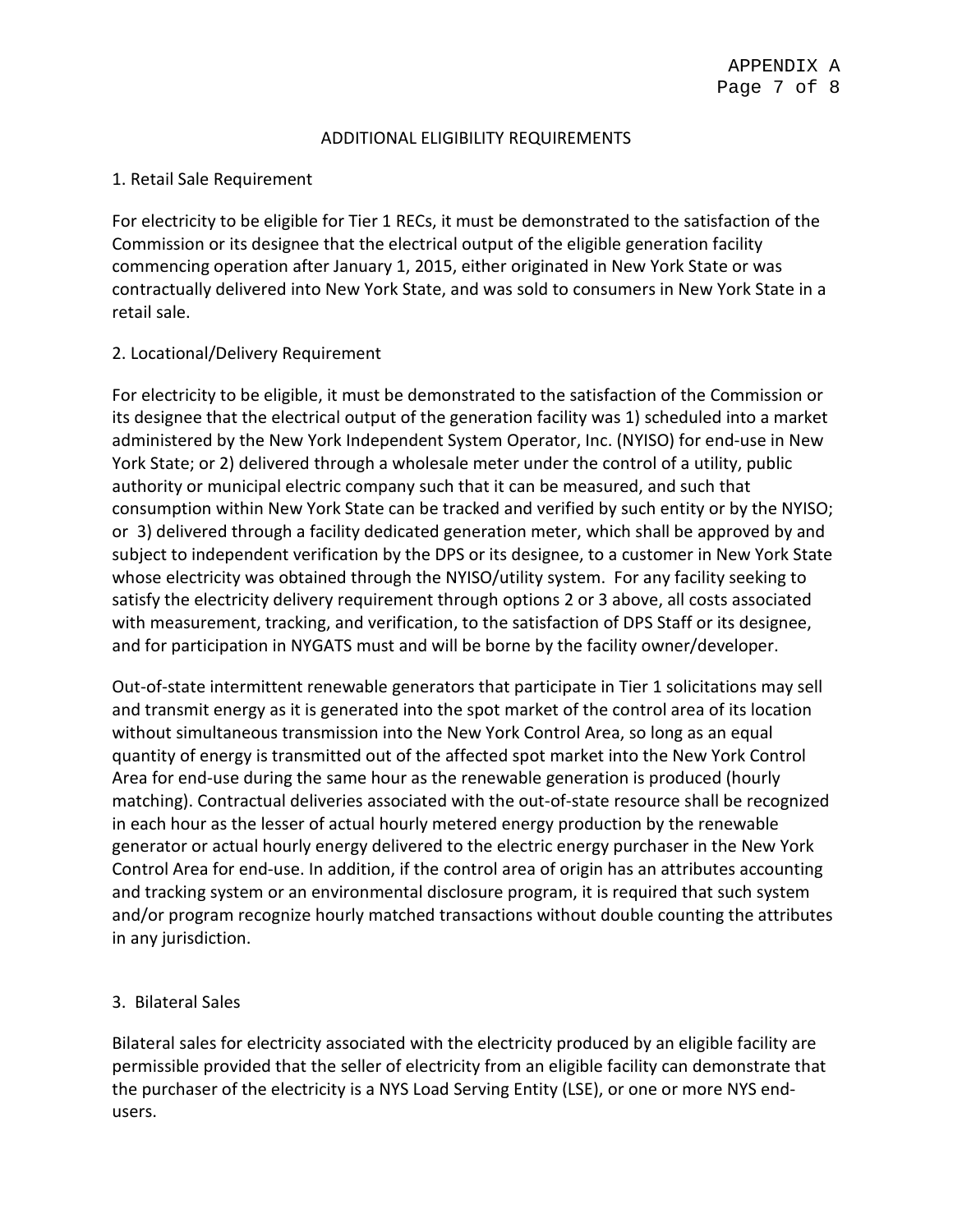# 4. Net Metering

Eligible generation resources at sites within new York State commencing operation after January 1, 2015 that are "behind-the-meter" generation resources qualify for Tier 1 procurements and the electricity they produce may be consumed by customers behind-themeter, subject to the measurement, verification and tracking provisions set forth in section 2 numeral 3) noted above. Projects that use a net-metering regime are eligible for both Tier 1 and net metering opportunities until such time that the Commission may change that dual eligibility requirement in a subsequent order.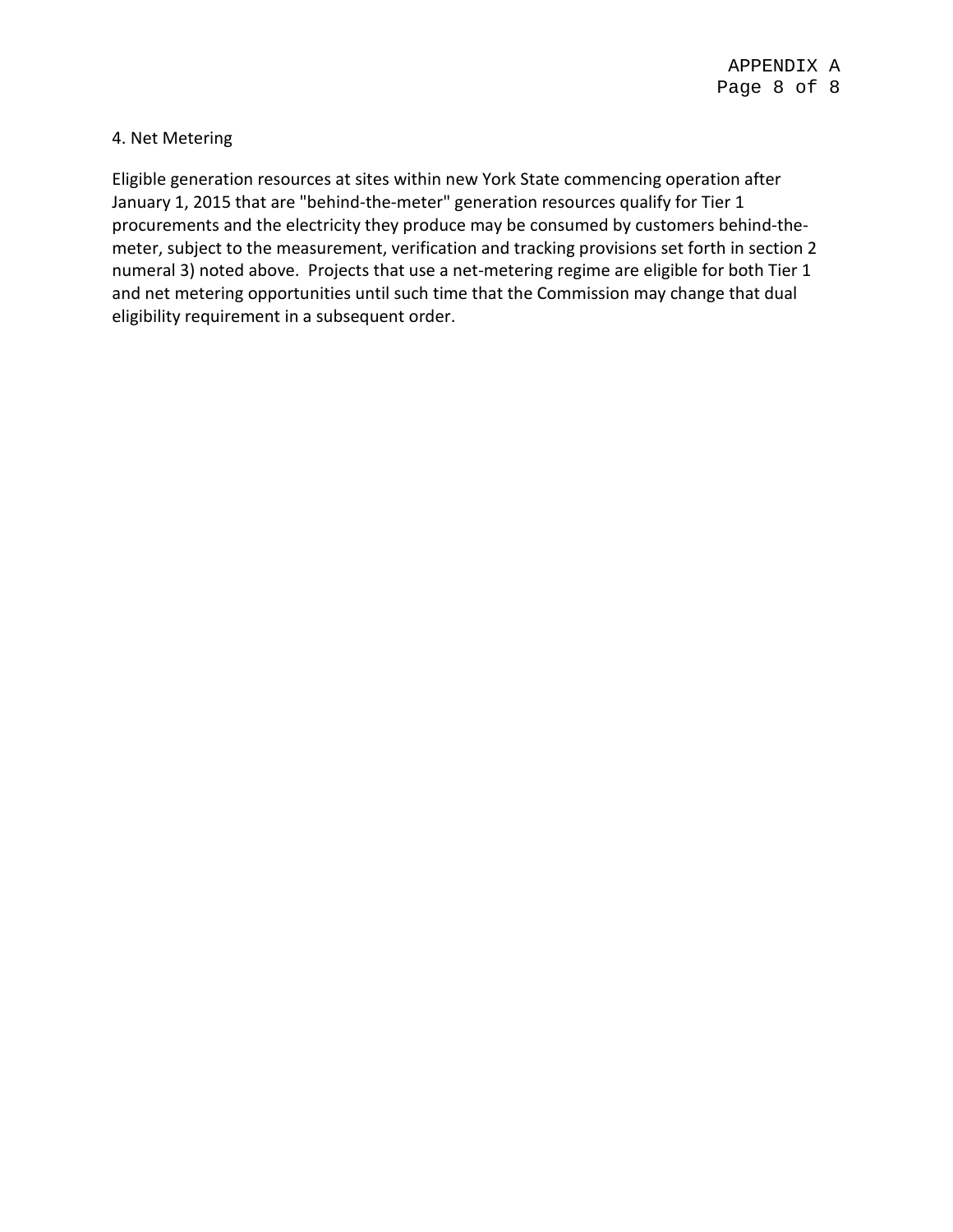#### **Comment Summaries**

This summary of comments is compiled for the benefit of the reader and is not intended to be a comprehensive source of all comments submitted in this proceeding or to reflect any weight given particular comments by the Public Service Commission (Commission) or the Staff of the Department of Public Service (Staff). In addition to the comments summarized individually below thousands more comments have been submitted and considered by Staff and the Commission.

Over 3,600 individual public comments were submitted electronically on the New York State Department of Public Service (DPS) Document and Matter Management System (DMM), and/or they were e-mailed to the DPS Secretary, under Case No. 15-E-0302, during the public comment period for the Clean Energy Standard Proposal White Paper and the Cost Study. A majority of the commenters support the Clean Energy Standard White Paper and the Cost Study, and they believe in the creation of enforceable renewable energy resources. Many comments argue for long range clean energy environmental goals of 100 percent in the State of New York.

Approximately 1,600 of the 3,600 individual comments that were filed on DMM believe the Commission should reject subsidizing nuclear plants (Exelon Corporation) because in the view of the commenters, nuclear power is not clean, not zero emissions, not carbon-free, and not safe. Also, several hundred comment included concerns regarding the process employed to evaluate the Clean Energy Standard proposal, stating that the comment period for the Zero Emissions Attributes should be extended. Many comments expressed a belief that New York should proactively plan to phase out nuclear energy and fossil fuels, instead of charging New Yorkers billions of dollars to prop up aging nuclear plants.

Some comments state that mandating nuclear subsidies will harm low-income customers and upstate businesses. Many commenters suggest the state should focus energy efficiency and renewable energy are cleaner, safer, and more affordable than nuclear power. A majority of the opposition to nuclear power supports the development of New York's world class offshore wind resources, and the creation of an off shore wind tier within the Clean Energy Standard.

Approximately 2,000 of the 3,600 individual public comments fully support the Clean Energy Standard proposal, and the inclusion of nuclear power in the Clean Energy Standard. Many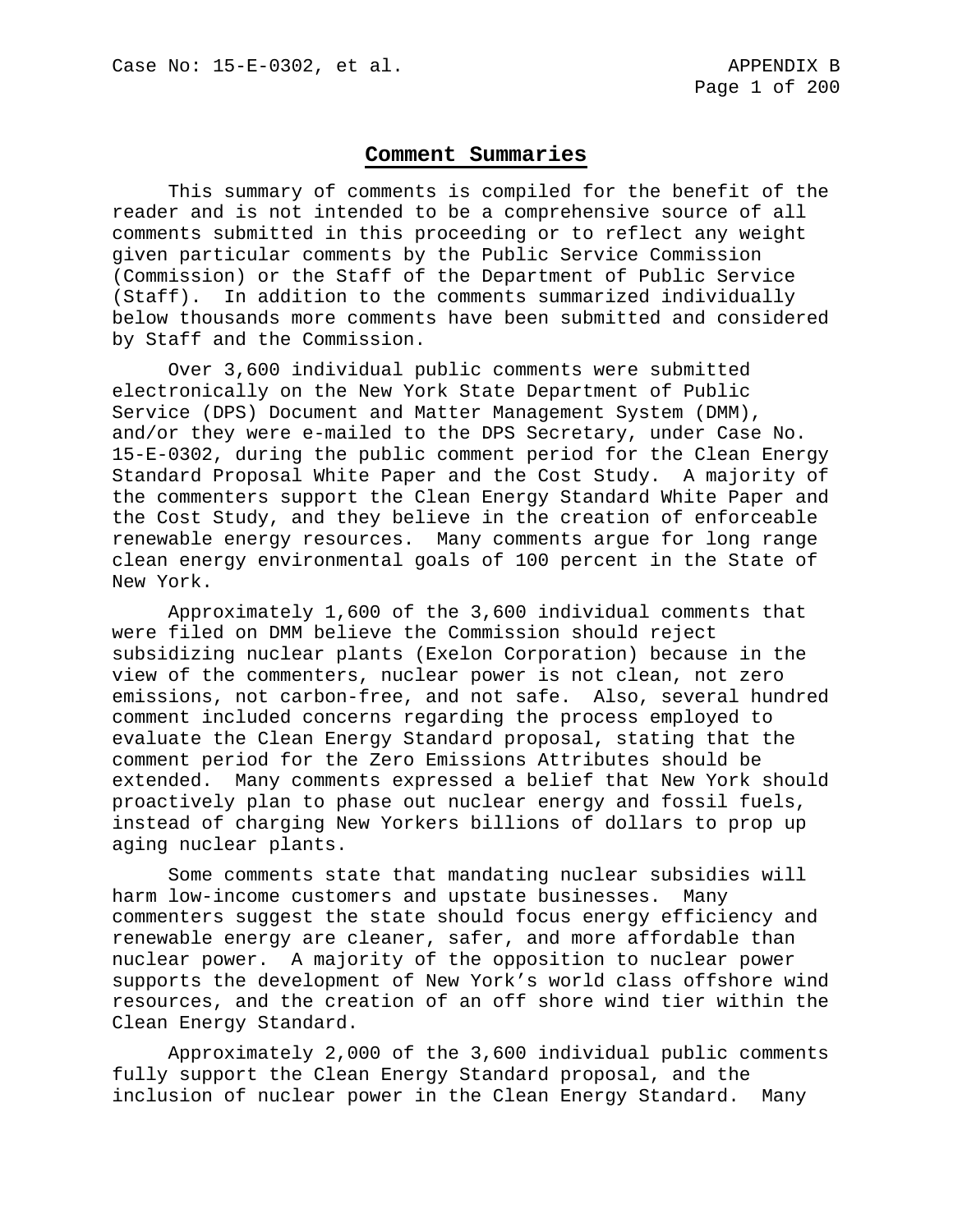supporters of the nuclear program also support enforceable energy efficiency targets as affordable and environmentally beneficial. They also state that New York's nuclear power plants should not close prematurely because it would be an enormous setback to the State's clean energy goals, in reducing greenhouse gas emissions and mitigating climate change.

According to individual commenters who support the nuclear option, nuclear power supports economic growth and prosperity, provides jobs for highly skilled workforce, enhances the nation's energy security and local grid reliability, and protects the planet for future generations. Supporters suggest that nuclear power needs to play a prominent role in the State's energy portfolio to sustainably phase out fossil fuels and maintain economic stability in local communities. They state that New York can lead the way and be a role model for other states to reduce carbon emissions, and provide New Yorkers clean reliable electricity for decades to come.

In addition to the several thousand public comments submitted during the public comment period for the Clean Energy Standard, the Sierra Club delivered for submission 11,000 public comments, stating that the Clean Energy Standard should be enforced through "Alternative Compliance Payments" (ACP), requiring utilities to pay, if they fail to purchase enough renewable energy to achieve the yearly target. These comments suggest NYSERDA should utilize any ACP funds to procure more renewable energy to ensure that the State's overall 50% target will be met. They also state a belief that nuclear energy is neither clean nor renewable and therefore should be kept completely separate from the Clean Energy Standard.

The full versions of party comments can be found at the Department of Public Service website under the CES and case numbers, 15-E-0302 and 16-E-027. Staff and the Commission have considered the comments in their entirety.

### **Entities that Commented on the Clean Energy Standard White Paper and Cost Study**

Acadia Center Alliance for a Green Economy (AGREE) and Nuclear Information and Resource Service (NIRS) (Collectively: AGREE) Alter NRG Corp (AlterNRG) American Biogas Council (ABC) American Council for an Energy Efficiency Economy (ACEEE) American Nuclear Society (ANS):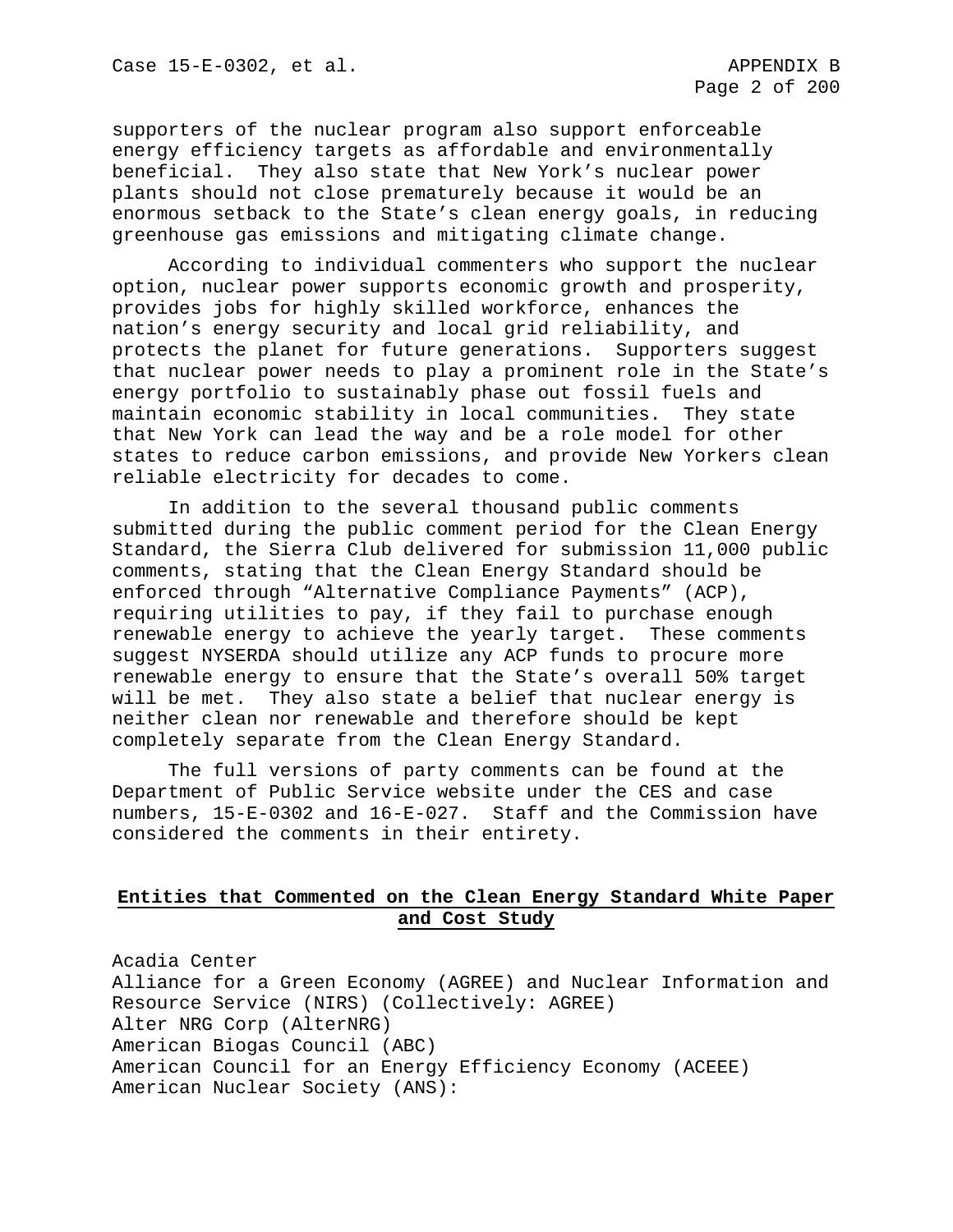American Petroleum Institute (API) Ampersand Hydro, LLC. Assemblywoman Barbara Lifton, 125th District. Assemblywoman Ellen C. Jaffee, 97<sup>th</sup> District. Assemblyman Robert Oaks, 130th District. Assemblyman William A. Barclay, 120th District. Assemblywoman Amy R. Paulin, Chair, Committee on Energy. Assemblyman Steve Englebright, Chair, Committee on Environmental Conservation. (Assembly Members Included): Thomas J. Abinanti; William Colton; Jeffrey Dinowitz; Patricia A. Fahy; Richard N. Gottfried; Ellen C. Jaffee; Brian Kavanagh; Barbara S. Lifton; Donna A. Lupardo; William Magee; John T. McDonald, III; Walter T. Mosley; Daniel J. O'Donnell; Steven Otis; Michelle Schimel; Rebecca A. Seawright; Albert A. Stirpe, Jr.; Fred W. Thiele, Jr.; Daniel Quart; and Latrice M. Walker. Azure Mountain Power Co. Boralex Hydro Operations, Inc., Chasm Falls Hydro, Inc., Eagle Creek Renewable Energy, Gravity Renewables, Kruger Energy Inc./KEI USA Power Management Inc., Oakvale Hydro, Riverrate Glass & Electric Bloom Energy Corporation (Bloom Energy) Boilermakers Local Lodge No. 5 Brookfield Renewable Energy Group (Brookfield) Business Council of New York State, Inc. (BCNY) Canadian Wind Energy Association (CanWEA) Citizens Environmental Coalition (CEC) Citizens for Local Power (CLP) City of New York (City) Clean Energy Organizations Collaborative (Filing Jointly): Acadia Center; Citizens for Local Power; Citizens Campaign for the Environment; Environmental Advocates of New York; National Wildlife Federation; Natural Resources Defense Council; Nature Conservancy; New York Public Interest Research Group (NYPIRG); Pace Energy and Climate Center; and Sierra Club (collectively CEOC) Community Energy, Inc. (CEI). Constellation Energy Nuclear Group, LLC (CENG) Consumer Power Advocates (CPA) Cornell University—Biological and Environmental Engineering— College of Agriculture and Life Sciences (Cornell) Council on Intelligent Energy & Conservation Policy (CIECP) and Promoting Health and Sustainable Energy (PHASE) Deepwater Wind DONG Energy Wind Power U.S., Inc. (DONG Energy) Dutchess County Legislature EDP Renewables North America (EDPR)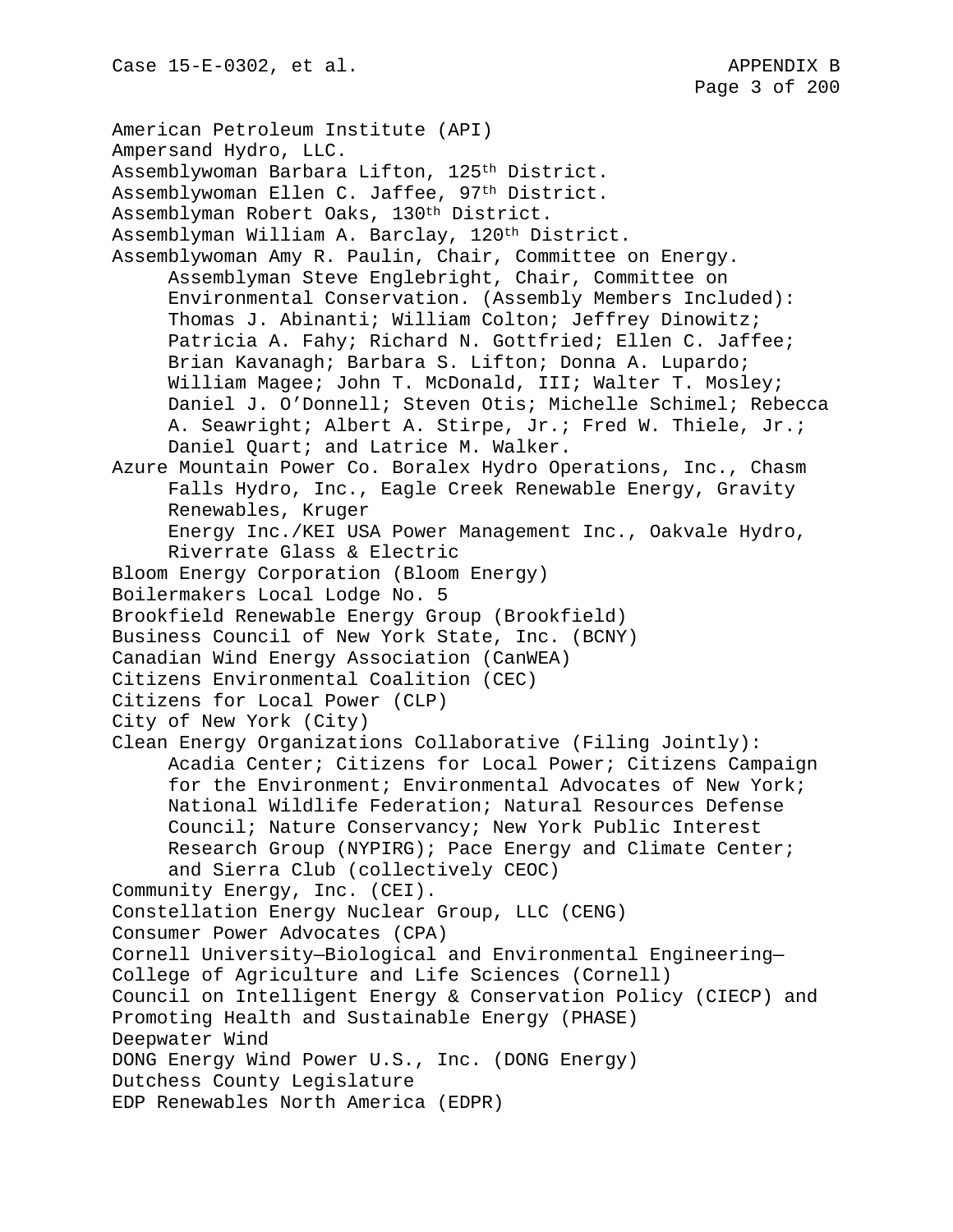Empire State Forest Products Association (ESFPA): Energy Efficiency for All: (Filing Jointly) Association for Energy Affordability; Association for Energy Affordability; Center for Working Families; Enterprise Community Partners, Inc; Green & Healthy Homes Initiative; Natural Resources Defense Council; Pace Energy and Climate Center; and WE ACT for Environmental Justice (EEA) Energy Infrastructure Advocates, LLC (EIA) Energy Recovery Council (ERC) Energy Vision (EV) Entergy Nuclear Indian Point 2, LLC; Entergy Nuclear Indian Point 3, LLC; Entergy Nuclear FitzPatrick, LLC; and Entergy Nuclear Operations, Inc. (Entergy Entities) Environmental Defense Fund (EDF) Environmental Energy Alliance of New York: Central Hudson; ConEd of New York; CCI Roseton; Dynegy Power LLC; PSE&G Long Island; National Grid; NYPA: NYS Electric & Gas Corp.; NRG Energy, Inc.; Orange & Rockland Utilities, Inc.; Rochester Gas & Electric Corp.; Selkirk Cogen; TransCanada; and US Power Generating Co (Collectively: The Alliance) Environmental Entrepreneurs - New York Chapter (E2) EnviTec Biogas USA EtaGen, Inc. General Electric Company (GE) Grassroots Environmental Education Gravity Renewables (Gravity) Greater Oswego-Fulton Chamber of Commerce Green Education and Legal Fund (GELF) GreningUSA, Inc. Hydro Quebec Energy Services (U.S.) Inc. (HQUS) Independent Power Producers of New York, Inc. (IPPNY) Indian Point Safe Energy Coalition (IPSEC) Institute for Policy Integrity, NYU School of Law (Policy Integrity) Intellectual Decisions on Environmental Awareness Solutions (IDEAS). International Brotherhood of Electrical Workers, Local Union #43 (IBEW) Joint Landowners Coalition of New York, Inc. Joint Utilities: Con Edison, Niagara Mohawk Power Corporation d/b/a National Grid, and Orange and Rockland Utilities, Inc (JU) KEI (USA) Power Management Inc.(KEI) Laborer's International Union of North America, Laborer's Local Union No. 633 Long Island Federation of Labor, AFL-CIO Low Impact Hydropower Institute (LIHI) Manufacturers Association of Central New York (MACNY)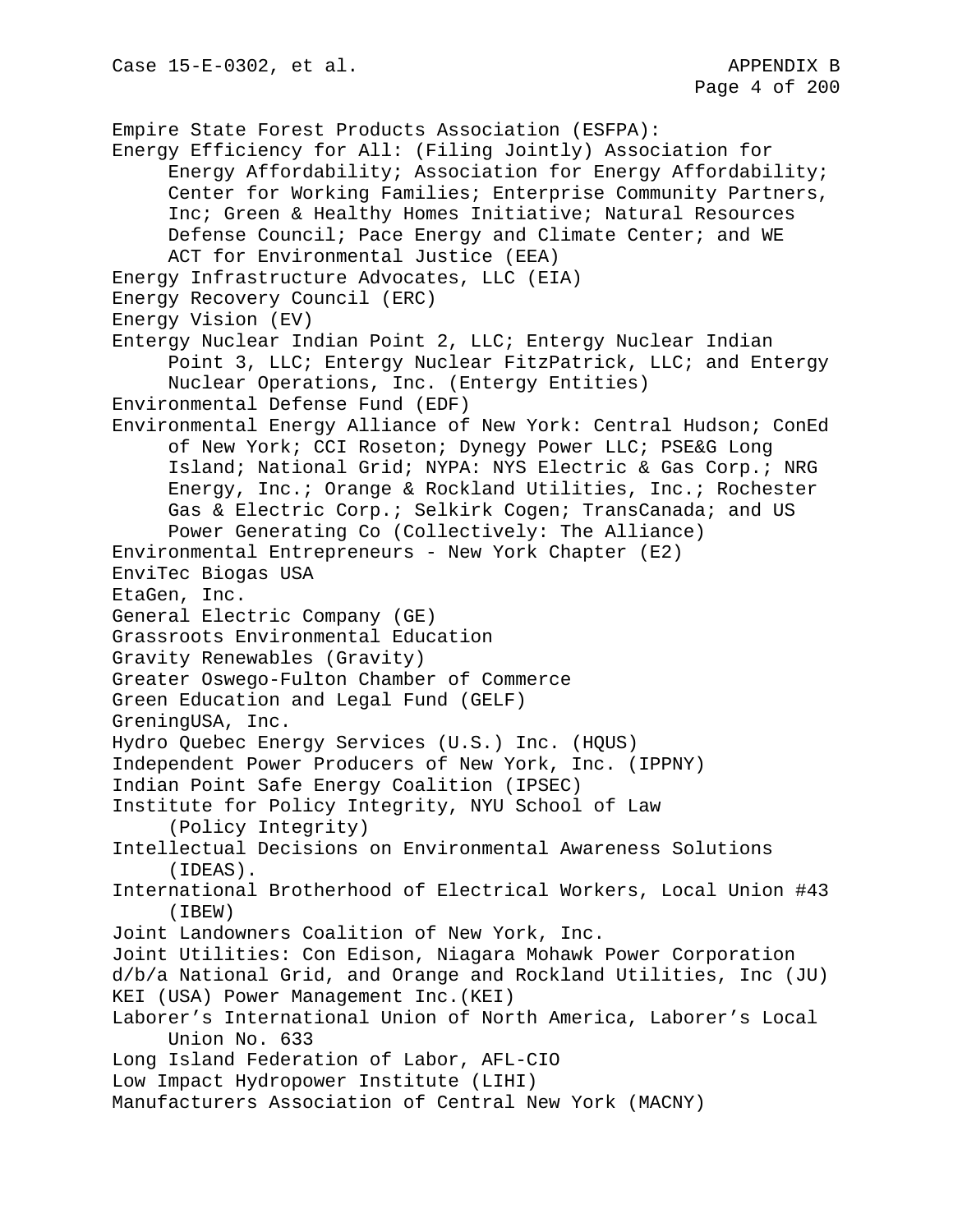Multiple Intervenors (MI) National Energy Marketers Association (NEM) National Fuel Cell Research Center (NFCRC) Natural Gas Supply Association (NGSA) Natural Resources Defense Council; E4TheFuture; CLEAResult; Lime Energy; Association for Energy Affordability; and Alliance for Clean Energy New York:(Aiming Higher Report)(NRDC) Newtrient New York Affordable Reliable Electricity Alliance (New York AREA) New York Association of Public Power (NYAPP) New York Battery and Energy Storage Technology Consortium (NY-BEST) New York Bioenergy Association (NYBA) New York Climate Action Group New York Cow Power Coalition (Cow Power) New York Farm Bureau (NYFB) New York Geothermal Energy Organization (NY-GEO) New York Independent System Operator, Inc., (NYISO) New York Municipal Power Agency (NYMPA), and the Independent Energy Efficiency Program (IEEP) New York Power Authority (NYPA) New York Solar Energy Industries Association (NYSEIA) New York State Department of Environmental Conservation (DEC) New York State, Department of State, Utility Intervention Unit (UIU) New York State Economic Development Council (NYSEDC) New York State Electric & Gas Corporation (NYSEG), Rochester Gas and Electric Corporation (RG&E), subsidiaries of Avangrid, Inc. and Central Hudson Gas & Electric Corporation (Central Hudson): (The Companies) New York State Utility Labor Council, International Brotherhood of Electrical Workers Local 97, and Utility Workers Union of America, Local 1-2 (Collectively: Labor Coalition) Northeast Clean Heat and Power Initiative (NECHPI) Northeast Energy Efficiency Partnerships (NEEP) NRG Energy, Inc. (NRG) Nuclear Energy Institute (NEI) Nucor Steel Auburn, Inc. (Nucor) OneGRID Onondaga County Legislator Kevin Holmquist Operation Oswego County, Inc. City of Oswego City: William J. Barlow, Jr., Mayor. Oswego County Legislature Otego Microgrid Ratepayers (Otego) Otsego 2000 and Pepacton Institute (Otsego) Plumbers & Pipefitters Local Union 112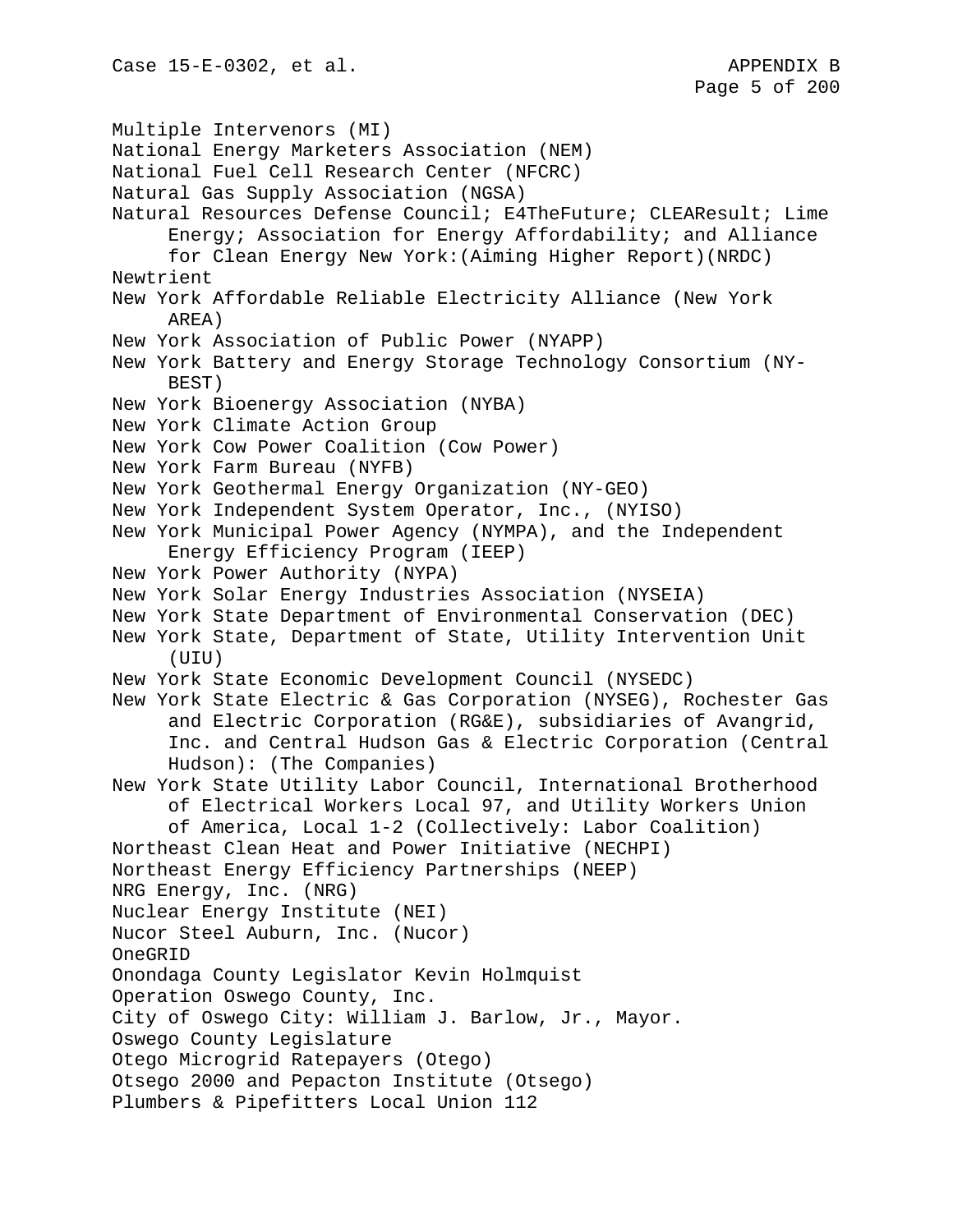Plumbers & Steamfitters Local 73 Port Authority of NY & NJ (Port Authority) Poseidon Transmission 1, LLC (Poseidon) PosiGen Solar Solutions (PosiGen) PSEG Long Island (PSEG LI) Recurrent Energy (Recurrent) ReEnergy Holdings, LLC (ReEnergy) Renewable Energy Industry: The Alliance for Clean Energy New York, American Wind Energy Association, Advanced Energy Economy Institute, New England Clean Energy Council, Northeast Solar Energy Industries Association, Northeast Vote Solar, Northeast Clean Energy Council, and Distributed Wind Energy Association: (Collectively: Renewable Energy Industry) RENEW Northeast, Inc. (RENEW) Retail Energy Supply Association (RESA). Rockland County Legislature Sierra Club Atlantic Chapter Sierra Club Lower Hudson Group Senator Liz Krueger, 28th District Senator Ruth Hassell-Thompson, 36th District Senator Joseph P. Addabbo, Jr., 15th District Senator Velmanette Montgomery, 25th District Senator Toby Ann Stavisky, 16th District Senator Brad Hoylman, 27th District Senator Martin Malave Dilan, 18th District Senator Jose M. Serrano, 29th District Senator Gustavo Rivera, 33rd District Senator Daniel Squadron, 26th District Senator Todd Kaminsky, 9th District Senator Jose Peralta, 13th District Senator Bill Perkins, 30th District Senator Jesse Hamilton, 20th District Senator Keven S. Parker, 21th District Senator George Latimer, 37<sup>th</sup> District Senator James Sanders, Jr., 10<sup>th</sup> District Senator Timothy M. Kennedy, 63rd District Senator Adriano Espaillat, 31st District Senator Roxanne J. Persaud, 19th District. Senator Patty Ritchie, 48th District Senator Phil Boyle, 4th District Senator Rich Funke, 55th District Senator Joseph Robach Smart Wires, Inc (Smart Wires) Solar Energy Industries Association and Vote Solar: (Solar Parties) Solar Policy Forum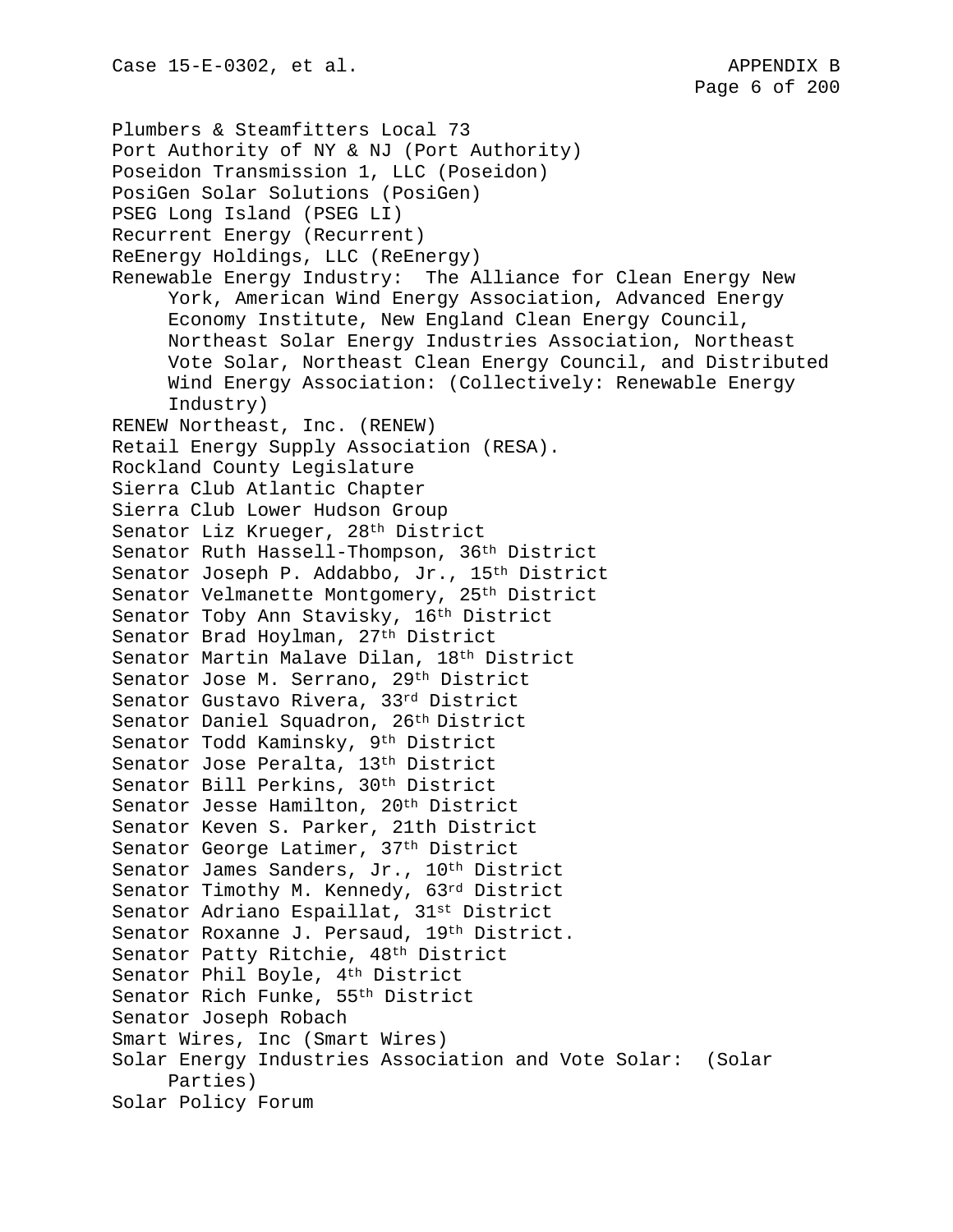SREC Trade, Inc. State University of New York, College of Environmental Science and Forestry, Department of Environmental Resources Engineering: (SUNY). Suffolk County Legislator, Sarah S. Anker, 6th District, Mt. Sinai, NY. Suffolk County Legislature Taylor Biomass Energy, LLC (Taylor) Town of Brookhaven (Brookhaven) Town of Scriba (Scriba) Transmission Developers Inc. (TDI) Ulster County Legislature Upstate Energy Jobs Vanguard Renewables (Vanguard)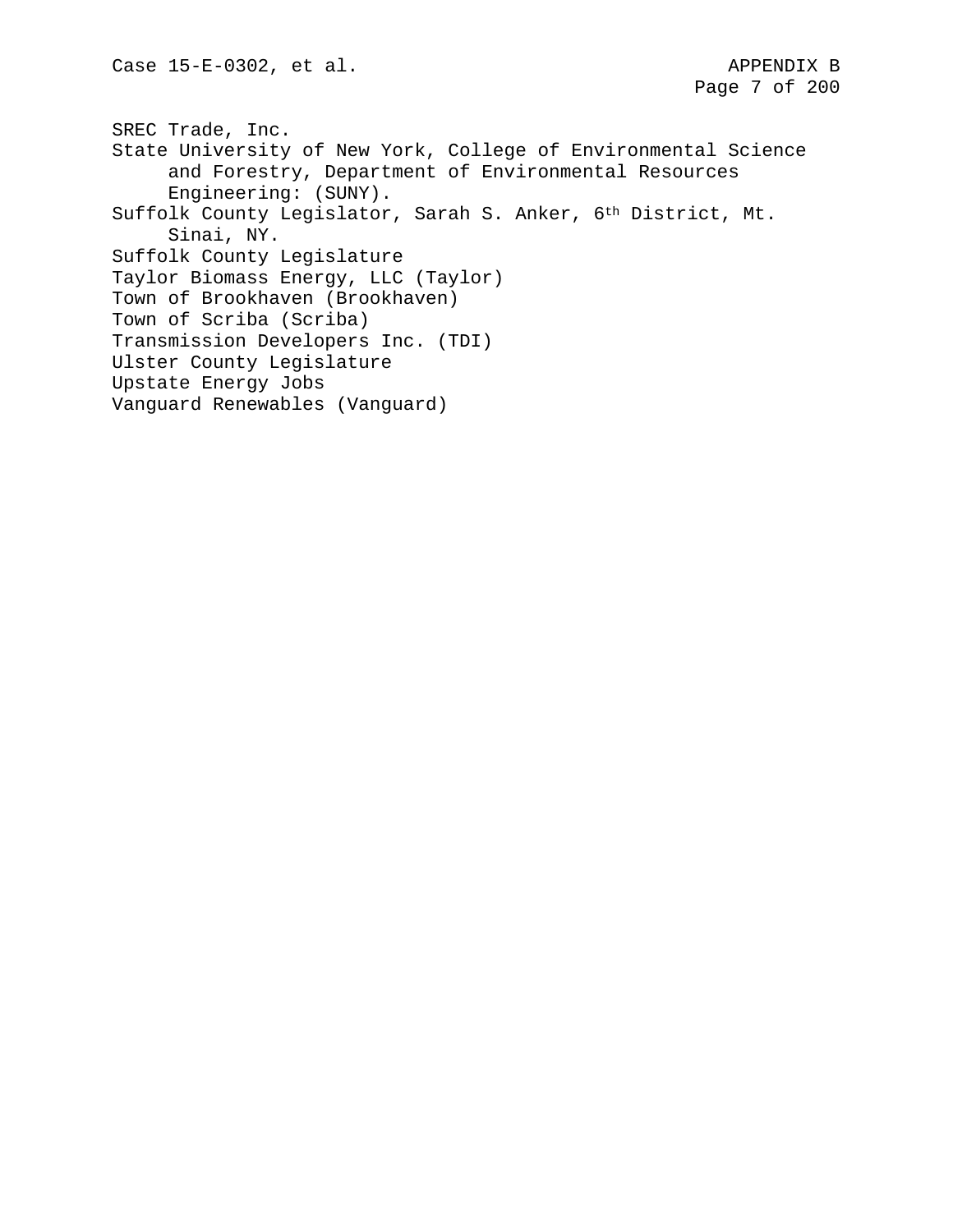### **Summary of Initial and Reply Party Comments Related to the White Paper**

#### **Acadia Center**

### Initial

The Acadia Center supports utilities to include energy efficiency in the CES, by asking utilities to procure all costeffective energy efficiency with annual targets ramping up to 2.5% over the next three years. The Acadia Center believes that energy efficiency investments avoid the need for expensive new generations and infrastructure and lowers overall system costs. The Acadia Center does not support a specific tier or carve out for energy efficiency.

The Acadia Center is concerned the CES may work to discourage the adoption of heat pumps and electric vehicles because they add electric new demand and thus increase the amount of renewables required by the program. Acadia Center believes that heat pumps and electric vehicles are an important elements to a deep greenhouse gas reduction pathway. Finally, the Commission should clarify the Clean Energy Advisory Council structure and authority.

### **Alliance for a Green Economy (AGREE) and Nuclear Information and Resource Service (NIRS) (Collectively: AGREE)**

#### Initial

AGREE generally supports Staff's renewable tier structure, deploying both new renewables and preserving old renewables, but stresses the importance for the state to provide a mechanism to ensure the development of offshore wind by creating a specific wind tier. According to AGREE, they support other organizations in calling for an offshore wind tier with the target of developing 5,000 megawatts of offshore wind by 2025.

Whenever possible, AGREE advocates that the CES should support local or community-owned renewable energy development. AGREE says the economic and jobs impact of local renewable energy development are much higher when compared to out of state purchasing. AGREE urges the Commission to require LSEs purchase RECs from in-state sources, with a priority on locally owned and community owned renewable energy. Further, this could be achieved through a carve-out of RECs in Tier 1 reserved for locally-owned and community owned resources, or through a coincentive that recognizes the added benefit to ratepayers and communities of locally and community owned resources.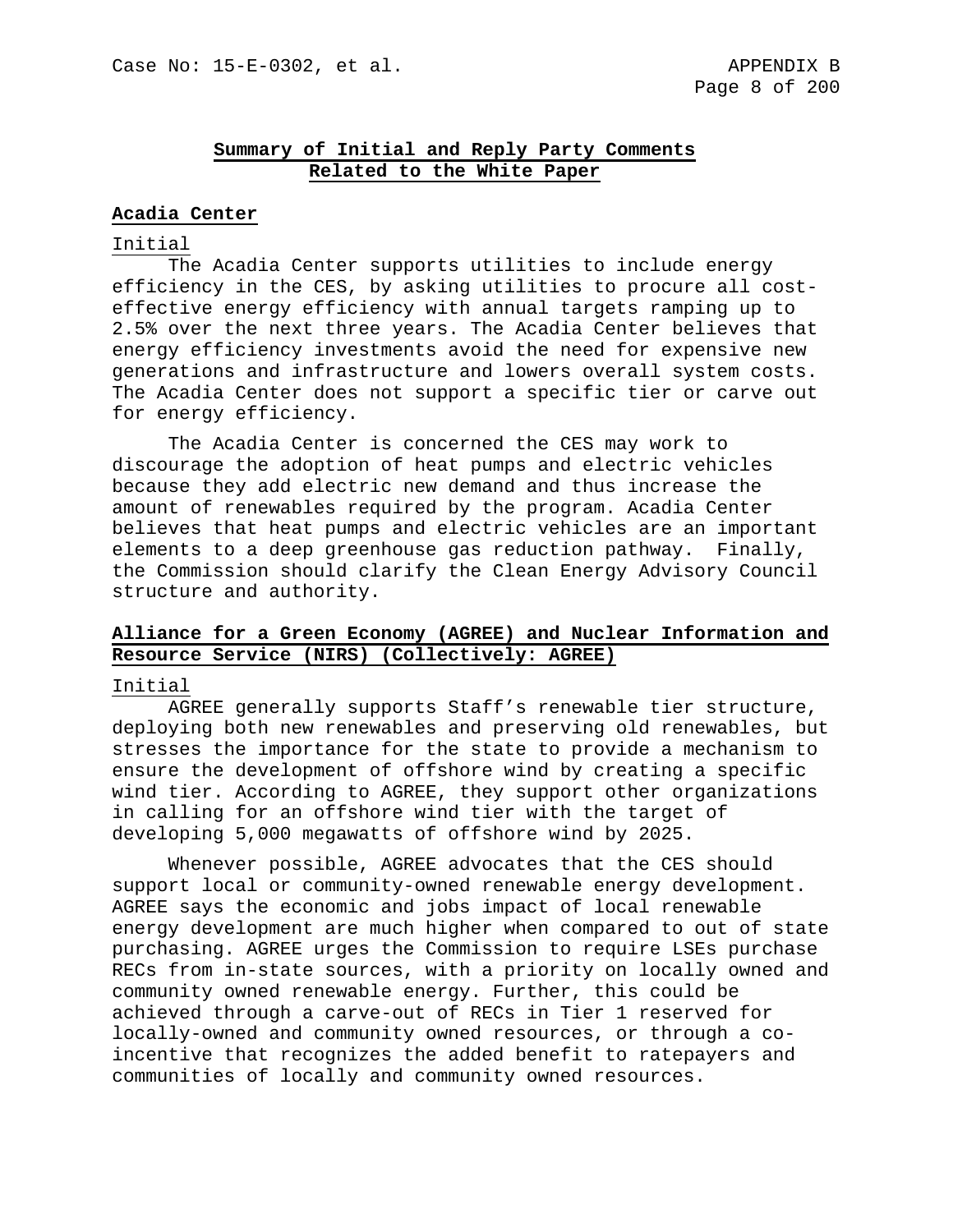AGREE supports higher targets for renewable energy in Tier 1 but believes that the goals of the CES are conservative and urges the Commission to set higher targets through 2030. Further, AGREE recommends the Commission not to backload the development of renewable energy, by setting lower targets in near-term years and higher targets in later years.

AGREE recommends the CES include aggressive and enforceable efficiency standards. The organization believes enforceable energy efficiency targets would yield substantial reductions in greenhouse gas emissions.

AGREE supports an Alternative Compliance Mechanism (ACP) that sets an ACP high enough only triggered in circumstances of real scarcity of RECs. However, AGREE is concerned that there is no real alternative compliance mechanism for the nuclear tier as it will be will presumably be the costs associated to keep the nuclear plants from closing, regardless of price.

AGREE advocates for the requirement of utilities enter into long-term bundled Power Purchase Agreements for large-scale renewables in the CES as a way to keep costs low. AGREE recommends the Commission implement a progressive rate structure that ensures affordability for low-income households who the burden for the nuclear and renewable energy resources supported through the CES will fall disproportionately on low-income house households.

AGREE does not support the creation of a Tier 3 for nuclear facilities. According to AGREE, there is no state policy in the State Energy Plan on how to address the potential closure of nuclear reactors before their license expires. AGREE points out that the CES is relying the nuclear facilities to prevent a near-term increase in greenhouse gas emissions. AGREE notes the State Energy Plan has no stated near-term greenhouse gas emission targets to justify the proposed nuclear policy. AGREE suggests the reported economic benefits are overblown and does not factor in any of the health and environmental costs of nuclear. AGREE believes there are far more cost effective ways to support communities that will be affected by the loss of jobs and revenue should a facility shut down. AGREE refers to previous Commission decisions, such as in the 2004 RPS case, refusing to classify nuclear power as clean energy.

Moreover, there is no technical basis for Tier 3 because Staff has failed to provide any analysis that demonstrates the case that New York cannot meet its emissions objectives without subsidizing aging, and uncompetitive reactors.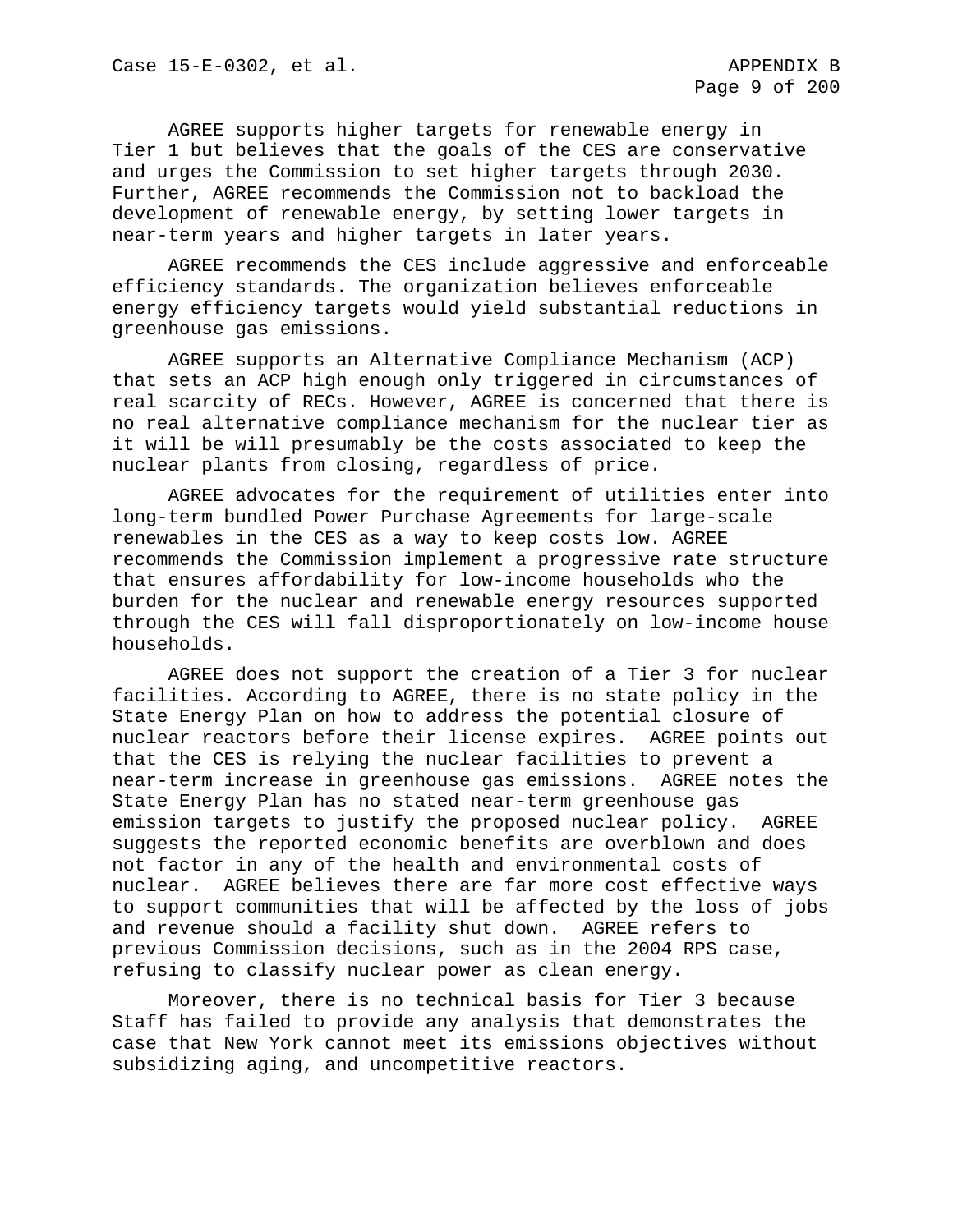AGREE stresses the creation of ZECs will force consumers to pay above-market rates for electricity from nuclear plants, which they do not receive from other electricity sources. AGREE is concerned that Staff has not stated what the non-energy costs are related to the ZECs or how the proposal was created. AGREE contends that the nuclear tier would expend potentially billions of dollars on subsidies, while only resulting in one nuclear reactor remaining online and presumably still requiring additional renewables and efficiency to displace fossil fuel generation.

According to AGREE, nuclear power is not a clean energy source and has major environmental justice impacts, through the mining and processing of uranium for reactor fuel and in the storage of radioactive waste.

AGREE supports NY-BEST's proposal for a Flexibility Energy Credit ("FLEC") or other mechanism to support flexible companion resources that will enable high penetrations of variable renewable energy.

#### Reply

In its reply comments, AGREE notes that it is clear the nuclear tier does not enjoy widespread support and encourages the Commission to focus on the only true bridge to renewable energy which is to put into place policies that drive actual renewable energy development and demand reductions. AGREE states that no entity should be forced to buy ZECs and those entities purchasing or generating higher amounts of carbon-free energy than what is called for under the CES, should not have to also contribute to the purchase of ZECs.

AGREE questions the true value of ZECs to the consumer and if consumers are forced to buy a nuclear product, it is incumbent upon Staff and the Commission to define the exact product being sold. AGREE finds that no party explained how preventing the retirement of aging nuclear reactors in any way facilitates the development of renewable energy. They argue that subsidies intended to prop up uncompetitive nuclear reactors divert ratepayer dollars from investment in renewables and efficiency and erect market barriers to their development. AGREE does not with some commenters that if nuclear support facilities shut down, they will be replaced by natural gas. AGREE states that any temporary increase in natural gas facilities will immediately begin to ease as additional renewable and efficiency<br>gains are made. AGREE opposes Constellation Energy Nuclear AGREE opposes Constellation Energy Nuclear Group's (CENG) proposal for long term contract commitments and ZEC payments and urges the Commission to reject all CENG's recommendations.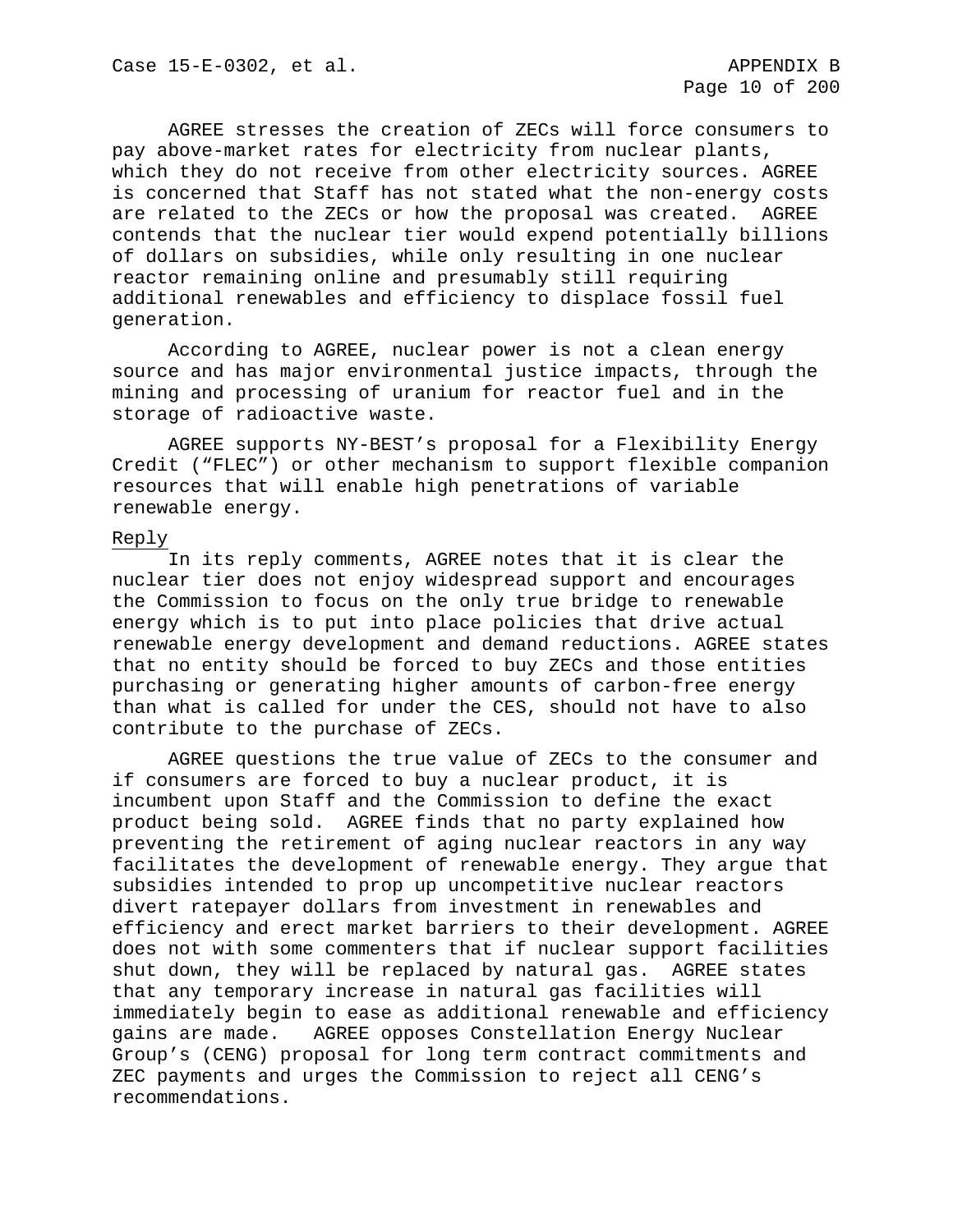AGREE supports NY-BEST's proposal for a Flexibility Energy Credit ("FLEC") or other mechanism to support flexible companion resources that will enable high penetrations of variable renewable energy.

AGREE states it generally supports a fairly narrow definition of what kinds of resources should be eligible for public support through RECs, excluding certain biofuels, fuels cells, waste-to-energy, and new large-scale hydro. AGREE reiterates its support for an offshore wind tier and to explore New York City's request for a downstate tier. AGREE supports comments by NY-GEO about the state should transition to renewable-ready space heating and electric vehicles.

AGREE urges the Commission to adopt PosiGen's recommendations that ACPs be specifically used to support low and moderate income energy efficiency and renewable energy programs.

# **Alliance for a Green Economy (AGREE New York) and Nuclear Information and Resource Service (NIRS): Memo by: Richard L. Brodsky, Esq.**

#### Supplemental

Richard L. Brodsky (Brodsky) writes that "there are serious questions about the Governor's ability to "direct" either the Public Service Commission (PSC) or the Department of Public Service (DPS), which are not Executive Agencies subject to the constitutional control of the Governor."

Brodsky writes that New York's authority to create enforceable Clean Energy Standards originates in the laws that mandate the creation of a "State Energy Plan." (The "Plan) to adopt a "state energy plan". Therefore, Brodsky argues the PSC actions pursuant to their regulatory authority over energy issues must be consistent with the Plan and if the Plan does not require or authorize an action, the PSC cannot adopt it. Thus, the Governor cannot "mandate" or "direct" the PSC to adopt any action or policy inconsistent with these laws, no matter how he formulates his commands.

Brodsky believes that there is a legal significance of this process that rests on the uncertain relationship between the Governor and the Commission because it is a constitutionally independent agency not subject to the control or direction of the Governor. Brodsky argues the Governor has the right and the obligation to inform the Commission of his views and to urge such actions as he deems in the public interest, but he may not direct or control the outcome of a Commission proceeding.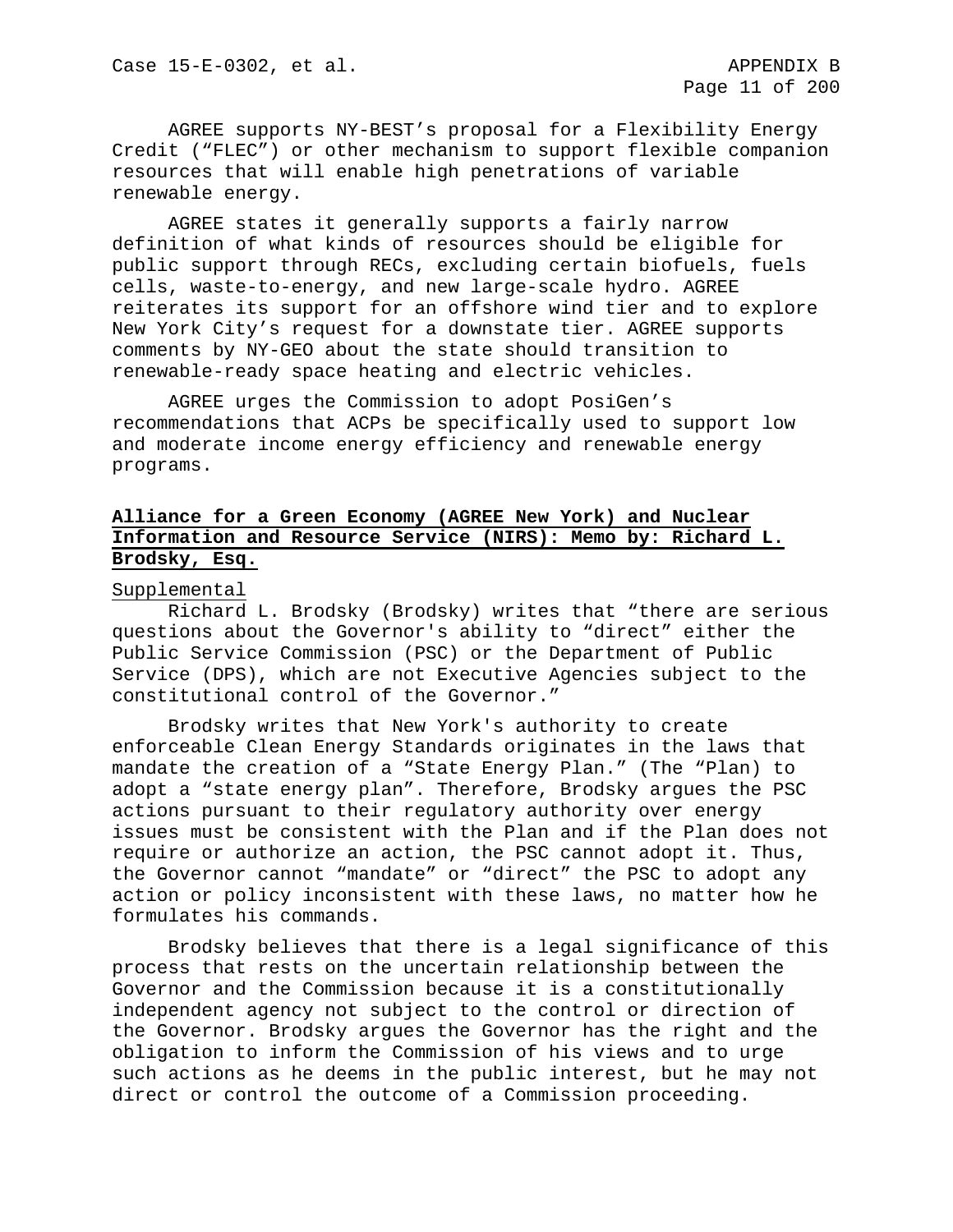Brodsky further states, that the Governor's decision to "mandate" a proceeding and particular policies lays the groundwork for legal difficulties. Brodsky states there seems to be a recognition of this difficulty in the decision to address Ms. Zibelman as the "Chief Executive Officer" of DPS and directing DPS to convene a proceeding, rather than as Chair of the Commission. DPS staff do not have the authority to convene a proceeding, or to take regulatory action.

Brodsky states that the Commission may not adopt the Governor's specific policies unless the record shows support for them and the Commissioners exercise their independent fiduciary duties and their independent judgment in support of them. Brodsky suggests the Nuclear Tier and its sub-tiers appear to be legally vulnerable on this basis.

Brodsky does not believe the White Paper presents evidence sufficient and legal justification sufficient to support the creation of a Nuclear Tier. Secondly, if the Nuclear Tier is created, Brodsky does not believes the Governor's directive to include only "upstate' nuclear facilities and exclude Indian Point is supported by evidence and law.

Brodsky states that the White Paper ignores the more profound fiscal realities caused by capital expenditures needed to prop up aging and deteriorating plants. Brodsky points out that two of the oldest nuclear reactors are still running in the world: Nine Mile Point 1, which will be 47 in 2016, is the oldest operating reactor in the U.S., and the third-oldest in the world; Ginna is the fourth-oldest in the U.S., and the seventh-oldest in the world.

Brodsky believes that the White Paper fails to present any reliable cost analysis of the nuclear subsidy and as such is legally and logically insufficient to justify the Nuclear Tier. In particular, the cost projections in the White Paper and associated documents are so broad and insubstantial that the decision to create a subsidy program cannot be evaluated. Brodsky argues that Staff's estimate of five-year cost for subsidizing the Upstate reactors ranges from \$59 million to \$658 million is an unusually uncertain and unreliable range of likely program costs.

Also, Brodsky asserts that the White Paper proposes no mechanism for recovering Nuclear Tier subsidies from facilities that become profitable, further undermining the White Papers costs estimates. Brodsky states that this level of uncertainty over program costs makes it impossible for the Commission to reasonably base a decision creating a Nuclear Tier on the data and argument now in the record.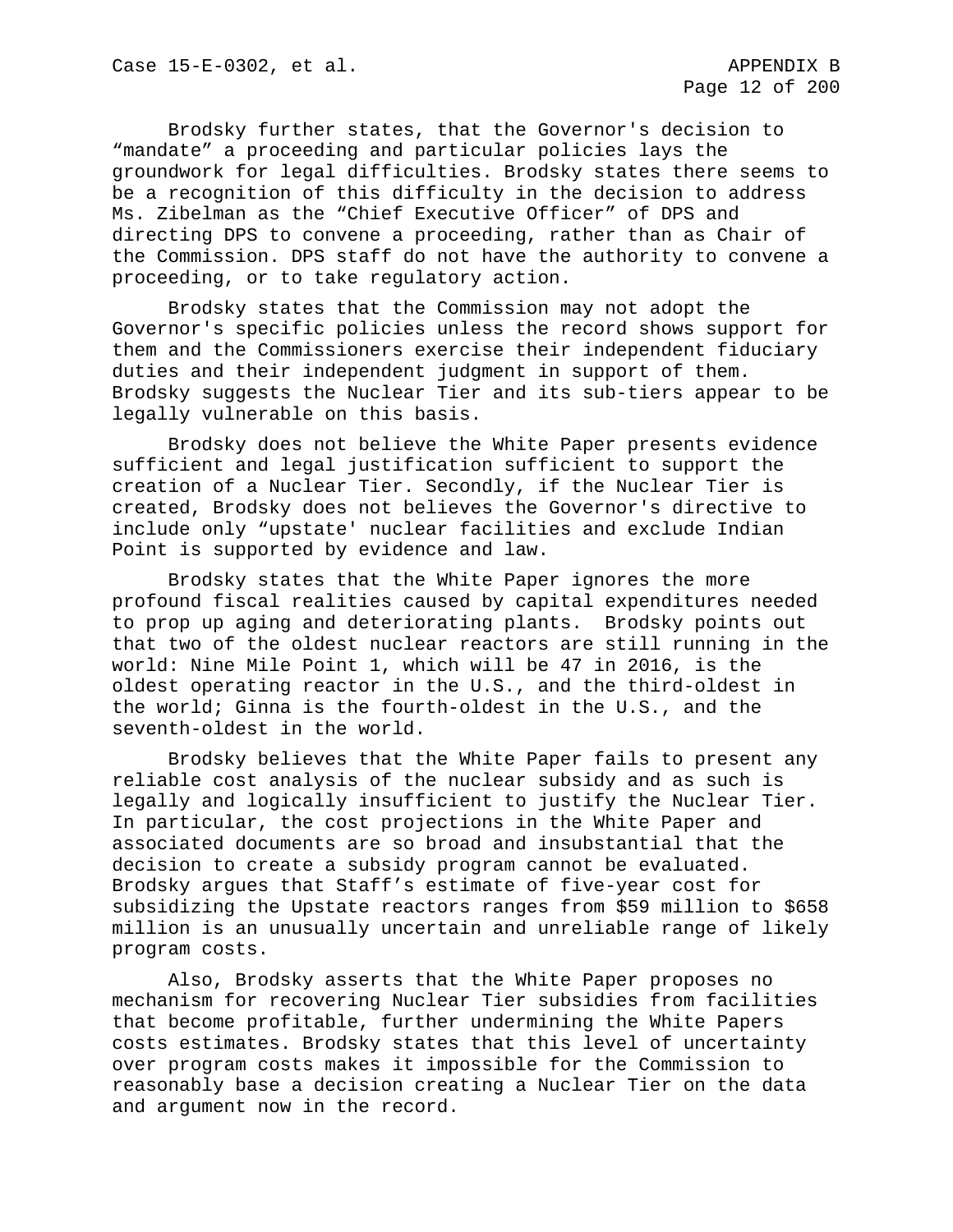Brodsky believes that a more reliable estimate of the cost of the nuclear subsidy is \$4.8 billion through 2030 and that amount renders the subsidy destructive of any reasonable program to improve carbon emissions. These funds, employed in other parts of the CES proposal would do more and do it more effectively.

Brodsky states that the White Paper does not provide a basis, under the terms and restrictions contained in the State Energy Plan, for Commission adoption of a Nuclear Tier.

Brodsky states that the "Upstate facilities" are eligible, consistent with the Governor's mandate. Indian Point is not eligible. Brodsky believes that there are several legal weaknesses in the legal distinction between plants. First, the term "fully licensed" is ambiguous and unclear as a matter of law because a nuclear facility cannot operate if it is not "fully licensed". Further, Indian Point is now in the midst of a protracted proceeding which the NRC characterizes as a "relicensing" while other commentators have pointed out that the original Indian Point license has expired and that the NRC is actually deciding whether to issue a "new" license to Indian Point. Brodsky opines the assertion by the DPS staff that there are nuclear facilities in New York which are not "fully licensed" is conclusory, unsupported by argument or evidence and insufficient, as a matter of law, to sustain the distinction and that the "fully licensed" distinction survives this initial problem, it is still subject to legal challenge on other grounds,

Brodsky states that if Indian Point is to be excluded, there must be a rational description of how these purported virtues are overcome by some other characteristic of Indian Point rendering it unsuitable for subsidy. According to the White Paper the characteristic of Indian Point that removes it<br>from the Nuclear Tier is that it is not "fully licensed". Tier is that it is not "fully licensed".

Brodsky notes that in defense of this distinction the White Paper states: "Requiring LSEs to procure ZECs from entities that may not be allowed to operate would cause inefficiency in the marketplace and possible unwarranted costs to consumers." Brodsky states there is no explanation of how inefficiencies would occur and what they might be, there, it is insufficient to justify the exclusion.

Brodsky further notes that the Governor has mandated this Proceeding, and that the mandate included specific direction to exclude Indian Point as insufficiently licensed: "...elimination of Upstate nuclear facilities, operating under valid federal licenses, would eviscerate the emission reductions achieved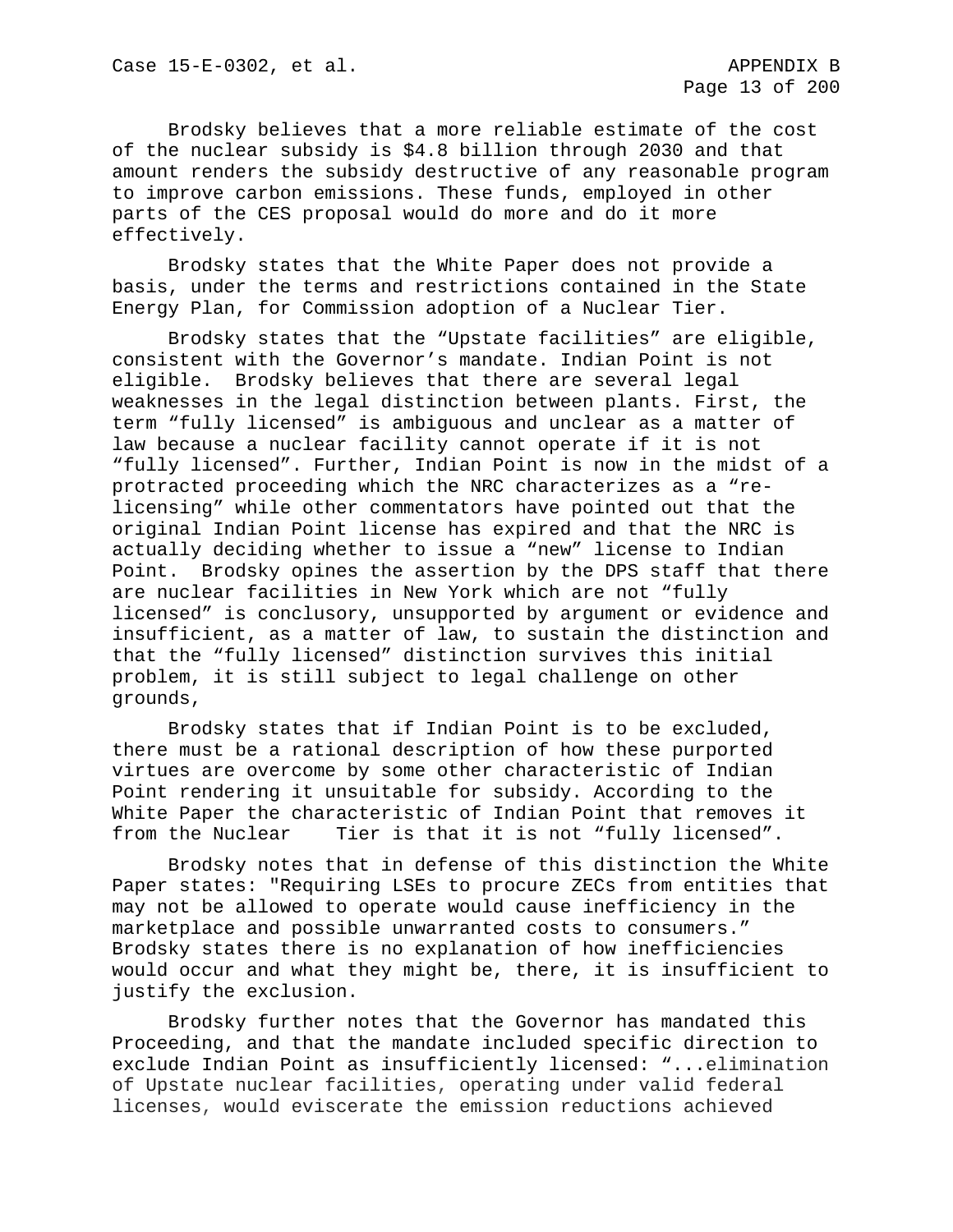through the State's renewable energy programs, diminish fuel diversity, increase price volatility, and financially harms host communities. This support should be separate and distinct from the renewable energy."

Brodsky states that the Governor's political and policy decision to attempt to close Indian Point as unsafe and unnecessary is widely known as well as to support continued operation of upstate nuclear facilities as economically important to the upstate economy. However, Brodsky believes neither is a basis for Commission action pursuant to the Plan.

According to Brodsky, the legal foundation of the CES is the Plan. The CES is legally valid only insofar as it is founded in the language and purposes of the Plan. Brodsky states that it is difficult to find in the Plan any basis for distinction between zero emission facilities because of their location, local economic impact, or whether they are "fully licensed." If the Plan does not permit such distinctions the Commission may not include them in the CES.

Brodsky states that the record and legal arguments used by the White Paper to justify creation of a Nuclear Tier, and a distinction between Indian Point and Upstate nuclear facilities, are defective and insufficient. According to Brodsky, if the Commission wishes to adopt the Nuclear Tier, it needs to provide significant new argument and evidence of cost, necessity, and impact on the public interest. If it wishes to distinguish between Indian Point and Upstate nuclear facilities for inclusion in the Nuclear Tier, it needs to provide significant new evidence and argument supporting the distinction.

#### **Alter NRG Corp (AlterNRG)**

#### Initial

AlterNRG generally supports the Clean Energy Standard proposal. However, Alter NRG is concerned that the anticipated heavily reliance on intermittent renewable power to meet the 50 by 30 target will place an enormous strain on the state's electric grid and potentially threaten system reliability and could be exacerbated by the forced or voluntary retirement of the baseload coal or nuclear plants. AlterNRG believes that natural gas facilities will replace these baseload facilities given the low GHG footprint of these facilities.

AlterNRG supports the conversion of mixed-waste streams into energy, which are currently prohibited in New York. AlterNRG describes that power generation projects using syngas created with its advanced gasification technology can make a significant contribution to the State's renewable energy and GHG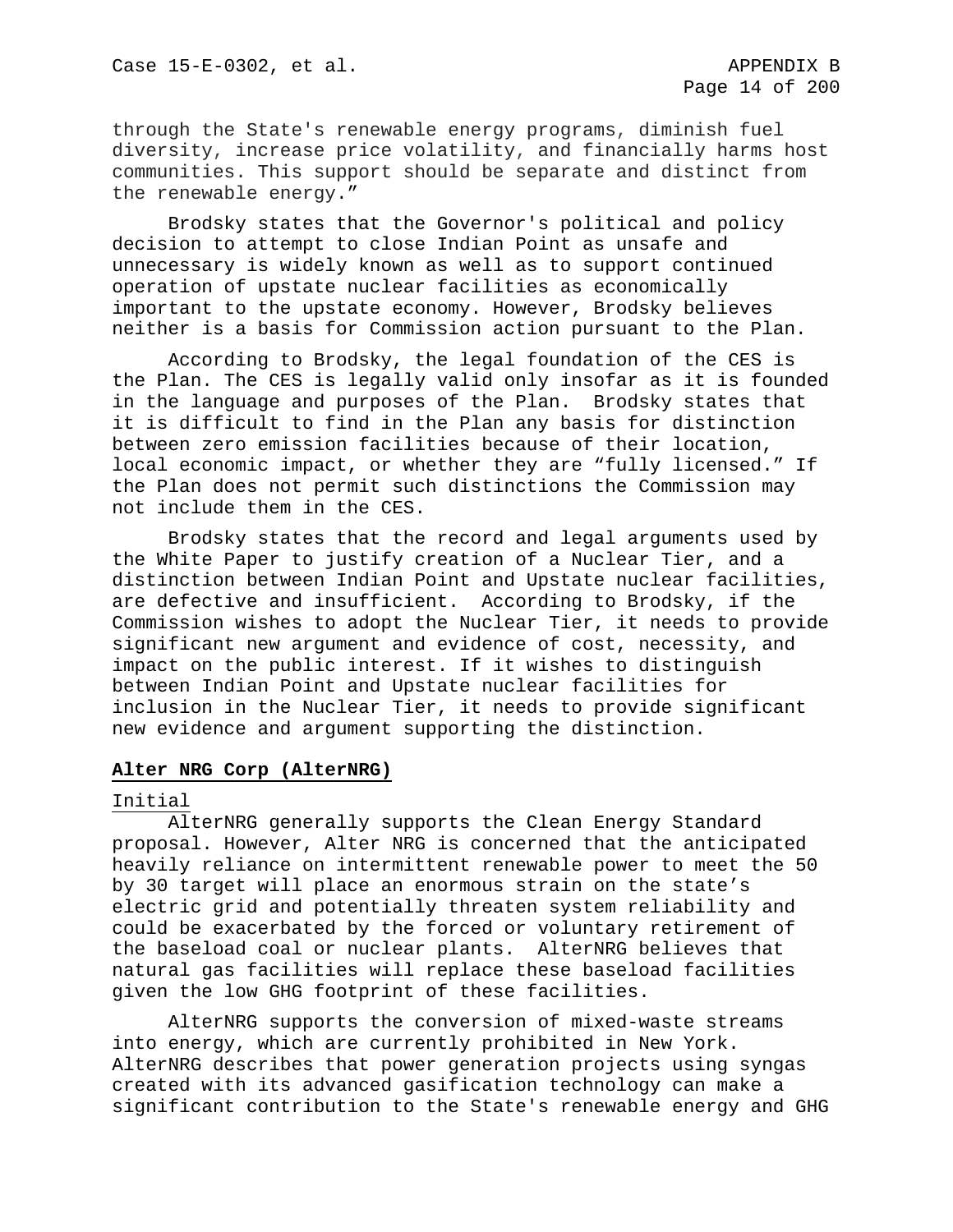goals, while providing other important environmental, economic and grid benefits not available from other renewable energy sources. According to their comments, commercial scale biomass create many more permanent local jobs than wind, solar or other renewable projects. Alter NRG suggests that reducing landfill methane emissions can be avoided by diverting waste from landfills.

AlterNRG requests modifications should be made to the Biomass Power Guide (BPG)to allow for post-recycled mixed waste streams to create synthetic gas and the PSC should commence a proceeding to determine what additional changes should made to make the technology eligible for the CES. In addition, AlterNRG objects to the comparative emissions testing included in the BPG because it adds to the upfront uncertainty of the projects.

AlterNRG specifically recommends the Commission recognize power projects using syngas produced from mixed waste streams by low-emissions gasification technologies eligible for Tier 1 in the CES.

### **Ampersand Hydro, LLC (Ampersand)**

#### Initial

Ampersand states that many small hydro owners are being forced out of business due to unfair market arrangements and cannot sustain increasing costs of regulatory compliance while also experience minimal margins as a results of artificially depressed market prices. Ampersand continues to say that many owners are forced to challenge their property assessments which are based on wholesale market revenues which have not prevailed for several years. Ampersand proposes a social benefits adder (SBA) to compensate small hydro for their environmental attributes and for preserving local infrastructure. Ampersand suggests the SBA be set at four cents per kWh, escalated annually at the consumer price index ("CPI") and would be reduced proportionally in months in which a producer earned more than specified thresholds from wholesale markets. According to Ampersand, the SBA strikes a balance between economic efficiency for ratepayers and fair returns for producers. Ampersand continues to say that the proposal would provide reasonable revenue to small hydro owners, the level of the SBA is less than the value of social benefits provided and it is administratively simple. Ampersand argues that the SBA will unlikely make small hydro owners rich but it is likely to cost-effectively maintain the benefits for consumers.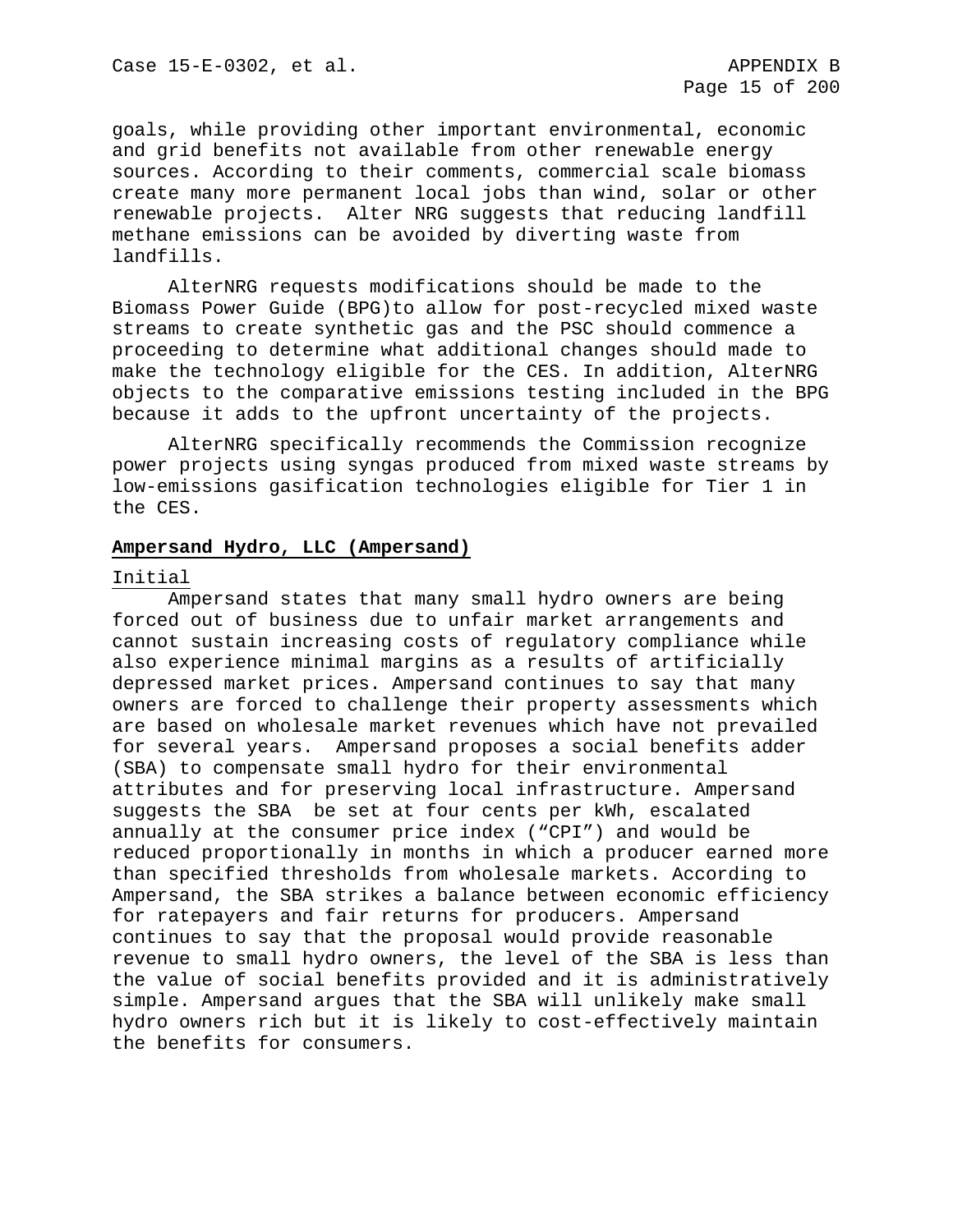### **Assemblyman William A. Barclay, 120th District**

#### Initial

Assemblyman Barclay expresses strong support for Zero Emission Credits for nuclear generating facilities proposed under the Clean Energy Standard. The Assemblyman states that he represents Oswego County where Nine Mile Point I and II and the James A. FitzPatrick Nuclear Power Plant are located. Assemblyman Barclay stresses the importance of the CES proceeding because Entergy has stated that it intends on decommissioning FitzPatrick due to economic challenges. Assemblyman Barclay is concerned that if one of the state's nuclear power plants were to no longer operate it would hinder New York's ability to reach its carbon-reduction goal of 50% by 2030.

According to the Assemblyman, nuclear power plants are economic engines for the communities in which they are located and the closure of the FitzPatrick Nuclear Power Plant will be economically devastating for Oswego County and the region. Assemblyman states that if the FitzPatrick plant does close, the community could lose 615 highly skilled and high paying fulltime jobs and an additional 1,000 jobs that are created during refueling outages. Assemblyman Barclay requests the state to implement measures under the Clean Energy Standard that will value carbon-free energy generation and finally recognize nuclear for its capacity, reliability and zero emissions and work to ensure the continued operation of those nuclear facilities experiencing financial challenges —Ginna, Nine Mile Point I and II and in particular, the James A. FitzPatrick Nuclear Power Plant.

#### **Assemblywoman Ellen C. Jaffee, 97th District**

#### Initial

Assemblywoman Jaffee strongly supports Tier 1 and Tier 2 proposed Clean Energy Standard to ensure the purchase of new and existing renewable energy resources but strongly opposes to the inclusion of subsidies for nuclear reactors as proposed in Tier 3. The Assemblywoman believes that including the Tier 3 nuclear subsidies is the unsupported assumption that New York State cannot meet its 2030 greenhouse-gas reduction goals if the financially unsustainable upstate nuclear plants are allowed to close. According to Assemblywoman Jaffee, Tier 3 subsidies also contradict an important founding principle of Reforming the Energy Vision- allowing the marketplace to work. Assemblywoman Jaffee argues that the proposed Tier 3 nuclear subsidies would be better invested in cleaner, safer alternatives such as: wind,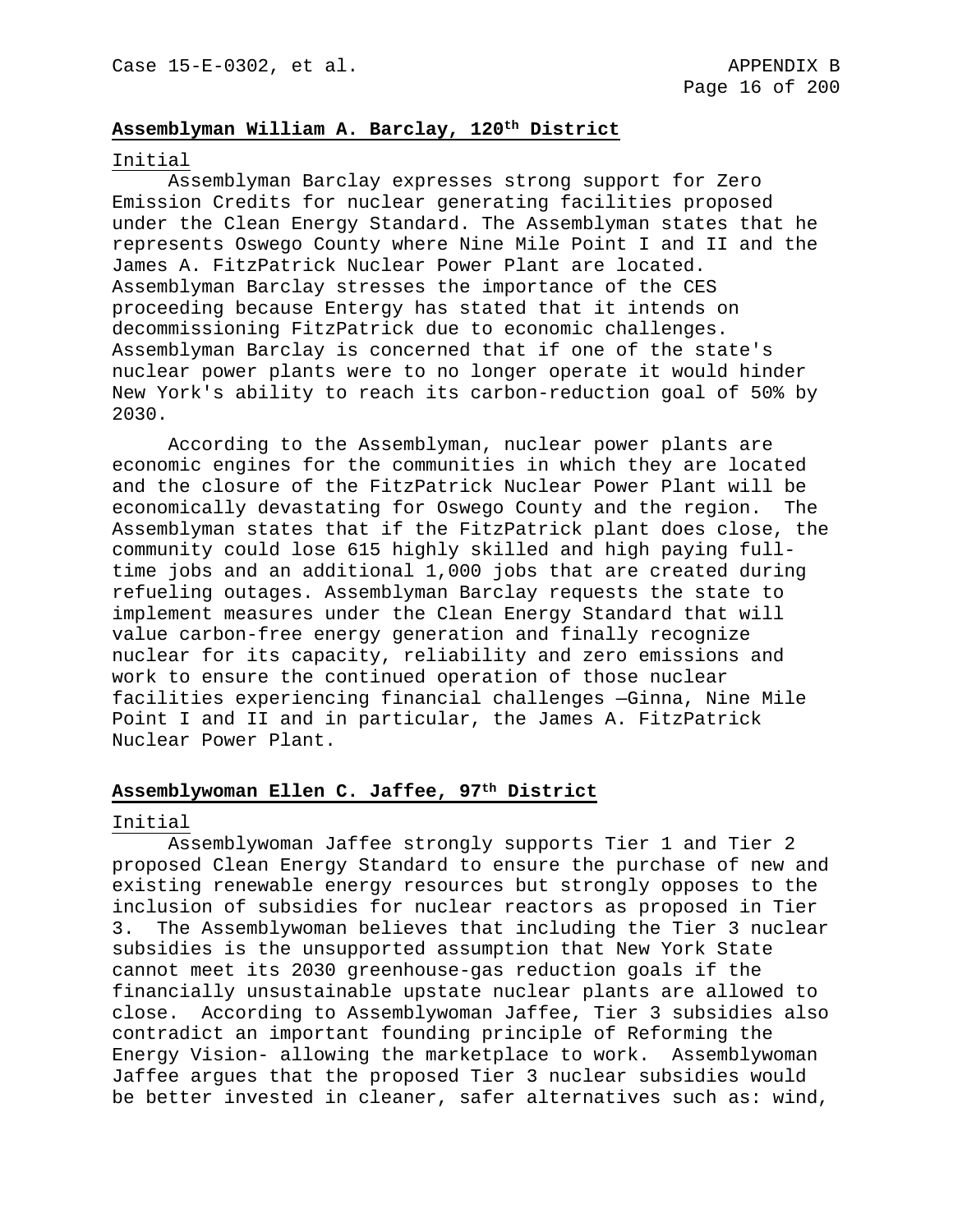including the rapid deployment of off-shore wind for the greater New York City metropolitan area, hydroelectric, tidal, and community- and utility-scale solar, as well as storage and energy efficiency measures. In addition, Assemblywoman Jaffee stresses that nuclear energy is not clean or carbon-free, and it is responsible for carbon emissions during mining, milling, enriching, construction, transportation, and decommissioning.

### **Assemblywoman Barbara Lifton, 125th District**

#### Initial

Assemblywoman Lifton strongly supports Tier 1 and Tier 2 of the proposed Clean Energy Standard but strongly opposes the inclusion of subsidies for aging, unsafe, and economically unsustainable nuclear reactors as proposed in Tier 3. The Assemblywoman argues that including the Tier 3 nuclear subsidies in the Clean Energy Standard is an unsupported assumption that New York cannot meet its 2030 greenhouse-gas reduction goals if the financially-unsustainable upstate nuclear plants are allowed to close. According to the Assemblywoman, this has been disproven by many experts, who have found it is technologically and economically feasible to transition to a carbon-free and nuclear-free energy system. Assemblywoman Lifton emphasizes that nuclear power is not renewable or clean. Its entire fuel cycle poisons mining communities, contributes to greenhouse gas emissions, releases radiation into the environment around reactors, and creates high-level radioactive waste. Assemblywoman Lifton supports the Nuclear Information and Resource Service and Alliance for a Green Economy estimates, which the proposed nuclear bailout could cost between \$3.5 billion and \$4.5 billion. However, the Assemblywoman believes if the Department of Public Service thinks should publicly release its calculations and methodology. Assemblywoman Lifton claims it is wrong to require our hard working ratepayers to bail out nuclear reactors, which would be a form of corporate welfare that will be borne by all levels or government, schools and universities, hospitals and health care facilities, business large and small, and residents throughout New York. Instead, the Assemblywoman urges the Public Service Commission and Governor Cuomo to support communities through the transition to a green economy which can include nuclear decommissioning jobs, transitional support for municipalities and school districts, and the siting of green manufacturing in Upstate New York.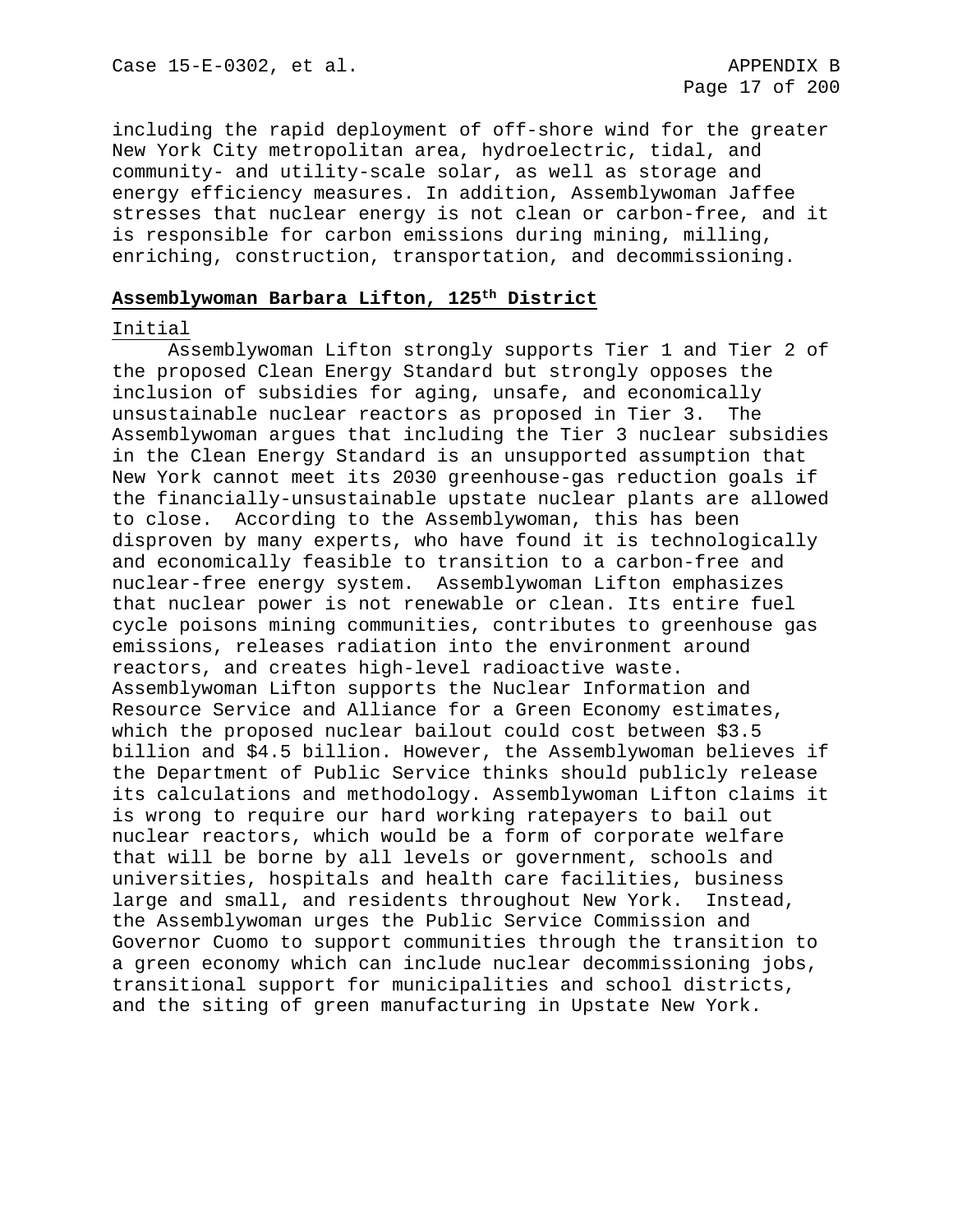### **Assemblyman Robert Oaks, 130th District**

#### Initial

Assemblyman Oaks supports the clean energy standard to reduce carbon emissions, and to ensure that upstate nuclear energy plants like Ginna, Fitzpatrick and Nine Mile Point Units One and Two, continue to operate. Assemblyman Oaks believes that nuclear energy must be part of the mix if the carbon-cutting plan is to work. According to the Assemblyman, Upstate New York's nuclear energy plants support 25,000 jobs—both directly and indirectly through the energy supply chain—including many of my constituents. Further, nuclear energy is the most reliable source of zero-emission energy, providing clean electricity 24 hours a day, seven days a week through all weather conditions. Assemblyman Oaks states that Upstate nuclear facilities generally operate at 90% plus capacity year in and year out. The Assemblyman stresses that these plants are safe and emissionfree, and we should keep them operational and use them to the greatest extent possible to ensure that our emissions goals will be accomplished in an affordable manner. Assemblyman Oaks requests that Ginna, FitzPatrick and Nine Mile Point Units One and Two are able to remain open by including their clean energy contribution in the Clean Energy Standard.

**Assemblywoman Amy Paulin, Chair, Committee on Energy (also signed by the following Assembly members): Steve Englebright, Chair, Committee on Environmental Conservation; Thomas J. Abinanti; William Colton; Jeffrey Dinowitz; Patricia A. Fahy; Richard N. Gottfried; Ellen C. Jaffee; Brian Kavanagh; Barbara S. Lifton; Donna A. Lupardo; William Magee; John T. McDonald, III; Walter T. Mosley; Daniel J. O'Donnell; Steven Otis; Michelle Schimel; Rebecca A. Seawright; Albert A. Stirpe, Jr.; Fred W. Thiele, Jr. Daniel Quart and Latrice M. Walker**

### Initial

The Assembly members support fifty percent renewable energy mandate of the Clean Energy Standard. The Assembly members believe the Clean Energy Standard should enforceable by requiring aggressive annual renewable electricity targets and avoid '"backloading" these targets. Further, the Assembly members argue the CES should be enforced through "Alternative Compliance Payments" and ACP funds should be directed to the New York State Energy Research and Development Authority (NYSERDA) to procure more renewable energy or to reduce the costs of renewable development and ensure that the fifty percent target will be met. In addition, the ACP amount should be set at a level high enough to encourage the utilities to purchase renewable energy rather than pay the ACPs. Assembly members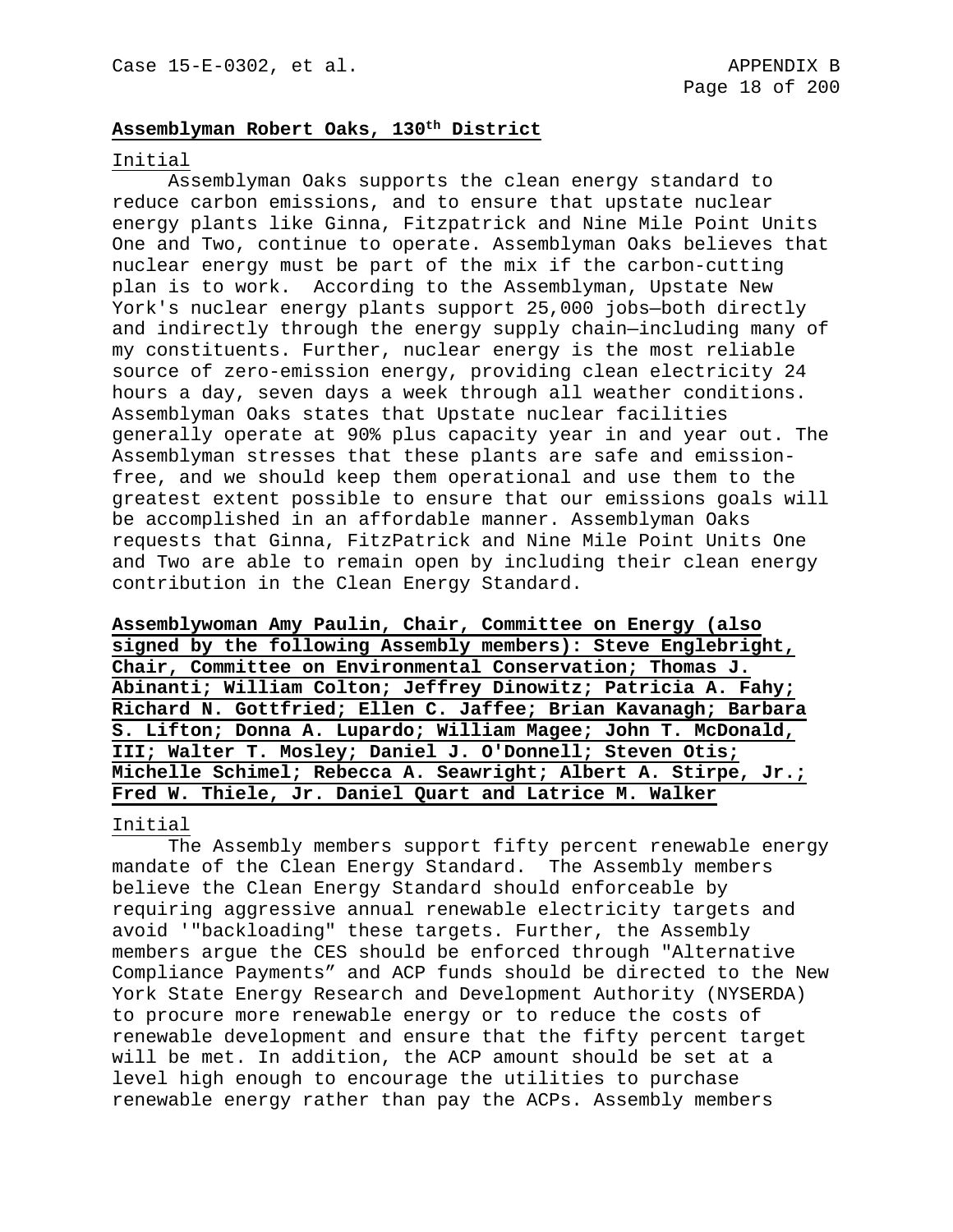advocate for an offshore wind tier because the state needs to make a long-term, large-scale commitment to unlock its massive potential as a renewable energy source.

According to the Assembly members, the CES should mandate yearly energy efficiency targets for utilities of at least two percent annual energy savings to help ensure the state achieves the larger target of securing fifty percent of our electricity<br>from renewables while saving customers money. The members also from renewables while saving customers money. recommend applying the CES to all utilities and power authorities statewide, including LIPA/PSEG LI and the New York Power Authority (NYPA) as well as other electricity suppliers. The Commission should facilitate a parallel LIPA and NYPA implementation plan development track that will convene these agencies and adopt compliance mechanisms that meet or exceed the Clean Energy Standard. The Assembly members supports long-term contracts to encourage and support a competitive market and ensure stable partners.

The members state the CES should prioritize in-state renewables and should not be a route to merely import renewable energy from other states. And, whenever possible, the CES should promote community and local customer-generator ownership of renewable energy in order to smooth the way for local support for renewable energy and ensure the highest economic benefits to New Yorkers. The Assembly members opposes utility ownership of generation in order to have private developers continue to bear investment risk.

#### **Bloom Energy Corporation (Bloom Energy)**

### Initial

Bloom Energy (Bloom) opposes a Clean Energy Standard that will rely exclusively on bundled PPAs because it will effectively preclude distributed generation projects located behind customer meters from participation. Bloom Energy recommends that the Commission initially allow for fifty percent of the CES obligation to be achieved via REC only contracts and fifty percent to be achieved via bundled energy + REC contracts. Bloom believes the Commission should mandate LIPA and NYPA as part of the CES to ensure the downstate region is receiving the appropriate amount of clean generation. If the Commission is to impose an ACP feature in the CES, Bloom recommends it should be very carefully designed to avoid its future use as a revenue raiser for other programs but should be used to continue funding CES activities.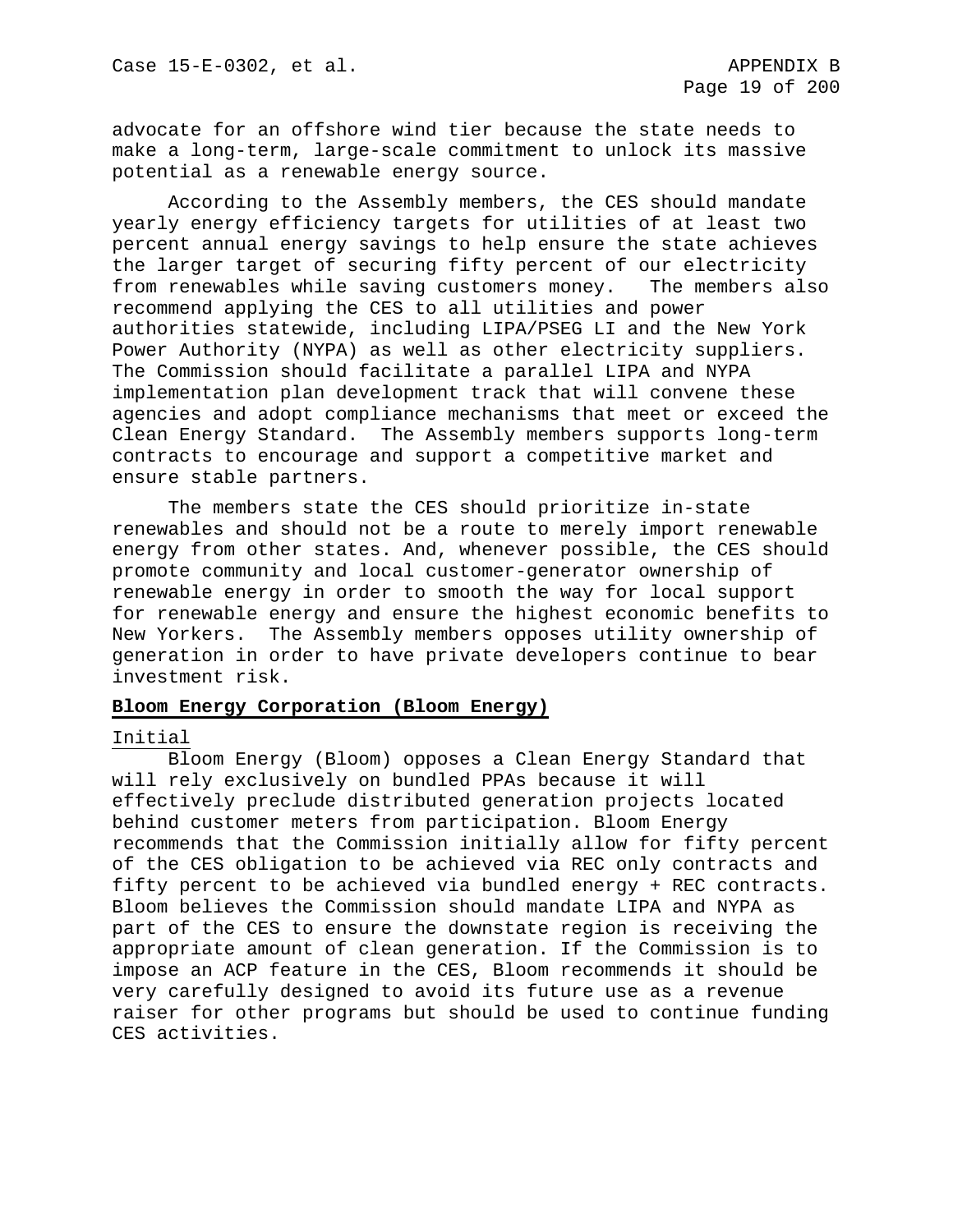### **Boilermakers Local Lodge No. 5**

#### Initial

The Boilermakers support the CES, particularly, the inclusion of nuclear energy in the CES, and the recognition of nuclear power as a carbon free energy sources.

#### **Brookfield Renewable Energy Group (Brookfield)**

#### Initial

Brookfield supports the Clean Energy Standard and agrees with Staff that legacy resources are crucial to meeting the 50 by 30 goal and support will be necessary to ensure continued operation of those resources. Brookfield believes Tier 1 and Tiers should be treated on the same level playing field in regard to annual targets and pricing mechanisms. Brookfield supports minimizing the number of tiers by collapsing Tier 2A and Tier 2B into a single Tier 2 to provide the simplicity needed to ensure the program is easy for consumers and participants to understand and apply, and provide stability and predictability in a non-discriminatory manner. Brookfield favors an appropriate Alternative Compliance Payment (ACP) that incentivizes new generation and supports the maintenance of all existing generation and should not discriminate between new and existing resources. In addition, Brookfield states that the ACP must be high enough to support operations of existing plants and should differentiate between new or legacy tiers.

Brookfield argues that long-term contracts should be available to all tiers, especially to existing resources to provide revenue stability. Brookfield advocates for Tier 1 and 2 eligibility for out-of-state energy facilities, including new or existing hydropower, as long as the RECs are tracked and deliverable to New York via NYGATS. Brookfield is disappointed that the social cost of carbon was not accounted for in the net present value calculation for Tier 2B in the Cost Study and as a result, the cost of Tier 2B appears unnecessarily high.

#### Reply

In its reply comments, Brookfield reiterates its support to consolidate tiers 2A and 2B into one tier for legacy resource. Brookfield concurs with Gravity Renewables that REC prices will need to be consistently valued and set above market price to attract contract for renewables. Brookfield joins other commenters recommending mandatory targets through 2020, or interim targets to ensure compliance with the CES and take advantage of the federal tax incentives. Brookfield strongly supports TDI recommending that the CES include procurement of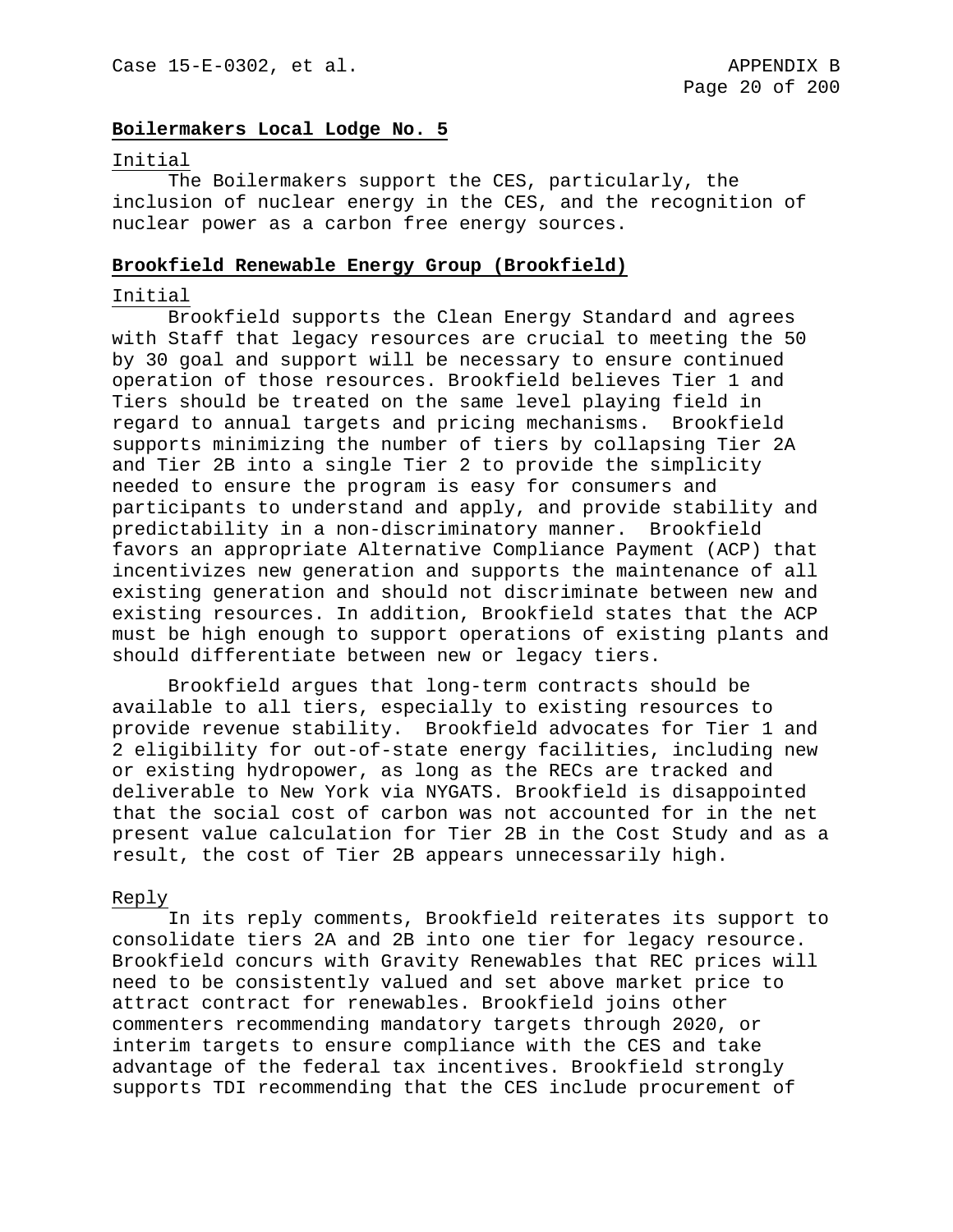hydropower to firm and integrate intermittent resources into the grid. To expand upon comments of other hydropower providers regarding the social benefits of hydropower and ways to monetize that value, Brookfield Renewable reiterates its suggestion to consider new and existing LIHI Certified facilities as eligible for Tier 1, as it would encourage generators with hydro assets, both in development and operation, to invest additional capital to ensure hydro facilities meet the most stringent criteria for environmental protection.

Along with other parties, Brookfield stresses that that the use of long-term, bundled PPAs for both Tiers 1 and 2, with credit worthy parties will result in the lowest-cost development of the renewable projects necessary for New York to reach its ambitious goals. Brookfield supports comments that advocate for eligibility of out-of-state resources that meet the requirements outlined in the White Paper and believes that all privately held, out-of-state energy facilities, not just those located in adjacent territories should be eligible as long as the RECs and the associated energy are deliverable into New York and the RECs are tracked via NYGATS. As suggested by IPPNY, Brookfield agrees the Commission should clarify that out-of-state resources that are owned or supported by governmental entities, either directly or indirectly, should not be eligible. According to Brookfield, the Cost Study should have recognized all competitive opportunities associated with Tier 2B resources, which appear to be significantly undervalued relative to their existing and emerging opportunities elsewhere.

#### **Town of Brookhaven**

### Initial

The Town of Brookhaven (Brookhaven) is strongly supports the development of offshore wind facilities serving New York City and Long Island and recommend that the CES program design be modified to include a commitment to purchase at least 2,000 MW of offshore wind, with an initial procurement in 2017. Brookhaven believes the use of offshore wind provides several economic and environmental benefits to the community and state. Brookhaven argues the CES could facilitate the development of cost-effective offshore wind for downstate New York by requiring long term bundled contracts to allow for such projects to offer and compete for pricing that is differentiated from renewable energy delivered elsewhere. Brookhaven explains that this could be accomplished through a number of mechanisms including an offshore wind tier, a REC multiplier for offshore wind or other mechanisms. If a technology-specific basis for offshore wind is not favored, Brookhaven suggests an alternative could be a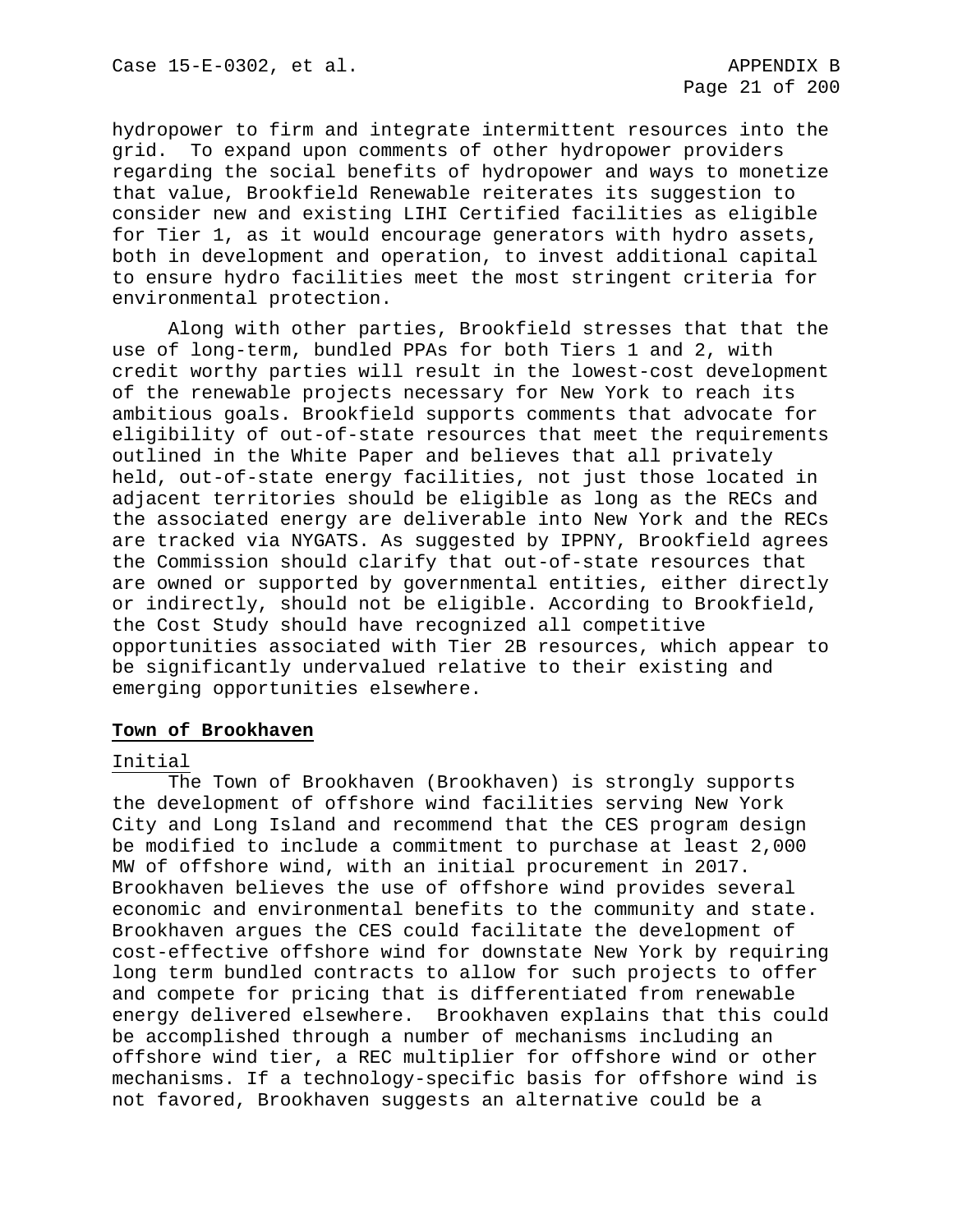geographic basis, with a tier or multiplier for renewable energy projects that are located within 50 miles of New York City or Long Island and which have their initial point of interconnection in Zone J and Zone K.

#### **Business Council of New York State, Inc. (BCNY)**

#### Initial

The Business Council of New York (BCNY) has significant concerns about the future of energy intensive industries in New York if the proposed Clean Energy Standard (CES) is adopted. Furthermore, BCNY does not have confidence in the Clean Energy Standard White Paper Cost Study (Cost Study) since the costbenefit analysis is unsound. BCNY suggests that the CES fails to promote the progress of REV because it exposes consumers to prospective greater energy costs while not properly addressing critical environmental needs. The BCNY is concerned that the CES will require the build out of additional transmission to meet the demands of remotely located wind projects and the CES does not encourage or incentivize the location of renewable asset in a manner that will reduce the need for additional grid build out. The BCNY strongly recommends that New York businesses should be exempt from the CES.

The BCNY believes that New York has a real opportunity to be a leader in the solar industry and the CES design should continue to foster a business climate that allows for the growth of New York solar. However, it must do so without imposing large costs on other businesses that would stunt economic growth. The BCNY strongly recommends that New York should take immediate steps to support the continued operation of our nuclear facilities including the continued operation of Indian Point 2 and 3. The BCNY encourages policy makers to focus policy on decarbonization of the whole economy (not simply emissions) and seek gains in efficiency, expand and retain carbon free energy, and focus on innovation. The BCNY argues the Cost Study fails to fulfill the requirements of the CES and does not allow the Commission to evaluate the range of costs because the study hides the potential true Gross Program Cost by excluding the cost of energy and the capacity value when determining Gross Program Cost.

### **Canadian Wind Energy Association (CanWEA)**

#### Initial

CanWEA suggests that the CES should include periodic solicitations for transmission projects capable of delivering incremental renewable energy to New York. CanWEA believes that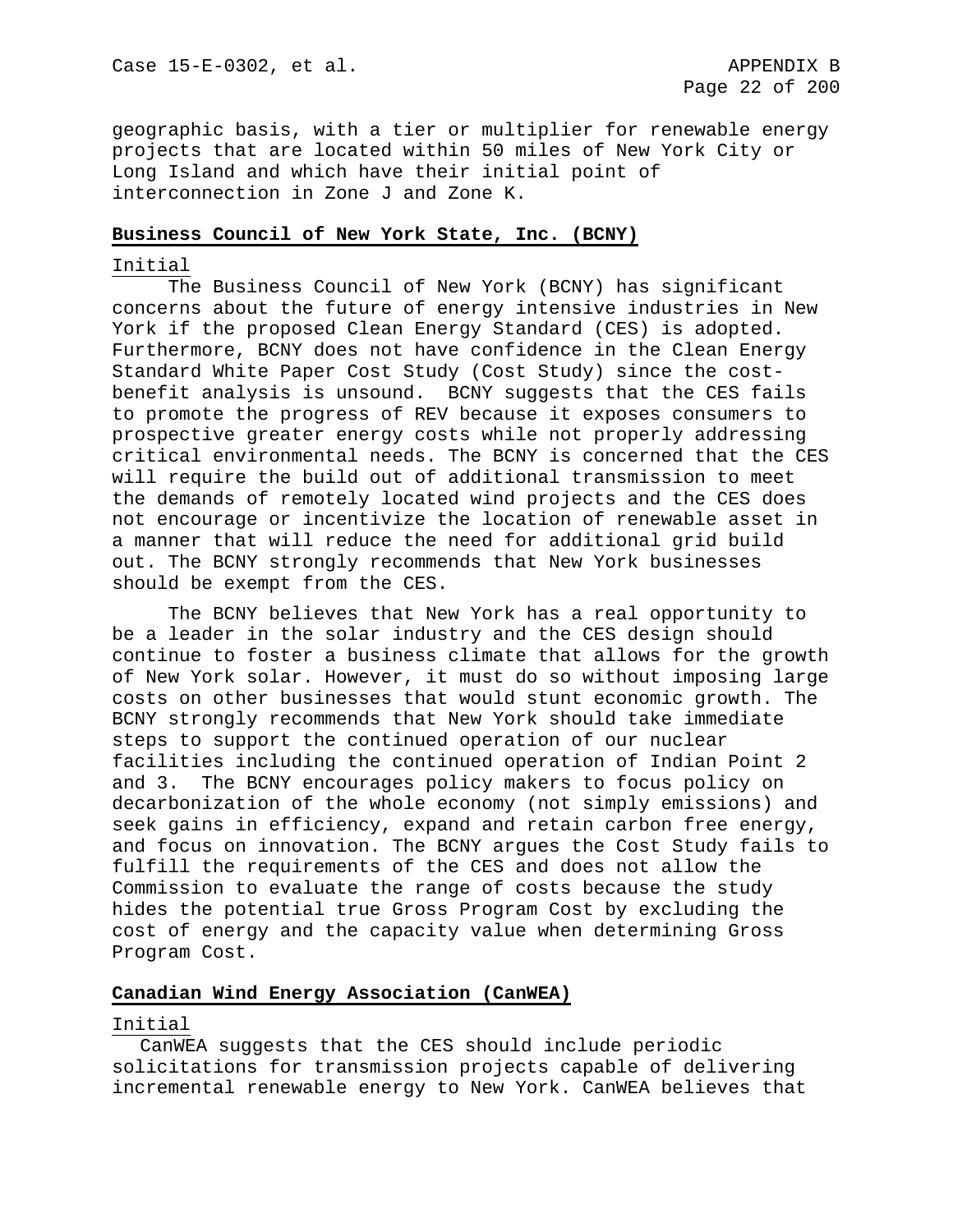the Canadian hydropower will balance out the wind energy and provide a reliable energy source. CanWEA recommends that the PSC should broaden hydropower's eligibility in the CES and hydropower should count toward Tier 2A compliance. According to CanWEA, the PSC should also allow such blended products delivered over new transmission to compete for Tier 1 and Tier 2A long-term contracts, in order to unlock remote Tier 1 resources, and enable their efficient deliver to New York.

#### **Citizens Environmental Coalition (CEC)**

#### Reply

The Citizens Environmental Coalition (CEC) argues the Proposed Massive Nuclear Subsidy has no factual, policy or legal basis of support at the federal or state level and the lack of such support is being addressed by attempting to make it fit into the ongoing REV proceeding and the Clean Energy Standard. CEC states that New York has unique experience related to nuclear waste having embraced the experiment in nuclear waste reprocessing at West Valley that heavily contaminated the site, and 50 years later costs the state millions of dollars annually. The CEC emphasizes that because of the catastrophes at Chernobyl and Fukushima, no individual should be so deluded as to believe that nuclear energy is both clean and safe. The CEC applauds the efforts of Governor Cuomo and Attorney General Schneiderman have in trying to close the Indian Point nuclear reactors because of the dangers they pose to millions of people. However, this policy represents an extraordinary dichotomy in state public policy whereby Indian Point reactors should be closed immediately while older nuclear reactors and in Rochester and Syracuse should receive unlimited financial support, possibly billions of dollars. CEC points out that in none of the papers or policies produced since the launch of REV or of the Draft Energy Plan announced or discussed any plan for providing subsidies for New York's nuclear reactors. Further, none of the Energy Plan work finalized in June 2015 developed the analyses necessary to support massive subsidies for the nuclear industry.

The CEC argues that the DPS' low-income programs does not have sufficient funds to run their programs but now the state has billions to support nuclear companies. The CEC reminds the Commission that FERC recently blocked power purchase agreements approved by the Public Utilities Commission of Ohio for nuclear and coal plants that would have involved guaranteed above-market rates so it is unlikely FERC is to support subsidies for two nuclear companies in New York. The CEC asserts that the climate goal is supposed to reflect total greenhouse gas emissions, not just carbon emissions. Unfortunately the state has been paying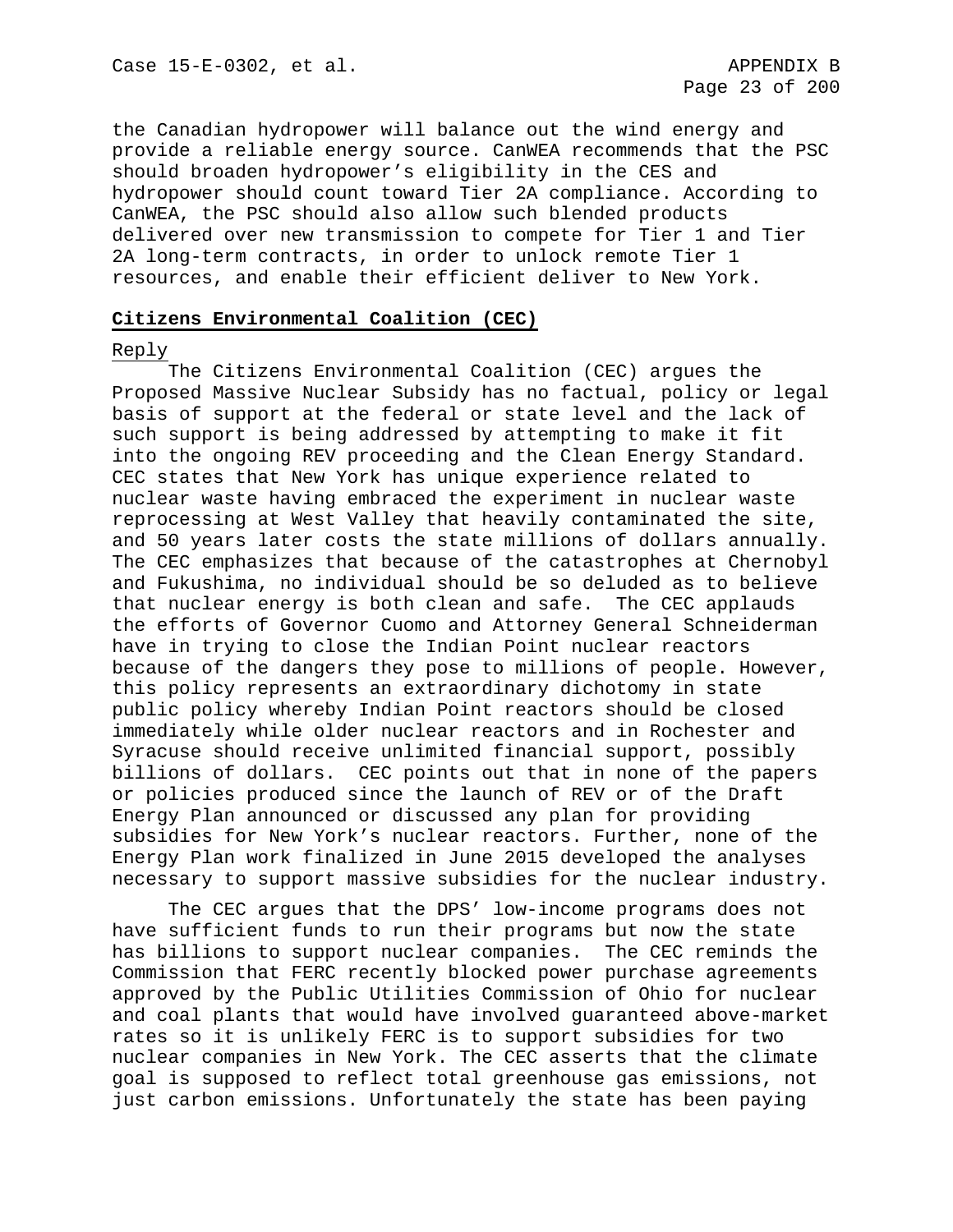most attention to RGGI  $CO<sub>2</sub>$ . Failing to address these considerable problems will lead us ultimately to failure to achieve our climate change goals—an unacceptable outcome. The CEC sees several key components missing is the CES proposal: an early and aggressive commitment to offshore wind in New York, a commitment to energy efficiency targets, and increasing energy storage. Despite a state record of failing to meet renewable goals the state is backloading progress toward late in the period between now and 2030. The CEC supports an early and ambitious goal for clean renewables to allow for increased electrification in transportation and home heating in the future. In addition, the CEC objects to the inclusion of biomass as a renewable resource.

#### **Citizens for Local Power (CLP)**

#### Initial

CLP encourages the Commission to focus on three areas: 1) off-shore wind resources; 2) ramp up investments in energy efficiency; and 3) promote widespread deployment of distributed renewable resources (DRG). CLP strongly believes that nuclear power does not have any place in a standard whose stated purpose is to ensure compliance with the 50 by 30 renewable target. CLP generally agree with the main CES design elements recommended by Staff and believe are appropriate and reasonable. However, CLP is concerned that that Community Choice Aggregation programs would not be allowed to fulfill a local goal of meeting 100% of electricity needs through renewable energy.

CLP strongly recommends that the Commission develop binding and enforceable energy efficiency targets, including a target specifically for LMI low to moderate households. CLP urges the Commission to support Clean Energy Organizations Collaborative (CEOC) recommendations regarding an off-shore wind tier. CLP is pleased that DRG owners can benefit from the CES, but remain concerned that it will create a market bias toward LSR. Therefore, CLP suggests that the Commission include a DRG carveout for utilities to ensure a minimum level of community renewable development. CLP is against allowing utilities to own large-scale renewable generation because of the anti-competitive advantages that utilities would have in the market, and the creation of a utility bias against community-owned projects that compete with their own investments. Finally, CLP believes CCA can play a valuable role in helping New York meet and exceed the CES, particularly if communities commit to higher levels of investment in renewable energy than the state standard requires.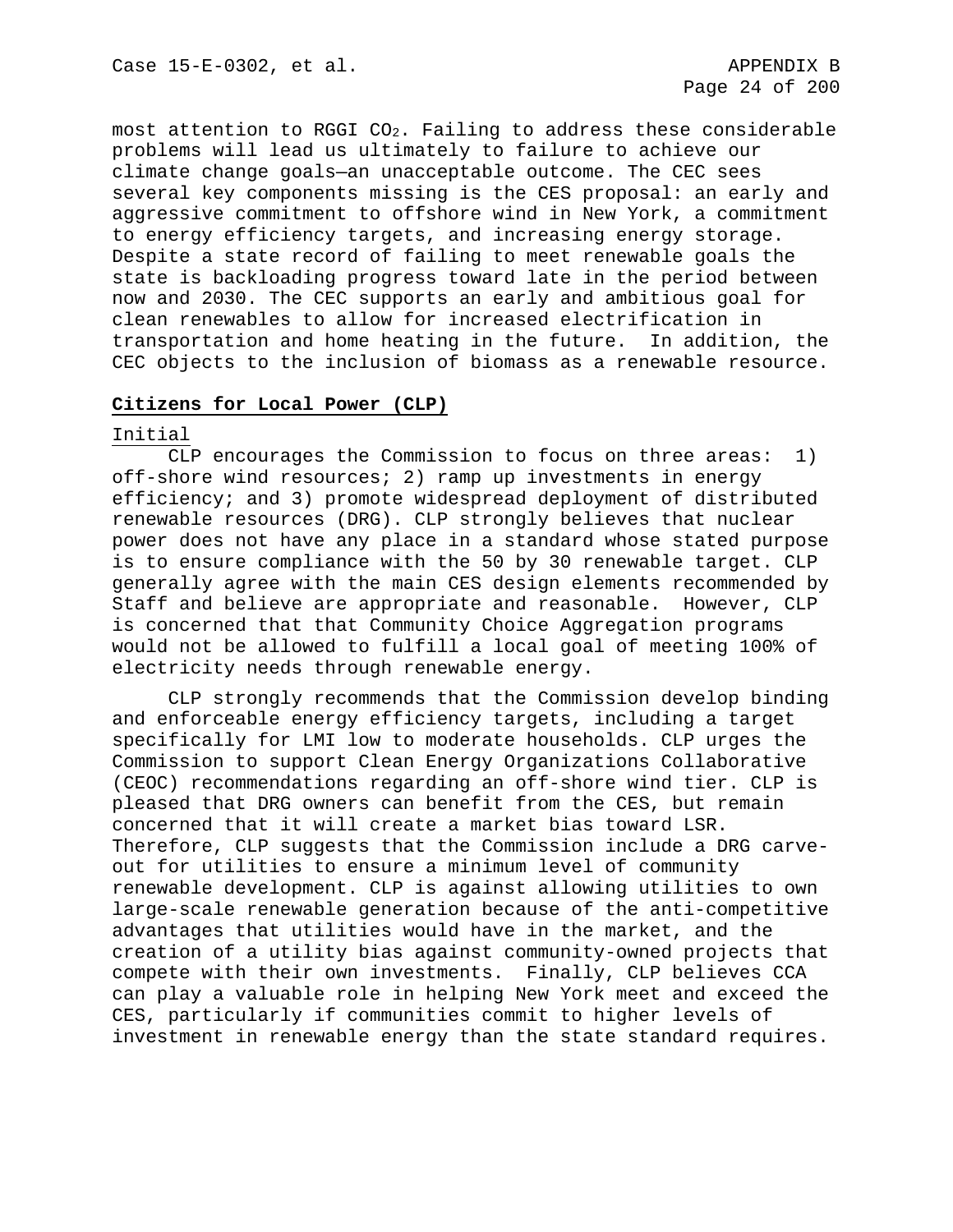# **City of New York (City)**

#### Initial

The City of New York (City) respectfully requests the Commission formally adopt the CES subject to modifications. The City supports equal emphasis on energy efficiency and adopt energy efficiency targets either as part of the Clean Energy Standard, or adopt a new version of EEPS, with funding provided via the Clean Energy Fund and existing utility energy efficiency programs. The City believes that energy efficiency measures could should reduce the need for new transmission or distribution infrastructure and energy efficiency investments could lower the cost of renewable resources. The City argues that a LSE should not be obligated to purchases ZECs or Tier 1 or 2 resources if it can meet all its CES obligation with new Tier 1 resources. The City believes the Commission should not require any consumer or LSE to reduce its purchase of renewable energy or alter the type or quantity of renewable energy it purchases solely to comply with the Clean Energy Standard.

The City emphasizes that more information and analysis are needed to ascertain whether the targets included in the White Paper are reasonable and achievable, and adopt the targets on a preliminary basis. The City supports the Green Bank to directly support CES goals in using capital to help deploy new, costeffective, renewable energy projects in New York and transmission projects associated with renewable energy projects. The City believes the geographic equity must be addressed. The City requests the Commission impose a geographically-based sub tier to Tier 1 requiring some level of investment in downstate renewable resources, and maintain the longstanding in-City generation requirement for reliability purposes. The City generally supports the concept of Tier 3 and providing support for nuclear facilities that cannot fully recover their operating costs in the wholesale markets, however, the same considerations should be given to Indian Point Energy Center. The City recommends the CES provide targets through 2030 for future planning and development purposes. The City recommends that the ACP be reviewed every three years and the funds collected should be returned to consumers as credits on their electric bills.

**Clean Energy Organizations Collaborative (CEOC) (Filing Jointly**) Acadia Center; Citizens for Local Power; Citizens Campaign for the Environment; Environmental Advocates of New York; National Wildlife Federation; Natural Resources Defense Council; Nature Conservancy; New York Public Interest Research Group; Pace Energy and Climate Center; and Sierra Club.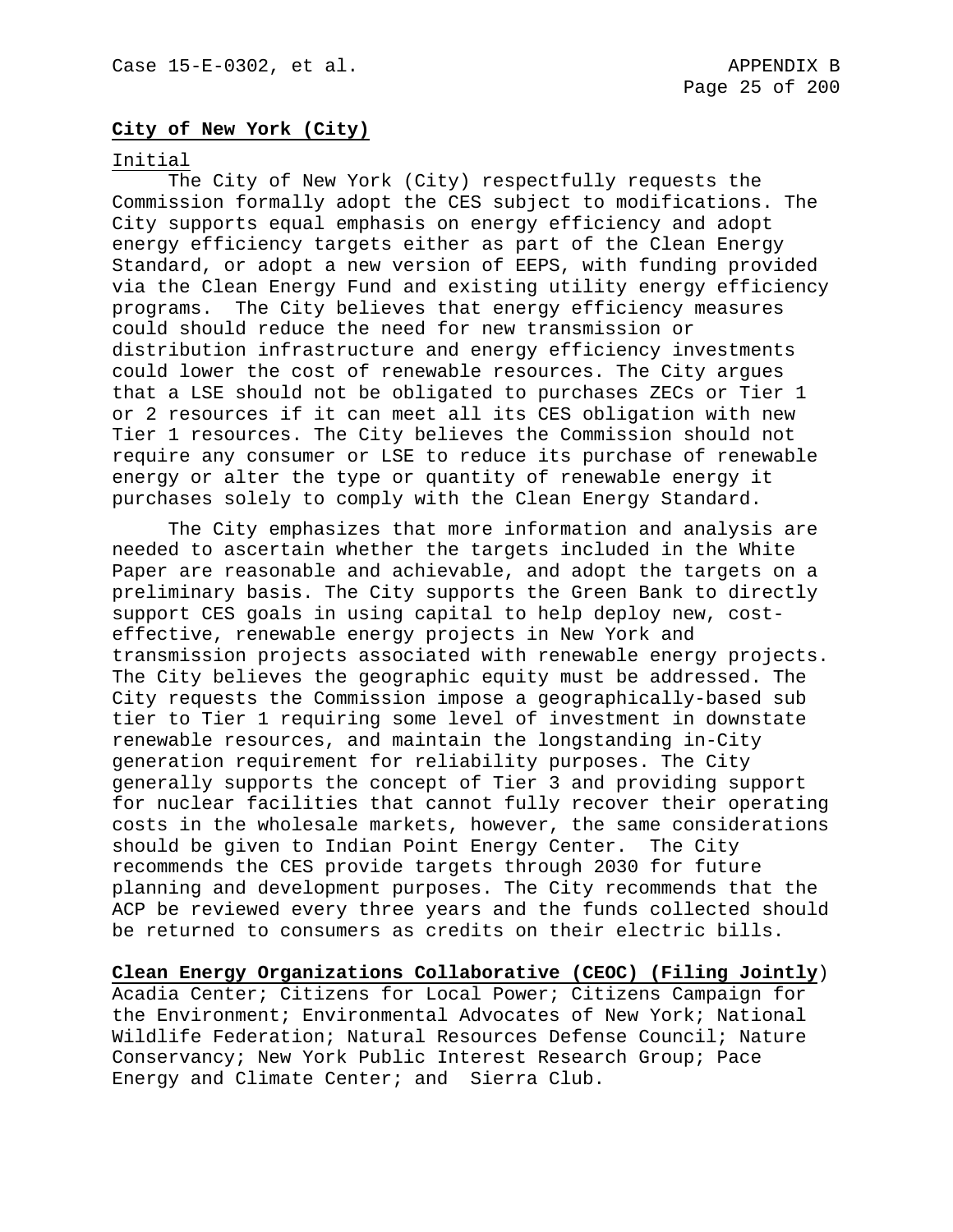### Initial

CEOC recommends that the ACPs must be set at rates reflective of best practices, and capped or periodically revalued over a multi-year horizon, every three to five years. The CEOC suggests the ACP funds should not be used for research purposes, and should instead be directed to either procuring renewable energy in furtherance of the 50% goal, or to fund programs that will directly reduce the costs of renewables development. CEOC supports the addition of an Offshore Wind Tier (OSW) in coordination with NYPA, LIPA and the New York Green Bank. CEOC stresses that OSW is the only large scale source (LSR) to produce electricity downstate to New York City and Long Island suburbs where and when the energy is needed the most.

CEOC advocates that the CES procurement should not be backloaded, and provisional annual CES targets for all years of the program should be established now so as to provide clear market signals. The CEOC urges DPS Staff to examine front-loaded, equal, and back-loaded budget approaches that take into account both the importance of high early deployment as well as the costs of deferring environmental and societal benefits until later in the program. CEOC supports that the CES program should establish annual targets for each tier for the period 2017 – 2030, and the parameters for how the targets will be adjusted should be more fully articulated.

According to CEOC, the CES Order should include separate, robust long-term contracting requirements that are entirely severable from the obligation to procure RECs, with program targets set in a manner such that the two sets of targets are compatible with one another. CEOC believes that the predominant part of the CES target must be met by in-State LSR. CEOC supports Staff's proposed requirement that EDCs must procure an appropriate percentage of the REC target through long-term contracts with renewable generators. CEOC recommends that the Commission encourage the EDCs, LIPA, and NYPA to coordinate an annual solicitation of PPAs. CEOC agrees with a structure that would allow EDCs to sell their excess RECs to other LSEs or to direct NYISO customers and support banking and borrowing. CEOC asks that the Commission provide clarity on NYSERDA's role in procuring RECs and in facilitating long-term contracts. CEOC suggests the NYSERDA should help facilitate such procurement by the State's EDCs. CEOC encourages the Commission to establish a binding and enforceable energy efficiency target to complement the CES.

CEOC recognizes that the Commission must carefully consider the treatment of load caused by electric vehicles, heat pumps,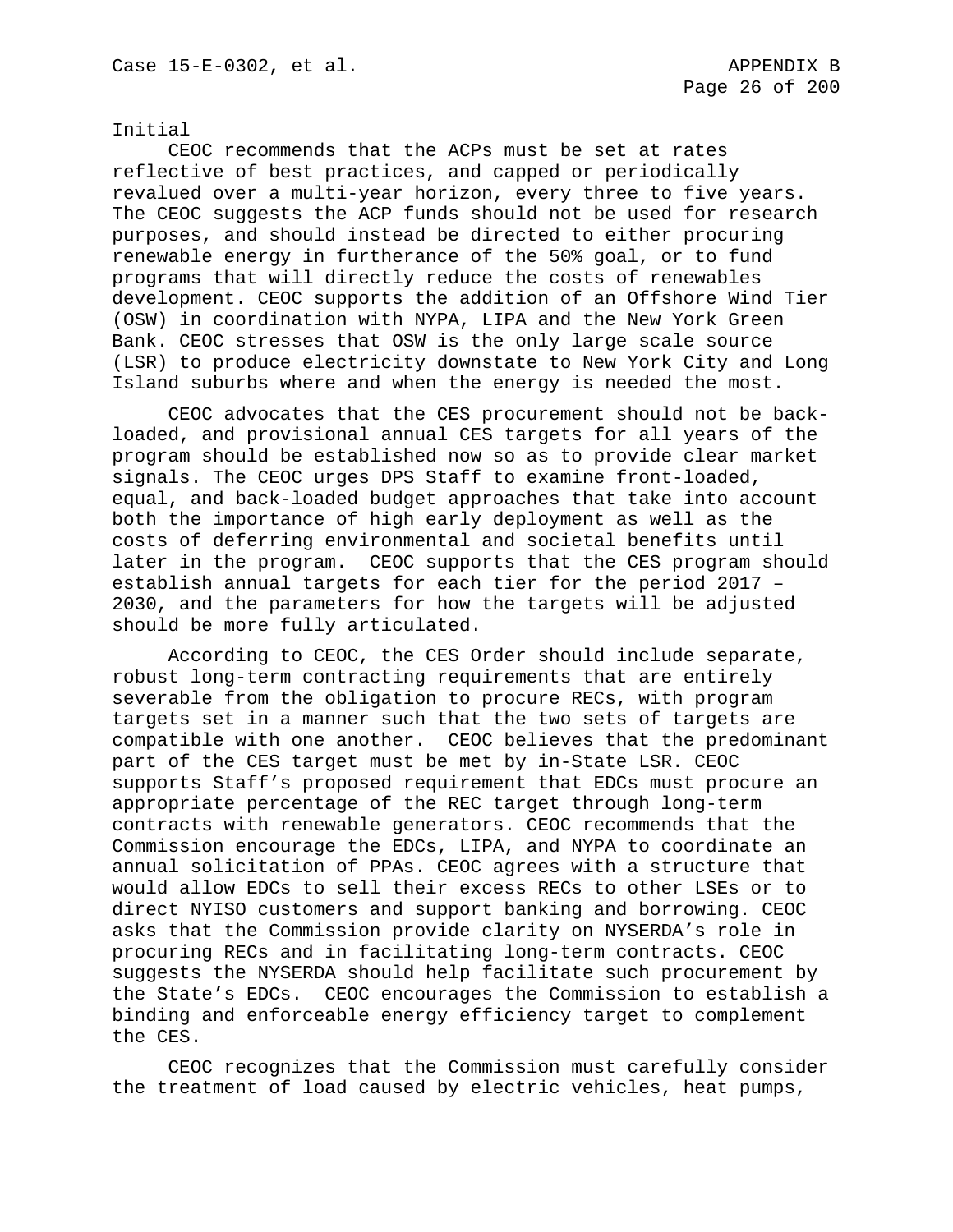and other net emissions reducing technologies under the CES, including appropriately forecasting the anticipated increased development of these resources into CES load projections, and creating utility incentives to support the adoption of these technologies.

Any draft implementation plans associated with the CES, CEOC states must be subject to public review and comment. CEOC comments that nuclear energy subsidies suggested in the White Paper must not hinder New York from meeting 50% of its electricity demand from renewable sources by 2030 and if the Commission is committed to supporting uneconomic nuclear facilities, it should do so through a program that is entirely separate and distinct from the CES. CEOC believes that the roles of LIPA and NYPA, as non-jurisdictional entities whose contributions to the Clean Energy Standard's goals are essential, should be more explicitly specified. Finally, CEOC asks the Commission that development of renewables infrastructure is not without environmental impacts that necessarily must be considered and can pose significant barriers to projects.

### Reply

According to CEOC's reply comments, majority of commenters support the Clean Energy Standard's basic targets and proposed program structure, demonstrating there is no reason to delay a June Order implementing the CES's basic policy framework. The CEOC notes that commenters, even those who do not support the CES, widely support the role of energy efficiency in costeffectively meeting the Clean Energy Standard target. CEOC reiterates its supports for a separate tier for offshore wind (OSW) and believes that an OSW tier would also promote locational diversity for the CES by developing large-scale renewable resources near New York City and Long Island.

CEOC argues that the REC-only approach is not adequate to drive achievement of the Clean Energy Standard's goals and strongly supports a long-term PPA requirement, to be implemented without delay, and remains open to consideration of procurement through utility-owned generation. CEOC refutes the Joint Utilities claim the customers are at risk of "overpayment" of the PPA should the electricity prices be lower than anticipated, by stating that customers are at a reduced risk by the more stable prices that are not subject to volatile market swings. CEOC suggests there may be a potential role for utility owned generation (UOG), complementary to a robust PPA market, to the extent they benefit customers and achieve clean energy goals. CEOC suggests that out of an abundance of caution, the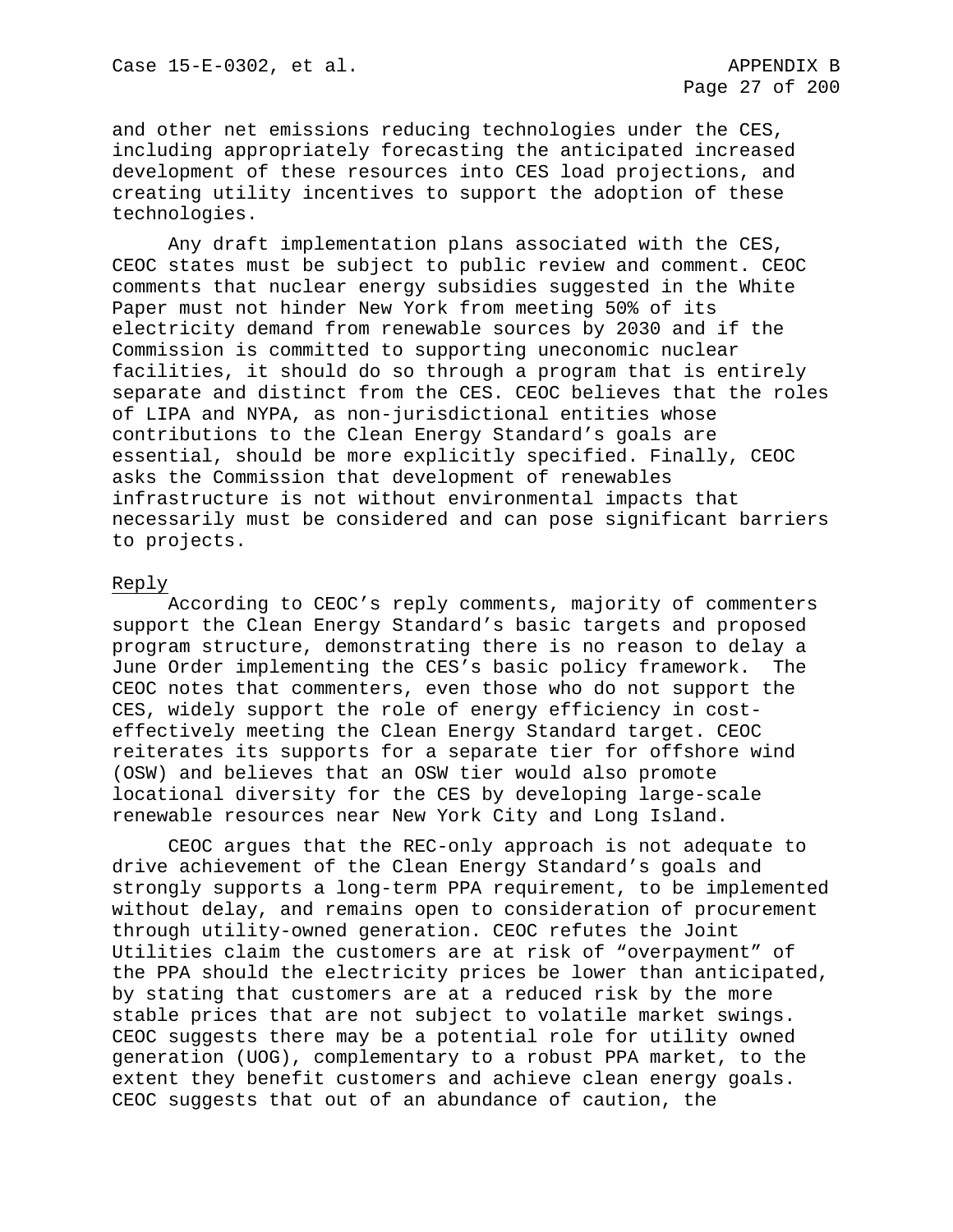Commission may wish to design the long-term PPA mandate included within the Clean Energy Standard in a manner that will minimize the possibility of any misinterpretation in regard the *Hughes v. Talen Energy Marketing* decision.

CEOC maintains its supports that Alternative Compliance Payments (ACPs) should be used for actual renewable procurement or to fund programs that directly reduce the costs of renewables development and recommends ACP be set at a level high enough to stimulate REC procurement, while simultaneously guarding against price spikes. Most importantly, CEOC ACPs should only be used during scarcity conditions, incentivizing Load Serving Entities (LSEs) to maximize actual renewable procurement, rather than using the ACP as the primary vehicle for CES compliance. CEOC argues that, if carbon reductions is a central motivation for the CES, the program should include clear metrics going forward by resource type. Finally, CEOC emphasizes that the Commission needs to ensure the state's public power authorities contribute appropriately to the CES target, and that their programmatic pathways are being implemented across the rest of the state.

#### **Community Energy, Inc. (CEI)**

#### Initial

CEI enthusiastically supports New York State's pursuit of a new Clean Energy Standard (CES) to achieve 50% renewable energy by 2030 as a replacement for the RPS program. CEI believes that utility-scale transmission-level solar must play an important role in meeting the goals of the CES because the transmission system cannot handle 3 GW of solar power in projects sized at 5 MW and below. Utility-scale transmission-level solar brings important benefits to New York State, because solar power operates in concentrated geographic areas, providing greater local benefits in terms of tax revenues and lease payments to landowners. CEI emphasizes to the Commission that solar power will require a deployment mechanism to ensure that New York does not significantly delay the deployment of utility-scale solar or miss out altogether on its critical grid and economic benefits. CEI notes that solar power at scale is cheaper than offshore wind and significantly less risky. CEI supports long-term contracts as an effective and inexpensive mechanism for financing utility-scale solar power in New York. CEI enthusiastically supports the use of long-term bundled Power Purchase Agreements as a tool to achieve the goals of the CES.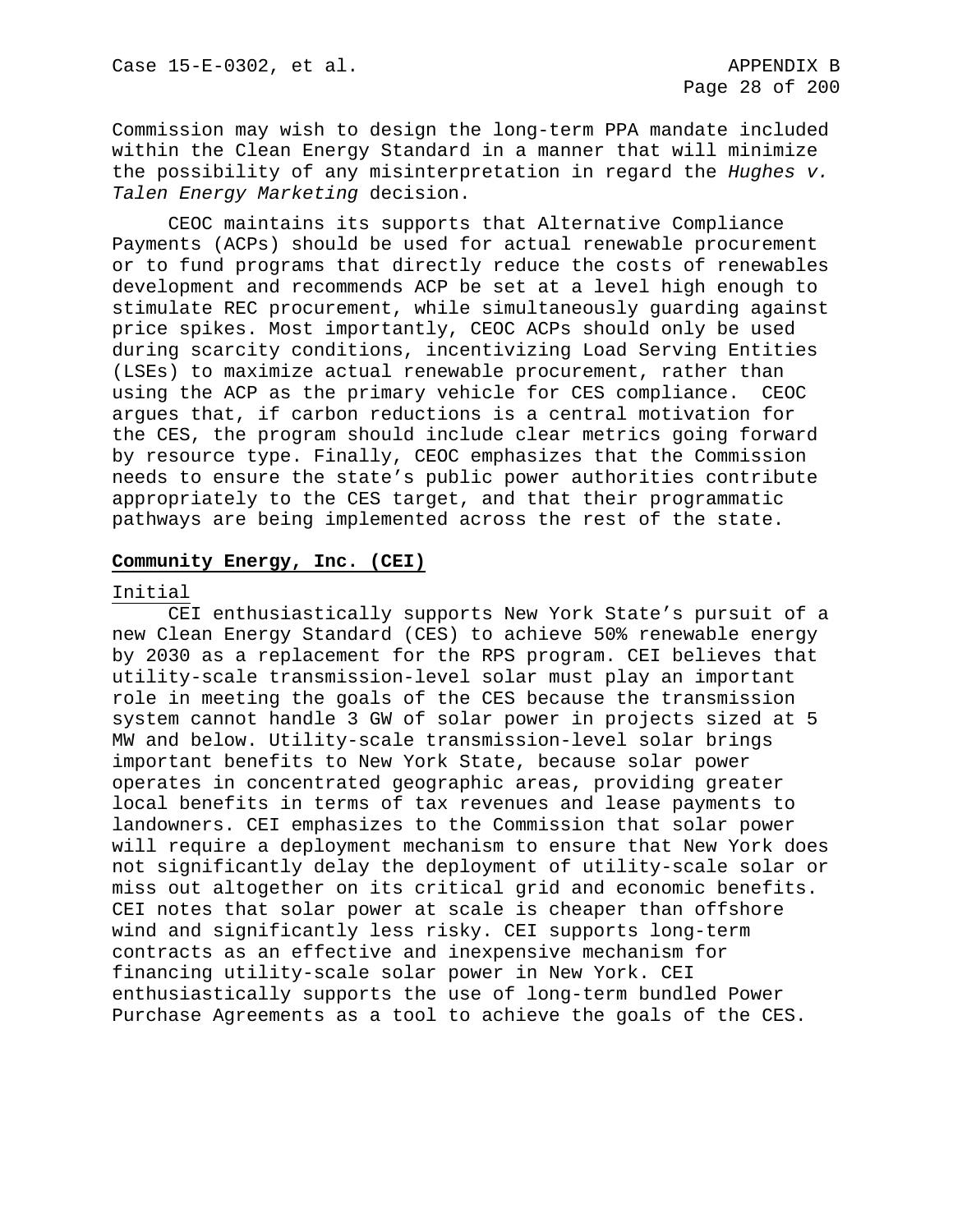## **Constellation Energy Nuclear Group, LLC (CENG)**

### Initial

CENG recommends two changes to the CES eligibility criteria: eliminate the need to demonstrate financial distress and limit eligibility to nuclear facilities that are physically capable of delivering their energy and capacity into New York. CENG agrees with the approach that all LSEs should be required to meet the CES mandates and that the ACPs, with NYSERDA acting as the backstop procurement entity are essential. In addition, CENG supports that NYSERDA should conduct a centralized backstop procurement within 60 days of Commission approval of the program. CENG emphasizes that it is important that the risks (operational and market) associated with operating nuclear facilities be included in the costs because there is no true up to recover those costs.

CENG strongly supports that the Commission eliminate the quantity phase-in and allow all qualifying facilities to sell ZECs at the ACP beginning April 1, 2017 since the Nine Mile facility is projected to lose significant revenue 2016. CENG argues NYSERDA should enter into 12 year contracts for ZECs to provide sufficient commitment needed by the generating facilities and its customers. According to CENG, these contracts would help provide the bridge to achievement of New York's emission goals. Finally, CENG believes that the nuclear tier (Tier 3) is the most cost-effective element of the CES in achieving carbon abatement, providing 75% of the carbon-free emissions in the early years of the program. The non-economic value the nuclear plants bring the state, outweigh the costs of the programs according the CENG.

#### Reply

CENG notes that several commenters agreed that preserving existing nuclear power is one of the most cost-effective mechanisms for achieving New York's emissions-reductions goals, and recognized the extreme threat to the climate should the plants be shut down. A few commenters, such as NYSEG and RG&G agree with CENG's initial comments that ZECs be obtained through a centralized procurement in which the ZEC price is set administratively. CENG proposes a ZEC pricing mechanism where facilities projected to turn a profit in the coming year will receive no ZEC payments, because those facilities will presumably continue their operations and facilities that are projected to incur a loss in the coming year will receive ZEC payments—but only enough to ensure that those facilities will continue to produce zero-emissions generation.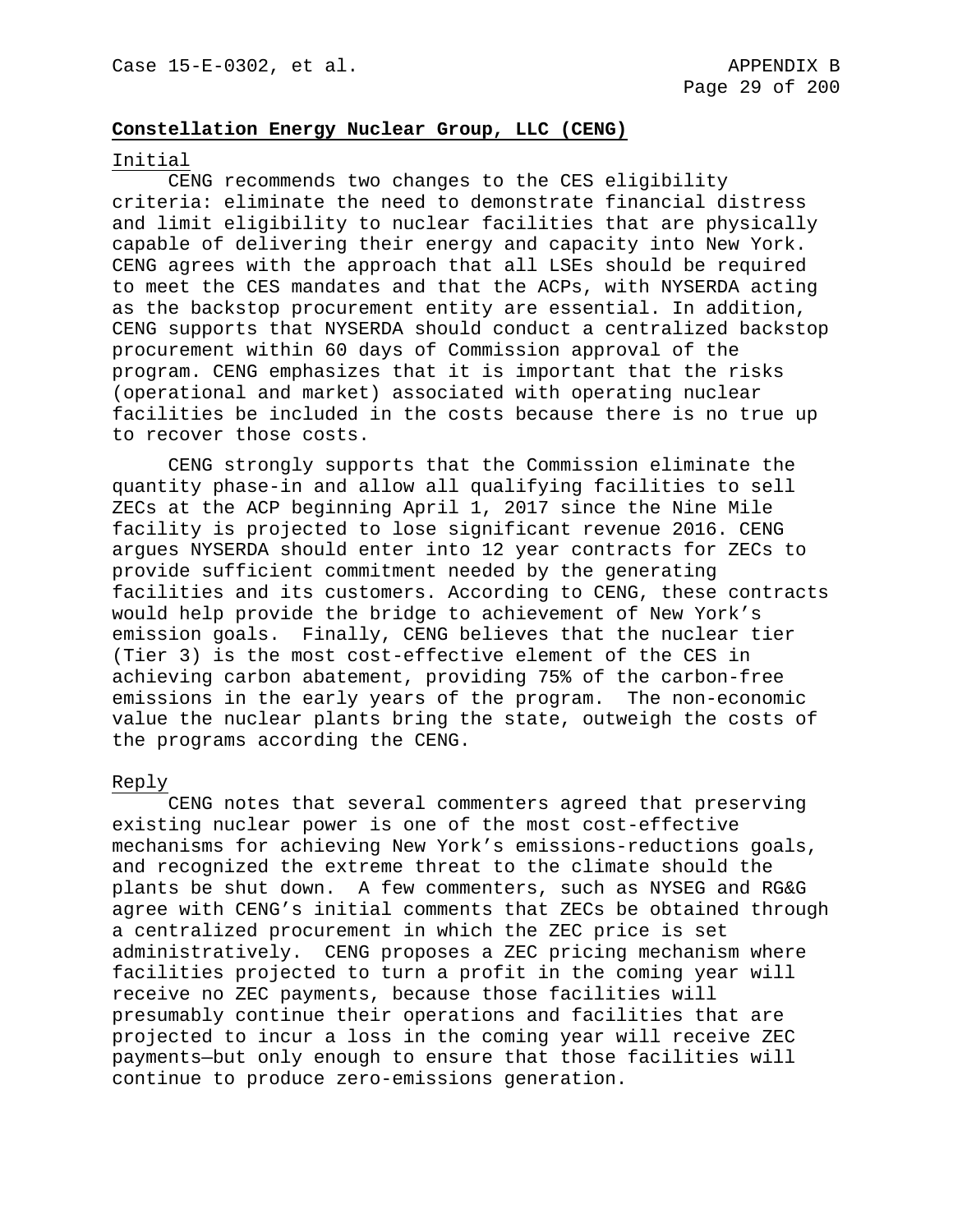CENG supports a backstop pricing mechanism in which the value of a zero emission credit (ZEC) would be tied to the social cost of carbon, as the Institute for Public Integrity proposed. CENG believes that Nucor Steel Auburn, Inc., and the National Energy Marketers Association concern is misplaced, about the nuclear tier pricing mechanism may run afoul of the Supreme Court's recent decision in *Hughes v. Talen Energy Marketing*.

CENG argues that the nuclear tier program is not intended to give facility owners a guaranteed rate of return or to transfer risk from facility owners to customers, it is an environmental program intended to compensate nuclear facilities for their zero-emissions environmental attribute. CENG refutes Multiple Intervenors argument that clawback approach is inconsistent with the logic program.

#### **Consumer Power Advocates (CPA)**

### Initial

CPA continues to support the Commission's efforts to develop a stable and self-sustaining renewable resources industry. CPA believes a properly structured utility scale renewable program has the potential to improve air quality, reduce greenhouse gas production and stabilize energy prices. CPA suggests because of the continually falling cost of renewable resources, LSR PPAs would subject utilities and their ratepayers to that risk. CPA supports utility-owned generation (UOG) and because of the capital intensive nature of renewable resources, Staff's dismissal of UOG is disappointing. CPA objects to Staff's concerns about market power and long term economic efficiency. According to the CPA, electric distribution companies (EDCs) could only exercise market power by withholding resources, a strategy that violates NYISO rules. In the case of LSRs, CPA believes PPAs will be even more risky because, just in the case of the earlier PPAs, the value of LSR energy will be determined by future fuel and energy prices, but the cost of new LSR will almost certainly decline as the technology improves. CPA continues to add that equivalent PPAs executed in the future and may lead to controversy and claims for relief from older, more costly contracts. Finally, CPA notes that the use of UOG to meet renewable energy goals need not prevent the development of third party LSRs as some EDCs may choose to meet that requirement by entering into a PPA.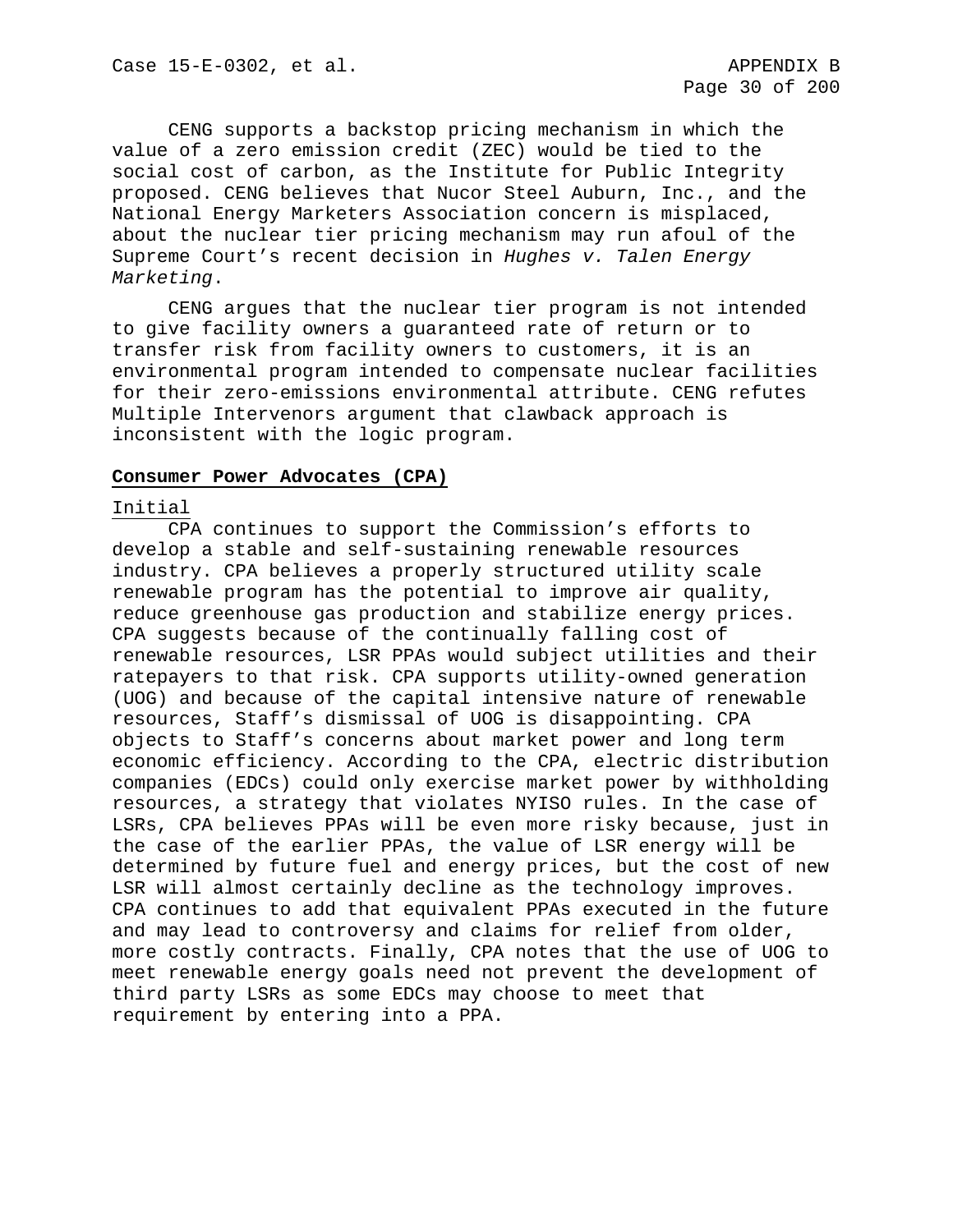# **Cornell University—Biological and Environmental Engineering— College of Agriculture and Life Sciences**

# Initial

Cornell University believes that as tier 1 is developed manure based AD needs to be included. Although most manure based AD systems will be relatively small, Cornell suggests measures must be instituted in the tiers to allow manure based ADs (in aggregate or individually) to market bundled renewable energy packages to participate in both tier 1 and 2 within a utility service area. Cornell supports the addition of manure based AD in tier 2 because there will be a number of existing digesters that have already contracted their renewable energy credits (RECs), and are contractually assigned to NYSERDA throughout the "useful life" of the manure based AD project. Cornell believes the useful life is not well defined and that should not preclude their participation in the Clean Energy Standard. Cornell argues both tier 1 and tier 2 should allow a voluntary premium to provide a "market pull" from consumers willing to pay a premium for "cow power" due to the significant environmental attributes from this form of renewable energy. Cornell states that it has been successful market demand in Vermont.

## Reply

Cornell University agrees with the New York State DEC letter on the above referenced case dated April 22, 2016 with specific attention to the last heading "Biomass and Biogas Fuels" on page 3, and also agree with the statement made that says "...some biomass fuels are more carbon intensive than others, ...". Cornell's our opinion is that the context of this statement (and letter) by DEC was specifically for biomass combustion and not for biogas harvested from manure-based anaerobic digestion gas (ADG) systems used as a fossil fuel replacement source. Further, Cornell offers to the Commission that the use of dairy manure-derived biogas (including biogas jointly derived from co-digestion of organic substrates) results in a NET reduction in greenhouse gas (GHG) emissions. Cornell expresses support for the development of the LMP+D+E model and agree that it is essential to establish an interim process that recognizes the value of certain environmental attributes and paves the way for a more permanent formula such as LMP+D+E. Cornell argues that if ADGs are not incentivized, this would create an increased economic and environmental cost to rural upstate communities through, in part, continued reliance upon fossil fuel generation and stress on the major rural upstate NY industry.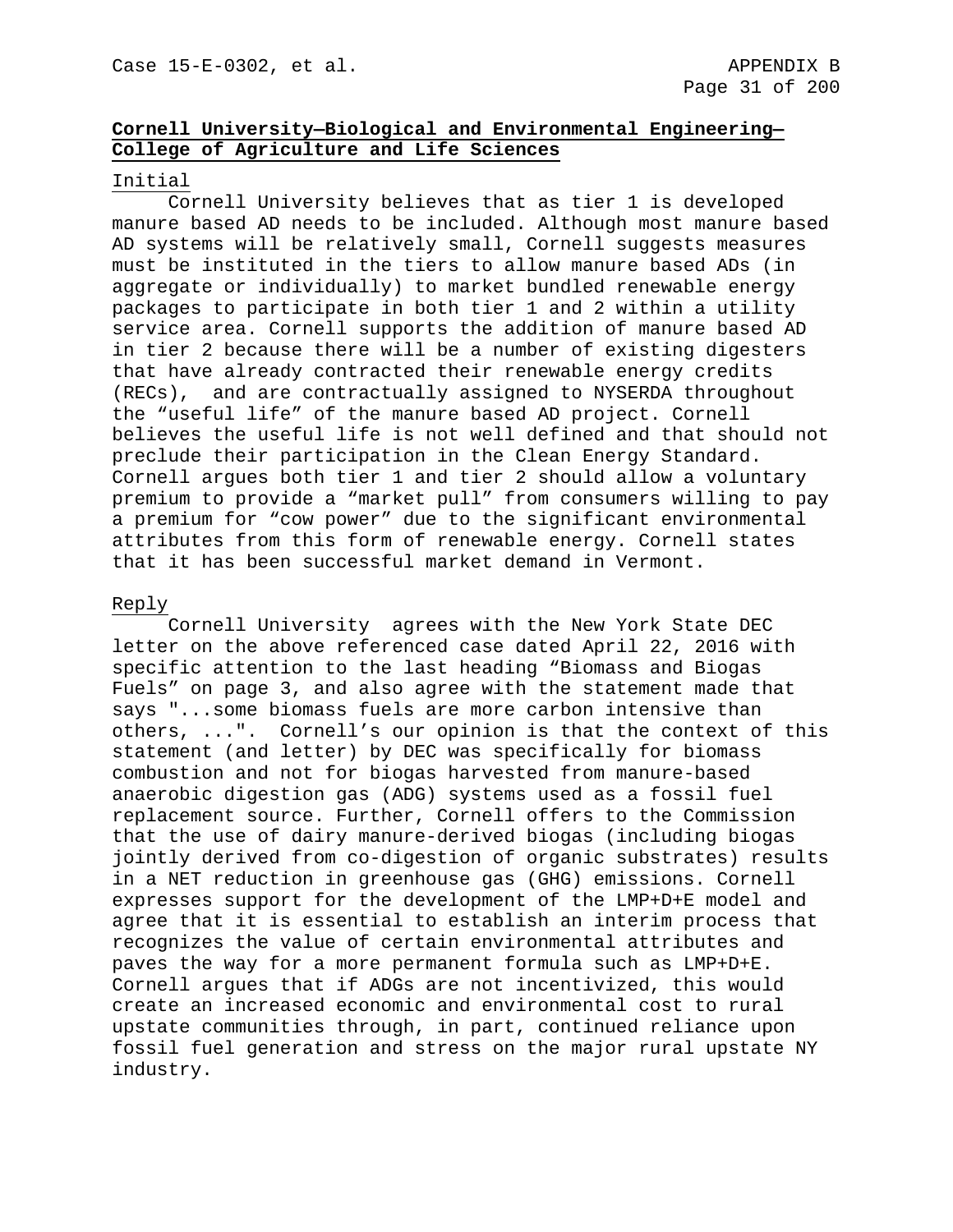# **Council on Intelligent Energy & Conservation Policy (CIECP) and Promoting Health and Sustainable Energy (PHASE)**

## Initial

CIECP and PHASE (CIECP) believe nuclear should not continue to be supported by the taxpayers and ratepayers because the technology is dangerous, risky, and threatening to the life and wellbeing of millions of New Yorkers. CIECP does not support nuclear power as a zero-carbon form of energy because it is a highly polluting form of power, producing prodigious amounts of long-lived radioactive waste, heat and greenhouse gases throughout its entire full fuel cycle. CIECP explains that the aging problem-plagued Indian Point site has had a long series of leaks into the groundwater, its site soil, and Hudson River and between November 2015 and February 2016, two new tritium leaks were discovered. CIECP states that Indian Point is the State's largest industrial water user, heating the Hudson River water and killing at least a billion fish, fish eggs and other organisms each year, including endangered fish species.

According to CIECP, nuclear reactors are poorly suited for operation in a warming client because they become less reliant and efficient from an energy generation standpoint, and far more dangerous. CEICP suggests that strong heavy precipitation and wide temperature swings in the region will likely take a further toll on all of the states aging plants, accelerating corrosion and rusting in buried pipes and cables. CEICP would like the Commission to conduct a proper analysis of the totality of nuclear power's effects on water and the threat they pose to water security throughout the nation. Finally, CEICP states that is crucial to send a strong signal to the energy markets that New York will no longer shackle itself to nuclear plants.

## Reply

CEICP and PHASE urges the Commission to rethink its planning and policy of the CES to find a way to vigorously propel transition a new clean energy economy in a manner that does not cause undue harm to individuals and entities tightly linked to the old dirty energy economy. CEICP believes a New York energy vision must incorporate the following goals and values but not limited to: sustainability, efficiency, consumer choice, flexibility, innovative ideas and technologies, and transparency.

## **Deepwater Wind**

## Initial

Deepwater Wind joins with Alliance for Clean Energy New York (ACE NY) and other clean energy industry associations in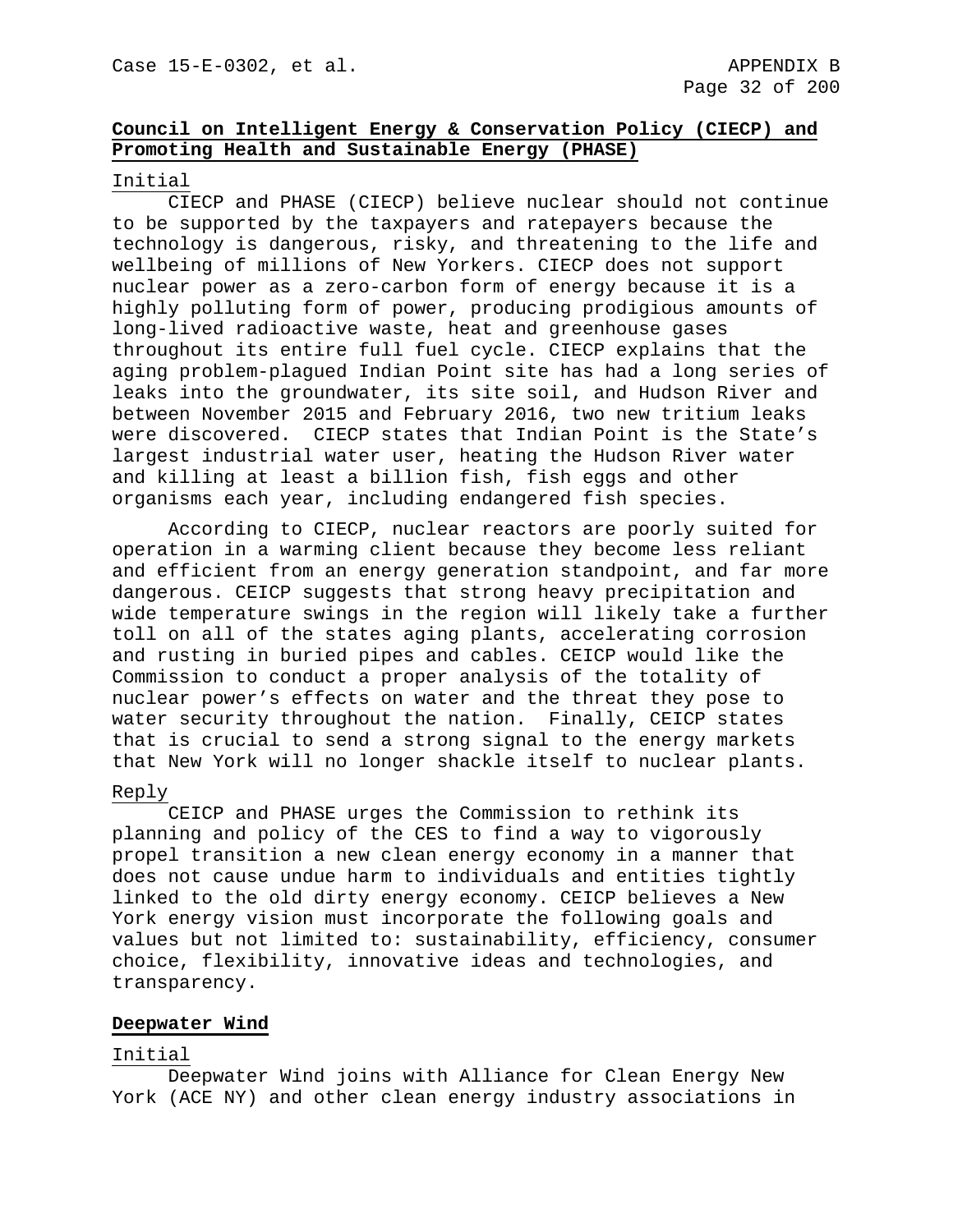enthusiastically supporting the CES's goal of achieving 50 by 2030. Deepwater Wind concurs with the position of ACE NY that the development of offshore wind (OSW) in the Atlantic Ocean is critical for the state of New York to achieve its goal of 50% clean energy by 2030. Deepwater Wind argues that OSW has become a mature technology and New York has an abundant and valuable offshore wind resource. Deepwater Wind suggests offshore wind can help to avoid building new generation and/or transmission capacity costs by directly connecting into the downstate transmission system. Deepwater Wind believes that offshore wind power can help to bring geographic balance to the CES program and ensure that downstate ratepayers receive the same benefits of reduced emissions and economic development that the rest of the state has received for many years.

Deepwater Wind supports the Whitepaper's recommendation that the CES be applicable to all Load Serving Entities (LSE's) subject to the PSC's jurisdiction, as well as non-jurisdictional LSE's, especially the Long Island Power Authority, and its service provider (LIPA). Deepwater Wind cautions that relying on a voluntary commitment alone risks missing the goals of the CES. Deepwater Wind supports EDC procurement via long-term bundled REC and PPAs because bundled PPA's allow project developers to attract a lower cost of capital, which translates into a lower price of energy for ratepayers. Deepwater Wind advocates for regularly-scheduled, predictable solicitations for new sources of renewable energy to develop a local supply chain. Deepwater Wind requests that the model described in Appendix A.1 of the Cost Study be made public so the PSC can both solicit feedback on the appropriate means of evaluating proposals and choosing between technologies, and allow developers and technology provider to better understand the target prices they need to achieve in order to secure a PPA. Deepwater Wind does not agree with Staff's assumptions regarding offshore wind costs and asks that they be revisited. Deepwater Wind recommends that the CES Program provide explicit support for the development of offshore wind. Finally, Deepwater Wind favors a CES Program that includes guidelines for evaluating proposed projects that require the consideration of all costs and benefits to ratepayers so selection of projects and technologies may result in a better overall value for ratepayers than if the selection was based solely on the cost of the proposed contract alone.

# **Direct Energy Services**

## Initial

Direct Energy Services (Direct) Supports Commission's goal of achieving cleaner emissions but should be through existing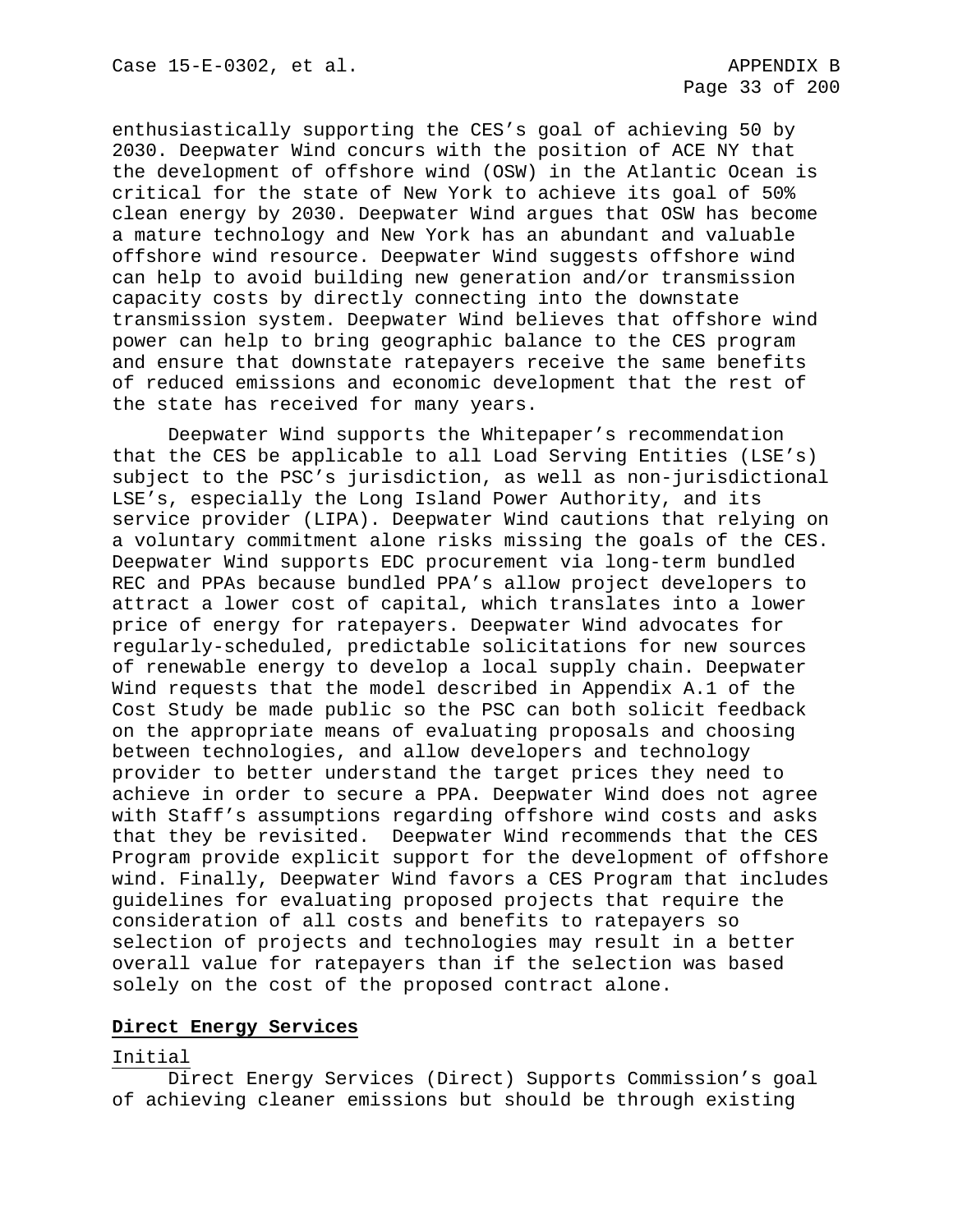competitive market structures which are more transparent and efficient in manner. Direct is concerned that the Commission will proposes mechanisms that could undermine efficient market outcomes or not produced desired results and customers will bear the costs. Direct believes that significant changes to regulatory environments are best absorbed by the overall market and stakeholders when applied prospectively, and do not undermine pre-existing contracts. Direct supports a phased-in ACP schedule whereby the ACP is set very low in the early years and gradually increases in order for LSE's to account for future costs and avoid harm to customers under fixed price or multiyears transactions.

Direct strongly advocates for the inclusion of banking and borrowing in the CES implementation plan because it allows the LSEs to manage their REC portfolio in a rational way that translates into lower prices for customers. Direct opposes Staff's recommendation to require all LSEs to acquire Zero Emissions Credits ("ZECs") from nuclear power plants is contrary to the spirit of the robust and mature competitive market and it places more value on one technology over another. Direct continues to say that it opposes the purchase of ZECs because it excludes energy efficiency, which is even more "zero" carbon than nuclear. Finally, the Commission should reject Staff's recommendation to permit utility ownership of renewable energy sources or distributed generation and be wary of proposals to include long term PPAs, which can negatively impact the hard fought for efficiencies which currently exist in the wholesale energy market.

## **DONG Energy Wind Power U.S., Inc. (DONG Energy)**

#### Initial

DONG Energy supports New York's ambitious goals to reach 50% renewable generation by 2030, and believes offshore is a critical component. DONG Energy argues that offshore wind is the only large-scale renewable resource that can be applied close to the load center of New York City. DONG Energy supports long-term contracts as key for large renewable development, specifically offshore wind. DONG Energy agrees that a single tier approach to new renewable energy is a very cost efficient way of incentivizing new renewable build out. However, DONG Energy warns that by allowing out of state resources to be eligible for compliance on equal terms with in-state resources, there is a real risk of incentivizing and financing out of state projects. In addition, DONG Energy states that Tier 1 projects will be evaluated based on a too simple metric (costs per MWh), and each technology's benefit will not be taken into account, such as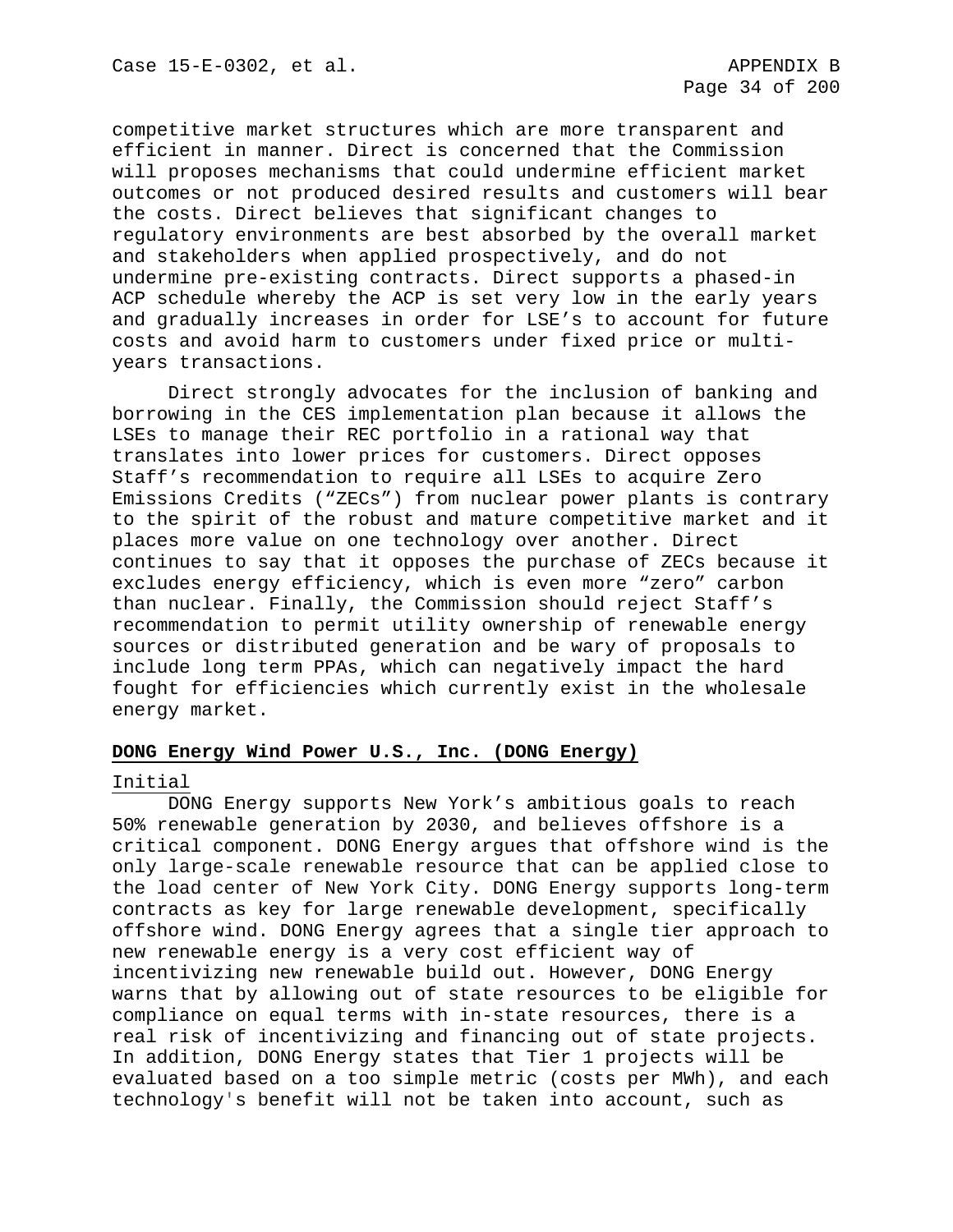offshore wind's proximity to load or demand. Finally, DONG Energy encourages the Commission to further to investigate mechanisms that can ensure cost efficiency specific tier.

## **Dutchess County Legislature**

## Initial

The Dutchess County Legislature strongly supports Tier 1 and Tier 2 of the Clean Energy Standard but strongly opposes the inclusion of subsidies for aging, unsafe and economically unsustainable nuclear reactors as proposed in Tier 3. The Dutchess County Legislature believes Tier 3 subsidies contradict a very important founding principle of Reforming the Energy Vision which is allowing the marketplace to work.

The Dutchess County Legislature stresses that nuclear energy is NOT clean or carbon-free and dramatic declines in local infant death and childhood cancer rates occurred soon after the closing of eight nuclear power plants according to a recent study. The study documents a 17.4% reduction in infant mortality in the downwind counties within 40 miles two years after reactor closing, compared to a national decline of just 6.4%. The Dutchess County Legislature advocates that the funds targeted for nuclear subsides would be much better invested truly in clean energy: wind, including offshore wind, hydro, tidal and community and utility scale solar, storage and energy efficiency.

## **EDP Renewables North America (EDPR)**

## Initial

EDPR expresses support for the ACE-NY comments and those of RENEW Northeast and commend as the detailed comments provide clear and in-depth input in this important process. EDPR sees a return to utility owned generation as shifting risk to customers and away from investors and favors a bundled REC/power contract as an effective way to get large scale renewable energy projects built. EDPR suggests that in the project selection process that in addition to the "Implied REC" approach described in the ACE-NY comments, it should include other values to such as economic development. Finally, EDPR urges the Commission to move this proceeding to a rapid completion and to progress with haste into implementation given the "ticking clock" of the Production Tax Credit phase-down.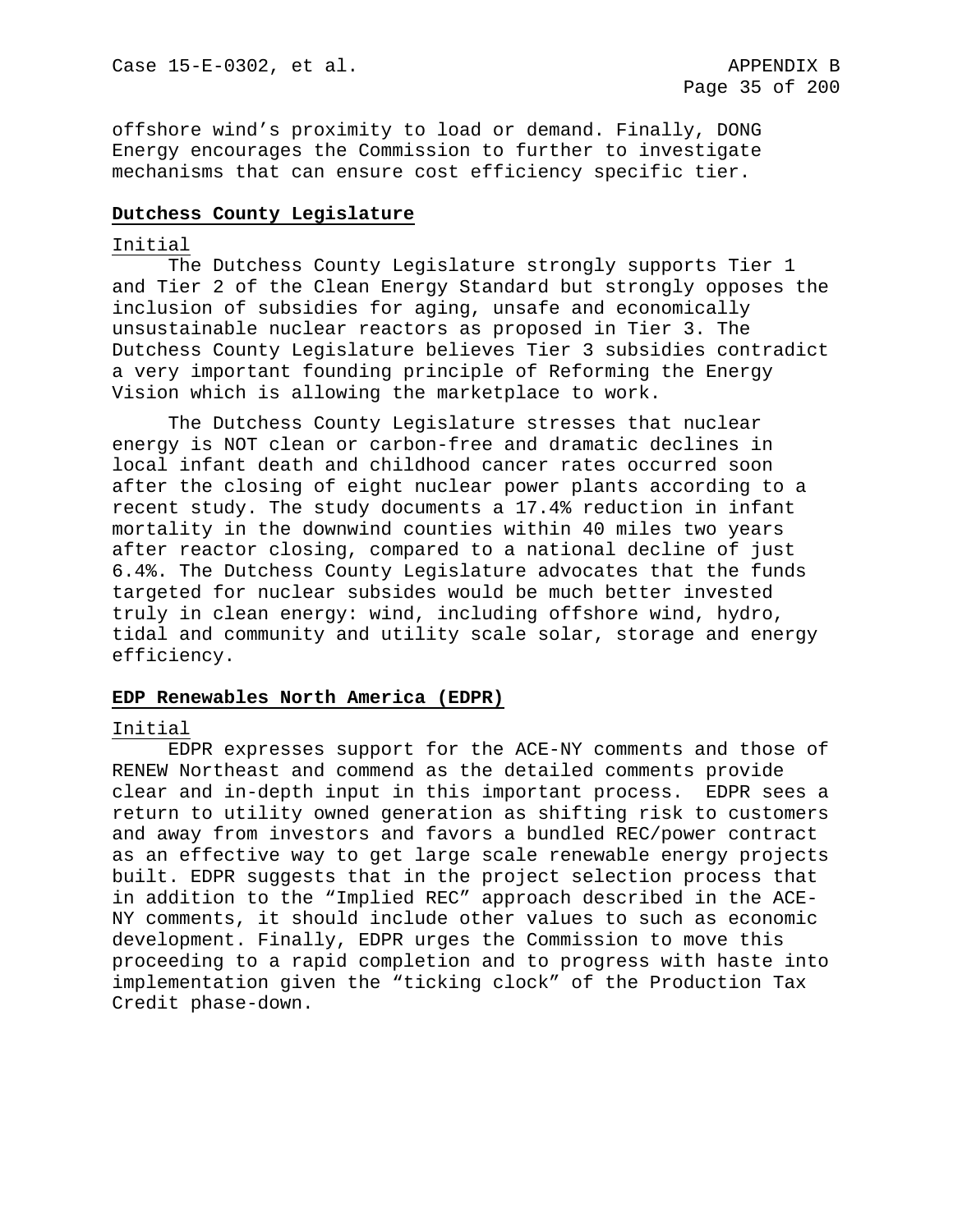## **Empire State Forest Products Association (ESFPA)**

#### Initial

ESFPA urges the state to continue to include renewable biomass energy as component of the CES's energy portfolio because biomass energy has carbon benefits and as noted in the final Clean Power Plan released in August by the United States Environmental Protection Agency. ESFPA states that if biomass power facilities are no longer able to monetize the value of their renewable energy attributes in New York, these facilities are likely to terminate operations, which would lead to lost jobs, lost markets for low-value fiber, and forest degradation. Finally, ESFPA requests the Commission recognize these benefits as it develops the State's future renewable energy policy.

**Energy Efficiency for All (EEA)** (**Filing Jointly**) **Association for Energy Affordability; Center for Working Families; Enterprise Community Partners, Inc.; Green & Healthy Homes Initiative; Natural Resources Defense Council; Natural Resources Defense Council; Pace Energy and Climate Center; WE ACT for Environmental Justice**.

#### Initial

EEA urges the Commission to mandate two percent or higher of energy efficiency savings targets of annually. EEA suggests if there is a binding target it be coupled with an Earnings Incentives Mechanism (EIM) which would allow each utility to use its efficiency program to support activities and procurement to stimulate the efficiency marketplace. EEA wishes to reiterate its strong supports for energy efficiency investments in the low-income multifamily market.

EEA recommends that if Alternative Compliance Payments (ACP) are collected they should be directed to NYSERDA and deployed to support the 50 by 30 goal. ACP funds should not be used for customer rebates, research or broad market transformation programs. EEA argues the Clean Energy Advisory Council should take the need for an efficiency mandate as a given and act more expeditiously than the CEAC is likely to.

## **Energy Infrastructure Advocates, LLC (EIA)**

## Initial

EIA supports the Clean Energy Standard and believes that long-term power purchase agreements (PPA's) for bundled energy and REC's will encourage development of large-scale renewable resources and achieve the lowest cost for consumers of energy. EIA recognizes renewable power generation developers/owners will require long-term PPA's with investment grade rated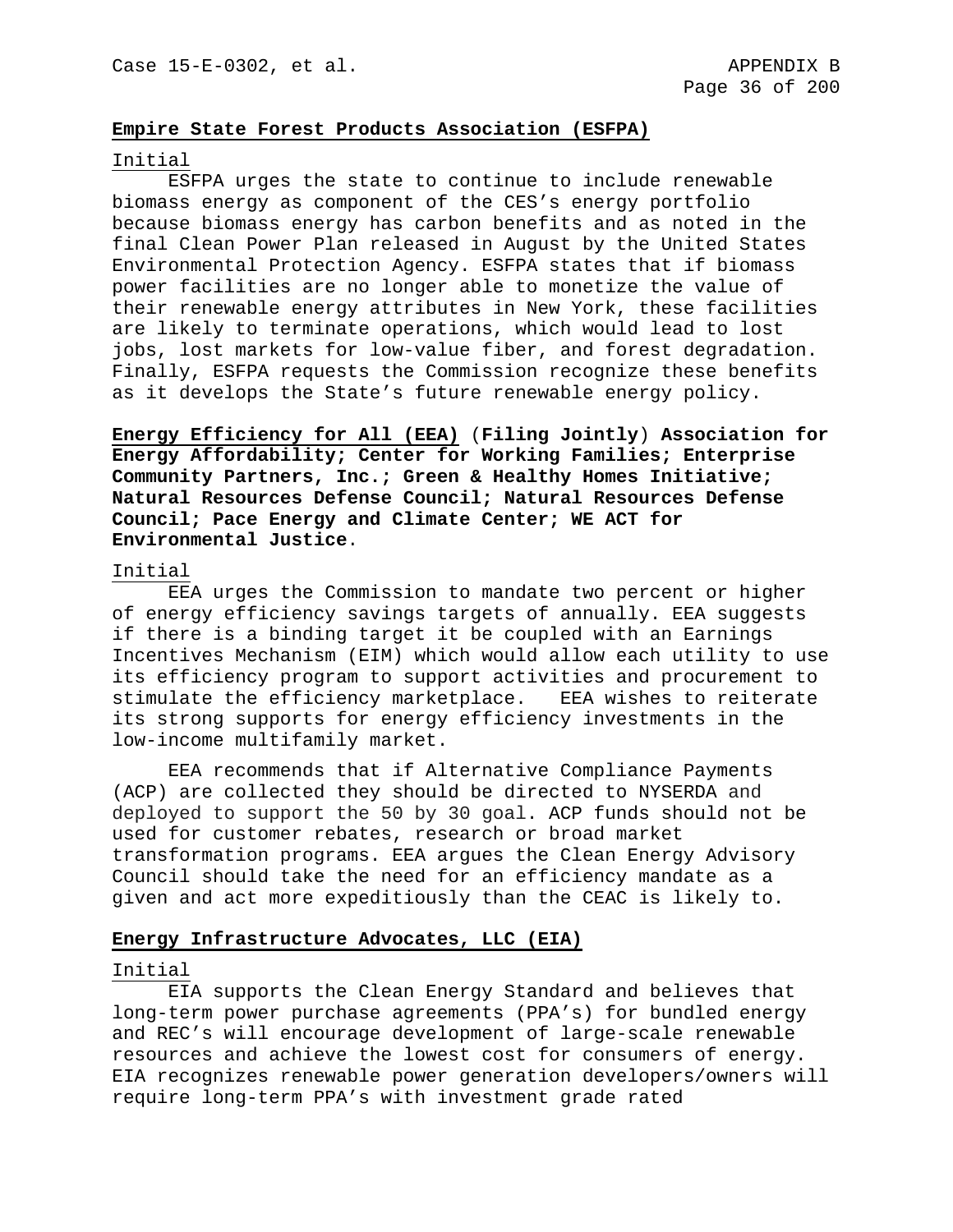counterparties that have a strategic rationale for their involvement in the PPA and suggests the New York Power Authority (NYPA) would be the most logical Central Supply Aggregator (CSA) and PPA off-take counterparty given their credit rating and market position. EIA asserts that LSE's will not be willing to enter into long-term PPA's with renewable energy providers given their customer's ability to switch to other energy providers without meaningful cost or restrictions to change providers. EIA supports centralized procurement of renewables which will support competition amongst renewable projects and provide transparency in selecting the best renewable projects. Without creating an attractive investment environment for renewable project developers, EIA suggests NYS will not draw first tier quality renewable developers due to onerous permitting process, high cost of development and the relative quality of renewable resource versus more attractive environments, such as California.

In order to encourage renewable power suppliers to invest capital to meet the CES, EIA favors that the NYS Legislature should enact legislation authorizing the CES to provide confidence that PPA's will not be able to be undone by future administrative agency actions. EIA recommends a Central Procurement Agency (CPA) (e.g. NYSERDA) collaborate on an ongoing basis with LSE's to determine CES targets by year, including forward planning periods. Further, EIA suggests the CPA issues Request for Proposals (RFP's) for clean energy supply consistent with annual CES Targets and the CPA, NYISO and utilities collaborate to review reliability, resiliency and cost of responses to RFP's and rank projects according to criteria developed to address system and customer priorities (RFP Review Process). EIA emphasizes that LSE's have the option to opt-out of central procurement of renewables, and procure renewables directly, subject CES compliance. EIA proposes that LSE's have the option to commit to lock-in a percentage of their CES Target obligation, by entering into a firm contract with the CSA for the term of the LSE commitment period. EIA indicates that retail customers also have the option to commit to a long-term agreement for a percentage of their load (in standard block sizes). EIA asserts that CSAs will purchase renewables subject to PPAs. Finally, while EIA supports the concept of utilities having the opportunity to own renewable generation, non-utility ownership may prove more cost competitive for the customer, particularly in the initial years of the power supply being provided.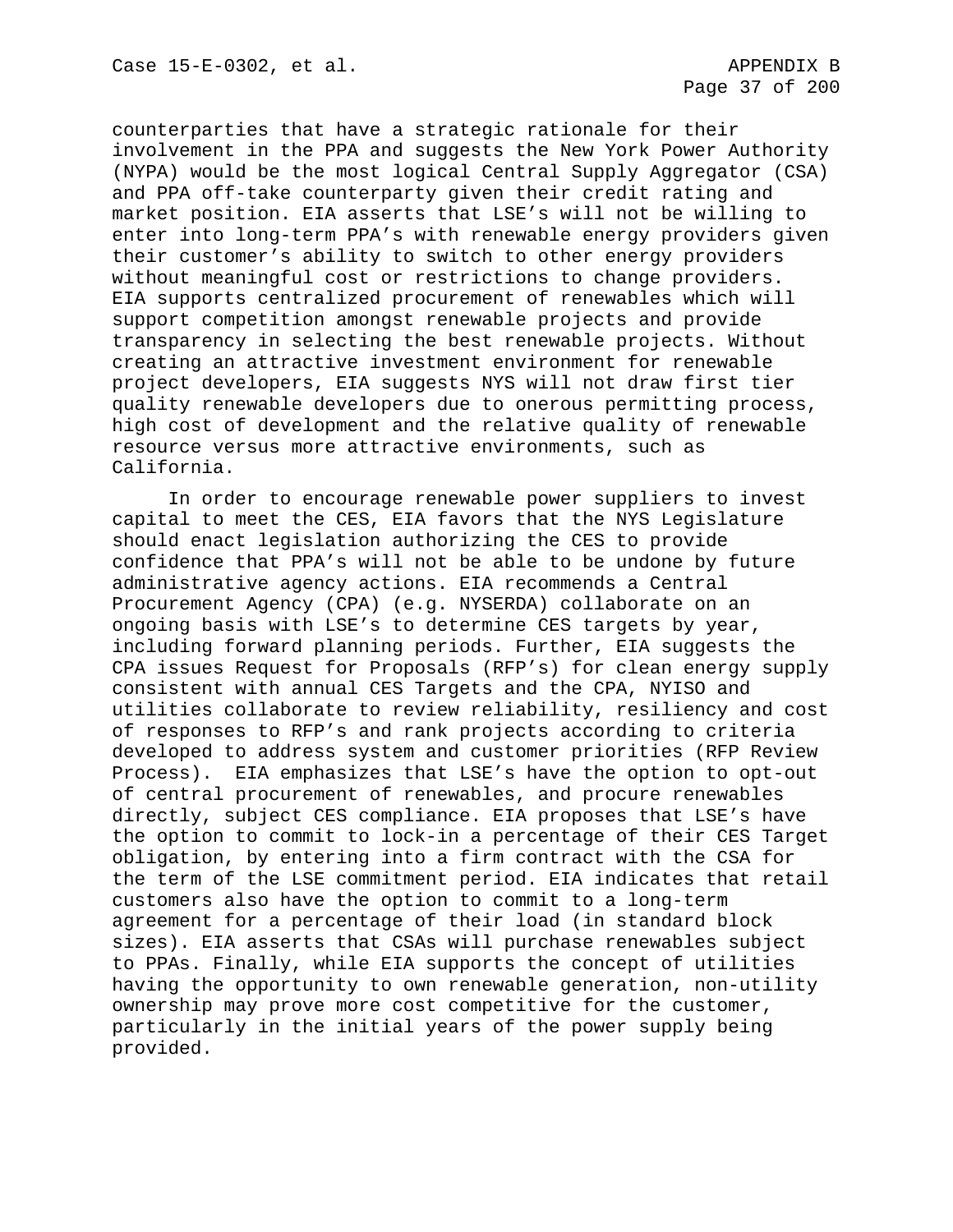## **Energy Recovery Council (ERC)**

### Initial

ERC is disappointed that NYSERDA's New York Generation Tracking System (NYGATS) operating rules do not recognize wasteto-energy (WTE) type of technology as renewable. Especially given NYSERDA's recognition of other types of technologies that convert landfill gas to energy, ERC would have expected WTE technologies that process waste without creating methane to be recognized in NYGATS as well. ERC suggests that recovering energy from waste can both reduce methane emissions from waste management and recover energy from the recycled waste while helping the State meet it GHG reduction goals. In addition, ERC urges the Commission to maximize the provision of renewable incentives to both new and existing in-state renewable facilities to help the state grows its our green economy. If the 10 WTE facilities currently operating in New York are not able to monetize the value of their renewable energy attributes in New York, ERC is concerned that the long-term stability of these facilities may be uncertain. ERC argues the Commission should value the baseload quality of WTE power and ensure that its benefits are manifested in the power grid.

## Reply

In its reply comments, ERC confirms its supports for that waste sources of biomass, are widely recognized as being practically carbon neutral as well as a significant potential tool to mitigate climate change when used for energy. According to ERC, the carbon benefits associated with the use of waste sources of biomass are also recognized by prominent academics, including the United States Environmental Protection Agency ("EPA"). ERC continues to believe that waste-to-energy technology can be a valuable resource in the State's efforts to meet its long-term renewable goals.

# **Entergy Nuclear Indian Point 2, LLC; Entergy Nuclear Indian Point 3, LLC; Entergy Nuclear FitzPatrick, LLC; and Entergy Nuclear Operations, Inc. (Entergy Entities)**

#### Initial

Entergy Entities urge the Commission to reject DPS Staff's proposed administrative program in favor of implementing a State specific, market-based, fuel-neutral program to procure clean energy credits ("CECs") tied to the carbon intensity of a megawatt-hour ("MWh") of electricity by whatever existing or new technology is capable of and actually produces power with no or low, carbon emissions. Entergy Entities support an unbundled product with all generators eligible to generate CECs in inverse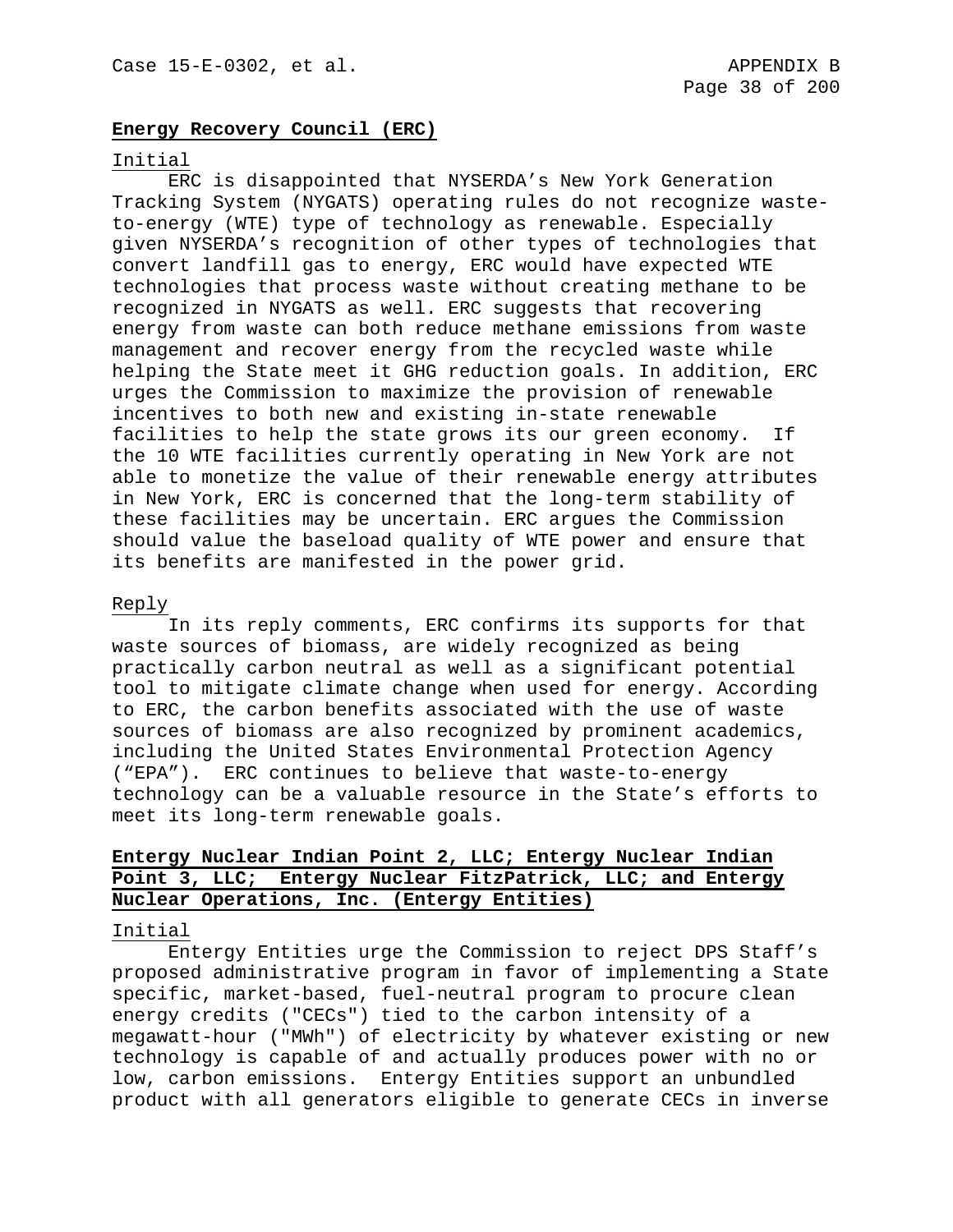proportion to the actual carbon intensity of the MWh they produce. Entergy Entities believe that the proposed Tier 3 structure must be modified for several reasons. Entergy Entities argue that the Staff's proposal to that facilities must show financial need to participate is arbitrary and unduly nondiscriminatory. Under the Tier 2 structure, Entergy Entities notes that facilities do not have to show financial need for eligibility, and the facilities should be treated equally as the value of the product is the same. Entergy Entities disagrees with Staff's definition of "fully licensed" nuclear facility because it is contrary to federal law. According to the Nuclear Regulatory Commission's rules, Entergy Entities state that they have met the requirements of the timely renewal doctrine and the Indian Point units indisputably continue to operate under valid NRC licenses. Therefore, Entergy Entities emphasize that Indian Point is eligible to participate in Tier 3. Staff's proposal to limit fully licensed nuclear facilities, Entergy points out that it is contrary to the White Paper's statements regarding limiting emissions and supporting fuel diversity as much as possible through 2030. Indian Point provides substantial clean contribution to the state's clean energy goals and Entergy Entities requests that it be compensated. In addition, Entergy Entities stress the importance of Indian Point's zero emissions in the NYC region which is designated a non-attainment zone by the EPA.

## Reply

Entergy Entities disagrees with the Alliance for a Green Economy (AGREE) to exclude the Indian Point facility from participating in the CES program and notes that the City of New York and Independent Power Producers of New York (IPPNY) state that DPS Staff's proposed CES "fully renewed license" eligibility requirement contravenes well-established federal law, is unduly discriminatory and lacks a rational basis, and thus, the Indian Point facility must be permitted to participate in the CES program. Entergy Entities support the City of New York and IPPNY's findings that echo their initial comments, establishing that DPS Staff had failed to provide a legitimate basis to support its proposal to include all of the Upstate nuclear facilities but exclude the Indian Point facility alone from the nuclear tier. Entergy Entities disagree with the comments advanced by AGREE and Council on Intelligent Energy & Conservation Policy (CIECP) that New York will have the necessary renewable resources to adjust to a rapid phase-out of nuclear power but still reach the 50 by 30 goal and that nuclear power is a highly polluting expensive form of energy generation. Entergy Entities argue that the positions advanced by AGREE and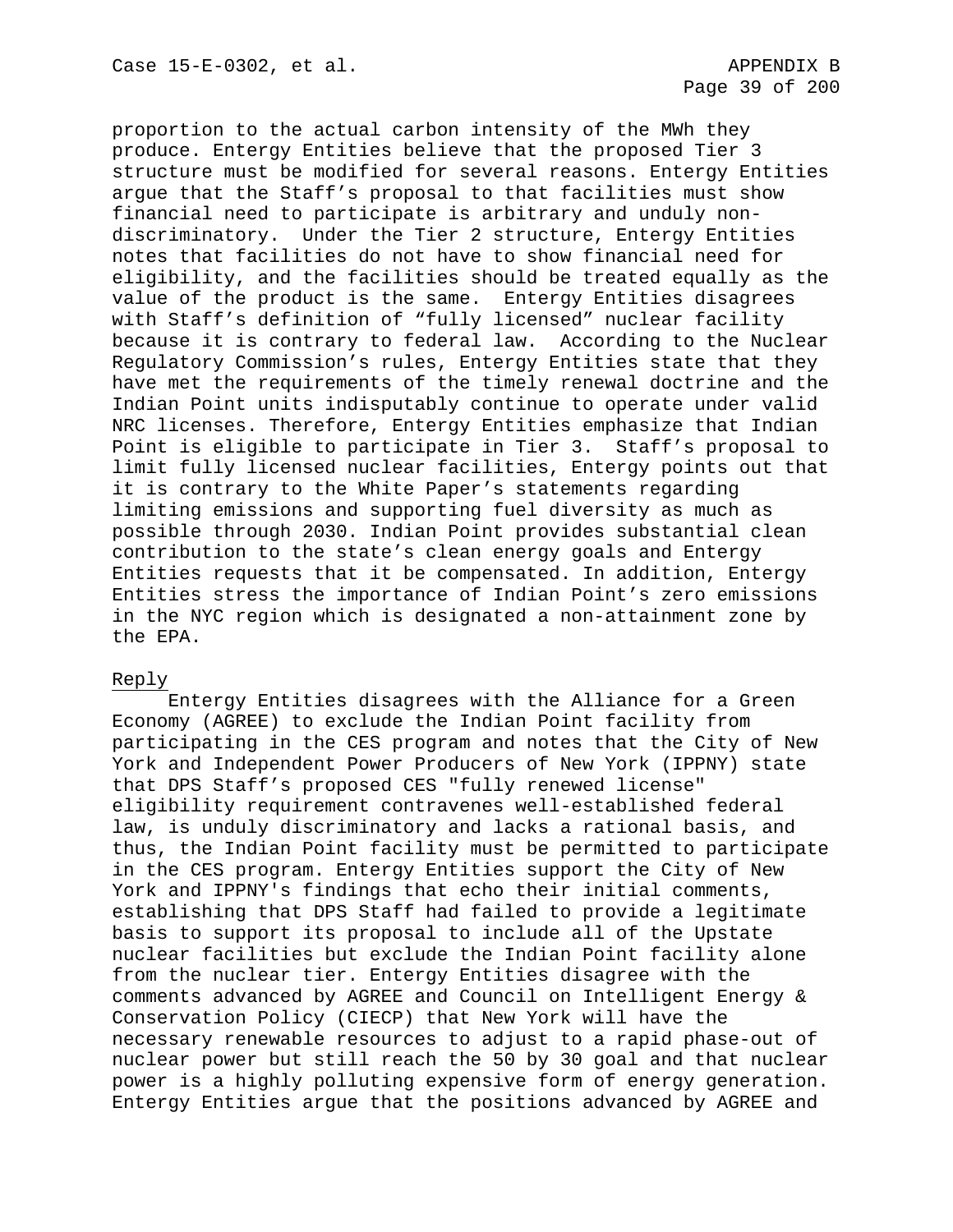CIECP fail to account for the substantial role that New York's nuclear facilities play in allowing the State to avoid massive amounts of carbon and other significant air emissions, a fact highlighted by many parties in this proceeding.

Entergy Entities agree with other commenters that it appears extremely unlikely that enough renewable resources could be added to the system by 2030 because of the highlighted additional transmission that may be required. Entergy Entities agree with many parties that recognize that "backsliding" on New York's ambitious GHG emissions goals must be avoided and nuclear generation provides critical benefits. Entergy Entities support the CES program a program design that requires all entities participate on an equal footing without subsidization or the socialization of project costs from outside the program. Entergy Entities notes that some parties questioned whether certain aspects of the CES White Paper proposal were invalidated by the United States Supreme Court's recent Hughes decision, but Entergy Entities suggest that a non-discriminatory market-based structure that provides for clean energy service to be incorporated as a component of daily generator bids submitted to the NYISO would not intrude on the FERC's exclusive jurisdiction, and thus, it should be adopted.

## **Environmental Defense Fund (EDF)**

#### Initial

EDF supports the Clean Energy Standard however, recommend that the near term goals must be complemented by intermediate and long term goals, which can and should be adjusted as we go. EDF believes that setting targets set for all years through 2030 provides certainty to investors and is particularly critical as applied to renewable energy projects with long development timelines. EDF advocates that clear targets and incentive structures are needed for energy efficiency and continued ratepayer support for utility energy efficiency programs. EDF recommends that the renewable programs should not hinder the electrification of building heating and transportation, simply because such electrification will increase the renewable energy procurement need. EDF proposes the Commission should work with other state agencies to develop strategies to mitigate any incentive to electric utilities by harnessing the value of carbon reductions occurring in sectors other than the electric sector. EDF suggests that although the whole orientation of the CES program is to incentivize renewable generation directly rather than burden emissions, that approach is a very imperfect substitute for a compelling price on carbon.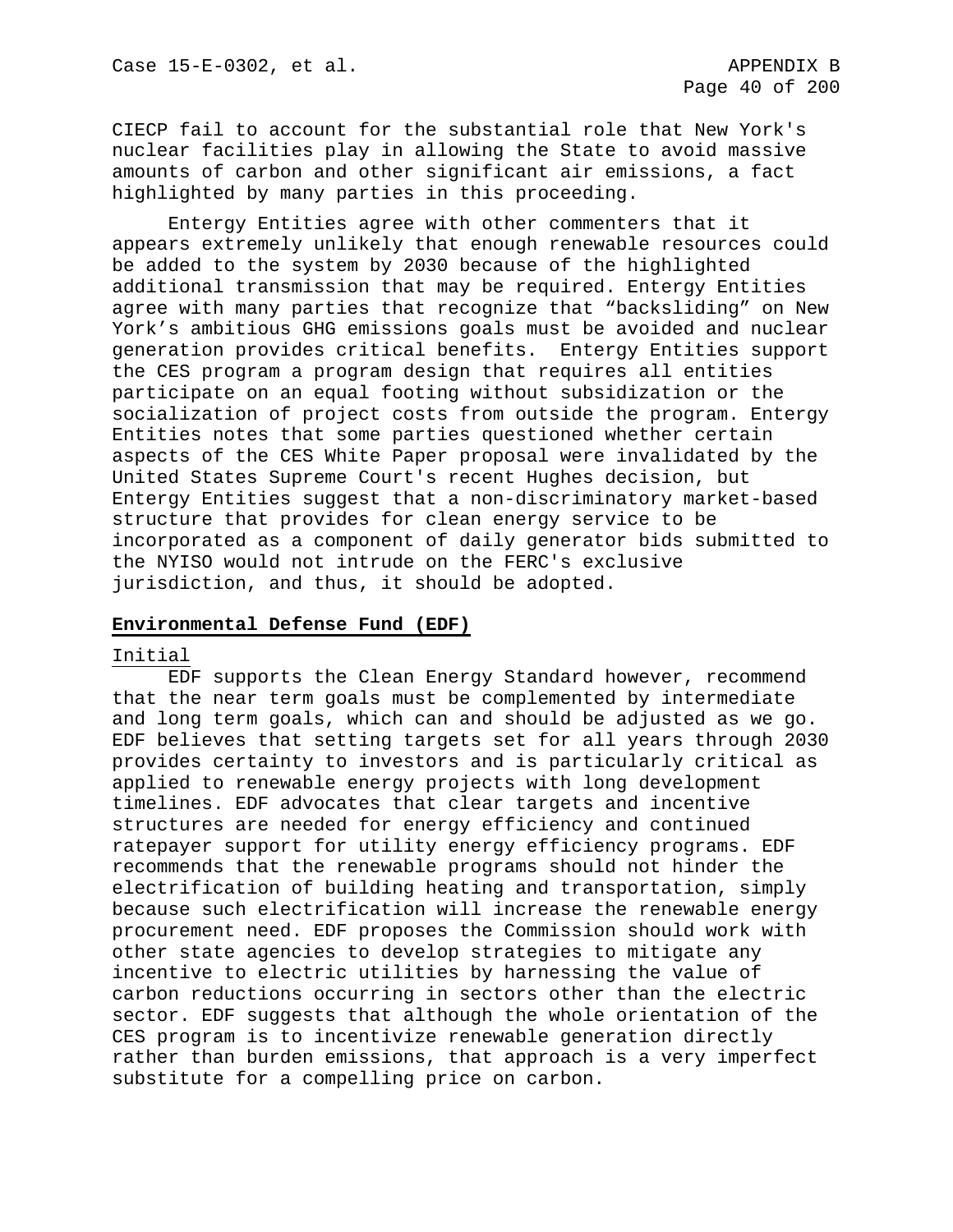EDF agrees obligation should be shared among all electric users, but it also needs to be enforceable in the event of nonperformance with some special considerations and tailoring if necessary. Placing the CES obligation on LSEs, EDF states has the benefit of embedding the cost of the obligation to procure renewable energy in the supply component of customers' bills. EDF agrees that nuclear power can contribute to the achievement of the State's carbon reduction goals, but it should do so under a program that is entirely separate and distinct from the CES, rather than include nuclear subsidies under the CES banner. Further, EDF strongly opposes the nuclear subsidy becoming permanent. EDF believes the Commission should start consider alternatives to nuclear subsidies such as demand response, voltage optimization, energy efficiency. In their comments, EDF recommends the CES should be designed with the distributed grid in mind, including distributed energy resources, in the accounting of both renewable generation and non-renewable generation. EDF believes that the significant investment in new renewable generation capacity should be structured in the most favorable possible manner for ratepayers and will require significantly more financial analysis of the options than has been undertaken thus far, and significantly greater transparency. In the absence of such a process at this time, EDF suggests that rather than commit to one course of action with insufficient data, the program promulgated in 2017 should include multiple approaches. EDF supports banking and borrowing but only for a limited duration, to encourage market liquidity and ensure continuing demand for renewable generation. According to EDF, ACPs should be set at a level that provides enough funding for these benefits to be purchased, and the funds should be used to achieve the purposes of the program through alternative channels.

**Environmental Energy Alliance of New York (The Alliance)(Filing Jointly)** Central Hudson; ConEd of New York; CCI Roseton; Dynegy Power LLC; PSE&G Long Island; National Grid; NYPA: NYS Electric & Gas Corp.; NRG Energy, Inc.; Orange & Rockland Utilities, Inc.; Rochester Gas & Electric Corp.; Selkirk Cogen; TransCanada; and US Power Generating Co.

## Initial

The Alliance states that the White Paper should provide a more detailed description of the differences between the energy efficiency assumptions used in their analysis relative to the NYISO energy efficiency analyses. The Alliance notes that the incremental renewable energy goal depends on definitions of the fuel types and calculation of the totals. The Alliance believes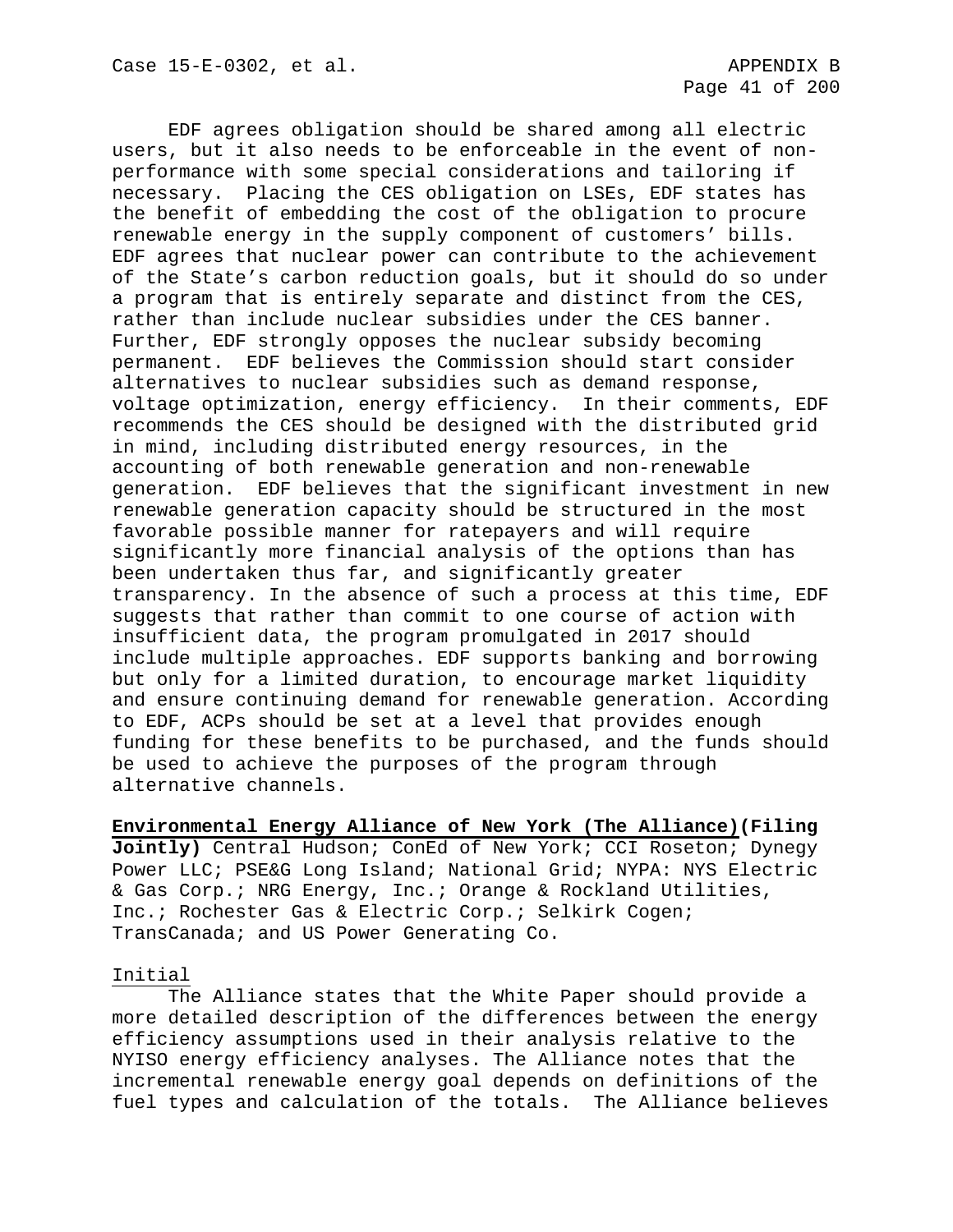that the results should be consistent with "gold standard" of New York energy data, the NYSERDA Patterns and Trends report so that anyone can review progress and historical trends.

## **Environmental Entrepreneurs- NY Chapter (E2)**

## Initial

Environmental Entrepreneurs (E2) joins the Clean Energy Organizations Collaborative ("CEOC") in supporting the Clean Energy Standard. E2 supports several of CEOC's comments such as requiring an enforceable renewable obligation on load-serving entities and mandating energy efficiency targets. E2 recommends an additional tier to the CES to secure offshore wind development. E2 advocates that annual targets for CES compliance should be set in a manner that does not back-load achievement of the 50 by 30 goals and the alternative compliance payment mechanism should be structured so as to ensure the CES goals are not compromised.

## **EnviTec Biogas USA**

## Initial

EnviTec Biogas USA advocates that the Commission give a full evaluation of the economic and environmental benefits from the utilization of anaerobic digesters because the quantitative and qualitative economic and environmental benefits from utilization of anaerobic digestion of animal manure and food wastes is evident. EnviTec Biogas USA believes that digesters serve a multitude of environmental benefits including but not limited to: greenhouse gas reduction, nutrient recovery, pathogen reduction, odor reduction, reduction in nutrient loading of our waterways and loading of our landfills with food wastes.

# **EtaGen, Inc. (EtaGen)**

# Initial

EtaGen does not support use of bundled power purchase agreements because they could effectively bar participation of valuable behind-the-meter distributed generation. EtaGen recommends the CES should be used to encourage the deployment clean energy technologies, such as high-efficiency linear generators, and not rely on the same existing RPS to determine technologies.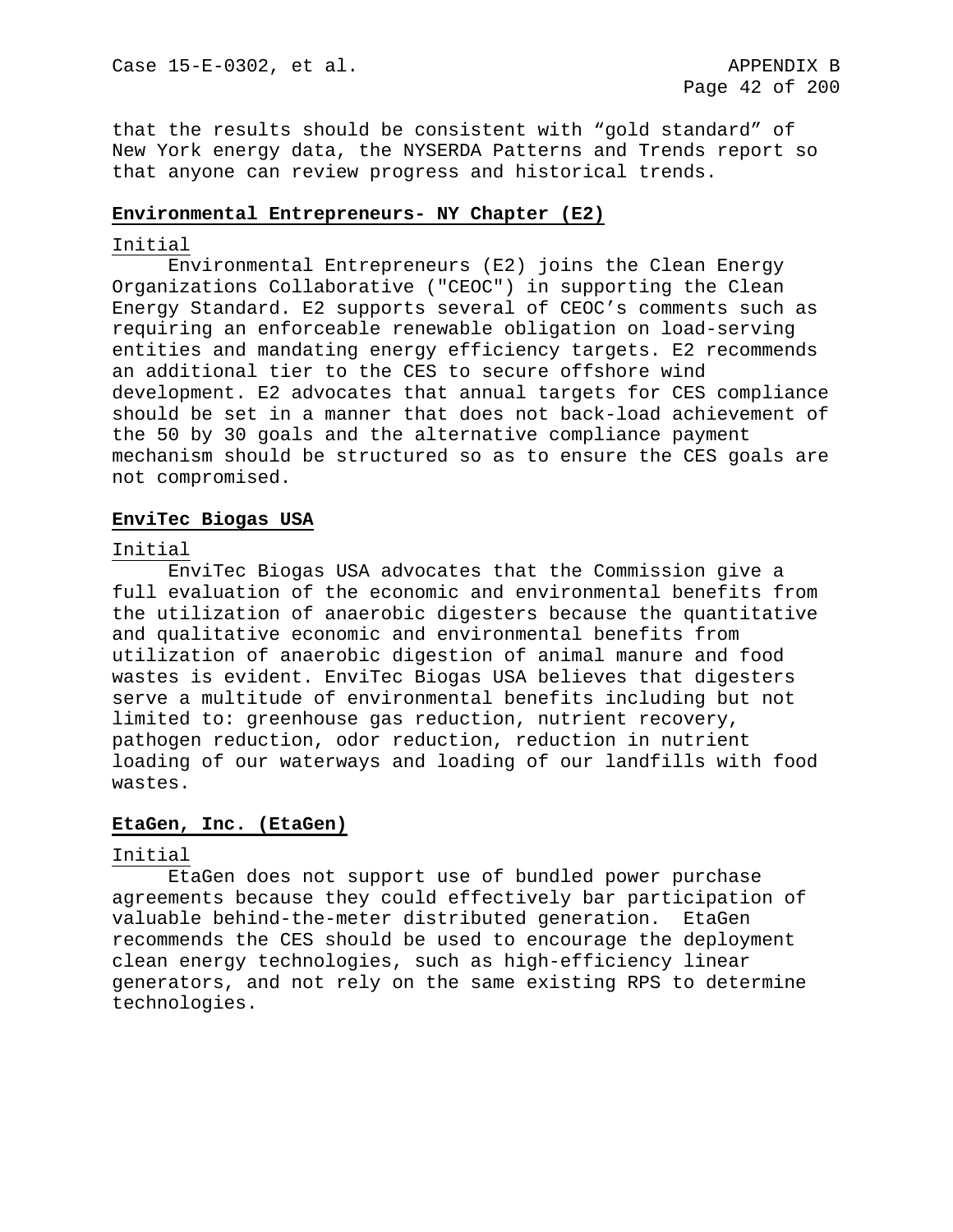## **General Electric Company (GE)**

### Initial

GE recommends that enforceable CES interim targets be set all the way up to the 2030 target date, using a straight line approach with an allowance for adjustments of the compliance trajectory during the intended triennial reviews of the CES program. GE urges the Commission to reject front-loading of targets in an effort to maximize federal incentives while meeting the ultimate 2030 CES goal. GE supports the use of long term contracts, however they believe DER assets should have access to whichever long term contracts are deployed and the CES should not discriminate by project type or size. GE favors a gradual approach and begin with a lower percentage as a minimum requirement of the LSEs and use the triennial review as a mechanism for mid-course adjustments to the percentage of long term contracts. GE agrees that ACP levels should be established by the Commission based on forecasted CEC prices, system needs, and other relevant factors and agrees with Staff that the ACP schedule should be reviewed periodically and recommend that it be part of the triennial review. While GE supports the Staff's recommendation to include an extensive list of CES qualified technologies, GE suggests the eligible technologies in Appendix C serve as a starting point because the CES should serve to encourage and incent the development and commercialization of emerging clean energy technologies. GE advocates for a process approving additional technologies to be eligible for the CES which could be managed through NYSERDA and the Clean Energy Fund's new Investment Planning process. If a specialty tier is ultimately included in the CES, GE recommends that this be an open opportunity for emerging technologies that meet clear eligibility criteria. For example, GE suggests adding a New Emerging Technologies Tier eligible for higher value "ECECs" (Emerging Clean Energy Credits). GE recommends the inclusion of both banking and borrowing with the CES program and suggests a banking provision be limited to 3 years, and that borrowing be limited to 2 quarters and only allowable from operational projects. GE applauds New York for incorporating nuclear generation into the proposed Clean Energy Standard. GE urges the proposed triennial program assessment to include an evaluation of compliance, costs, energy diversity and ACP effectiveness. The assessment should be made available to all the stakeholders.

## **Grassroots Environmental Education (Grassroots)**

## Initial

Grassroots Environmental Education recommends the Clean Energy Standard should be consistent with the view of world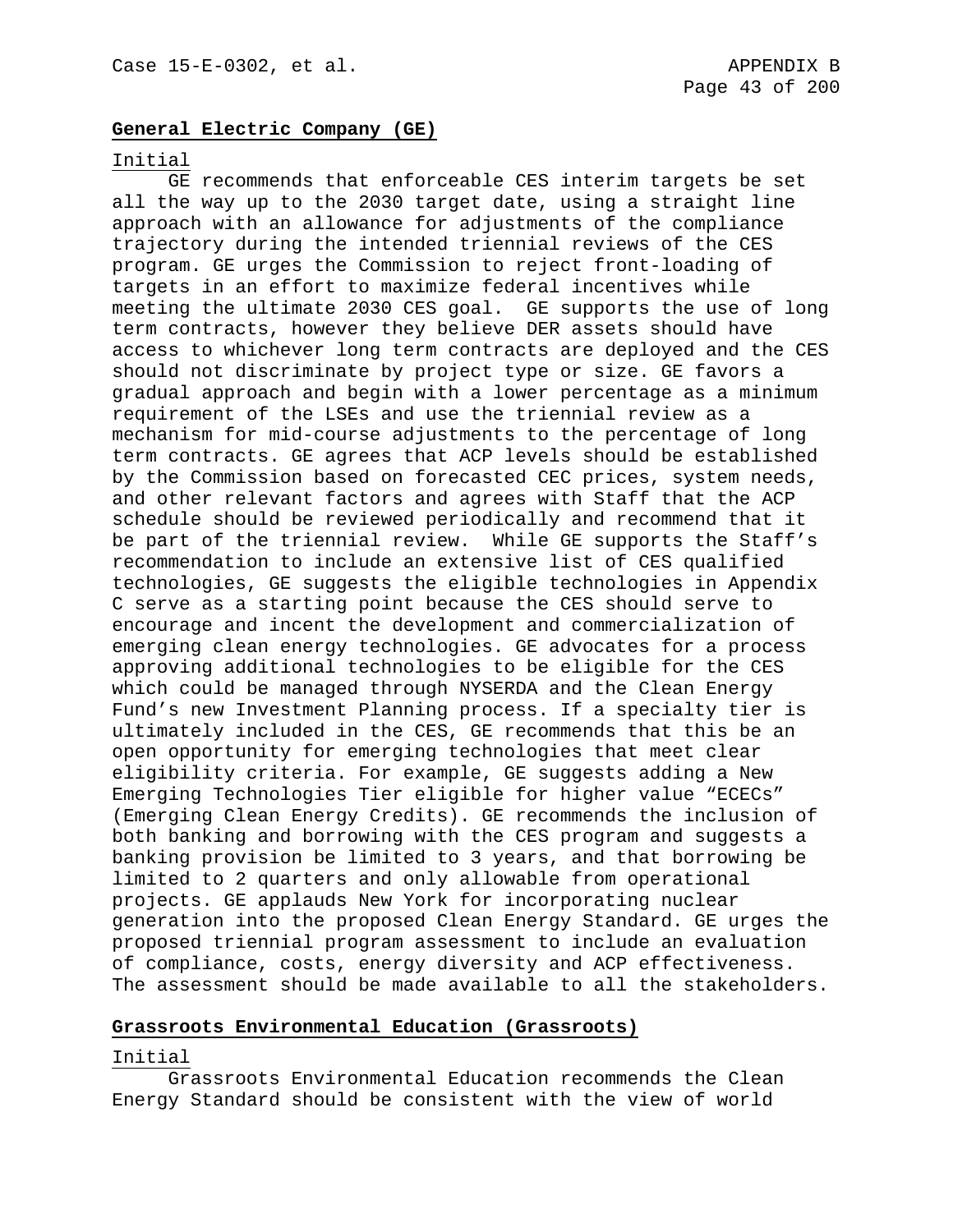leaders at COP 21 recognizing the imperative of limiting global warming to 1.5 degrees Celsius cap instead of the 2 degrees goal. Grassroots supports the goal of 100% renewable energy by 2030 with annual targets and believes if the CES limits the goal to 50% renewable energy by 2030 it would not achieve a 1.5 degrees Celsius cap in limiting global warming. Grassroots states the state Energy Plan has not considered the critical greenhouse gas emissions from natural gas, which is 86 X more potent than carbon dioxide over a 20 year time frame according to the Intergovernmental Panel on Climate Change. Grassroots emphasizes nuclear energy is not clean and not renewable and should not be subsidized as part of the CES. Grassroots believes that energy efficiency should be an enforceable component of the CES with clearly defined and aggressive targets. The CES should include an offshore wind tier and New York should commit to support construction of 5,000 MW of offshore wind by 2025 and 10,000 MW by 2030, according to Grassroots. In addition, Grassroots urges the Commission to build in incentives for consumers large and small to participate in programs such as Demand Response programs.

# **Gravity Renewables**

## Initial

Gravity Renewables states that small hydros are a vital part of the existing baseline, while providing regional economic development through creating jobs, strengthening the tax base and promoting spending. Gravity Renewables point out that small hydros are facing economic challenges due to the current market prices, and the current market mechanisms to support small hydro are either ending or existing mechanisms of administrative procedures and competitive procurements are not compatible. Gravity Renewables object to Staff's opinion that existing small hydro projects in New York are somehow not eligible for other REC programs. Gravity Renewables argue that a number of neighboring states recognize the value of these existing resources and have provided pathways for New York small hydro owners to seek value in those markets. Gravity Renewables encourage Staff to recognize that small hydro is not only deserving of strong support given its numerous contributions to the state but that without such strong support the state will be coopted by New York's neighbors for their environmental goals. Gravity Renewables urge DPS to consider a long-term, fixed price REC offering that appropriately values the positive externalities of a given renewable energy resource. Gravity Renewables recommend that New York should establish marketbased, not administrative, support mechanisms for all existing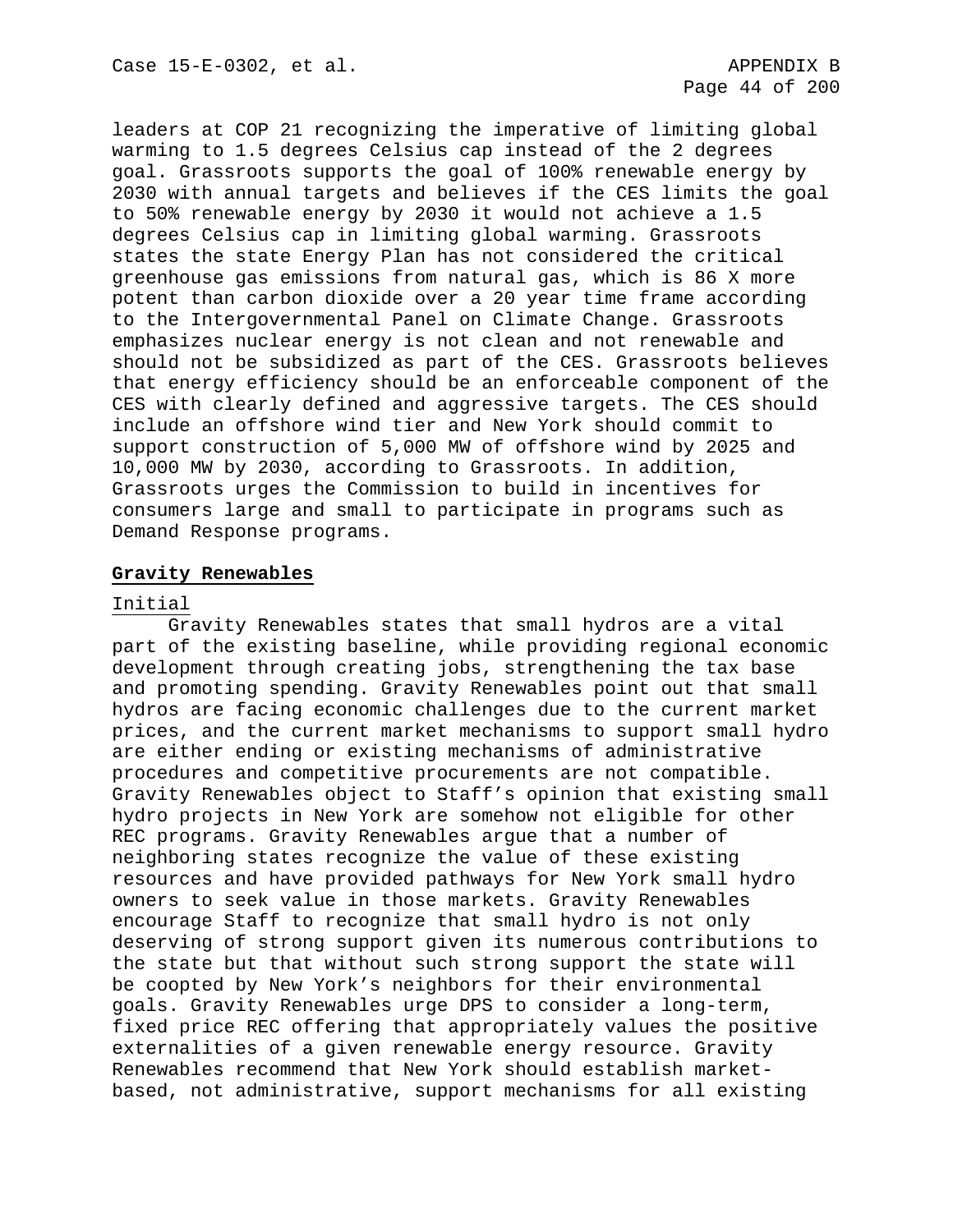renewable energy facilities, including small hydro. The Clean Energy Standard should establish a single tier for existing facilities standard which includes a long-term, fixed price for RECs and continued or expanded flexibility for remote net metering.

## **Greater Oswego-Fulton Chamber of Commerce**

## Initial

The Greater Oswego-Fulton Chamber of Commerce strongly<br>rts the CES and the nuclear power plants. They believe supports the CES and the nuclear power plants. that the facilities are vital to the State and provide tremendous economic and reliable energy benefits to New York families and communities.

### **Green Education and Legal Fund (GELF)**

## Initial

The Green Education Legal Fund (GELF) advocates that the CES be amended to support 100% renewable energy by 2030 and urges the adoption of annual goals for the development of renewable energy through 2030. GELF recommends the CES establish yearly targets for utilities and public energy authorities to purchase renewable energy annually. GELF suggests the CES should be enforced through Alternative Compliance Payments and that money should then be used by the state to invest in renewable energy. According to the GELF, the CES should include an offshore wind tier to demonstrate a long-term, large-scale commitment by the state. GELF also recommends the CES include energy efficiency targets, and the CES should apply to all utilities and power authorities, as well as other electricity suppliers.

GELF believes that under no circumstances should nuclear energy be counted toward the State's renewable energy requirement, nor should any funds for renewable energy be diverted to support New York's failing nuclear plants. GELF asserts that the CES should not be a route to merely importing renewable energy from other states, but should lead to economic development within our state.

GELF supports carve-outs or co-incentives for locally and community-owned renewables. GELF favors the enactment of a State carbon tax to reflect the true economic, health and environmental costs associated with carbon, and believes that a carbon tax is the most efficient means to instill crucial price signals that spur carbon-reducing investment.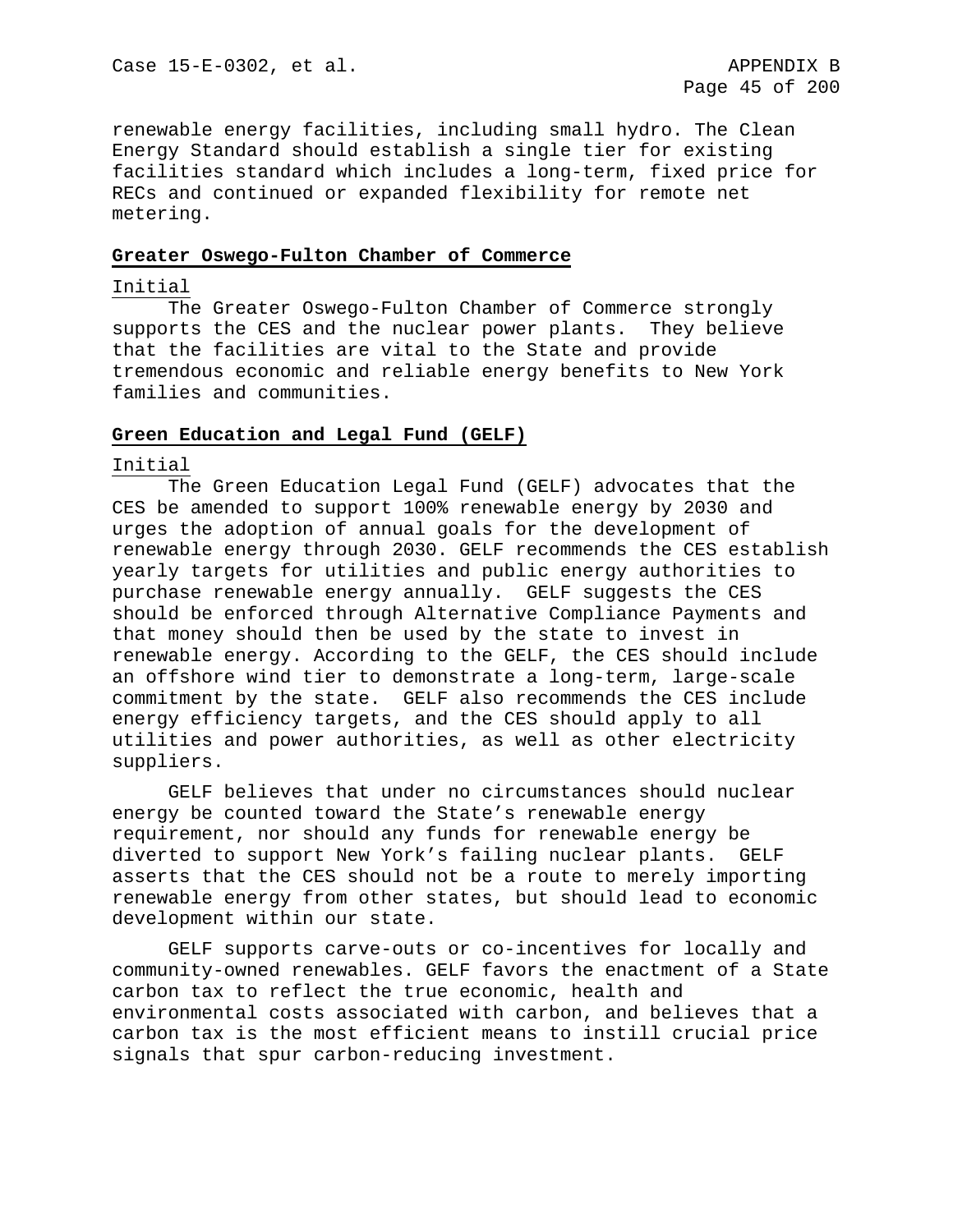## **GreningUSA, Inc.**

### Initial

GreeningUSA strongly supports Tier 1 and Tier 2 Renewable Energy Credits (RECs). However, strongly oppose the inclusion of subsidies for aging, unsafe, and economically unsustainable nuclear reactors as proposed in Tier 3. GreeningUSA believes that nuclear power is not renewable or clean because the entire fuel cycle poisons mining communities, contributes greenhouse gas emissions, releases radiation into the environment, and creates high-level radioactive waste. Greening USA states that subsidizing nuclear power will increase these very serious environmental and public health risks to communities in New York and across the United States. GreeningUSA argues that it is irresponsible to make ratepayers bail out unprofitable nuclear reactors. Greening USA states that the Department of Public Service should publically release its calculations and methodology, which believes that the Department has so far refused to do.

GreeningUSA believes that it is wrong to require ratepayer bail-out of nuclear reactors. GreeningUSA recognizes that plant closures will impact host communities in Oswego and Wayne Counties, but massive consumer bailouts of these facilities is not the answer. GreeningUSA urge the Commission and the Governor to support communities through the transition to a green economy, this can include nuclear decommissioning jobs, transitional support for municipalities and school districts, and the creation of green manufacturing in Upstate New York.

## **Hudson River Sloop Clearwater, Inc.**

#### Initial

Hudson River Sloop Clearwater believes that nuclear power is not clean energy and should not be included in New York's Clean Energy Standard (CES). Hudson River Sloop Clearwater strongly applauds Tier 1 and Tier 2 of the proposed CES, which will ensure that utilities and other energy companies purchase new and existing renewable energy resources. However, Hudson River Sloop Clearwater strongly opposes to the inclusion of subsidies for aging nuclear reactors as proposed in Tier 3 of the CES. The Commission's rationale for including the Tier 3 nuclear subsidies is the unsupported assumption that New York cannot meet its 2030 greenhouse-gas reduction goals if the financiallyunsustainable upstate nuclear plants are allowed to close. Hudson River Sloop Clearwater states that this contradicts many analyses done by scientists showing that we can meet aggressive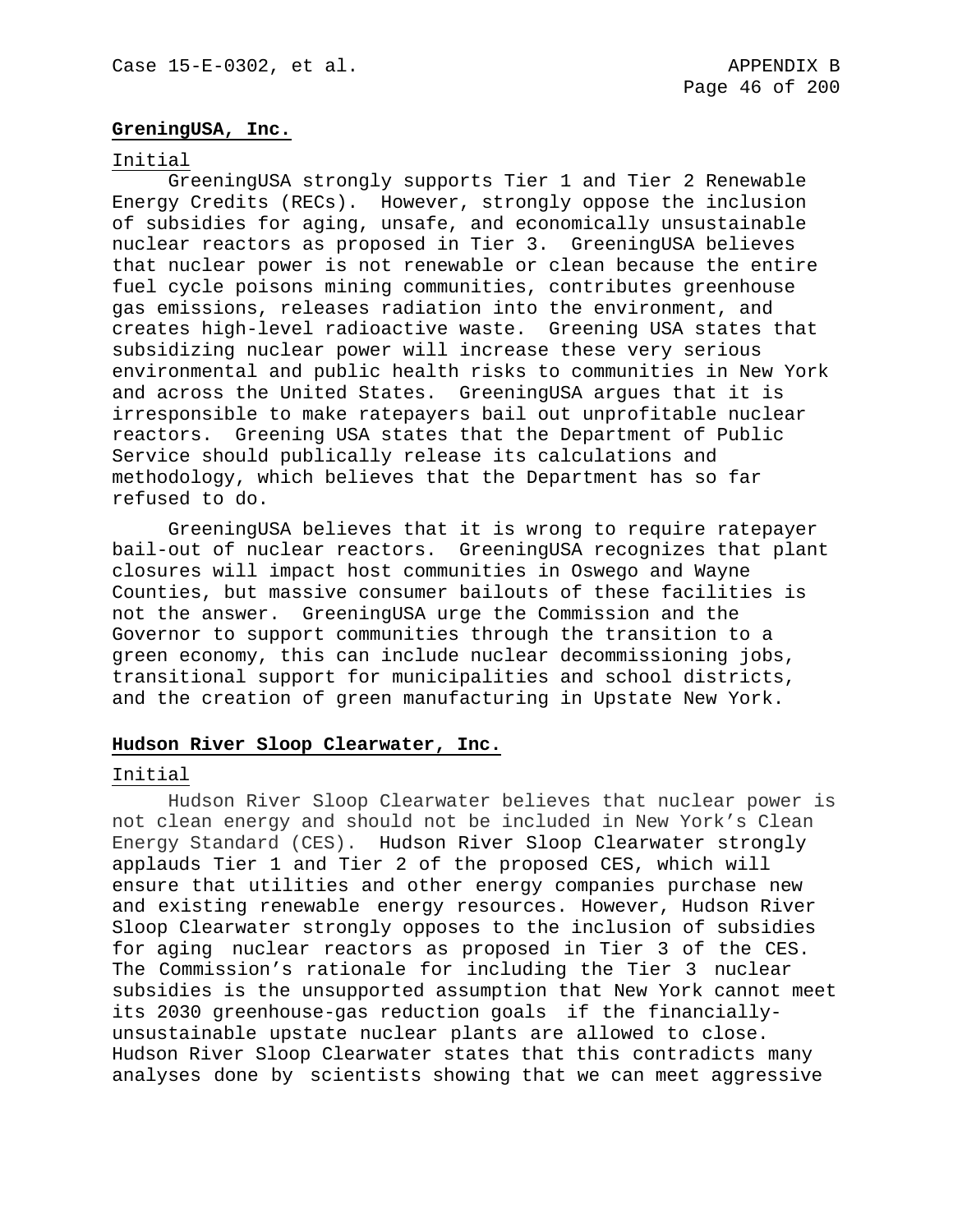greenhouse gas reduction targets while closing nuclear reactors at the same time.

Hudson River Sloop Clearwater states that it is true that nuclear reactors do not emit carbon dioxide at the point of power generation, but the nuclear fuel chain is responsible for carbon<br>emissions during mining, milling, enriching, construction, emissions during mining, milling, enriching, transportation, and decommissioning. The nuclear life cycle is<br>extremely dangerous to human health. Hudson River Sloop extremely dangerous to human health. Clearwater believes that subsidizing nuclear power will increase the amount of highly radioactive fuel rods that each host community will have to store over time and that ratepayers will pay to maintain, if the plants owner's decommissioning funds are insufficient, which is commonly the case. Hudson River Sloop Clearwater believes that these additional costs have not been considered in the CES cost analysis.

According to the Hudson River Sloop Clearwater, under Tier 3 of the proposed CES, by 2020, nuclear power would become the most heavily subsidized energy source in New York, a cost that would have to be paid by ratepayers. The Nuclear Information and Resource Service projects that these subsidies will cost approximately \$3.5 billion (based on losses reported at some of the reactors).

Hudson River Sloop Clearwater notes that Tier 3 does not currently apply directly to Indian Point, since – until recently – it has been fiscally profitable; Tier 3 only applies to the reactors in the western part of the State, which need a subsidy to operate profitably. Entergy is appealing the exclusion of Indian Point from Tier-3 payments and has said that it fully expects to be subsidized through the CES. This means that ratepayers could be forced to pay for any major costs required to keep nuclear plants afloat. In the case of Indian Point that might well entail a major overhaul of the reactors, which the recent discovery of large numbers of missing, broken and degraded bolts in the reactor is symptomatic of, or the construction of closed-cycle cooling, or to pay for losses that occur during mandatory outages that may be required to protect Hudson River fish.

Hudson River Sloop Clearwater supports off-shore wind, and believes that NY's enormous offshore wind potential has great promise to help New York meet its goal of 50 percent renewable energy generation by 2030 and to power the greater NYC metropolitan<br>area. NYSERDA has already completed a well-researched has already completed a well-researched environmental impact study of the potential impacts of off-shore wind on the marine ecology and has given this technology a clear green light. The cancellation of the proposed liquid natural gas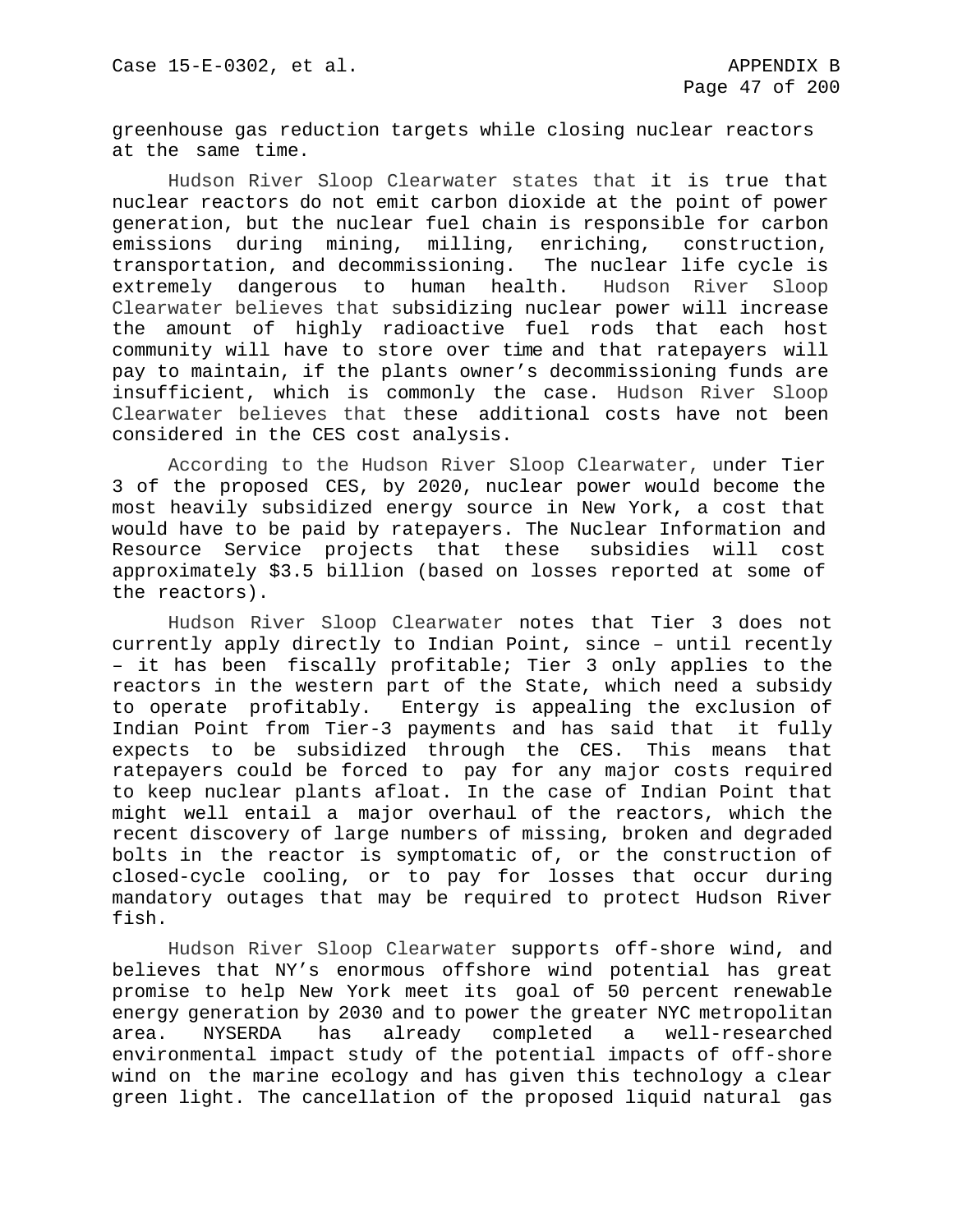export facility at Port Ambrose removed an important obstacle. Hudson River Sloop Clearwater believes that the CES Tier 3 should be dedicated to accelerating the development of off-shore wind, not to subsidizing nuclear power. Hudson River Sloop Clearwater states that the CES proposal assumes a very modest decrease in electricity demand due to energy efficiency, but does not mandate that utilities invest in energy efficiency retrofits. Energy efficiency is a key component of a low-carbon energy future. Hudson River Sloop Clearwater believes that energy efficiency is the most affordable way to reduce greenhouse gas emissions and displace fossil fuel and nuclear generators.

Hudson River Sloop Clearwater supports Tier 1 and Tier 2 Renewable Energy Credits (RECs) and strongly opposes Tier 3 subsidies, the "Zero Emission Credits" (ZECs) for nuclear power, which is not emission-free, cost-effective or safe for human health and the environment.

## **Hydro Quebec Energy Services (U.S.) Inc. (HQUS)**

#### Initial

Hydro Quebec Energy Services (HQUS) believes the CES eligibility standard for hydro should be expanded to include all low carbon hydro facilities (including storage resources), and not limited to low-impact run-of-river facilities and upgrades to existing resources with no new storage impoundments. HQUS notes that hydropower developed in Quebec has a GHG emission profile similar to wind and less than PV solar on lifecycle basis. HQUS argues that hydro resources from Quebec delivered over existing transmission lines should be considered as Tier 2A resources and renewable generation delivered over new transmission, should be eligible to compete in Tier 1 long-term contract solicitations.

Since the NYGATS draft operating rules state that only renewable energy resources located in a control area with a Compatible Certificate Tracking system will be eligible to create Unit-Specific Certificates, HQUS states it is prevented from participating in the CES. HQUS suggests alternative approaches should be considered to track renewable resources from external control areas, as Quebec does not have a Compatible Certificate Tracking system. HQUS notes that an alternative approach has been adopted in the New England system, which operates in a similar manner as NYGATS.

#### Reply

Hydro Quebec Energy Services (HQUS) argues against IPPNY's comments on the CES Whitepaper that government-owned projects,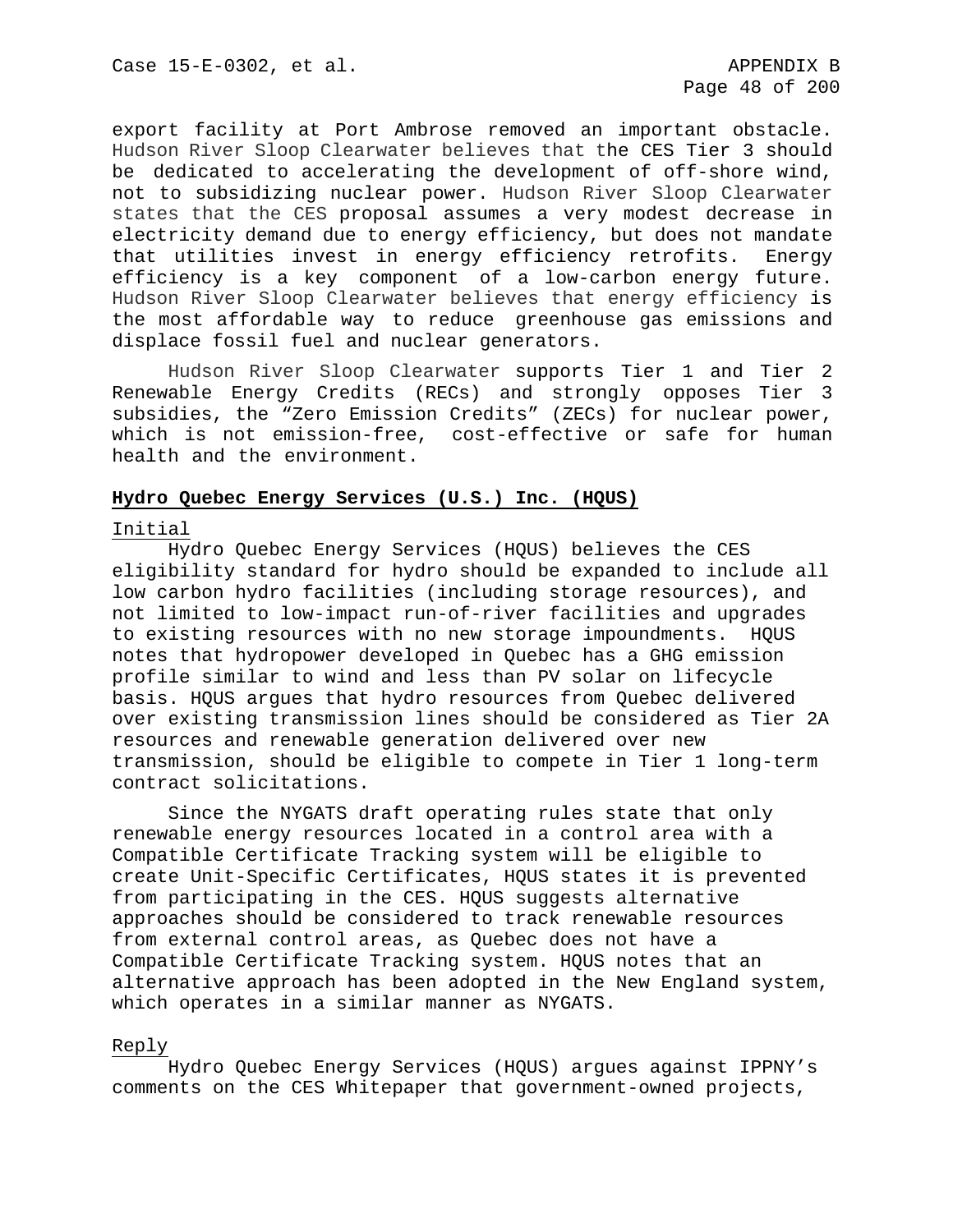or projects whose costs are socialized, should not be eligible to participate in the CES program. While it is true that HQUS is wholly owned by the Quebec government, HQUS does not receive subsidies from the provincial or federal government. Therefore, HQUS believes that the ownership of HQUS and its affiliated companies should not be a factor in the eligibility of CES; rather, eligibility should remain based on environmental criteria. In addition, HQUS refute the claims made by IPPNY and the Renewable Energy Industry that the environmental benefits of large scale hydro resources and that the environmental characteristics of large-scale hydro resources in Quebec are not consistent with New York's goals outlined in the CES. HQUS argues that their hydro facilities are among the lowest CO2 emitting generation technologies and are both cost effective and able to offer significant volumes of energy to assist New York in meeting near term and future clean energy objectives. HQ believes the inclusion of large-scale hydro can immediately contribute significant volumes of renewable energy in New York, and will be an important piece of New York's clean energy portfolio.

# **Independent Power Producers of New York, Inc. (IPPNY)**

## Initial

Independent Power Producers of New York (IPPNY) urges the Commission to adopt Staff's proposal that retail load serving entities ("LSEs") be required to supply a defined percentage of their retail loads with supply generated by new and existing renewable resources. IPPNY also supports Staff's recommendation that the Commission perform triennial reviews to determine future targets and necessary adjustments to the ACP cap to reflect changing market conditions. IPPNY believes that the Commission should be consistent with the value it places on carbon reductions by incorporating a market-based approach that internalizes the cost of carbon and other emission allowances in wholesale energy prices and allows zero and low emission resources consistent with the SEP's goals. IPPNY further encourages the Commission to recognize the importance of pursuing cost-effective opportunities for carbon reductions in other sectors of the economy (*e.g.*, transportation and buildings), many of which may prove to be lower cost, more effective, and less prone to unintended, negative consequences than overreliance on carbon reductions from the electric power sector. If out-of-State renewable resources are eligible to participate, IPPNY urges the Commission to clarify that out-of-State resources owned or supported, directly or indirectly, by government entities are not eligible. IPPNY advocates that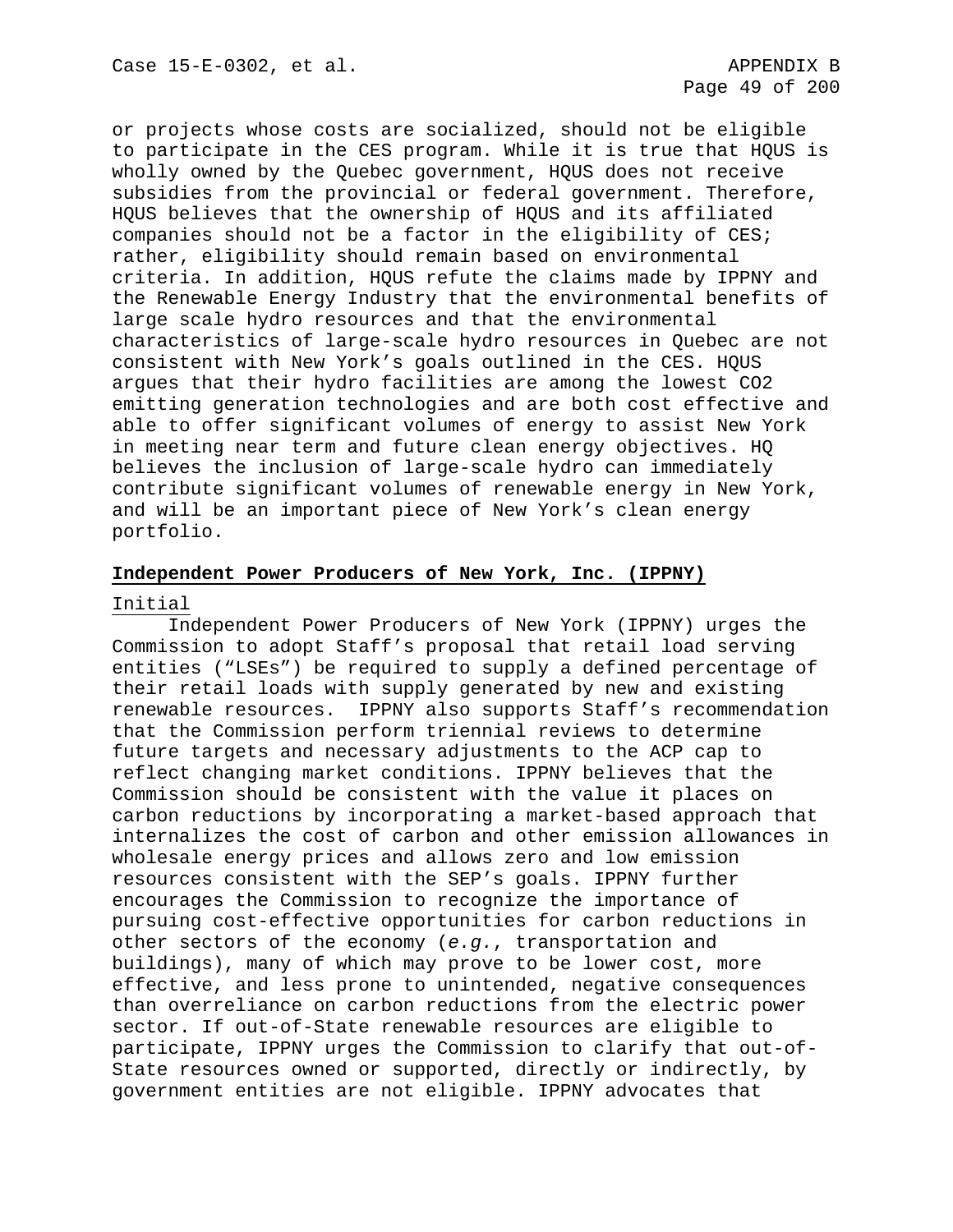should the Commission adopt a payment stream to nuclear facilities for the value of their zero carbon emission electric generation, the Commission should provide for the eligibility of all operating nuclear facilities because the value of zero emission credits ("ZEC") to stabilize current carbon emissions is the same whether or not a facility is financially distressed or has completed its license renewal proceeding.

The Commission should reject Staff's proposal that EDCs be required to enter into long term PPAs. IPPNY supports Staff's proposal that NYSERDA continue its solicitations for contracts to purchase RECs because this approach has the least impact on the competitive wholesale market, assuming that the contracts are for RECs at a fixed price and they align with a CES program. IPPNY recommends the Commission continue to prohibit EDCs from owning any generation facilities in New York State, including LSRs, to guard against the exercise of Vertical Market Power so long as private investors are willing and able to develop projects in New York. IPPNY rejects Staff's proposal that EDCs be permitted to invest in renewable projects in partnership with private developers is unclear as to whether EDCs would take an ownership role. IPPNY suggests the Commission should not make a decision on the proposals included in the White Paper until the State Resource Planning Study ("SRP Study") that is being conducted jointly by the NYISO.

## Reply

IPPNY disagrees with the Joint Utilities (JU) "Universal Renewables" model of UOG because the Universal Renewables model because a private developer would only shoulder the risks of constructing a particular assets and that asset would then be transferred to a utility where ratepayers would also inherit other risks associated with ownership. If the Commission were to adopt the JU's proposal, IPPNY argues it would create a perverse incentive for utility owners to underbid their projects and recover any cost overruns through rates after those projects have already been selected. Whereas merchant developers must fully assess all potential risks and live with the bids they have made, utility owned projects can always fall back on ratepayers. IPPNY states that the JU argue there are numerous "tax benefits" of utility-owned solar, but is short on specifics. IPPNY suggests preventing UOG ensures that utilities cannot exercise VMP to the detriment of competitive markets and consumers. IPPNY reiterated its opposition to mandating longterm, bundled PPAs as a component of LSRs from conducting their operations consistent with competitive market price signals and harm the wholesale competitive electricity market. IPPNY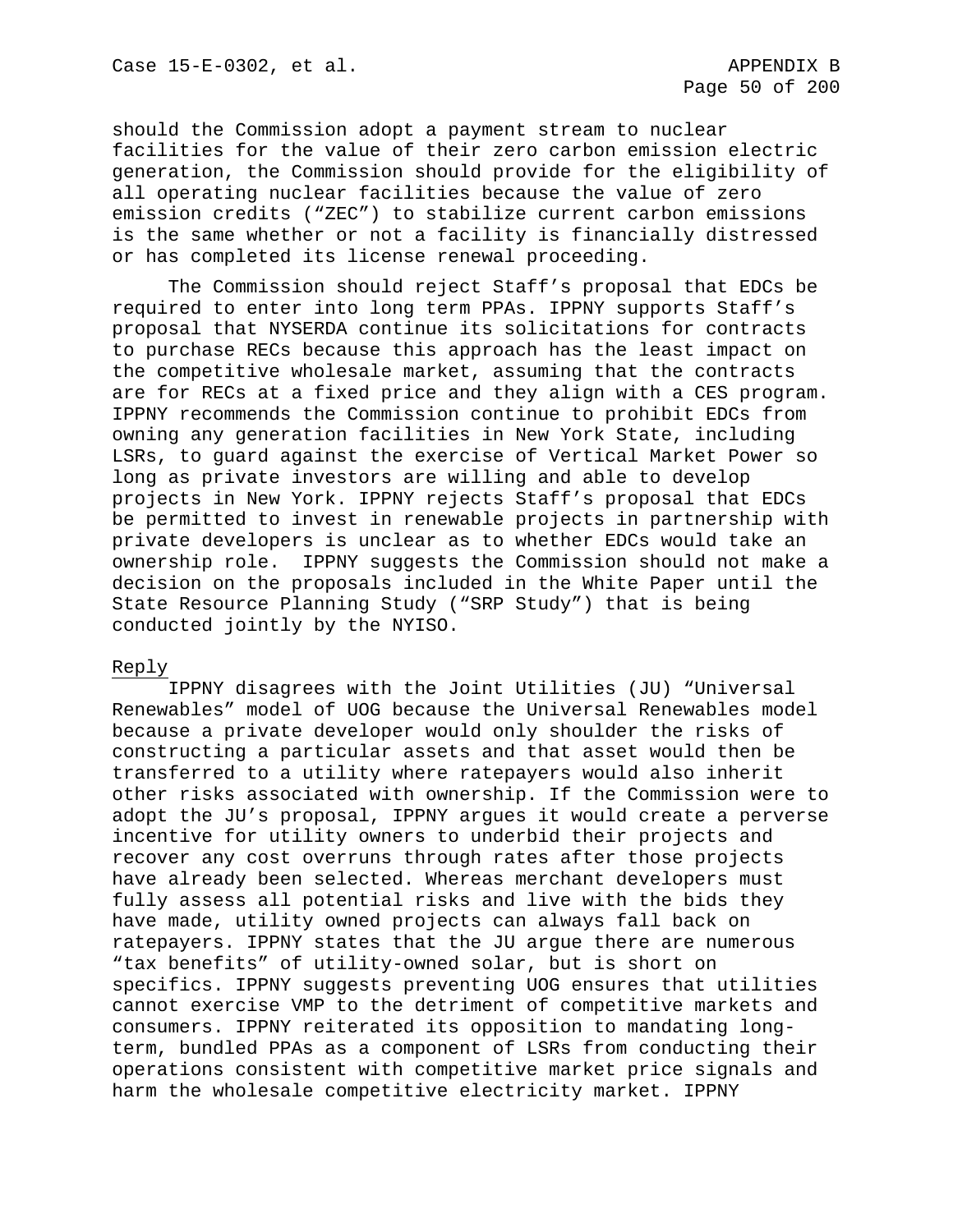indicates that other commenters, including the NYISO, the Joint Utilities and NYPA, offered similar comments on bundled PPAs. IPPNY opposes both HQUS, and TDI's comments in support for the eligibility of large-scale hydro for New York's CES. IPPNY strongly recommends the Commission should reject this expansion of New York's CES eligibility and maintain the scope of existing definition for "hydroelectric" adopted for the RPS in 2004. IPPNY states the expansion of eligibility would account for the significant environmental impact of new impoundment, the considerable carbon footprint of large-scale projects, or the substantial environmental impacts associated with the construction of transmission lines running down from Canada through New York's major water bodies. IPPNY has consistently opposed the Commission adopting policies that would force New York State ratepayers to subsidize the Canadian government's construction of hydroelectric plants or that would result in "socialized" facilities impacting New York's markets.

# **Indian Point Safe Energy Coalition (IPSEC), Public Health and Sustainable Energy (PHASE)**

## Initial

IPSEC and PHASE request that any and all misleading and scientifically incorrect statements regarding nuclear as being "emission free", a "zero-emission source", or "renewable energy" be removed and that any and all preferential treatment or subsidies to nuclear energy production in New York State be eliminated. IPSEC and PHASE believe that nuclear reactor production of electricity is not emission free, it is not carbon free, nor is it renewable. Therefore, the PSC should not include nuclear energy in the CES or any renewable energy portfolio.

IPSEC and PHASE states that greenhouse gases are emitted in all stages of the lifecycle of a nuclear reactor: construction, operation, fuel production, dismantling and waste disposal. Also, the carbon footprint of the nuclear fuel cycle is comparable to that of natural gas electricity production, such as, mining, milling, enrichment, transportation, extensive construction, cooling, dismantling, and storage of nuclear waste.

IPSEC and PHASE believe that it is waste of taxpayer dollars to financially continue taxpayer subsidization of unstainable nuclear industry. The financial long-term burden on all NYS residents is wholly unacceptable. IPSEC and PHASE state that based on NYS Cancer Registry Data and United States CDC data studies have found that the thyroid cancer rates in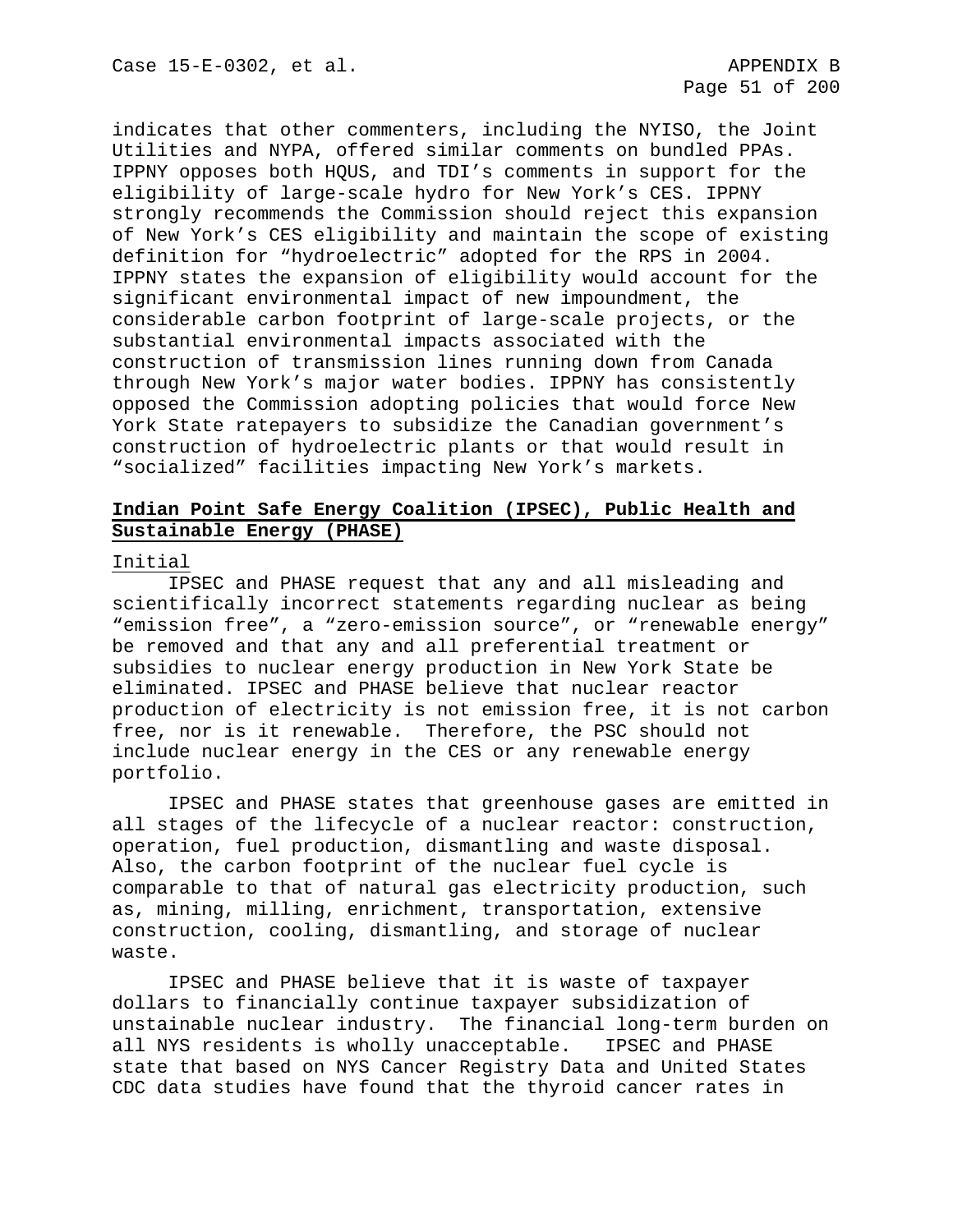areas surrounding operating nuclear reactors are 65% higher than the rest of the nation.

IPSEC and PHASE state that the cost/benefit of NYS giving nuclear energy production preferential treatment is unreasonable. Nuclear energy only increases costs to NYS taxpayers without justified benefits, and unsupported scientific evidence. Based on science, NYS cannot consider nuclear energy as being emission free, carbon free or as an option for renewable energy tax credits.

IPSEC and PHASE request additional time for public comment on this important matter, and request Staff White Paper be edited to remove any and all reference to nuclear, as being emission free or zero emission or renewable or an option for ZEC's support of nuclear facilities.

# **Institute for Policy Integrity, NYU School of Law (Policy Integrity)**

## Initial

The Policy Integrity believes that the CES may not be effective in achieving greenhouse gas reductions (GHG) if the targets or alternative compliance payments (ACP) are not set optimally. The Policy Integrity argues that in order to adequately set the ACP, it is important for the state to establish clear goals for the CES. The Policy Integrity suggests as renewable generation technology improves, the cost of acquiring new incremental renewable generation may decline and could justify a lower ACP in the future or could justify raising renewable energy targets. The Commission should recognize the regional market conditions when setting ACP levels because neighboring states may have ACP levels higher that could distort the state's REC market. The Policy Integrity supports frequent review of ACPs because it is necessary to adjust to changing market conditions and consider redistributing part of the collected ACP to the ratepayers who are adversely affected, especially the vulnerable low-income customers. The Policy Integrity notes that a tiered approach may drive development of new generation technologies, because restricting a portion of the CES to certain supply type the market would not otherwise provide—whether for reasons of technology price, geographic location, or otherwise—necessarily raises the overall program cost. Using different tiers for different resources and different vintages – new or existing plants – would overly fragment the market, and raise liquidity concerns. CES policy objectives can be achieved in a least‐cost manner, and the Commission should consider the use of multipliers. The Policy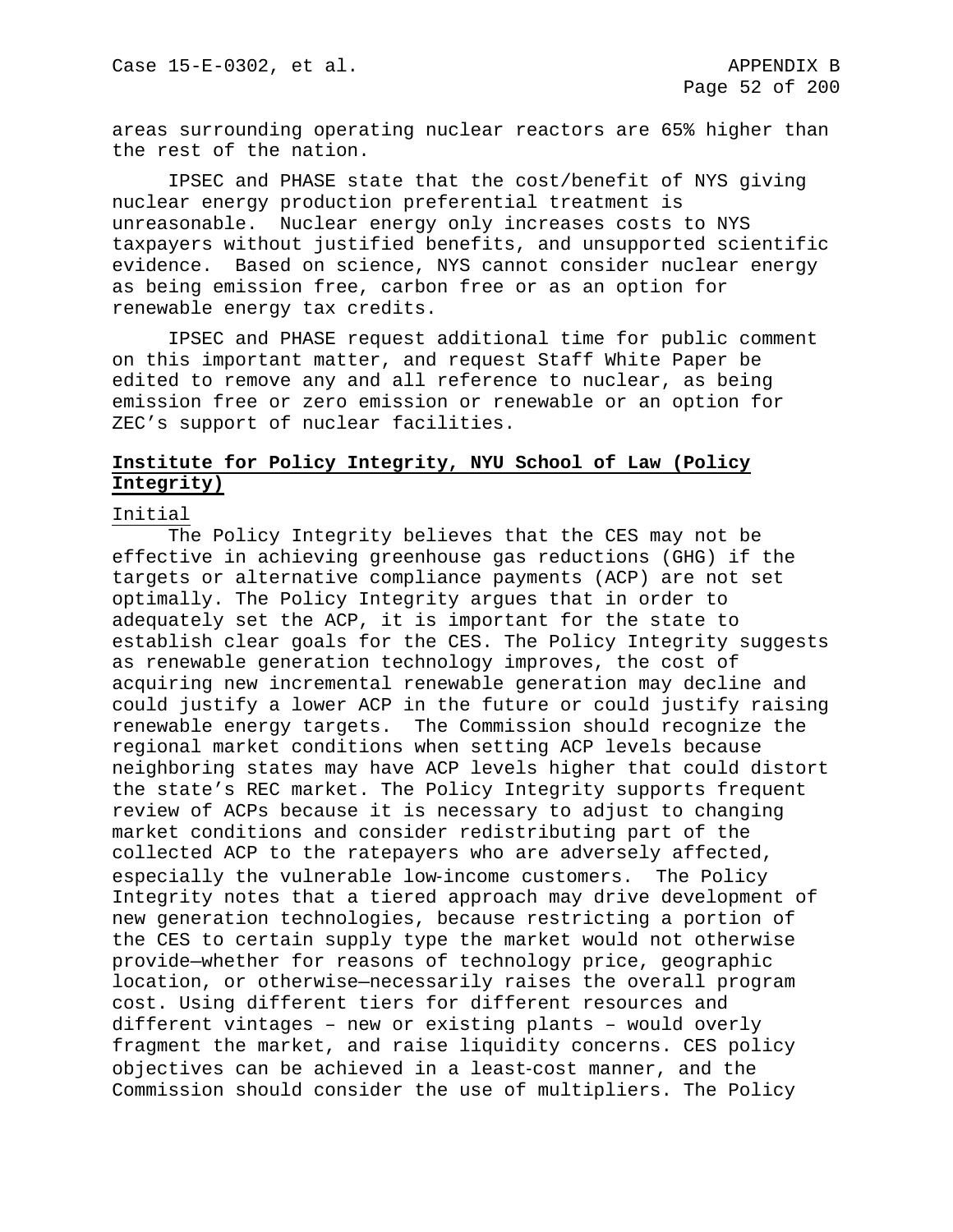Integrity recommends the Commission should provide a better justification of why they have chosen the tiered approach as opposed to a multiplier approach.

The Policy Integrity supports banking of credits to provide LSEs additional compliance flexibility, and help lower compliance costs. In addition, Policy Integrity argues that banking provides incentives for early investment in eligible facilities. While borrowing would provide flexibility, the Policy Integrity believes it may also hinder the policy goals of the CES and the Commission should impose strict time and quantity limits. The Policy Integrity advises the Commission should use the methodology they adopted in the BCA Order to set an appropriate value for the benefits nuclear plants provide through avoided carbon emissions. The value of any other attribute that the Commission would like to recognize, such as reliability, should similarly be calculated based on the actual value of the attribute, as described in the Commission's BCA Framework Order, and not based on the anticipated operating costs or revenues of a particular plant. The Policy Integrity supports the Commission putting in safeguards to reevaluate the benefits of nuclear plants periodically, allow this tier to continue only to the extent that nuclear plants continue to provide incremental benefits that are not properly valued by energy markets, and ensure that it is the best use of rate-payer funds.

# **International Brotherhood of Electrical Workers, Local Union #43 (IBEW)**

## Initial

The IBEW strongly supports the CES, particularly, in recognizing nuclear power as a carbon free energy source. The IBEW believes that the upstate nuclear plants are vital to the State and provide tremendous economic, environmental and reliable energy benefits to New York families and communities.

## **Joint Landowners Coalition of New York, Inc.(Joint Landowners)**

#### Initial

The Joint Landowners are concerned that the build-out of larger solar farms may have some positive and negative environmental impact. The Joint Landowners suggest the Commission prepare a Generic Environmental Impact Statement (GEIS) as provided in the SEQR law to allow for the projects to progress smoothly and rapidly. Many solar companies have targeted rural areas in the state with prime farm land or mature forest with a high degree of carbon sequestration. Issues such as forest fragmentation, loss of wildlife habitat and land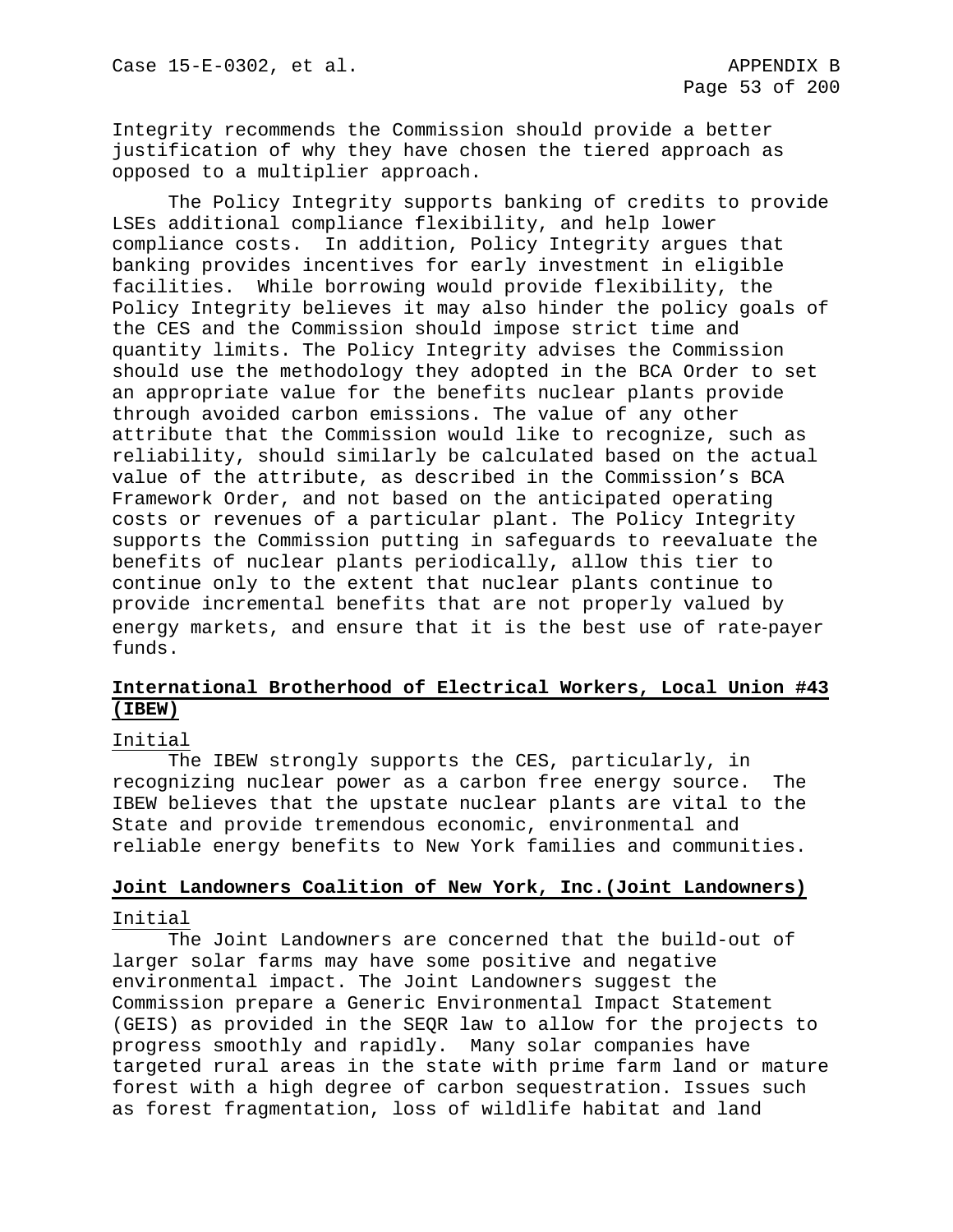restoration are more than enough to trigger a cumulative impact study of siting use and according to the Joint Landowners. Therefore, only a full and complete examination of the environmental impacts of such massive solar build-out can disclose and address its material and adverse environmental impacts.

# **Joint Utilities: Con Edison, Niagara Mohawk Power Corporation d/b/a National Grid, and Orange and Rockland Utilities, Inc. (JU)**

## Initial

The JU proposes a portfolio approach to procurement that includes three, each of which would be implemented simultaneously: (1) expansion of the current voluntary market; (2) continuation and enhancement of NYSERDA's REC-only contracting; and (3) competitive procurement using the Universal Renewables model. The JU support the continued development of all voluntary renewable market activities in New York and the Commission should adopt mechanisms that prevent this market from being superseded by other State initiatives. The JU believes this voluntary market should be reserved for a portion of the Tier 1 goal. The JU supports New York's resource procurement strategy should include a continuation of NYSERDA's long-term REC-only contracts, establishing regular resource solicitations larger in scale and longer in term by allowing deliverable outof-state resources. According to the JU, NYSERDA should continue to fund its REC-only contracts *via* utility customer collections, as under the current RPS Main Tier Program with the addition of the "pay-as-you-go" concept for utility collections and remittances to NYSERDA. The JU recommends the "Universal Renewable" model. The JU opposes bundled PPAs because they will force utility customers to keep paying developers future-market prices even after the PPA expires and all fixed costs have been recovered. The JU believes that bundled PPAs shift considerably more risk from developers to customers compared to NYSERDA's REC-only contracts**.** The JU points out that history demonstrates the risks and costs to customers inherent in the mandatory utility-backed PPA model. The *Hughes v. Talen Energy Marketing, LLC*, place potential jurisdictional challenges to state-mandated PPAs introduce risk to the market according to the JU's comment. The JU advocate that RECs are a proven and reliable tracking mechanism to account for the development, procurement, and generation of renewable energy across the United States and support the NYGATS tracking system. The JU suggest way that the Commission should seek to reduce or eliminate some of the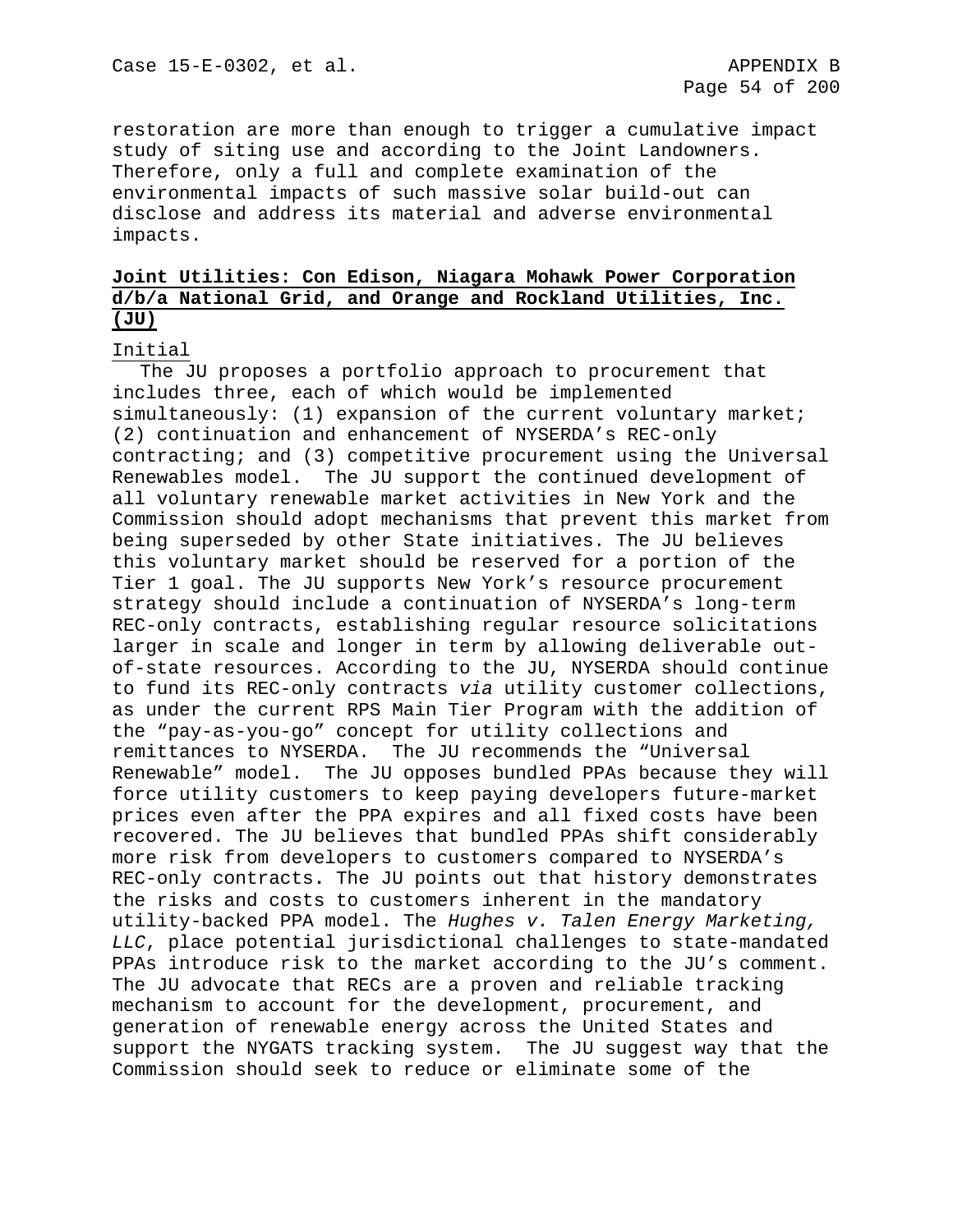negative impacts that have occurred in REC markets in other states.

The JU suggests banking and borrowing of RECs from year to year helps to mitigate this effect, but opposes the ACP because it has proven counterproductive to cost-effectively meeting renewable targets. The JU suggest that Staff and the Commission consider ways to limit this volatility and the overall impact of ACP payments on customer rates, but the utilities must be able to recover all program-related costs. The JU urges the Commission to coordinate with neighboring states to establish an alternative to the ACP structure that addresses interregional issues. The JU stands ready to work with the Commission and their Energy Efficiency programs to meet the CES goals. The JU supports Staff's goals in proposing market mechanisms such as ZECs to maintain over the longer term, and the proposed expedited program to provide financial support the nuclear facilities as an interim measure. However, the JU suggests that the State should monitor and perhaps seek changes to wholesale electric markets administered by the NYISO. The JU recommends that DER projects that receive net metering should transfer the value of any RECs they generate to the utility that effectively purchases the power they send out onto the grid. The JU support the import of large-scale Canadian hydroelectric and the Commission should create a separate Tier 4 for large hydroelectric supply that could value the environmental attributes of these important resources at a level that more closely reflects their cost structure.

## Reply

The JU states that both Navigant Consulting and the Climate Policy Initiative have found that the PPA model proposed in the Staff White Paper is 13% and 33% more expensive for customers that the "Universal Renewables" proposed by the Utilities*.* The JU reiterates its position that the Commission should not order utilities to enter long-term PPAs with renewable power developers. The JU agrees with the many commenters who criticized long-term bundled PPAs for their inherent risks to customers. The JU reemphasizes its support in the expansion of energy efficiency in the CES. The JU advocates that LIPA and NYPA should participate in meeting the 50x30 goal because together, they serve customers who represent approximately 30% of the State's electric demand. The JU supports a transparent and non-bypassable method to provide the funding needed to meet the CES.

The JU reiterates its position that relying on a single procurement pathway to support the development of the new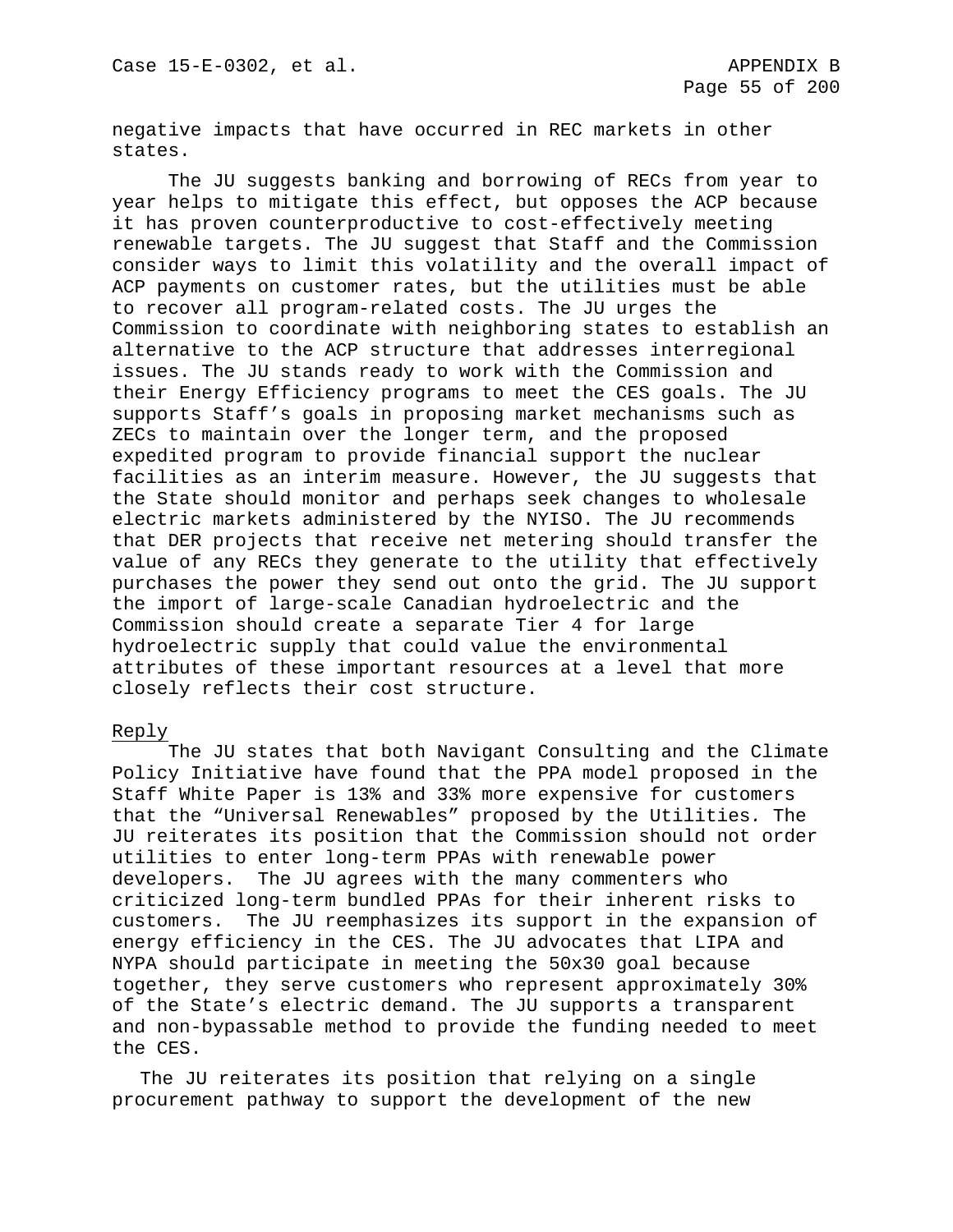renewable resources needed to meet the 50x30 goal presents unnecessary risks. The Utilities recommend a portfolio approach. JU supports the Universal Renewable model as the most cost-effective procurement option for customers. This position is supported by both Navigant and NYSERDA's own consultant. Joint Utilities agree with commenters who support the development of the voluntary market for renewable energy, and who suggest that New York eligible RECs purchased by customers should count toward meeting the CES goal. Joint Utilities agree in concept that there should be a mechanism that would allow customers to offset their obligation to contribute to the CES via their electricity bill. They agree with ACE-NY and others that suggest NYSERDA could continue to procure a portion of the RECs via its existing REC-only contracting mechanism, with some improvements. JU advises the CES Program should be designed to control overall costs for customers and avoid requiring customers to pay more than necessary for renewable energy and RECs.

JU disagrees with commenters who recommend the establishment of separate carve-outs for certain technologies. As referenced by NYPA and the Institute for Policy Integrity of New York University School of Law, such carve-outs would unnecessarily segment the market for renewable energy resources, leading to reduced liquidity and decreasing the price-limiting effects of competition. Also, JU believes such carve-outs are inconsistent with a program that seeks to build renewable generation cost-effectively and with the greatest benefits for customers. JU seeks a technology-neutral renewable energy portfolio model with procurements based on project economics and benefits, such as enhanced reliability, capacity at peak, and least-cost grid resources, will lead to the best outcomes. JU disagrees with SEIA regarding the need for a distributed solar carve-out, and agree with those who recommend these resources should be eligible to receive Tier 1 RECs.

JU agrees with Multiple Intervenors that the Commission should avoid creating a "race to the top" among states by establishing competing ACPs. JU supports commenters who recommend that if any ACP proceeds are collected, they should only be used to augment utility-administered EE programs, develop new renewable energy, and to support the electrification of current inefficient uses of petroleum, such as transportation and heating and not a target of the state general fund. According to the JU, out-of-state resources should be eligible for a portion of the 50 by 30 goal. JU agree with other commenters that all LSEs should contribute to meeting CES goals with a mechanism that includes CES program costs on the supply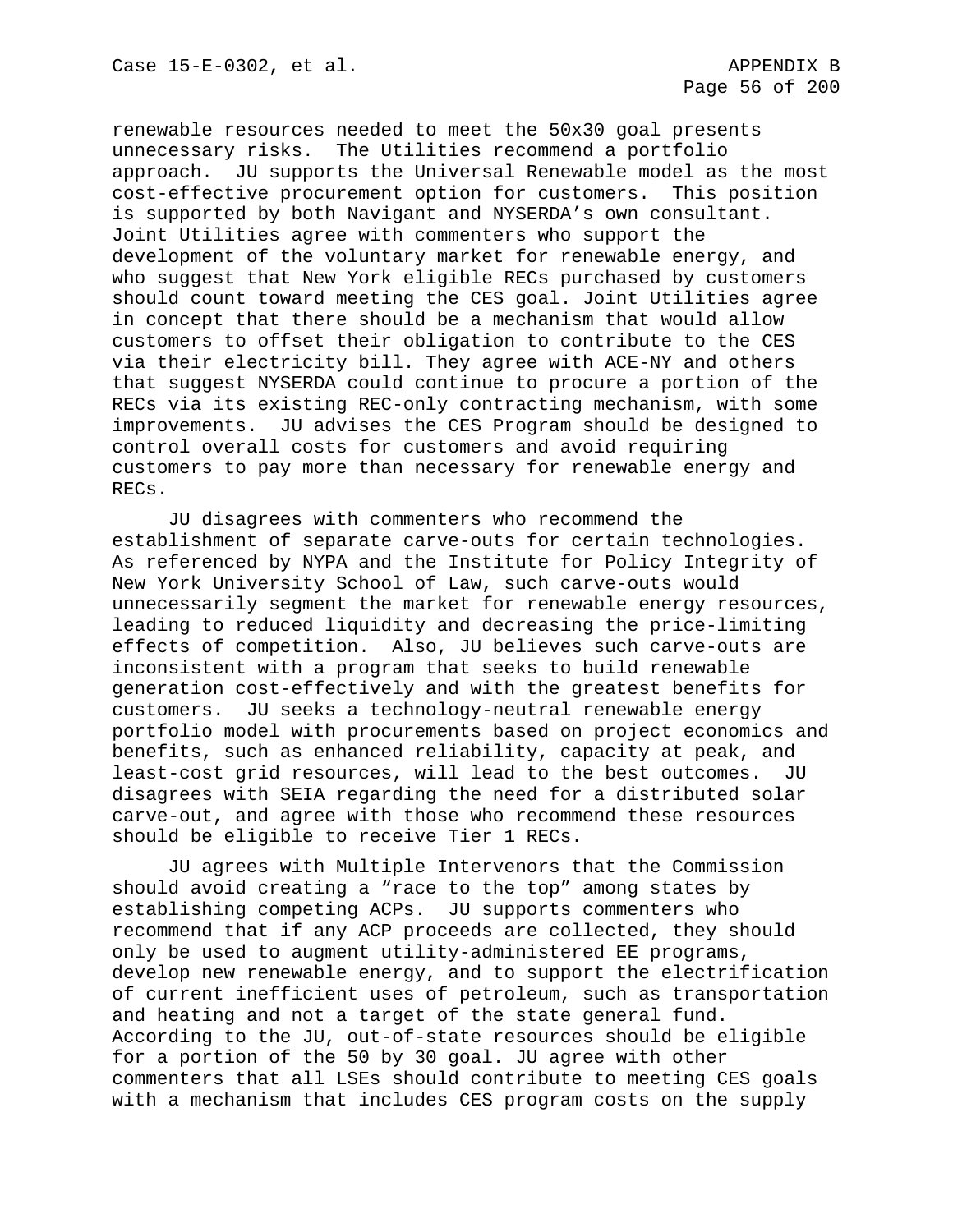side of the bill. Further, to the extent that electric distribution companies are required to incur program related costs, the Commission should establish an appropriate mechanism that provides the companies a means for the full recovery of such cost.

## **KEI (USA) Power Management Inc. (KEI)**

## Initial

KEI Power Management (KEI) believes that the incentives given to new generation should not grant an unfair market advantage and discriminate against existing generation and incentives should be built into the program to encourage improvements in existing generation. KEI is concerned that undervaluing existing generation reduces the ability of the market to meet renewable targets in a timely fashion, and increases costs to the consumer and threatens now-operational projects. KEI maintains that discrimination against vintage units will reduce the supply of renewable generation in the near term, and could drive small hydro assets out of business. KEI points out that New York State is rich with existing and operating emissions-free, hydroelectric plants as well as decommissioned plants capable of being refurbished generation and due to their historical relationship with industrial and commercial siting, many existing hydroelectric units lie within transmission-constrained locations and do not require substantial transmission investments or siting to deliver energy into these locations. KEI adds that hydro generation provides an additional relief valve against price jumps during natural gas shortages by offering a broader fuel stock to the market.

# **Laborers' International Union of North America, Laborers' Local Union No. 633**

## Initial

Laborers' International Union of North America supports the CES, particularly, the inclusion of nuclear energy in the CES, and the recognition of nuclear power as a carbon free energy sources. The Union states that nuclear energy is carbon free and is New York's largest source of zero emission electricity.

## **Long Island Federation of Labor, AFL-CIO**

## Initial

Long Island Federation of Labor, AFL-CIO, supports the CES for the following reasons: It will significantly reduce air pollution emissions and help to mitigate climate change; it will promote the use of renewables as a source of new capacity; it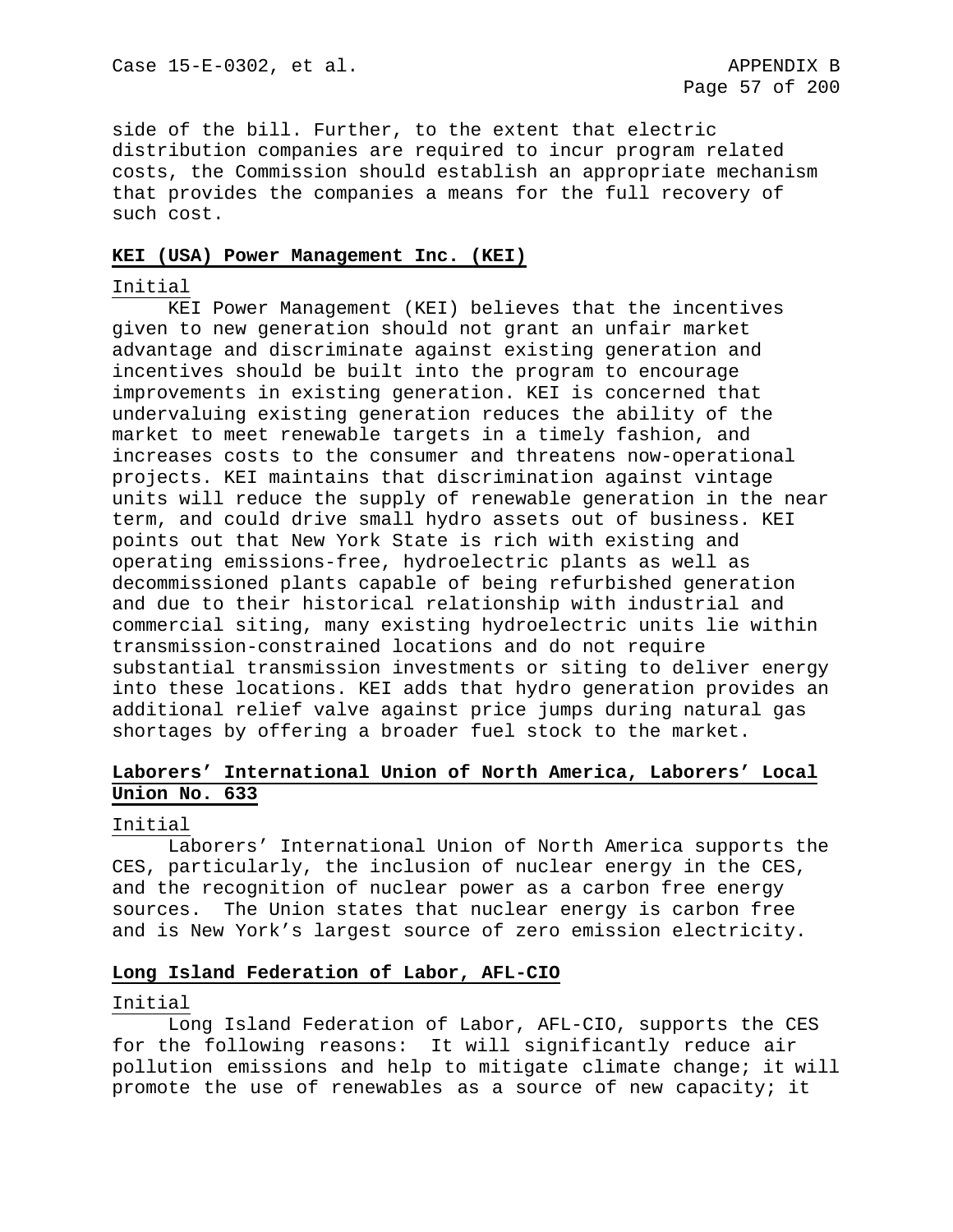will diversify New York's energy supply and help to stabilize and, over the long term, reduce the wholesale cost of electric power; and it will keep more of the New York's spending on energy within the State and thus spur job creation and economic development, especially for newer technologies.

Long Island Federation of Labor, AFL-CIO is deeply concerned that the CES fails to include provisions to support the development of offshore wind facilities New York State should commit to a pipeline of at least 2,000 MW with an initial procurement in 2017.

Long Island Federation of Labor, AFL-CIO states that Offshore Wind will promote fuel diversity and energy cost savings because its ratepayers are exposed to uncertainty based on volatility in the gas markets. This can become extreme during the winter months when gas pipeline capacity becomes constrained, as we have seen in recent years. Long Island Federation of Labor, AFL-CIO believes that Offshore Wind will stimulate job creation and economic development. They believe that Offshore Wind will promote geographic balance in the CES. By delivering large quantities of renewable energy directly into New York City and Long Island, offshore wind power can help to bring geographic balance to the LSR program and ensure that downstate ratepayers receive the same benefits of reduced emissions and economic development that the rest of the state has received for many years.

Long Island Federation of Labor, AFL-CIO states that when built at scale, offshore wind can be the most cost-effective large-scale energy resource for downstate New York. Long Island Federation of Labor, AFL-CIO states that the CES design proposed in the staff whitepaper identifies the need for long term bundled contracts with one or more credit-worthy counterparties. There exists a large and liquid market for financing new wind energy projects onshore and offshore. This market is willing and able to accept construction cost risk and energy production risk, but is not willing to take merchant commodity price risk. Therefore, long term price certainty through the form of a bundled power purchase agreement is critical to achieving cost-effective projects, both onshore and offshore.

Long Island Federation of Labor, AFL-CIO notes that the University of Delaware study states that, offshore wind can be delivered most cost-effectively when there is a visible pipeline of at least 2,000 MW. Given the magnitude of demand created by CES, a commitment of 2,000 MW to offshore wind would represent only approximately 15% of the total new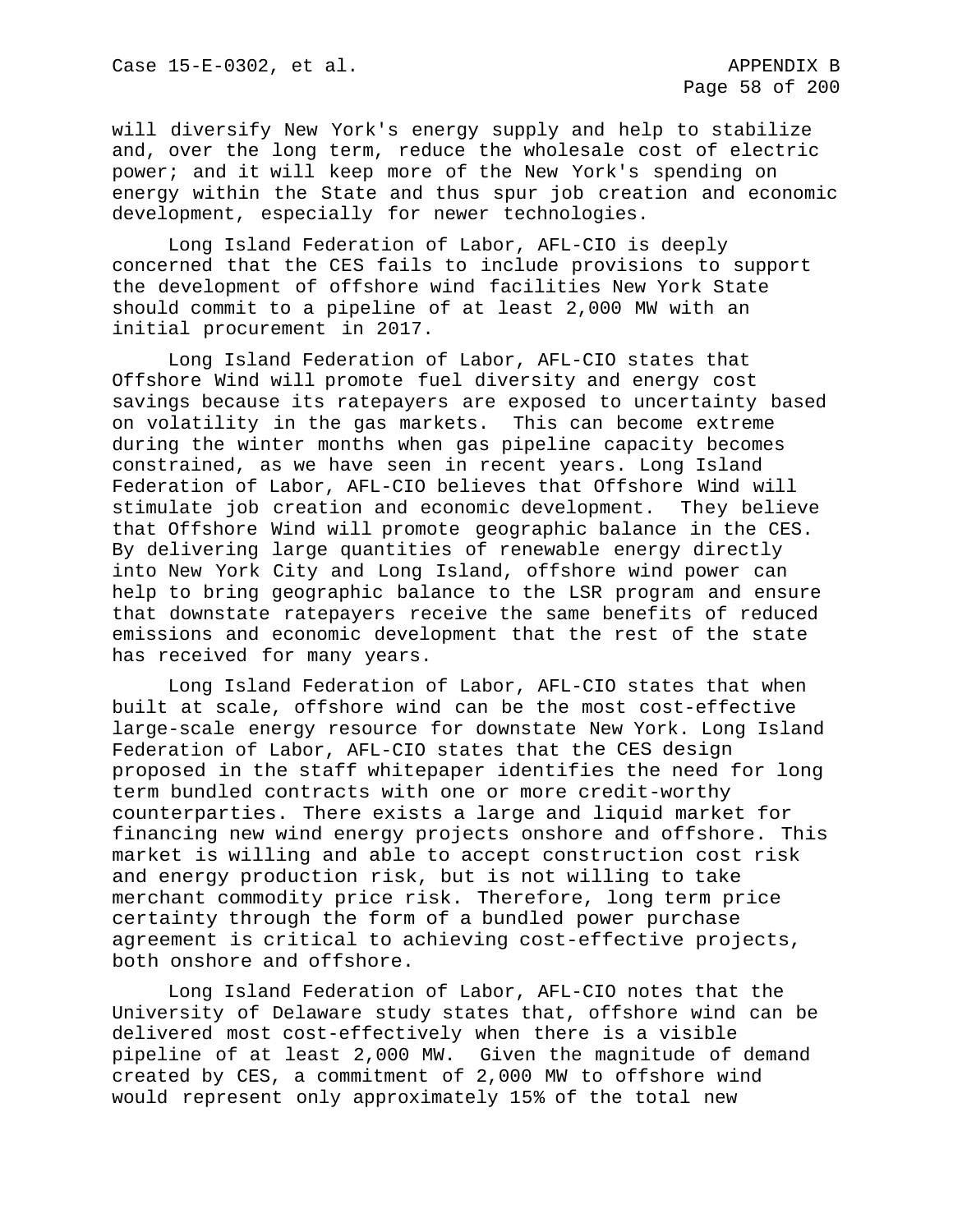renewable capacity to be built. However, this level of commitment would achieve both significant reductions in cost and the development of a local supply chain, including the corresponding job growth and economic development.

Long Island Federation of Labor, AFL-CIO states that customers of the Long Island Power Authority (LIPA) represent approximately 15% of all electricity use in New York State, yet LIPA's renewables programs lag significantly behind those of the rest of the state in driving renewables penetration. The State's ability to achieve a 50% CES by 2030 will be greatly enhanced if LIPA is part of the same program as the rest of the utilities in the State. Further, given its location, Long Island is especially well suited to benefit from offshore wind development.

Given the challenges in constructing any new energy infrastructure in downstate New York, and given the higher value of the energy and capacity markets, it is appropriate to allow for such projects to offer and compete for pricing that is differentiated from renewable energy delivered elsewhere in the state. Long Island Federation of Labor, AFL-CIO supports an offshore wind tier, a REC-multiplier for offshore wind or other mechanisms. If a technology-specific basis for offshore wind is not favored, an alternative could be a geographic basis, with a tier or multiplier for renewable energy projects that are located within 50 miles of New York City or Long Island and which have their initial point of interconnection in Zone J and Zone K.

## **Low Impact Hydropower Institute (LIHI)**

### Reply

The LIHI supports the Commission's inclusion of hydropower in both the proposed Tier 1 and Tier 2 structure and supports Brookfield Renewable Energy Group's request to include low impact certified hydropower in Tier 1. Further, LIHI requests that such qualification be without any restrictions related to installed capacity or date of operation but instead use a standards based criteria approach such as LIHI's. If not, LIHI supports including existing hydropower that is low impact certified in Tier 2, replacing the complex administrative burden of reviewing proof of financial hardship as exists in the current Maintenance Tier. LIHI also agrees with Brookfield's and Gravity Renewable Inc.'s support of small hydro and their request to collapse Tier 2 sub tiers into a single tier regardless of perceived competitiveness. While LIHI understands the desire to add "new" sources of renewable generation, LIHI strongly supports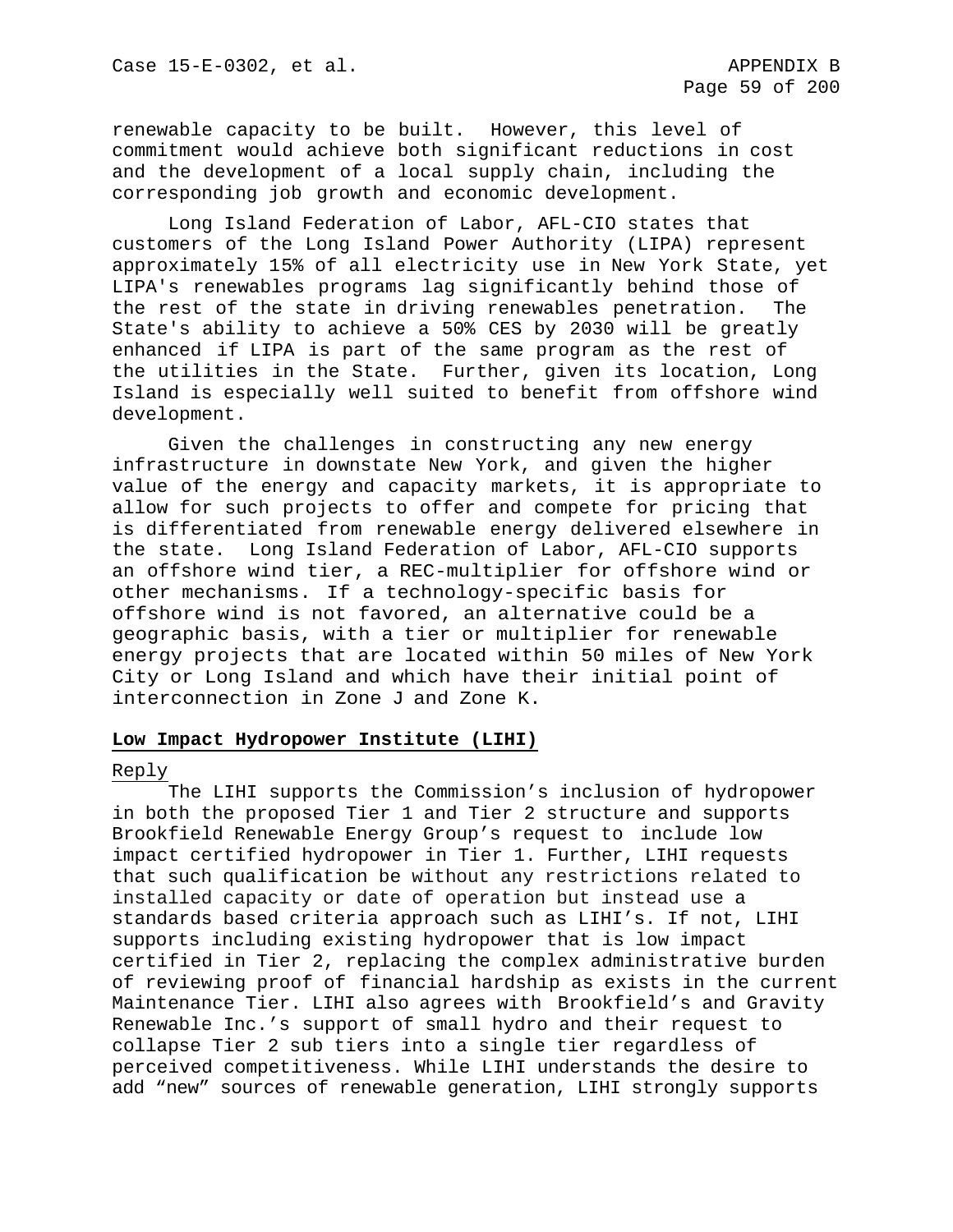reinvestment in aging, legacy generating assets. LIHI believes the date of operation requirement is arbitrary, and leaves a significant amount of new energy potential on the table that could be harvested from the efficiency and new capacity gains from the refurbishment of existing hydroelectric assets.

LIHI argues that New York would be better served by encouraging investments in the optimization of legacy assets, resulting positive benefits in economic development and environmental gains that too often are externalized from the valuation of energy resources. LIHI maintains that Tier 2 should not contain sub tiers and should include low impact hydropower. The White Paper asserts that existing small hydropower has few opportunities for participating in REC markets in the region given the inclusion of low impact certified hydropower in the ISO NE and PJM control areas through statutes and regulations in Delaware, Massachusetts, and Pennsylvania, according to LIHI comments.

# **Manufacturers Association (MACNY)**

### Reply

MACNY believes that the cost of Power Purchase Agreements for large scale renewable generation will be substantially higher than proposed in the CES Cost Study and is concerned the benefit from renewable energy is based on a calculation of the present value of uncertain future benefits from reduced carbon. MACNY argues that these benefits will not be realized for years, if at all. MACNY believes that the manufacturing sector should not bear the cost of the social benefit that is proposed for all New York citizens and supports Clean Energy investments paid by the taxpayers of New York and not simply energy consumers. Therefore, MACNY requests that the manufacturing sector be exempt from the CES surcharges. MACNY supports maintaining New York's nuclear fleet as it will benefit New Yorkers over many years. MACNY states that if a subsidy be needed to keep these assets in operation over the short term, then the most cost effective means for doing so should be determined instead of implemented a long term subsidy program that may not be needed.

MACNY supports the goal of fuel diversity to ensure reliability and avoid price volatility. MACNY maintains the belief that keeping rate payers' costs affordable is one of the key roles of the Public Service Commission. MACNY requests that Commission to provide greater certainty before the ratepayers can commit to long-term power purchase agreements for large scale renewable energy.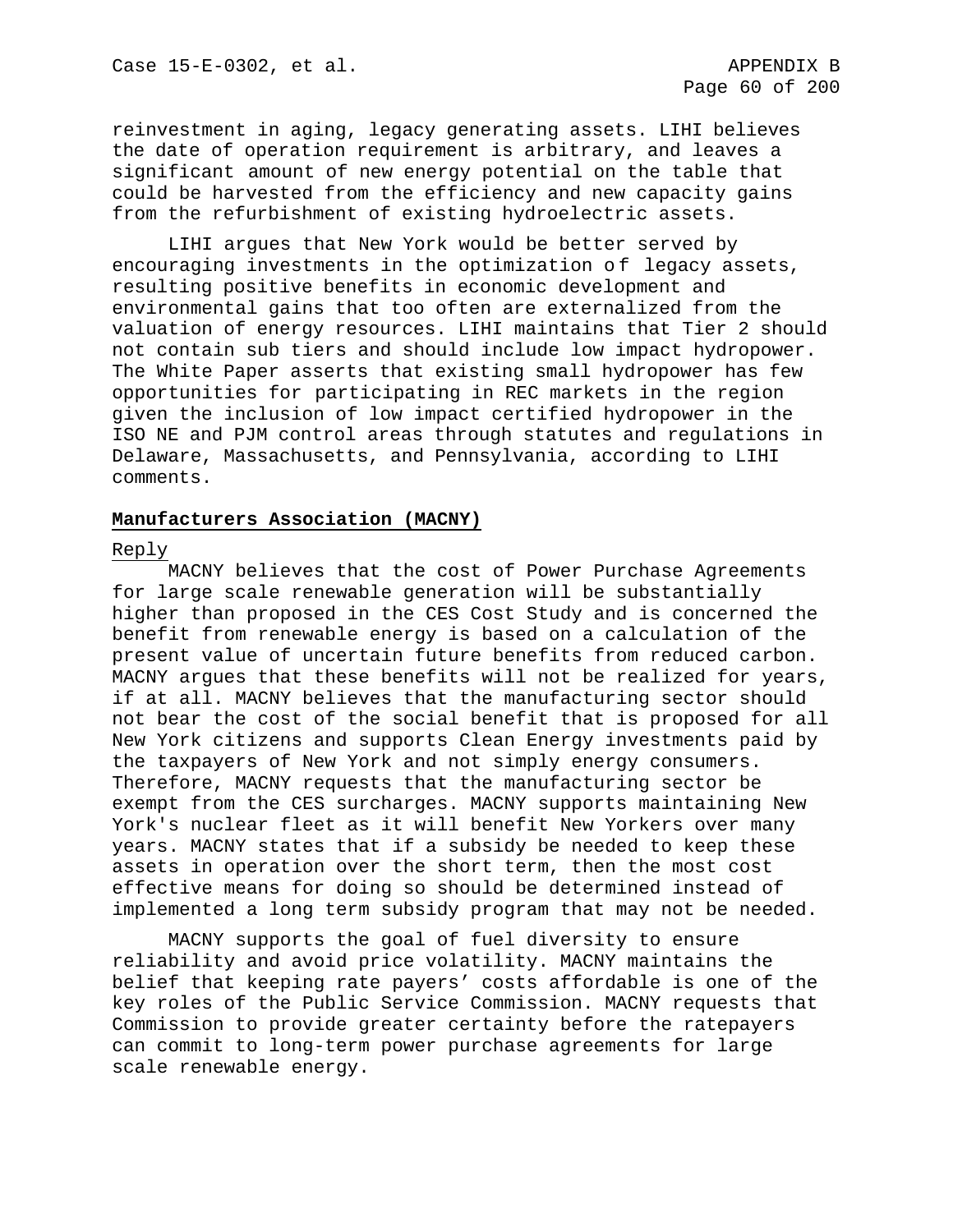## **Multiple Intervenors (MI)**

### Initial

MI recommends that the initial target become effective 2018, not 2017. MI opposes NYPA as part of the CES, because the proposed inclusion would increase costs to NYPA's customers and wreak havoc on the State's economic development efforts.

MI states that for each tier, a firm set of requirements should be established through 2020, with targets through 2030 to be developed in an "Implementation Plan."

MI is concerned that the ACP will serve as the cost floor. ACP revenues should be returned to customers. MI believes that competitive long-term procurements by NYSERDA or EDCs should be implemented, as needed, for specific tiers to support project financing, reduce compliance costs, and provide both generators and customers with price stability.

MI is concerned about the potential costs of mandated customer-funded subsidies to selected nuclear generating facilities and is concerned about the need and appropriateness of the proposed Tier 3.

MI states that the Commission needs to evaluate the true economic cost of energy efficiency versus the true economic cost of subsidizing renewable generation.

## **National Energy Marketers Association (NEM)**

### Initial

NEM recommends the renewable energy compliance process be set up in a manner that provides ESCOs with clear tools for compliance and reporting, and recommends utilizing Massachusetts renewable portfolio standard requirements. NEM recommends that out-of-state renewable generation resources be included for eligibility in the program. However, greater flexibility in the deliverability requirement be granted than was proposed, in order to encourage a greater array of renewable offerings.

NEM believes the nuclear generation and ZEC proposal should not appropriately be considered within the scope of the instant renewable energy proceeding.

#### **National Fuel Cell Research Center (NFCRC)**

#### Initial

NFCRC writes that fuel cell possess attributes essential to the CES and REV objectives such as: reduced GHG; increase system efficiency; localized DER; providing renewable power; providing firm capacity. In New York, highly efficient electric and CHP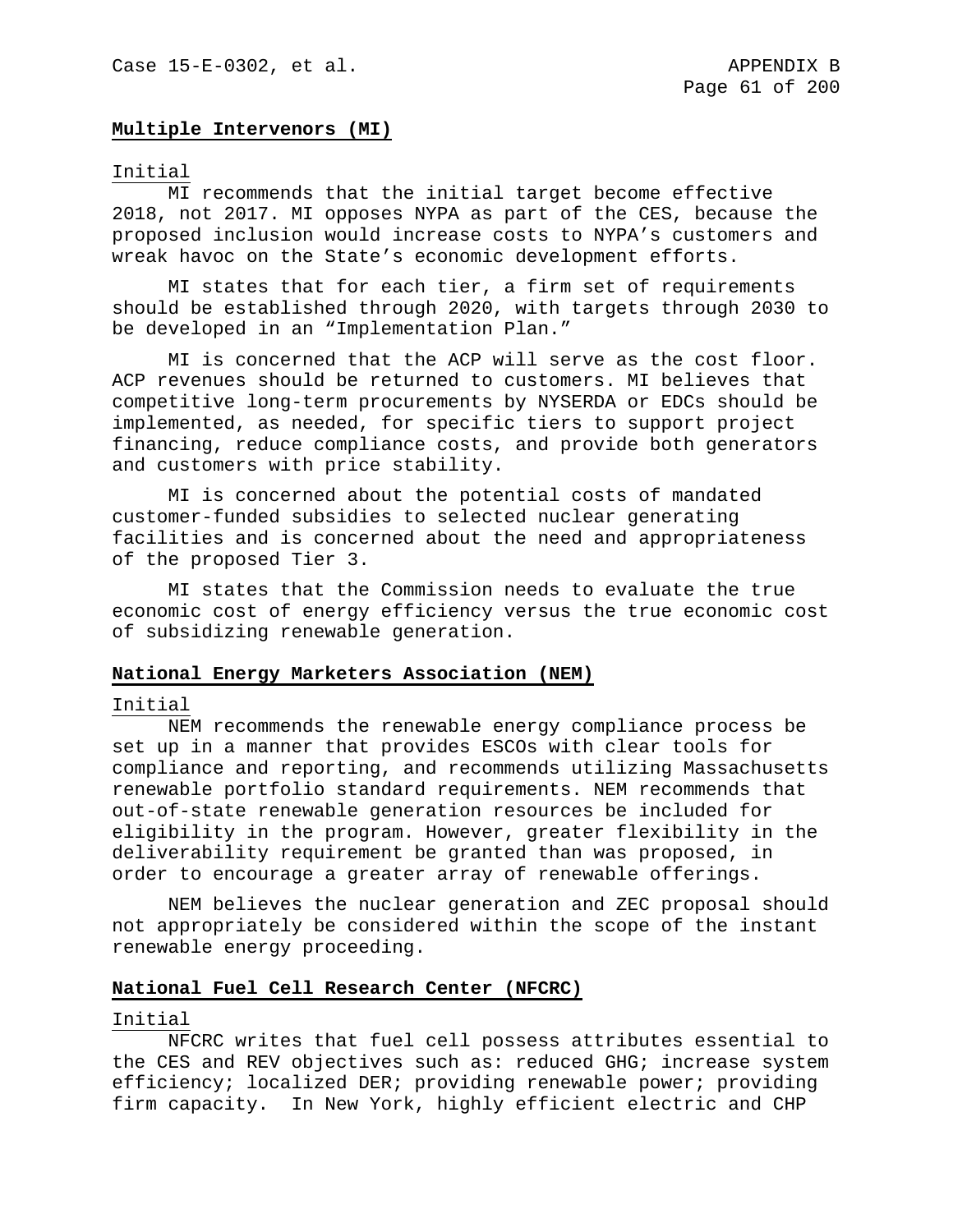fuel cell systems have been successfully operating pursuant to the Renewable Portfolio Standard (RPS) Main Tier and Customersited Tier programs.

NFCRC strongly recommends that the Commission avoid the creation of special tiers that attempt to incent specific technologies. According to NFCRC bundled PPAs will preclude true DER projects that are located behind the meter, and if the promotion of REV market objectives including the encouragement of distributed generation is a guiding principle of the CES, then there must be a significant portion of the CES obligation that is met via unbundled -attributes only contracts.

NFCRC proposes that at least thirty-five (35) percent of the CES obligation be dedicated to REC projects that include DER in or near load centers and sixty-five (65) percent be reserved for bundled PPA contracts.

NFCRC states that investments in fuel cell DER capacity will produce vastly more renewable energy than wind or solar power systems per unit of capacity installed.

NFCRC believes the initial 2017 and 2020 timeline for interim CES targets established in the White Paper is insufficient. NFCRC recommends the use of a straight line projection through 2030, with an allowance for adjustments via a defined and transparent process during the intended triennial review of the CES program.

NFCRC recommends that the Commission avoid the frontloading of targets in an effort to maximize federal incentives, while achieving the ultimate 2030 CES goal – NFCRC believes that existing incentives, including the federal ITC and NYS CEF programs are in place, and additional CES incentives are not needed. NFCRC believes that a certain percentage of the CES obligation should come from within each utilities service territory to ensure that utilities are appropriately focused on resources that are local and distributed rather than exclusively distant and centralized.

NFCRC states that the Commission should use any and all measures available to it to ensure that the positive impact of the Clean Energy Standard is realized on Long Island.

# **Natural Resources Defense Council, E4TheFuture, CLEAResult, Lime Energy, Association for Energy Affordability, and Alliance for Clean Energy New York ( collectively "NRDC")**

## White Paper

A White Paper titled, "Aiming Higher Realizing the Full Potential of Cost-Effective Energy Efficiency in New York" was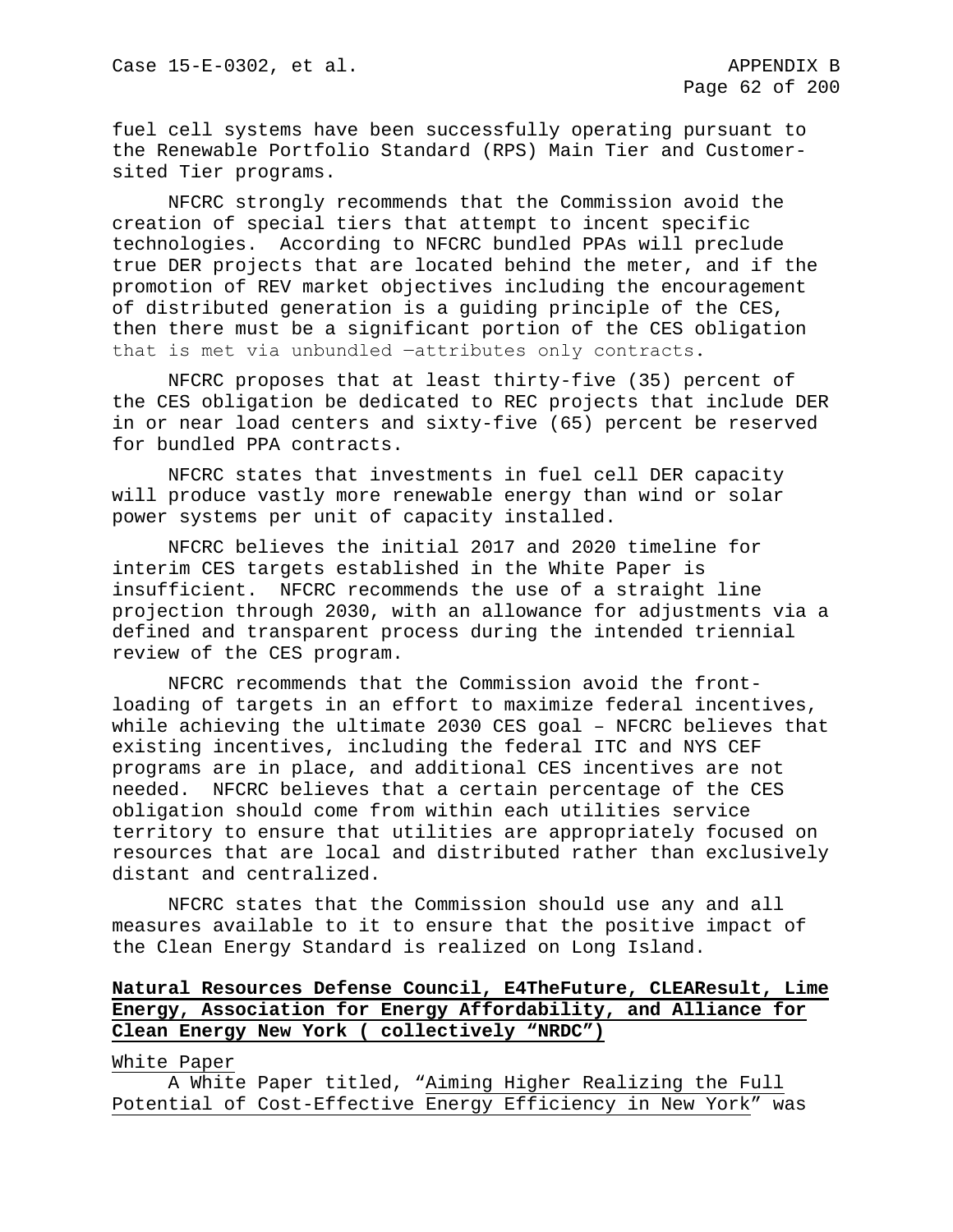prepared for NRDC to discuss the future of energy efficiency in New York State. NRDC believes the level of energy efficiency savings is far below what is possible from a technical and economic standpoint, and also relative to what nearby states are already achieving. NRDC states energy efficiency is New York's most cost-effective resource, and yet the state is at risk of losing out on much of its potential in coming years. NRDC notes that going forward, NYSERDA will play an important role in delivering market transformation and low-income efficiency programs. However, there are no enforceable efficiency savings target for NYSERDA and their goals are largely grounded in market transformation efforts. NRDC believes it is all the more important that the Commission provide clarity regarding what savings levels the state intends to procure. Further, the Staff's forecast of efficiency savings in the CES White Paper is well below the amount of cost-effective efficiency savings possible in New York. NRDC contends that there is no question that the utilities could achieve significantly higher levels of cost-effective savings than these targets and evidence from nearby states indicates that New York can achieve much higher levels of energy efficiency savings.

Although the Commission created the Clean Energy Advisory Council (CEAC), and tasked it with manifold objectives it somewhat more restricted and NRDC suggests that these Steering Committee members be chosen so as to include environmental and consumer advocates, and that those members of the Steering Committee represent their constituencies. NRDC perceives that many market barriers continue to hinder electricity customers from adopting energy efficiency measures on their own even though it is cost effective and the economics are not enough to motivate them. NRDC identifies several barriers such as, but not limited to: lack of capital access, purchasing procedures, habits and uncertainty, and risk avoidance. NRDC advises the Commission that regulatory policies are necessary to overcome these barriers and energy efficiency programs should be explicitly designed to overcome these barriers. NRDC recommends programs targeting facing low-income customers should provide incentives that cover a larger portion of the cost of the efficiency project and also respond to the needs of the hard-toreach customers such as multi-family residential, and small businesses.

NRDC suggests, EIMs can be one of the most important regulatory policies to encourage the successful implementation of energy efficiency resources. Coupled with energy efficiency targets, or standards, EIMs are highly effective in achieving aggressive energy savings targets. NRDC recommends EIMs should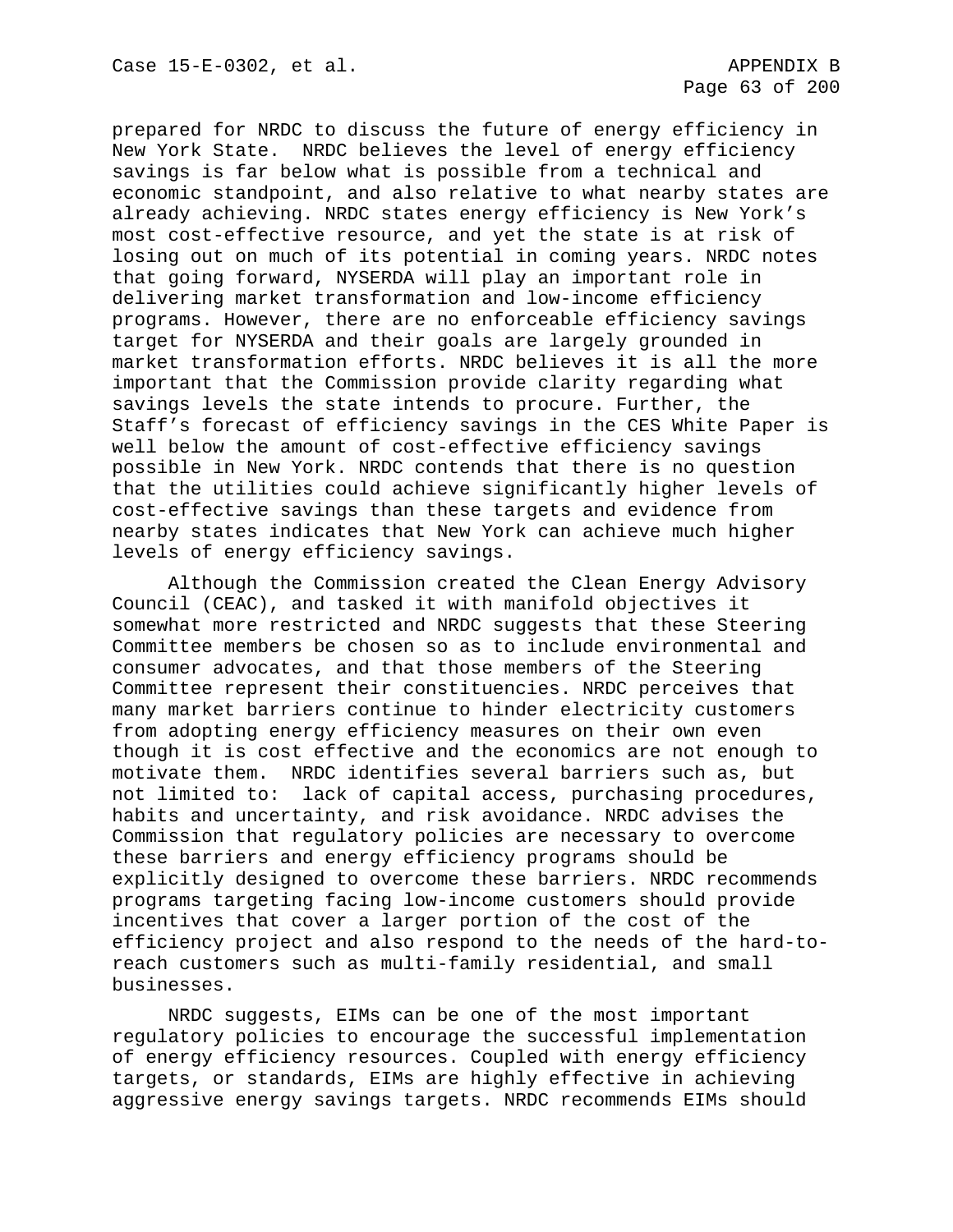be implemented as soon as possible to ensure that efficiency opportunities are not lost. Ideally, the Commission should develop statewide efficiency savings targets, with corresponding EIM targets for each electric utility, for the years 2017 through 2020. While the EIMs should only be applied to the utilities, NRDC urges the utilities to take advantage of thirdparty energy efficiency vendors and other market-based mechanisms to improve the efficacy of efficiency delivery.

NRDC recommends that the Commission establish statewide energy efficiency targets for the utilities and NYSERDA that would achieve statewide annual efficiency savings of 3.0 percent of retail sales by 2020. NRDC suggests the utilities and NYSERDA should work to develop joint plans to reach these annual goals. The Commission should recognize that any savings from energy efficiency will reduce total electricity demand will reduce the amount of renewable generation required, and thereby reduce the cost of complying with the CES.

## Supplemental

According to the NRDC, the Commission has both express and implied authority under several provisions of the Public Service Laws to order the utilities to enter into long-term PPAs for renewable energy.

NRDC claims The New York Public Service Commission ("Commission" or "PSC") possesses all "powers and duties . . . specified" in the Public Service Law, "and also all powers necessary or proper to enable it to carry out the purposes of" the Public Service Law Section 4 (McKinney 2016). The Commission's specifically delegated powers include several sources of authority that permit it to require the State's electric distribution companies to enter into long-term power purchase agreements, according to NRDC.

NRDC finds that under Public Service Law, the Commission can mandate long-term contracts as an "improvement" in the "supply of electricity." Similarly, the Commission has authority to require long-term PPAs. NRDC believe that both the Clean Energy Standard Cost Study and the NYSERDA's Large-Scale Renewable Energy Development Options and Assessment report have made it clear that long-term PPAs with renewable energy projects would be a "reasonable improvement" in this supply that "will best promote the public interest" and "preserve the public health." Accordingly, pursuant to Public Service Law § 66(2), the Commission has the "power to order" the State's distribution companies to supply their electricity through such contracts.

According to NRDC, in addition to explicit grants of authority, the Commission also has "all powers necessary or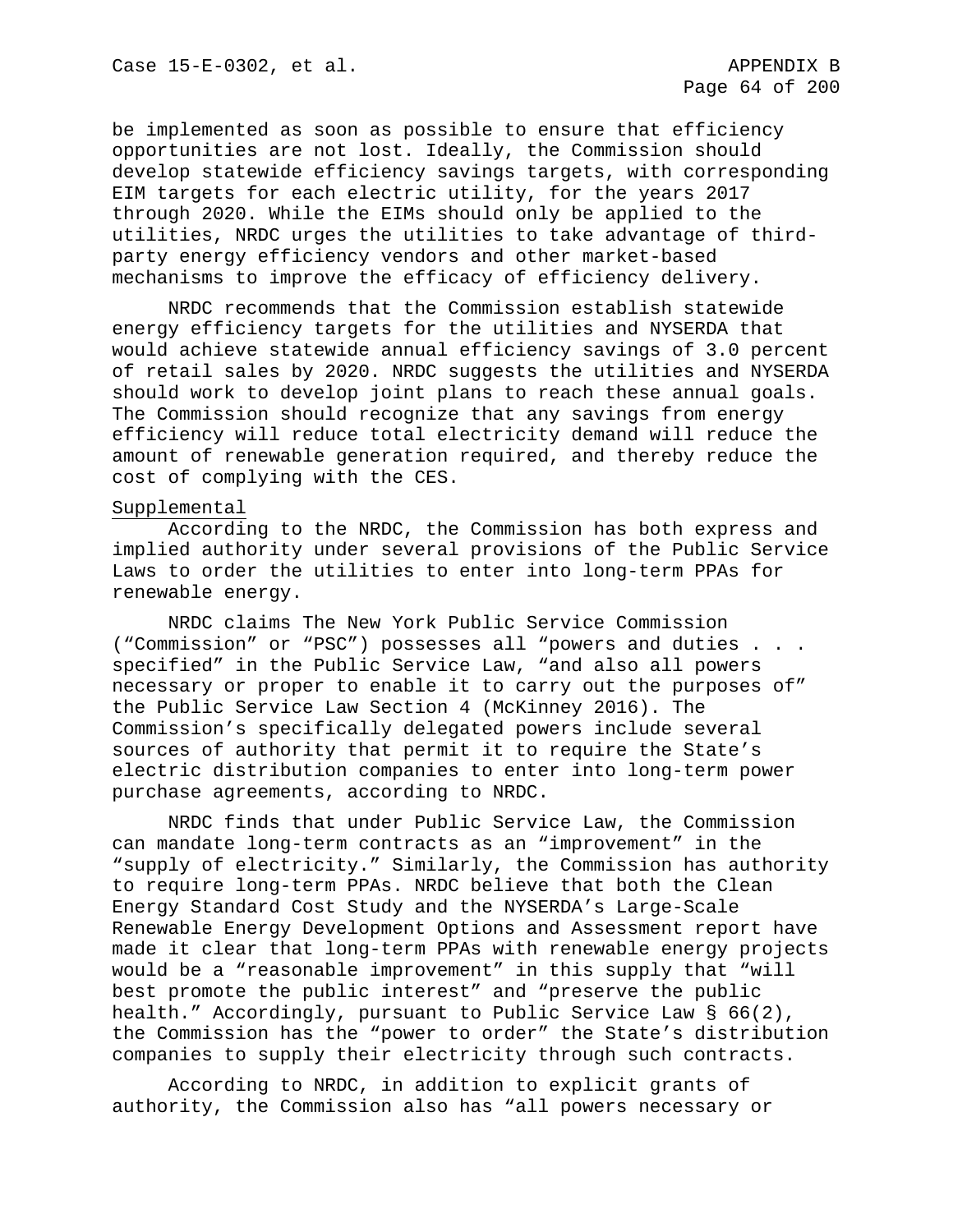proper to enable it to carry out the purposes of [the Public Service Law Section 4]." NRDC argues the Commission must abide by several statutory requirements in carrying out its regulation of the State's utilities, including the requirement that it must render decisions that are consistent with the most recent State Energy Plan Section and the requirement that it must encourage the State's utilities to carry out long-range programs to preserve environmental values. According to NRDC, the Public Service Commission's Authority is not limited by additional past or present statutory requirements pertaining to PPAs for certain specific resources. Moreover, the fact that the PSC has been required under Public Service Law 66-c and 66-g to mandate the state's electric distribution companies to enter into long-term contracts with certain types of resources under certain terms in no way limits the Commission's authority to require long-term contracts in other contexts pursuant to other express and implied powers.

NRDC points to Public Service Law 66-g which states that the Commission "shall require an electric corporation to enter into long-term contracts to purchase or sell electricity produced from indigenous natural gas supplies," and does not limit the Commission's authority to direct utilities to enter into long-term contracts in other contexts.

According to NRDC, PSC has clear, explicit requirements to order utilities to enter into long-term contracts to purchase electricity from qualifying facilities, and indigenous natural gas sites.

# **Natural Gas Supply Association (NGSA)**

### Initial

NGSA urges the Commission to allow market forces to establish a sustainable, cost effective path for carbon reduction instead of adopting the subsidy-style concepts discussed in the January 25, 2016 *Staff White Paper on Clean Energy Standard* (*Staff White Paper*).

NGSA believes that the Commission should avoid introducing subsidy-style payments for specific sources of generation. For example, the Zero Emission Credit (ZEC) would subsidize uneconomical nuclear facilities, resulting in higher consumer energy costs and distort the wholesale electricity market through "out-of-market" payments.

NGSA argues that the Staff White Paper has failed to identify how any such payment would be transitioned to a longer term and more sustainable energy mix and how the payments might be adjusted as wholesale market conditions change. In addition,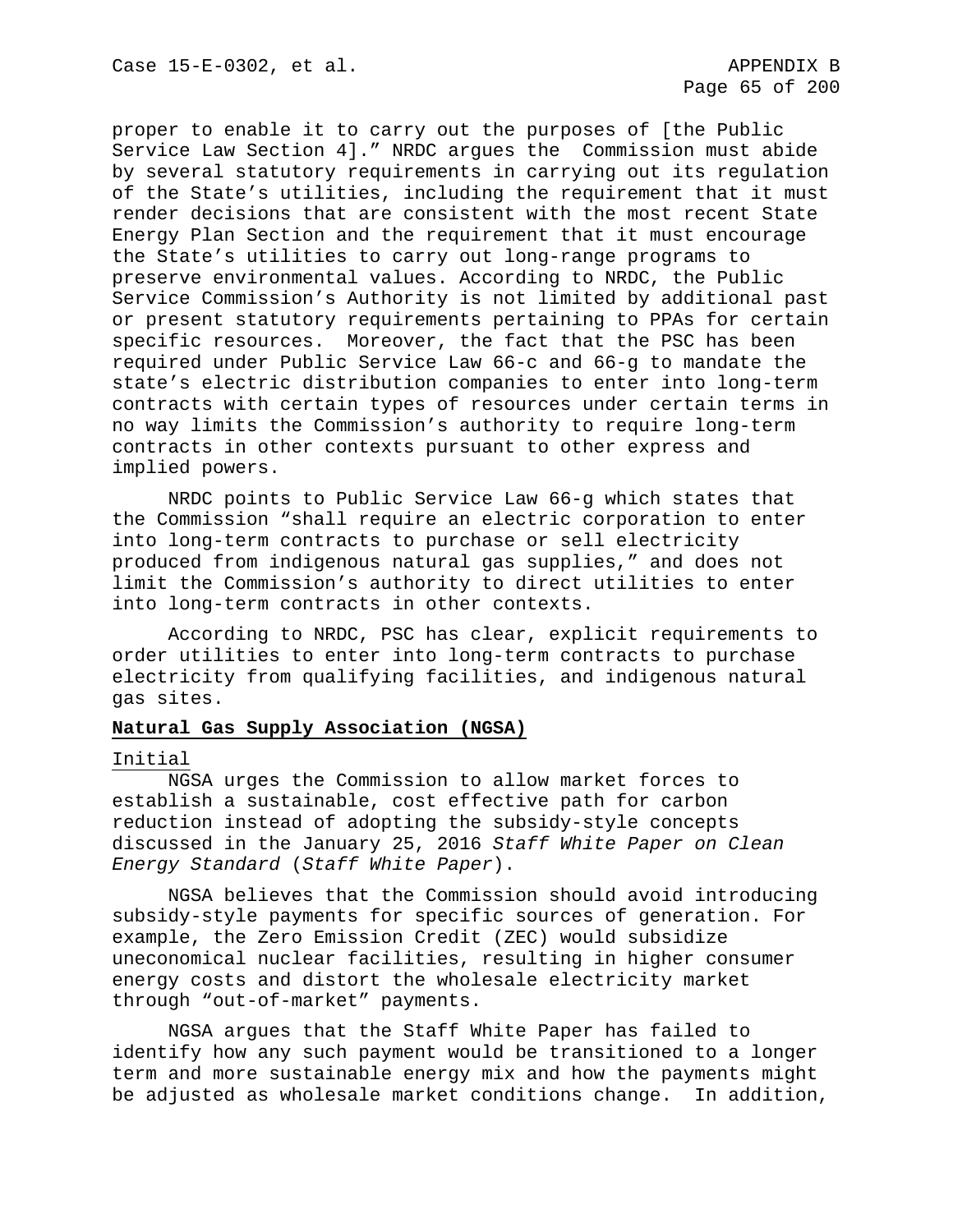NGSA states that, it is not clear that utility rates are suitable mechanism for the payment of a subsidy that was "necessitated" by wholesale market conditions. Moreover, NGSA writes that the ZEC proposal is targeted at two particular generating facilities, yet ignores another, it is subject to charges of discrimination.

NGSA suggest that greater use of natural gas for electricity generation has produced significant reductions in U.S. carbon emissions because, over its lifecycle, natural gas emits only about half the carbon dioxide of other fossil fuels when combusted, whether to make electricity, forge steel or provide heat and has additional advantages over other fuels in sulfur dioxide, mercury, nitrogen oxide and particulate matter emissions. NGSA states that we owe it to New York's energy consumers to begin the work toward a lower carbon environment by building on the most cost-effective source of carbon emission reductions -- natural gas.

# **New York Affordable Reliable Electricity Alliance (New York AREA)**

#### Initial

New York AREA supports the preservation of the State's entire nuclear fleet, and urge in reducing electricity costs and improving reliability.

New York AREA states to end the State's opposition to Indian Point's 20-year license renewal, and believe that the plant is well run and safe. Also, NYC DEP's study found that closing the plant would increase carbon emissions by at least 7% and as much as 15% in New York State and by at least 8% and as much as 19% in New York City. New York AREA believes New York's nuclear fleet is essential to the State's economy and environmental objectives as a bridge to the renewable future.

# **New York Association of Public Power (NYAPP)**

#### Initial

NYAPP states that the CES should not be mandatory for New York State's municipal and cooperative utilities. Given the Commission's decision not to apply the Clean Energy Fund framework to municipal and cooperative utilities, NYAPP believes that there is no basis to apply the Clean Energy Standard to municipal and cooperative utilities.

NYAPP states that the Commission has a long history of recognizing municipal and cooperative utilities' unique circumstances and contributions. The CES, like the RPS and the EEPS, should recognize the unique contribution of NYAPP's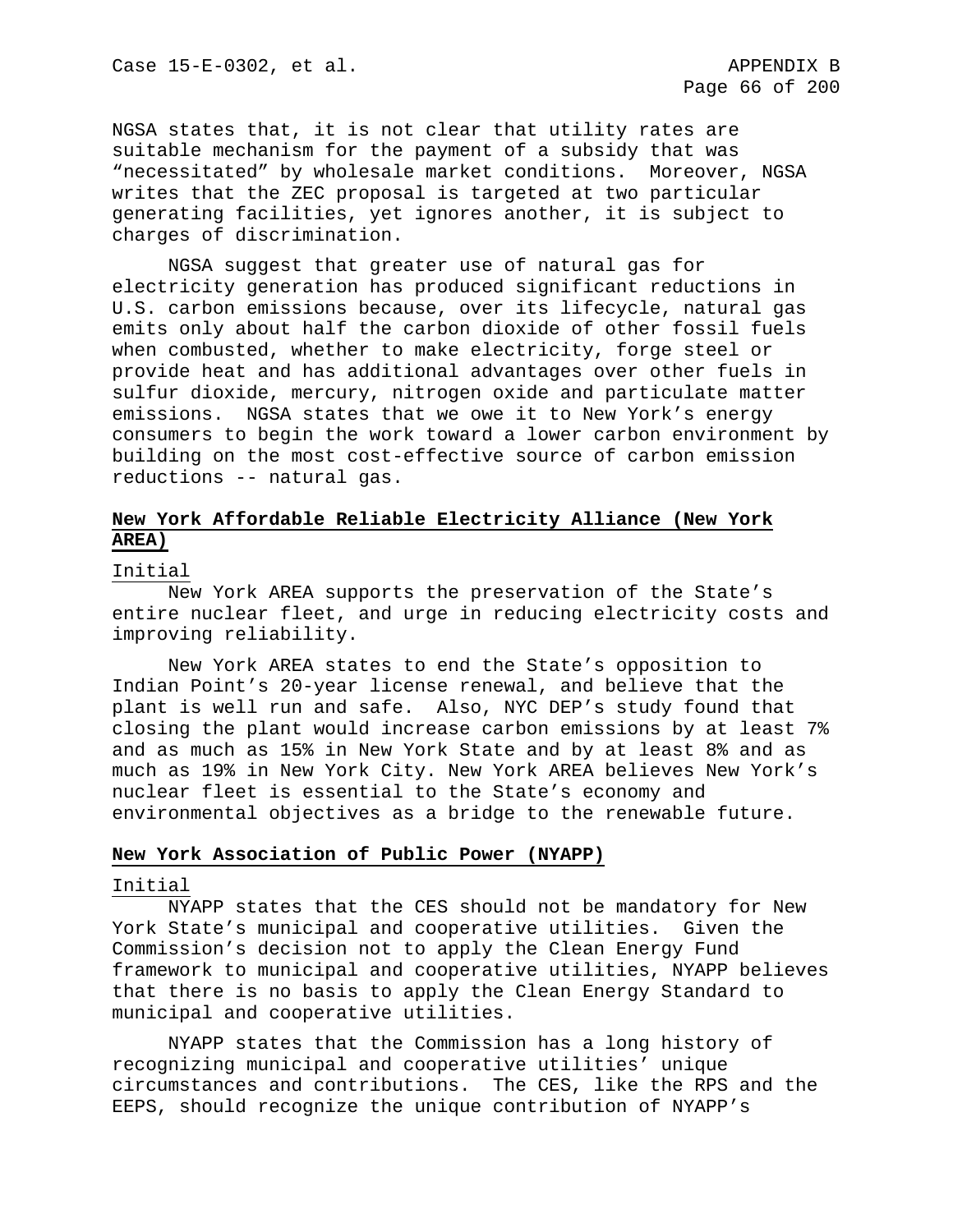municipal and cooperative utilities to the State's renewable energy goals. As such, the Commission should exempt municipal utilities from the CES.

NYAPP writes that, it would be sound public policy to exempt all municipal utilities from the CES, rather than create a distinction between Commission-jurisdictional municipal utilities and non-jurisdictional municipal and Cooperative utilities.

NYAPP notes that, its members have a demonstrated track record of taking actions that are consistent with the goals underlying the State Energy Plan and the CES. Thus, NYAPP believes that exempting its members from the CES will support, not undermine, the goals articulated in the State Energy Plan.

### Reply

NYAPP members support NYPA's efforts to develop Memoranda of Understanding (MOU) with its municipal and cooperative customers to develop REV related projects and however, NYAPP will work with NYPA to achieve and maintain the 50 x 30 goal separate from the Staff White Paper's proposal. NYAPP agrees with NYPA, that any increase in energy costs for NYPA's customers could undermine the success of NYPA's low-cost power economic development programs. NYAPP disagrees with NYSEG/RG&E/Central the costs to achieve that goal should be paid equally and fairly by all New Yorkers. NYAPP asks the Commission to reject the proposal of "Central Procurement" by NYSEG/RG&E/Central Hudson. NYAPP believes it is not appropriate to apply such a prescriptive proposal to municipal and cooperative utilities that have very different business models.

NYAPP recommends that the Commission should allow municipal and cooperative utilities to achieve and maintain the 50 x 30 goal via a voluntary, portfolio approach and voluntary PPAs can serve as an effective tool in meeting the 50 x 30 goal. Under a portfolio approach, NYAPP supports municipal and cooperative utilities able to use both RECs and PPAs as a means of achieving and maintain the 50 x 30 goal. NYAPP agrees that competitive markets will play an important role in meeting the State's clean energy goals.

# **New York Battery and Energy Storage Technology Consortium (NY-BEST)**

#### Initial

NY-BEST believes that the CES White Paper fails to recognize the essential role for energy storage in enabling the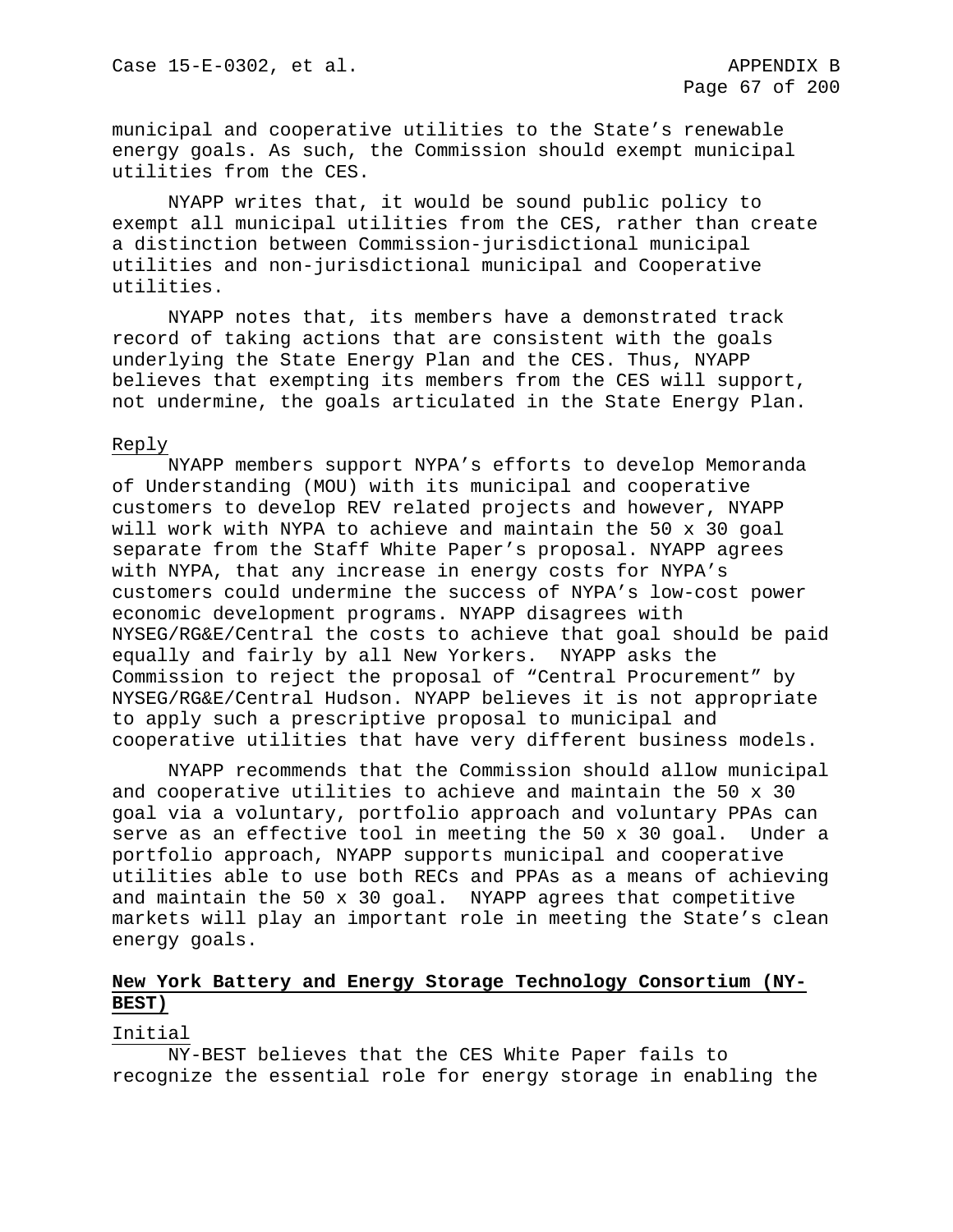50 by 30 goal. NY BEST believes in expanding the CES to include energy storage.

NY-BEST states that storing the energy produced by renewables for use at a later time when it is needed is essential to optimizing the renewable energy and ensuring the reliability and efficiency of the electric grid, especially as we add increasing amounts of renewable energy to the system. NY-BEST believes that the combination of batteries and other energy storage devices with renewables allows the renewable energy to be used at any time and ultimately has the potential to fulfill all energy needs.

NY-BEST recommends in establishing as part of the CES, a requirement for Load Serving Entities (LSEs) to add flexible assets, in proposition to new renewable assets, to their systems.

NY-BEST proposes that the CES establish a Flexible Energy Credit (FLEC) defined as non-carbon emitting assets meeting certain performance requirements that may be distributed or centrally located and provide energy for a minimum 1 hour duration period. NY-BEST proposes the same rules for RECs and ZEC would apply for FLECs, with LSEs required to acquire a level of FLECs that would be set at approximately 10-15% of the total REC level.

NY-BEST urge the PSC to commission a detailed study to assess the need for additional storage capacity and incorporate an analysis of the attendant multiple benefits that energy storage would provide to the entire grid system.

NY-BEST encourages the design of new programs to encourage integration of electric vehicles with the grid through charging stations and devices and effective controls, benefitting both consumers and the LSEs.

NY-BEST states that the CES White Paper is unclear whether CES targets would apply to load for grid-scale energy storage.

#### **New York Bioenergy Association (NYBA)**

## Initial

NYBA believes that biomass power facilities need to be able to continue to monetize the value of their renewable attributes. In order to optimize use of the state's abundant rural resources and support and create jobs – particularly in the northern part of the State – NYBA believes that it is critical to allow continued participation of biomass power facilities in the State's successor program to the Maintenance Tier of the RPS program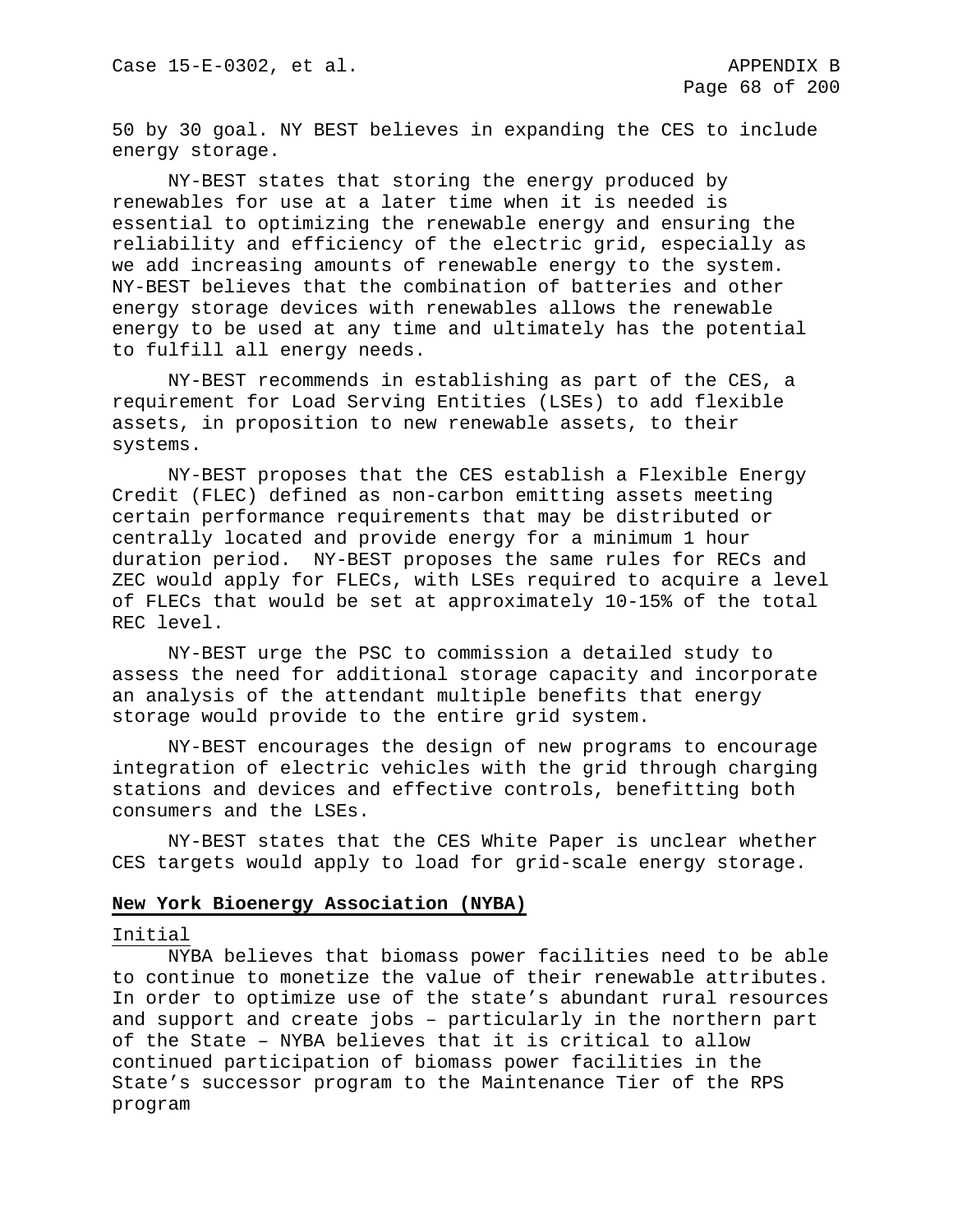NYBA states that it is critical to maintain support of these biomass existing projects that have contributed so significantly to New York State and created economic benefits that have outweighed the state's investment. Biomass facilities have been affected just the same as nuclear facilities due to record-low wholesale electricity prices.

NYBA believes that the State should encourage in providing a mechanism in the new Large-Scale Renewable program, that would ensure existing biomass projects to be able to continue to monetize the value of their renewable energy attributes at a sufficient price in New York's marketplace.

### **New York Climate Action Group**

#### Initial

New York Climate Action Group demands that the Commission hold a timely and comprehensive open hearing regarding the recent proposal to grant vast public subsidies to nuclear energy companies in the public's name. New York Climate Action Group states that nuclear plant owners are already heavily subsidized.

New York Climate Action Group states that, to refer to nuclear energy as "emissions free" ignores that nuclear plants emit radioactive fluids and gases as a normal and necessary part of their functioning, and turns a blind eye to the totality of the fuel cycle that includes mining, milling, enrichment, transportation and extensive construction.

New York Climate Action Group notes that there is no official monitoring in NY as in other states that are picking up runaway radioactive readings in major city centers across the country.

New York Climate Action Group states that the PSC allowing only a limited public comment period without a public hearing prior to making sweeping policy changes on an issue that regards taxpayer money, our precious resources and health, seems an affront to the citizenry and an overreach on the part of the PSC. Any attempt to avoid public scrutiny on such an important issue as this only adds fuel to the fire.

New York Climate Action Group demands an extension for public comments and open public hearings on energy subsidies to nuclear energy companies. New York Climate Action Group states that there should be no preferential treatment to nuclear interests and their affiliates in determining the future of energy policy.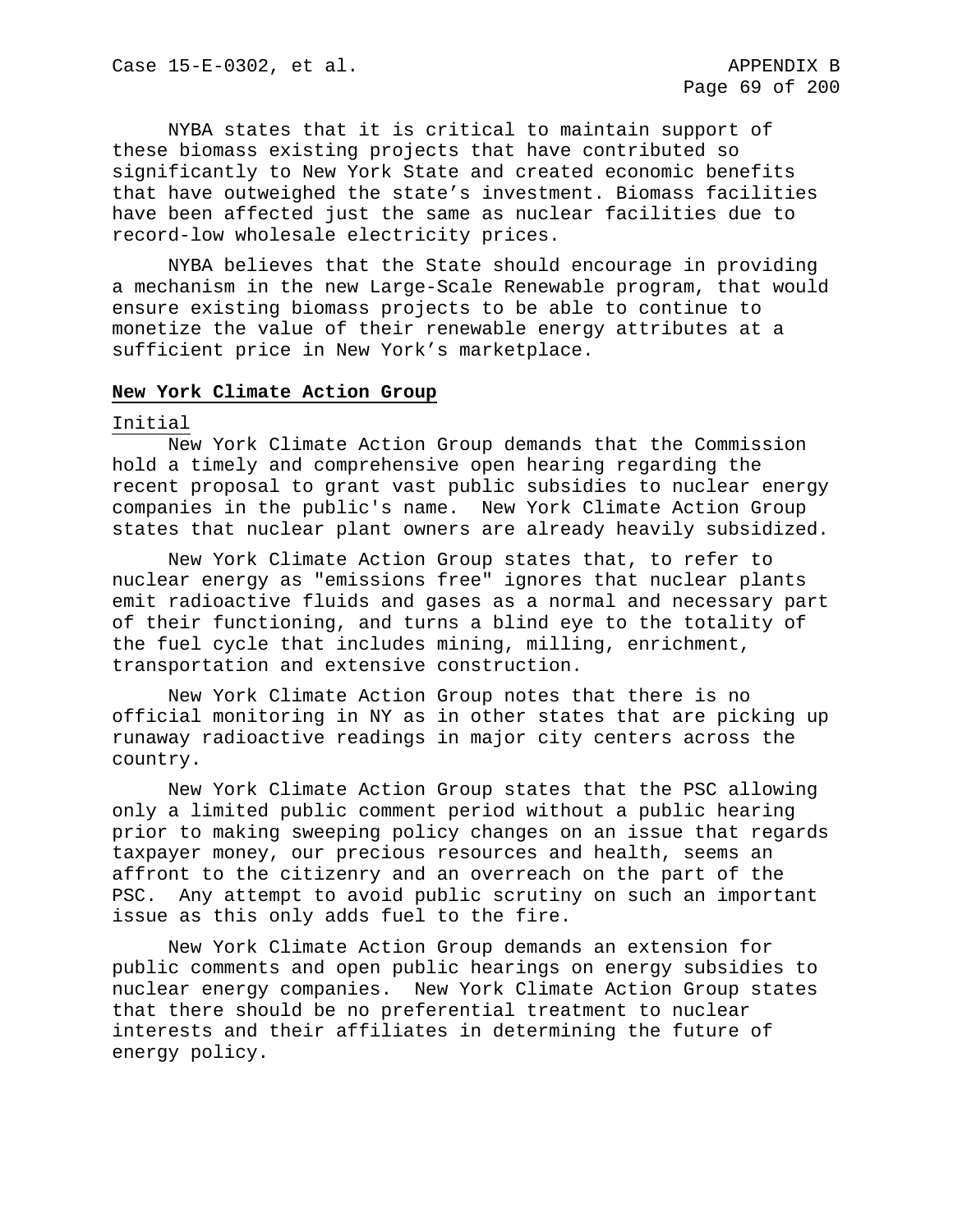#### **New York Cow Power Coalition (Cow Power)**

#### Initial

New York Cow Power Coalition believes that anaerobic digesters (ADGs) that generate electricity are the safest, cleanest, most reliable, most environmentally-positive form of renewable energy generation. New York Cow Power Coalition states that New York's dairy industry offers a tremendous package of benefits that will significantly assist in achieving the State's 50% renewable energy goal.

New York Cow Power Coalition recommends a CES tier for new and existing ADG power generation that will incorporate the following concepts. They are: 1) Enable the aggregation of dairy farm ADG-generated energy within a utility service area; 2) incent, enable and facilitate long-term PPAs that would encourage continuing operation, increased capital investment, and expansion of existing ADGs and make the installation of new ADGs more economically viable for other dairy farms in New York; 3) restore fairness; and 4) must take into account the benefits of ADGs.

#### Reply

Cow Power agrees with comments submitted by Cornell University's College of Agriculture and Life Sciences' Department of Biological and Environmental Engineering that anaerobic digester biogas generation of electricity reduces net greenhouse gas emissions. Therefore, they challenge the Department of Environmental Conservation to clarify their position offered in their April 22nd submittal. The New York Cow Power Coalition recognizes the merits of LMP+D. Further, they recommended that the definition of "D" include all the environmental attributes created by ADG power. However, Cow Power believes that the solar industry consortium's proposal to add "E" into the equation is an excellent idea and provides a better pathway for environmental attributes to find their way into the recompense package for ADG power.

### **New York Farm Bureau (NYFB)**

### Initial

NYFB urges the Commission to focus on the value, development and deployment of small renewable energy generation (behind-the-meter), not just large-scale renewables. Also, NYFB believes that it is critical for CES to include and support solar, wind, biomass, and biogas.

NYFB is strongly concerned about the costs to consumer that the CES could impose. NYFB's primary concern of New York farmers' is energy costs. New York averages almost 5 cents per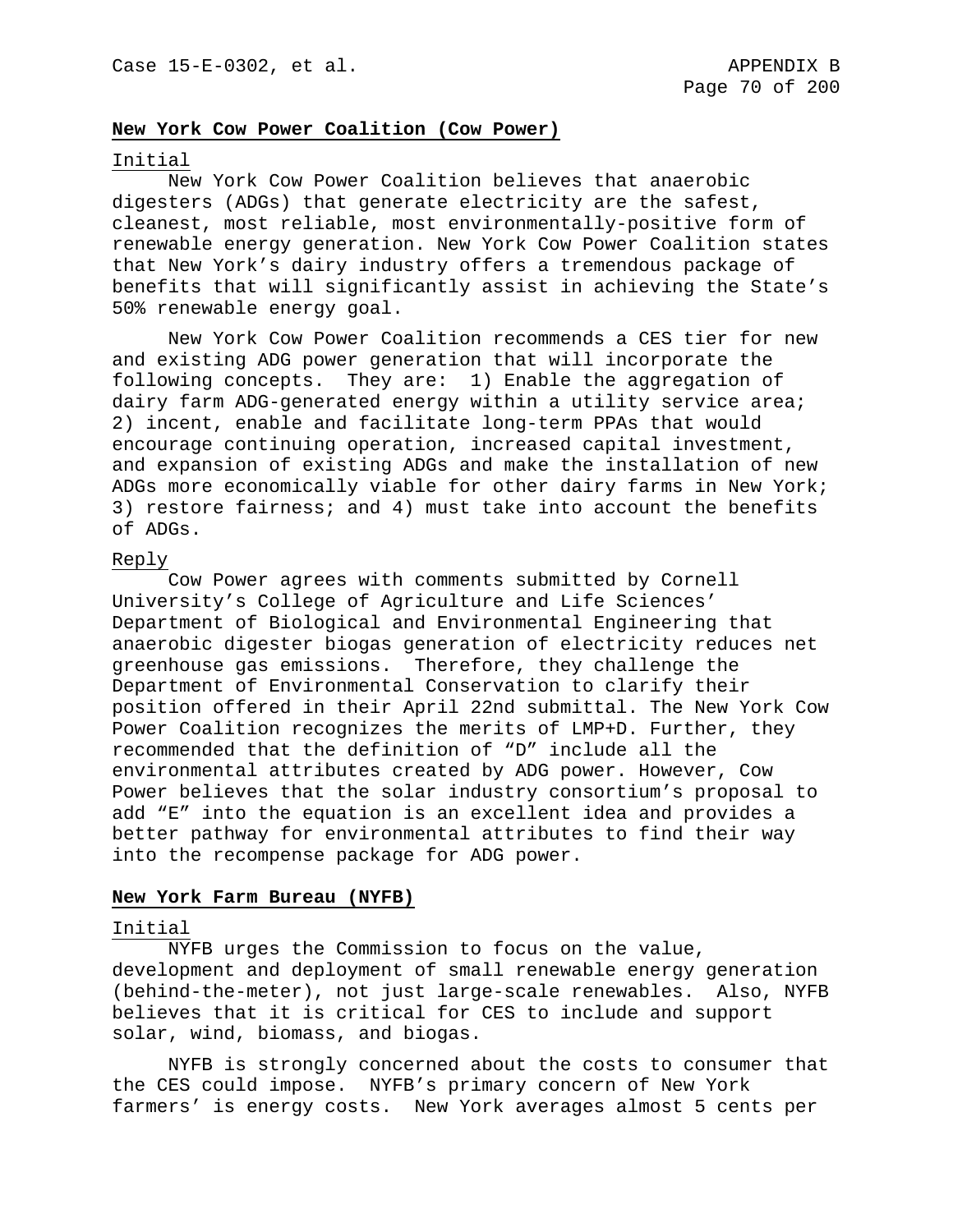kWh higher than the national average. This makes it more difficult for family farms to survive in New York.

### **New York Geothermal Energy Organization (NY-GEO)**

### Initial

NY GEO points out that the Staff White Paper includes a reference to the effect that electric vehicles (EV) and geothermal heat pumps (GHPs) will reduce carbon emissions, while increasing electricity demand. NY GEO refers to these technologies as beneficial electrification technologies (BET).

NY GEO believes that it is important that New York not adopt policies and practices that have "the inadvertent effect of deterring the adoption of beneficial technologies" and that by primarily focusing on the goal of attaining 50% by 2030, the Clean Energy Standard (CES) risks the inadvertent effect of making it harder to attain the goal of a 40% reduction of GHG emissions by 2030.

NY GEO indicates that there are other significant reasons why BETs such as GHPs need to be well integrated with the Clean Energy Standard. NY GEO agrees that peak demand reduction is a key economic consideration in New York's energy policies.

NY GEO argues that the CES can only be truly effective and comprehensive in relation to New York's energy pollution if it functions in a way that does not discourage beneficial electrification by providing a way to reward (or at least hold harmless) LSE's.

NY GEO advocates two ways, in the context of an electricity focused Clean Energy Standard obligation, to more fairly allow LSEs and electricity consumers to take on obligations for the heating and transportation sectors. One way is to hold LSE's harmless from increased load stemming from increased installations of BET. The second is to provide incentives that outweigh the disincentive that increasing load represents in an electrical compliance obligation environment.

NY GEO urges the PSC to consider adopting Thermal Renewable Energy Certificates (TRECs) as a way to begin developing parity for thermal renewable technologies. TRECs may provide a mechanism to allow the electric sector to receive credit for taking on the pollution reduction obligations of the heating sector. The TRECs, like RECs would be earned or purchased by LSE's to meet their CES compliance obligation. The number of TRECs, grow proportionally with new renewable heating systems installed. New Hampshire has led the way for TREC implementation in the United States. Twelve states are at various points of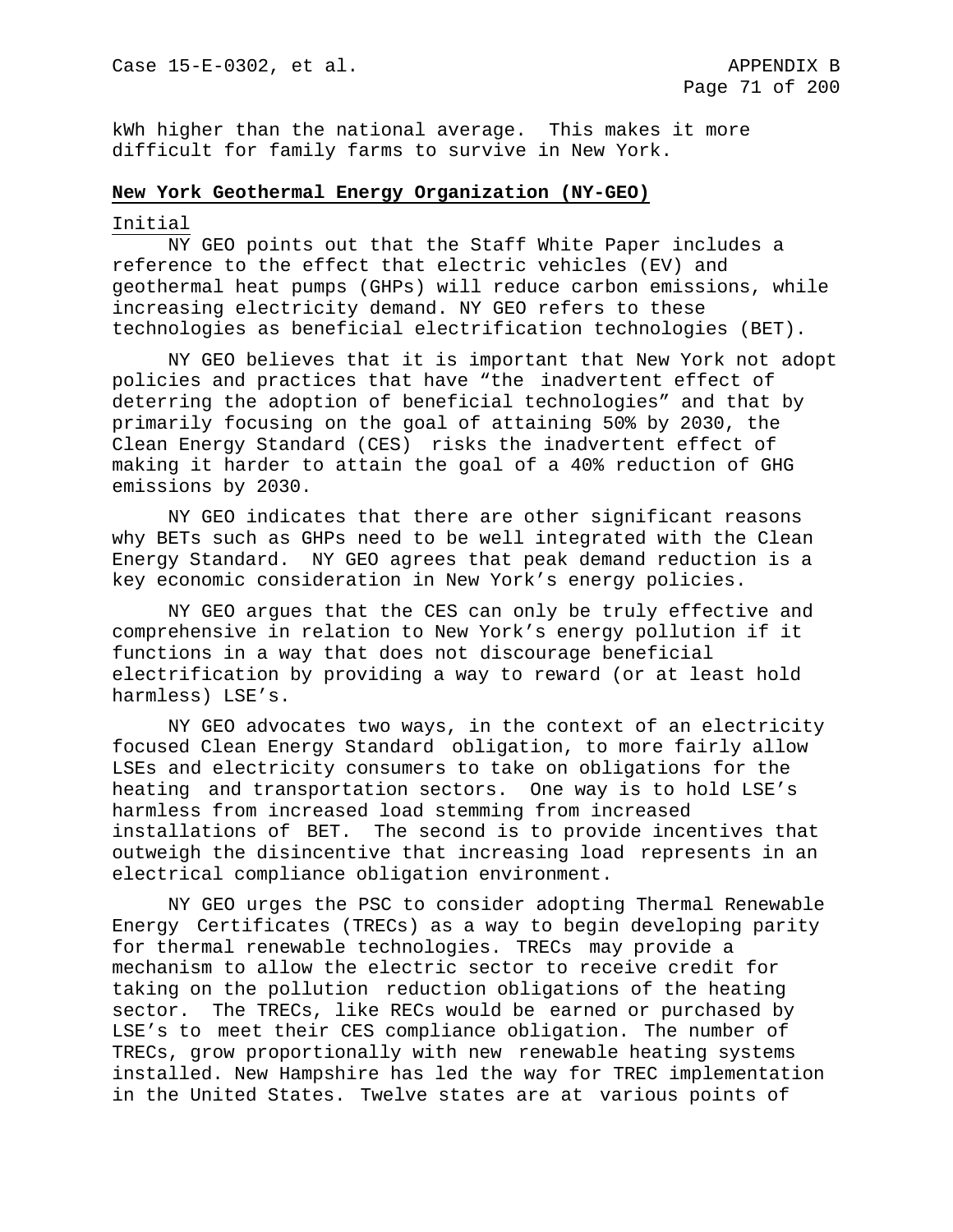adopting TRECS, according to the Clean Energy States Alliance, including Massachusetts and Maryland.

## **New York Independent System Operator, Inc., (NYISO):**

#### Initial

NYISO believes that bundled Power Purchase Agreements could adversely affect energy market efficiency and system reliability and shift financial risk to consumers and should only be utilized as a last resort. The NYISO agrees with NREL and LBNL that RECs are the appropriate incentive for renewable resources in areas with competitive energy markets such as New York.

NYISO states that Canadian hydro is needed to meet goal and should be eligible for REC payments to broaden competition and control overall program costs. NYISO believes the CES could leverage access to Canadian hydroelectric resources to support in-state renewable development, manage the total costs to consumers, and support compliance with emissions goals.

# Supplemental Comments

The NYISO has concerns over how the Commission is developing and planning to implement the CES to achieve the 50% by 30 objectives. The NYISO states that DPS SEIS correctly assumes that a large percentage of the new renewable resources will be intermittent, located away from the State's load centers, and distributed over a large geographic area. The NYISO is concerned that such a significant build-out of renewable resources will require new or upgraded transmission facilities on both the bulk power system and the sub-transmission systems to deliver the output of these new resources to the southern and eastern portions of New York State, where demand for electricity is greatest. The NYISO also sees transmission system constraints already materialize at a number of interfaces in the west to east and north to south directions across the State during certain system conditions. Given the potential gravity and magnitude of the CES-related transmission additions, the NYISO believes it would be prudent for the Commission to study this question in depth before taking any final action to implement the 50% by 30 initiative.

The NYISO believes operational tools and market products may need to evolve for reliable New York control area system operations. The NYISO indicates it will continue to evaluate how to evolve existing market products and operational tools to maintain system reliability. The NYISO states it is committed to continuing its efforts to meet these challenges. As the CES progresses, the NYISO will further evaluate the ramifications of significant additional intermittent resources on electric system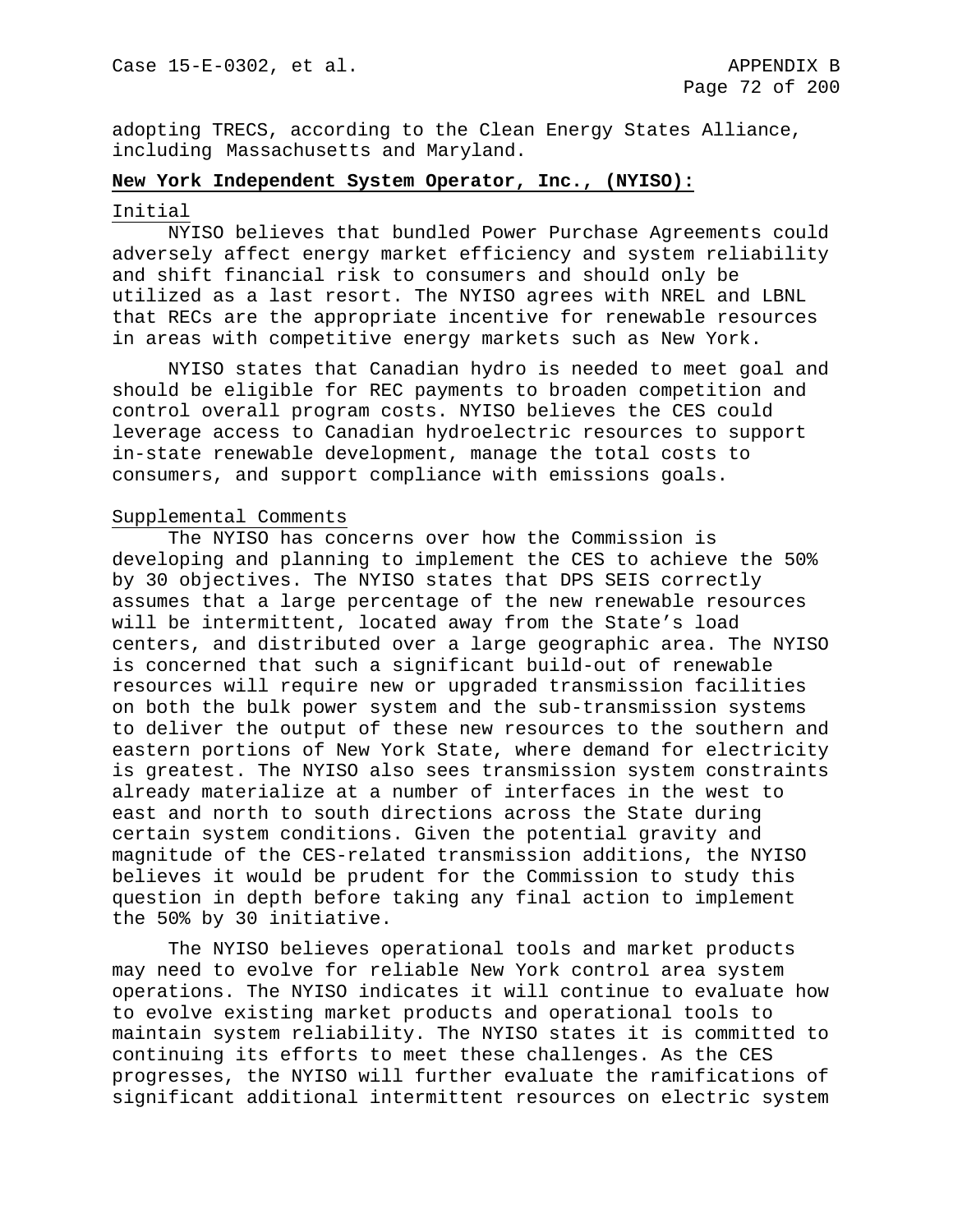operations in New York through more specific analyses of New York Control Area-wide needs.

The NYISO expresses concern about the result the CES will have on the Installed Reserves Margin (IRM). The IRM has generally ranged between 15% and 18% in recent years. The NYISO explains that the primary driver of the Installed Capacity Requirement ICR) and IRM is expected generation resource performance (*i.e.*, resource availability) during periods when system loads are highest (*e.g.*, on-peak summer hours). The NYISO estimates that the DPS SEIS resource mix will increase the IRM from 17.5% to between 40% and 45%. As a result, NYISO states the estimated increase in the IRM resulting from the DPS SEIS resource mix will require the State to maintain an additional amount of nameplate capacity (*i.e.*, Installed Capacity), which is necessary to maintain reliability.

The NYISO supports retaining all existing nuclear generators to maintain the State's carbon emission reduction requirements and electric system reliability. The NYISO believes that an implementation of a short-term program is necessary to retain the State's nuclear generation resources for the near future. The NYISO intends to explore with its stakeholders market mechanisms to internalize the cost of carbon emissions within wholesale electricity prices.

# **New York Municipal Power Agency (NYMPA), and the Independent Energy Efficiency Program (IEEP)**

# Initial

NYMPA believes that the Commission should assign the RECs associated with the hydroelectric power under contract to NYMPA members to meet those members' REC obligations. States that both NYMPA members and NYPA jurisdictional municipal utilities should be allowed to continue to work in partnership with NYPA to achieve the goals of the CES in custom-tailored ways that best fit their unique circumstances.

NYMPA believes that requiring NYMPA members to procure RECs and ZECs using the three-tiered approach described in the White Paper would be unworkable. First, requiring NYMPA members to secure RECs from Tier 1 (incremental renewable generation) would ignore NYMPA's existing, long-standing statutory and contractual right to NYPA Niagara hydropower. Likewise, imposing an additional Tier 2 obligation on NYMPA members would require NYMPA to pay more for hydropower it is already buying. Finally, forcing NYMPA members to procure ZECs would require them to pay for power they do not need or use.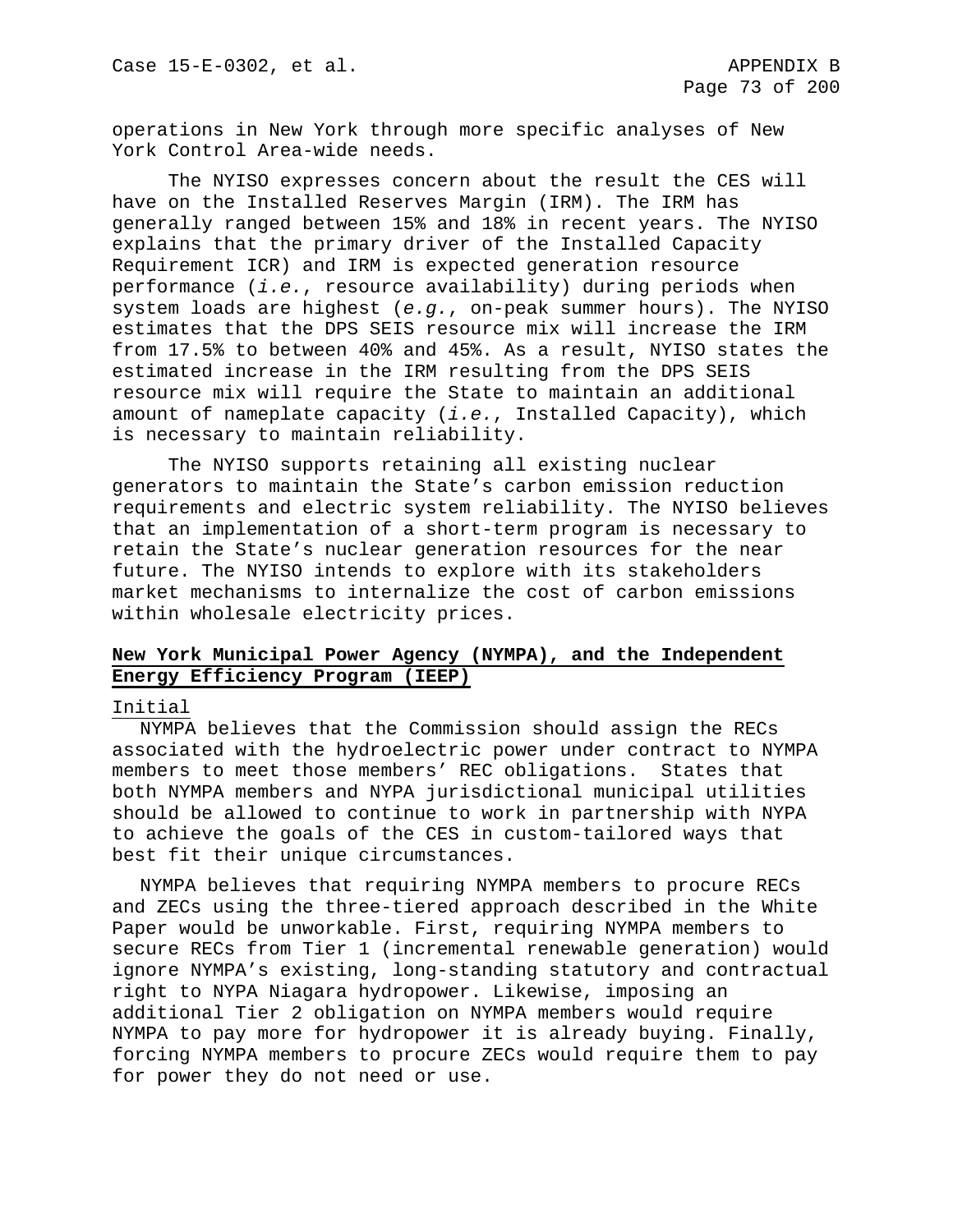## **New York Power Authority (NYPA)**

#### Initial

NYPA states that the CES needs to be responsive to NYPA's statute of providing low-cost power and ensure it will not conflict. NYPA's customers have stated they will move out of state if they do not have low-cost power.

NYPA customer's hydro purchases should be credited toward their annual obligation to avoid unequitable burden. NYPA supports out of state resource eligibility to reduce costs. NYPA states that PSC should make clear that sales to energy storage facilities will not be counted as part of an LSE's overall load for purpose of establishing CES compliance obligations. NYPA believes that, in order to increase market liquidity, NYPA recommends combining Tiers 1 and 2 or at least consolidate Tiers 2A and 2B. NYPA believes that eligibility criteria should allow for new hydro impoundments, and NYPA states that NYPA should be eligible to receive RECs. NYPA notes that CES should not increase the cost of mass transit. NYPA believes in limiting award of RECs to resources only when the LBMP for the resource's energy is positive. This will mitigate the risk that new resources would displace generation from existing wind and hydroelectric power or other renewable resources and encourage new resources to locate where there is a greater need for their output.

## Reply

In its reply comments, NYPA reiterates its plans to work aggressively to help New York reach 50 x 30. However, neither NYPA's tariffs nor its contracts grant NYPA the flexibility to pass along CES costs to its customer base. Moreover, NYPA points out that it must adhere to its statutory mandate to provide lowcost power to various classes of customers. NYPA supports the H.Q. Energy Services (U.S.) Inc. comments in favor of the eligibility of storage impoundment hydroelectric power within the CES. NYPA agrees with the several parties that highlighted the important role that new transmission and sub-transmission will have in enabling the CES resources to be successfully deployed. NYPA agrees with the City of New York in its initial comments, that the deliverability of renewable power to southeastern New York will be important to ensure that all regions of the State receive the benefits of cleaner generation and less air pollution as a result of CES. To that end, NYPA supports utilizing the NYISO's Public Policy Requirement process to promote the construction and upgrade of transmission and subtransmission systems in response to any identified future needs in order to ensure that the CES is successful. NYPA agrees with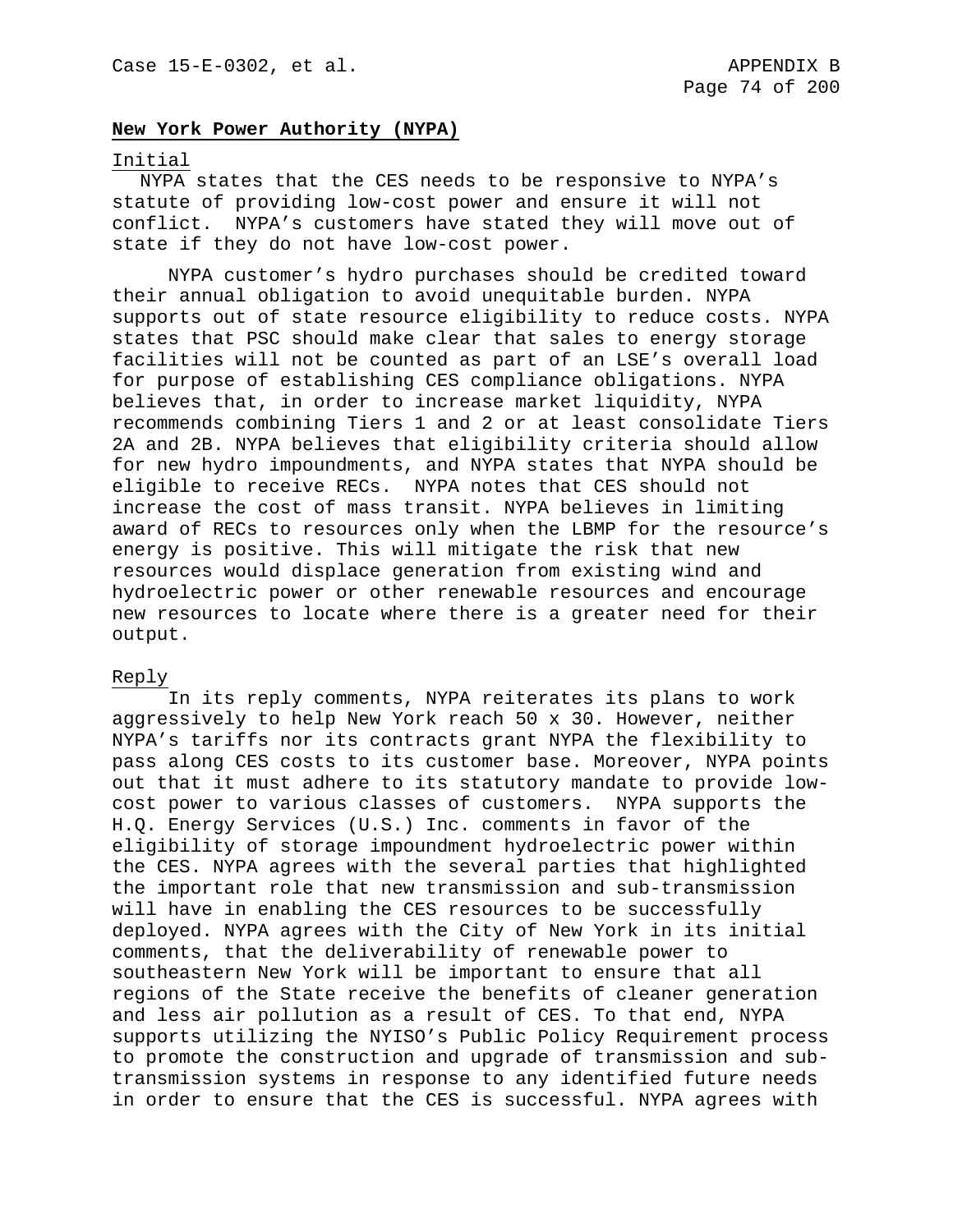the recommendation by other stakeholders that DPS Staff work with the Department of Environmental Conservation (DEC) in order to facilitate coordination between the Regional Greenhouse Gas Initiative (RGGI), the Clean Power Plan and the CES. NYPA continues to be willing to administrate a central procurement process for large scale renewables, as described in its August 12, 2015 comments in this proceeding. However, NYPA's ability to act in this role may require legislative action.

### **New York Solar Energy Industries Association (NYSEIA)**

### Initial

NYSEIA supports SEIA and Vote Solar's comments in this proceeding. NYSEIA recommends that the CES clean electricity compliance targets be set upfront through 2030, and not just through 2020.

NYSEIA states that SEIA and Vote Solar support the proposed three-tier structure, which creates separate tiers for new renewables, existing renewables, and nuclear, and mandates different contribution from each tier. NYSEIA strongly supports separate tiers by the age of projects, and occasionally by the technology. NYSEIA recommends that it would make sense for the CES to have an additional Tier for existing renewable generation facilities that will not qualify for RECs under the CES, but will still be counted toward New York's renewable electricity goal. They make this recommendation because as the proposed tier structure is currently configured, there is a significant amount of existing renewable electricity generation that would not fit under the proposed Tier 2 for existing generation.

NYSEIA believes CES targets should be more frontloaded to take advantage of the important cost reducing Federal incentives. The Commission should increase the CES compliance targets in the years 2017 – 2021.

NYSEIA states that a solar sub-tier is needed to be added to the proposed Tier 1 for the growth of utility scale solar, and that such solar will be essential to meeting the CES goals.

NYSEIA recommends that a significant proportion of the LSEs obligations be mandated in the CES to involve long-term contracts. NYSEIA believes long-term bundled contracts should be the dominant procurement mechanism and comprise the majority of the CES mandate. Bundled contracts are the lowest cost procurement option, benefitting both ratepayers and developers.

NYSEIA states that Alternative Compliance Payments (ACP) should be set above market price. NYSEIA recommends the ACP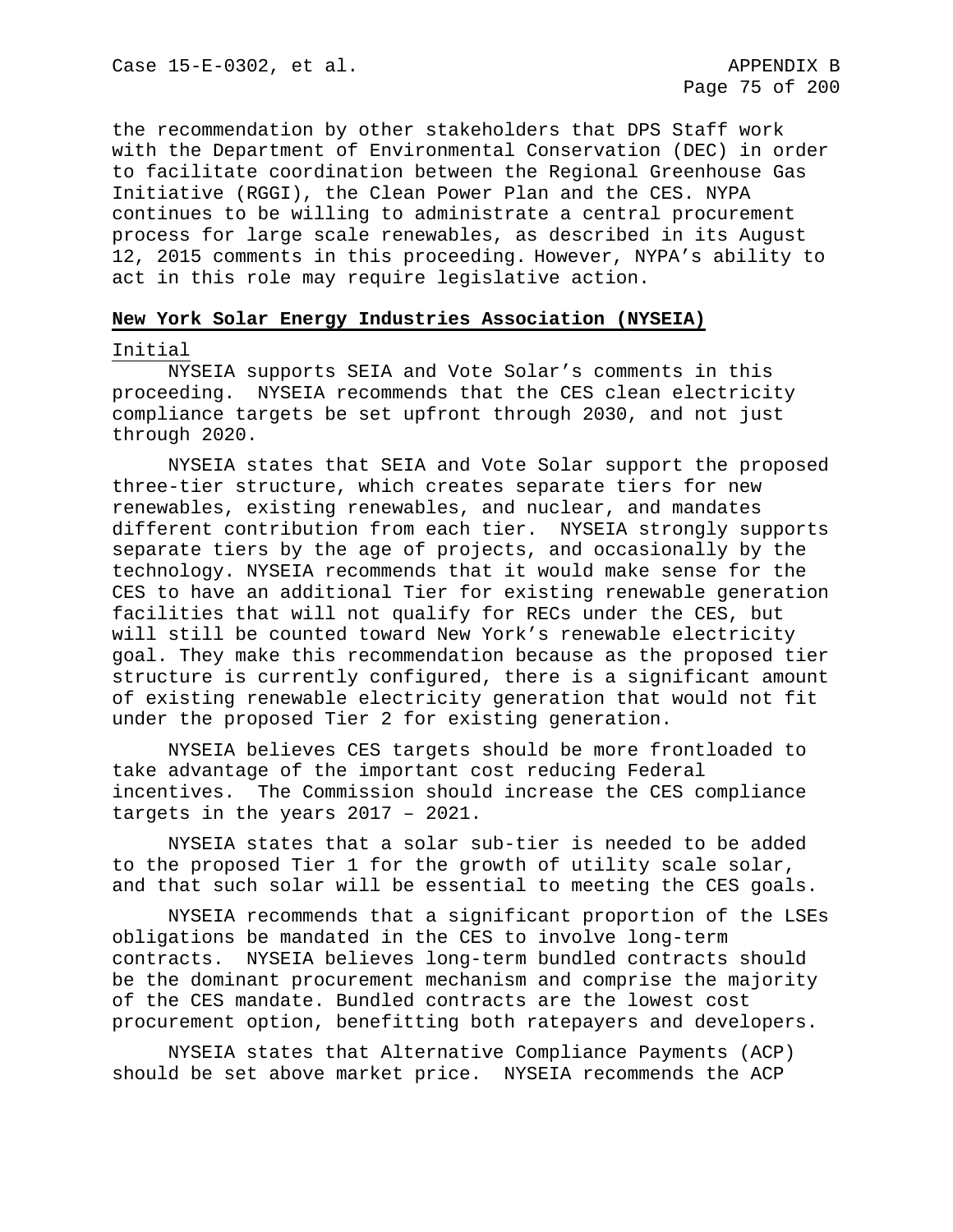should be set at a level 50% above the expected market price of RECs.

NYSEIA believes imported electricity should qualify for the CES if it meets certain requirements as proposed by Staff.

NYSEIA states that Utility-Owned Generation (\*UOG) should be limited. NYSEIA believes that non-utility off takers and the "self-initiated" market should be able to grow alongside the CES. Self-initiated market be split between 1) LSEs, CCAs and merchant; and 2) large customers.

NYSEIA recommends that it would make sense for the CES to have an additional Tier 0 for existing renewable generation facilities that will not qualify for RECs under the CES, but will still be counted toward New York's renewable electricity goal. NYSEIA makes this recommendation because as the proposed tier structure is currently configures, there is a significant amount of existing renewable electricity generation that would not fit under the proposed Tier 2 for existing generation.

NYSEIA suggests that it be further clarified how LSEs will meet their annual renewable energy obligations by purchases of parts of these contracts from EDCs. Further, the Commission should consider a mechanism that requires a large portion of LSE REC purchases must be from EDCs.

NYSEIA views the long-term inclusion of behind the meter generation in the REC market as having the potential to complicate the ultimate transition to a Successor Tariff that fully and fairly values the benefits delivered by renewable energy generation because they would not want to create any confusion around RECs vs the valuation of the environmental and societal components of the Successor Tariff. NYSEIA states that RECs do not correspond closely to the true environmental and social value of energy generated and should not be used as a proxy for those components in the Successor Tariff if behind the meter generation is eligible for RECs.

# **New York State Department of Environmental Conservation (Department)**

#### Initial

The Department recommends Alternative Compliance Payments (ACP) levels are adequate to cover the cost to the State of procuring an equivalent amount of renewable generation. That would avoid creating an incentive for a load serving entity (LSE) to opt to pay an ACP rather than procure renewable generation.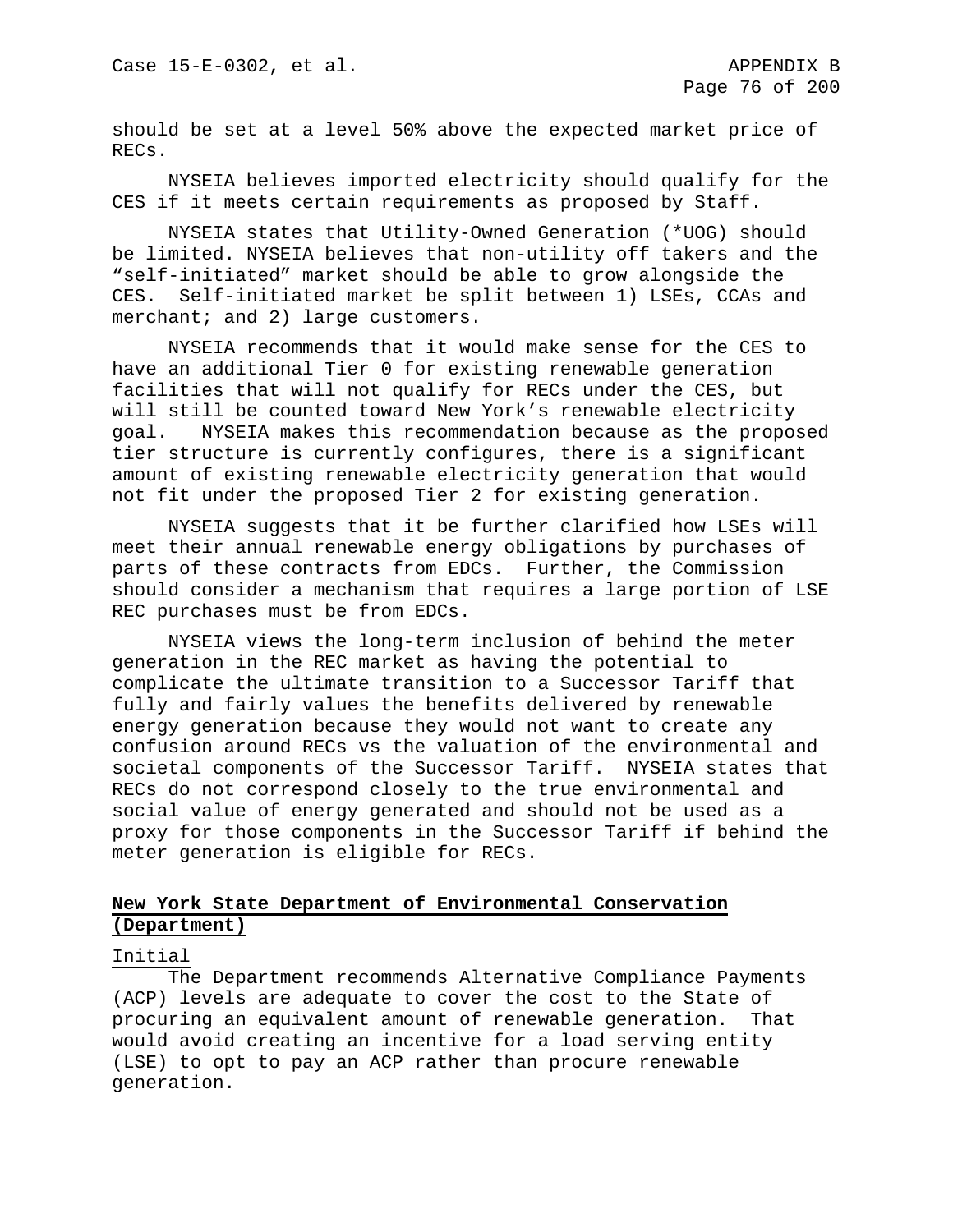The Department believes that it is important that the public continues to pay for non-market, societal costs of pollution from fossil fuel generation, and the net cost will be higher the longer it takes to procure new, zero-emission generation.

The Department states that the Zero Emission Vehicle (ZEV) mandate commits the State to significantly increase the market for electric vehicles by 2025, which could result in a higher than expected demand for electricity in 2030. Hydrogen fuel cell vehicles can become a larger part of the ZEV market in New York. If a significant portion of the 2030 ZEV estimate is met with fuel cells, the Department believes this should lower the ZEV grid impact but increase natural gas needs regionally until renewable sources of hydrogen are available.

The Department believes that not all fuels derived from organic material (biomass or biogas) are neutral in terms of greenhouse gas emissions, and this should be considered as the Commission determines how to treat such fuels under the CES. The Department states that the Cost Study refers to the use of biomass fuels that are not eligible under the RPS. In developing the final CES, the Department believes it may be useful to provide more detail on the potential for additional fuels to be incorporated into the program beyond what is described in the White Paper. In addition, establishing a standard or guidelines based on lifecycle greenhouse gas emissions may be an appropriate approach.

# **New York State Department of State's Utility Intervention Unit (UIU)**

#### Reply

UIU supports Staff's proposal to establish triennial reviews of the CES, with the caveat that the Commission should also perform interim assessments when necessary to prevent harm to ratepayers. UIU specifically recommends that an interim review be triggered where market indicators deviate more than 5% from targets. UIU agrees the regime should be described in the CES Implementation Plan, which, as Multiple Intervenors ("MI") correctly observes, should be made available for public comment prior to its finalization. UIU further agrees with NYSEG/RG&E and Central Hudson that the Implementation Plan should clearly identify the data that the Commission will collect and analyze as part of its CES reviews. Further, the data should include NYSERDA's and NYPA's forecasted and actual power purchase agreement ("PPA"), REC, and ZEC prices by tier and nature of resource. UIU agrees with MI and City of New York that the ACP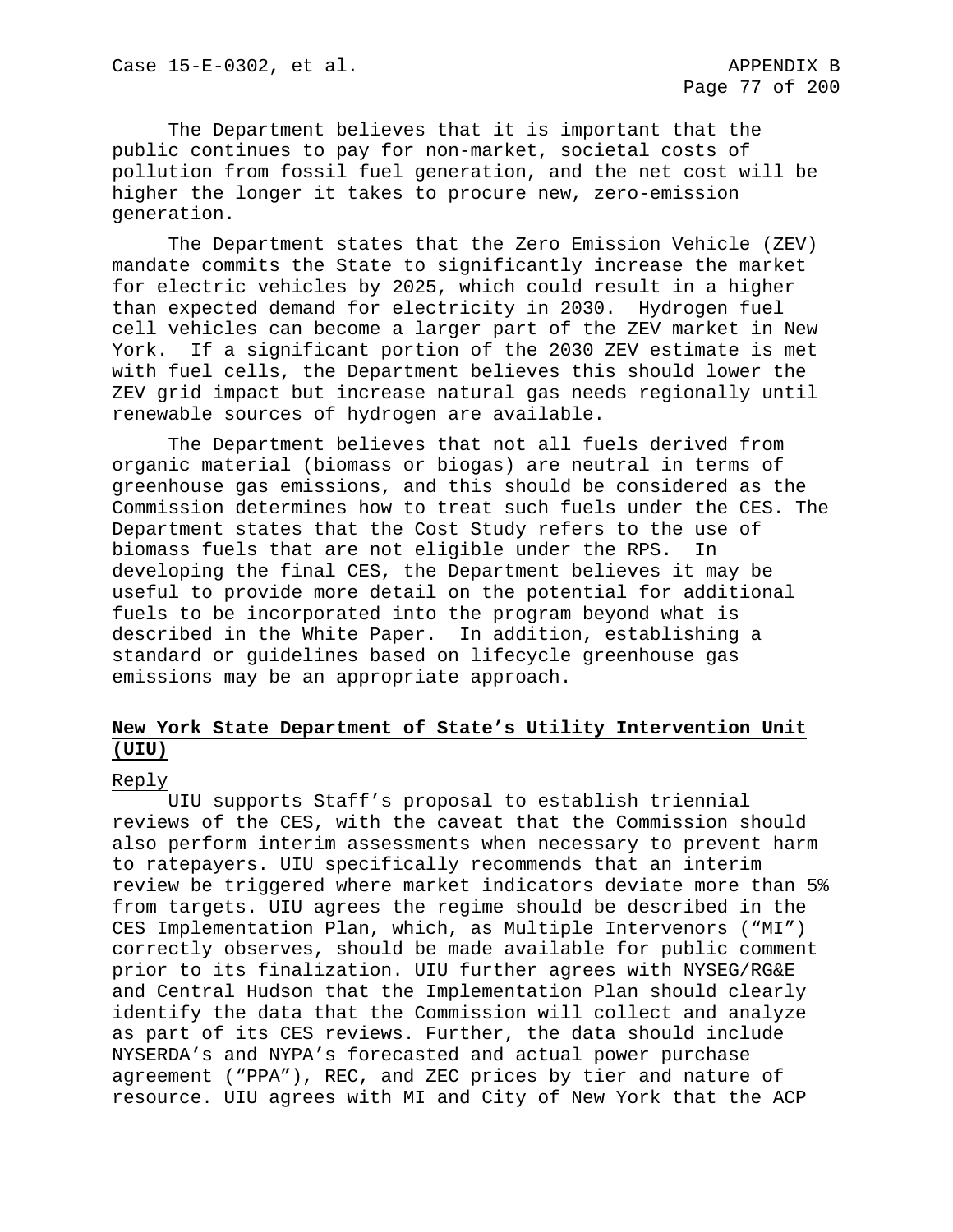price should be reviewed at least triennially in order to accommodate shifting REC prices, energy prices, and system needs. UIU encourages the Commission to prioritize customer impacts in setting and re-setting the ACP. UIU agrees with the position of the New York University School of Law Institute for Policy Integrity ("Policy Integrity") that New York's ACP levels should not be set at a certain level just because neighboring states have set a similar level. UIU supports MI's suggestion that the Commission retain the flexibility to lower the ACP if the cost of CES compliance places an unacceptable burden on customers. UIU agrees with MI and NYC that all monies collected through the ACP should be returned to ratepayers. The Commission should tailor the refund of ACP monies to provide low-income customers with extra cushion against rate increases. UIU agrees with several parties discussed in their initial comments, energy efficiency will be key in helping load-serving entities ("LSEs") meet CES targets and recommends that the CES more formally incorporate energy efficiency targets, so long as such they are cost-effective compared to new renewable generation. UIU agrees with the City of New York's suggestion that energy efficiency measures be targeted to specific populations. UIU disagrees with NRDC's recommendation that the LSEs receive additional ratepayer-funded incentive payments for meeting energy efficiency targets. UIU disagrees with NRDC's recommendation that the LSEs receive additional ratepayer-funded incentive payments for meeting energy efficiency targets but rather, a negative incentive mechanism, which would require LSEs to credit monies back to ratepayers for missing efficiency targets, would be more appropriate.

## **New York State Economic Development Council (NYSEDC)**

#### Initial

NYSEDC states that the CES should not jeopardize or impact the state's low cost powers programs.

NYSEDC states that NYPA is the most important and effective provider of economic development programs. NYSEDC states that the programs provides over 400,000 jobs in the states.

NYSEDC states that Commission has previously recognized the counterproductive impact of imposing surcharges mandated by RPS.

NYSEDC believes in rejecting the PSC inclusion of NYPA in the inclusion of the CES programs.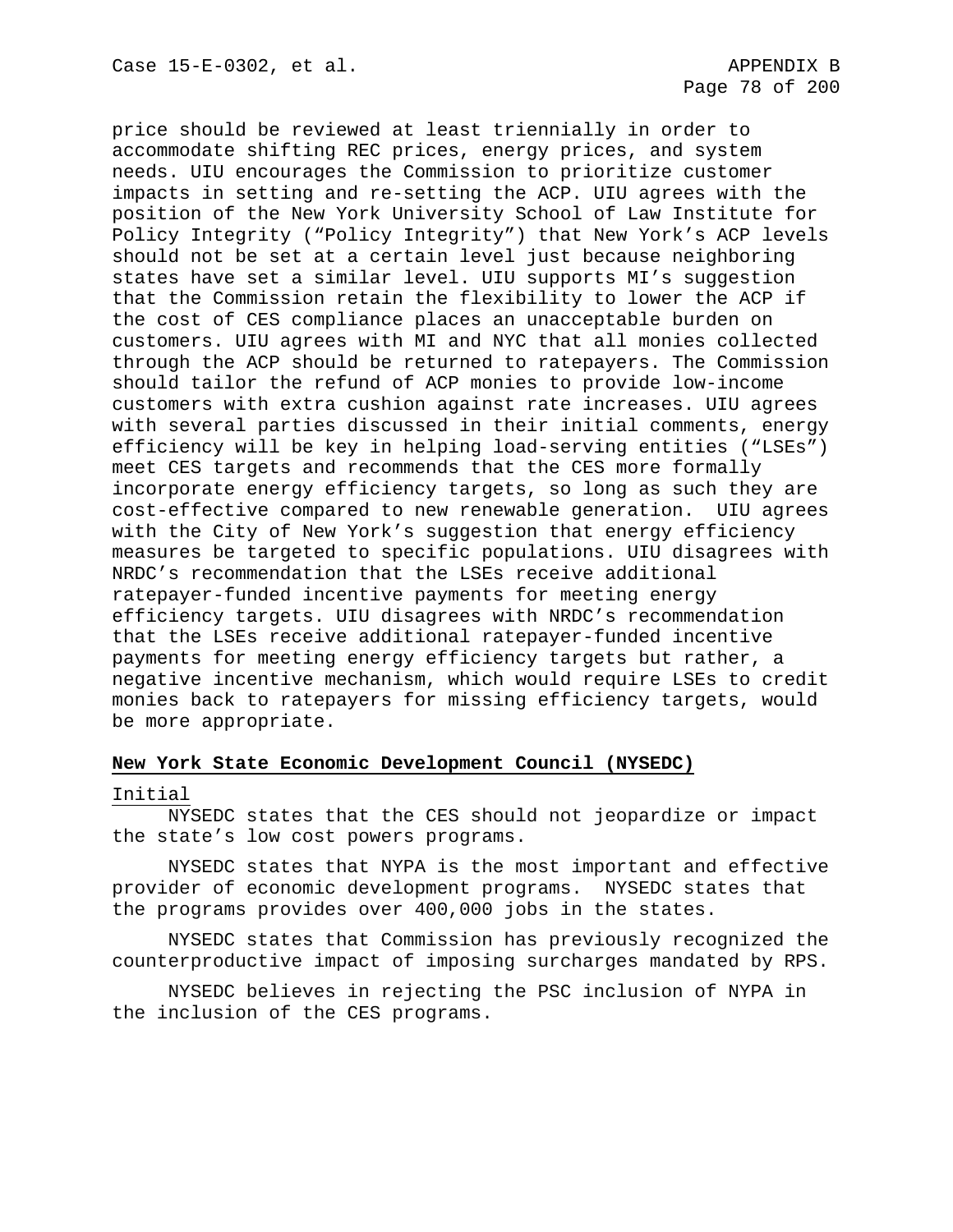# **New York State Electric & Gas Corporation (NYSEG), Rochester Gas and Electric Corporation (RG&E), subsidiaries of Avangrid, Inc. and Central Hudson Gas & Electric Corporation (Central Hudson): (together "The Companies")**

# Initial

The Companies believe that electric LSEs should share the obligation of the CES mandate in proportion to their annual retail electricity sales or consumption and include microgrids that assume responsibility for serving customers within the microgrid in non-emergency circumstances. The Companies maintain the costs to achieve that goal should be paid equally and fairly by all New Yorkers through a "Central Procurement" model. The Companies observe that this framework would prevent the costs of RECs and/or ZECs and the administrative cost of CES compliance from varying among LSEs, and thereby avoid advantaging or disadvantaging individual LSEs and their customers. Further, any CES Implementation Plan should ensure compatibility with electric retail access in all its forms, including, for example, Community Choice Aggregation (CCA). The Companies advocate for a single, consistent cost recovery mechanism through the commodity charge. The Companies are concerned that there is a potential for customers to pay for the same benefits more than once through multiple REV initiatives. They advise rules and processes be put in place to ensure that retail customers pay only once for the societal or externality benefits. The Companies assert all resources to be counted toward the 50x30 goal should be registered with NYGATS and should be qualified at that time for the CES baseline or a specific CES tier. They believe RECs should be measured, not estimated and in the absence of metering, it may be necessary to rely upon estimates to produce RECs for NYGATS associated with energy consumed behind the meter and not exported to the grid.

The Companies support "Central Procurement" of RECs by NYSERDA and recommends that no individual LSEs be allowed to bypass the central procurement mechanism. The Companies cannot support PPAs executed by individual utilities unless the many serious risks are adequately addressed and the Commission maintains or puts into place strong safeguards consistent with PPAs in other states where PPA impact on utility credit metrics has been eliminated. Further, the Companies believe that the Staff White Paper proposal violates the principle of treating all LSEs equally, and the customers of all LSEs equally, by requiring that only EDC-related LSEs pursue bundled PPAs. If PPAs are found by the Commission to be necessary, then the Companies recommend that NYSERDA or NYPA conduct the procurements centrally and that NYPA be the counterparty to all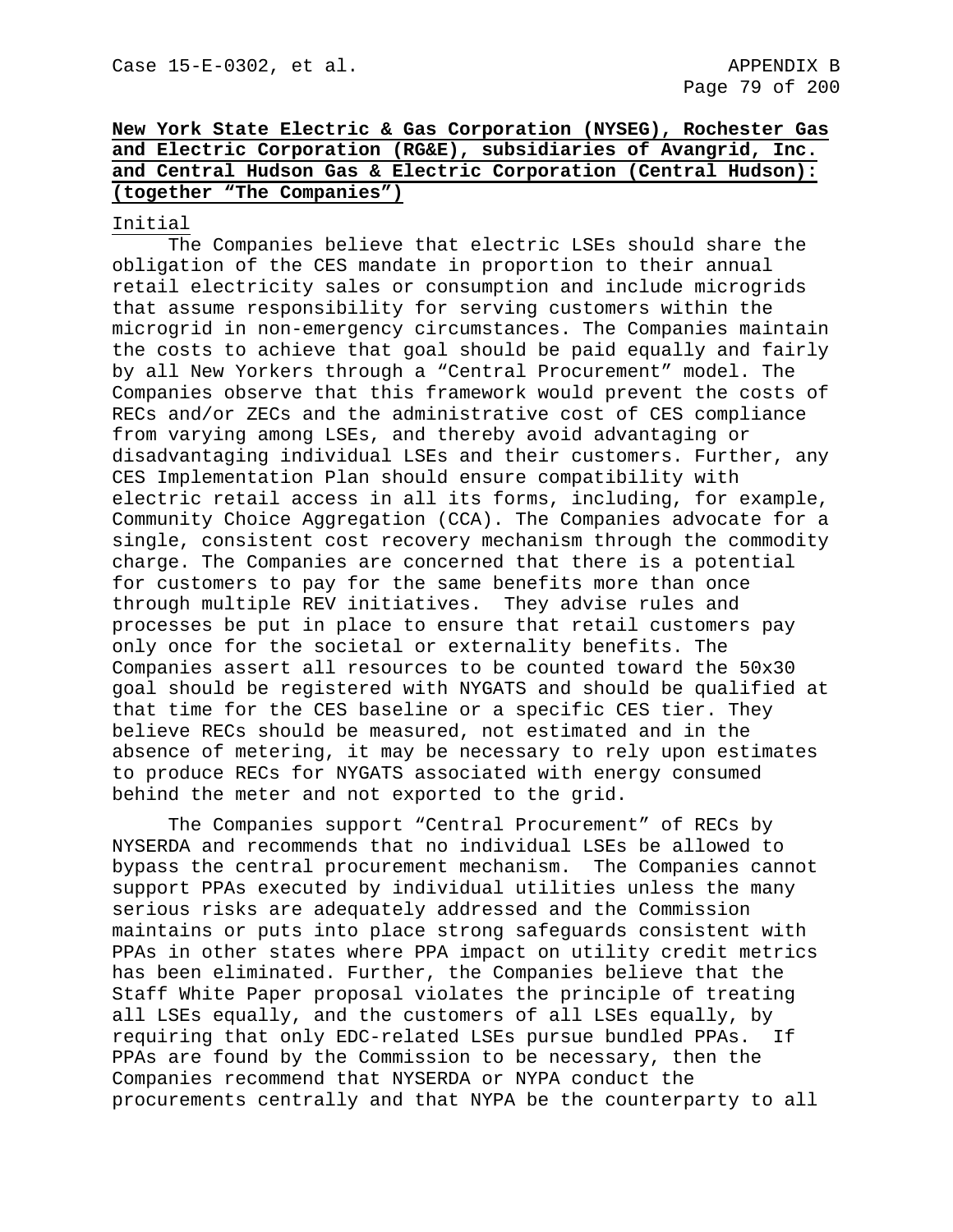resulting contracts. The Companies favor the Tier 3 ZECs be centrally procured at the State level and the cost allocated among LSEs. The Companies states that the Alternative Compliance Mechanism (ACM) should be modified or replaced to ensure that it does not increase the cost to achieve the 50 x 30 goal. The Companies request that that the relationship between the voluntary green market and the 50 x 30 goal should be clarified. The Companies agree that only 2017-2019 target should be set at this time, with 2020 targets subject to confirmation during the first triennial review conducted during 2019.

### Reply

The Companies have been persuaded that under the right circumstances, long-term contracts can be used to achieve the benefits associated with the 50x30 goal at the least cost. The Companies support central procurement by NYSERDA other than PPAs, as is necessary to ensure that all customers of all LSEs pay the same per-kWh price for the CES. The Companies opposes utilities as PPA counterparties and fully supports NYPA as the counterparty for all PPAs. The Companies support the "implied REC" approach for selecting successful projects recommended by REI and supported by EDP which would allow the actual bid prices to govern without pre-judgment and in the absence of perfect foresight concerning the most cost-effective combination of products. The Companies agree with IPPNY, Direct, the NYISO, and NRG that any products that negatively impact wholesale operations and interfere with wholesale price formation should be avoided. Further, the Companies agree with the IJU, EIA and EDF that UOG can be placed on a level playing field with other forms of long-term renewable commitments and included as a central procurement option.

The Companies disagree with IPPNY's position that utility affiliates should be prohibited from owning generation in their affiliated utility footprint. The Companies states that various recommendations were made in initial comments for special tiers, however, setting fixed quotas for technologies to provide shelter from competition will not minimize costs. Allowing diverse resources to compete with one another will minimize costs and inevitably raise the cost to meet the 50x30 goal, and may do so quite significantly. The Companies argue the CES must recognize and accommodate the uncertainty of the level of energy efficiency that can reasonably be achieved and that electric load could rise significantly beyond levels considered in the Cost Study if the state more strongly emphasizes and incents electrification. In addition, the Companies state the amount (and particularly the timing) of DER available to meet the needs of Tier 1 remains unclear could impact either the demand or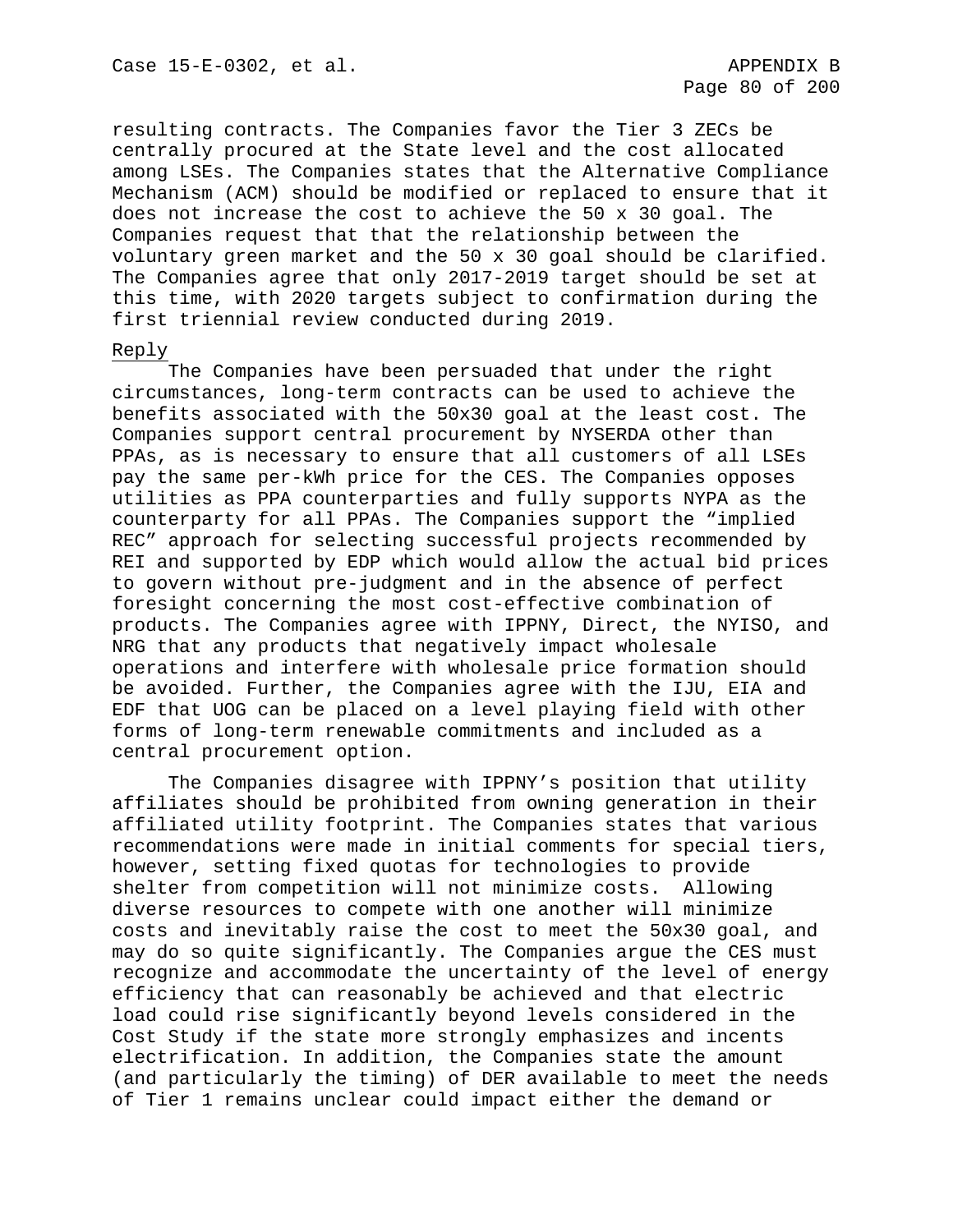supply factors that determine the conversion of percentage load to GWh targets, or the availability of supply to meet those targets. Also, this may significantly impact the potential to over- or under-achieve any particular year's CES annual targets to a greater degree than banking and borrowing or the short-term or spot market for RECs can accommodate. Various decisions within REV and REV-related proceedings could impact either the demand or supply factors that determine the conversion of percentage load to GWh targets, or the availability of supply to meet those targets, according to the Companies comments. National policy decisions that could significantly affect REC availability and price include tax credits, federal incentives, and the fate of initiatives such as the Clean Power Plan. The Companies point to the various parties, including the Companies that have repeatedly cited the "six cent law" as a cautionary experience in this proceeding, because the lessons from that experience are important and relevant. They believe the most complete and compelling example is the devastating experience of Niagara Mohawk Power Company and the Companies argue it is an important reason why the risk that long-term PPAs will prove over time to be unexpectedly costly should not be placed on individual utilities, and should rather be incurred at the state level and shared among all LSEs.

The Companies support eliminating the ACM will also eliminate the administrative issues and costs associated with developing and managing the payment infrastructure and the resulting revenues, both of which are likely to prove contentious. The Companies support the annual reporting proposed by Otsego. The Companies point out that residential and small commercial customers were not made exempt from paying for the Clean Energy Fund (including but not limited to the System Benefit Charge, Renewable Portfolio Standard and New York Sun grants), energy efficiency surcharges, net energy metering subsidies, and other initiatives that contribute to the success of REV and oppose any exemptions for the CES.

# **New York State Utility Labor Council, International Brotherhood of Electrical Workers Local 97, and Utility Workers Union of America, Local 1-2 (Collectively: Labor Coalition)**

#### Initial

The Labor Coalition believes that based on the NYSERDA Options and Assessment Paper, over the long term of 20 years that the annual cost of electricity provided by utility owned generation would be among the lowest, if not the lowest cost over that period. The Labor Coalition points out that by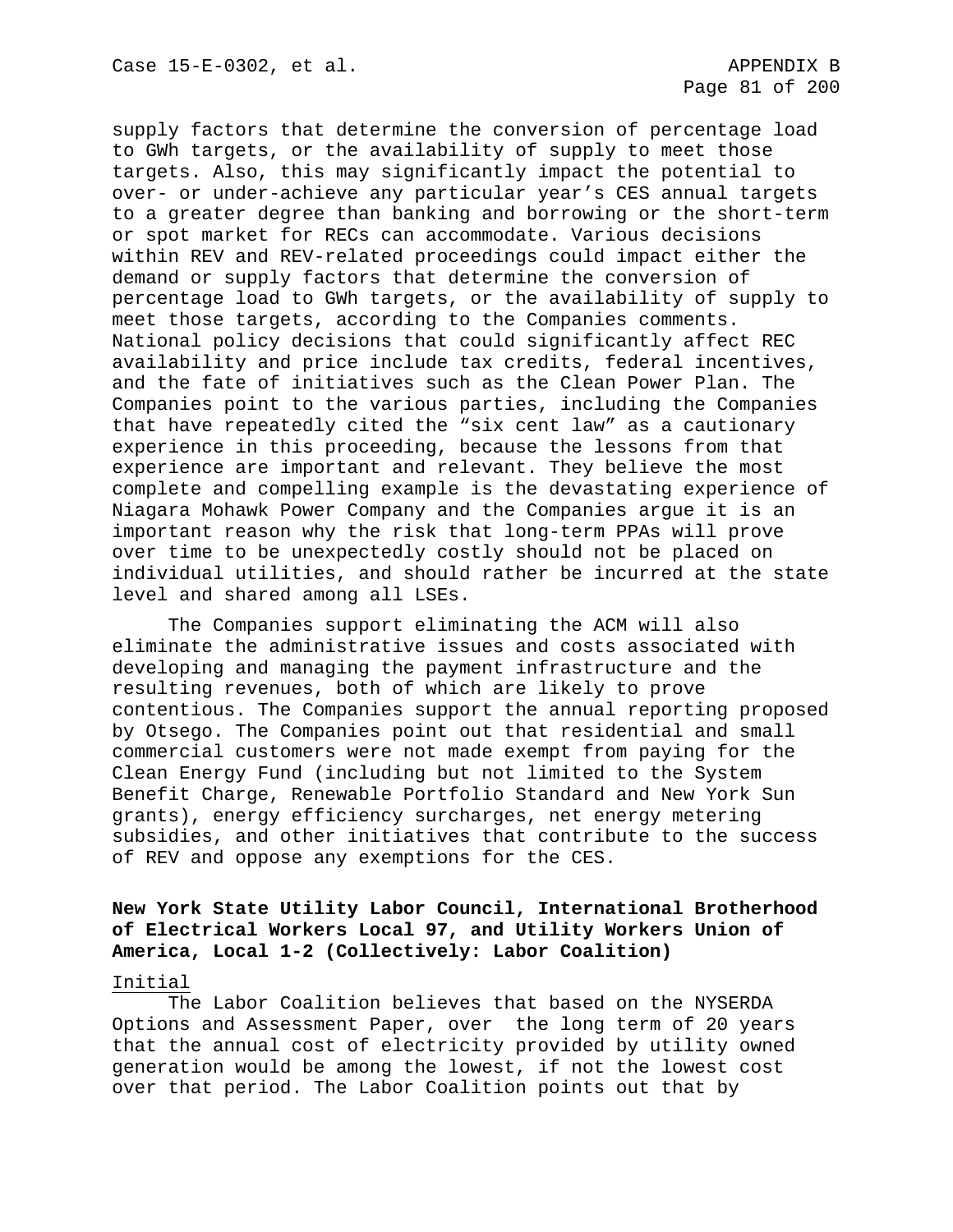comments of Indicated Joint Utilities, the utility owned generation would retain the full asset value for New York customers and ensure that RECs are not sold out of State at contract expiration. Because of the emissions requirements of the EPS Clean Power Plan, the Labor Coalition believes that utilities should be allowed to compete in the market for the provision of Large-Scale Renewable projects through an ownership model. The Labor Coalition argues utility scale owned and provided renewable generation would yield the most costeffective energy that would be produced under a Clean Energy Standard.

## Reply

The Labor Coalition strongly disagrees with AGREE and NIRS opposition to the Commission's proposal for expedited payments to nuclear generators and believes that nuclear generators serve as a viable bridge that will facilitate New York in achieving its goals of 40% reduction in greenhouse gas emissions and 50% renewables by 2030. The Labor Coalition disagrees with the perception of RENEW that UOG's would unjustifiably place risk on ratepayers for possible UOG above-market costs. In addition, the Labor Coalition disagrees with RENEW's position that for Large Scale Renewables, New York should switch from the current NYSERDA budget-based REC procurement model to a target-based system solely of EDC contracting as found in several of the New England states. The Labor Coalition warns the Commission about supporting any long term EDC contracting that have the potential to result to what transpired under New York's infamous six cent law. The Labor Coalition disagrees with the Clean Energy Organizations Collaborative ("CEOC") that no potential subsidies for the State's ailing upstate nuclear fleet should cannibalize funds intended to support renewable energy and energy efficiency and that no funds should be diverted from existing funding pools such as SBC, RPS, CEF or RGGI. The Labor Coalition suggests that in the context of CES, utility ownership serves a particular social objective of facilitating the significant lowering of GHG emissions and utility-owned generation can serve as a correction to a potential failure of the market to develop sufficient levels of instate resources at the most cost-effective.

# **Northeast Clean Heat and Power Initiative (NECHPI)**

## Reply

NECHPI supports a rigorous, methodologically consistent standard for crediting resources under the Clean Energy Standard that accounts for the ability of a given resource type to reduce carbon emissions. NECHPI believes the Commission should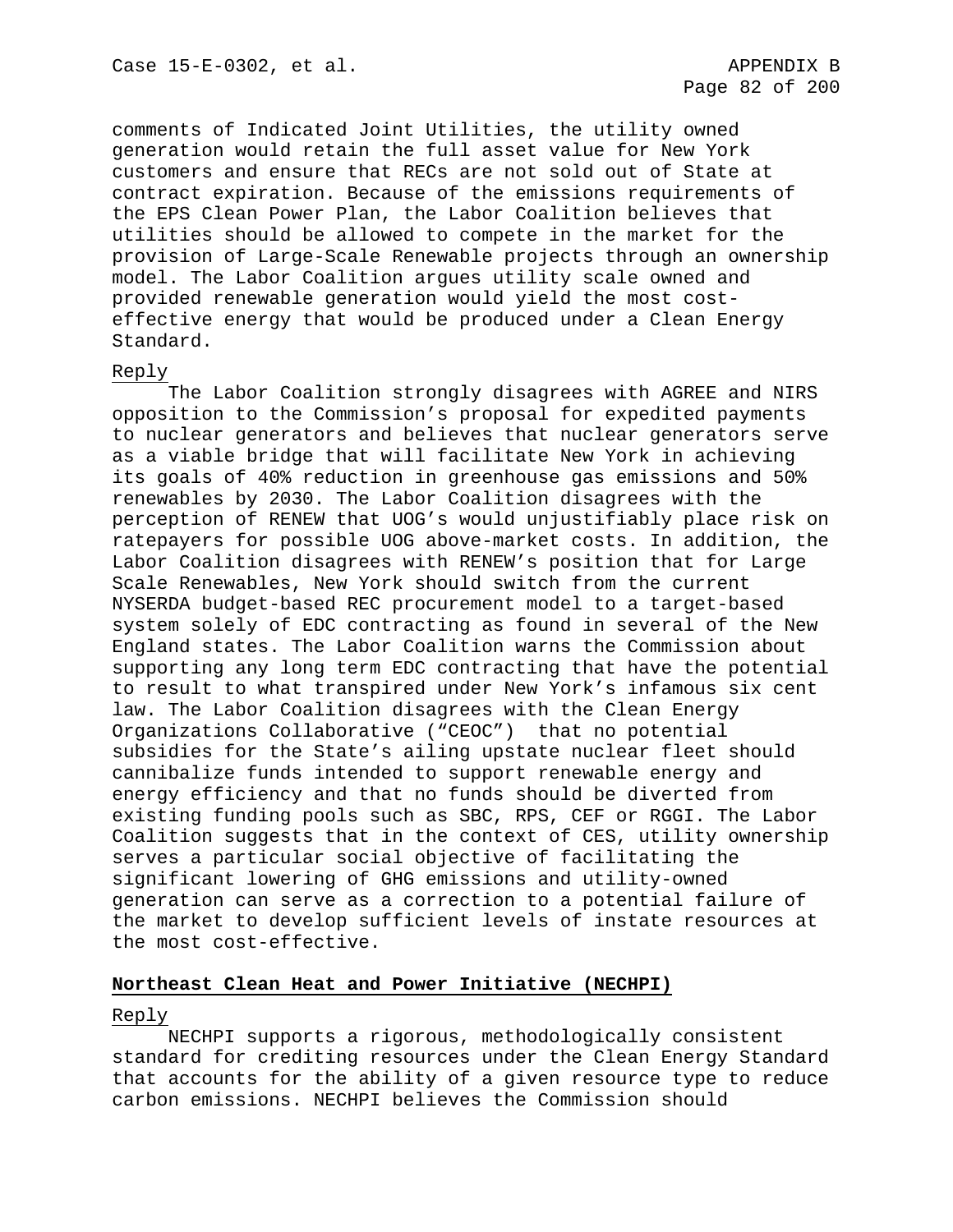prescribe a process by which technologies would account for nonelectric sector emissions avoidance, and receive an appropriate REC credit within the CES framework. NECHPI recommends that, rather than reach political decisions on the types of technologies that ought to qualify under the CES, the Commission should lay out an impartial framework that qualifies technologies based on their ability to offset emissions, including thermal credits that account for emissions outside of the electric sector.

# **Northeast Energy Efficiency Partnerships (NEEP)**

### Initial

NEEP disagrees with Staff's methodology to the load forecast stated in Appendix B. NEEP states that the NYISO Gold Book does include energy efficiency programs in its forecast. The Gold Book also explicitly details its projections for reductions in load requirements attributable to energy efficiency and other non-photovoltaic behind-the-meter generation.

NEEP states that Staff may have overestimated the savings achieved by NYPA and LIPA customers based on 2014 annual savings achieved by NYPA and LIPA customers as reported by the Energy Information Administration (EIA).

NEEP states that if annual incremental savings totals for these entities continue at the rate reported to the EIA, then the CES's methodology of assigning pro rata savings figures based on load assumes more than 300 GWh of annual incremental savings that may not materialize, altering many other assumptions relevant to load forecast and therefore cost impacts within the CES.

NEEP believes that the Commission can still mandate energy efficiency program through the Clean Energy Advisory Council, therefore preserving the CES's forecasted load reductions and associated methodologies for calculating costs and benefits.

## **NRG Energy, Inc. (NRG)**

### Initial

NRG supports the use of PPAs with EDC as off-takers of power or if necessary, a small allocation for REC-only procurements. NRG suggests full schedule of annual obligations is needed for certainty, with compliance obligations back loaded. NRG supports Staff's position that utility-owned renewable generation should not be allowed, as a rule, and only in 'exceptional circumstances.' NRG agrees the existing technology definitions included in Appendix C of the Whitepaper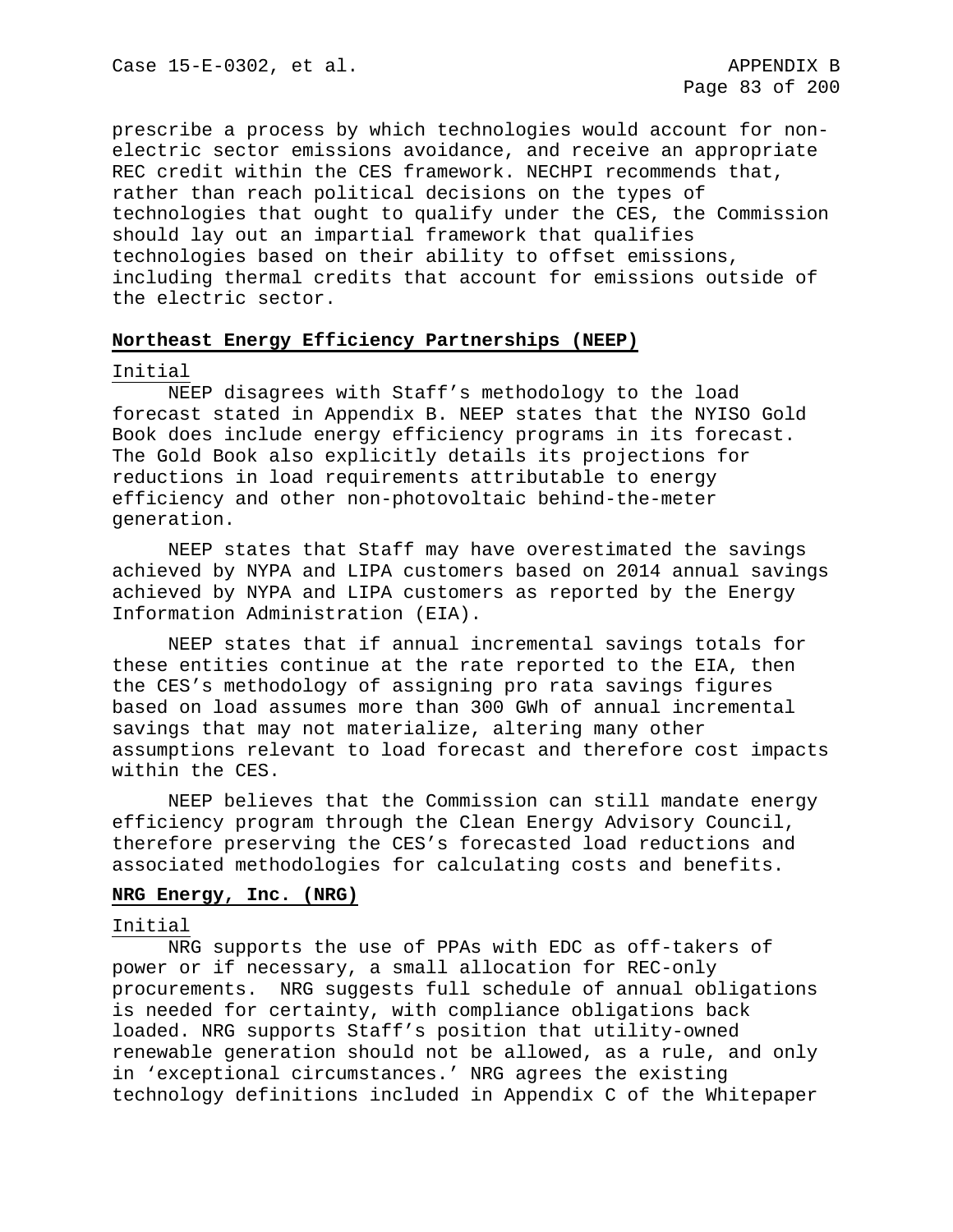are reasonable and should not be changed without full process and large-scale hydro should not be contemplated for eligibility to meet the CES. To secure a balanced portfolio of renewable resources, NRG recommends that the Commission consider a RPS carve-out for solar resources since solar has a number of unique benefits, including localized deployment, a production profile that typically follows peak load, silent operations, no moving parts, and zero emissions.

NRG argues that "Behind the Meter" (BTM) distributed renewable resources should be fully eligible, not only to be counted in the State's inventory, but to access the value of RECs through NYGATS, including SRECs, to the extent there is an additional solar carve-out. NRG suggests long-term contracts secured for RE facilities should not undermine the energy and capacity markets for merchant developers. NRG recommends that all associated CES compliance costs of distribution companies should be included in generation supply rates and all charges on customer bills associated with the CES should appear as an explicit line item to ensure fair competition between ESCOs and default service providers. NRG recommends the NYGATS as the single centralized registry, and that NYGATS be structured to work entirely as an electronic platform, to achieve the efficiencies and low administrative overhead. Further, NRG anticipates that NYSERDA will fill the role of the third party compliance administrator. In their comments, NRG states the ACP for Tier 1 and Tier 2A should be at least as high as the ACP in neighboring states, to ensure that there is not a structural bias for new and existing renewables to export their energy and attributes from NY to other states. Should the Commission adopts Staff's proposal for nuclear units, NRG argues it should be appropriately excluded from the actual CES, since it is primarily an economic development mechanism for the communities hosting certain nuclear generating plants.

# **Nucor Steel Auburn, Inc. (Nucor)**

## Initial

Nucor's chief concern is rate impacts upon customers because there is a need to effectively manage and mitigate customer impacts. Nucor believes in the need to foster economic growth and increase jobs, particularly, upstate, it is very important.

Nucor believes in a coherent nuclear policy must be crafted while recognizing the important functions that nuclear provides including no emissions, reliability, frequency and voltage control and positive economic impacts.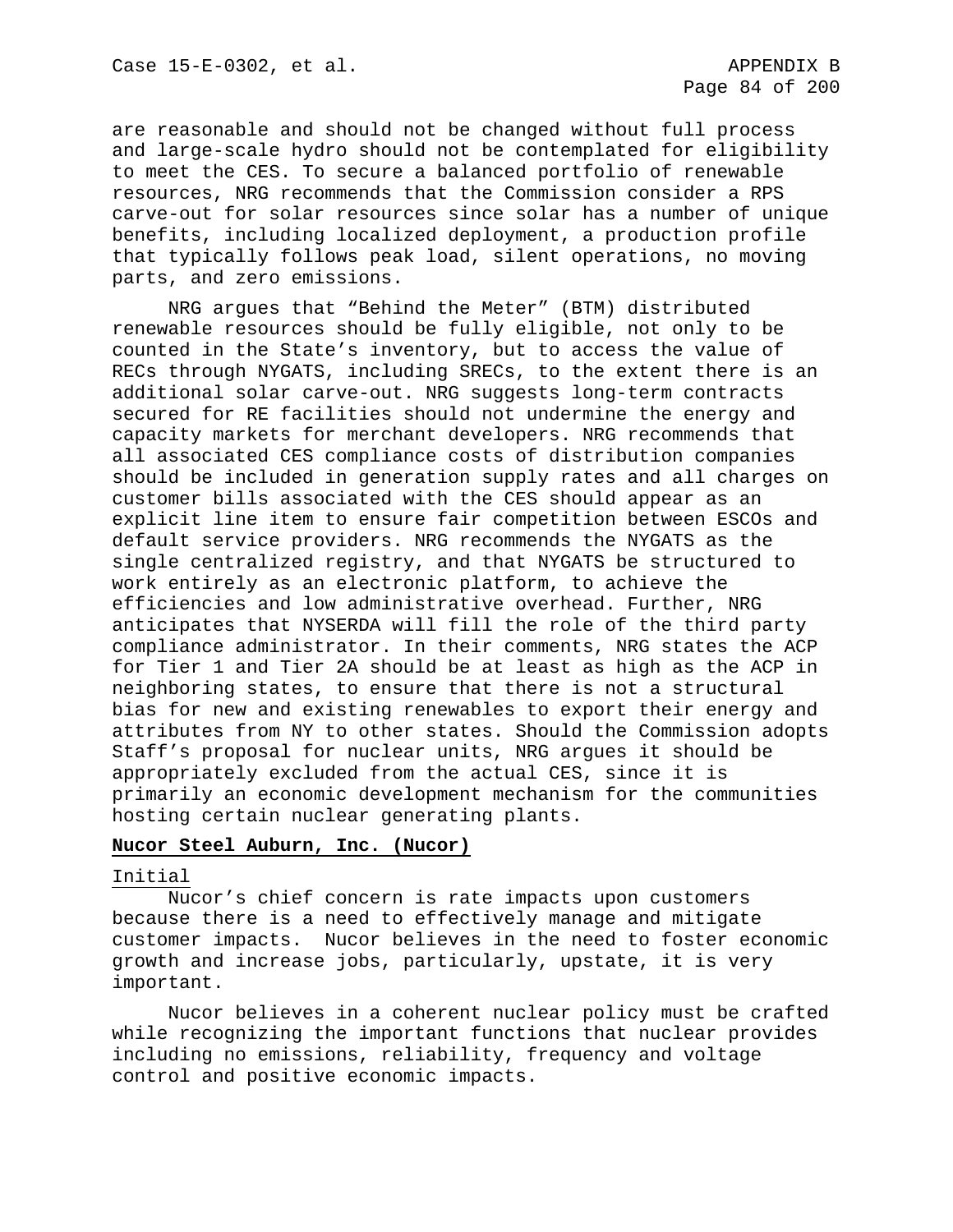Nucor states that DER market penetration/renewables will not be able to match the loss of production of nuclear generators if they are taken off line. Nucor disagrees with the price supports in the form of contract for differences proposed by Staff for nuclear and this structure would be at odds with operation of wholesale markets.

Nucor believes that central purchase of large scale renewables should continue by NYSERDA or some other state entity. Nucor states that the LSE mandate should be rejected. Placing the mandate upon LSEs and forcing them to demonstrate compliance shifts recovery of Clean Energy Standard costs from EDC delivery rates to LSE energy charges, which can negatively affect customers. According to Nucor, the Staff White Paper states there are numerous alternative approaches in structuring a renewable energy standard but does not discuss any of them.

Nucor states that establishing an ACP on the basis of longterm REC prices is arbitrary because there are no reliable longterm REC price estimates beyond three years. The Staff proposal to set the Tier 1 ACP at a multiple of estimated long-term REC prices is punitive.

#### Reply

Nucor agrees with MI's comments that it would be counterproductive to design and implement a CES program that generates significant rate increases for New York's remaining energy intensive manufacturing customers. As the New York Power Authority (NYPA) similarly observed, NYPA has a statutory mission under the Public Authorities Law to provide low cost power to its municipal and energy intensive industrial customers. Nucor points outs that the Commission has repeatedly recognized with respect to the RPS program that precedes it, the CES must not be implemented in a manner that would subvert NYPA's mission or the Commission's parallel obligations under the PSL.

Nucor supports the Business Council's recommendations that the Commission require a more rigorous assessment of expected CES costs, and address the likely impacts on New York's energy intensive manufacturing.

Nucor states the CES White Paper and the Cost Study described two basic procurement paths of REC only contracts or long term purchase power and REC agreements (the latter referenced as combined "PPAs"). Commenters split along predictable lines on this issue, but Nucor states that although existing renewable project owners (Tier 2) may prefer a PPA approach, there is no showing of need for this mechanism for projects that are already financed, constructed and operational.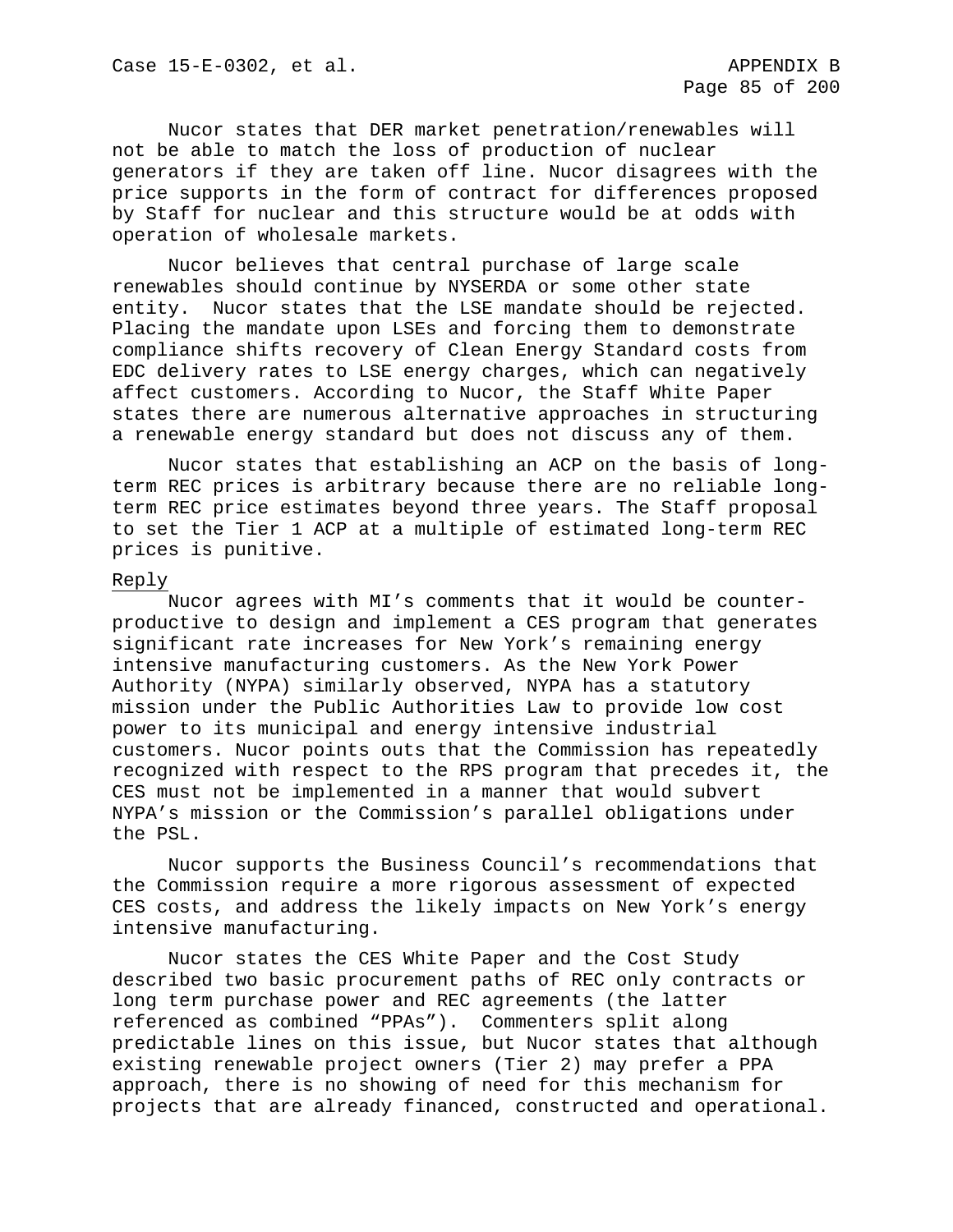Nucor believes that NYISO certainly is correct that out-ofmerit PPA contracts in the volumes required for CES will inevitably play havoc with the operation of power markets. The PPA approach would magnify that dilemma by artificially suppressing prices and require correspondingly larger ratepayer subsidies to preserve the operation of the upstate nuclear units. Several parties, including the City of New York, MI, and NYSEG, RG&E and Central Hudson addressed the fact that increased renewable resources will mean that transmission upgrades will be needed, which were explicitly excluded from the Cost Study. Nucor states that either the Commission, NYISO and stakeholders must work through these issues, or, as NYISO urges, the PPA approach is avoided except as a last resort. Nucor similarly urges the Commission to abandon the PPA approach.

Nucor believes the proposed alternative compliance payment (ACP) mechanisms are fundamentally flawed. For Tier 1 resources, the ACP should approximate the level of renewable externality benefit provided to New York to support the financing and construction of those facilities.

According to Nucor, as MI accurately observes, the White Paper erroneously suggests setting the Tier 1 ACP at a multiple of "the expected long-term REC Premium" when there is no rational basis for determining long term REC premiums, recognizes that project developers likely will "chase the highest revenue" RECs, urges the Commission to ensure that New York has the highest cost RECs available. As MI reasonably concludes, rather than setting in motion a "race to the top" in REC prices, the Commission should independently establish reasonable ACP caps to mitigate costs to New York consumers. Nucor further agrees with MI and the City of New York that all ACP payments should be refunded to ratepayers in order to hold overall CES costs to New York consumers in check.

According to Nucor, if there is to be a nuclear CES component, the Commission must establish a rational and economically sustainable program. In this regard, Nucor believes that the White Paper recommendations are close to the mark. Nucor agrees with Staff that an eligible nuclear facility must demonstrate that it is facing financial difficulty based on an examination of the facility's books and records. Also, since in seeking ZECs a nuclear unit is effectively requesting a cost of service based rate, its showing is not competitively sensitive, and should not be redacted from public view.

Nucor states that it is readily apparent that a NYSERDAconducted procurement for ZECs is pointless when Staff must verify each unit's financial need, assess the level of price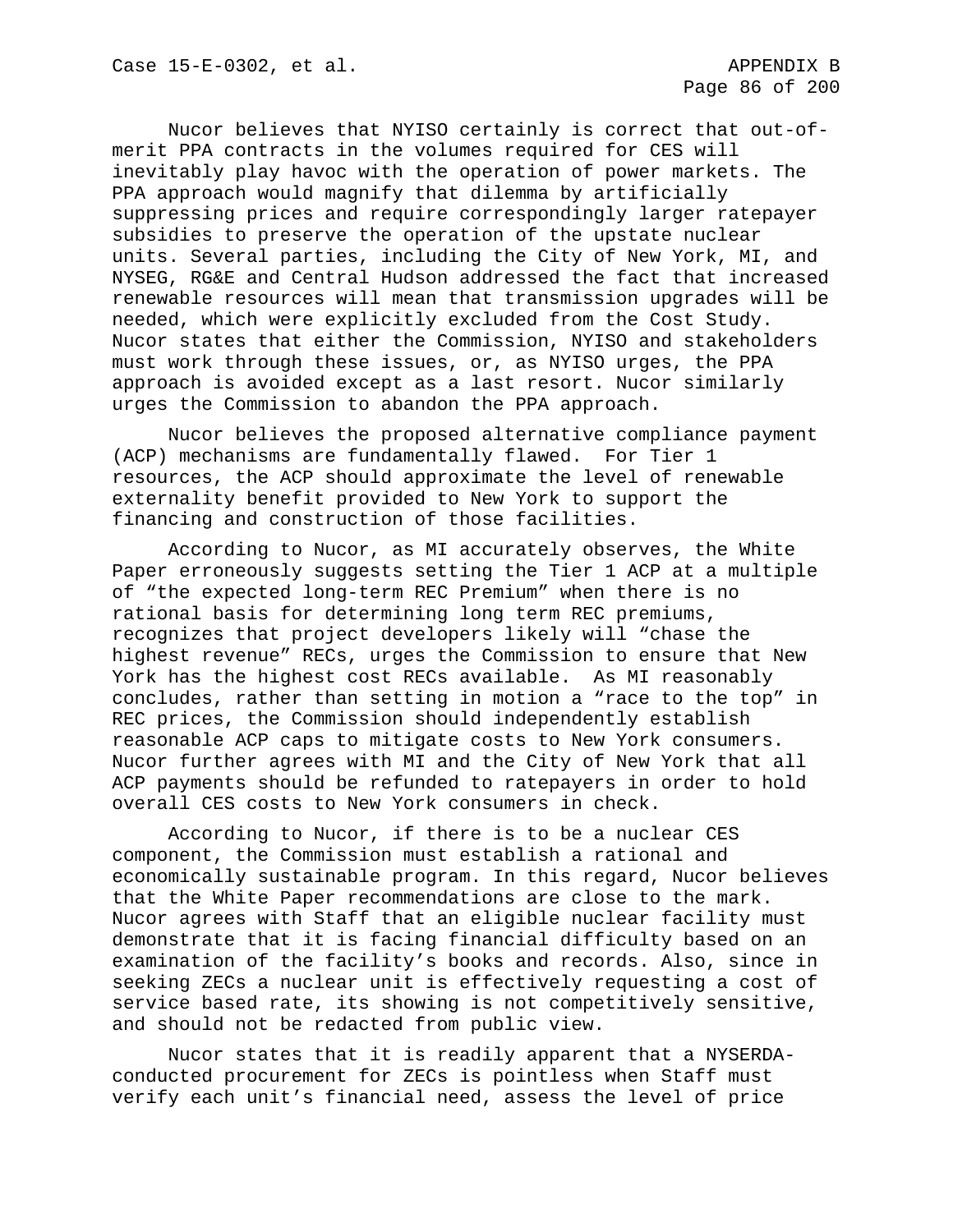supports required, and factor into account expected unit performance. Also, Nucor states that Staff is unquestionably correct in recommending that the price paid for each unit's ZEC's should be determined administratively by the Commission and updated every year based on unit-specific circumstances. In short, Tier 3 is only justified if it is treated as a necessary transitional measure that is regularly, and publicly, reevaluated.

Nucor states that the Commission needs to reconcile its varied approaches in the REV, NY-SUN, and CES programs to accomplish its goals and avoid perverse incentives. The City of New York, which has stated its intention to purchase one hundred percent of its energy from renewable resources, also asserts that if it achieves this goal, should not also have to purchase any RECs or ZECs or make any ACPs. This demonstrates the disincentive that an entity would have from making more intensive investments. NYSEG, RG&E and Central Hudson also agree that the multiple incentives and revenue streams may result in customers paying more than once for a particular resource, which would be unjust and unreasonable. Nucor believes the Commission should address this fundamental misalignment affecting investment incentives.

Nucor states that the CES white paper ignores the need for firming power and securing reliable system operation, and according to Nucor, NYISO makes a compelling argument that system optimization needs are equally important for large scale renewable installations and that these concerns are best addressed through the existing planning, reliability and market mechanisms. Nucor believes that the CES program is incomplete unless these issues are fully taken into account by aligning renewable project investment and production with basic electric system needs.

## **Nuclear Energy Institute (NEI**)

# Reply

NEI believes that nuclear energy must be included within the overall Clean Energy Standard (CES) for two reasons: nuclear energy provided approximately 30 percent of New York's electricity in 2015 and nearly 60 percent of the State's zerocarbon electricity; and second, the CES nuclear tier will generate a net present value of \$2.8 billion in benefits through 2030, according to DPS Staff's figures.

NEI states that New York's nuclear power plants operating in New York provide substantial amounts of baseload energy to the system, essentially a 24x7, 365-day basis, and are valuable resources for the State. As the City of New York and others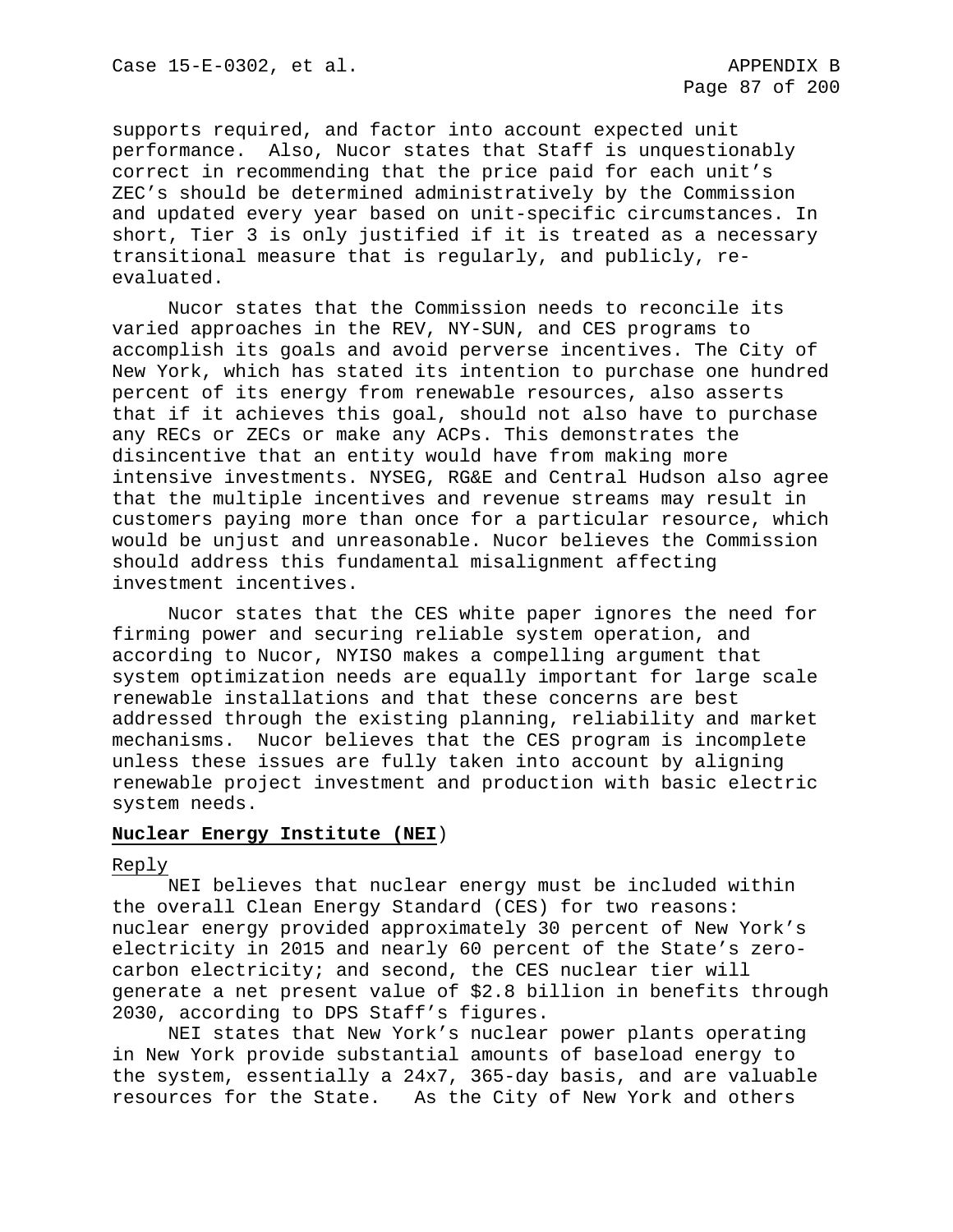established, carbon-free energy is an important service that provides tangible value to the system without regard to other factors – location, status of their license renewal proceedings, financial situation, etc.

According to NEI, retiring even the single reactor at Ginna would undo all the benefit of the last decade's investments in the RPS program, and no party challenged this fact in their initial comments. And, New York's Clean Power Plan requirements would become more difficult – perhaps, impossible -- to meet if the State were moving so far in the wrong direction.

NEI states that, as noted by parties to this proceeding, if ZEC approach is implemented well and consistent with the wholesale market framework, these zero-emission credits could provide a sufficient inducement to sustain the operation of nuclear plants. Successful implementation will require that the costs of the nuclear facility are appropriately calculated and that the policy signals are reliable enough to support long-term investments at the plants.

NEI believes that a market-based mechanism will produce the most efficient and cost-effective structure and should be pursued. NEI urges the Commission to ensure that any framework adopted in this proceeding will provide for participation by all non-emitting resources on an equal footing.

# **oneGRID Corp. (oneGRID)**

#### Initial

oneGRID expresses its support for New York's CES. oneGRID agrees with other stakeholders that the new CES should include some form of locational or deliverability requirement. Absent such a requirement, oneGRID believes that there is a risk that a surge in the development of upstate renewable resources will result in lower energy and capacity market prices in that region due, in part, to the demonstrated transmission congestion in the area. As a result of lower energy and capacity market revenues, the price for Renewable Energy Credits (RECs) could increase dramatically as renewable resources seek to earn sufficient revenues. The clustering of resource upstate could also lead to reliability issues and the curtailment of renewable generation. oneGrid believes that any locational requirement could be structured in a manner that is similar to the Locational Capacity Requirements in the NYISO capacity market, creating the proper price signal incentives to locate additional renewable resources. Creating a locational requirement that could be met though additional transmission development that benefits constrained regions, and greatly mitigate price risk, as well as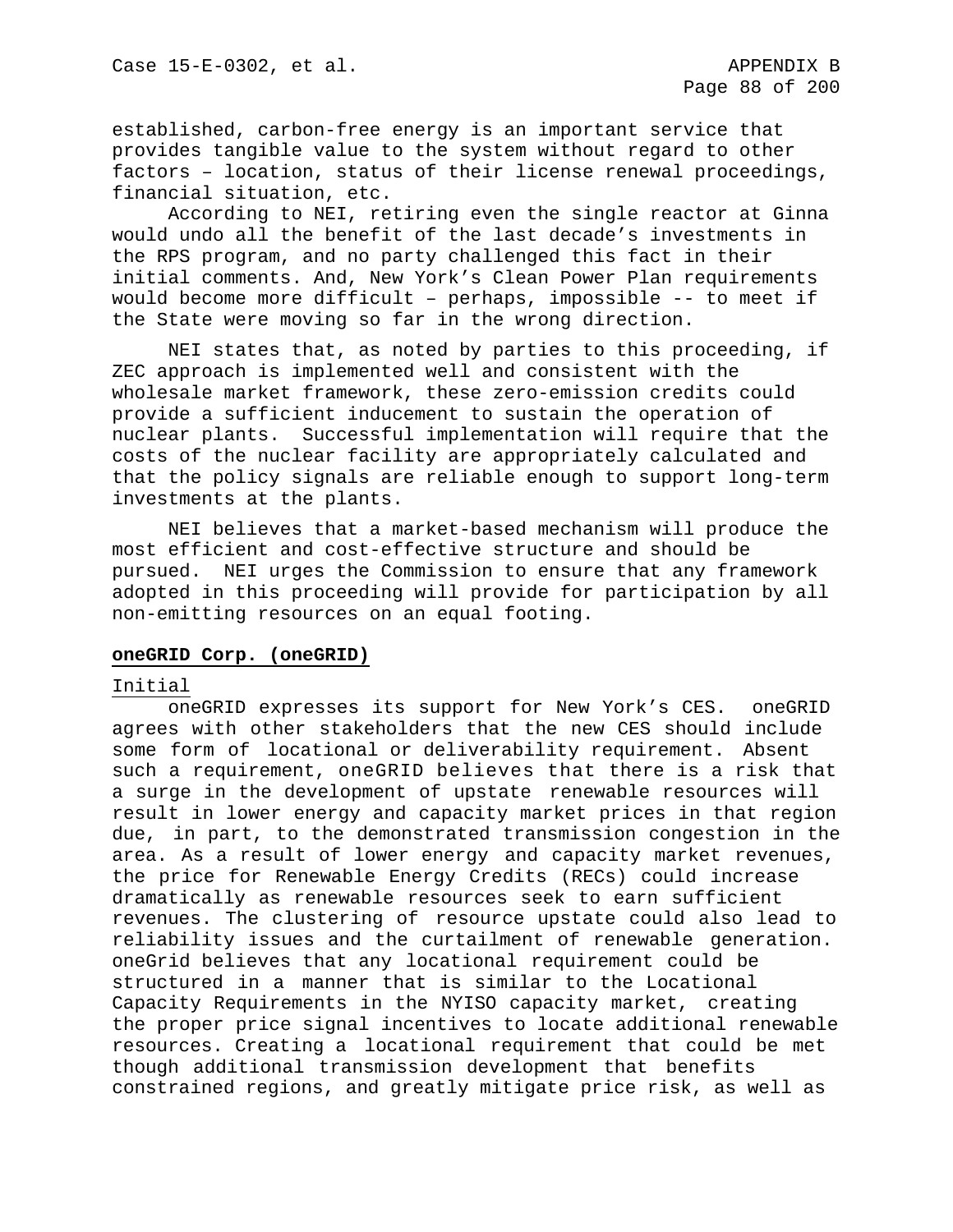help address key reliability and deliverability issues across the State as the CES is implemented.

## **Onondaga County Legislator:** Kevin Holmquist

### Initial

Onondaga County Legislator, Keven Holmquist, supports the CES, and believes that continued operation of the upstate nuclear energy planets are vital to the economic and energy future of the State and our communities.

### **Operation Oswego County, Inc.**

### Initial

Operation Oswego County recognizes the critical role that nuclear power must play toward achieving the goals of the CES, and believes that nuclear power plants are essential to protecting our generation capacity and reliability. Operation Oswego County states that the Zero Emission Credits for nuclear generating facilities being proposed, would help to even the playing field whereby nuclear would be economically viable as generators of electricity as a carbon-free producer.

### **City of Oswego:** William J. Barlow, Jr., Mayor

#### Initial

The City of Oswego supports the inclusion of nuclear generation in the CES, and the continued operation of the upstate nuclear energy plants, Ginna, FitzPatrick and Nine Mile Point, which have proven to operate safely, effectively and reliably. The City of Oswego state that upstate nuclear energy plants avoid 16 million tons of carbon emissions annually, which are estimated to be worth about \$700 million in annual impact on the communities, which reflects the money saved in environmental and human health damages. Also, states that the upstate New York's three nuclear energy plants support 25,000 jobs, both directly and indirectly through the energy supply chain. The City of Oswego believes that, nuclear energy must be included in the final Clean Energy Standard in order for New York to be able to achieve the goals of the new standard.

## **Oswego County Legislator:** Kevin L. Gardner, Chairman

#### Initial

Oswego County supports the CES, and states that families, communities and businesses in upstate New York depend on reliable electricity, jobs and clean air provided by these plants. Oswego County states that nuclear energy is carbon free and is key to moving New York to a clean energy future.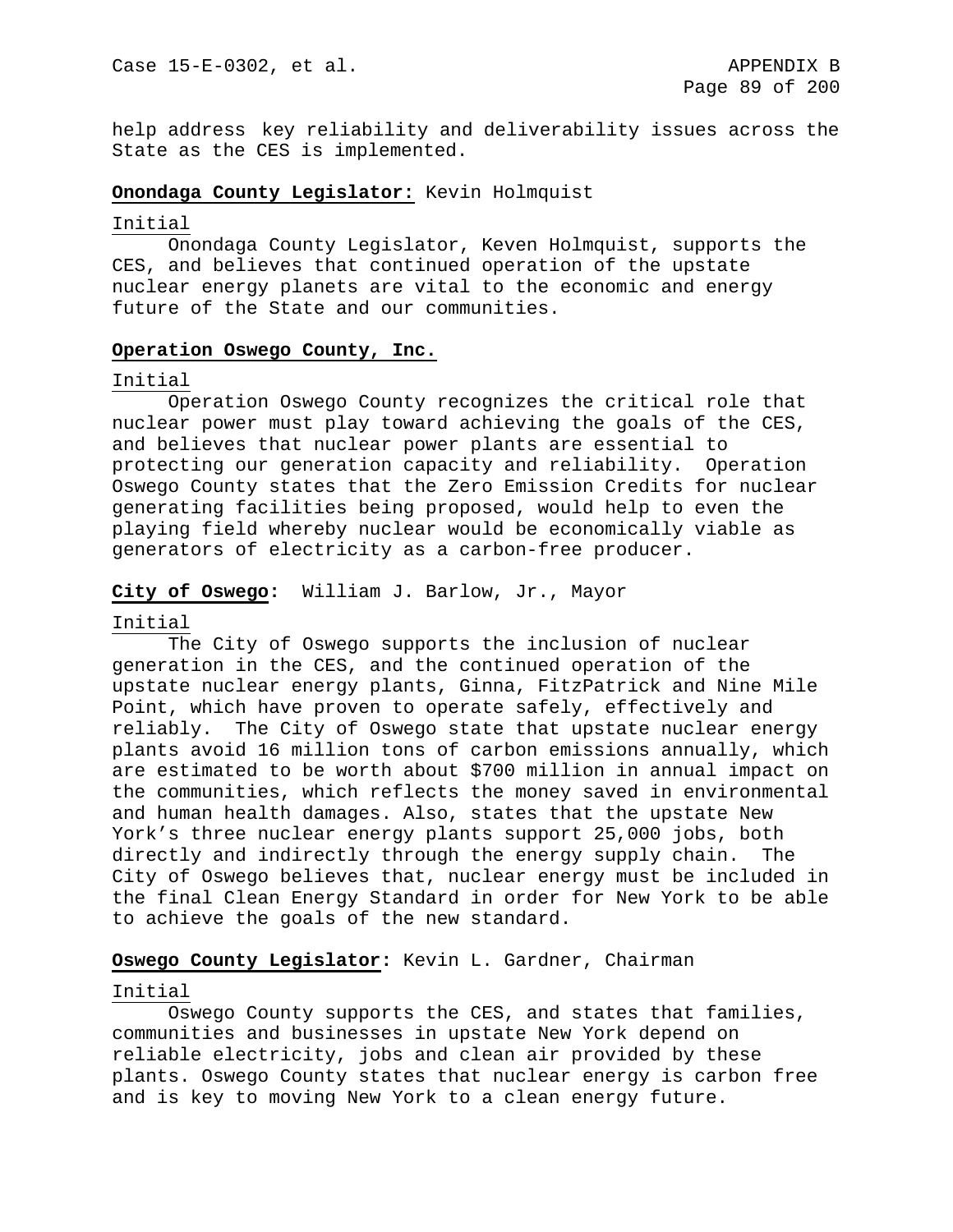Therefore, it's imperative that New York adopt policies that help preserve these valuable assets.

**Oswego County Legislator:** Shane Broadwell, 17th District,

Majority Leader

# Initial

Oswego County Legislator, Shane Broadwell, supports the CES, and in particular the inclusion of nuclear generation in the CES, and the continued operation of the upstate nuclear plants like Ginna, FitzPatrick and Nine Mile Point. Shane Broadwell states that, upstate New York's three nuclear energy plants support 25,000 jobs - both directly and indirectly through the energy supply chain, and that these jobs pay well and have good benefits and opportunities for growth in the communities, and they are good for the communities and the families. Further adds that, nuclear energy is carbon free and is New York's largest source of zero emission electricity. Also, the County Legislator believes that nuclear energy is the most reliable source of zero-emission energy, providing clean electricity 24 hours a day, seven days a week through all weather conditions and the upstate nuclear facilities generally operate at 90% plus capacity factors year in and year out. Shane Broadwell requests to please ensure Ginna, Fitzpatrick and Nine Mile Point are able to remain open by including their clean energy contribution in the Clean Energy Standard.

# **Otego Microgrid Ratepayers (Otego)**

## Initial

Otego supports the program objectives outlined in the introduction of the CES White Paper, and states that the discussion by the Department Staff lacks logical internal coherence, reflects insufficient regulatory innovation, and inadvertently creates disincentives which will ultimately fail to achieve the targeted environmental objectives.

Otego states that, as proposed, the ZEC program is not market-driven and Staff admits that with only two ZEC generators, there cannot be a "market" and compensates by creating the Alternative Compliance Mechanism, a regulatory pricing mechanism that will decree a cap—or floor—on the ZEC "market". Otego believes that given the large percentage of total generation capacity supplied by New York's nuclear plants, decisions made on ZEC pricing will have an immense impact not just on the nuclear fleet, but on all the other portions of our generation fleet that are market-driven. Otego states that such an avoidable concentration of pricing power (in any hands,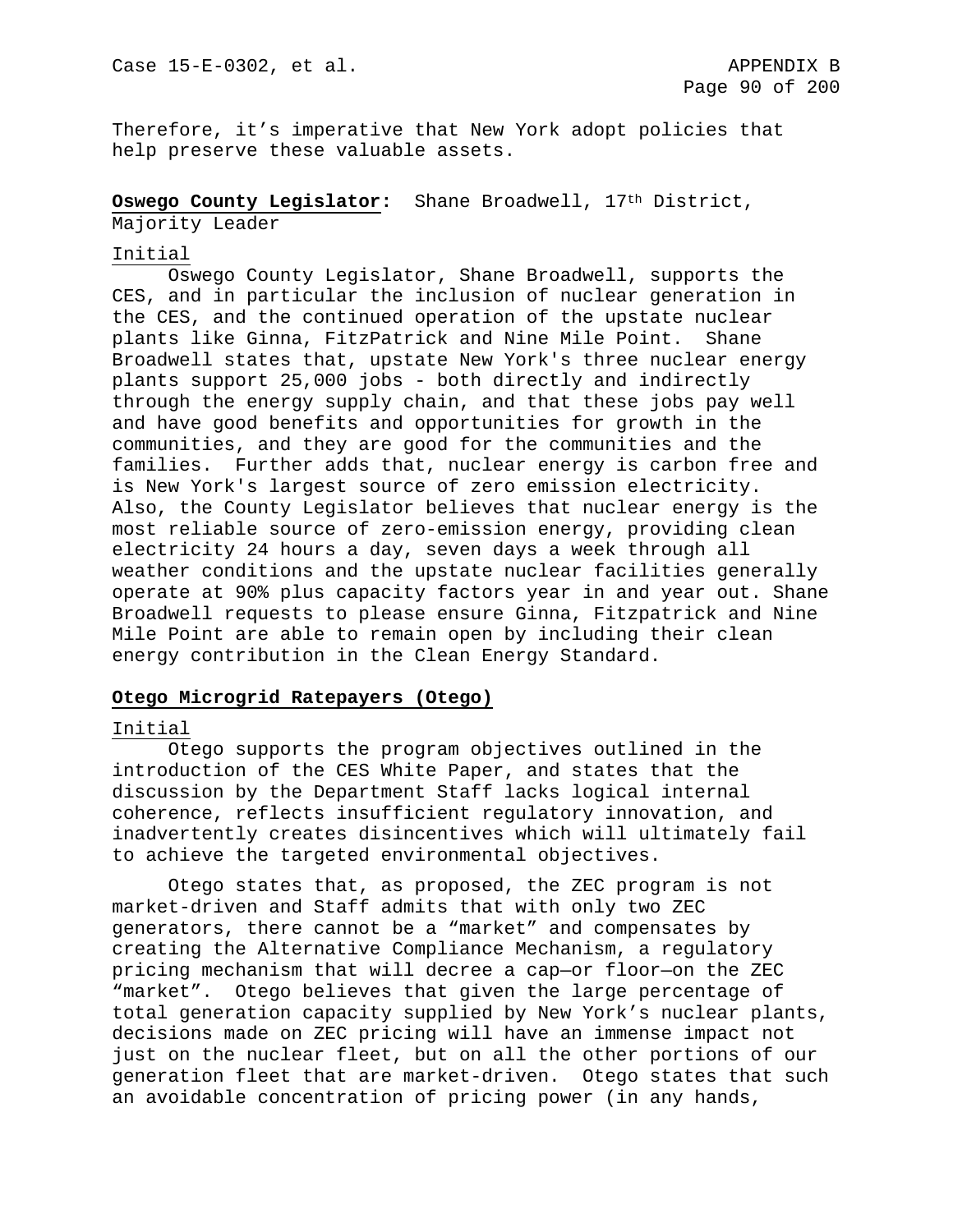public or private) is unwise from a market-focused public policy perspective.

Otego sees that creation and operation of the ZEC program would impose large administrative burdens on both DPS and the nuclear generators. Otego believes the ZEC program will no way support the construction of new renewable generation but in fact will be counter-productive.

Otego states that, as progress is made towards driving fossil fuels out of the energy marketplace, the ZEC program will become an obstacle to getting the nuclear power fleet shut down.

Otego believes that the ZEC program creates an open-ended subsidy program for the nuclear generation industry and recommends an alternative to the ZEC program such as direct tax on carbon. Also, Otego encourages for the Commission to investigate the implications of enacting a carbon tax, and the various mechanisms by which such a tax might be accomplished.

# Reply

Otego supports the substitution of a carbon pricing mechanism for the ZEC program, with recognition that a shortterm financial subsidy for nuclear generators may be necessary, and such a subsidy arrangement will be of a brief and definitively fixed duration.

Otego supports an aggressive pursuit of additional renewable generation and renewably-powered pumped storage, with the intent of making the nuclear generating fleet redundant as soon as possible.

Otego supports the frontloading of CES goals and especially offshore wind needs clear signals that renewable development will be supported in a huge scaling-up of investments in both generation capacity and supporting infrastructure.

Otego supports the inclusion of all off-grid and behindthe-meter generation under the CES mandates. Otego supports the primacy of the CES goals over considerations of affordability.

Otego agrees with the proposition that rapid development of intermittent renewables will increase the demand for and value of on-command generation; Otego disagrees, however, with the prediction that gas-fired generation will meet this need. New York has all of the necessary components for solar-powered pumped storage hydroelectric facilities in abundance: lots of steep terrain near lots of surface water near lots of open spaces.

Otego supports the incorporation of geothermal heat pumps and electric vehicles into the goals and calculations. Otego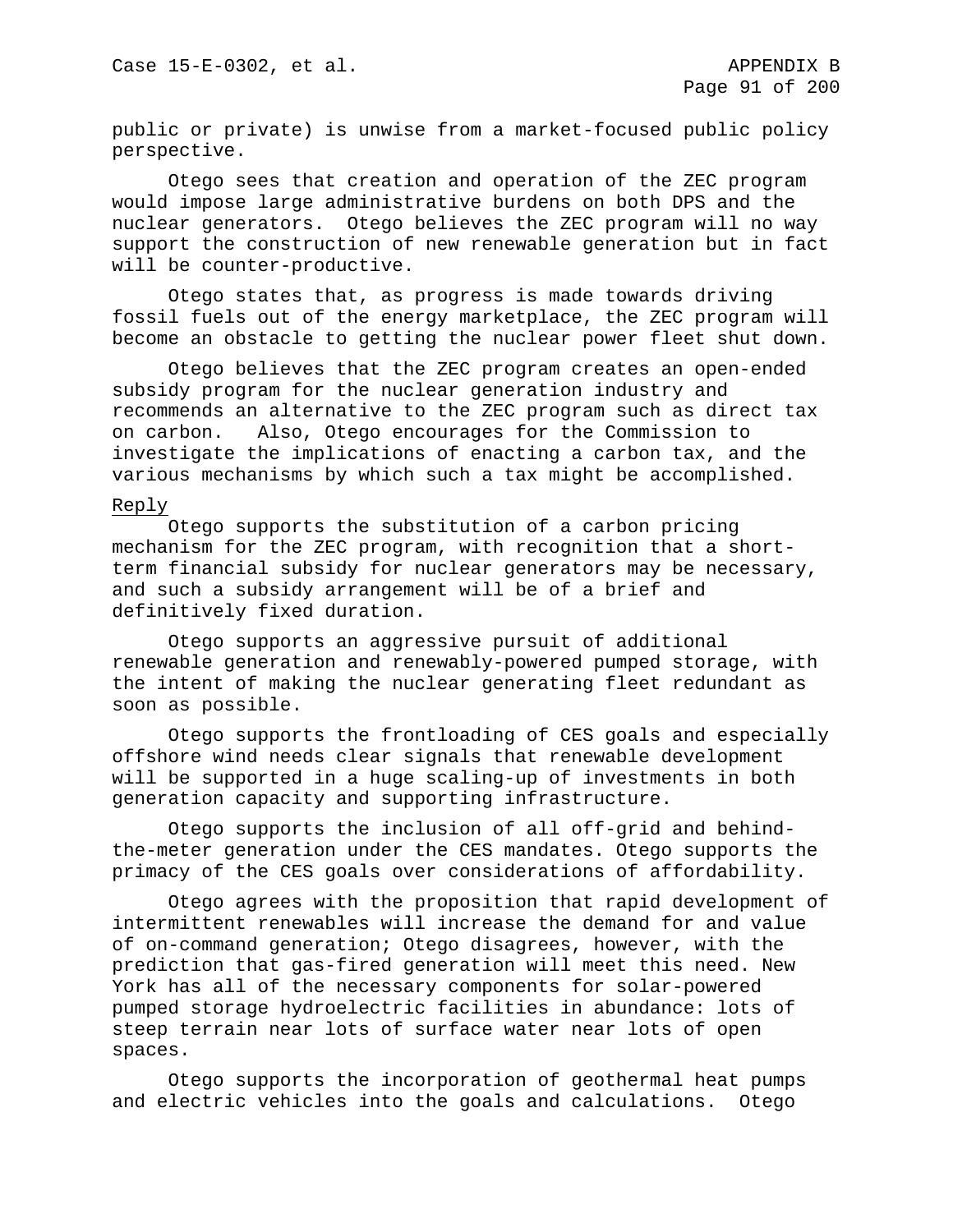supports energy storage technologies powered by renewable sources.

Otego does not support allowing utility ownership of large scale renewable generating facilities.

### **Otsego 2000 and Pepacton Institute (Otsego 2000)**

#### Initial

Otsego 2000 support to stop burning fossil fuels for electricity. They believe that the efficiency improvement projections contained in the CES may be overly optimistic, and it could result in the inadequate provisioning of renewable resources. Appendix B supports the NYISO's forecast which assumes energy efficiency. However, Otsego 2000 notes the white paper does not specify what programs are being administered. Also, the set of qualifying electricity sources identified in Appendix C of the CES should be revised to eliminate sources that are not actually renewable, are not sustainably acquired, or that are significant greenhouse gas contributors.

Otsego 2000 believes that the CES should be designed to operate effectively through a robust system of Renewable Energy Credits (RECs) without over-reliance on Alternative Compliance Payments (ACPs). Also, provisions for the "borrowing" and "banking" of RECs should be balanced to ensure a dynamic functional market for the development of renewables.

Otsego 2000 supports a special "carve-out" for offshore wind as part of the REC program. They support the Tier 3 program for retaining existing nuclear power facilities in New York, provided that it is the most effective mechanism for limiting greenhouse gas emissions on an annual basis. Further, they support establishing robust mandates for efficiency improvement upon all utilities, with the potential for incentives only for efforts that exceed those mandates. Otsego 2000 believes that consideration should be given to additional support for Small Scale Renewables, including "behind the meter" projects in excess of the NY-SUN program. They state that New York should seek to reduce the emissions cap that applies within the Regional Greenhouse Gas Initiative (RGGI) and the 25 MW threshold. And, they believe that the State should develop a mechanism for performing an actual inventory of methane sources, using both "bottom-up" and "top-down" techniques supported by field verification. Otsego 2000 recommends that CES status report should be prepared annually with an accurate description of the State's total electricity portfolio with gigawatt-hours of generation from each source type (both renewable and nonrenewable), including behind-the-meter sources. This should also include an account of imported electricity by source.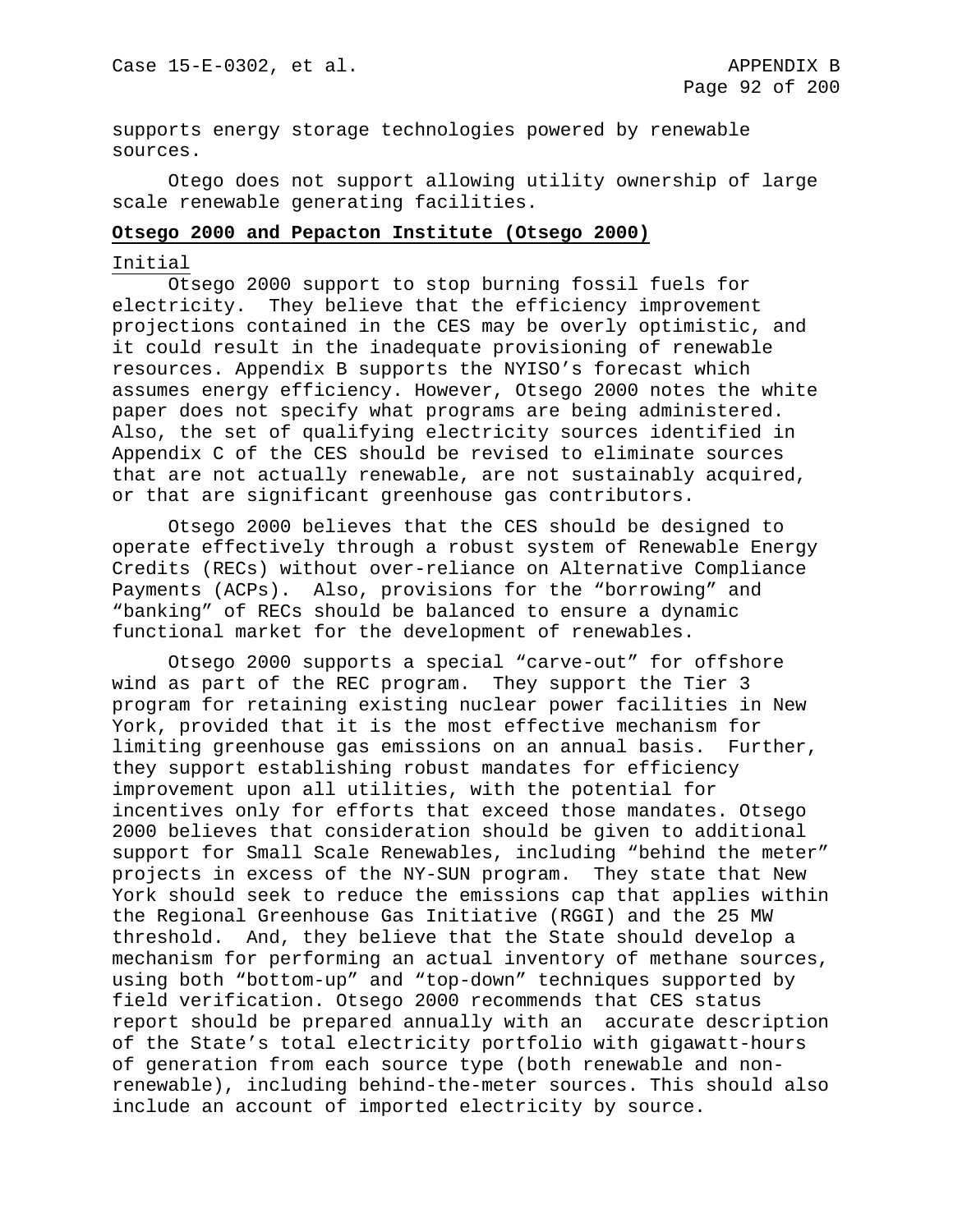# **Plumbers & Pipefitters Local Union 112, Binghamton**

#### Initial

The Plumbers & Pipefitters Local Union 112 support the CES, particularly, the inclusion of nuclear energy in the CES, and the recognition of nuclear power as a carbon free energy source. Moreover, they believe that upstate nuclear plants are vital to the State, and they provide tremendous economic, environmental and reliable energy benefits to New York families and communities. Ginna, FitzPatrick and Nine Mile Point are integral to the economic success of the State's clean energy future. These three nuclear plants in upstate New York support 25,000 jobs, contribute over \$3 billion to New York's economy, \$144 million in annual state and local taxes, and keep energy costs low as they generate about 15 percent of the State's energy supply. Without them, consumers would pay \$1.7 billion annually in higher energy costs.

### **Plumbers & Steamfitters Local 73, Oswego**

#### Initial

The Plumbers & Steamfitters Local 73 support the CES, with the inclusion of nuclear power. They represent over 500 members and their families that directly benefit from the nuclear power plants—Ginna, Nine Mile Point and FitzPatrick. The benefits are through lower taxes, good paying jobs and a reliable carbon free power source. Plumbers & Steamfitters Local 73 state that the three upstate plants support 25,000 jobs, generate \$3 billion to New York's economy and contribute \$144 million in annual state and local taxes. They believe that nuclear energy must play a big part for the State of New York, to achieve Governor Cuomo's objective of fifty percent carbon free power by 2030.

### **Port Authority of NY & NJ (Port Authority)**

#### Initial

Port Authority supports the CES, and long-term carbon emissions reduction. They state that in March 2008, the Port Authority's Board of Commissioners adopted a policy of reducing Greenhouse Gas emissions by 80% by 2050. Port Authority believes that the Biomass Power Guide needs to be reviewed and modified to promote capital and operating efficiencies, including elimination of long distance waste transport.

# **Poseidon Transmission 1, LLC (Poseidon)**

#### Initial

Poseidon urges the Commission to take steps to initiate the Public Policy Transmission Planning Process under Attachment Y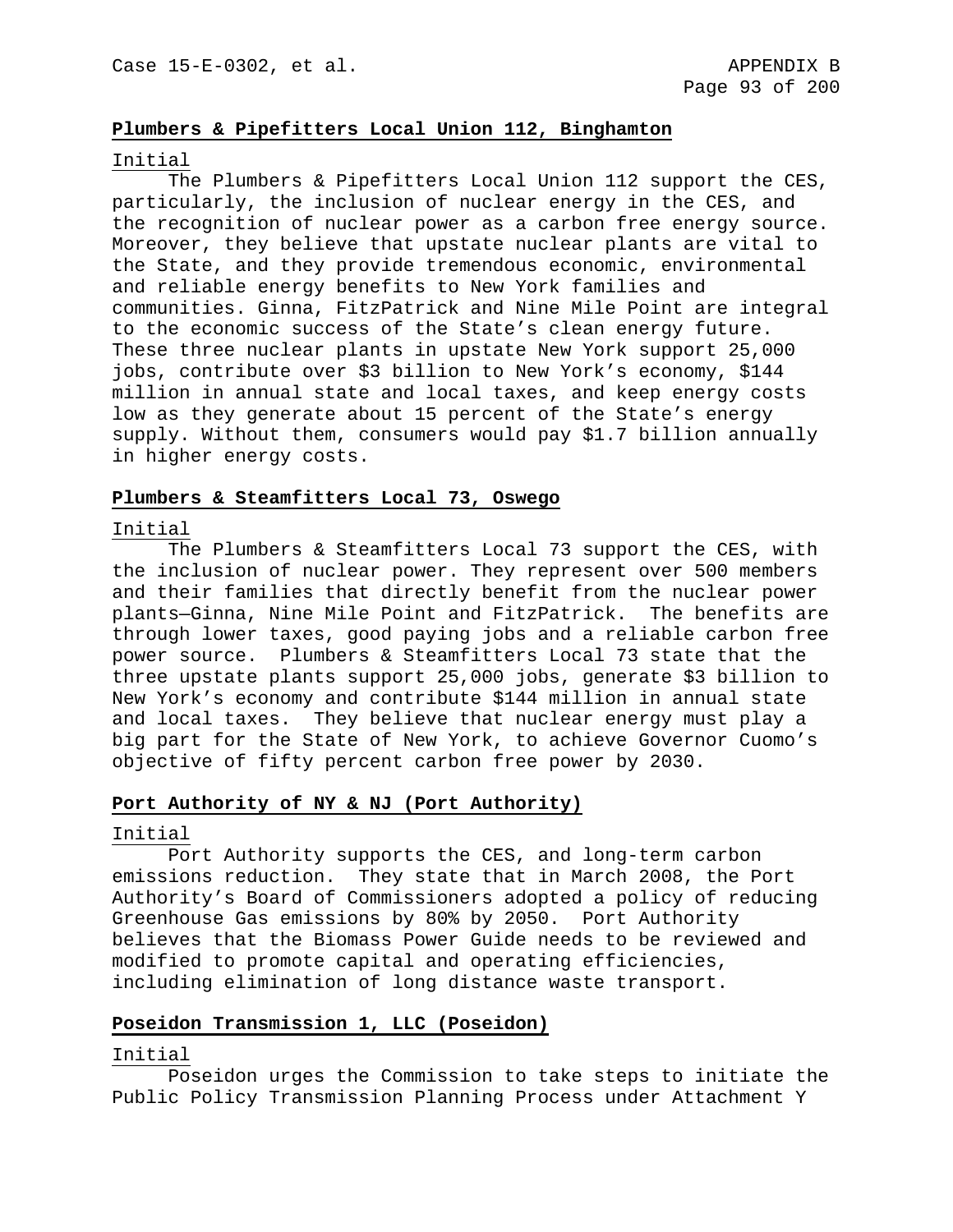to the NYISO Open Access Transmission Tariff in order to seek proposals to build new transmission links to neighboring regions, for the purpose of providing firm transmission to out of state suppliers and in State buyers of renewable power that qualifies for inclusion in New York's Clean Energy Standard. Also, Poseidon states that, to enable out-of-state resources to compete in meeting the 50 by 30 goal, new transmission linking<br>New York to neighboring regions will be required. Poseidon New York to neighboring regions will be required. further urges the Commission to identify in adding transmission intertie capacity to neighboring regions as a public policy requirement and initiate the Public Policy Transmission Planning Process as soon as possible.

### Reply

In the reply comments, Poseidon is encouraged by the broad support for out-of-state renewable resources to be eligible revealed in comments by of other parties, including the New York Power Authority (NYPA) and the New York Independent System Operator.

Poseidon urges the Commission to adopt eligibility requirements that do not require actual physical delivery of the electricity actually produced by out-of-state renewable resources.

Poseidon supports NYPA's comment that "Capacity should not be required for an out-of-state resource to qualify" (NYPA April 22, 2016 Comments at p. 11, note 26). The commodity at issue in a program promoting use of renewable energy is, by definition, energy and not capacity. A requirement that an out-of-state source be supported by generating capacity would be needlessly onerous and counterproductive.

## **PosiGen Solar Solutions (PosiGen)**

#### Initial

PosiGen adamantly supports Governor Cuomo's plan to achieve 50% renewables by 2030 and the Commission's proposal to adopt the Clean Energy Standard ("CES"). PosiGen looks forward to participating in the process to create a program that provides clean, renewable energy to all New York consumers, including low-to-moderate income ("LMI") ratepayers.

PosiGen believes that the Commission should ensure LMI communities and households are adequately included and represented in the CES. The Commission should also investigate how other state and federal programs are incorporating LMI households in clean energy initiatives, and adopt similar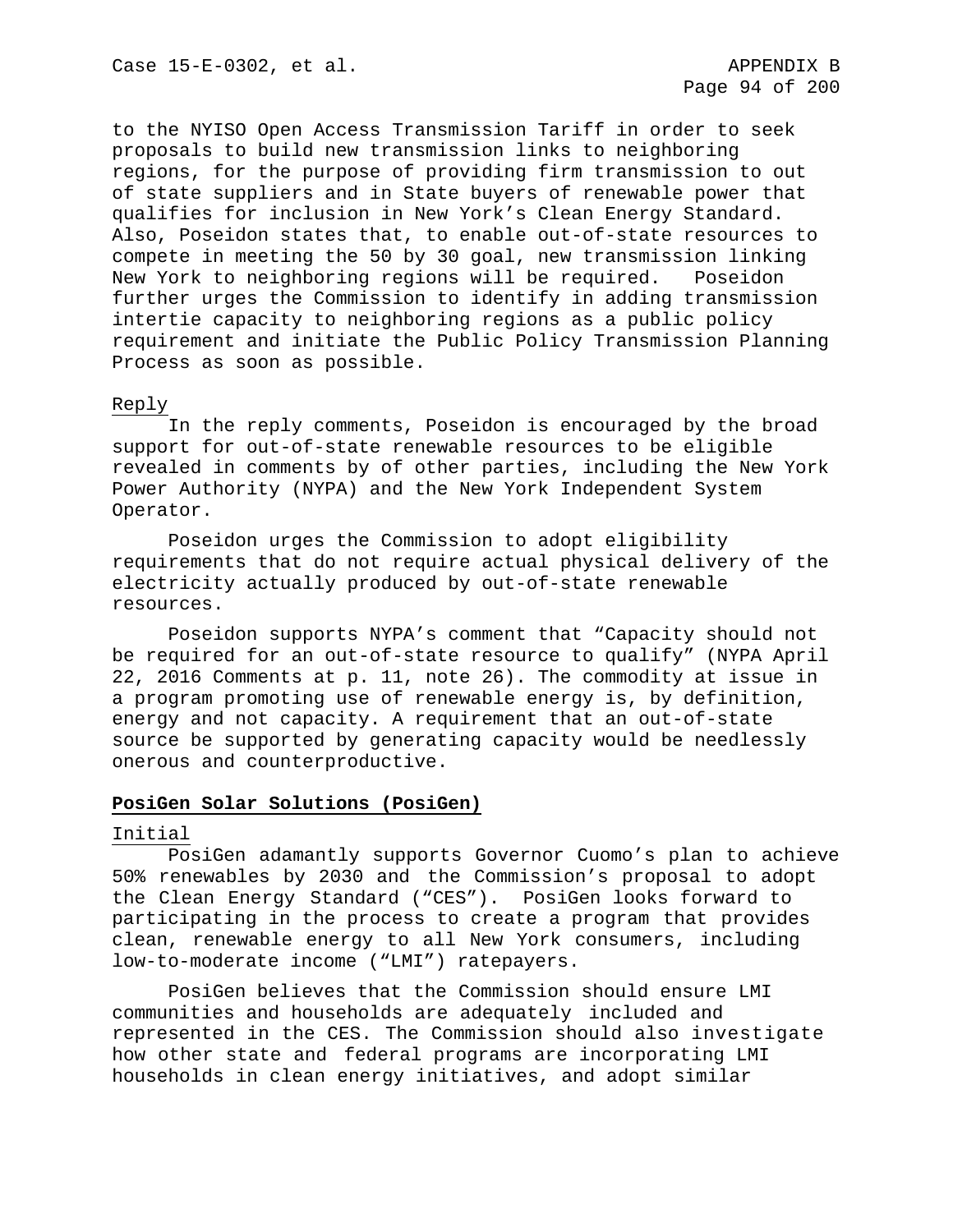approaches that give enhanced value to Renewable Energy Credits ("RECs") generated from LMI communities.

PosiGen strongly supports the outcome objectives outlined in the White Paper, including objectives to create behind-themeter solutions, promote new market models that encourage and incent individual consumers in order to accelerate and exceed the 50 by 30 goal, and provide solutions to all consumers to ensure no consumer class is left behind.

PosiGen encourages the Commission to ensure that any CES includes meaningful participation by the LMI community. While the structure of the proposed CES provides an appropriate market-based mechanism to generate development and maintenance of renewable resources, it is imperative that the LMI population not be left out of the equation.

PosiGen strongly supports the conclusion in the Cost Study that state energy efficiency programs will be crucial to reducing electric consumption and therefore the overall cost of the CES program. In addition to helping the state meet its 50 by 30 goals by reducing the total energy consumed, energy efficiency programs bring value-added environmental, health, economic, and reliability benefits, all of which are critically important in LMI areas.

PosiGen states that in order to ensure that the LMI populace is included in the renewable/clean energy boom and marketplace, the Commission should focus on greater penetration into the LMI consumer demographic, particularly with regards to access to solar products, financing, and energy efficiency programs. With over 35,000 residential solar installations in New York, and only 29 approved for lower income households, both NYSERDA and the Commission need to ensure that all appropriate efforts are made to make LMI participation easier, not more cumbersome.

PosiGen concurs with the Commission's overall approach to allow alternate compliance through payment of an Alternative Compliance Payment ("ACP"). However, the Commission should set the ACP sufficiently high or develop market-mechanisms to ensure that the ACP is not over-used in lieu of purchases of RECs. Otherwise, excessive use of the ACP as a compliance mechanism could prevent attainment of the overall goal as well as potentially limit the participation of LMI, particularly if credit multipliers are used for LMI RECs or additional value is otherwise placed on the LMI service attribute.

PosiGen recommends that the Commission use ACP payments to ensure that LMI populations and communities are included in the program. PosiGen also requests that a portion of ACP funds be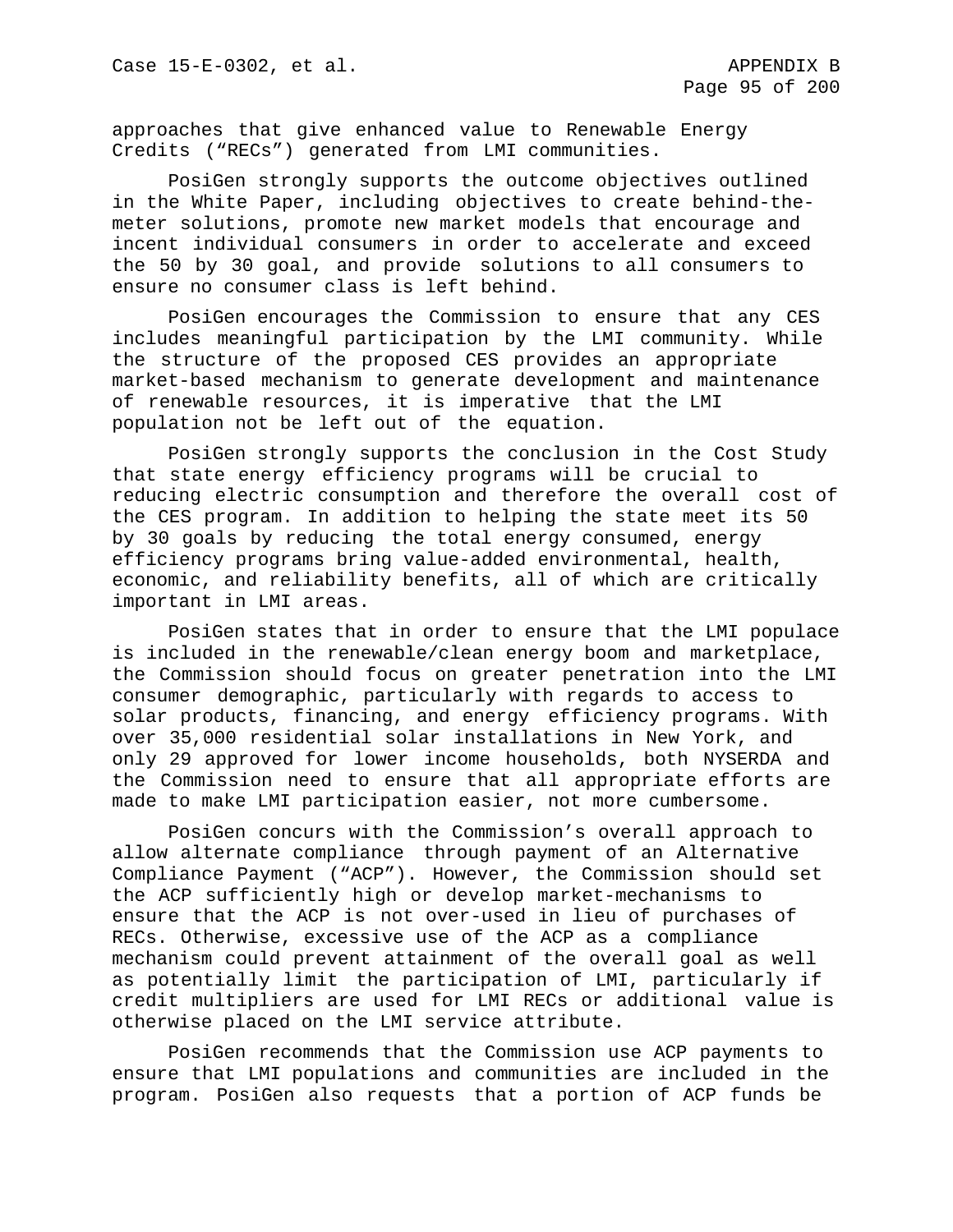specifically earmarked for targeting LMI communities. Alternatively, the disposition of funds should expressly include reference to use of funds for LMI ratepayers, however the proceeds are used.

PosiGen states that the White Paper referenced that the CES program could include greater REC value for certain attributes, as is recognized in other states. In Massachusetts, solar RECs ("SRECs") are valued higher for generation units that provide all of their generation to LMI housing as compared to other generation attributes, such as the development of Brownfields. In a similar vein, the federal Clean Power Plan provides a credit multiplier of two Emission Rate Credits ("ERCs") for everyone one MWh of avoided generation through demand-side energy efficiency projects implemented in low-income communities. PosiGen believes that these same principles should be considered in New York to impart greater value to RECs that are generated from LMI communities.

PosiGen believes that triennial reviews should include evaluation of whether and to what extent the LMI community is successfully being served through the CES, ensuring LMI is being served, including adjustments to credit multipliers.

## **Poseidon Transmission**

#### Initial

Poseidon agrees with NYPA and NYISO recommending the Commission to adopt eligibility requirements that do not require actual physical delivery of the electricity actually produced by out-of-state renewable resources. Poseidon supports NYPA's comment that "Capacity should not be required for an out-ofstate resource to qualify" (NYPA April 22, 2016 Comments at p. 11, note 26). The commodity at issue in a program promoting use of renewable energy is, by definition, energy and not capacity. A requirement that an out-of-state source be supported by generating capacity would be needlessly onerous and counterproductive.

# **PSEG Long Island (PSEG LI)**

#### Initial

PSEG LI supports the recommendation that LSEs are given flexibility to demonstrate their ability to comply with CES renewable energy requirements, based on RECs purchased directly from generators, through intermediaries, or via self-supply. The flexibility to self-supply is fundamentally important for entities like the Authority that have actively undertaken initiatives to meet RPS targets through bilateral contracts.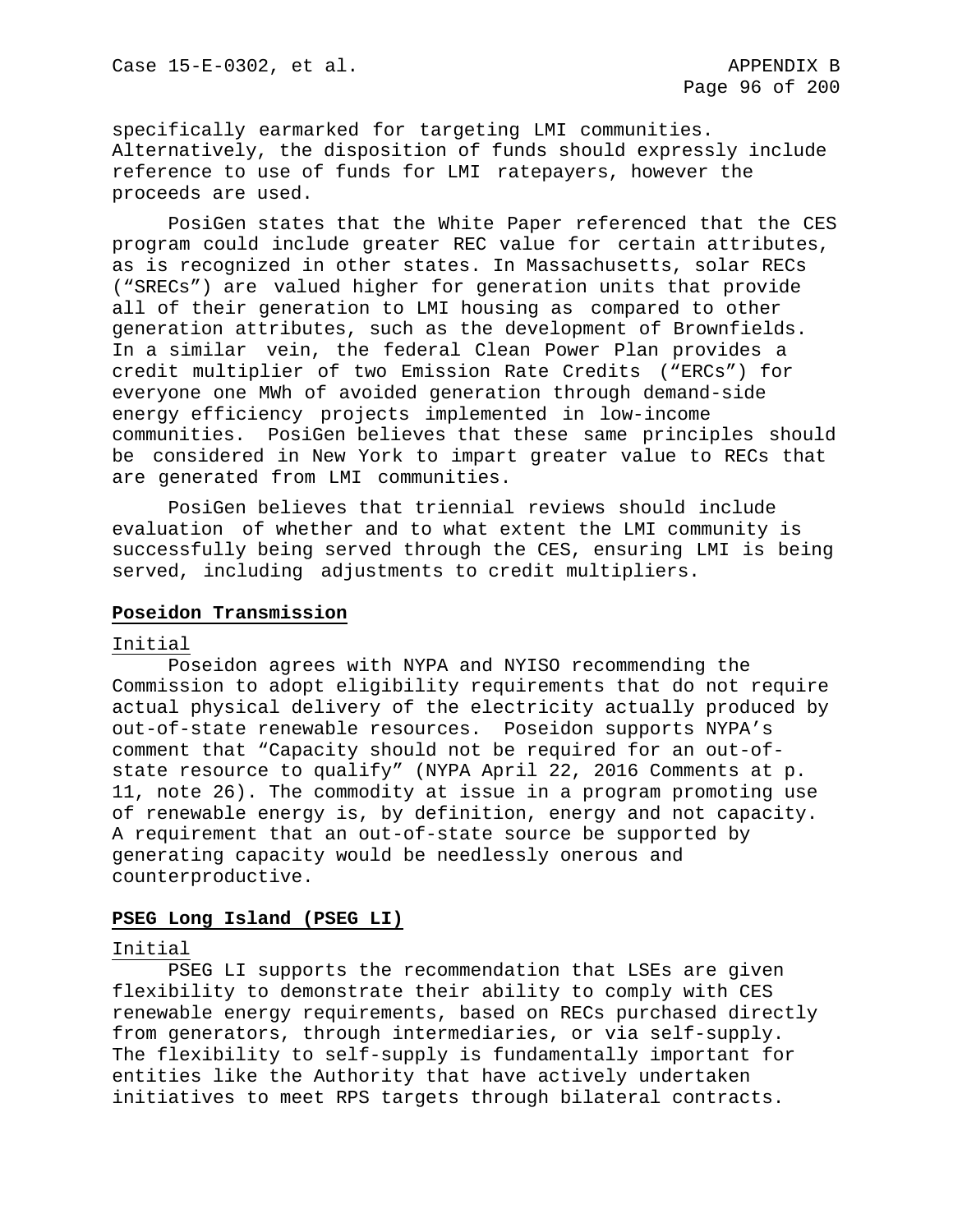PSEG LI recommends that net reductions in emissions realized by the use of electric vehicles or geothermal technology should be translated into RECs, and usable as an offset to the additional compliance obligation from the incremental electricity sales.

PSEG LI believes that the ACP for each tier should be set annually instead of every 3 – 5 years. Reviews of the ACP valuation on an annual basis helps balance the valuation of RECs which will be done on an annual basis as well. PSEG LI further recommends annual ACP valuation process be administered by NYSERDA.

PSEG LI states that the Commission should define resource eligibility under Tiers 2A and 2B more clearly, and supports ownership of renewable resources by public power entities and municipalities because they generally have a lower cost of capital when compared with most competitive businesses.

#### **Recurrent Energy (Recurrent)**

### Initial

Recurrent supports Solar Energy Industries Association's (SEIA) position that 20-year or similarly long-term bundled PPAs offer the least expensive market tested option for driving the development of a large-scale solar market in New York State. PPAs also provide market certainty, reduce developer risk and financing costs, and ultimately provide better value to offtakers and ratepayers.

Recurrent supports SEIA's position that the State of New York should seek to maximize the likelihood that there will in fact be an offtake market for large-scale solar projects. Recurrent believes that it is in the best interest of New York State ratepayers to accelerate the development of a robust utility-scale solar pipeline in time to maximize the ability of developers to qualify for the 30% investment tax credit (ITC).

Recurrent supports SEIA's position that resource-specific sub-tiers offer a reliable means of driving technology or attribute-specific deployment within a renewable mandate. Recurrent states that the Commission could seek to value renewable resources through other market mechanisms that take into account the value of a resources' attributes, such as Time of Day and Time of Use rates. Recurrent supports California's Renewable Auction Model "RAM".

Recurrent supports SEIA's position that Utility Owned Generation (UOG) should only be permitted under narrow circumstances where it is demonstrated that a market need exists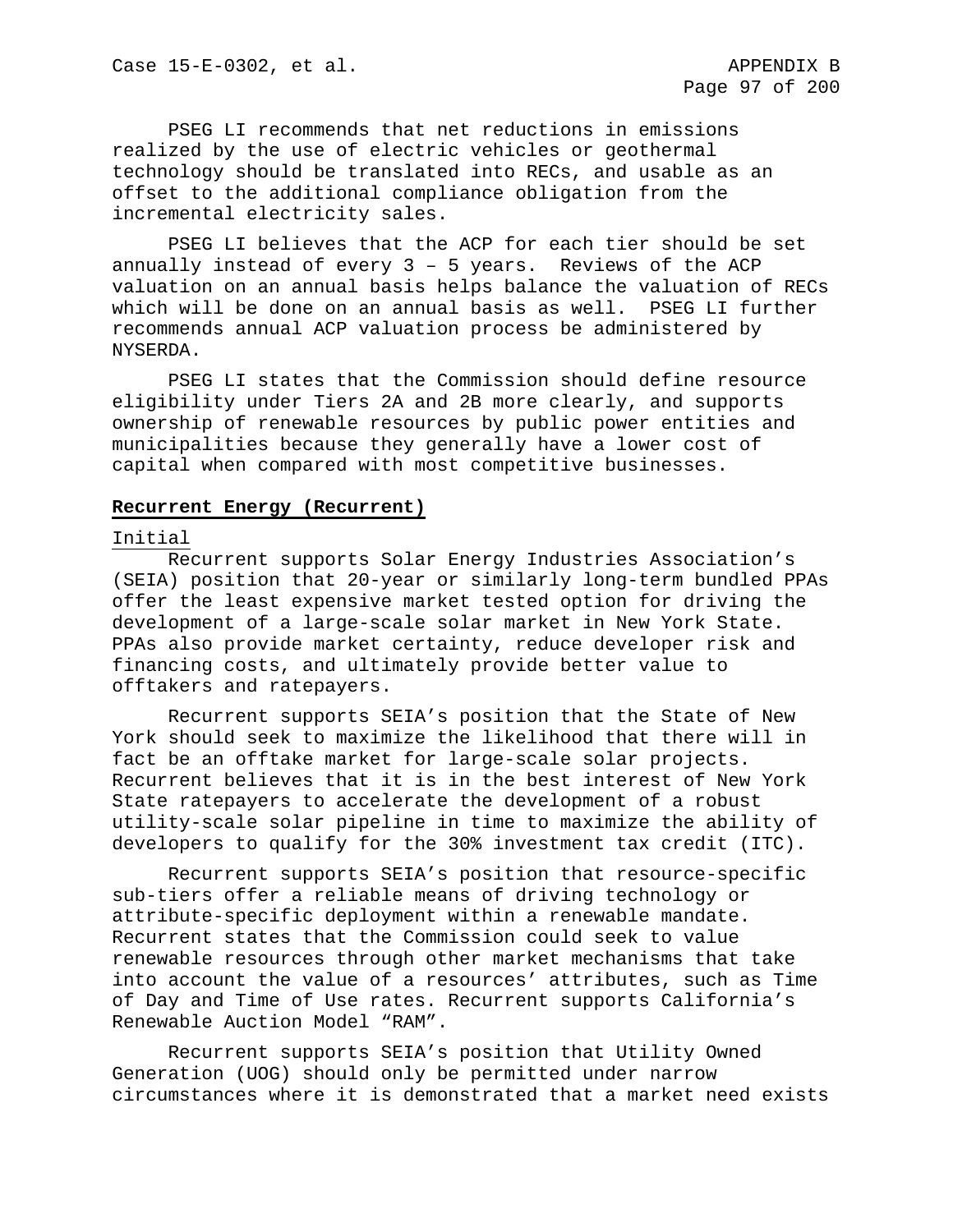that cannot otherwise be met through the competitive marketplace.

Recurrent states that the current interconnection study process delays development of projects under the CES. The Large Facility Interconnection Procedures (LFIP) do not provide schedule or pricing certainty to developers. Providing more certainty and shorter duration around the interconnection process for generators greater than 20 MW, or alternatively conducting serial interconnection studies, would allow developers to efficiently and economically bring on new renewable generation.

Recurrent recently commissioned the Smart Electric Power Alliance (SEPA) to conduct a study on how to optimize the economics of utility-scale solar projects. Recurrent indicates some of the key findings from the report as large scale projects can achieve significant economies of scale across soft cost categories compared to small projects and the greatest economies of scale are achieved as solar projects sizes increase from 5 to 20 MW, with significant additional savings available until projects reach the 50 MW range. Additionally, above 50 MW some additional economies of scale may be gained, but at diminishing levels.

### Reply

Recurrent Energy agrees with many commenters on the superiority of bundled, long-term PPAs. PPAs.

Recurrent Energy agrees with many interveners on the need for a standardized schedule for procurement, and strongly recommends that solicitations begin as soon as possible in order to maximize the volume of megawatts that will be eligible for the 30% federal investment tax credit.

Recurrent Energy believes that the goals of the CES are more likely to be met if awardees are required to complete construction of their proposed projects within 36 months of securing a contract. A time limit of this duration provides a filter for determining the capability of a developer to deliver on their commitments and discourages speculative bids.

Recurrent Energy recommends that requests for proposals (RFPs) be released every six months instead of annual solicitations.

Recurrent Energy shares NYISO's expectation that technical studies will confirm the need for additional transmission infrastructure and system upgrades beyond what is contemplated by the Western New York Public Policy Transmission Need and the Alternating Current Public Policy Transmission.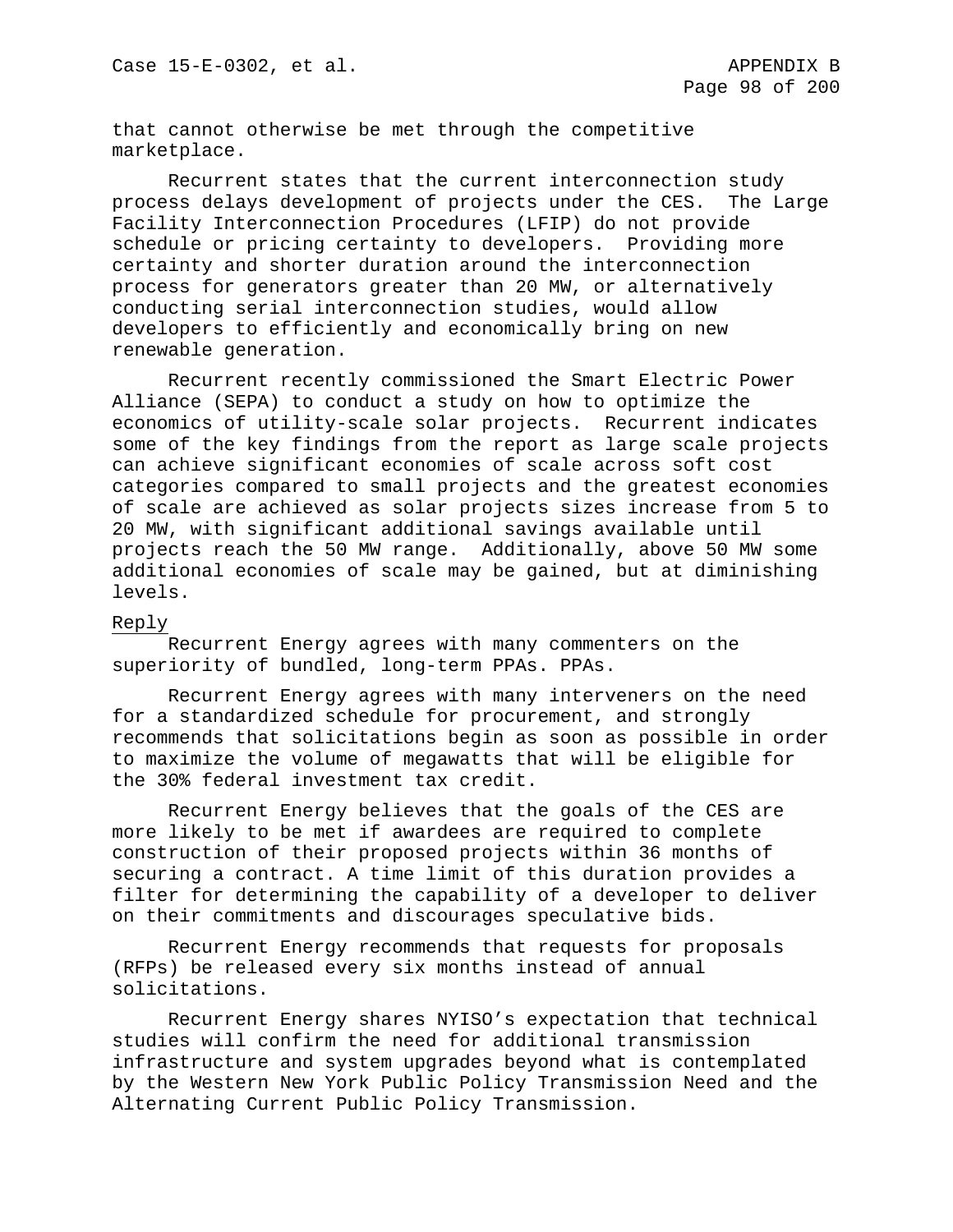# **ReEnergy Holdings LLC (ReEnergy)**

#### Initial

ReEnergy supports the CES proposed Tier 2A and Tier 2B categories, and the proposed GWh target for Tier 2A, and in favor of the separate sub-tiers in Tier 2. Believes that longterm contacts should not be restricted to Tier 1 projects.

ReEnergy states that the mechanism to establish the Alternative Compliance Payment (ACP) will be critically important to achieve the State's renewable energy goals and believes it will be necessary for the ACP to be sufficiently high in order to encourage competition with adjacent marketplaces, particularly, the states of Massachusetts and Connecticut.

ReEnergy supports Appendix D of the White Paper, which has properly identified the critical component for ACP formation for Tier 1 resources. They argue that the formation of the ACP should be applied in Tier 2A as well, since Tier 2A resources have full capability to deliver to other state Class I markets, any artificially low ACP would run the risk of a shortfall in New York RECs.

ReEnergy believes that the concept outlined in Appendix D of the White Paper for Tier 2A ACP formation is flawed. Setting the ACP higher than current forecasts allows for full competition to occur and limits the potential for REC shortfall in New York. If the ACP were to be set at current forecasted level (for example, the \$25.75 rate mentioned in the cost study example), ReEnergy fears New York runs the risk of procuring no RECs from Tier 2A projects.

### **RENEW Northeast, Inc. (RENEW)**

#### Initial

RENEW proposes that the proposed Tier 2 (both Tier 2A and Tier 2B) be designed to be similar to the Massachusetts RPS Class II. As part of design of the Tier 2, RENEW recommends (1) long-term contracting opportunities with these resources to capture the hedging benefits of these "fuel-free" resources; and (2) opportunities for the state to facilitate development of a voluntary market for the attributes these legacy resources.

RENEW recommends NYSERDA continue to conduct state-wide aggregated competitive solicitations.

RENEW supports Offshore Wind, with long-term contracts, and a procurement at scale over 1,000 MWs, to achieve economies of scale infrastructure and local supply chain investment. Also, recommends multiple solicitations over a number of years because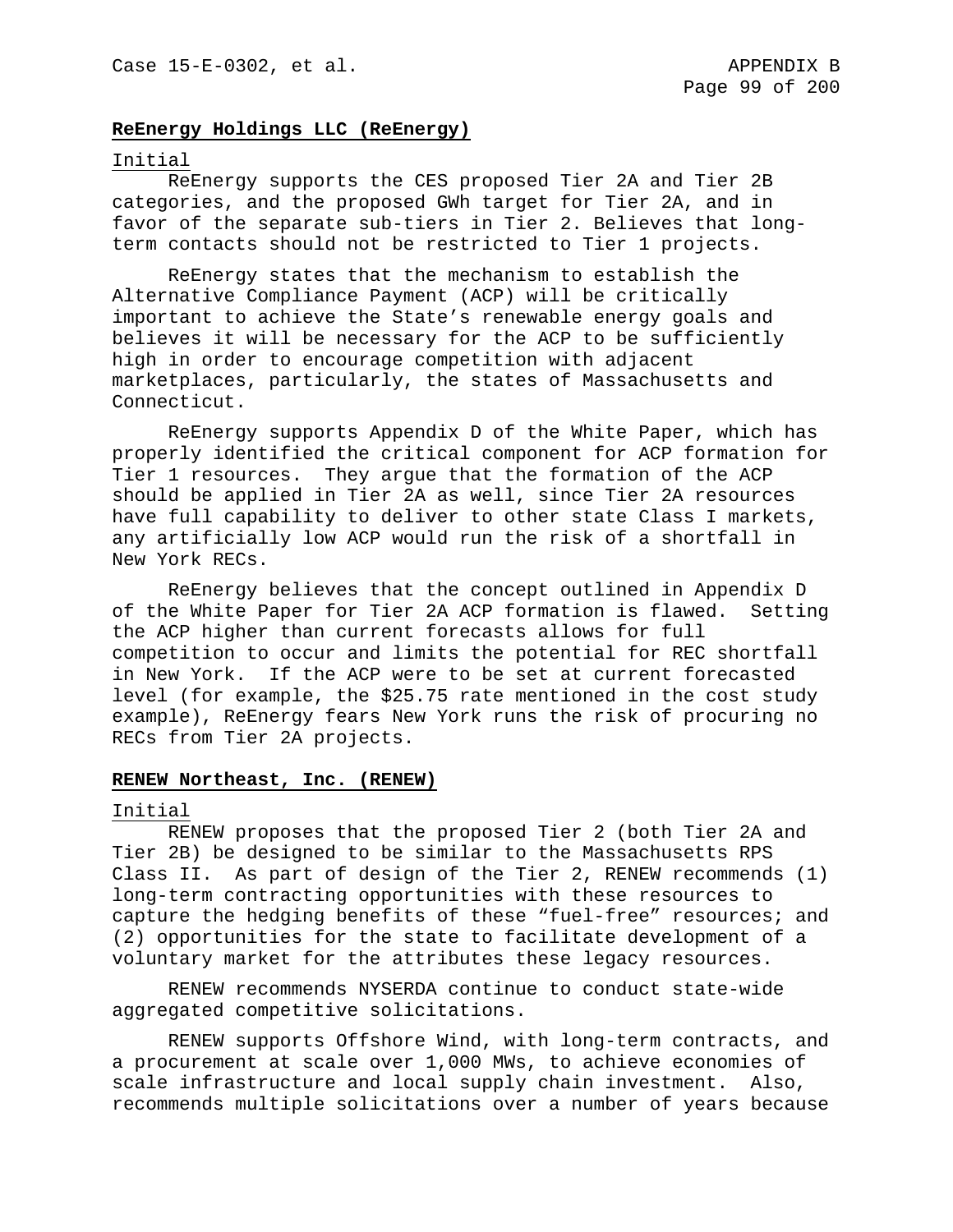it would enhance competition and ensure the State's offshore wind program is not dependent on just one company or project.

RENEW opposes a change in the State energy policy to allow utility owned generation (UOG) (Option 3B) as it will unjustifiably place the risk on ratepayers for possible UOG above-market costs.

### Reply

RENEW believes that option 3A, as modified, should be the only procurement approach with none of the other options adopted even if in a limited or transition format. Retaining the existing model of REC-only procurements (Option 1) in parallel with another model as a transition adds unnecessary administrative and compliance complexity.

RENEW disagrees with Indicated Joint Utilities claim the Utility Owned Generation (UOG) model is the least-cost path apparently based on the hypothesis that consumers would not pay a premium for renewable energy as they would after the end of a long-term contract. Further, RENEW believes that their assertion is based solely on an unpublished analysis Con Edison conducted and no other public evidence in this case. RENEW supports IPPNY's initial comments that if EDCs are allowed to develop or acquire an interest in cost-of-service, rate-regulated LSR, ratepayers ultimately will be put back in the position of being at risk of shouldering the cost overruns of such projects.

RENEW opposes changing state energy policy away from competitive wholesale markets to allow for UOG (Option 3B) and unjustifiably placing the risk on ratepayers for possible UOG above-market costs.

RENEW argues that the Indicated Joint Utilities give a false impression on the workings of the PPA for bundled energy and RECs and they imply the LSR owner has no incentive to maximize participation in the energy market as it will receive a fixed hourly rate. RENEW states in reality, under a PPA, the interests of the LSR owner and consumers are aligned under the objective of maximizing the output of renewable energy production.

RENEW states that the Indicated Joint Utilities comment that new Financial Accounting Standards Board guidance regarding the treatment of operating leases may result in utilities having to characterize the PPA as a lease. The revised lease accounting model, though, does not require EDC contracts with renewable energy plants to be treated as a lease and under the PPA model, the contracts will not be reflected on a utility balance sheet as debt.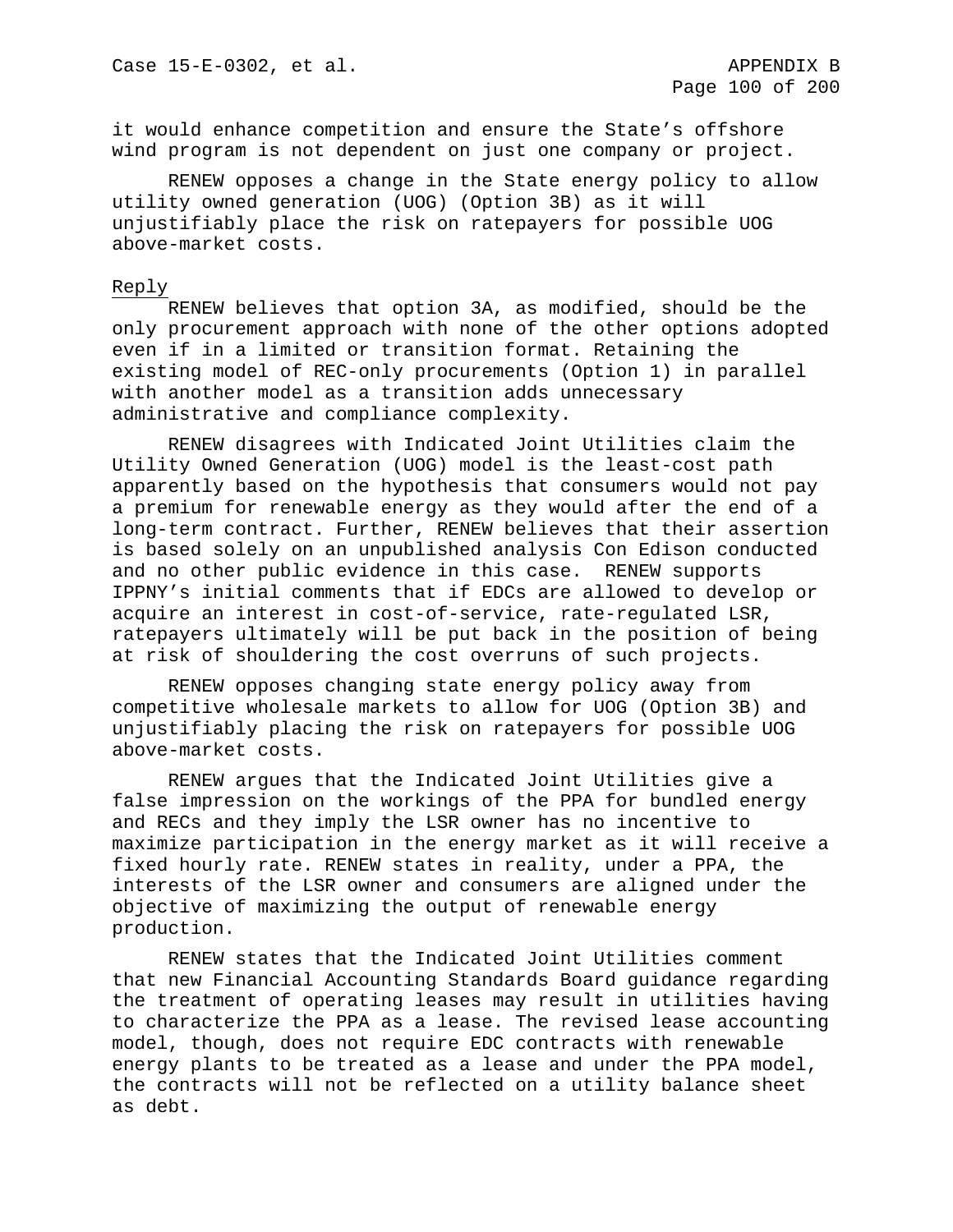RENEW recommends a centralized procurement model under which none of the EDCs would have a right to substantially all of the value from a renewable energy plant. Under the RENEW model, once the winning bidders are selected, NYSERDA would have the authority to direct the EDCs to enter into contracts with the winning bidders for their proportionate share of the products sold by the projects based on their relative distribution loads.

RENEW believes that even if one EDC were to contract for the entire output of a renewable energy plant, the PPA still would not qualify as a lease. The PPA structure proposed provides for the buyer to purchase the output of a renewable energy plant whenever it can be produced at a price that is fixed per unit of energy delivered. For these reasons, the concerns of the Indicated Joint Utilities that PPAs may need to be treated as leases and will be imputed as debt on their balance sheet are without merit.

RENEW finds that the power of competition best addresses the question of how to give consumers the benefits of residual value. The Indicated Joint Utilities imply that developers will reap an ill-gotten benefit at the end of the PPA. RENEW states that the implication underestimates greatly how savage the power of competition can be in these competitive procurements.

RENEW argues the Indicated Joint Utilities characterize PPAs as "only the beginning of ongoing payments that will need to be paid to existing resources to keep renewable attributes in New York as long-term contracts expire." RENEW states that this comment ignores the fact that under the UOG model ratepayers will also pay for the O&M of a utility owned renewable energy unit in its later years and a merchant operator, however, cannot stick ratepayers for poor performance costs like a rate-based one.

While RENEW supports first the EDC-backed PPA model for contracting of renewable energy based on its cost-effectiveness, it believes the proposal advanced by Avangrid that places the New York Power Authority (NYPA) in the role as the counterparty to developers might also work. RENEW believes NYSERDA would need to have a key role in the selection process. Otherwise, RENEW supports the Avangrid proposal with NYPA as the counterparty to energy that it will sell into the NYISO markets and the RECs that be allocated to all LSEs based on their share of load. RENEW agrees with Avangrid that further exploration of NYPA's legal authority should be conducted.

In the interest of promoting competition, as proposed by NYPA and Brookfield Renewable Energy Group, RENEW supports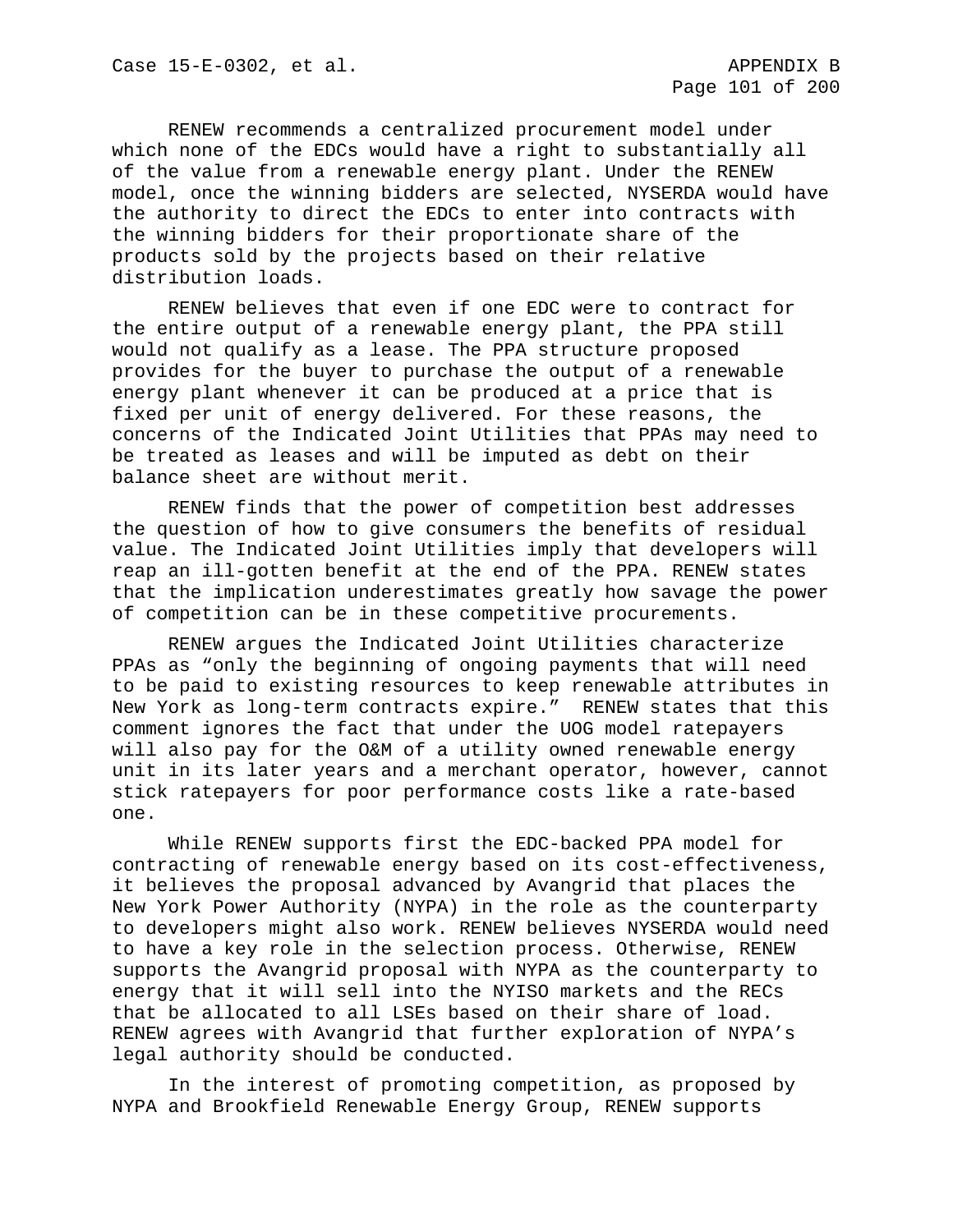consolidation of sub-tiers 2A and 2B into a single Tier 2. Additionally, RENEW supports an exploration of whether long-term contracting for Tier 2 resources should be conducted as contract durations of 5 to 20 years may provide revenue certainty that allows for ongoing maintenance and optimization of existing projects.

RENEW states that long-term PPAs are compatible with New York's wholesale energy markets and will lower energy production costs. The comments of IPPNY and the New York Independent System Operator, Inc. (NYISO) on LSR bidding into NYISO markets assert that EDC-backed PPAs are incompatible with New York's wholesale energy market. Their remarks ignore the fact that short term markets are not the only energy markets. However, RENEW suggests adding a long-term fixed energy component in contracts will provide consumers with the full benefits of renewable energy whose "free fuel" can allow a supplier to offer a long-term hedge against electricity price swings caused by the volatility in natural gas and other fossil fuel markets. RENEW agrees with the NYISO and IPPNY that competitive wholesale markets have numerous benefits to consumers. It disagrees with them on the point that long-term PPAs are incompatible with the wholesale markets. The NYISO states that long-term PPAs will "insulate renewable resources from temporal and location-based wholesale market price signals".

RENEW does agree with the NYISO that additional low marginal cost renewable resources will negatively affect "the ability to accommodate the deliverability of the total output from the State's wind and hydroelectric resources to the system." The solution to this dilemma is not to block a program of long-term PPAs for LSRs but to upgrade the bulk transmission system to enable upstate projects to provide renewable and low cost energy to downstate zones with greater demand.

# **Renewable Energy Industry: The Alliance for Clean Energy New York, American Wind Energy Association, Advanced Energy Economy Institute, Northeast Clean Energy Council, and Distributed Wind Energy Association: (Collectively, Renewable Energy Industry)**

### Initial

Renewable Energy Industry (REI) strongly supports the New York State's pursuit of a new Clean Energy Standard (CES) to achieve 50% renewable energy by 2030.

REI notes that the White Paper leaves several critical policy design questions undecided. REI supports the establishment of annual procurement obligations in megawatthours (MWh), but the White Paper only establishes these until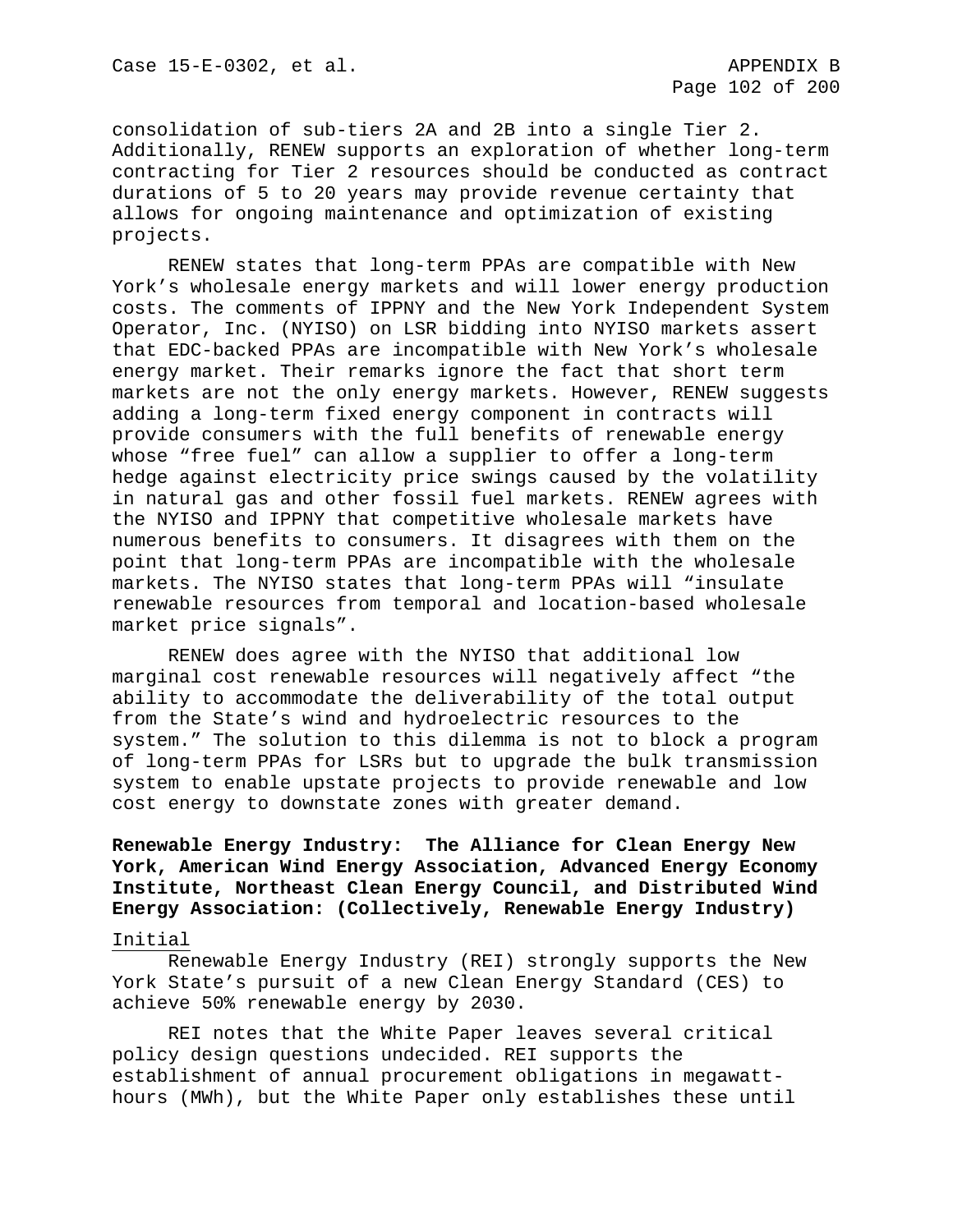2020, which is not long enough to stimulate a strong pipeline of projects.

REI is concerned about the White Paper not establishing the level of the ACP nor the specific methodology for setting the ACP, so its efficacy in achieving the 50% goal cannot yet be<br>assessed. Also, the REI states that the White Paper does no Also, the REI states that the White Paper does not articulate what portion of the overall obligation would be procured via electric distribution company (EDC) backed PPAs. REI proposes that the EDC-back PPA portion of the total CES Tier 1 obligation should be 85%. The remaining portion of the obligation should be achieved via NYSERDA long-term REC contracts, distributed generation supported by co-incentives, and the short-term REC market. REI notes that some aggregated behind the meter generation could be procured via EDC-backed PPAs. Renewable Energy Industry's proposal is that an amount equal to 85% of the total Tier 1 obligation be procured via EDCbacked PPAs and this 85% would be allocated to the EDCs as well as NYPA and LIPA, based on the load served.

REI supports the broad definition of renewables as described in Appendix C of the White Paper, with the exception of hydropower greater than 50 MW and/or involving new impoundments. REI also supports the use of an offshore wind tier in the CES, and an annual target should be set for energy efficiency.

REI Industry opposes unrestricted utility-owned generation (UOG) of large scale renewables, and supports the restrictions on UOG as articulated in the White Paper.

REI believes that targets and timelines should be established. Primary concern is lack of targets after 2020 and the apparent back-loading of targets relative to a smooth pathway to 50% by 2030. Renewable Energy Industry believes that firm targets should be set for each tier for the period of 2017- 2030, and that the triennial review does not create certainty. Also, REI states that since energy efficiency was factored into the 2030 load projections, an annual target should be set for<br>energy efficiency. REI states that a solicitation schedule REI states that a solicitation schedule with MWhs targets should be established by the Commission and should apply to EDCs including NYPA and LIPA. Also, New York needs to structure its CES to maximize benefits from federal tax credits which are decrease over time Procurement to meet CES should be timed to maximize potential PTC and ITC benefits by front-loading in the years 2016-2019.

REI believes in establishing Utility-Backed PPAs as the core of the CES. They strongly caution against relying on short-term or spot REC market, as it will highly unlikely result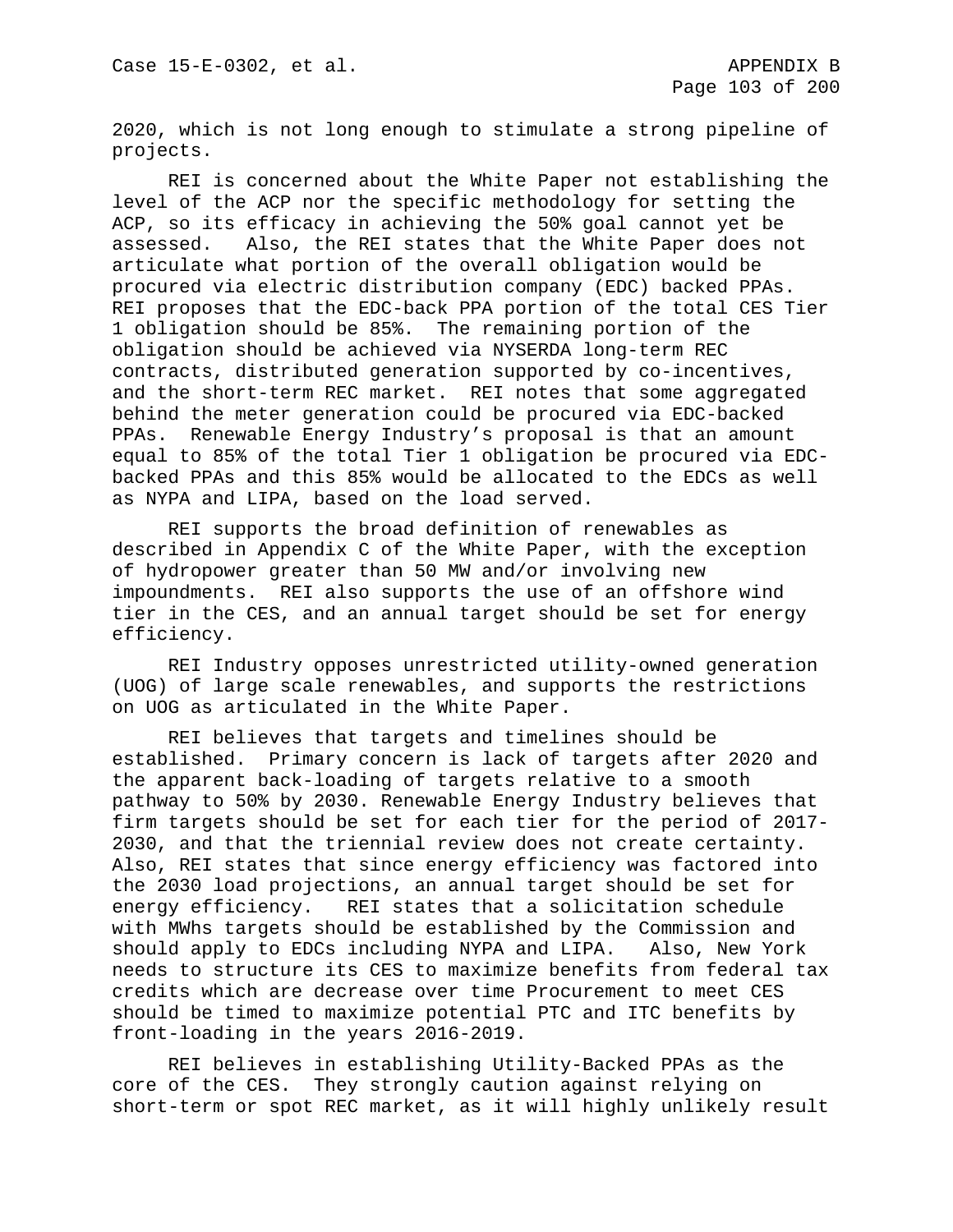in in-state renewable projects. Renewable Energy Industry notes that Tier 2 should have the opportunity for long term contracts.

REI recommends in establishing an effective alternative compliance mechanism (ACP) Level. The ACP should be high enough to stimulate REC procurement in Tiers 1 and 2, for example at a level twice the projected REC price. Renewable Energy Industry supports review of the ACP level every three to five years – changes should be gradual and moderate, and ACP revenues should be directed to NYSERDA for the procurement of RECs via long-term contracts.

REI states that to use the "implied REC" approach to evaluate project bids. Also, they state to create a CES program that emphasizes locational value and resources diversity to assure a more predictable level of renewable energy output while optimizing use of the transmission and distribution structure.

REI supports establishing Tiers for offshore wind and maintaining existing renewables in New York. Renewable Energy Industry believes that offshore wind tier is highly scalable and reliable; offshore wind projects require bundled PPAs like other large scale renewable technologies because the CES program is going to integrate NYPA and LIPA rather than have separate policy; and offshore wind tier will create demand and lead to pipeline of projects.

REI believes that expedited implementation of a CES is necessary to all the continued operation of the nuclear facilities but certain existing renewable energy facilities. Renewable Energy Industry does not support hydropower larger than 50 MW in Tier 1 or Tier 2. Also, believes that many projects currently are Main Tier or Maintenance Tier and substantial remaining operating life and in the state's interest to keep the energy and REC's in the state. Further, Tier 2 projects should be eligible for long term contracts. Nuclear facilities should not count towards New York's 50 by 30 goal or LSE's obligations towards the goal.

REI states to include new distributed renewable in Tier 1, and integrate CES with REV. Also supports inclusion of qualified distributed energy resources in Tier 1 as proposed by Staff. Further agrees with Staff that qualifying DER does not need a separate tier within the CES, and DERs will sell/market RECs to obligated parties or their distributed utility.

REI supports establishing mandatory energy efficiency target for utilities, either as part of the CES or complementary program and should aim for 2% annually.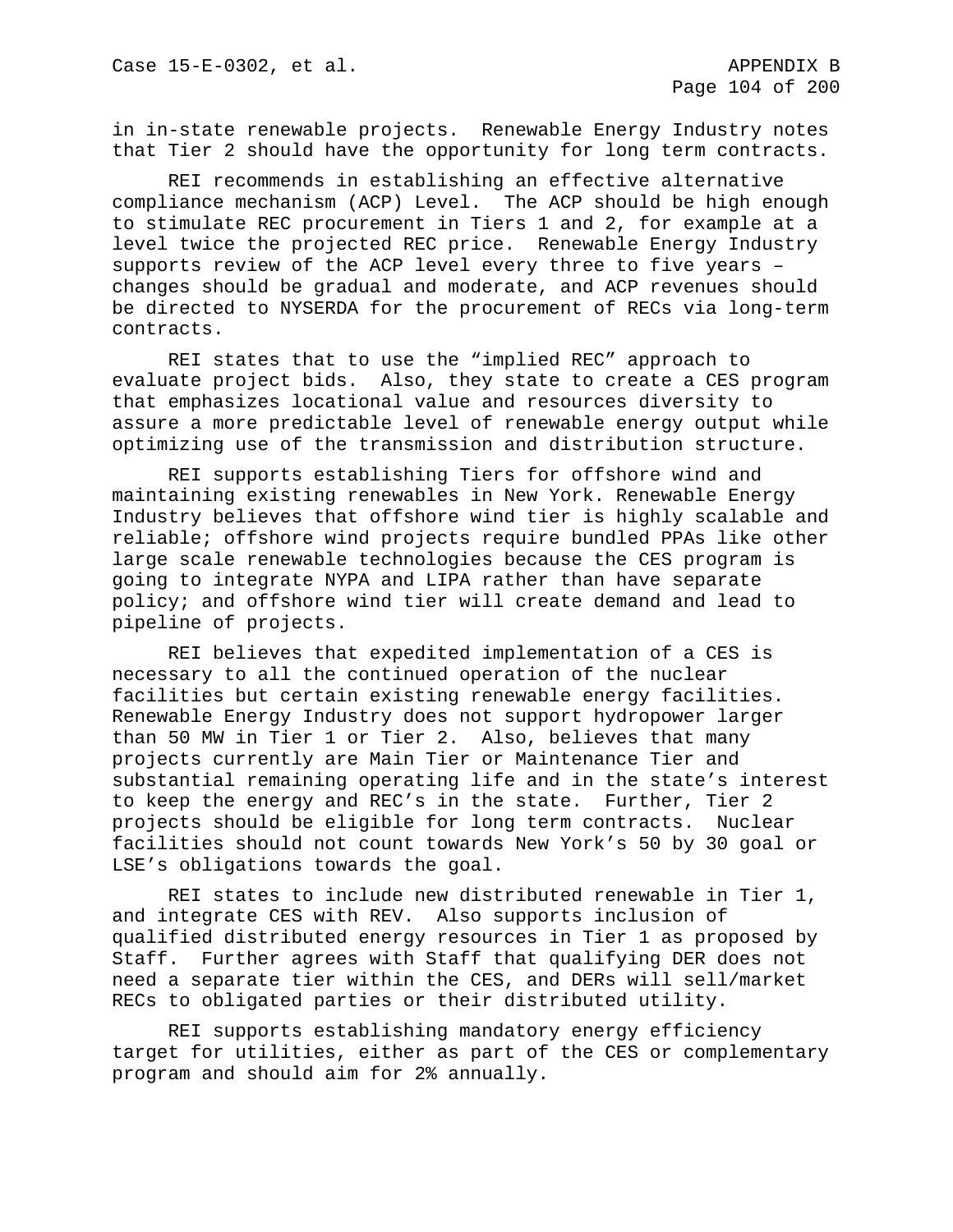REI supports limited banking and borrowing recognizing the values in smoothing compliance and volatility in the REC markets. RECs would be allowed to be banked for 2 years. RECs could be borrowed for 2 quarters from operational projects. Renewable Energy Industry opposes to utility-owned generation.

REI believes that increased proliferation of electric vehicles and geothermal heat pumps will support a lower of economy wide greenhouse gas emissions. Thus, it is appropriate to include some projected increase in the electricity demand due to these technologies, but the increased load does not require the annual percentage in the CES be modified. REI states that robust deployment of these technologies could affect an energy efficiency mandate, should one be established. Therefore, the design of an energy efficiency mandate should take into consideration of this potential dynamic so not to penalize an obligated entity that fails to achieve efficiency targets due to these technologies, but instead adjusts its efficiency obligation accordingly.

### Reply

Both the REI and the utilities generally support utilization of a competitive procurement process, regular resource solicitations, and the inclusion of all jurisdictional and non-jurisdictional load-serving entities (LSEs) in the CES.

The REI agrees with the utility filings on the need to ensure appropriate cost recovery and the use of NYGATS to track the generation of renewable energy credits (RECs), as well as the need for clarity in the ownership of RECs (particularly from distributed technologies).

The REI agrees with the utilities in support of the continued development of voluntary market activity in renewables procurement, as part of a portfolio of procurement approaches to achieving 50%.

As described in the REI's Initial Comments, they recognize that utility-backed PPAs are a tried and true procurement structure that can accelerate renewables development activity to the scale necessary to achieve the 50% goal, and can do so at least-cost, as borne out in the LSR Options Paper and the CES White Paper Cost Study. They favor a PPA approach can be implemented in a manner that is fully consistent with competitive wholesale markets and federal law, and consistent with existing restrictions on utility-ownership of generation assets.

REI disagrees with the Initial Comments of the NYISO and IPPNY that raise a number of concerns about the use of bundled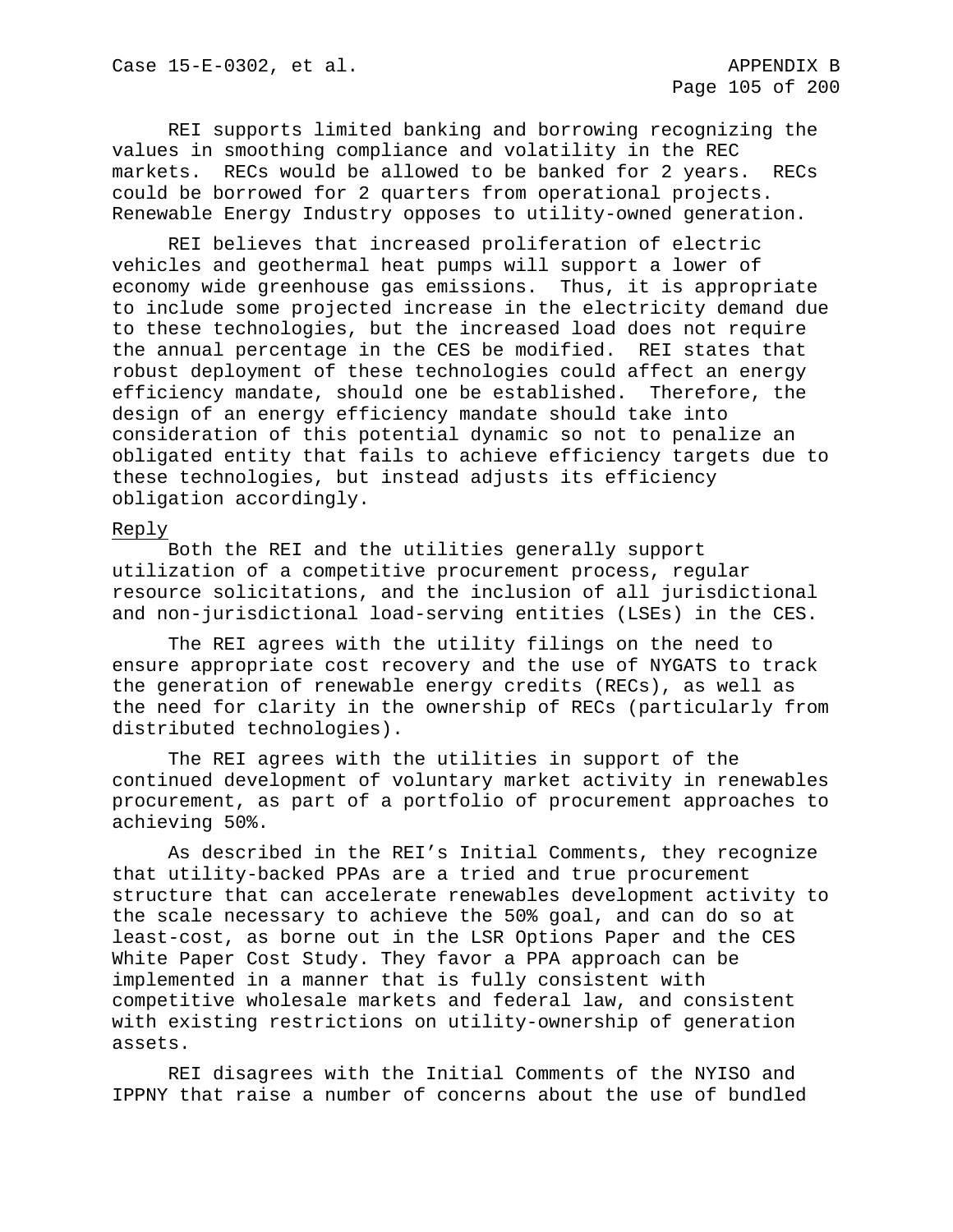PPAs and compatibility with competitive markets, stating the concern that PPAs will insulate renewable generators from price signals and create inefficiencies in the market, even threatening reliability by undermining revenue adequacy for resources necessary to balance renewable energy variability.

REI recommends that in evaluating competitive bids, the entities making procurement decisions could use an "implied REC" approach in order to maintain market signals related to location and time of generation as a key aspect of a procurement model.

REI states that transmission investments, as NYISO points out in their Initial Comments will be necessary to meet the 50% by 2030 goal, and should accrue co-benefits of less congestion and more reliability. The Renewable Energy Industry also recognizes and supports the need for additional transmission investment.

REI writes that NYISO's Locational Based Marginal Pricing ("LBMP") system was implemented after the State's power plants had already achieved capital recovery through vertically integrated guaranteed rates of return. Therefore, existing, conventional generators did not need long-term incentive structures to ensure capital recovery. As a result, LBMP has been extremely effective at encouraging existing power plants to maximize their efficiency and reduce variable costs, leading to savings for the State's electricity consumers.

REI states that the Solar Parties argue about smaller scale competitive procurements for renewables, and that it could potentially provide more accurate price signals to meet system needs. The Solar Parties cited California's Renewable Auction Mechanism (RAM) or procurement models in Massachusetts and Connecticut as examples of effective efforts. Since 2010, California's RAM effort, for example, helped procure more than 1.5 GW of renewable generation through PPAs. Aimed at resources between 3-20 megawatts, investor owned utilities hold two technology neutral auctions per year based on meeting their specific system needs.

REI disagrees with several commenters, including the utilities that support continuation of the NYSERDA REC-only contracting structure, with costs collected via a surcharge. REI does not believe the REC-only contracts do not bring the longterm price stability value of renewable energy generation to the ratepayers, and will not achieve policy goals at least cost, if at all.

REI disagrees with several commenters that raised issues of risk shifting in a PPA procurement model, citing unacceptable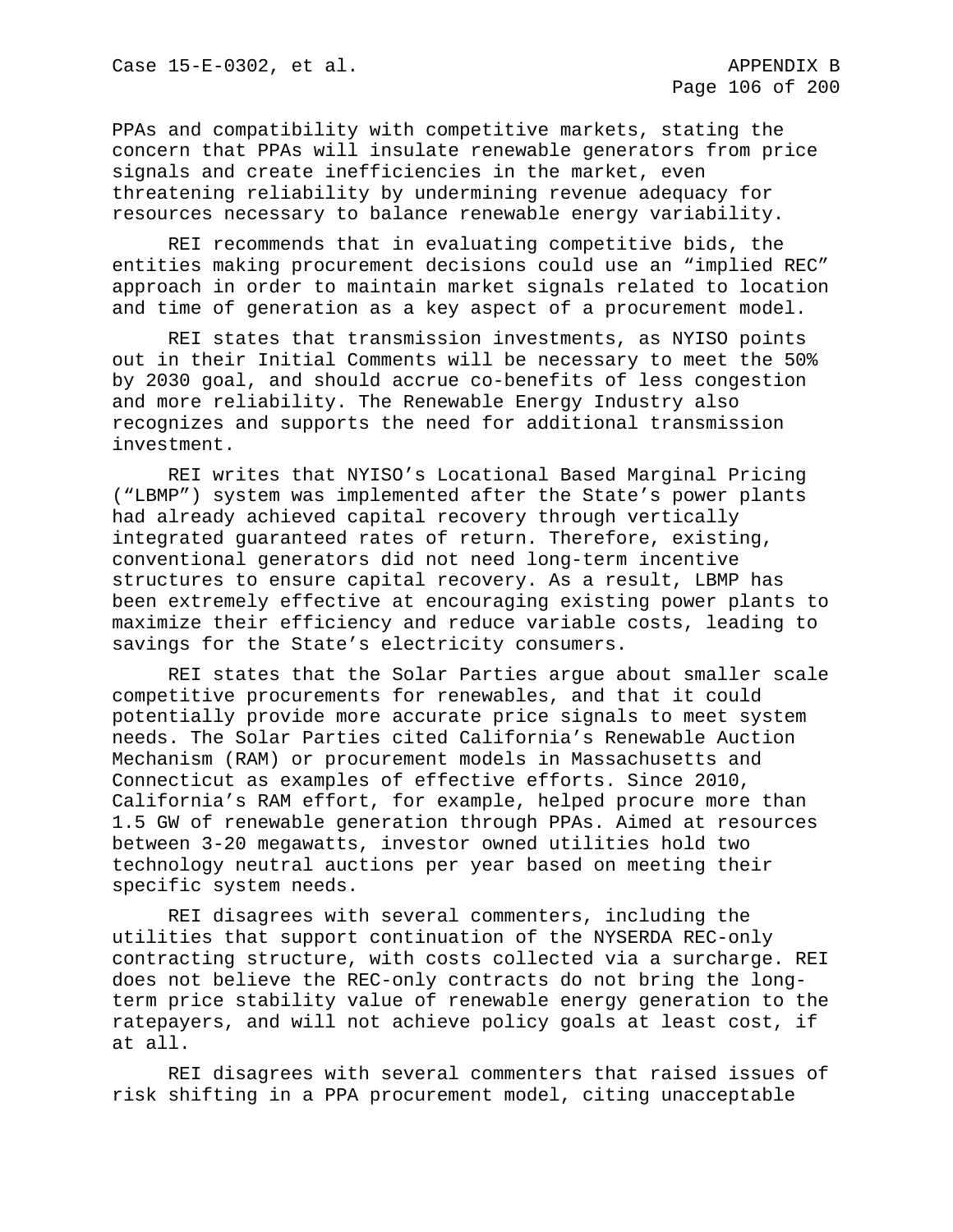risks and excessive costs, even though the State's analysis in this proceeding has shown the opposite: lower costs.

REI states that despite analysis in the LSR Options Paper and the CES White Paper Cost Study that showed lower gross costs and higher net benefits for PPAs vs. REC-only long-term contracting, several parties raise issues related to the cost risk of PPAs. REI believes the unbundled REC product is not inherently less risky for electricity consumers than a long-term bundled PPA and, in fact, only a long-term fixed product can really protect electricity consumers from electricity price fluctuations.

REI write that, several commenters assert that entering into PPA's under the CES would put utilities in the same situation as New York has experienced in the past under the "Six-Cent Law. REI supports a new 50% CES designed to have renewable energy developers competing to achieve the least cost. A procurement entity, such as joint utilities or a third party, would be evaluating and selecting competing bids based on preestablished criteria, which could potentially include other factors (e.g. local economic development benefits) but most certainly would focus on least cost. The PPA requirement will also be limited in size.

REI notes that in the Initial Comments of the Entergy Entities writes: "Adopting a market-based CES program is further warranted in light of the United States Supreme Court's decision in Hughes. et al. REI perceives this as a misreading of the holding in *Hughes*, which the Court narrowly limited to the specific type of contract for differences established by the State of Maryland in the case. REI believes there is nothing in the DPS Staff CES White Paper suggests the type of "bid-andclear" requirement that was pre-empted in *Hughes*.

REI writes that, Entergy's comments argue for a single CES approach rather than the tiered approach proposed in the White Paper, as well as a structure that is unbundled from energy in some form. The primary problem with this approach is that it will undoubtedly be substantially more costly than the White Paper proposal. The "clean energy credits" that Entergy is recommending would be priced at the marginal value of credits, thereby providing higher REC payments than necessary to nuclear plants and increasing the cost of the CES program. The tier approach is an elegant structure for achieving several policy goals at least cost. This includes keeping existing renewable energy generators to the New York market (Tier 2) and overcoming barriers to the establishment of a new industry with significant development potential (offshore wind tier).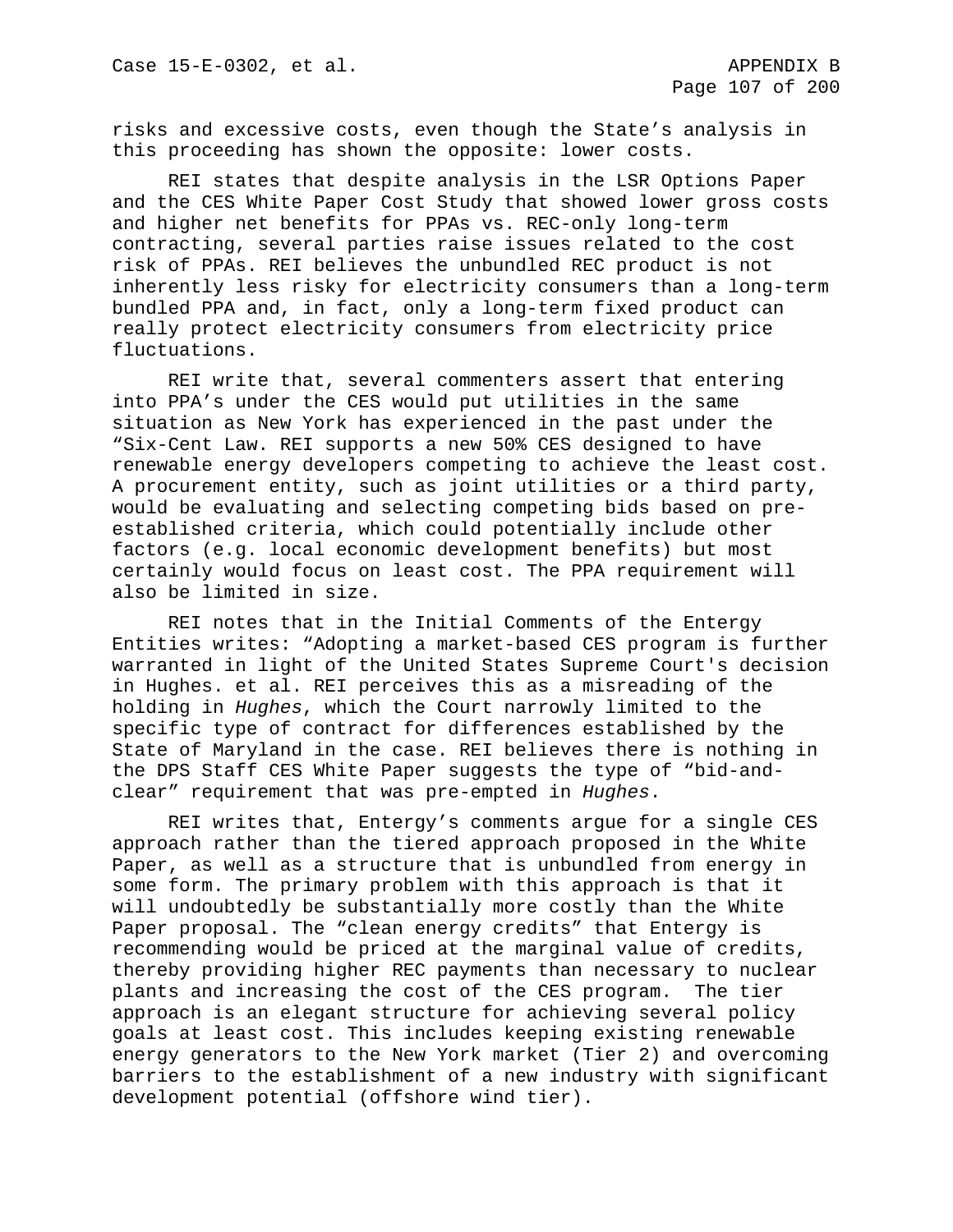REI supports an offshore wind tier that could successfully attract the offshore wind industry to New York State to create jobs, promote renewable energy development for the downstate region, and assist in achieving the 50% mandate. Support for offshore wind was articulated in comments by NYPA, the City of New York ("City"), and the Clean Energy Organizations Collaborative (CEOC).

REI believes that the need for new capacity is most relevant downstate, in New York City and Long Island. Geographic and transmission constraints currently limit the ability to develop onshore wind and utility-scale solar to serve this need. In their comments, the City also raised concerns about geographic equity.

REI states that the City encourages the Commission to consider the creation of twin mandates for renewable energy resources and energy efficiency in their comments. Utilities also agree that aggressive investment in energy efficiency is needed to mitigate the cost impact of the 50% by 2030 goal. They concur with the arguments advanced by the City and agree that the Commission should establish a successor to the Energy Efficiency Portfolio Standard and make targeted investments in energy efficiency to reduce the burdens of energy bills of lowincome New Yorkers.

REI agrees with MI that the Commission should conduct analysis regarding the role that efficiency can play in bringing down the CES cost. REI disagrees with MI recommendation of the initial target toward the 50% by 2030 goal should become effective in 2018, not 2017. They go on to recommend the establishment of subsequent CES targets to be set in 2021, 2024, 2027 and 2030. They argue that an additional year before implementation of binding targets will allow time for further analysis and study. REI encourages the Commission instead to move forward with the timeline proposed in the Staff White Paper.

REI disagrees with MI's s suggestion that a delay in implementation would allow wholesale power prices to rebound and decrease the need for subsidy is neither supported nor productive. REI argues front-loading procurement solicitations under the CES will allow New York to maximize the benefit from these tax policies and it is a clear and convincing argument for holding the first CES procurement process in 2017.

REI disagrees with the comments of MI on establishing future CES targets upon a subsequent stage of the proceeding. They strongly recommend that the Commission set annual compliance targets out to 2030 with the option to review targets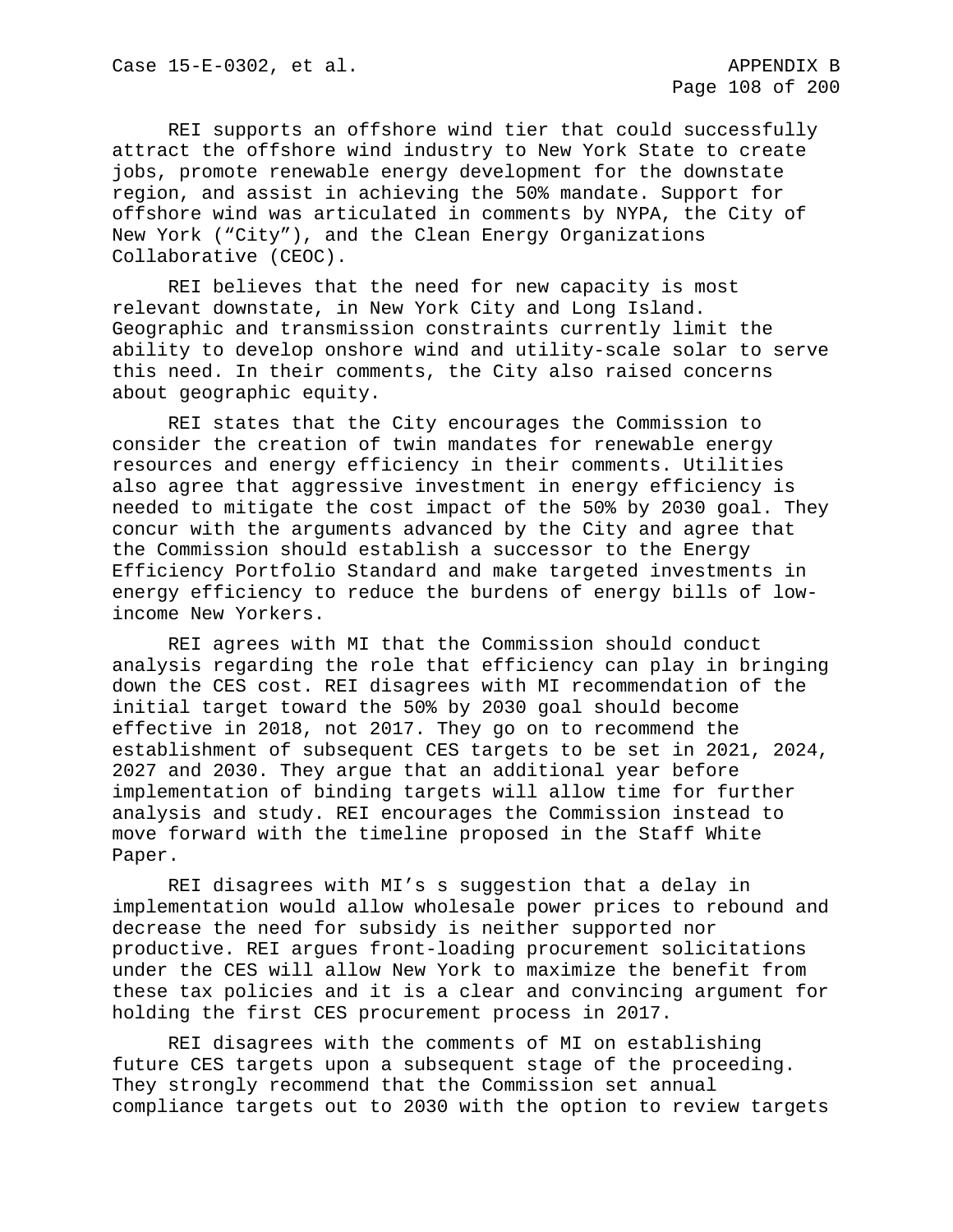as needed, rather than setting the goals every three years. REI's Initial Comments supported the triennial review of targets, but in the context of annual targets being established at the start of the program and criteria articulated regarding what would cause the targets to be adjusted either upwards or downwards. The triennial review period offers the chance to make targeted adjustments if needed.

REI states that the utility filings support a CES program in which all jurisdictional LSE's (EDC's, municipalities, ESCOs) and non-jurisdictional LSE's (NYPA, LIPA, Co-ops, direct NYISO customers) share the CES obligation, as a fundamental principal. The renewable energy industry shares this position. While we recognize the jurisdictional issues with LIPA and NYPA, REI encourages the Commission to request a proposal from LIPA and NYPA on how these entities will design and implement their own CES program that is fully consistent and well integrated with the CES to be established by the Commission in June for jurisdictional LSEs.

REI is concerned that, in the absence of a binding commitment on the part of LIPA, Long Island will continue to underperform as compared to the rest of the State in the development of large-scale renewables.

REI states that numerous commenters aligned with our Initial Comments in opposition to utility ownership of generation ("UOG"). These commenters cited similar concerns with vertical market power, the potential for utility bias, the need for more oversight, and the difficulties in comparing bids for UOG to bids for PPAs. REI agrees with these commenters that it would be extremely difficult to adequately overcome these issues and fairly level the playing field between UOG and independent power producers. IPPNY shares our position that UOG would not bring benefits to ratepayers, and shares concerns given that New York State's electricity markets preclude generation ownership by electric distribution utilities. Allowing UOG of large-scale renewables would backtrack on New York's progress in developing competitive markets and would set an unjustified, uncompetitive, and potentially harmful precedent. In contrast, utilities propose utilizing UOG as part of a multi-faceted strategy to meet the 50% goal, termed "universal renewables." Further, the utilities do not offer evidence that this approach will be more affordable or less risky for ratepayers, who ostensibly would have to pay for these assets in the rate-base as well as cover additional expenses for higher-than-expected operation and maintenance costs or underperformance.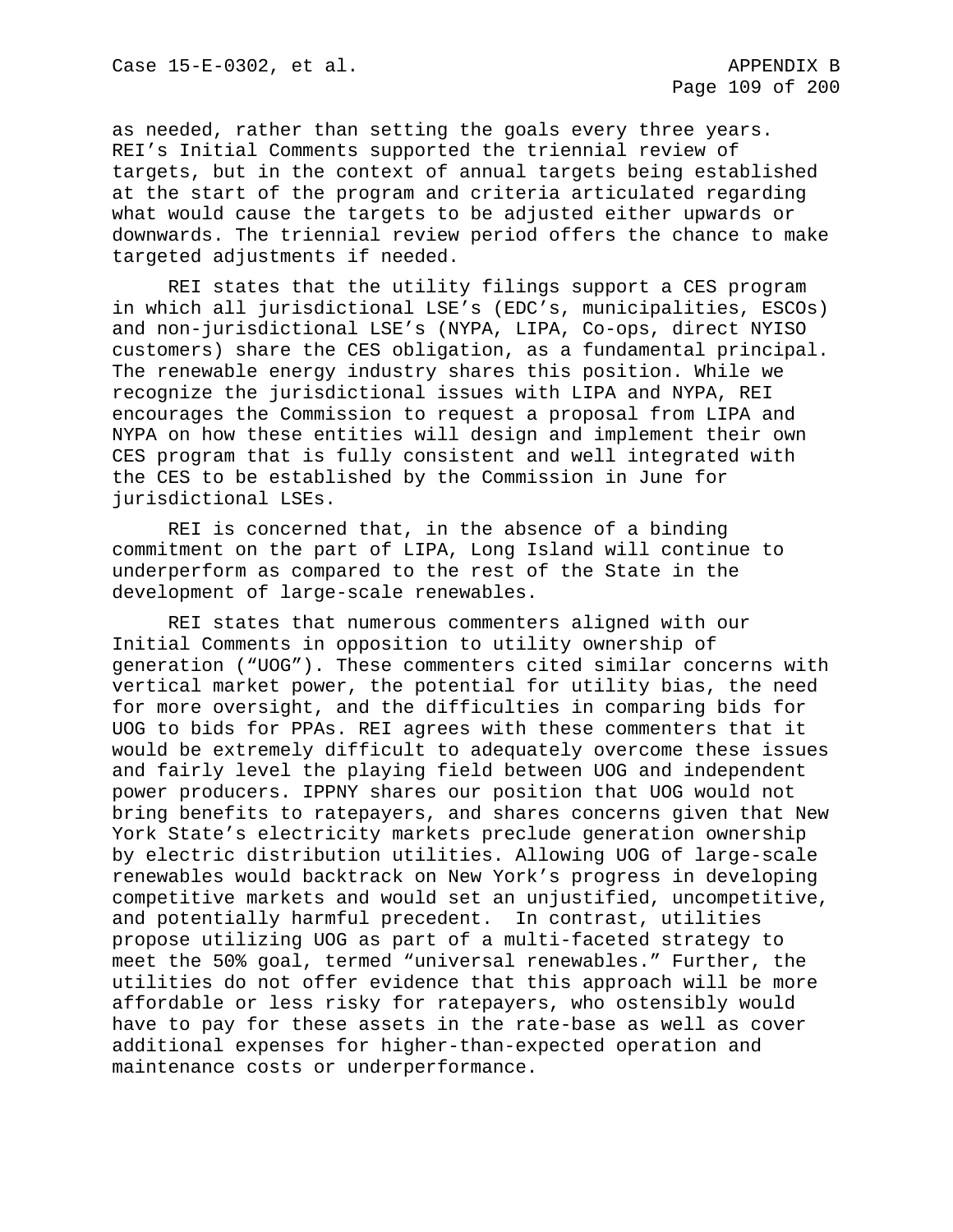REI believes that PPAs provide more certainty and more possibilities to developers than a REC-only approach combined with the voluntary market and UOG when they embark on the risky and costly task of developing projects in New York. The Renewable Energy Industry states that the utilities expect that UOG "will save 38% compared to bundled PPAs," likely because the utilities are significantly underestimating the real cost to develop projects in New York, and are comparing a 20 year PPA with a 25 to 30-year project life under UOG (for fair comparisons the durations should be the same). REI does not support utility ownership of generation assets. Further, the "universal renewables" approach outlined in the utilities comments is not a framework for a sustainable and successful CES program because, among other factors, it fails to include a utility-backed PPA component.

REI is of the position that the Clean Energy Standard can be appropriately and successfully integrated with the existing and future net metering landscape and with other REV initiatives, and support the inclusion of distributed renewable energy in Tier 1 as proposed in the White Paper. While most commenters did not address distributed resources, certain commenters, such as NYPA and the Clean Energy Organizations Collaborative, also supported the inclusion of customer-sited resources into the CES as it will allow for more flexible options for compliance, as well as support the development of distributed energy resources (DER) generally. NYPA argues the CES standards should support the broadest range of renewable energy resources. REI agrees. NYPA goes on to argue that customer-sited resources should generate RECs and there should be no limit on facility size, system capacity and configurations in the CES8. REI supports NYPA's position in favor of allowing all customer-sited renewable resources in the CES and we agree that their inclusion will encourage further development of distributed energy resources.

REI states that the filing of Avangrid utilities and Central Hudson (the "Companies") noted the potential to "double count" for renewable attributes. REI noted this potential in our Initial Comments as well, but expressed that it is a problem that can be avoided. However, REI differs with the filing of Con Edison and National Grid, though, in the belief that the utilization of net metering implies that the renewable energy credits belong to the utility rather than the customer-owner. As noted in our Initial Comments, and supported by the Solar Parties Initial Comments, the RECs should be owned by the project owner until they are expressly purchased by another party (either for CES compliance or another purpose.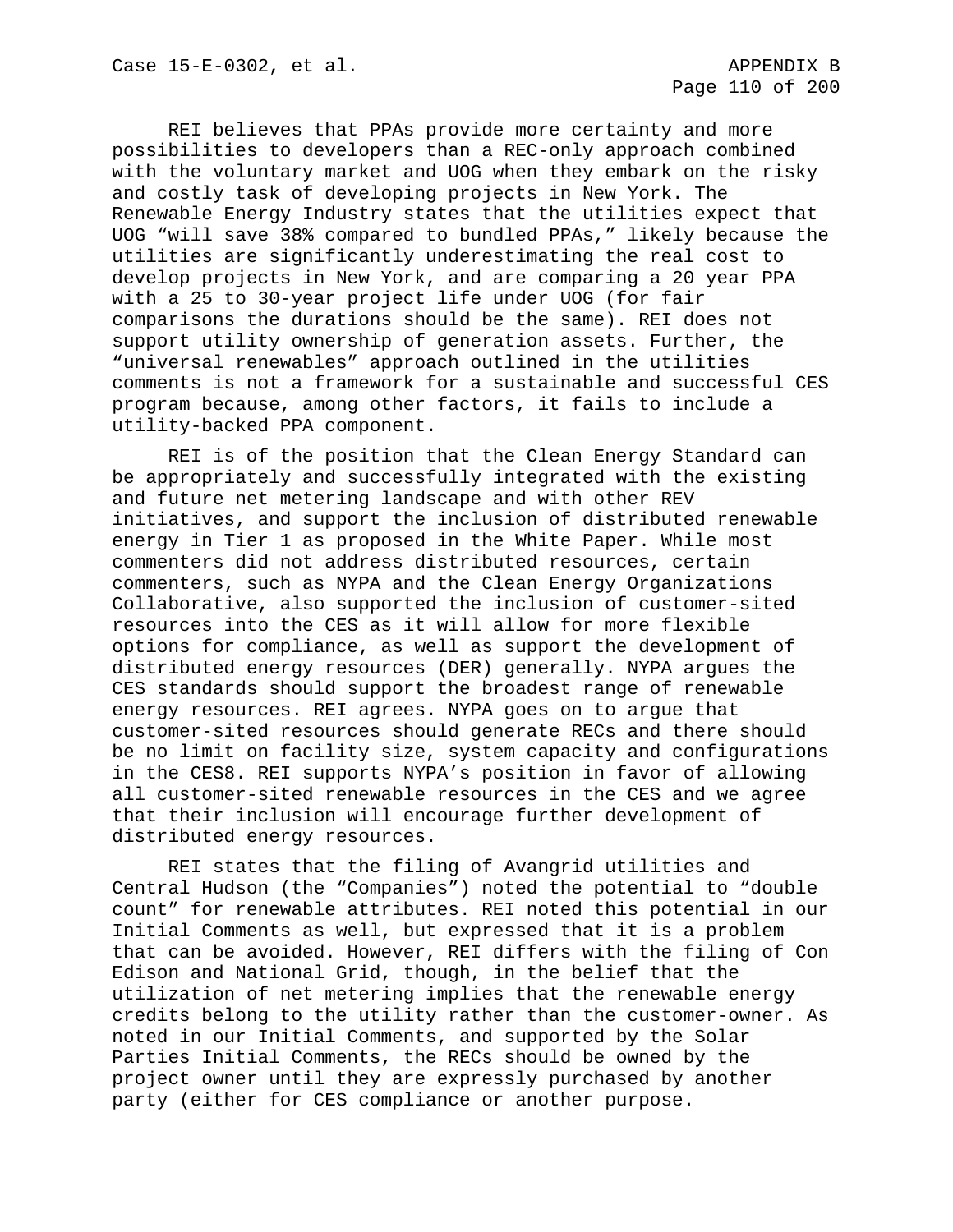REI states that several commenters supported the unlimited inclusion of Canadian hydropower in the CES. REI's position is that a successful and sustainable CES program for New York, that maximizes the benefits to New Yorkers and enjoys continuing public support, will put reasonable limitations on inclusion of Canadian hydropower in the 50% mandate. This would not at all limit imports of Canadian hydropower in response to wholesale market signals, but would not "count" certain larger hydropower projects towards the CES obligation, recognizing that these limitations need to balance the imperative to achieve the 50% goal with other concerns (potential non-climate related environmental impacts, the desirability of ratepayer support for assets owned by a Canadian government entity, the desire to keep energy dollars in-state and foster New York jobs). Therefore, REI proposes that the reasonable restrictions limit hydropower inclusion in Tier 1 to projects that are (1) built after 2015, (2) do not utilize new impoundments, and (3) are less than 30 MW as that is the limit in the current (expired) RPS Main Tier.

REI strenuously disagrees with NYPA's position that new and existing hydropower resources should be eligible for Tier 1 of the RPS and object as a matter of principle to any new hydro impoundments receiving any eligibility in the CES due to their significant and detrimental impacts on the environment. REI objects to the inclusion of existing hydro resources being eligible for Tier 1, as they will cannibalize the market for the development of new renewable energy resources. Their inclusion is counter to the policy goals of getting new investment in new renewable energy infrastructure in *New* York.

REI states that, in their Initial Comments, Hydro-Quebec, Transmission Developers and Poseidon Transmission have advocated for out of state resources to be deemed eligible for inclusion in the CES. While they support the inclusion of imports, they do so with the conditions articulated above. Further, as proposed in the White Paper, all clean energy purchased in compliance with the CES must be deliverable to the customers paying for it.

REI states that all costs required to make clean energy purchased in compliance with the CES deliverable must be accounted for in the evaluation and selection of proposals. If the CES selection process fails to account for the full cost of generation and transmission – including any costs recovered through CARIS or another tariff based mechanism – then it could result in projects that are less cost-effective than others that include the full cost of being deliverable.

REI strongly believe that the core of the CES program needs to be an enforceable obligation for electric distribution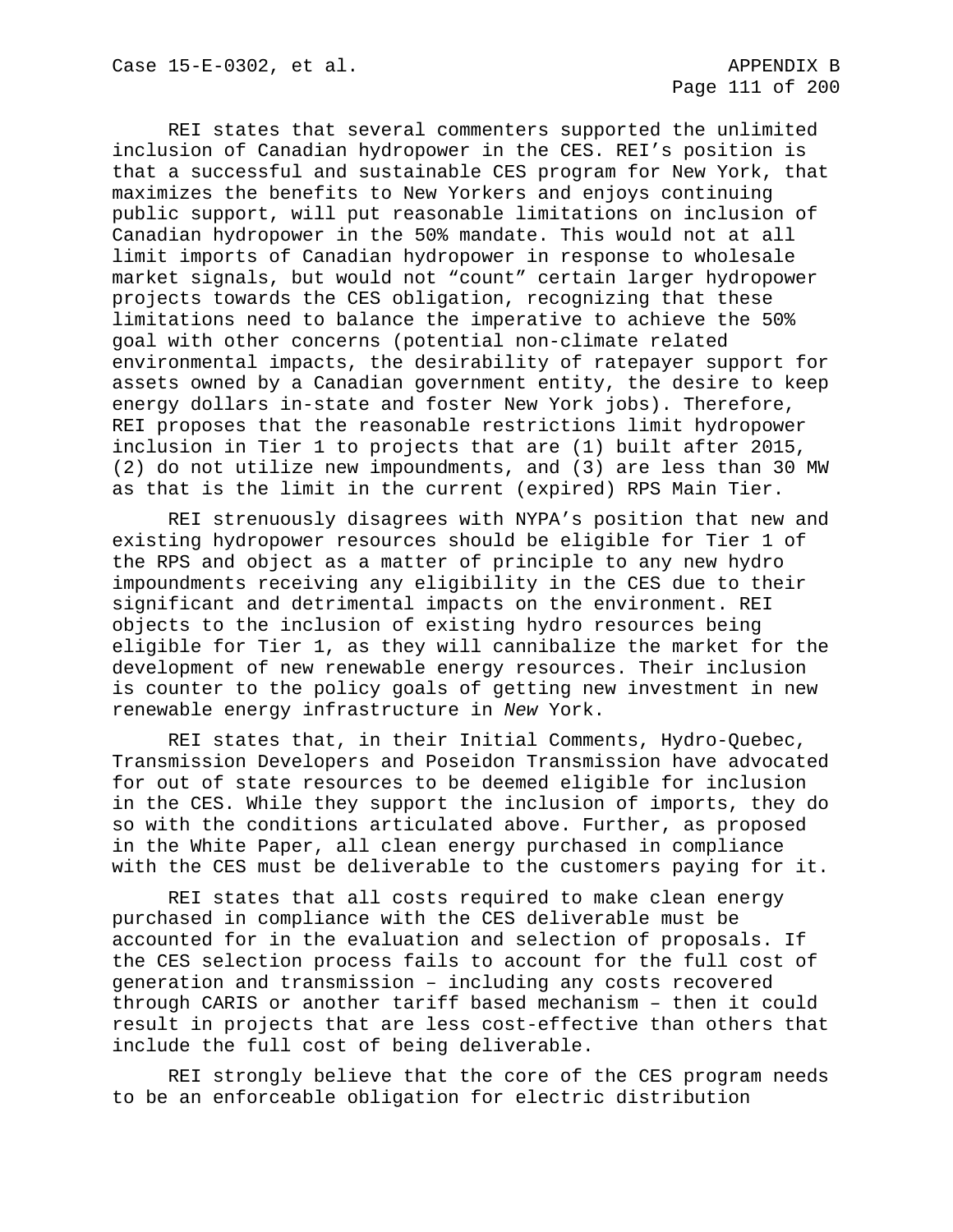utilities to purchase renewable energy using long-term power purchase agreements in the context of annual obligations laid out from 2017 to 2030.

REI states that the analysis provided by NYSERDA and Staff in this proceeding -- in the LSR Options Paper, the CES White Paper, and the CES Cost Study --- all point to utility-backed PPAs as the procurement model that properly balances risks between ratepayers, developers, distribution utilities, and load-serving entities, and does so at lowest costs. As shown in these analyses, utility-backed PPAs offer the most chance for success in attracting investment and construction in New York, and can advance renewable energy goals at least cost and risk to New York ratepayers. The CES Cost Study also recognizes that PPAs lower overall costs. The utility-backed PPAs would be competitively procured, with independent power producers offering competitive, least-cost bids. The bids could be evaluated and selected using the "implied REC" approach. This approach – competitively selected PPAs using an implied REC selection tool – complements New York's competitive restructured electricity system and maintains the benefits of the NYISO markets.

### **Retail Energy Supply Association (RESA)**

### Initial

RESA states that CES will impose a new series of costs and requirements on ESCOs that were first created recently and were unforeseen when ESCOs first entered into various supply arrangements and their fixed price contracts with customers. RESA believes that the Commission should consider allowing the new ESCO CES standards to be implemented on a forward basis (3 years in advance) to allow retail prices to account for the new costs. The CES should exempt existing contracts from the CES requirements so the new rules do not impact existing contracts. Also, ESCOs will need an adequate grace period to procure the necessary renewable attributes under the CES.

RESA recommends that the compliance date be moved to October 1 each year to address the substantive timing concern. RESA is concerned about ESCOs entering the market to acquire the requisite supply they will be competing with many noncompetitive entities including the utilities. RESA believes that this market structure can engender a lack of balance, placing ESCOs at a distinct competitive disadvantage, and that the Commission should take active measures to assure that this does not occur.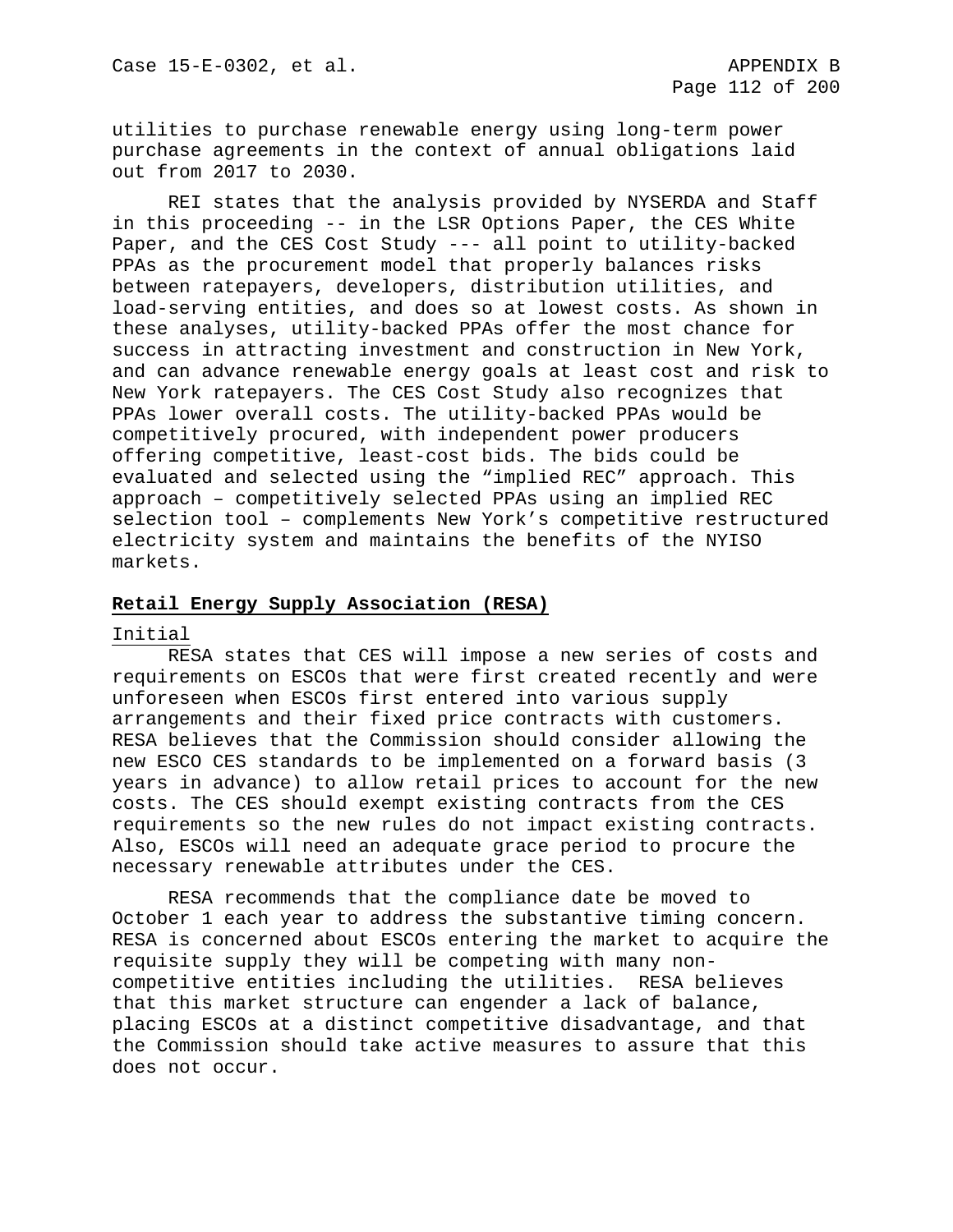RESA states that utilities may currently receive "credit" for renewables that are developed by the utilities using NYSERDA funds or through REV demonstration projects. They argue that if any such renewable projects are ultimately funded using ratepayer dollars, then all LSEs should receive a proportional credit for the renewable attributes generated by these projects, because the ESCO's customers are paying their share of these costs.

RESA recommends that the Commission should allow for greater flexibility with respect to eligible RECs, and that the Commission should allow for RECs be retired in adjacent ISOs (PJM and New England) for voluntary retail green power products in NY without a requirement to deliver to the NYISO. This would provide LSEs with a wider array of green products based in areas adjacent to the NYISO.

### Reply

RESA believes that the CES process should accommodate the changes adopted in the recent reset order because it would also involve important elements of the CES, the Environmental Disclosure Label Program, and NYGATS particularly with regard to compliant renewable energy products. Further, RESA is concerned how an ESCO would achieve compliance with the Reset Order will be impacted by the CES. RESA states that ESCOs may have entered into fixed price contracts with customers which also bind the ESCO for a fixed term and these types of arrangements should receive grandfather status.

RESA believes that the Commission should allow the new ESCO CES standards to be implemented on a forward basis (3 years in advance) to allow retail prices to account for the new costs and the ESCOs will need an adequate grace period to procure the necessary renewable attributes under the CES. RESA supports renewable generation located in control areas adjacent to the NYISO control areas be eligible so long as the generation is accompanied with documentation of a contract path between the generator and the purchaser that, among other things, includes provision of transmission or transmission rights for delivering the generation via the NYISO and can supply a New York consumption point. RESA states that RECs should be retired in adjacent ISOs (PJM and New England) for voluntary retail green power products in NY without a requirement to deliver the power to NYISO.

### **Rockland County Legislature** Alden H. Wolfe, Chairman

### Initial

Rockland County Legislature support conservation and smart metering to reduce the overall energy usage in the State. They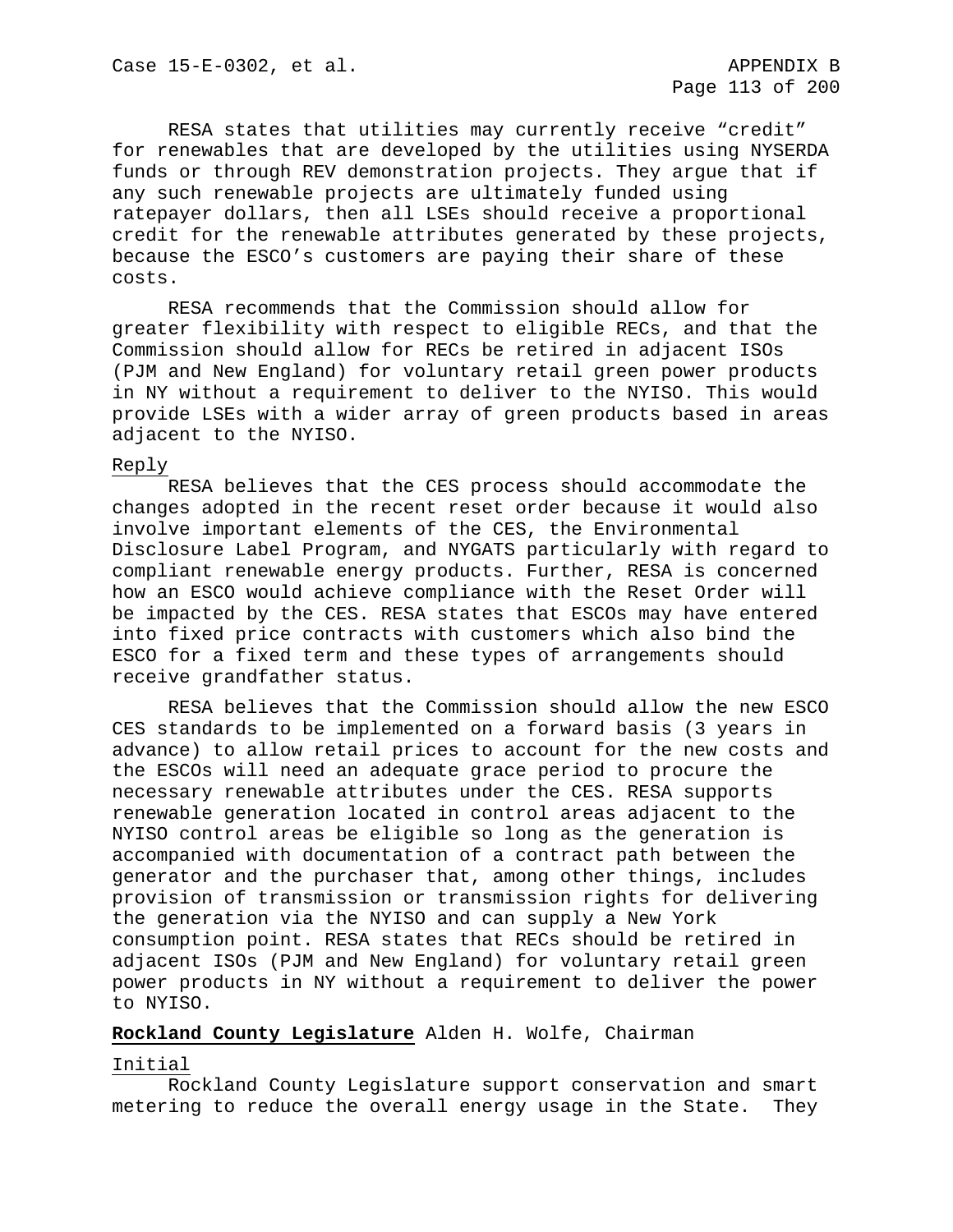believe that the CES should also apply to all regulated utilities and power authorities throughout New York State, because their participation and cooperation is imperative to the success of the CES.

To help reach the CES goals by 2030, the Legislature believes that the State will need to implement a mechanism of checks and balances and incentives to assure that utility companies are making sufficient renewable energy available to consumers.

The Legislature states that nuclear power is neither clean nor it is renewable energy. Rockland County Legislature believes that Indian Point power plant, as well as other nuclear power plants in New York State, must not be factored into the CES initiative. Chairman of the Rockland County Legislature writes that the Indian Point facility has raised countless safety concerns over the years and should ultimately be shut down. Also, he states that the CES will be a win-win for New York State with the use of wind, solar, geothermal and hydroelectric generation, because it will help reduce pollution, forestall climate change, and lead to economic development within New York State.

# **Town of Scriba, Oswego, New York:** Submitted By: Kenneth E. Burdick, Supervisor

### Initial

The Town of Scriba officials support the CES, in particular, the inclusion of nuclear generation in the CES. They state that as the host community for three of the State's four upstate New York nuclear power plants, the Town of Scriba is keenly aware of its role in reducing carbon emissions, as well as preserving the economic benefits nuclear generator provide to the region. One way, to address climate change is to ensure that upstate nuclear energy plants, like Ginna, FitzPatrick and Nine Mile Point continue to operate.

The Town of Scriba officials believe that nuclear energy must be part of the mix, nuclear energy is carbon free and is New York's largest source of zero emission electricity. Upstate nuclear energy plants avoid 16 million tons of carbon emissions annually, which are estimated to be worth about \$700 million in annual impact on our communities, which reflects the money saved in environmental and human heath damages. Moreover, upstate New York's four nuclear energy plants support 25,000 jobs, both directly and indirectly through the energy supply chain, including the residents of Scriba.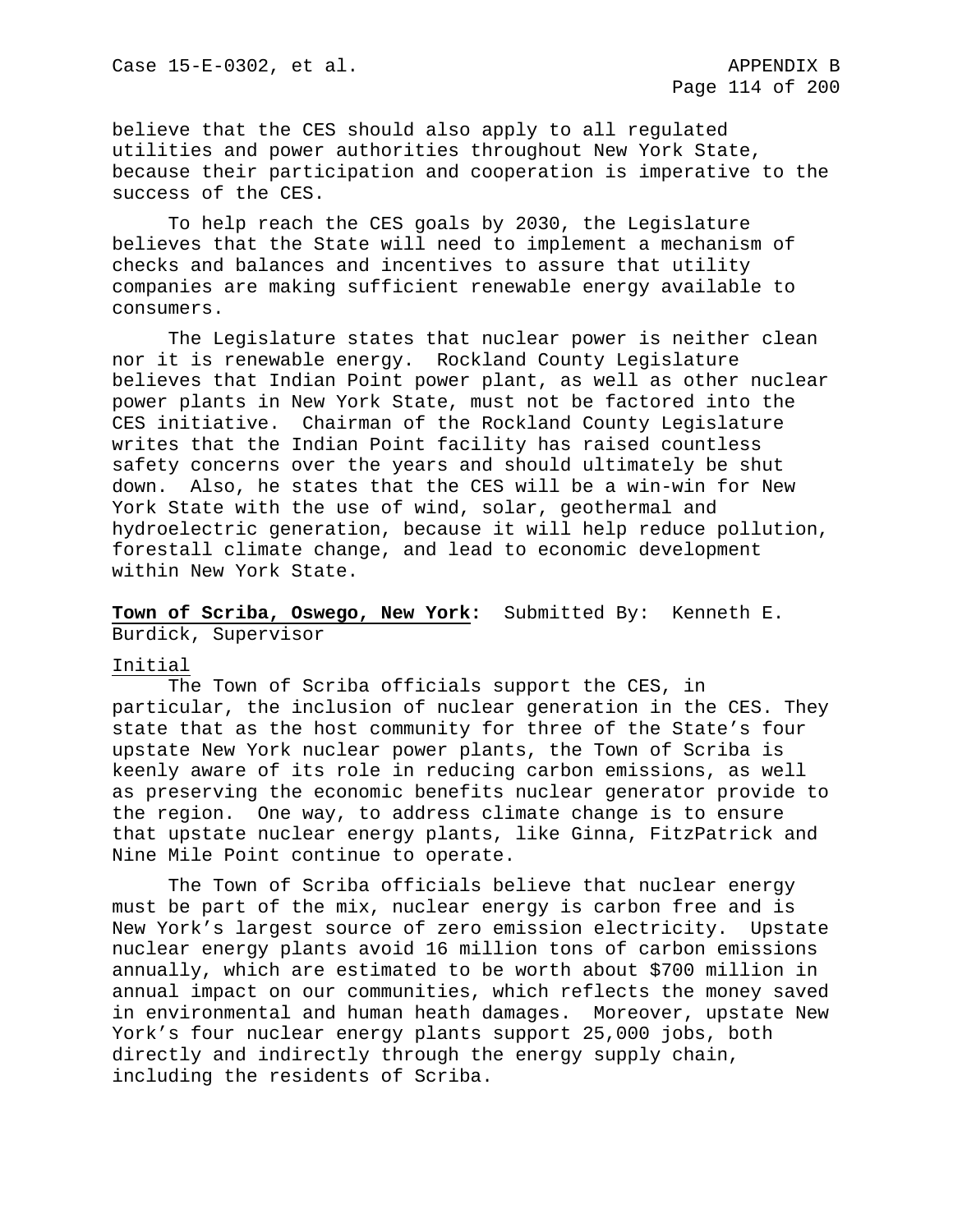The Town of Scriba officials states that the CES should recognize the value of nuclear power plants that have proven to operate safely, effective, and reliably. The Town of Scriba writes, "the question isn't *can we* afford to preserve New York's upstate nuclear facilities, it's can we afford *not to.* 

## **Senator Joseph E. Robach, (56th District)**

### Initial

Senator Robach supports the CES, in particular, the inclusion of nuclear generation in the CES.

Senator Robach states that climate change is an important issue for New Yorkers, and it is a major component of the State Energy Plan. One way to address climate change, is to ensure the continued operation of the upstate nuclear energy plants, Ginna, FitzPatrick and Nine Mile Point. Senator Robach states that nuclear energy is carbon free and is New York's largest source of zero emission electricity. Upstate nuclear facilities generally operate at 90 percent plus capacity factors year in and year out. They are a workhorse for our state's energy supply.

Senator Robach applauds Governor Cuomo for his support of clean energy and nuclear's role in providing clean energy. In addition to the carbon-cutting, upstate New York's three nuclear energy plants support 25,000 jobs, both directly and indirectly through the energy supply chain. This includes many of the constituents residing in Senator Robach's 56th district and these jobs pay well and have good benefits and opportunities for growth in the communities where the plants reside. Senator Robach writes, "the question isn't *can we* afford to preserve New York's upstate nuclear facilities, it's can we afford *not to.* 

**Senator Liz Kreuger (also signed by the following Senators): Senators Brad Hoylman (27th); Todd Kaminsky (9th); Ruth Hassell-Thomspon (36th); Martin Malave Dilan (18th); Jose Peralta (13th); Joseph Addabbo, Jr (15th); Jose Serrano (29th); Bill Perkins (30th); Velmanette Montgomery (25th); Gustavo Rivera (33th); Jesse Hamilton (20th); Toby Ann Stavisky (16th); Daniel Squandron (26th); Kevin Parker (21st); George Latimer (37th); Timothy M. Kennedy (63rd); Roxanne J. Persaud (19th); James**  Sanders, Jr. (10<sup>th</sup>) and Adriano Espaillat (31<sup>st</sup>)

#### Initial

Senator Liz Kreuger, along with the other Senators request the inclusion of a separate offshore wind tier in the CES. They believe that developing a long-term, large-scale, megawattcertain offshore wind program is essential to meeting New York's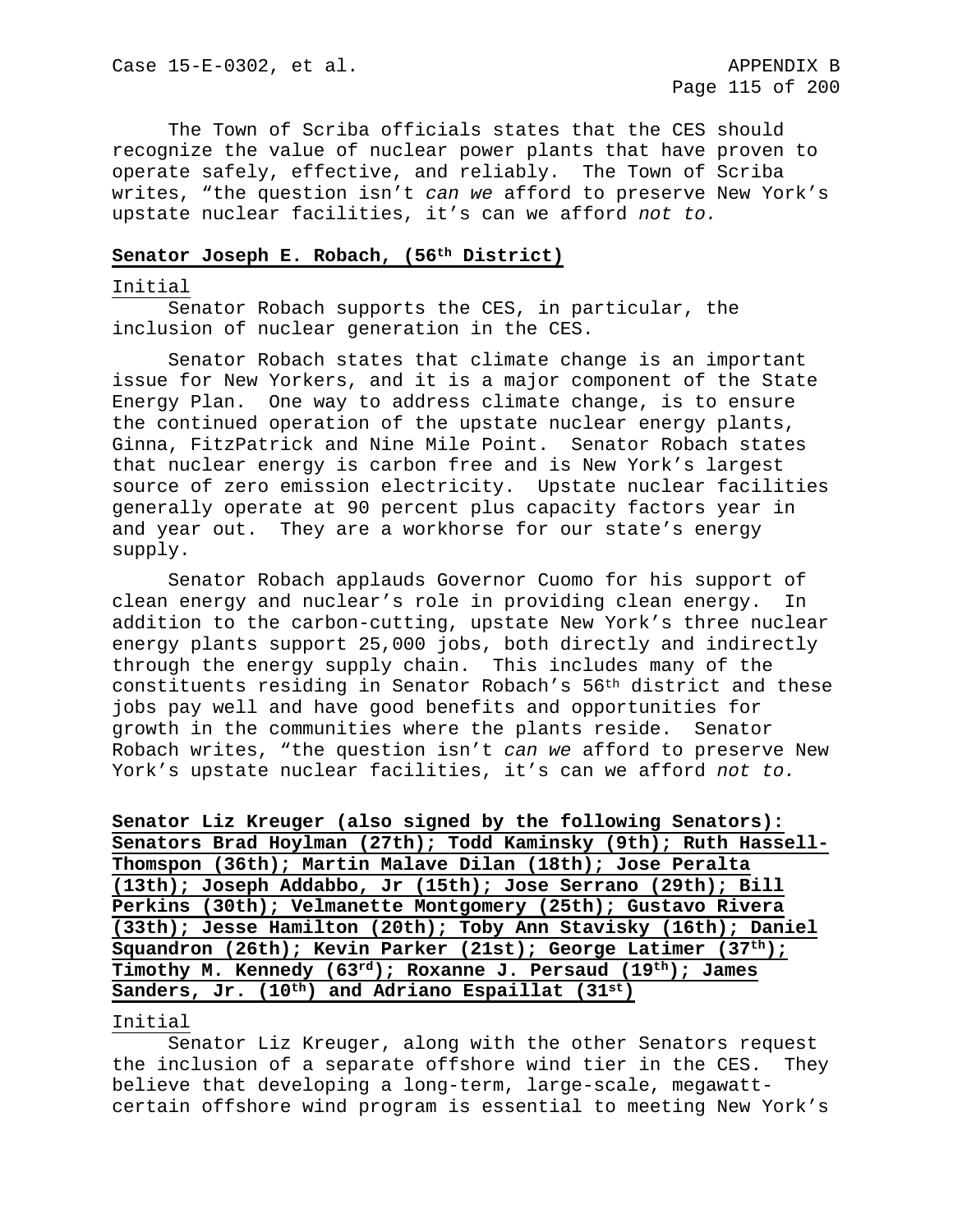targets of cutting carbon 40% by 2030, and sourcing half of the state's electric energy from renewables by the same year. The Senators support a long-term, large-scale program with specific targets that would provide certainty and longevity necessary to get offshore wind to scale. They state that for the sake of our climate, our economy, and New York's working families, it's time to move forward with a comprehensive offshore wind program.

### **Senator Patty Ritchie (48th District)**

## Initial

Senator Ritchie states that we must prevent the premature closure of upstate nuclear facilities to achieve the 50 percent renewable standard by 2030, and avoid backtracking on the important emission reductions we have already achieved. Senator Ritchie states that we must preserve New York's nuclear facilities, which produce up to 30 percent of the energy consumed in New York State and provide the important 24/7 capacity and system reliability critical to the statewide energy system.

Senator Ritchie states that it is important that our long term energy plan promotes fuel diversity, system reliability, promotes upstate economic development and protects energy consumers from price volatility.

Senator Ritchie sites the Brattle Group Report, in which it states about the economic benefits to region and New York state, including job and tax revenues and lower energy costs.

Assemblyman Barclay and Senator Ritchie have collected more than 4,000 individual signatures, on a petition to protect Fitzpatrick and upstate nuclear energy jobs.

Senator Richie believes it is important to address necessary upgrades to the State's transmission system, which will allow upstate energy to flow power to starved communities, especially downstate.

# **Senator, Phil Boyle, (4th District)**

### Initial

Senator Boyle supports the Clean Energy Standard Staff White Paper and believes that we should drive development of renewable resources, and create a more diversified and resilient electric system. Senator Boyle states that the Clean Energy Standard should promote community and local ownership of renewable energy, to ensure high economic benefits to New Yorkers.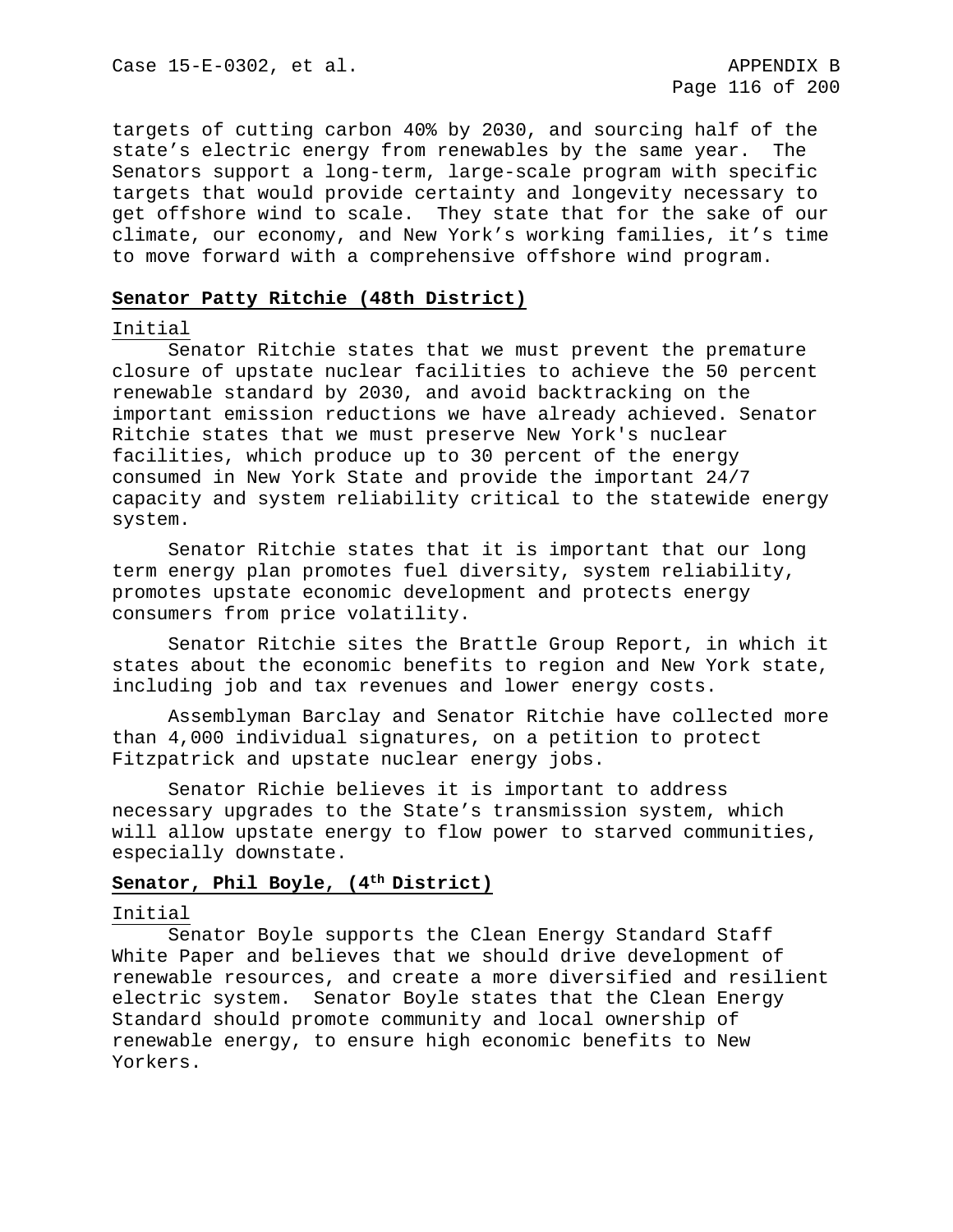Senator Boyle supports offshore wind and argues that offshore wind will be necessary for the State to meet the 50 percent renewable energy target. Also, offshore wind will reduce the need to build new climate disrupting fossil fuel plants, and it will significantly improve the health of New Yorkers. The Senator advocates for an offshore wind tier that would require electricity suppliers to purchase a guaranteed amount of offshore wind each year and provide the long-term market certainty needed to bring offshore wind to scale in New York.

Senator Boyle recommends a mandate for yearly energy efficiency targets for utilities of at least 2 percent annual energy savings.

Senator Boyle states that the Clean Energy Standard should apply to all utilities and power authorities statewide, including LIPA/PSEG LI and the New York Power Authority (NYPA) as well as, other electricity suppliers. The Senator urges the Commission to facilitate a parallel LIPA and NYPA implementation plan, and adopt compliance mechanism that meet or exceed the Clean Energy Standard.

### **Senator Rich Funke, (55th District)**

#### Initial

Senator Funke supports the CES and the inclusion of nuclear generation in the CES. The Senator states that nuclear energy is carbon free and is New York's largest source of zero-emission electricity. Upstate nuclear energy plants avoid 16 million tons of carbon emissions annually, which are estimated to be worth about \$700 million in annual impact on the communities which reflects the money saved in environmental and human health damages.

Senator Funke reiterates that upstate New York's three nuclear energy plants (Ginna, FitzPatrick and Nine Mile Point) support 25,000 jobs, both directly and indirectly through the energy supply chain, including many constituents residing in Senator Funke's 55th District. These jobs pay well and have good benefits and opportunities for growth in the communities where the plants reside.

Senator Funke believes that the upstate nuclear energy plants should be included in the CES, so that these plants remain open and continue to provide clean energy and fuel the upstate economy.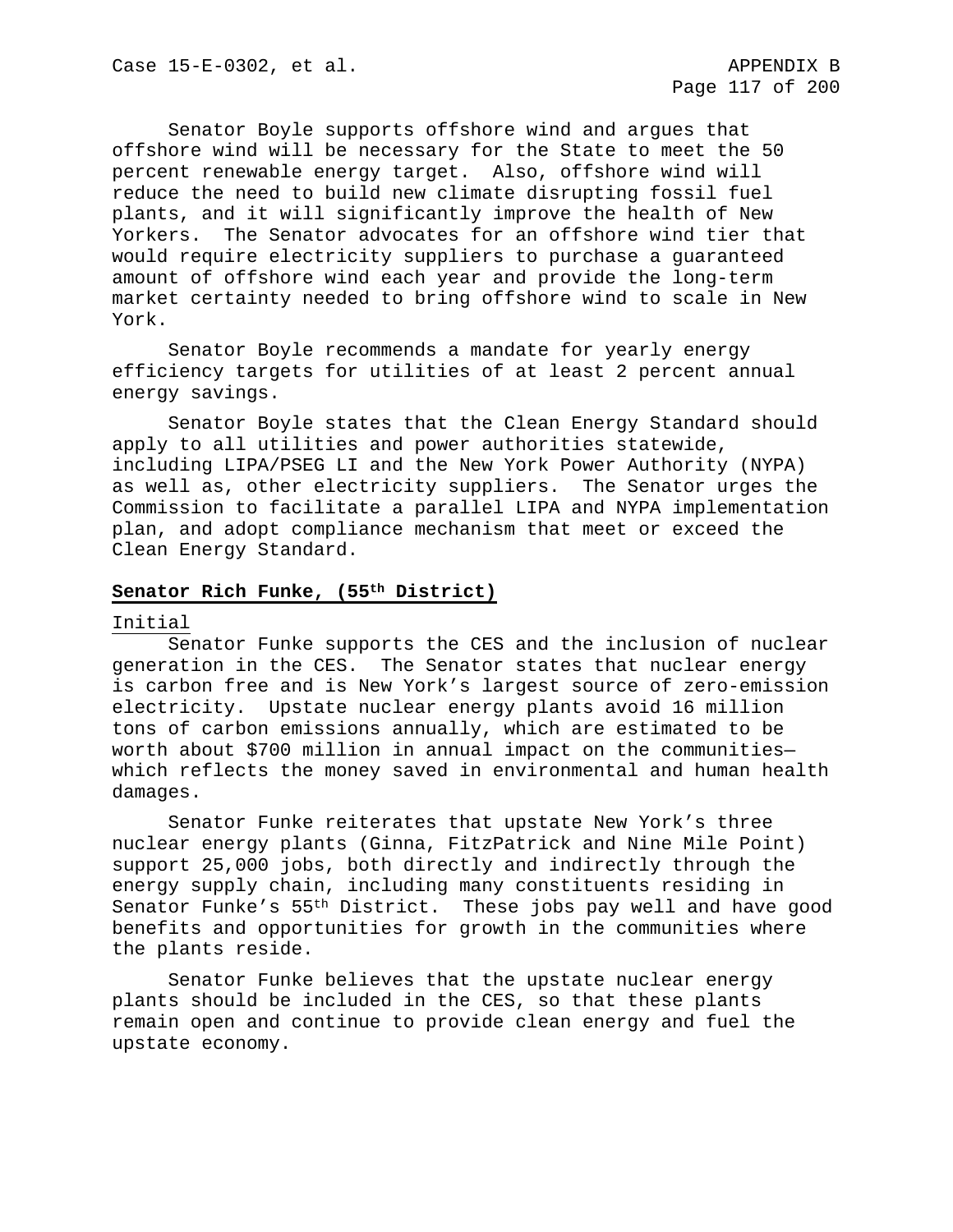## **Sierra Club Lower Hudson Group (Sierra Club)**

### Initial

Sierra Club urgently ask that the Public Service Commission hold a timely and comprehensive open hearing regarding the recent proposal to grant vast public subsidies to nuclear energy companies in the public's name. The Group states that the owners of the upstate New York plants are established multi-billion dollar corporations that are already heavily subsidized, through grants of PILOTs (Payments In Lieu of Taxes) and laws such as Price-Anderson that indemnifies the industry for loss when the unexpected happens and places the financial onus on the taxpayers. Furthermore, decommissioning funds and funding for radioactive waste storage are far short of what is necessary, leaving an increasing burden on the taxpayer to foot the bill for planetary desecration.

Sierra Club writes that for the Public Service Commission to refer to nuclear energy as "emissions free" ignores that nuclear plants emit radioactive fluids and gases as a normal and necessary part of their functioning, and to designate nuclear energy as a carbon-free process turns a blind eye to the totality of the fuel cycle that includes mining, milling, enrichment, transportation and extensive construction. Also, there is no end to that fuel cycle because some byproducts will remain mutagenic for millennia.

Sierra Club demands an extension of the period for public comments and open public hearings on energy subsidies to nuclear energy companies, and states that there should be no preferential treatment to nuclear interests and their affiliates in determining the future energy policy.

### Reply

Sierra Club is a signatory to the reply comments filed by the Clean Energy Organizations Collaborative (CEOC), and offers the following supplemental reply comments.

Sierra Club believes that the Commission should not expand eligibility to large-scale hydropower.

Sierra Club states that several commenters supported the inclusion of Canadian hydropower in the CES. Granting the expansion in the CES which would include all low carbon hydro facilities (including storage resources) would severely inhibit the growth of emerging renewable technologies and denying the vital localized benefits which flow from those projects.

Sierra Club urges the Commission to maintain the existing eligibility criteria for hydropower, limited to a 2015 vintage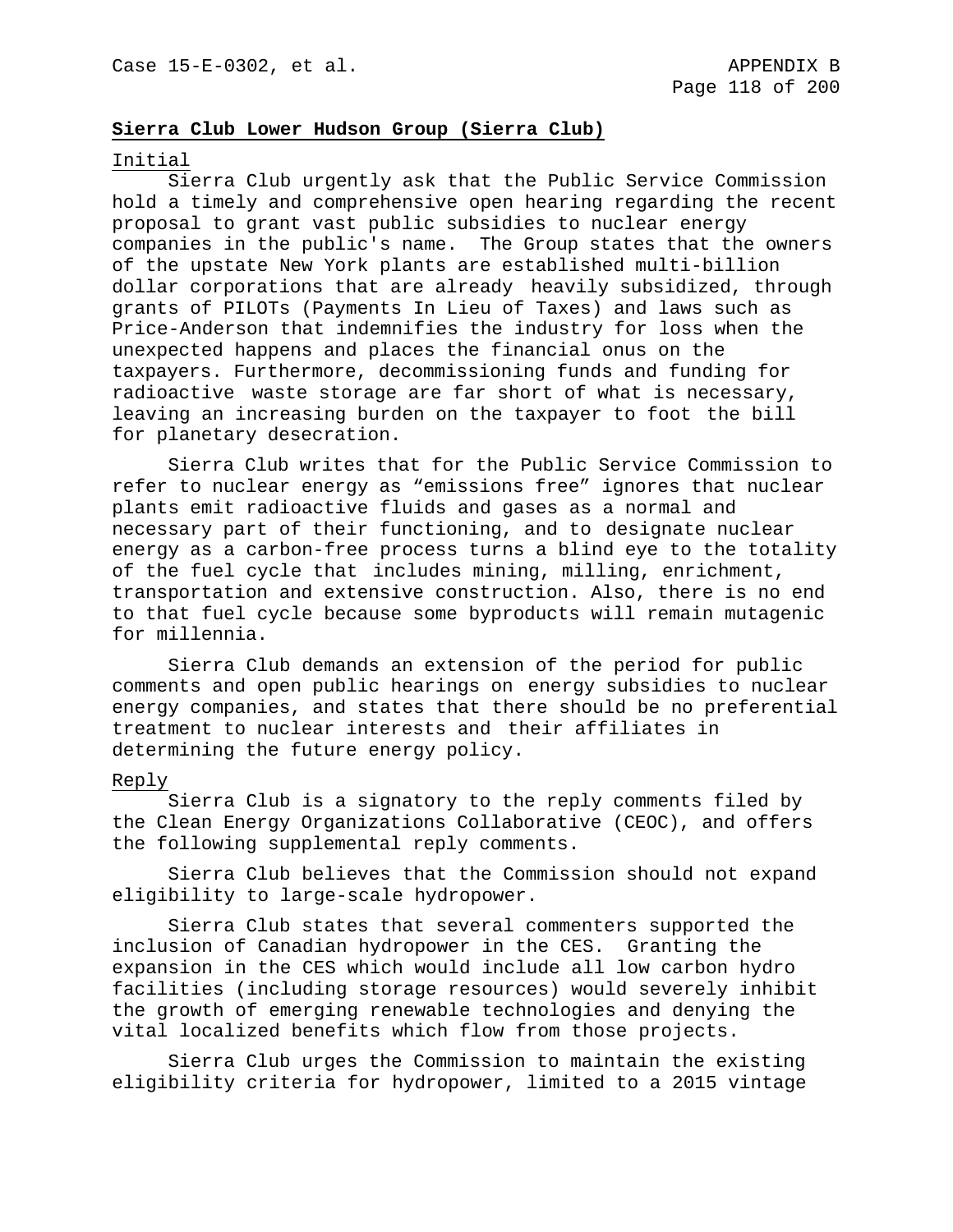date, no new impoundments and a 30 MW limit for low impact runof-river plants.

Sierra Club believes that the Commission should not expand the RPS eligibility criteria under the CES or establish a separate tier to include new and existing large-scale hydropower projects. Reliance on large-scale hydropower and expansion of the current eligibility requirements violates the initial objectives of New York's RPS and the Sierra Club fears the reliance on large-scale hydropower will stifle CES investments in emerging renewable energy technologies. Sierra Club writes, large-scale hydropower is an already robust and thriving technology and there is no reasonable justification for the CES to subsidize already-developed technologies that have existed for decades without reliance on RPS incentives.

Sierra Club recommends that there are more cost-effective and beneficial alternatives to achieving the 50% by 2030 target, such as investing in cost-effective energy efficiency and establishing a separate tier for offshore wind (OSW). Creating a separate OSW Tier would rapidly increase OSW development while reducing projects costs, allowing OSW to become competitive and more mature technologies. Also, it would create thousands of jobs, millions of dollars in economic investment, and it would improve the health of all New Yorkers, and foster locational diversity for CES renewable development.

# **Solar Energy Industries Association (SEIA) and Vote Solar: (The Solar Parties)**

## Initial

The Solar Parties agree with Staff that load serving entities (LSEs) should be the obligated entities under the CES, and long-term bundled power purchase agreements (PPAs) with the utilities or other credit-worthy counterparties will be necessary to meet the 50% by 2030 target.

The Solar Parties recommend that the Commission adopt an incremental renewables tier (Tier 1) that drives the deployment of large scale and distributed solar towards the 50% mandate by providing long term certainty and requiring full valuation of solar resources.

The Solar Parties recommend that all renewable resources eligible for Tier 1, including distributed solar, should receive RECs for their renewable energy generation. Also, recommend that the Commission monitor market segments within Tier 1, and apply policy support as needed. The Solar Parties support the use of RECs for compliance. State that the White Paper is unclear about whether all Tier 1 eligible resources will get credit for RECs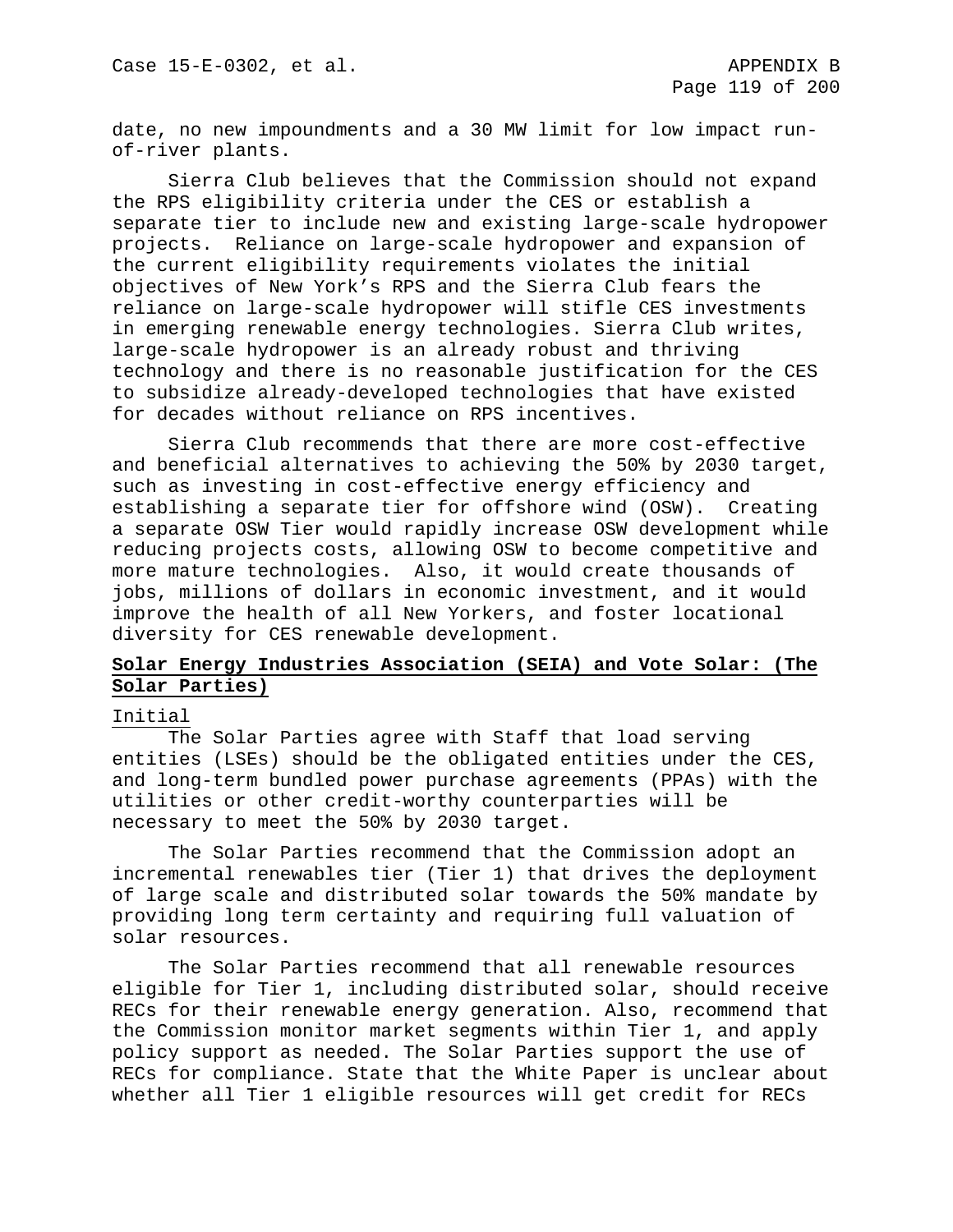under the CES. The Solar Parties believe that all Tier 1 eligible resources should generate Tier 1 RECs.

The Solar Parties recommend that the Commission establish an alternative compliance payment (ACP) that prioritizes incremental renewable energy deployment and be based on best practices from other successful state RPS programs. Also, they recommend that the Commission look to states where ACPs have successfully driven new renewables and contained costs as a guide. SEIA recommends that ACP revenues be used to find activities and programs that facilitate renewable energy development in New York or otherwise benefit ratepayers.

The Solar Parties urge the Commission to ensure that NY-Sun is implemented throughout the CES compliance period. The Commission should clearly state the NY-Sun incentives and REC values are not linked, and allow solar generators to sell RECs to LSEs to help meet their compliance targets. LMP+D and Track 2 require careful consideration in the context of the CES proposal.

The Solar Parties believe that all renewable energy generated in the State for application to State's CES should be tracked through the NYGATS and the associated RECs may be monetized by the generator or its agent. Also, they urge the Commission to adopt Staff's recommendation to maintain retail net metering for mass market customers in Track 2 proposal.

The Solar Parties state that as the Commission moves forward with the CES rulemaking and related regulatory reforms, including LMP+D and Track 2, the Commission should clearly state that existing projects will be grandfathered for their useful life.

The Solar Parties recommend that the Commission require the use of bundled PPAs as the primary procurement mechanism for Tier 1 renewable resources with a 20-year term and credit worthy counterparty. Also, they believe that the Commission should require utilities to purchase RECs and sell them at cost to other LSEs, and that utility owned generation (UOG) should only be authorized after the DPS has determined that the design of the market or procurement is not a barrier to competitive response.

The Solar Parties recommend that the Commission phase in complementary policies necessary to support a self-initiated PPA market over time, monitor market development, and adjust policies as needed. Also, they believe in encouraging selfinitiated PPAs with LSEs and with large customers.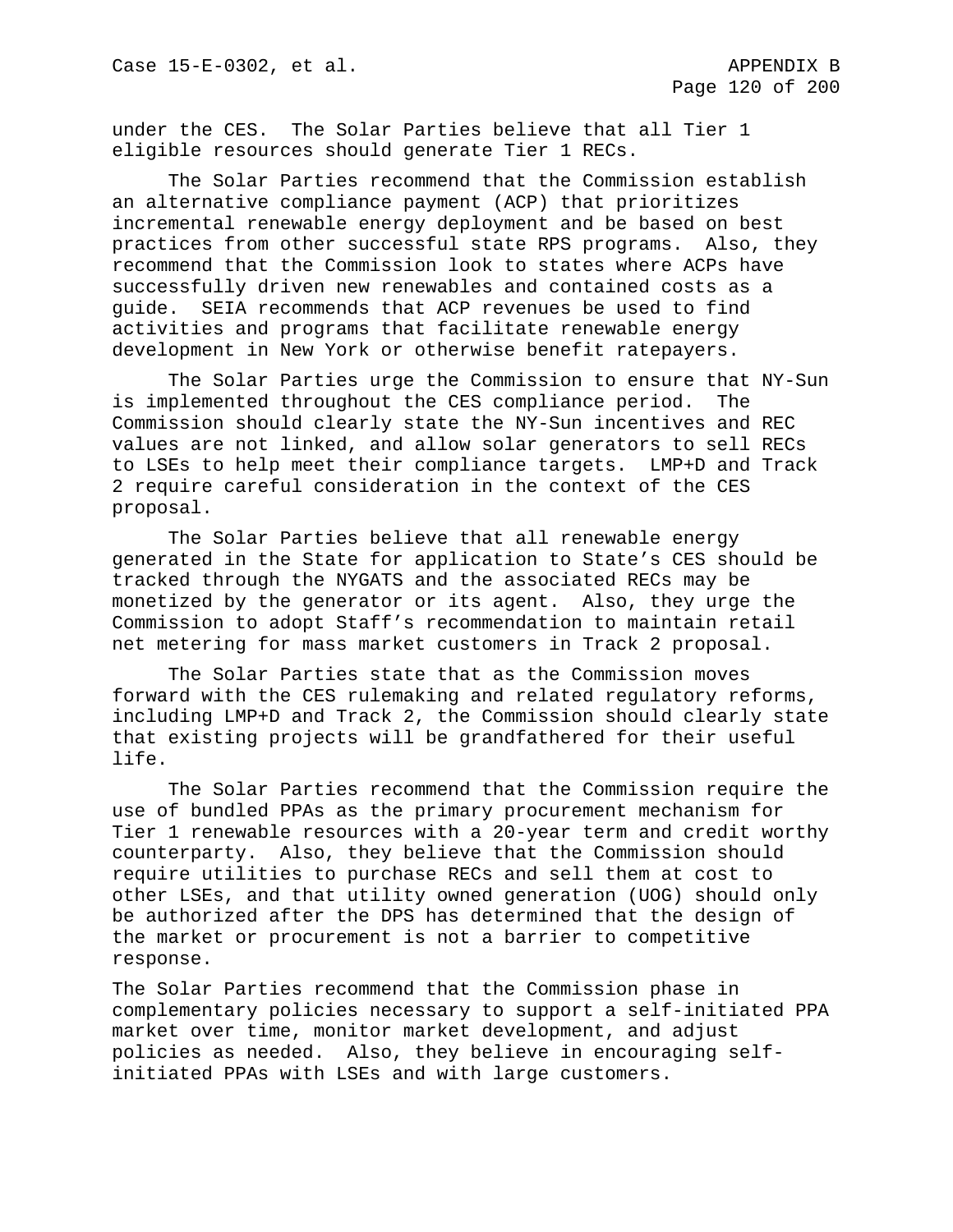The Solar Parties recommend that the Commission launch a separate stakeholder process outside of the CES process between third party off takers, regulators, utilities, and renewable energy developers to create a framework to support the selfinitiated market.

The Solar Parties strongly recommend that the Commission front-load procurement in the years 2016-2019 to coincide with federal tax policy. Also, they recommend that Staff designate NYSERDA as the administrator of central procurement on behalf of utilities, who will act as counterparties and NYSERDA should develop standardized solicitation practices. The Solar Parties urge the Commission not to over rely on third party off takers, especially in the early years.

The Solar Parties urge the Commission to limit banking and borrowing, as it may impair market transparency around supply and demand in the market; and recommend that the Commission set compliance target out to 2030 with the option to review targets as needed, rather than setting the goals every three years. The Solar Parties would like for the Commission to clarify that the final 2030 target would continue beyond 2030 until further amended.

## **Solar Policy Forum**

### Initial

The Solar Policy Forum believes that New York should consider the features of the very successful solar program currently operating in Massachusetts. There is ample precedent for a carve-out for solar electric power.

The Solar Policy Forum states that the staff white paper assumes that energy efficiency will be responsible for substantial progress towards the 50 by 30 goal. However, the Energy Efficiency Portfolio Standard (EEPS) struggled to meet its own goals and electricity consumption has actually grown in recent years in New York. Similarly, the staff white paper places considerable reliance on the NY-SUN program for boosting solar. Although solar deployment in NYS has increased, it still lags behind neighboring Massachusetts, suggesting that the NY-SUN may not be the most effective way to reach solar targets.

The Solar Policy Form believes that the Commission shouldn't risk placing too much reliance on existing programs that were not designed to reach the 50 x 30 goal. Rather, should incorporate the proven models of other states to rapidly build out the renewable capacity.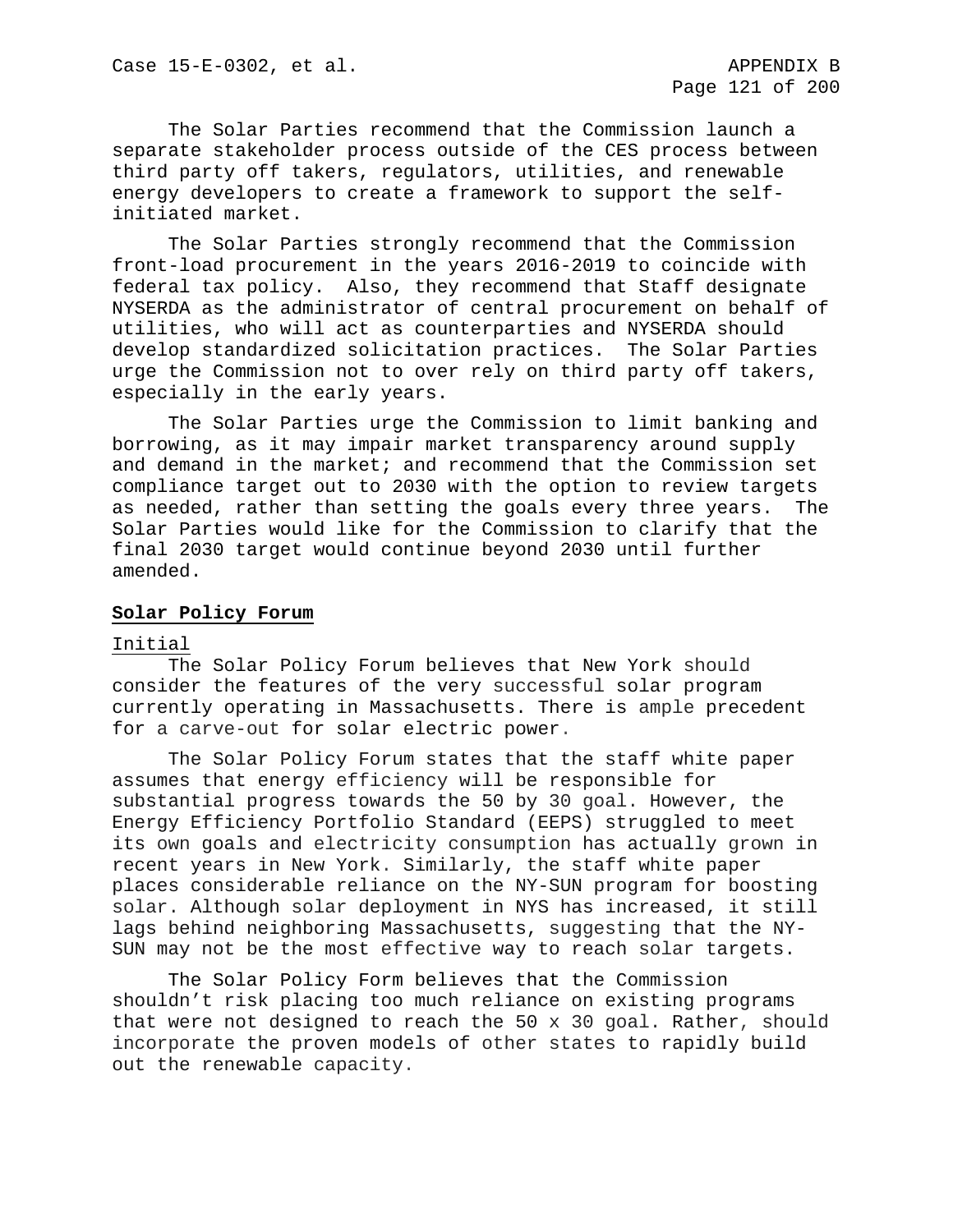# **State University of New York, College of Environmental Science and Forestry, Department of Environmental Resources Engineering: (SUNY)**

## Initial

SUNY states that nuclear energy provides substantial clean energy benefits to the state of New York and is the largest source of zero emission electricity in the state. SUNY recognizes that the CES is an exciting initiative from Governor Cuomo, but the existing industries in the state must be protected before this promising environmental agenda can fully be implemented. Nuclear energy, and its low carbon foot print, is extremely important to the state and our future generations. SUNY argues the three upstate nuclear power plants produce enough carbon-fee electricity to power more than 800,000 homes; and the key aspect here is that it is "carbon- free" relative to its emissions.

# **Suffolk County Legislator, Sarah S. Anker, 6th District, Mt. Sinai, NY**

### Initial

Suffolk County Legislator, Sarah Anker, opposes increase use of nuclear energy from aging nuclear plants. Legislator Anker supports clean and sustainable energy, and believes that all stakeholders, most importantly the residents must be part of the decision making process. Legislator Anker states that mass production of large industrial solar farms in small communities has a devastating effect, not only because it limits the ability of surrounding residents to put solar on their homes due to the filled capacity of the substations, but also it changes the character of the community. Ms. Anker believes that, to bring in big ideas that will dramatically change communities without community input or knowledge is unfair to the residents.

Legislator Anker asks that the DPS include a Senior Advocate on the Public Service Commission and/or as an advisor for the Department of Public Service. Legislator Anker's district includes a large senior population, and for that reason, Legislator Anker asks that DPS create a senior allelectric rate for those who have a disproportionately high electric bill. Lastly, Legislator Anker supports net metering, stating that it is a very important program that should be continued, to encourage residents to put solar on their homes.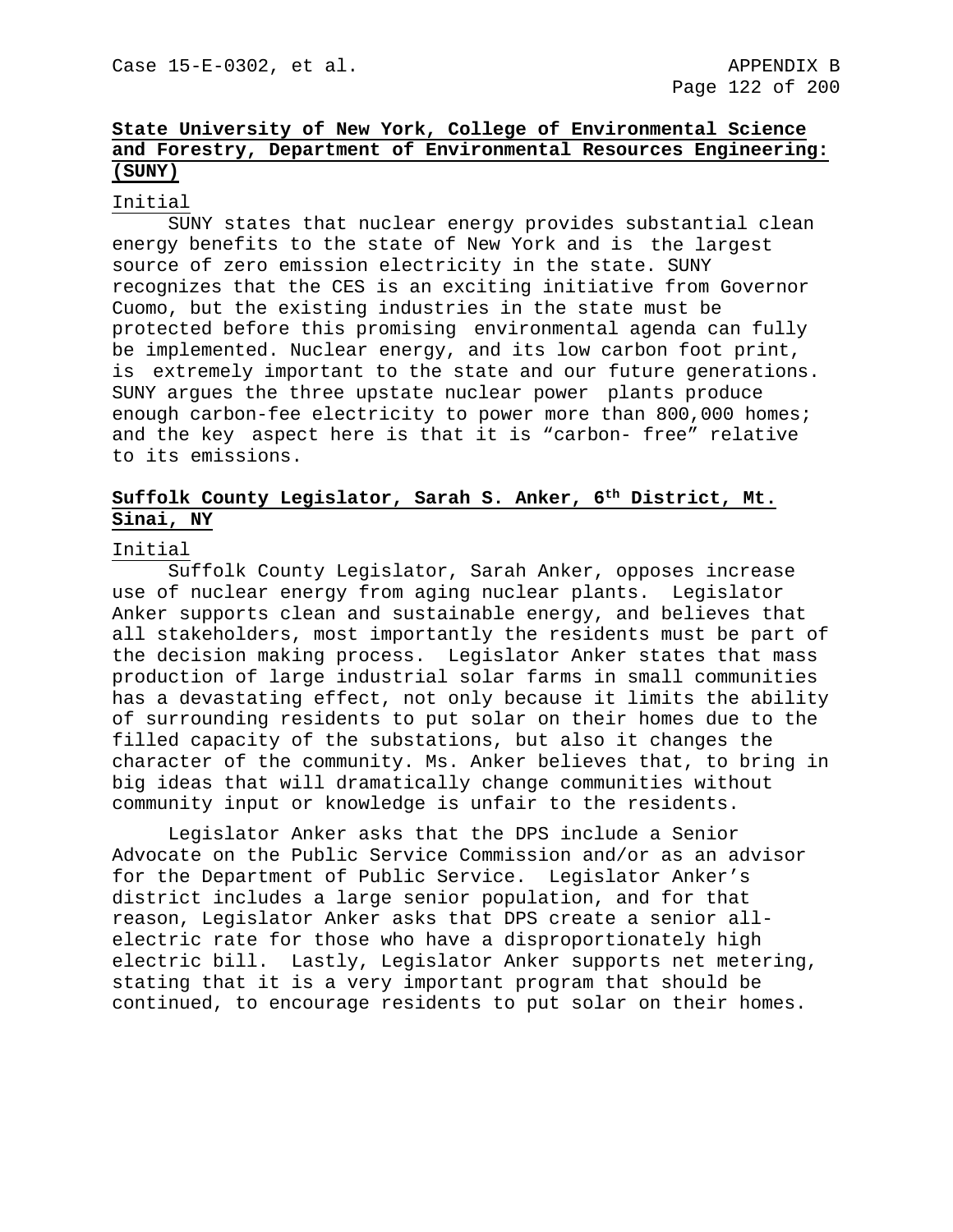## **Suffolk County Legislature**

### Initial

Suffolk County Legislature supports the State's efforts to achieve 50% of our electricity from renewable generation sources by the year 2030. Also, the Legislators support deployment of Distributed Energy Resources (DER) as one means to achieve that goal, focusing on, supporting a greater penetration of diverse renewable energy technologies within the Reforming the Energy Vision (REV) initiative and the Clean Energy Standard (CES).

Suffolk County Legislature believes certain policy guidelines should be considered to best ensure both the nearterm goals and long-term benefits of the REV and CES initiatives regarding proposed large scale solar photovoltaic arrays in our region. Also, they believe that maximum benefit would be afforded to the electric grid and local environment if those solar arrays were deployed as carports located near concentrated electric loads (i.e. shopping malls, industrial parks, office and municipal buildings, and schools). Further, they state that solar carports shade the ground and would help to reduce the amount of heat energy emitted into the environment by large paved areas and reducing local air temperatures would help to reduce peak summer demand for electricity driven by air conditioning. Targeting parking lots before vegetated/wooded parcels would preserve existing canopy, which supports absorption of carbon dioxide and contributes to regional cooling.

Suffolk County Legislature write that the County has implemented an aggressive self-directed energy efficiency program that has resulted in annual reductions in energy consumption by greater than 30% in targeted facilities. The Legislators urge the state to deliberately link the focus on renewable energy generation with aggressive statewide energy efficiency programs, coupled with effective measurement and verification protocols, to achieve the proposed CES goals.

Suffolk County Legislature support the development of distributed energy resource, particularly renewable platforms. They believe that in addition to diversifying the pool of energy supplied to the region, they offer long-term promise of stable pricing not subject to fossil fuel commodity price volatility.

## **Taylor Biomass Energy LLC (Taylor)**

### Initial

Taylor believes that the State must build upon what is working well from the Renewable Portfolio Standard Case 03-E-0188. On the other side of the coin, Taylor recommends the State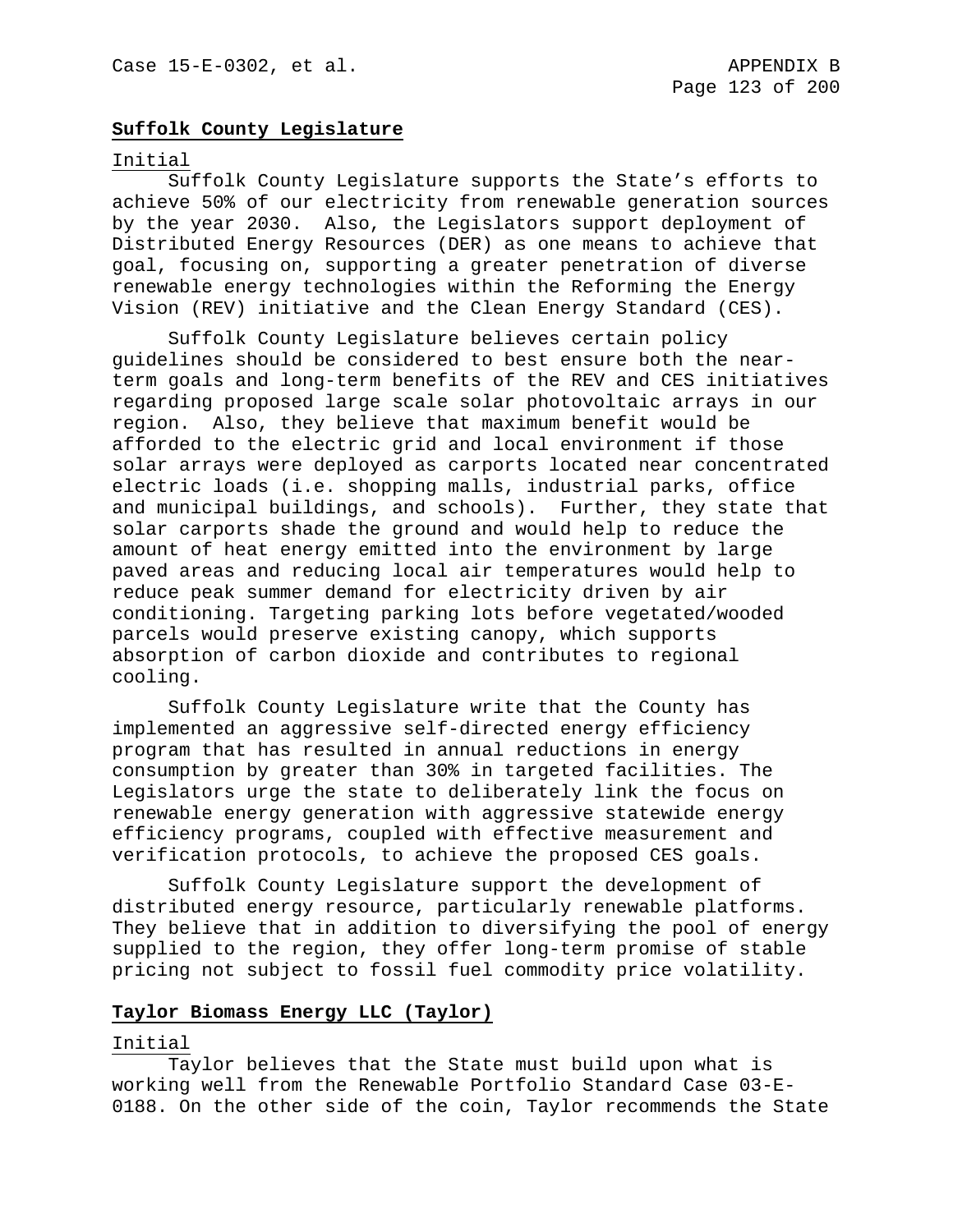amend and improve parts of the foundation which do not support the new competitive clean energy markets in which the State wants to lead. Taylor finds most of the requirements in the Biomass Power Guide, as they relate to the eligibility and qualification of adulterated biomass, to be reasonable and to lead to a clean and competitive energy product.

Taylor recommends the Commission eliminate the comparative emission testing from the Biomass Power Guide to move forward with a competitive energy standard. Further, they state that the Commission should replace the current emission testing with an existing DEC standard for a landfill gas generator.

Taylor believes that regulated utility ownership of renewable projects should be allowed under the CES and be capped at a certain percentage of the franchise area's obligation to generate RECs. Taylor suggests the targets specified are ambitious targets, and as demonstrated by NYSERDA performance in RPS centralized procurement, accomplishing similar goals is very difficult.

### **Transmission Developers, Inc. (TDI)**

### Initial

TDI states that the CES should explicitly acknowledge that Large-Scale hydropower (L-S Hydro) must be eligible for inclusion in the CES structure. Also, TDI notes that neither the Commission's January 21, 2016 Order nor the White Paper expressly precludes L-S Hydro from qualifying and, at several points, both documents state and strongly imply that the universe of sources qualifying for the CES must be more inclusive than the one set out in the existing Renewable Portfolio Standard. Furthermore, TDI writes that DPS Staff and the PSC Chair seemed to confirm that L-S Hydro would be eligible during a February 26, 2016 CES workshop in New York City.

TDI believes that attaining the CES goals will be challenging without L-S Hydro. TDI believes the projections for growth in the solar sector and on shore wind may be challenging. If the offshore wind industry does not experience an unprecedented ramp-up in New York, an additional 4,275 GWh/yr of renewable generation will need to be secured from other sources.

TDI writes, it is likely that the Southern New England states will be procuring significant amounts of renewable energy under long-term contracts starting as early as 2020 in order to meet long term greenhouse gas reduction goals. The vast majority of the energy will likely be imported from other states.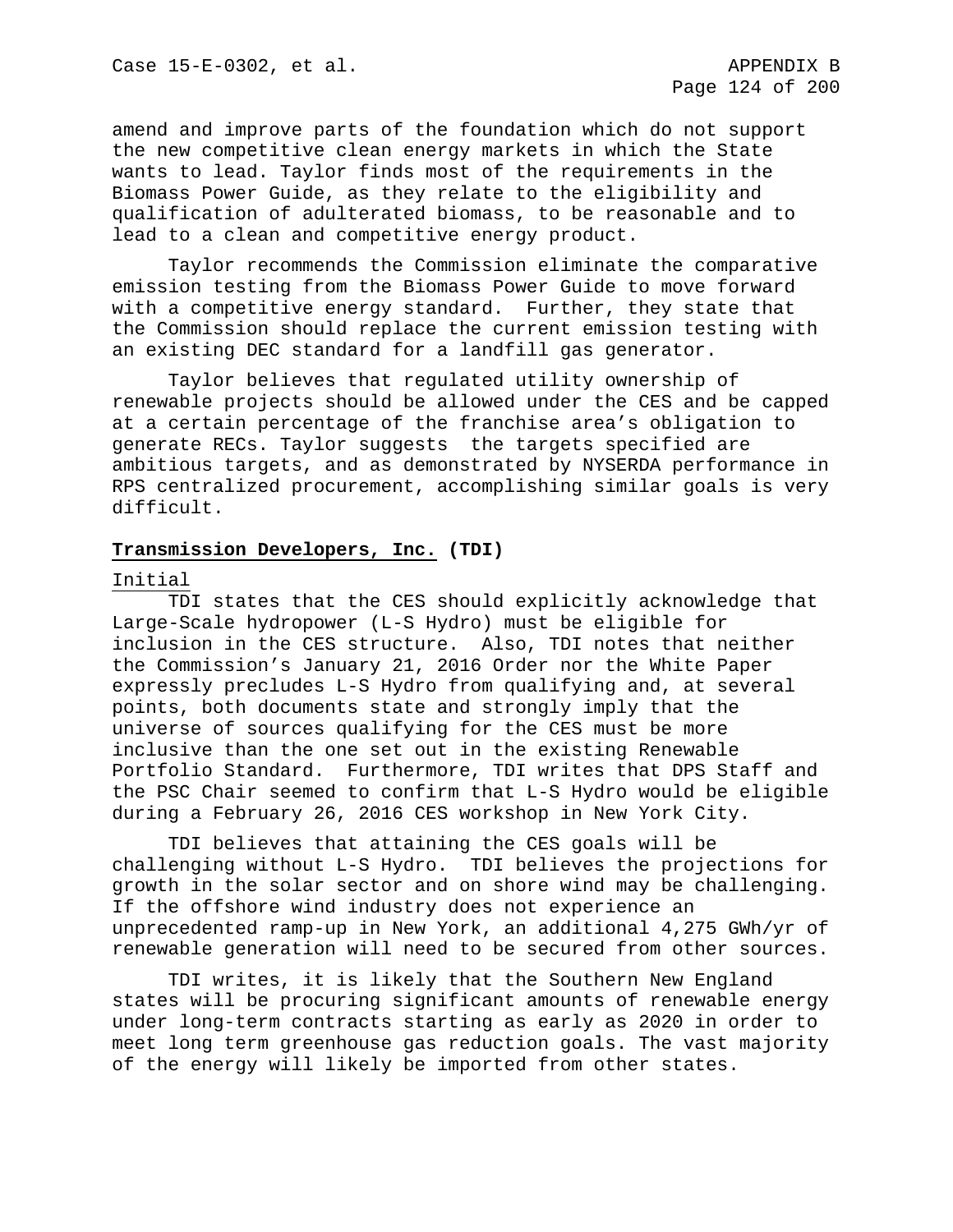TDI believes that the CES must address the cost and the environmental and technical issues associated with reliably interconnecting thousands of MWs of dispersed, intermittent resources. TDI believes that allowing L-S Hydro to qualify for the CES will make the 2030 goals more achievable and preserve grid and market functionality.

### **Ulster County Legislature**

### Initial

The Ulster County Legislature strongly supports Tier 1 and Tier 2 of the NY State Public Service Commission's proposed Clean Energy Standard to ensure the purchase of new and existing renewable energy resources, and they strongly oppose the inclusion of subsidies for aging and unsafe nuclear reactors as proposed in Tier 3. The Ulster County Legislators state that the PSC must not waste ratepayer subsidies on nuclear power. The PSC's rationale for including the Tier 3 nuclear subsidies in the Clean Energy Standard is the unsupported assumption that New York cannot meet its 2030 greenhouse gas reduction goals if the financially-unsustainable upstate nuclear plants are allowed to close.

The Ulster County Legislators believe that it is wrong to make our hard working ratepayers bail out nuclear reactors and allow this misguided corporate welfare. They write that nuclear energy is not clean or carbon-free.

The Ulster County Legislators support Tier 1 and Tier 2 Renewable Energy Credits (RECs), and they strongly oppose Tier 3 subsidies—the Zero Emission Credits (ZECs) for nuclear power.

### **Upstate Energy Jobs**

### Initial

Upstate Energy Jobs believes that a 50% renewable standard by 2030 is an admirable goal but must be coupled with the proposed nuclear bridge. Upstate Energy Jobs states that New York State must be realistic that this aggressive goal could take multiple decades to complete based on past history, and believes that the reliance on a nuclear bridge is not only good policy but a critical component for meeting the CES's objectives.

Upstate Energy Jobs states that New York's nuclear facilities produce up to 30% of energy consumed in New York State and the loss of any existing unit would substantially impact climate progress to date and make the many of the State's initiatives virtually impossible to reach. Further they state that, upstate New York's three nuclear energy power plants (and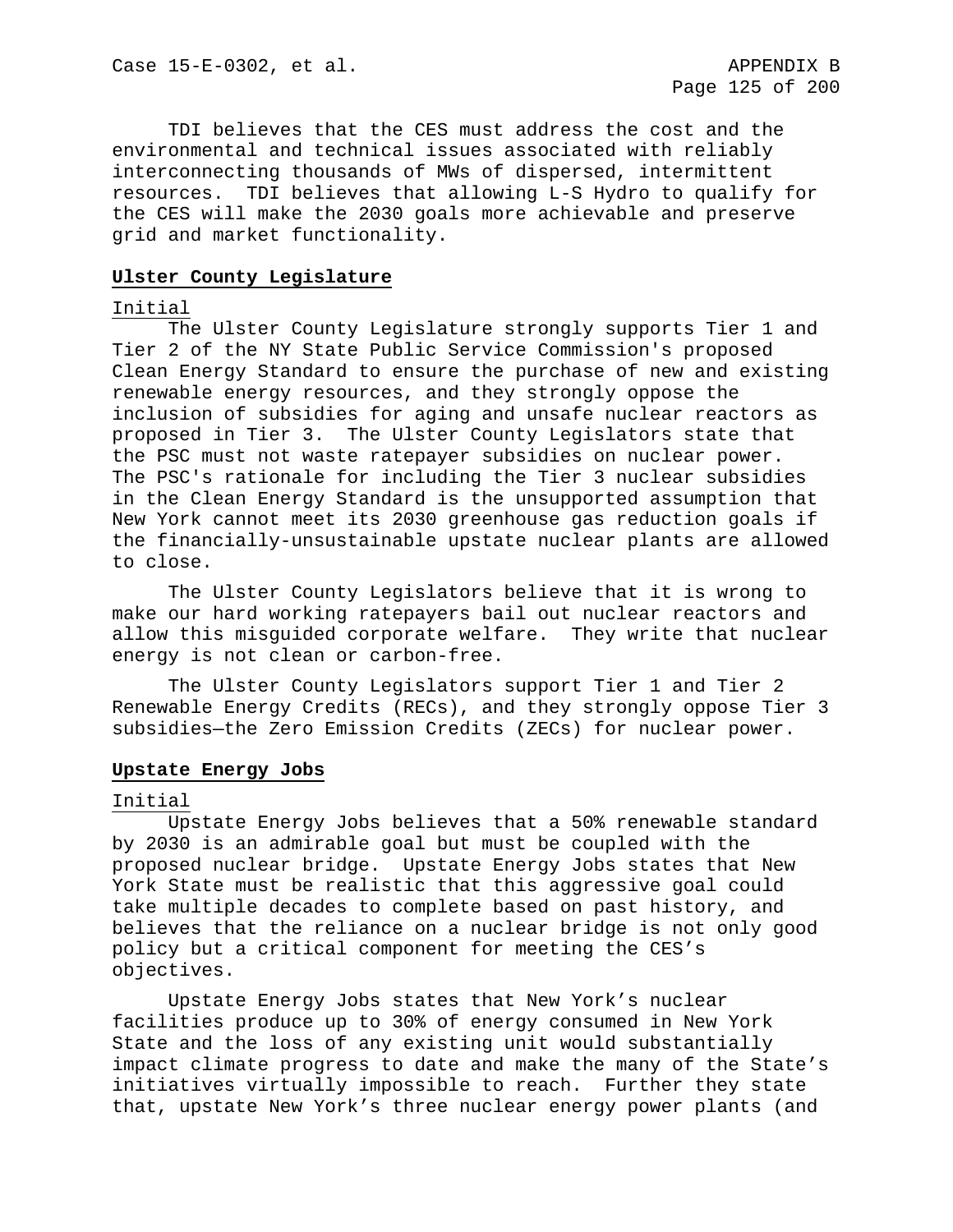four reactors total) contribute approximately \$3.16 billion to the State's gross domestic product (GDP), account for nearly 25,000 full-time jobs (direct and indirect), and provide other significant economic, environmental and societal benefits.

Upstate Energy Jobs believes that the loss of Fitzpatrick or Ginna will result in a failure to meet the State's energy goals. The timing of the adoption of a CES, inclusive of the nuclear tier, is absolutely critical to preserving any chance the State of New York has in reaching its goals, and avoiding a devastating, negative economic impact for a region that can illafford a period of improsperity.

### **Vanguard Renewables**

### Reply

Vanguard Renewables, speaking on behalf of anaerobic digestion, requests that each distinguished type of biogas and biomass be treated separately due to the unique differences between an agricultural anaerobic digestion system and biomass combustion.

Vanguard Renewables disagrees with NYDEC that not all biomass/biogas platforms are created equal and it is our opinion that the context of this letter by DEC was biomass combustion, not biogas from manure-based AD systems. Vanguard requests that biogas generators be stratified by the categories as laid out in Appendix C when contemplating new policy.

Vanguard Renewables states that it is important to acknowledge that NYDEC funded a study in 2015 by the American Chemical Society which concluded that an on-farm anaerobic codigestion system resulted in a 71% reduction in greenhouse gas as compared to conventional treatment of manure and food waste.

Vanguard Renewables would like clarification as to the Department of Environmental Conservation's comments, as broad statements that were made do not appropriately represent the overwhelming positives for GHG emissions from farm based anaerobic digesters rather than paint the renewable energy sector by a single inaccurate set of statements about bioenergy as only one technology.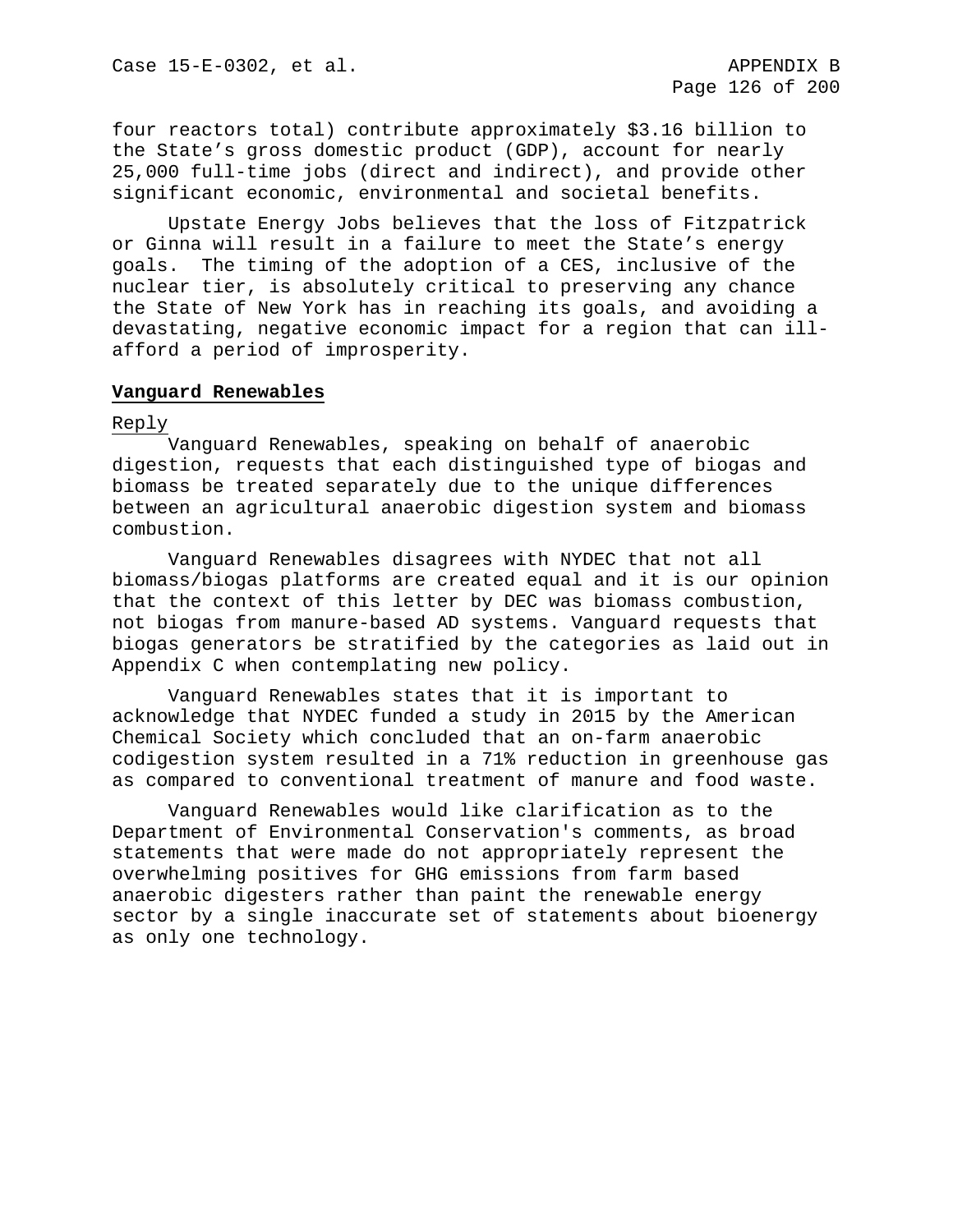# **Clean Energy Standard Cost Study Comments**

# **Alliance for Green Economy and Nuclear Information and Resource Service (AGREE)**

AGREE believes that the cost study does not meet a reasonable standard of transparency and detail, thereby depriving the public, parties, and the Commission of the information needed to analyze the costs and benefits of the nuclear tier.

AGREE states that the cost estimates provided are inconsistent without other available information on nuclear operation costs and trends, and appear to substantially underestimate costs. AGREE believes that Staff has provided no information on the methodology used to arrive at the cost estimates. AGREE states that this is a violation of rights to due process and equal protection under the law. AGREE requests that the Commission order Staff to supplement the Cost Study with a detailed presentation of its Tier 3 analysis as presented in the Ginna and Nine Mile Point proceedings.

AGREE states that the cost study dramatically underestimates the likely costs of the nuclear tier. AGREE notes that Staff has not proposed any alternatives to the purchases of ZECs for achieving the state's policy objectives, should reactors close or program costs greatly exceed projected levels. Nuclear industry has pledged to reduce costs by 30% by 2018, this claim should be met with skepticism based on historical record, cost dynamics of nuclear reactors, and inconsistencies in the industry produced data.

According to the recent NEI report, AGREE perceives the industry's strategy for achieving the 30% reduction goal would appear to be far more of an exercise in creative accounting and public relations than actual cost reductions, utilizing methodological adjustments to create the impression of financial viability.

AGREE believes that the cost study overestimates the carbon-displacement benefits of preserving the upstate NY nuclear fleet. It does not take into account the life-cycle GHG emissions associated with nuclear power and assumes that not even one MW of nuclear generation could be replaced by renewable energy or energy efficiency in the coming years.

AGREE further states that the cost study fails to consider other social costs of nuclear energy, which are externalized in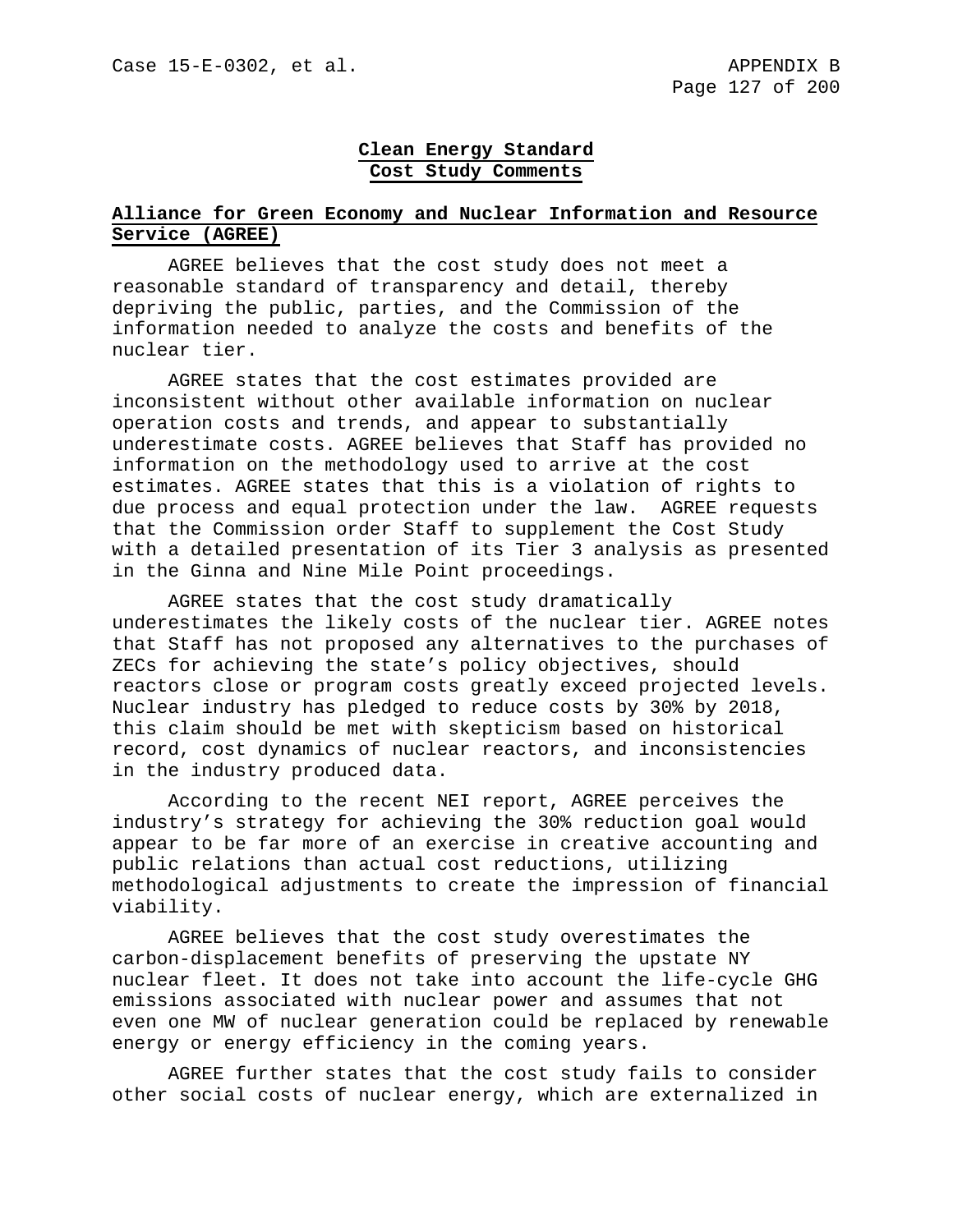the form of public subsidies, health impacts, water usage, environmental damage and risk. When these externalized costs, many of which are unique to nuclear power, are taken into account, the costs of the nuclear tier far outweigh the benefits, even using conservative numbers.

AGREE states the following costs should be considered: environmental and health impacts of uranium mining and milling on workers and local communities; routine and accidental radioactive releases during power production; economic, health and environmental costs of high level nuclear waste; potential for catastrophic accident (property loss, health effects and environmental harm); and additional water use.

According to AGREE the Cost Study inexplicably considers no scenario in which wholesale electricity rates remain relatively flat, despite the Commission's various policies and NYISO's market responses that would suppress prices. As a result, the Cost Study sets consumers up for unexpected above market rates for the nuclear tier that are not accounted for in the Cost Study.

AGREE believes that the Cost study incorporates, without critique, a biased pro-nuclear study that dramatically exaggerates the impact that New York's nuclear fleet has on the economy. No attempt was made to survey studies put forth by independent researchers or nuclear watchdogs or to provide a DPS analysis of the merits of the study. According to AGREE, nearly all the economic benefits identified stem from the claim that Upstate nuclear plants suppress wholesale market prices for \$10/MWh, but provides no methodology or rationale to substantiate that claim.

# **American Biogas Council (ABC)**

ABC states that biogas systems are commercial and operational in New York and have a 70-90% capacity factor, and biogas systems have a higher GHG reduction compared to other renewables because these systems keep organic material from generating GHGs.

ABC disagrees with the Cost Study that biogas systems have higher costs and only a few are commercially operational.

ABC argues that not all renewable energy technologies are created equal when it comes to the actual energy produced (kWh) compared to their rated capacity (kW). ABC states that typically, capacity factors for solar photovoltaic (PV) and wind are  $~2x$ -5x LESS than for biogas systems (18-25%). Biogas system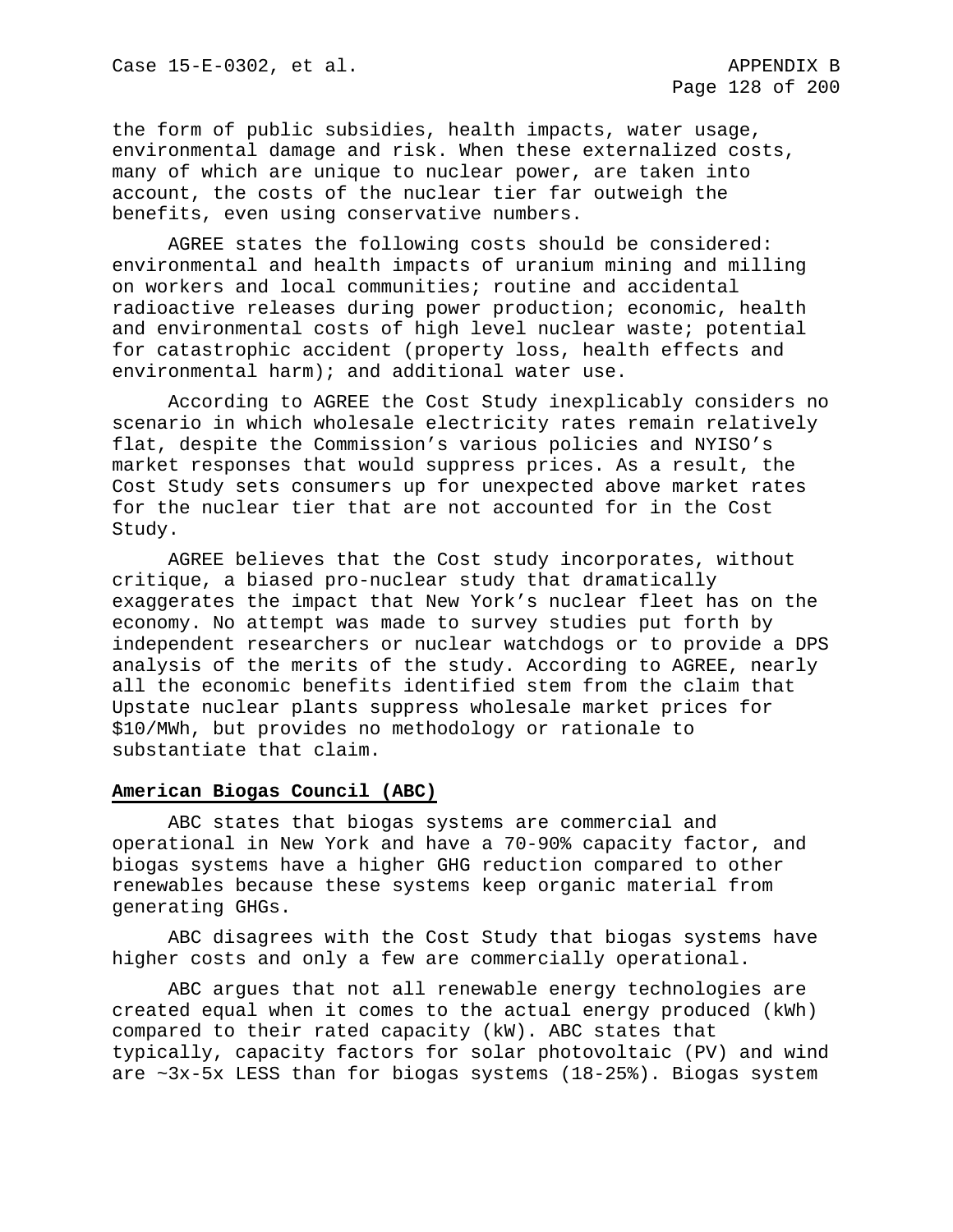capacity factors are usually about 90% but can range from 75- 95%.

To the point made in the Study that biogas systems were not included due to capital cost, ABC believes this point to be without merit and that biogas systems should be included.

In New York, ABC sees the potential for more than 300 new projects to be developed based on the estimated amount of available organic material.

## **American Council for an Energy-Efficient Economy (ACEEE)**

According to ACEEE, the Cost Study reinforces the role of energy efficiency and the more energy efficiency, the lower the total energy use and the lower the cost of the CES.

ACEEE agrees with the Staff that energy efficiency can have a substantial impact on the achievability and affordability of the CES. ACEEE suggests energy efficiency savings should be assigned to specific entities, such as LSE's or distribution utilities, through a new CES tier.

ACEEE recommends that energy savings targets for energy efficiency and renewable energy should be separate, through the ETIP process. Energy efficiency and renewable energy are somewhat different and combining them into a single structure creates complexity and opportunities for gaming that can be avoided with separate standards. ACEEE notes that Hawaii, Nevada and North Carolina all had combined energy efficiency and renewable energy standards and Hawaii and Nevada have since separated them to improve operations and goal achievement with suggestions to do the same in North Carolina.

ACEEE notes that the Staff White Paper states that the Clean Energy Advisory Committee (CEAC) need to provide the next steps for energy efficiency to the Commission by December 2016. ACEEE is concerned about this, and would like the energy efficiency discussions accelerated, so that decisions can be made for energy efficiency savings for 2017, and not be delayed until 2018.

#### **American Petroleum Institute (API)**

API expresses concern that the Cost Study assumes energy price would remain constant, and that the price of natural gas would be governed by the trajectory in the Annual Energy Outlook (AEO) 2015. According to API, the estimate of oil and natural gas production by the Energy Information Administration (EIA) over the past several AEOs has been significantly lower than realized annual production. This is a result of the EIA not fully capturing the extent of increasing reserves and the pace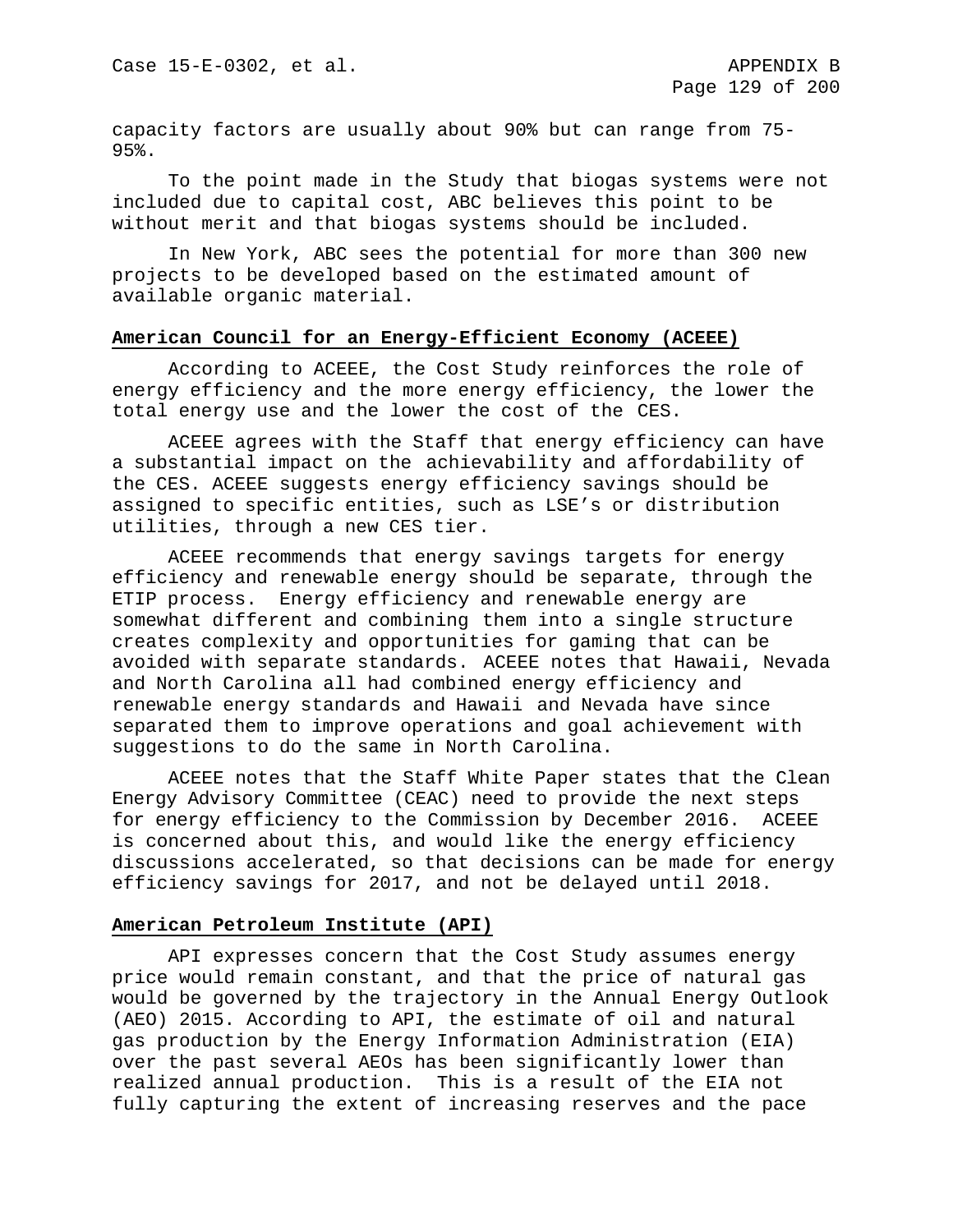of technological improvements from which to extract those reserves.

API states that the report does not point out which natural gas prices it used from the AEO or if there was any basis adjustment. If the report used the Henry Hub price or the Lower-48 average price from the AEO without a basis adjustment that would be incorrect because New York is next to the Marcellus.

API states that the report does not show its interest rate assumption but argues that the current low interest rate environment would prevail, at least to the mid-2020s. Given the announced direction and actions of the Federal Reserve monetary policy, API argues this assumption is not likely to be reasonable.

API believes that it is unclear from the report which specific Social Cost of Carbon (SCC) numbers from the EPA they used (only a graph is presented), but if it is the number published by the Intergovernmental Working Group, then the benefits for New York are largely overstated because the SCC number is a global number.

API states that the report does not calculate the macroeconomic impact of the CES. The report, however, does cite other studies that have been done on this issue. API believes the appropriate policy question to consider is not one of total jobs created over a time period from a specific renewable technology deployment but rather it should be a comparison of the jobs created by that renewable deployment versus jobs that would be created with an alternative investment of that same capital.

API believes that the methodology used to estimate costs of various renewable technologies should include the cost of other state subsidies. Technologies that might be able to avail themselves of favorable rate structures, such as, net-metered distributed solar PV, were simply assumed not to participate in those programs.

API agrees with the Northeast Energy Efficiency Partnership (NEEP), in pointing out in its comments on the Staff White Paper that the NYISO Gold Book already accounts for planned efficiency increases and that the CES assumptions far exceed them and the staff methodology for assigning pro rata savings figures to LIPA, NYPA and the municipal electric utilities is double the figures reported to EIA by those entities, meaning more than 300 GWh of efficiency might not materialize.

According to API, NY BEST in its comments on the Staff White Paper state that New York will need 2.5 GW of Energy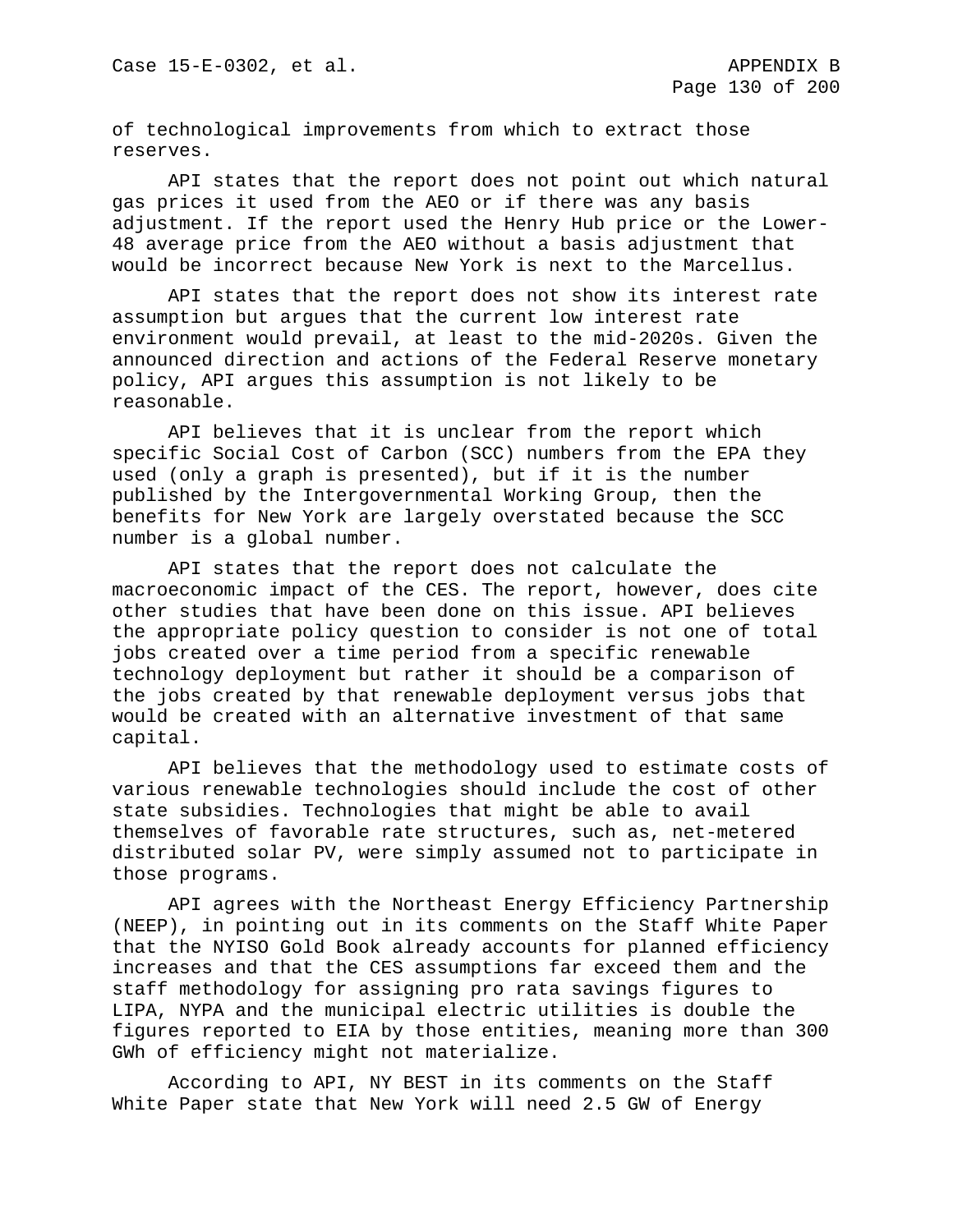Storage by 2025 and 3.2 GW by 2030 to accommodate intermittent renewables into the grid without relying on fossil fuels to provide dispatchable power. The cost study does not account for these costs or does not attempt to model on a locational basis where dispatchable resources will need to run as renewables are added. In the alternative, API believes that the cost study should acknowledge the important role that natural gas will play in providing back up to intermittent resources.

# **Azure Mountain Power Co., Boralex Hydro Operations, Inc., Chasm Falls Hydro, Inc., Eagle Creek Renewable Energy, Gravity Renewables, Kruger Energy Inc./KEI USA Power Management, Inc., Oakvale Hydro, Riverrat Glass & Electric (Submitted By: Azure Mountain Power Co.)**

Azure Mountain Power Co. proposes that hydro facilities less than or equal to 30MW of capacity be eligible for the CES program. Also, it proposes that the initial (year 1) standard offer awards be provided at the minimum operating cost deficit for the megawatt hours actually produced.

Azure Mountain Power Co. proposes that awards granted under this program be indexed to the LBMP, to ensure stability for the hydro producers and to assure that electric consumers in the state will not over-pay in the event that the wholesale electricity price goes up. In addition, Azure Mountain Power Co. proposes that the award provided to hydro producers under the CES program be allocated from the RGGI funds to avoid impacting the State budget.

Azure Mountain Power Co. requests that the Commission or the State Legislature intervene to ensure the State created Remote Net Metering program is successful. Also, several small hydro plants have investigated the feasibility for Remote Net Metering, only to discover that the ISO zones and utility territory boundaries were not locally congruent. Azure Mountain Power Co. requests that, in addition to off-takers in the pricing zone, in which the renewable generating facility is located, off-takers in pricing zones adjacent to the one in which the facility is located be allowed for the purpose of Remote Net Metering.

Azure Mountain Power Co. proposes the following revisions for the Tier REC pricing structure proposed in the CES White<br>Paper. Their changes are focused on encouraging capital Their changes are focused on encouraging capital investment to extend the life of existing hydro plants and ensuring an equitable REC marketplace for small hydro plants.

Azure requests that hydroelectric generation facilities with a capacity of no more than thirty (30) MW that began operation on or after January 1, 2015 and that are run-of-river, including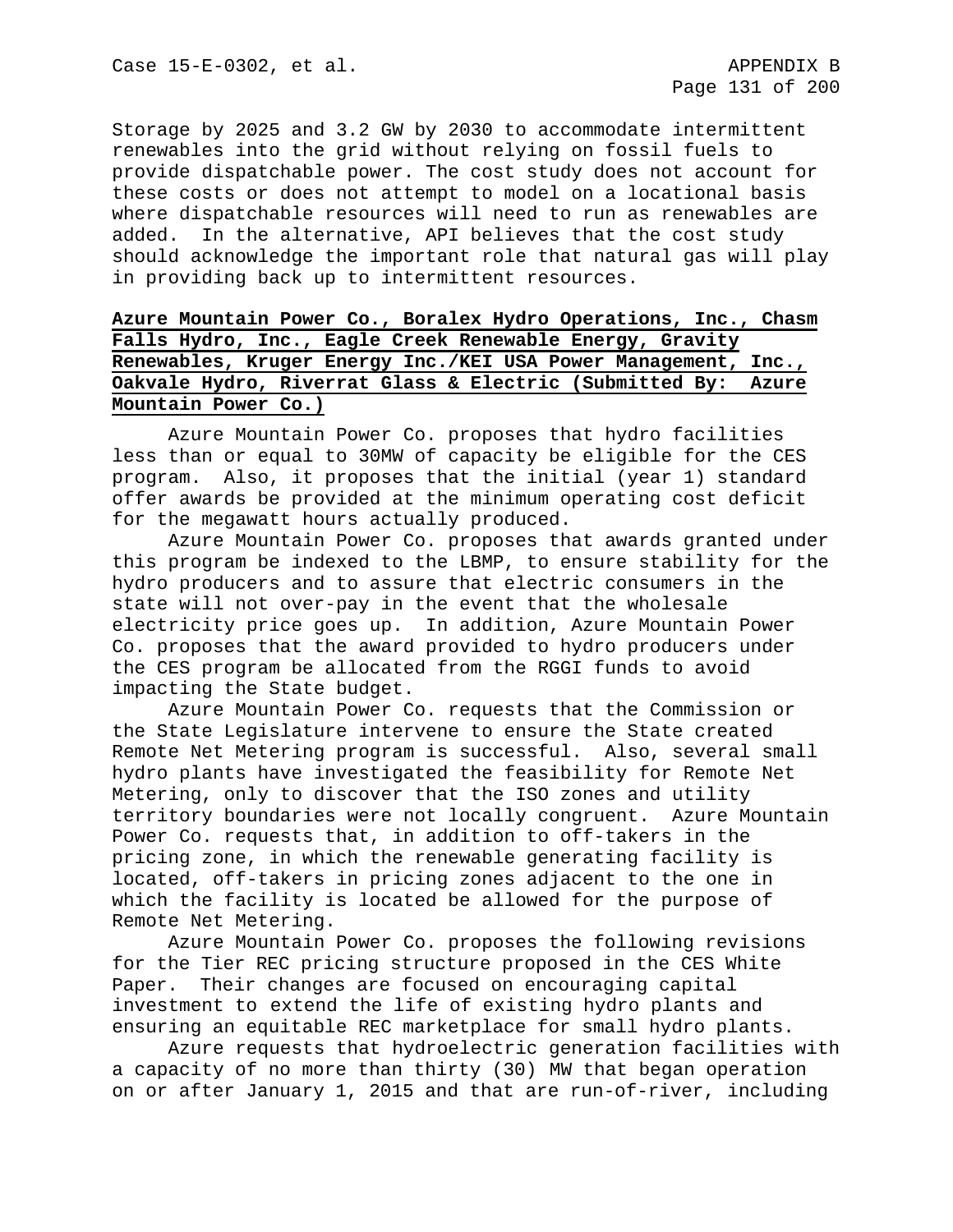hydroelectric generation facilities combined with battery storage be eligible for Tier 1. Hydroelectric generation facilities refurbished or repowered on or after January 1, 2015 should also be eligible as Tier 1 if they can demonstrate that they are operating beyond their useful life following capital investment representing at least 80% of the depreciated value of the facility prior to the improvement and they are in compliance with the Federal Energy Regulatory Commission issued current license requirements or are exempt from those requirements. Qualifying investments include prime mover, dams, conduits, fish passage and water conveyance system.

Azure recommends adding the clause: "RECs produced by hydro plants of any size which are eligible to trade in markets outside of the New York State control area." to Tier A.

Tier 2C should include hydroelectric generation facilities that began operation before January 1, 2015, have a capacity of 5 MW or less, meet current Federal Energy Regulatory Commissions license requirements and are located within the control area of the New York Independent System Operator (NYISO).

Azure Mountain Power Co. believes that New York should implement long-term pricing for the REC commodity for ten years or longer. This will give the hydro community the incentive assurance they need to make long-term investments and be an additional motivator that will encourage NY producers to sell their attributes into NY as opposed to the REC markets where prices are constantly adjusted.

Azure Mountain Power Co. suggests that the REC Market be reviewed annually by the Commission in a process which gathers input from hydro and other renewable producers to ensure that the market is robust and REC prices are sufficient to continue encouraging the addition of renewable resources to New York State.

Azure Mountain Power Co. asks that special consideration be given to small hydro facilities that provide crucial services (frequency regulation, spinning reserves, etc.) in a geographic area that may not be priced into the current system. As most owners of these small hydro facilities do not have the personnel or capabilities to follow NYISO proceedings, Azure asks that the State develop a study on the benefits of small hydro to the grid – that can be used for future discussions with NYISO.

Azure Mountain Power Co. states that the Commission include a provision for securitization of debt for small hydro facilities that produce increases in efficiency or increase total facility output.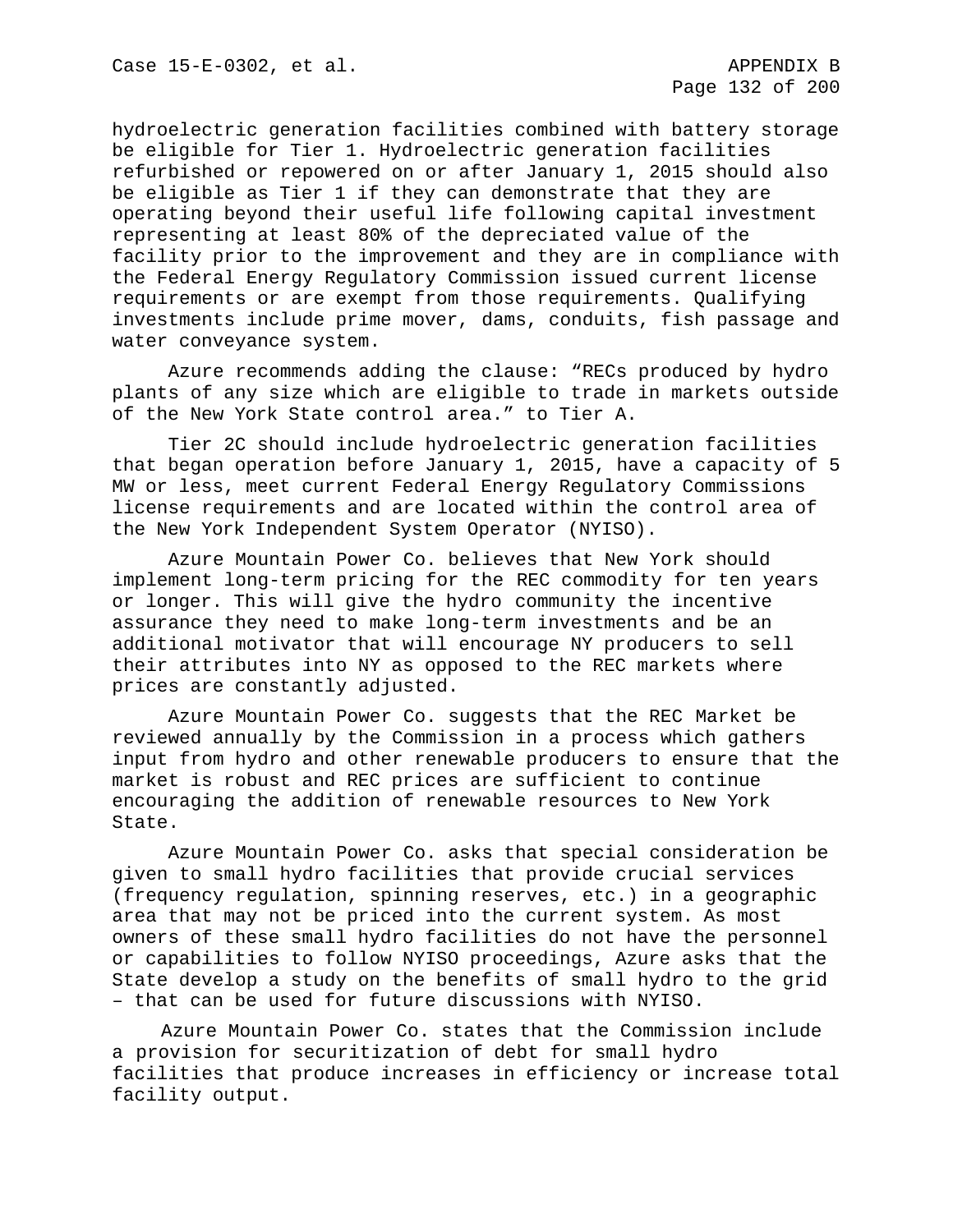### **Brookfield Renewables (Brookfield)**

According to Brookfield the Cost Study should include the social cost of carbon in the cost-benefit analysis for Tier 2B. By leaving it out, the cost of Tier 2B appears to have significant financial cost, as opposed to benefit, to the CES.

Brookfield believes that Tier 2B should be valued and evaluated the same as Tier 2A, as ample revenue opportunities are available outside of New York, and devaluation of Tier 2B resources risks loss of generation.

Brookfield argues the values and approach in the Cost Study lacks a clear and demonstrable basis. They support legacy hydropower resources, which are currently classified as Tier 2B in the Cost Study, can qualify in renewable energy programs in surrounding markets.

According to Brookfield the states should discriminate between "competitive" and "non-competitive" resources, which is a distinction that will not survive over time as competitive opportunities continue to evolve for existing renewable assets.

Brookfield states that the Cost Study does not specify the assumptions used as the basis for the "representative" costs of similar resources in nearby state RPS markets let alone identify the states, programs, or data relied on. The Commenter respectfully requests that the background information used in the evaluation of nearby programs and resources be made public.

According to Brookfield the Cost Study does not list an ACP for Tier 2B. The Commenter suggests the ACP for Tier 2B should be set at the same value for Tier 2A, either by merging the tiers or, in the absence of merger, by applying the same methodology for calculating the ACP for both tiers.

Brookfield believes that the bundled PPA price premium should be evaluated for Tier 2B resources. The Cost Study included an analysis of levelized prices paid under bundled PPAs for Tier 2A generators but should have been performed for Tier 2B generators. Brookfield argues the Cost Study neglects to address reliability–related cost issues. The selection of technologies evaluated is not clear, and as such, the assumptions and the formulae should be made public. Overall, Brookfield suggests the Cost Study lacks sufficient detail to fully evaluate whether the assumptions are even reasonable.

### **The Business Council of New York State (BCNY)**

The Business Council of New York State (BCNY) requests that DPS direct NYSERDA to amend and reissue the current Cost Study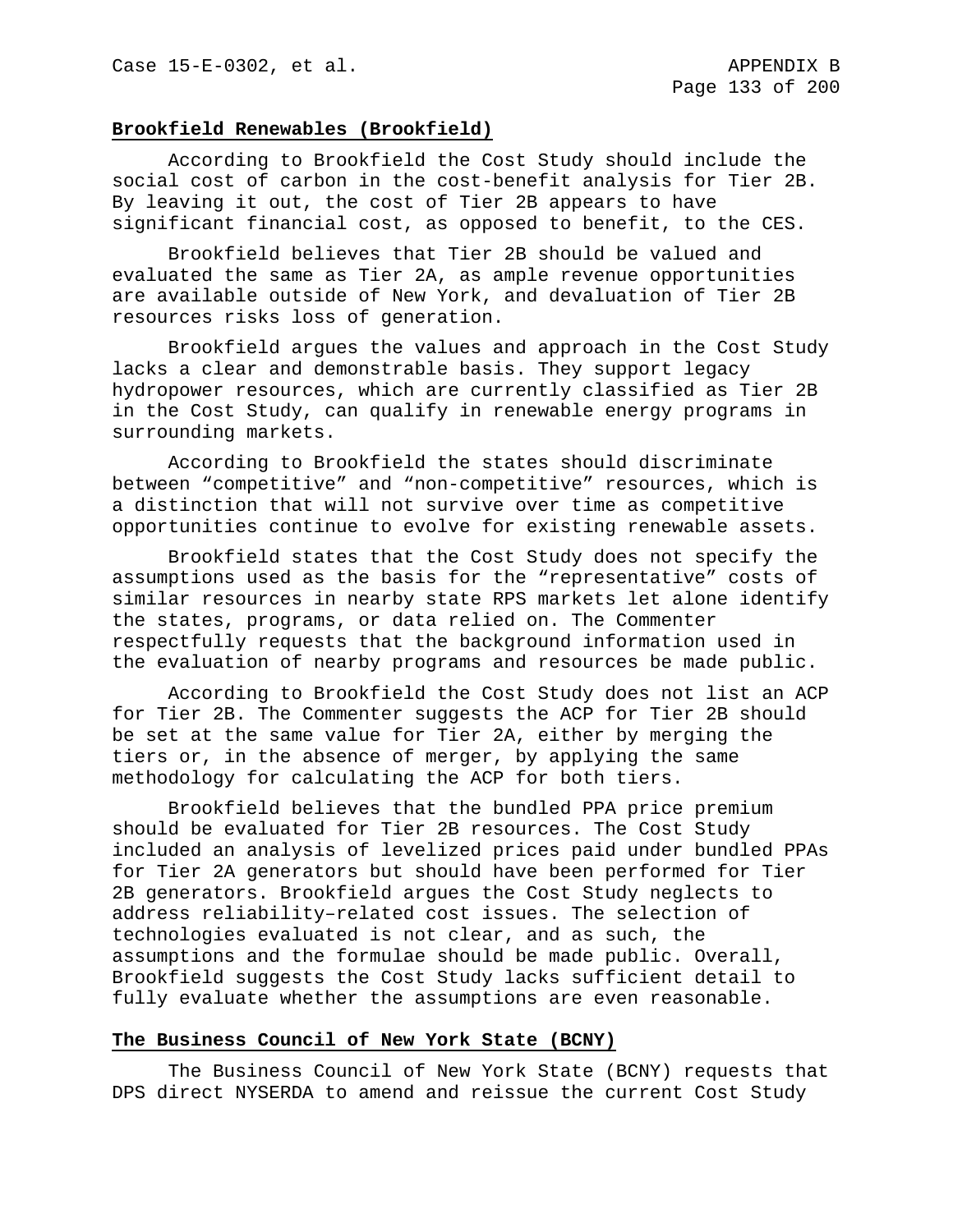and should have been issued and reviewed prior to deadline of the initial comment period on the CES.

The BCNY states that Cost Study fails to fulfill the requirements of the CES White Paper, while overstating benefits and understating costs.

The BCNY believes that full estimated costs of long term power purchase agreements should be reflected in the Cost Study. Also, the Cost Study should be amended to evaluate the probability of the wholesale energy price base case used in the study, and evaluate a high oil and gas resource scenario.

If there is too much uncertainty to accurately project costs beyond 2023, Business Council questions whether NY should be making binding decisions that commit customers to higher electricity costs beyond 2023.

According to the BCNY, results of the Cost Study are based on uncertain load forecasts should be amended to evaluate the costs of the CES using the NYISO load forecast. Also, the Cost Study appears to omit or underestimate the costs associated with implementing the proposed CES (i.e. build out of state's transmission infrastructure, rise in the state's Installed Reserve Margin.)

## **City of New York (City)**

The City states that a review of the Cost Study reveals that it does not contain most of the data and assumptions by which its conclusions were determined.

The City believes that the Commission should not render any decisions for the period post-2017, until the information is provided and parties are given a reasonable amount of time to review, understand, evaluate, and comment on the details underlying the Cost Study.

The City states that the Cost Study did not examine the relative costs and benefits of energy efficiency and renewable resources, and the Commission should use such information to determine the best mix of the two methods of reducing carbon emissions.

The City believes energy efficiency measures can be targeted to specific populations, such as those with the highest energy burdens and should reduce the need for new transmission or distribution infrastructure, as well as the loading on existing infrastructure.

The City states that insufficient consideration is given to the contribution from Canadian hydropower. The City is concerned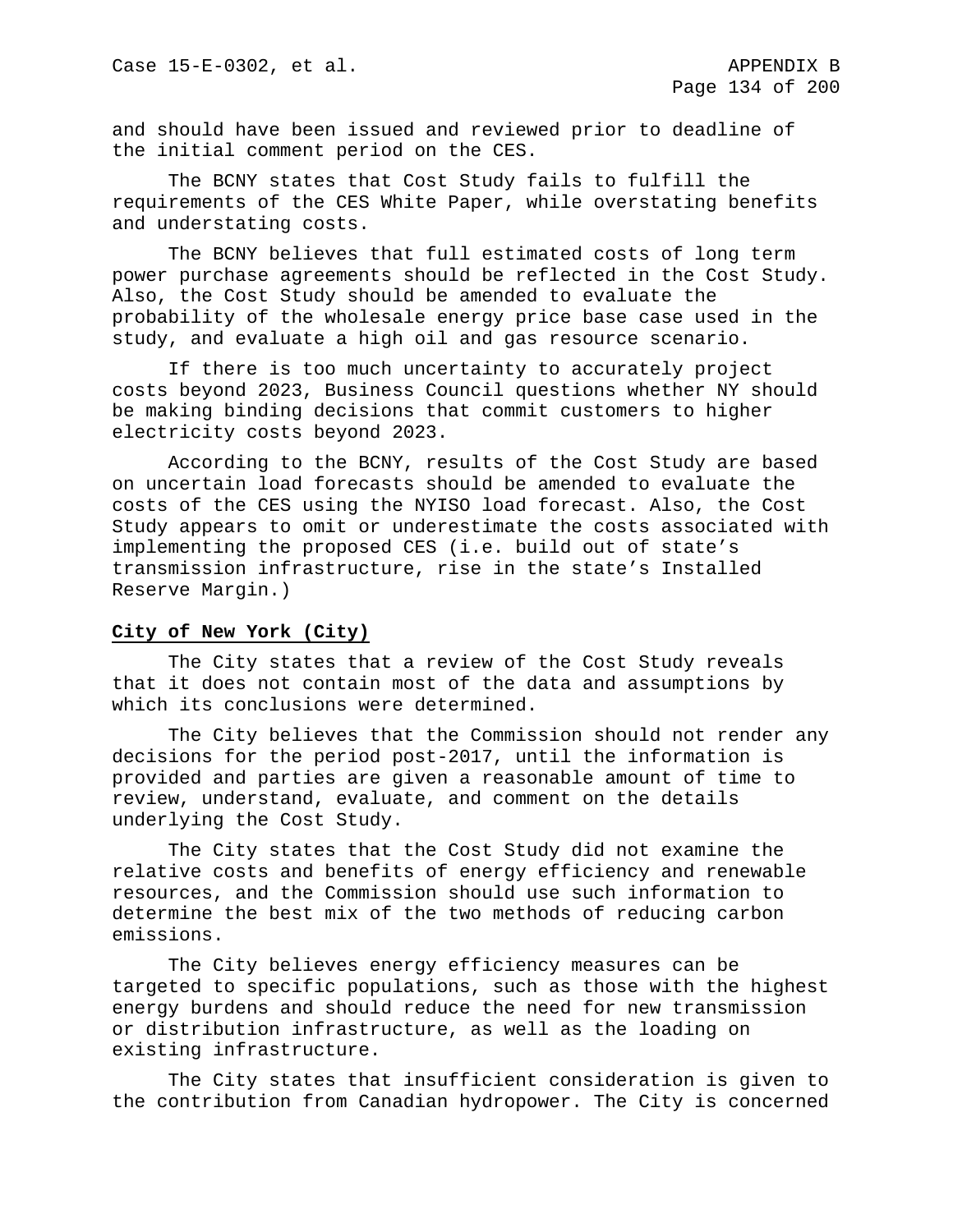about the limited role of Canadian hydropower in meeting the Clean Energy Standard goals because is substantial disagreement as to whether the assumptions about the penetration of new wind farms and solar arrays are reasonable, achievable, and costeffective.

The City urges the Commission to not create barriers to the use of hydropower, and ensure that Canadian hydro is not unfairly excluded.

The City believes that societal cost/benefit analysis should be comprehensive, and they should be included in the Cost Study, particularly,  $NO<sub>x</sub>$  and  $SO<sub>x</sub>$  damage cost estimates. Examples of other benefits that should be considered include the reduction in emissions of mercury and other heavy metals, as well as the reductions of PM10 and PM2.5.

The City is concerned that the Cost Study provides limited analysis of the costs of the Clean Energy Standard from 2017 to 2019 but is focused on the years 2020 through 2023, which may understate the estimated bill impacts.

The City argues that the bill impacts during the period 2017 through 2030 are likely to greatly exceed the 1% claimed in the Cost Study and the 1% bill impact entirely omits the cost of Tier 3, and should have been included in the analysis.

The City suggests it is likely that there will be additional bill impacts between 2030 and 2050 and such costs are not covered by the Cost Study. It is inappropriate for the Cost Study to exclude consideration of those costs but simultaneously suggest that the bill impacts through 2049 will be less than 1%.

The City states that for the period 2031 to 2050, the Commission should provide the annual contribution to bill impacts from the Clean Energy Standard and make clear that it is not projecting total annual bill impacts for that period post 2030 associated with the Clean Energy Standard. Additionally, the Commission should require that the long-term bill impact analysis be revised in a similar manner. In particular, the health benefits of reducing harmful air emissions should be included, as well as the costs of the NY-Sun program.

The City states that Cost Study does not include any estimate of the costs of new transmission capacity.

The City states that with respect to Tier 2 (including 2A and 2B), some information is provided in the Cost Study regarding the derivation of forecast costs but the discussion of the derivation (*e.g.*, slide 270) reveals that a number of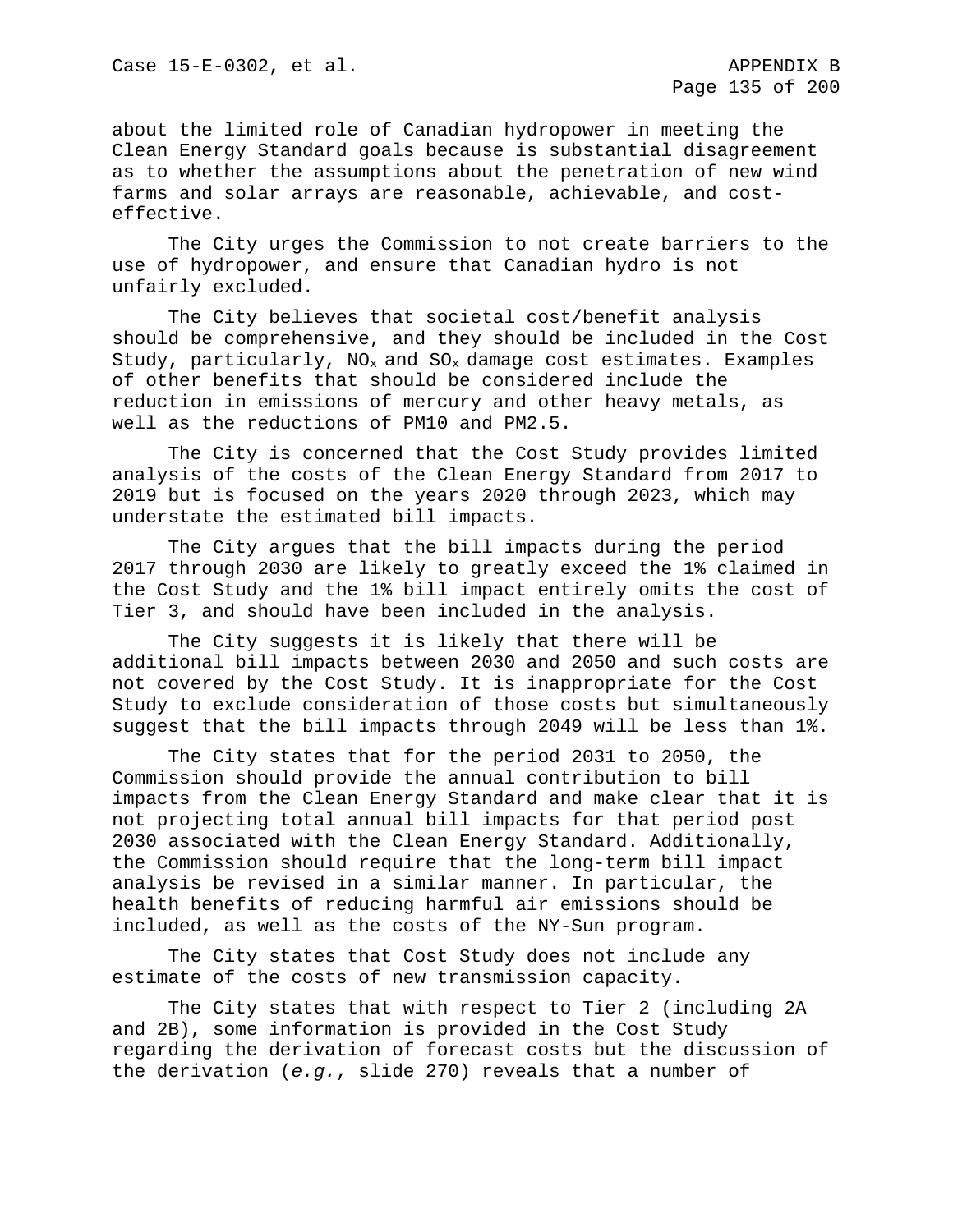assumptions were made to calculate the Tier 2A cost, but no details were provided.

The City notes that, when compared to the results of new renewable resources shown on Slide 38, purchasing RECs from the market would be more expensive than obtaining RECs from the construction of new renewable resources. That result does not make sense, but because of the lack of details on the derivation of cost estimates, it is not possible to understand why the former would be more costly than the latter.

According to the City, the Cost Study indicates that the Tier 2B targets are set based on the amount of Large Scale Renewables in 2014 baseline that are not owned by NY State Entities, net of expired RPS Main Tier contracts. (Slide 274). The City has not been able to identify any publicly-available source of this information, and from the explanation, it is not clear how the information was converted into the annual Tier 2B targets.

The City indicates that no actual analysis of operating costs were performed for Tier 2B, and that additional payments may be required, but apparently no attempt was made to determine the potential amount of such payments.

According to the City the reasonableness of the assumptions that revenues will exceed costs also require further scrutiny. The Commission already has experience with this matter, such as the Renewable Portfolio Standard "Maintenance Tier."

The City is concerned that for Tier 3, an enormous range of cost impacts is provided, but the lack of information on the derivation of this range makes it impossible to understand or evaluate the cost estimate.

According to the City the Commission should require a thorough analysis before deciding on whether to rely on power purchase agreements, and if so, how they should be structured. Specifically, all of the data and assumptions underlying the Cost Study should be made public and subjected to scrutiny. A rigorous analysis is needed to ensure the Commission proceeds in a cost-effective manner.

# **Clean Energy Organizations Collaborative (CEOC): Acadia Center, Citizens Campaign for the Environment, Environmental Advocates of New York, Natural Resources Defense Council, New York Public Interest Research Group, Pace Energy and Climate Center, and Sierra Club**

CEOC states that the Cost Study demonstrates substantial net program benefits over all modeled procurement strategies,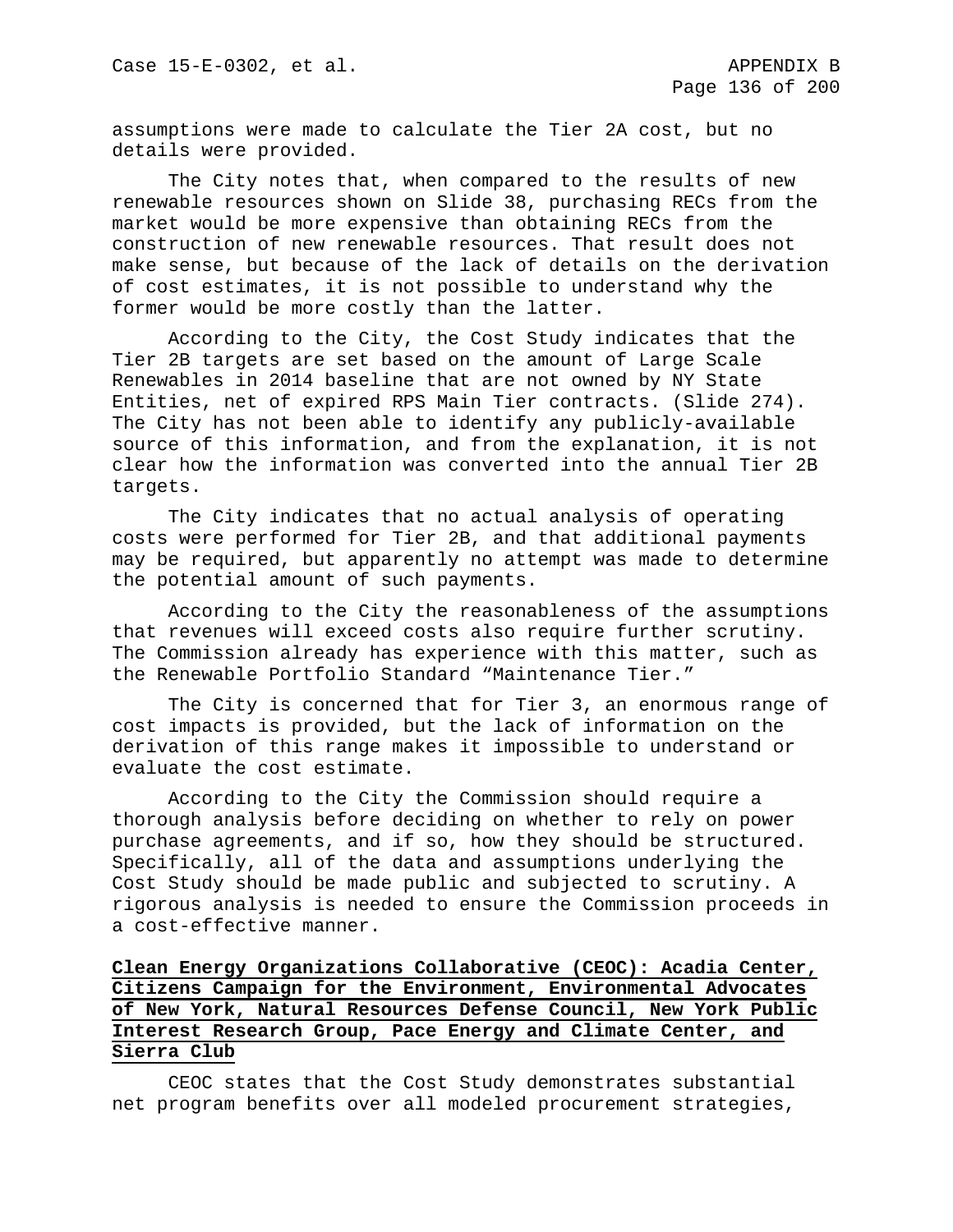while gross program costs are projected to be well within New York customers' willingness to pay.

According to CEOC, the Cost Study appropriately incorporates a social cost of carbon, thereby better accounting for one of the key benefits renewable energy deployment delivers; one that has often not been taken into account in traditional cost benefit analyses. However, because the Cost Study uses a conservative social cost of carbon, and because it does not account for the social cost of conventional air pollution from fossil fuel generation, or for expected macroeconomic benefits, the *actual* net benefits of the CES are considerably larger than those identified.

CEOC notes that the Cost Study's sensitivity analyses of load growth scenarios highlight the importance of cost-effective investments in energy efficiency, which should be a mandatory target of at least 2% per year, as is achieved in other

Northeastern states. A portfolio analysis of energy efficiency and renewable energy would be appropriate to measure the benefits of both resources in combination.

CEOC states that the Cost Study emphasizes the comparative benefit of long-term Power Purchase Agreements over REC-only procurement strategies. CEOC supports a robust long-term

PPA requirement that is enforceable independent of the CES REC procurement requirement.

CEOC supports offshore wind as a priority resource for the State to develop through a separate tier. The Cost Study suggests that an offshore wind tier would deliver significant value to the State, through resource portfolio savings and potential transmission cost benefits.

# **Cornell University, College of Agriculture and Life Sciences (Cornell University)**

Cornell University states that the Cost Study compares renewable energy technology cost effectiveness using a cost per unit of generation capacity (\$/kW). However, Cornell University argues that the appropriate metric is the cost per unit of greenhouse gas mitigated (\$/C02e9 ) both for the select renewable energy technologies analyzed by the cost study and also for manure-based anaerobic digestion (commonly referred to as ADG). Use of the cost per unit of GHG mitigated metric more completely incorporates the real reasons for supporting renewable energy deployment as the Public Service Commission works to meet the State's goals of greenhouse gas (GHG) reduction.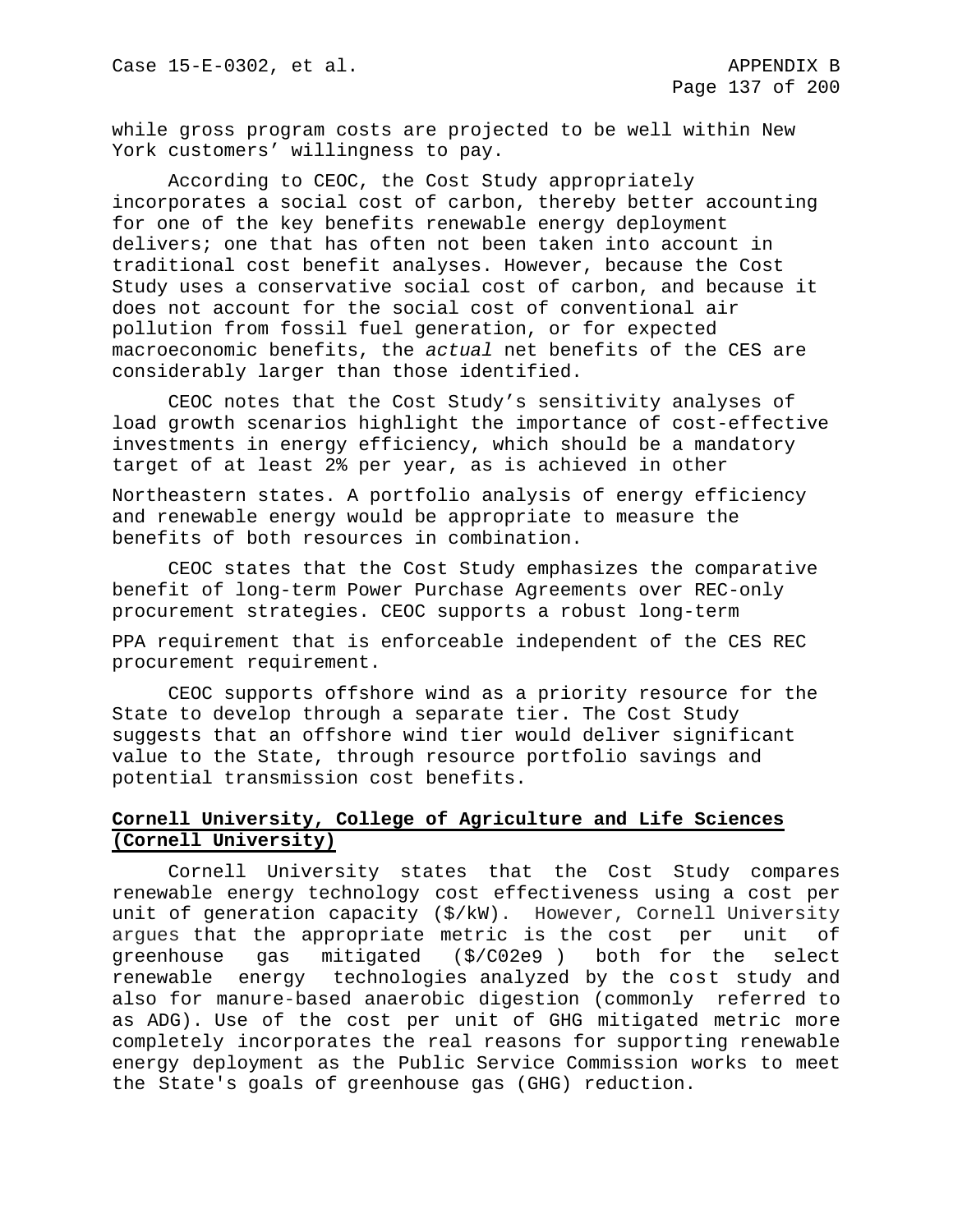Cornell University is concerned that manure-based ADG was not included because of higher costs, only) relatively small quantities available and technologies not yet fully commercial.

Cornell University believes that it is important for the Cost Study to recognize that dairy manure based ADG's are renewable energy electricity generators, part of a consistent and needed effort to substantially reduce GHG emissions from an important sector of New York's agricultural and rural based economy.

Cornell University notes that, appropriate metric for assessing the full value of each renewable energy technology is the cost per unit of GHG mitigated and manure-based ADGs are cost comparative with WWTP ADG systems. In addition, manure-based ADGs have a comparatively higher GHG reduction due to the reductions these systems provide above other renewable energy technologies and the technology is commercially available is robust and used by NYS dairy farmers.

Cornell University argues that the capital cost manure-based ADGs are no higher than the cost of WWTP ADGs, and thus on this basis alone, manure-based ADGs should have been included in the Cost Study.

Cornell University notes that capacity factors (CF) for solar photovoltaic (PV) and wind are 3x LESS than for manure-based ADGs. In light of this fact, Cornell argues comparisons between renewable energy technologies should be made using capital cost standardized to energy generation potential (i.e., cost per unit of energy generated (\$ per kWh) since this metric is more closely linked to the stated policy objectives.

Cornell University states that relative to the point made in the Cost Study that manure-based ADGs were initially not included due to capital cost, clearly the information provided herein does not support any basis for this decision and further shows that, in fact, manure-based ADGs can be very cost competitive.

Cornell University believes that dairy manure-derived biogas (including biogas jointly derived from co-digestion of organic substrates) produces renewable energy, results in a net reduction in GHG emissions, and supports dairy farming, the main driver of New York State's agricultural sector.

Cornell University notes that, the additional societal benefit of manure-based ADG can be calculated using EPA's Social Cost of Carbon (SCC) of \$39 per metric ton of C02eq (2011 value at a 3% discount rate). With more than 500 NYS farms with enough cows to support a manure-based ADG system (at least 350,000 cows according to the USDA NASS statistics in 2012) the GHG reductions are estimated to be 0.4 million metric tons of C02e9 *in addition*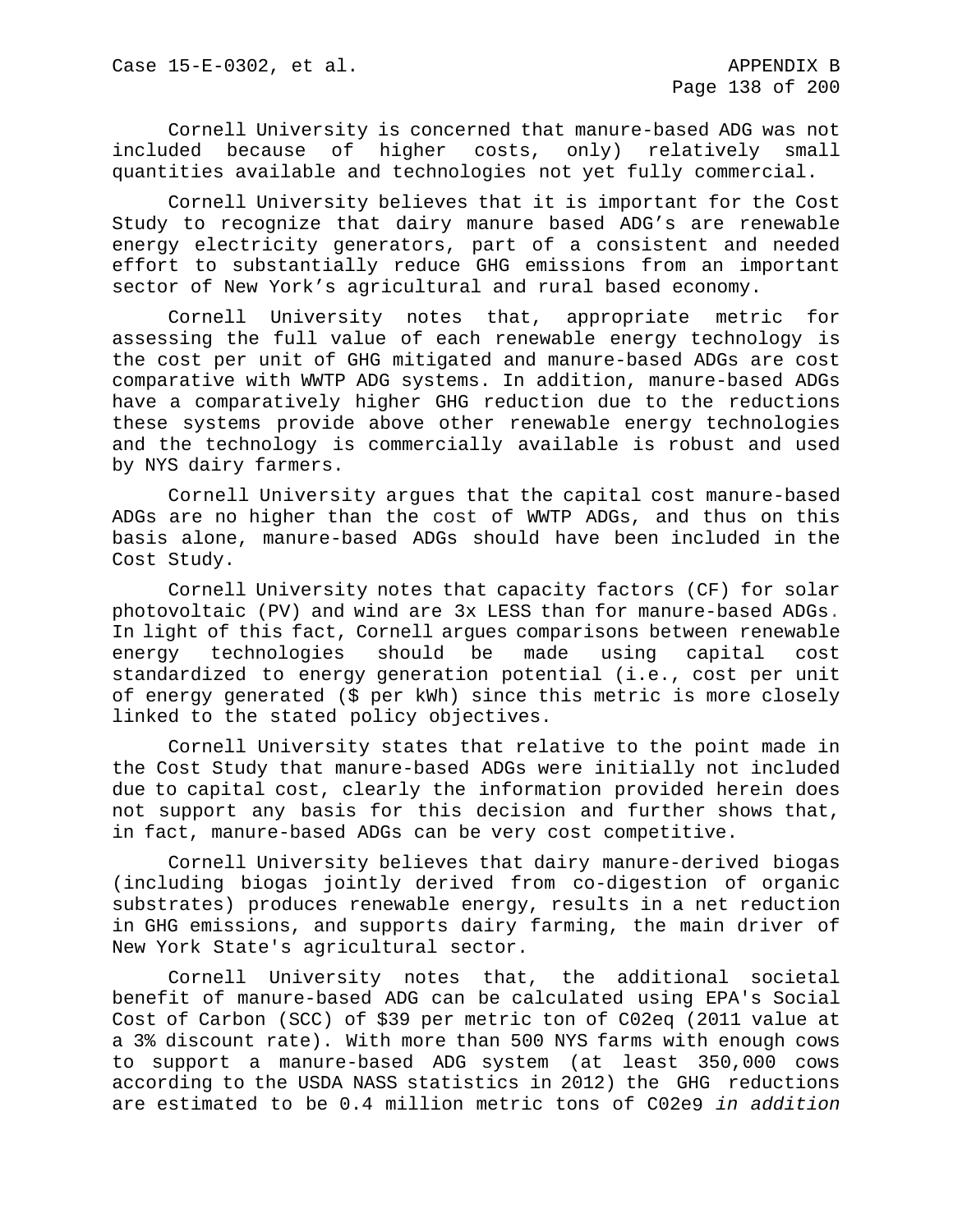*to the reduction in GHG from the renewable energy they produced.*

Cornell University emphasizes the reliability that modern manure-based ADGs have a CF exceeding 90% as they are not dependent on the natural photoperiod for solar PV systems or the wind speed for wind systems.

Cornell University believes that manure-based ADGs can be significant and useful in the rural areas at the end of distribution lines. With a price for electricity that reflects the externalities, including the social cost of carbon and other environmental and social benefits, NYS dairy farms with over 200 cows will be motivated to install manure-based anaerobic digester systems. Assuming full deployment of ADG on these farms, Cornell estimates an aggregated renewable energy generation capacity of 46 MW. If co-digestion with organic substrates is employed, energy generation capacity would easily increase several-fold.

Cornell University states that, at this time, there are several commercially available ADG technologies being offered by a range of companies that are actively designing, constructing, and operating successful manure-based ADGs on NYS dairy farms and also in other dairy intensive states. Cornell advises the Commission that only a limited number of NYS farmers have benefited from funds from previous opportunities available from NYSERDA to build and operate manure-based ADGs, but many more NYS farms are candidates for systems.

# **Council on Intelligent Energy & Conservation Policy and Promoting Health and Sustainable Energy (CIECP and PHASE)**

According to CIECP and PHASE nuclear power is highlypolluting, producing radioactive waste, heat and greenhouse gases. Designation of nuclear power as clean or zero carbon is utterly illegitimate as a matter of science.

CIECP and PHASE believes that State assets and clean energy initiatives should be strategically targeted toward helping communities with old power sources transition.

CIECP and PHASE urges the DPS to consider the damage that full nuclear fuel cycle has and will continue to have on indigenous, impoverished and minority communities.

CIECP and PHASE is astonished that the DPS adopted the economic modeling, assumptions, and conclusions of reports prepared by two individuals affiliated with the Brattle Group, initially engaged by Nuclear Matters.

CIECP and PHASE states that there is no longer any defensive argument for continuing to prop up extractive forms of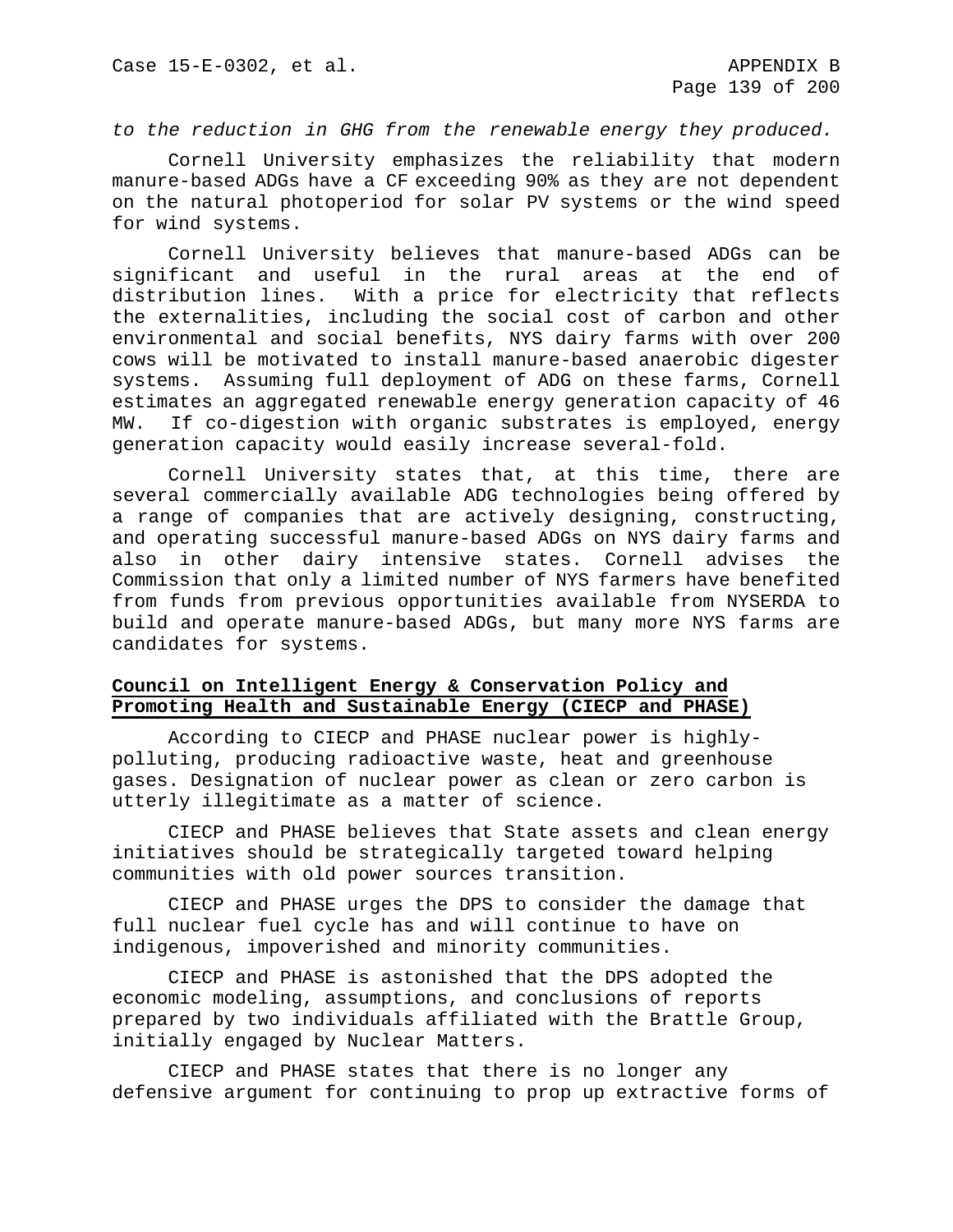power. The burden they impose-upon the environment, human health and the climate is increasingly untenable. New York must cease all manner of support for highly polluting forms of power.

# **Entergy Nuclear Indian Point 2, LLC; Entergy Nuclear Indian Point 3, LLC; Entergy Nuclear FitzPatrick, LLC,; and Entergy Nuclear Operations, Inc. (Entergy Entities)**

Entergy Entities supports the CES Cost Study because the CES recognizes reducing greenhouse gas emission 40% by 2030, and incorporating the social value of carbon as a core component of its cost analyses.

Entergy Entities believes that it is fundamentally wrong to characterize CES payments as a subsidy.

Entergy Entities supports technology neutral approach applied to all non-emitting technologies. They believe that DPS Staff's findings in the Cost Study confirm Dr. Susan Tierney's proposal and should be extended to all CES tiers pursuant to a market-based approach because it will ensure the most cost effective competition between technologies.

Entergy Entities believes that CES participation must be open to all non-emitting and low-emitting resources on a nondiscriminatory basis, including Indian Point. They argue the facility allows for significant avoided emissions, provides fuel diversity, electric pricing and local and State economic benefits.

Entergy Entities believes that the Public Service Commission should eliminate the Tier 3 eligibility requirements, treat all non-emitting and low-emitting resources on a level playing field and direct DPS staff to augment the Cost Study to include Indian Point specific data.

States that both Entergy Entities and the Independent Power Producers of New York, Inc. (IPPNY) established in their White Paper comments, DPS Staff's "high imports" sensitivity is materially flawed. Entergy Entities believes that the Public Service Commission should either disregard the "high import" sensitivity because it provides incomplete information- insufficient to support a reasonable determination--or require DPS Staff to modify it high imports sensitivity analysis to fully account for the costs of all aspects of the project which must include the costs of the proposed transmission line. Entergy Entities agrees that construction of the new transmission line indisputably is required for the substantial increase in hydroelectric imports considered in this sensitivity to be realized. Entergy Entities believes that unless the full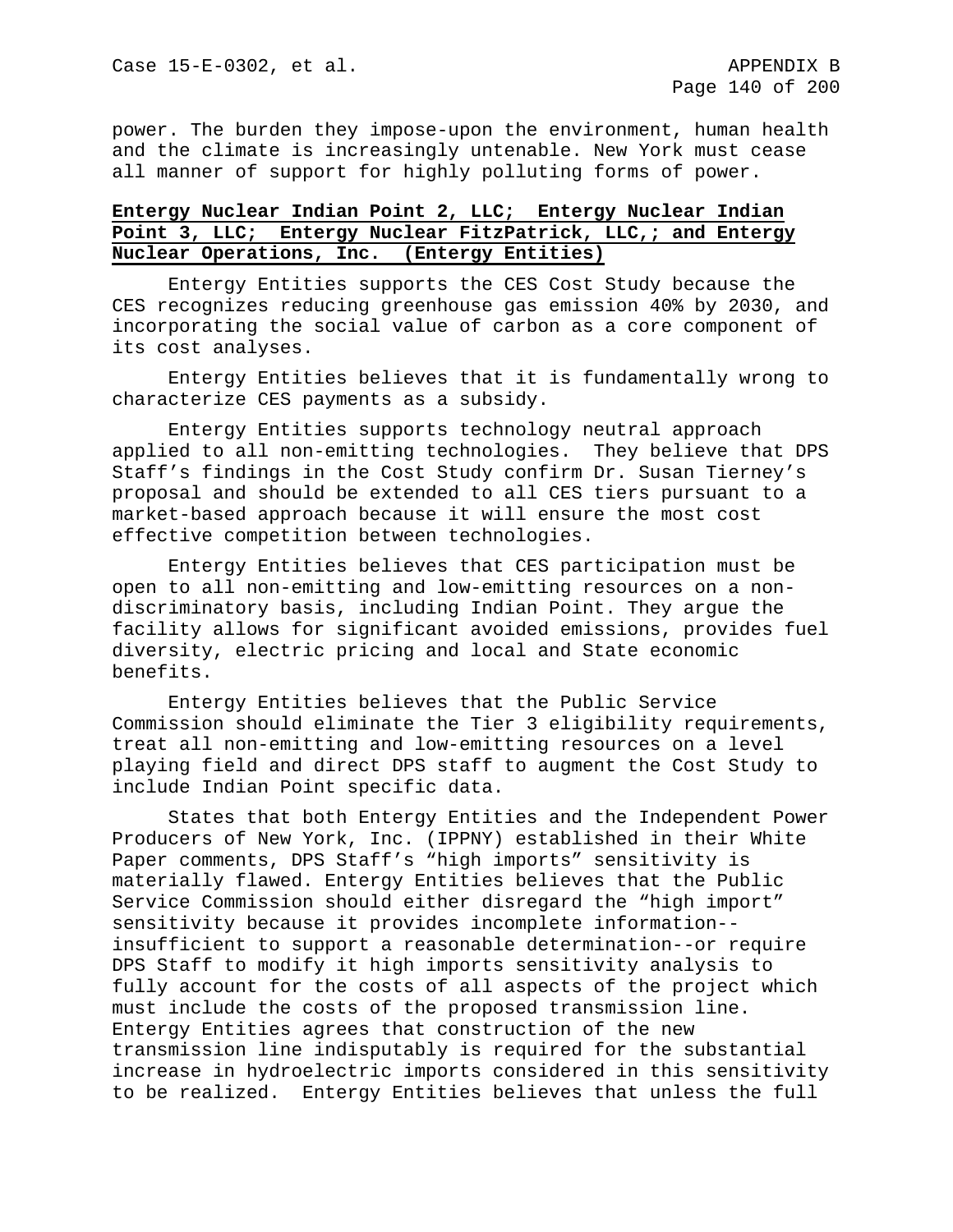costs of alternatives are incorporated into the Cost Study, it is not possible to identify the most efficient and costeffective CES options.

### **Energy Vision (EV)**

EV states that research makes it clear that the exclusion of non-wastewater treatment plant biogas systems in the Cost Study on the basis of "a combination of higher costs, relatively small quantities available over the study period, or technologies not yet fully commercial." is a mistake for a number of reasons.

EV states that biogas systems in the U.S. are commercial and operating systems in New York and have a 70-90% capacity factor that non-wastewater biogas-to-electricity systems show. They are not only cost competitive with wastewater systems, but even with some wind and solar systems.

EV argues biogas systems can achieve inordinately higher lifecycle GHG reductions compared to other renewable energy technologies and displaces fossil-based sources of heat, power and fuel.

EV notes that several stand-alone food waste digester projects are being explored, especially in the New York City region where commercial and residential organic waste diversion laws are coming into effect. One such project is the large food waste digester by American Organic Energy in Yaphank, which was recognized by Governor Cuomo in September of 2015.

### **Independent Power Producers of New York (IPPNY)**

IPPNY believes the Cost Study does not contain sufficient detail about the assumptions Staff used, such as for price forecasts, program costs, and other critical factors, for any stakeholder to validate the Cost Study's methodology or conclusions. The Commission should therefore direct Staff to provide more detail about the issues raised herein to ensure the accuracy of the information on which it bases CES policy decisions.

According to IPPNY, the energy and capacity price forecasts appear inordinately high. The Cost Study does not provide any detail on how it performed the "adjustment" process. IPPNY believes that the Commission should direct Staff to release more detail about the process it used to perform its price "adjustment" and to make explicit any assumptions it made about the monetized cost of carbon.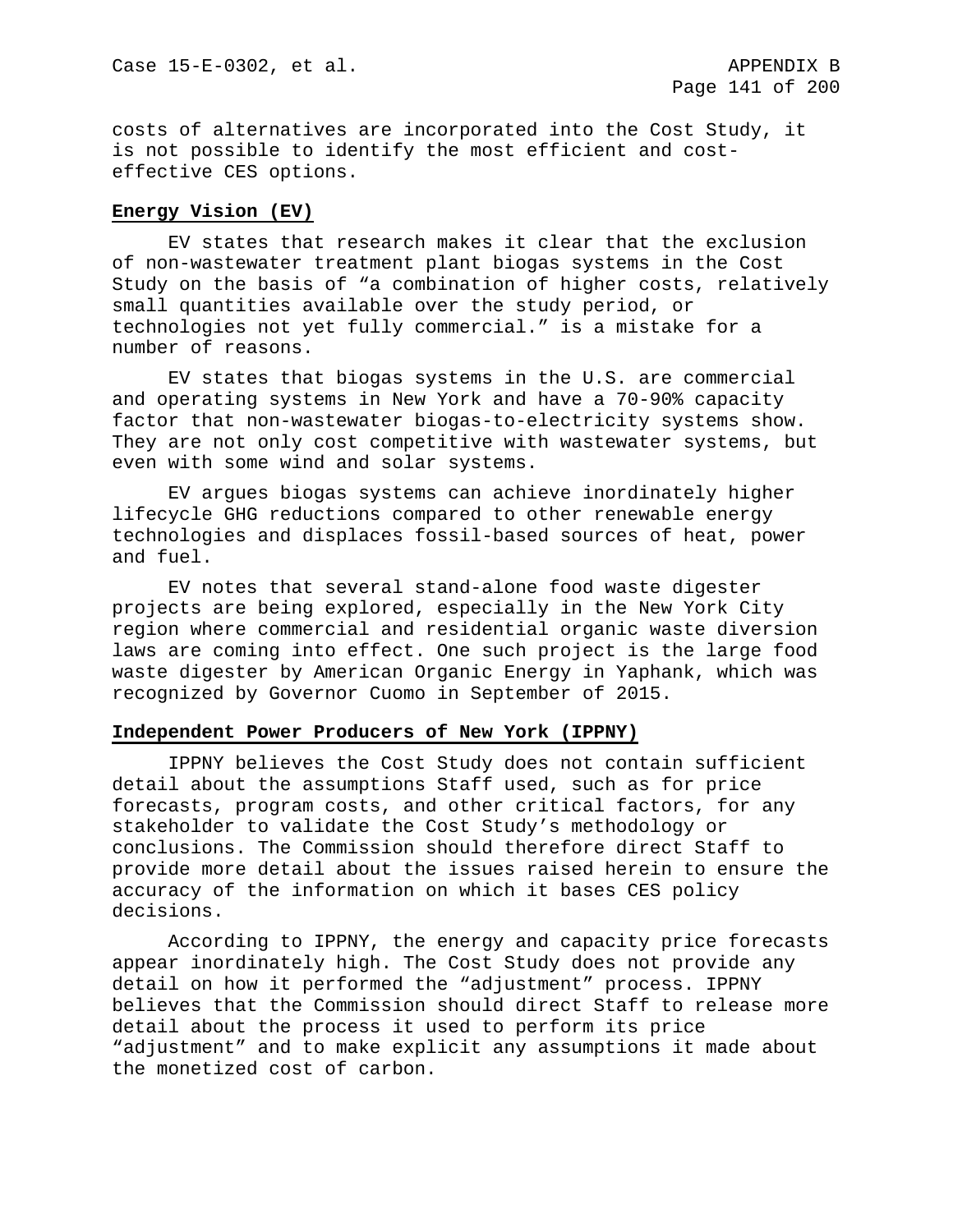IPPNY does not agree with the Cost Study that the capacity prices in the New York Control Area ("NYCA") will spike to be at or near the cost of new entry ("CONE") by 2017.

IPPNY believes that the forecast does not seem to account adequately for the zero emission credit ("ZEC") payments to upstate nuclear facilities assumed in the White Paper to meet future and current greenhouse gas ("GHG") emission, sulfur dioxide ("SO2"), nitrogen oxide ("NOx"), particulate matter ("PM"), and ozone requirements, the effect of which may be to maintain these resources, which provide a significant level of capacity.

IPPNY points out that the NYISO, in its most recent annual load and capacity report, anticipates far less load growth than would justify such a rise.

According to IPPNY, the Cost Study appears to reach its estimate of Net Program Costs by misapplying the value of carbon benefits in two critical ways. IPPNY believes that the Cost Study fails to account for the carbon allowances created by the RGGI and the effect of New York's actions on that initiative. Also, the Cost Study appears to overestimate the Social Cost of Carbon ("SCC").

IPPNY notes that the Cost Study appears to misstate the economic impacts of the CES and no specific analysis was conducted for this study. By not conducting its study, IPPNY points out that Staff risks overlooking vital information pertaining to the CES's overall economic impact.

IPPNY states that the studies provided in the Cost Study neglect that other non-renewable units will likely retire and that those retirements will reduce direct and indirect jobs and tax revenues. Therefore, the Cost Study's estimate of net job creation and retention seems to presume that all other units in the market will remain in service.

IPPNY believes that the Commission should direct Staff to either provide the details of how the studies it cites account for these impacts, or conduct its own study that accounts for such impacts and adjust its analyses accordingly.

IPPNY notes that the Cost Study includes assumptions that substantially underestimate the costs of the Champlain Hudson Power Express transmission line. IPPNY states that the Cost Study provides no detail about the nature of exactly how the costs of the transmission would be socialized and does not appear to reflect those costs anywhere in its analysis.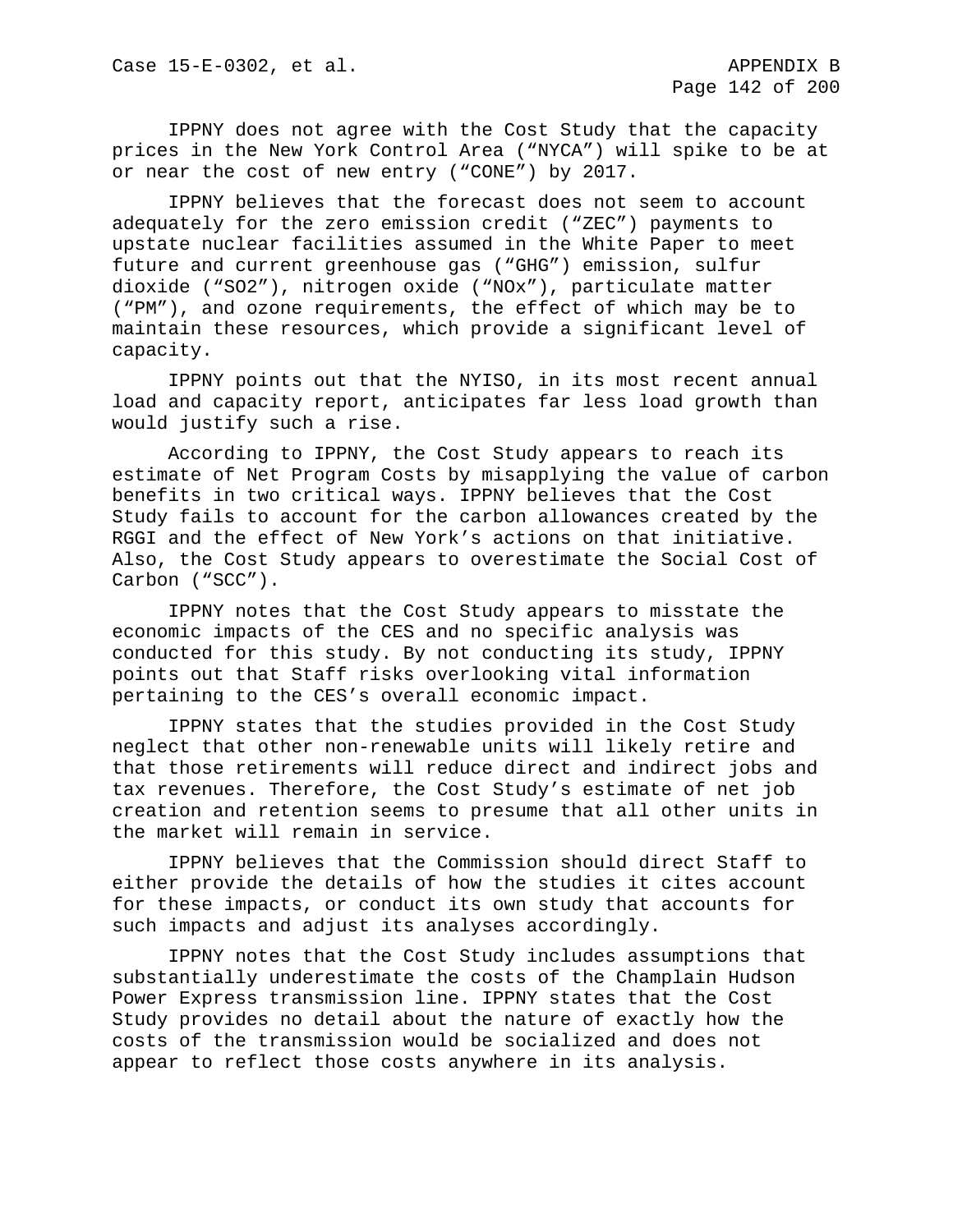IPPNY writes, to the extent that adjustments to the energy price projections are made, those adjustments should be carried over to the analysis of Tier 3 costs associated with ZEC payments to existing upstate nuclear facilities.

IPPNY asserts that the Cost Study uses a number of factors to determine a levelized cost of entry ("LCOE") for various types of renewable resources. However, it does not provide any detail on exactly how Staff used the LCOE to reach the implicit premium payments those resources would receive under the CES.

IPPNY requests more detail is required on the assumed levels of the Alternative Compliance Payment ("ACP"). The assumed ACP of \$25.75 for Tier 2A seems low for New York, which is competing with a New England market that has an ACP that is more than \$40.00 higher than the assumed level for New York. IPPNY believes the ACP will likely need to be set more in line with New England's ACP to ensure Tier 2A resources will sell their renewable energy credits ("RECs") into New York instead of New England.

IPNNY states that the Cost Study Supplement does not contain any of the formulas elucidating how Staff approached the data to derive the Net Present Values ("NPVs") it then included in the Cost Study analyses. The Commission should direct Staff to disclose the formulas it used to derive the NPVs it published in the Cost Study, and to the extent different discount rates were applied, to explain the basis for each discount rate.

IPNNY believes that the Cost Study presents seemingly contradictory statements regarding the propriety of considering the effect of price suppression as an economic benefit. If Staff's estimation of New York consumers' bill impacts assumed the suppression of market prices, it should provide more detail on how that assumption affected the Cost Study's estimate. If, however, Staff does not wish to regard market price suppression as a benefit, it should provide information on what impact the CES is likely to have on consumers' bills absent any price suppressive effects. In either case, the Commission should direct Staff to resolve the Cost Study's inherent contradiction and adjust its estimates accordingly.

The Commission should not make any major decisions concerning the CES until Staff has provided stakeholders with the information requested herein and afforded them the opportunity to verify the reasonableness of the Cost Study's assumptions and the resultant conclusions. The moderate delay would allow the Commission and stakeholders to consider other relevant information, such as the Annual Energy Outlook ("AEO") for 2016, due to be released in early July.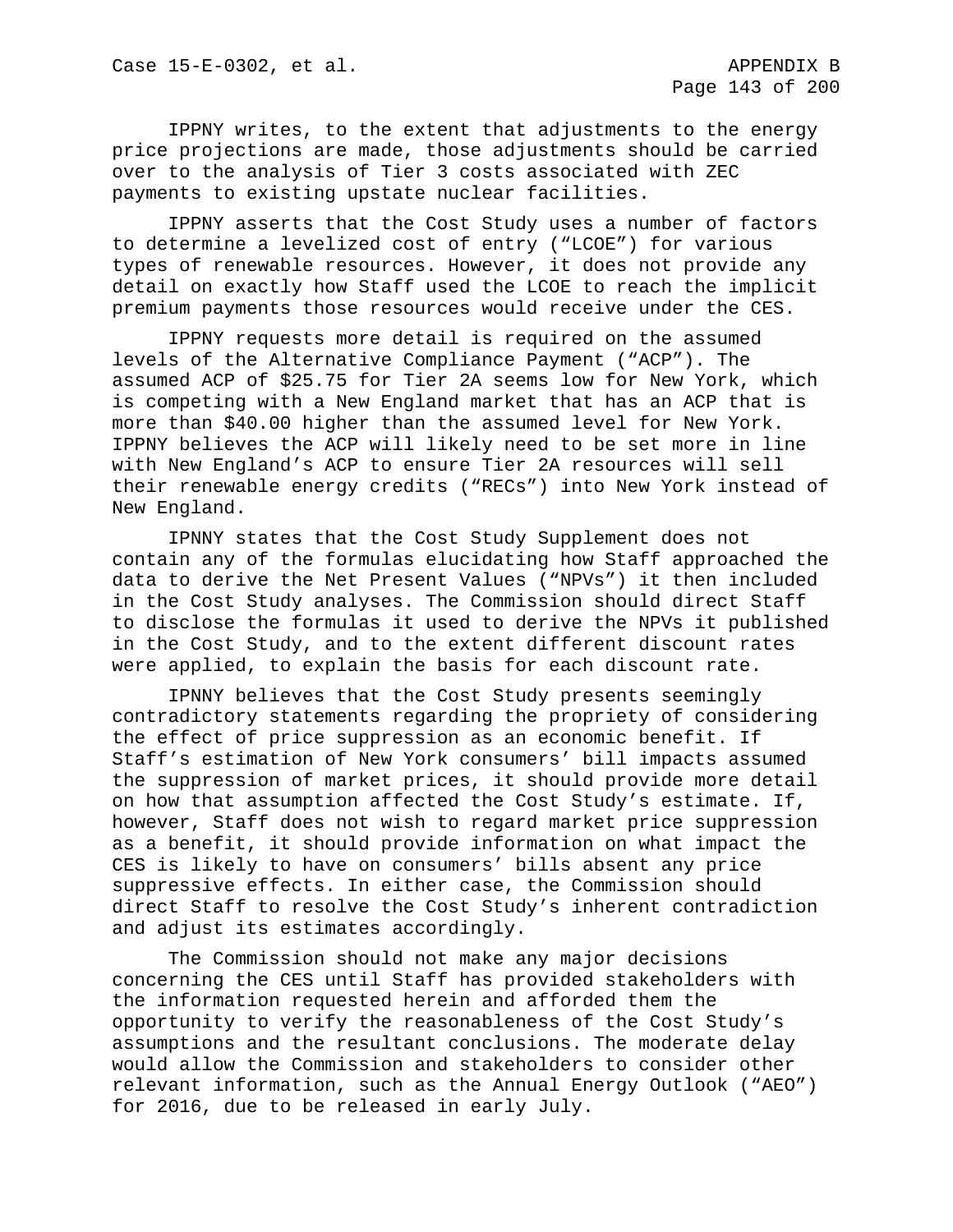# **Indicated Joint Utilities: Con Edison, Niagara Mohawk Power Corporation d/b/a National Grid, and Orange and Rockland Utilities, Inc. (JU)**

The JU supports the CES objectives but believes that the Cost Study falls short of providing the Commission the full scope of information it needs to make key policy decisions.

The JU states that the Cost Study ignores critical implementation options that can reduce program costs, such as including the Utilities' proposed "Universal Renewables" procurement approach.

The JU provided a study conducted by Navigant Consulting (the Study) with their comments. The JU report that Study finds that Power Purchase Agreements (PPA) will raise costs for customers by 21 percent when compared to the Utilities' Universal Renewables model.

The Study and Cost Study align to demonstrate that technology-specific carve outs would unnecessarily increase costs for customers because both utility-scale solar and offshore wind resources become cost-competitive with other renewables by 2022 and 2028, respectively. They see the best approach is to allow technologies to develop on a competitive basis rather than to add cost earlier in the program.

The Cost Study and the Study do align to demonstrate that REC-market design can significantly affect program costs, making appropriate design of any ACP and other features critically important, including taking steps to encourage development of the voluntary market.

The Study demonstrates that retaining existing nuclear facilities will significantly reduce overall CES costs, especially those associated with reducing GHG emissions.

The Study, coupled with internal work by Con Edison, supplements the Cost Study analysis by demonstrating that transmission development will be an important component in achieving the State's renewable energy goals. The JU believes transmission build out will help maximize the State's ability to take advantage of renewable resources and reduce the use of other energy sources while maintaining reliability.

The Study demonstrates participation of deliverable out-ofstate resources and Canadian hydro is another important element of an overall CES program, and enables a more affordable way to achieve the State's clean energy goals.

The JU supports the Cost Study's approach to evaluate nearterm program implications, *i.e.* through 2023 and carrying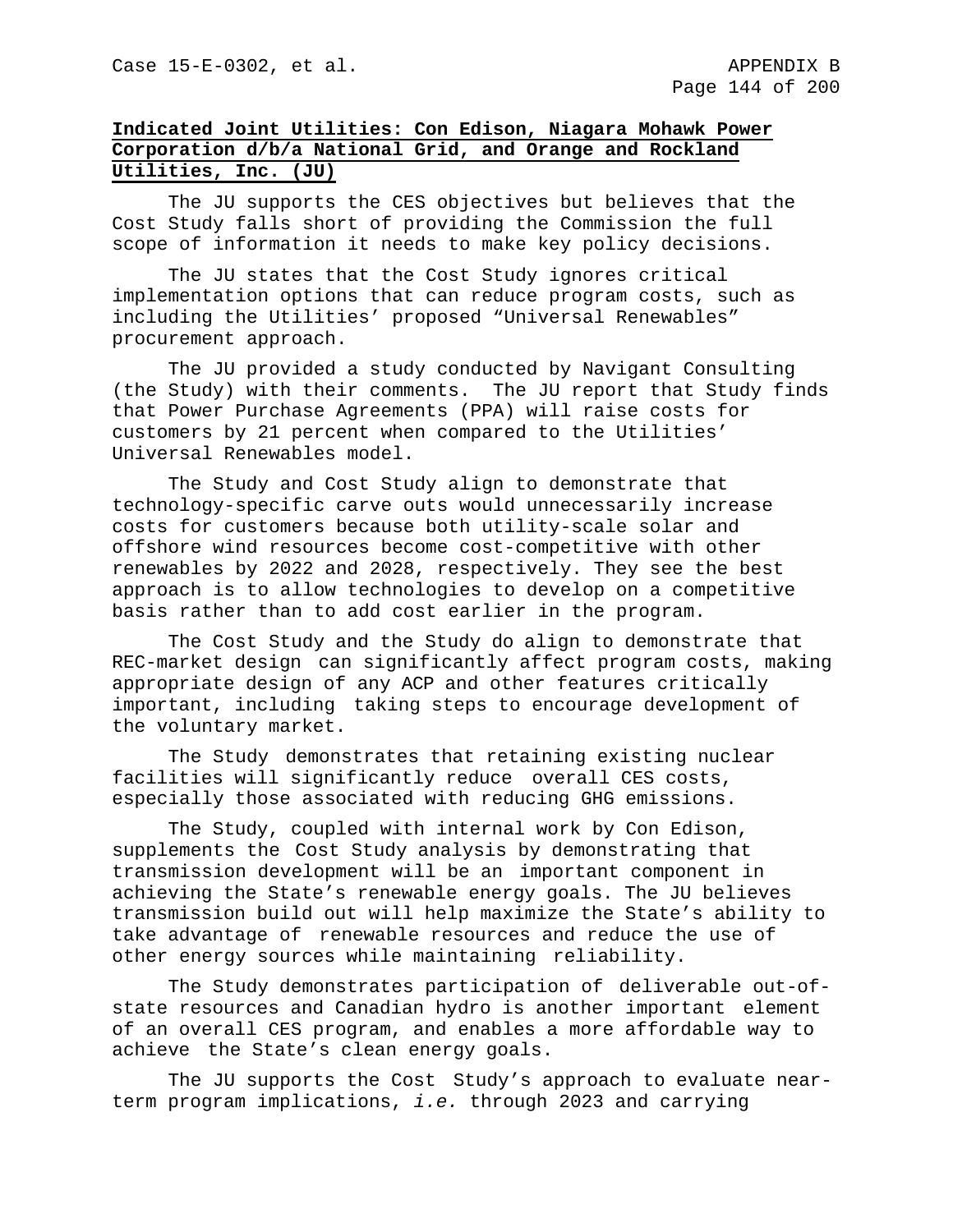modeling out to 2030 would not be helpful in making policy decisions.

The JU notes that both the Cost Study and the Study appropriately attempt to account for some of the societal benefits of the CES program, but neither fully describes or accounts for these benefits. Both studies agree present estimates of economic impacts from the CES. The JU argues changes in the emissions of the full suite of criteria pollutants are not accounted for in the Cost Study, however, the Study attempts to bring these forward making possible some estimation of the public health benefits from the CES, but stops short of providing a full societal impact analysis.

The JU states that the Cost Study provides a benefit value for the social cost of carbon, and suggest that it would be more appropriate to show these values as separate benefits, along with estimates of other benefits, such as public health enhancements. The JU believes it can then be compared to the total costs that customers will pay for the CES through their electricity bills to keep costs and benefits separated in the consideration of this policy. Also, the JU offers perspectives on various modeling approaches included in the Cost Study, provide insights from the Navigant Study regarding the Levelized Cost of Energy ("LCOE") for various renewable technologies, and shed light on how inter-regional trading could change with the advent of the U.S. Environmental Protection Agency's Clean Power Plan and pending changes to the Regional Greenhouse Gas Initiative ("RGGI").

The JU notes, since the Cost Study was released, NYSERDA consultant revised its findings on procurement for large-scale renewable energy resources, and found that the Utilities' proposed Universal Renewables model is more cost effective than PPAs. Therefore, if the Cost Study were to use this model as the basis for its calculations, the CES would be even less expensive for customers.

The JU writes, contrary to the Cost Study's assumptions, the future of lower overall energy market prices may be more likely than not and this is because renewable resources have very low marginal costs and, as a result, their entry into the market will place significant downward pressure on energy prices.

The JU believes that the Cost Study's sensitivity concerning interest rates does not adequately address the impacts that changes to financial markets and the renewable energy industry could have on customers under a PPA model.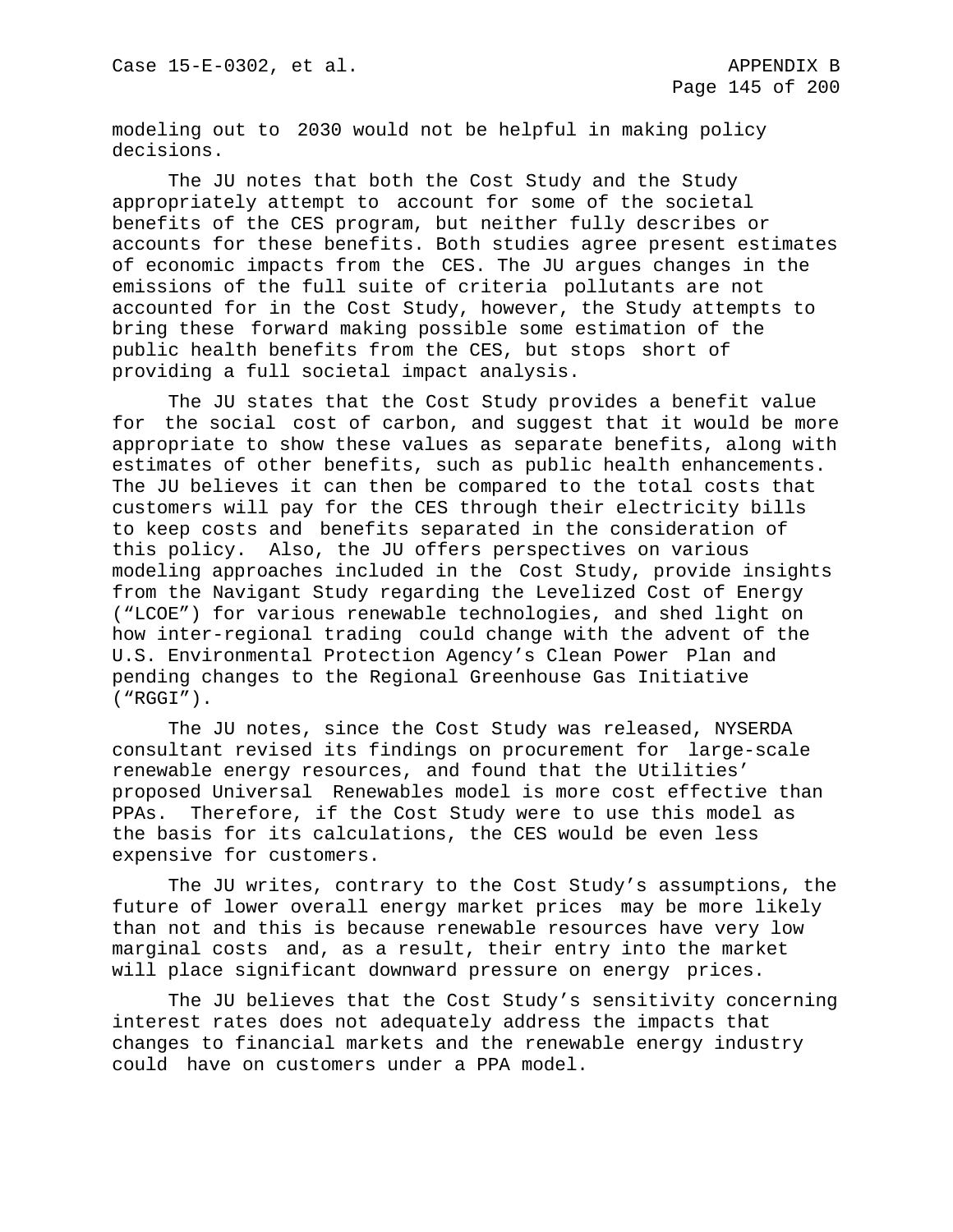The JU argues that any analysis of the full costs associated with a renewable energy resource must account for the future residual value remaining for use after the end of a long-term contract. Under the Universal Renewables model, this value would accrue to customers. Under the PPA model, further contracts and out-of-market payments would be required to prevent the export of previously subsidized renewable energy resources. These costs will be significant, and should be accounted for when modeling total PPA costs.

The JU writes again disagrees with some commenters about automatic application of the State's policies related to ownership of conventional generation to ownership of renewable generation. The JU believes that the Commission's decision in the Competitive Opportunities proceeding that utilities should no longer play a direct role in the provision of generation for customers are not applicable relative to renewable generation.

According to the JU, renewable energy resources are *not*  being developed in competitive markets, and are seeking regulatory support for development. Moreover, utilities are not developing resources on their own, but rather would rely on competitive developers to develop, design, and construct the assets. Furthermore, the intermittent and non-dispatchable attributes of renewable energy make it fundamentally different from conventional generation in that the owner does not have control over the plant's output. Regardless, because they have very low marginal costs, these resources will be price-takers in the market, further preventing any potential market manipulation. The Utilities believe that all of these reasons support the Universal Renewables model, which is further supported by the Navigant Study demonstrating that this approach is indeed best for customers, and best for meeting the 50x30 goal.

The JU reiterates their arguments about limiting customer choice, exercise of vertical market power by utilities, and anti-competitive behavior in favor of utility affiliates from the Competitive Opportunities proceeding are also misplaced. Vertical market power, should not be a concern because utility affiliates would be treated like any other competitive bidder in the procurement process as approved by the Commission. The JU argues that allowing utility affiliates to participate will bring more robust competition in the renewable generation market and bring the skills and knowledge of the non-utility affiliate's renewable development operations to the State.

The JU believes that technology-specific carve-outs that increase costs for customers are unnecessary. Both the Cost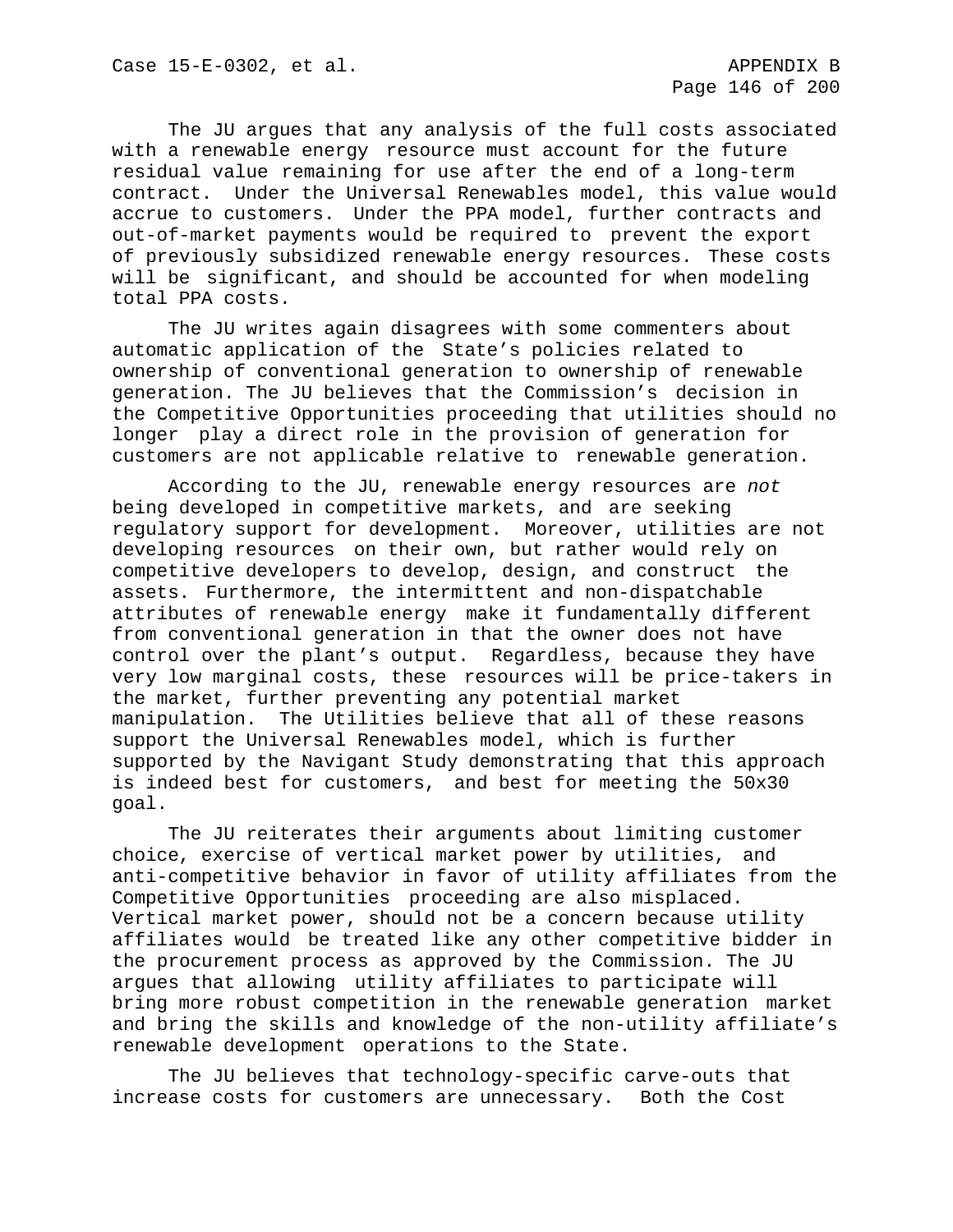Study and the Study demonstrate that these market structures are unnecessary because both solar generation and offshore wind become competitive with onshore wind before 2030. Carve-outs amount to nothing more than a way to provide additional and unnecessary subsidies, and added costs to customers, to specific renewable technologies and should be rejected.

According to the JU the Study shows significant build-out of distributed solar resources attributable to NY Sun and other policies. While the energy generated by these resources will play an important role in meeting CES targets and should count toward the 50x30 goal, RECs generated by these projects are already effectively being purchased through net metering and the grants provided by NYSERDA for their initial construction. The JU argues additional subsidies are not needed to bring these resources online.

The JU writes, it is important to note that the Cost Study and Study assume a renewable energy market free of distortion when estimating customer cost impacts. However, the JU recognizes that market design features, such as Alternative Compliance Payments ("ACPs"), carve-outs, and penalties all have the potential to increase program costs to customers as sellers include buyer constraints in their bids. The Study demonstrates the effect an improperly set ACP mechanism can have on renewable energy procurement. In that analysis, the JU reports the Study found that a fixed ACP set at Massachusetts prices would have raised program costs by \$1.825 billion when compared to the NYSERDA cost-based contracting approach. The Navigant Study sheds further light on issues faced by other states as they have implemented REC markets. The JU recommends the Commission should weigh the potential unintended effects of any market structures against their purported benefits, and consider approaches such as an ACP that follows a "demand curve" approach as a way to manage cost, and encourage resources more with lower volumes.

The JU supports retaining existing nuclear plants will lower costs associated with reducing GHG emissions. The Cost Study shows nuclear energy contributing to more GHG emissions reductions than renewable energy resources through 2027 and the Study's modeling delivers similar results, indicating that earlier nuclear retirements will increase CO2 emissions by 12 percent by 2023 and seven percent by 2030 when compared to a business as usual case.

The JU supports growth of energy efficiency because it will reduce CES costs because both the Cost Study and the Navigant Study indicate that energy efficiency will significantly decrease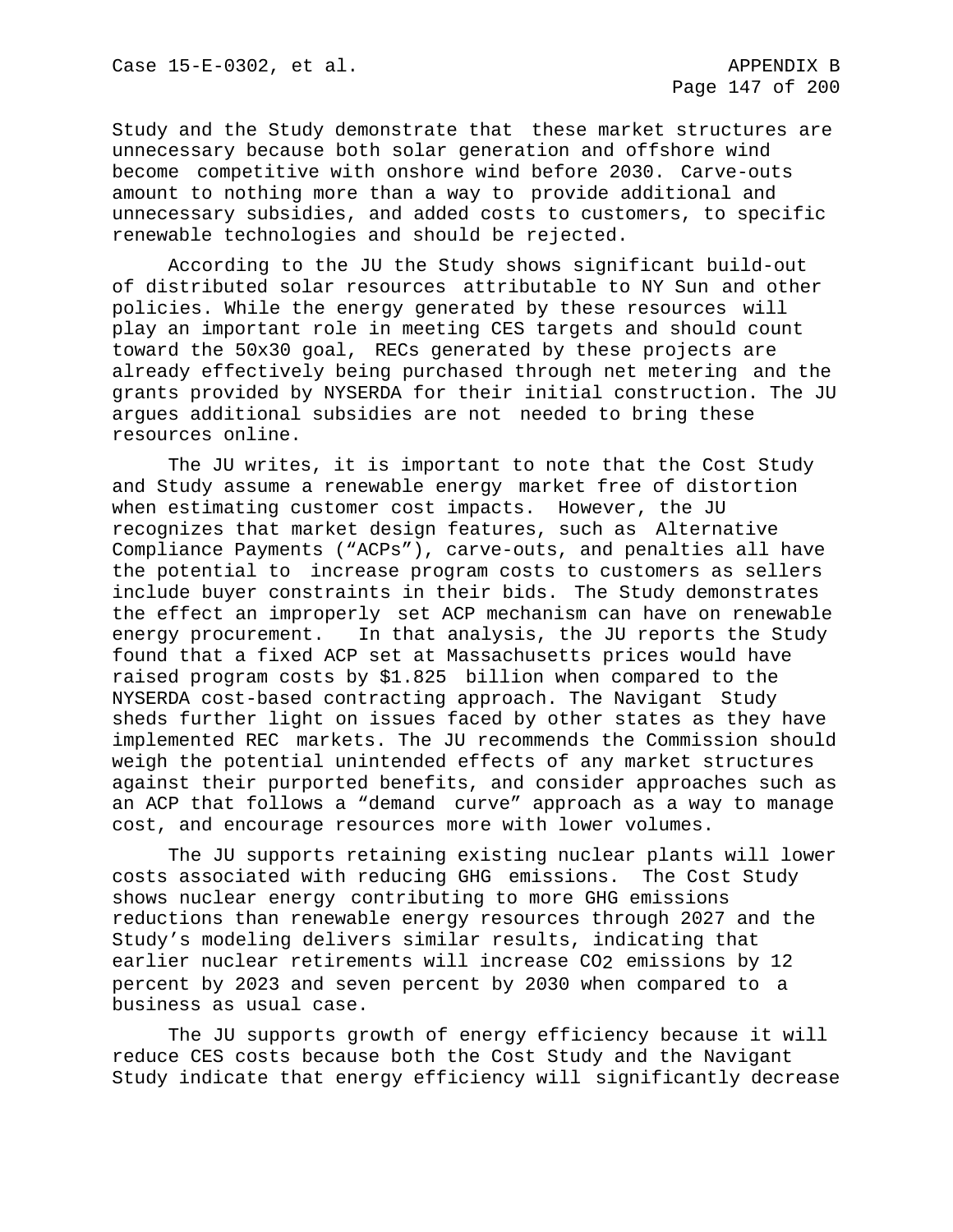program costs even after considering the costs of such EE programs.

The JU asserts that the Cost Study does not address the need for incremental transmission in order to deliver new renewable energy from the northern and western parts of New York to population centers in the Lower Hudson Valley, New York City, and Long Island. Similar effects are seen as additional renewable energy resources are built in the northern part of the State, though this energy does not have as direct a pathway into higher-priced regions. The JU sees these limits will directly impact the State's ability to reduce its GHG emissions because incremental renewable energy resources built in northern and western New York will not reduce emissions in the State. Rather those resources will offset emissions in PJM or reduce existing access to zero-emissions hydro resources, which may mean that New York customers are unable to realize future reductions in CO2 allowance prices.

The JU recommends that the Commission should support the NYISO's efforts to begin a solicitation for public policy driven transmission needs that will efficiently deliver renewable energy across the state including to population centers.

The JU supports Staff's decision to limit the Cost Study assessment to a near-term period, *i.e.* through 2023. Significant uncertainty exists in the outer years due to a number of factors. Energy market prices are difficult to predict and the renewable energy industry remains in a period of rapid change, experiencing significant cost declines each year. Further, federal renewable tax policy continues to drive investment decisions in the industry, and is likely to evolve<br>over time. All of these factors support a flexible approach All of these factors support a flexible approach that avoids locking customers into long-term contracts that cannot be altered.

#### **Low Impact Hydropower Institute (LIHI)**

LIHI strongly supports the CES and also, supports the comments made by organizations supporting hydropower and its societal benefits, and the inclusion of low-impact certification as a qualifying factor for inclusion in the CES. LIHI believes that low-impact certified hydropower maximizes the net benefits to New York residents.

LIHI suggests that a more comprehensive review of hydropower would result in a net benefit to consumers, rather than a net cost as has been asserted by the Cost Study, specifically, Tier 2B.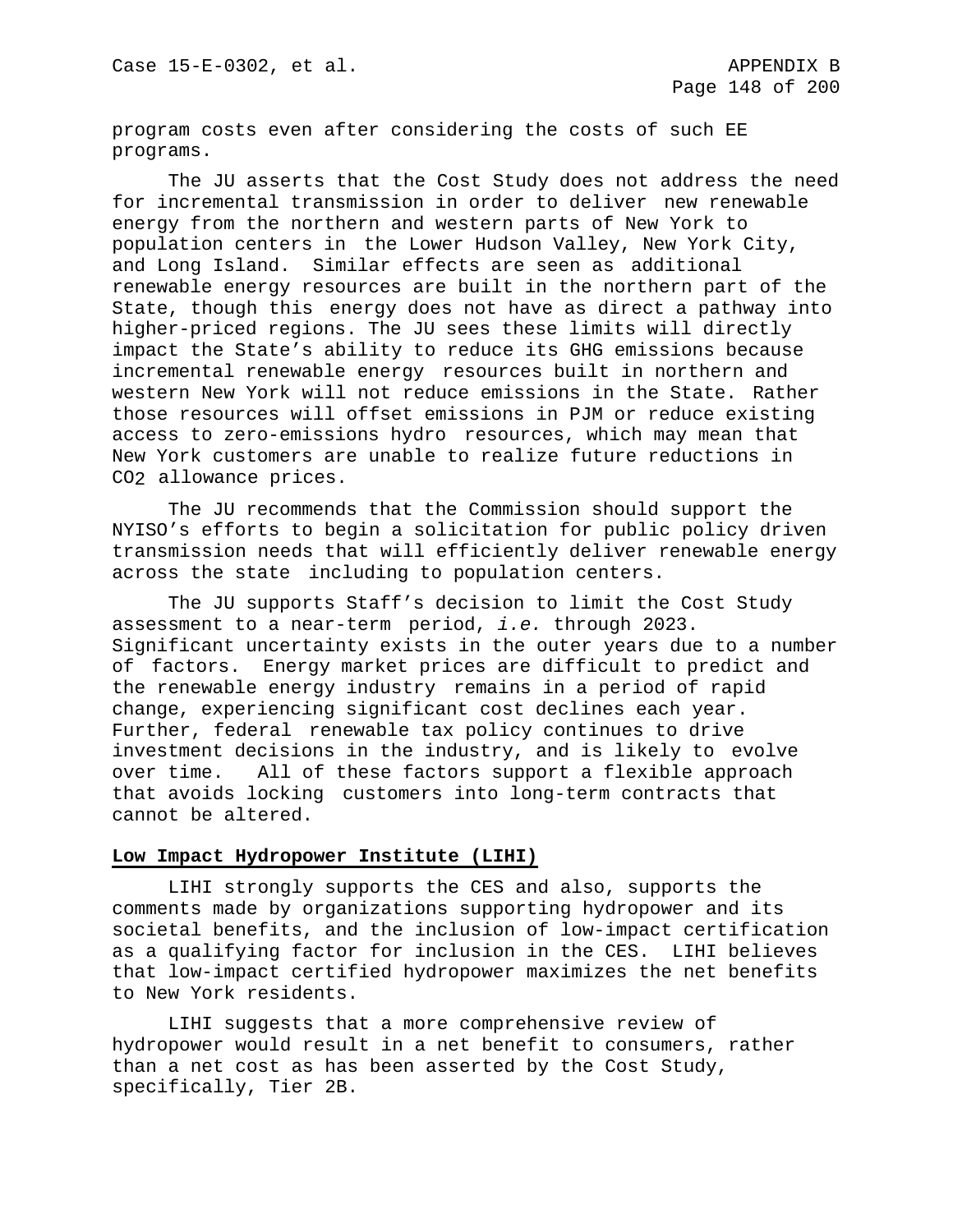LIHI believes that Tier 2B hydropower analysis should be consistent with other Tiers and include an assessment of benefits, including the social cost of carbon.

LIHI states that the Cost Study omits the value of positive externalities, including carbon avoidance, in its evaluation of Tier 2B, even though it is considered in the evaluations of other technologies, and in its evaluation of hydropower in Tier 1 and Tier 2A.

LIHI argues that the Cost Study does not go into detail as to what benefits were considered for hydropower in Tier 1 or 2A. Further, the Cost Study omits consideration of benefits such as baseload capacity, peaking ability (the only renewable with this capability), recreational opportunities, flooding moderation, support to fish habitat, and migration both directly and indirectly, and the monetary support through taxes and payments in lieu of taxes to the New York communities they inhabit. LIHI emphasizes many times, these hydropower resources are the largest single tax payer for small rural communities.

LIHI notes that, Ampersand Hydropower included an estimate of avoided emission from small hydropower in New York, in its CES White Paper comments. Their estimate was 1.7 million tons of avoided carbon in 2014. Sox and NOx, particulate matter, and other pollutants were also avoided by these facilities as compared with their fossil counterparts. LIHI believes that with an estimated social cost of carbon at \$36-69 per ton, the concrete benefits of these facilities should be included.

LIHI notes that Tier 2B analysis in the Cost Study presumes a REC price of \$2.25 per MWh. The structure as proposed in Tier 2B may present facilities with the choice of either upgrading to<br>export or retiring. Tier 2B analysis in the Cost Study results Tier 2B analysis in the Cost Study results in a net cost to ratepayers. If hydropower's total benefits are properly accounted for, the result should be a positive net benefit to consumers.

LIHI states that due to legislative changes in 2013 (An Act to Improve Hydropower, Public Law 113-23 – August 9, 2013), hydropower facilities that are less than 10 MW are often eligible for licensing exemptions. Also, the legislative changes in 2013 allow FERC to convert some licenses to exemptions when they are relicensed, that would mean that a thorough environmental review would never happen again.

LIHI notes that the Cost Study outlines its adjustments made to the ORNL Hydropower Potential Study in high-level terms. The ORNL study excluded sites that would produce less than 1 MW of power. The survey used in the Cost Study to triple the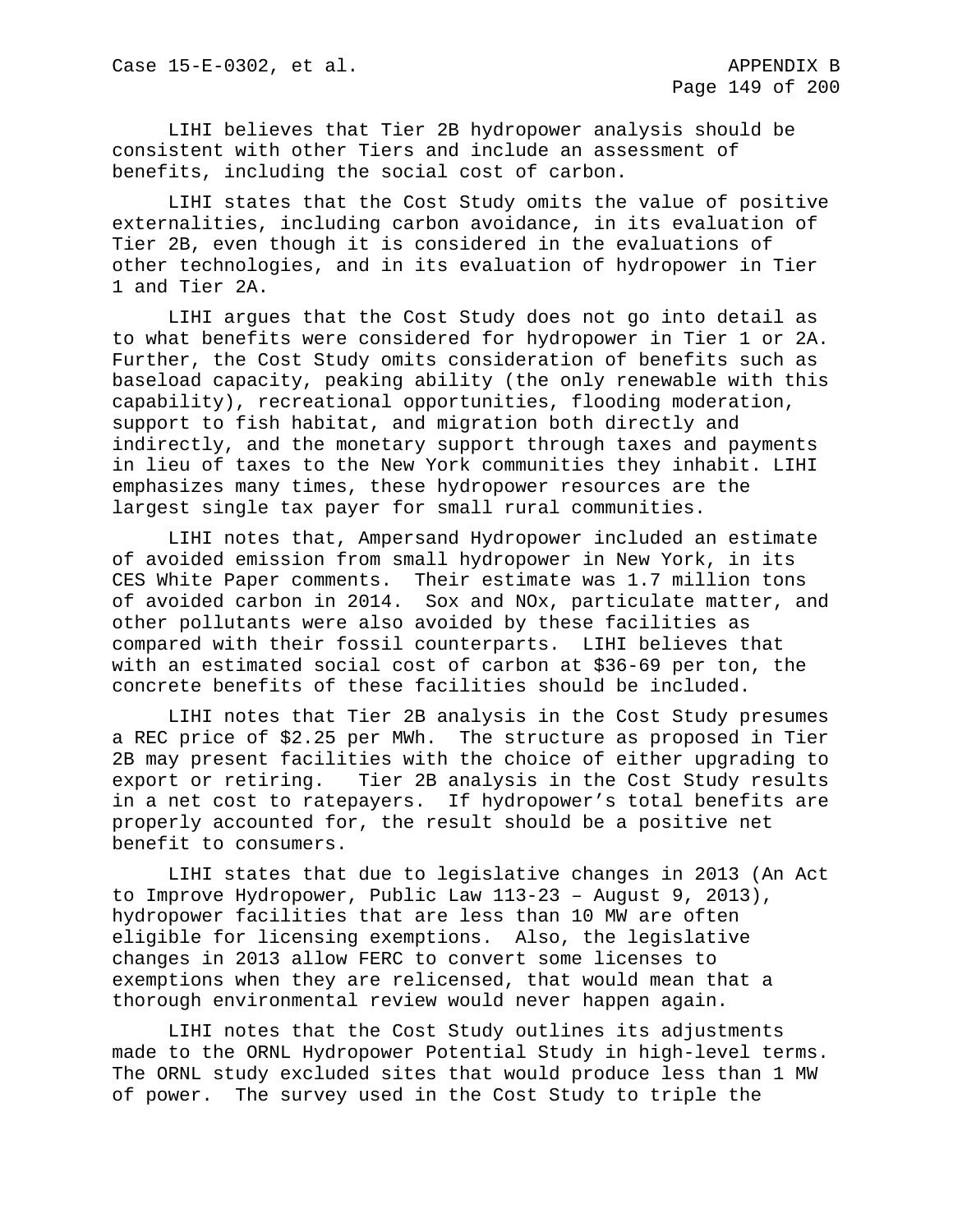number of potential sites did not consider permitting or siting restraints and LIHI recommends the decision to reduce the number of sites by half would need to be further understood.

### **Multiple Intervenors**

Multiple Intervenors call upon the Commission to direct the preparation of a new study that corrects the flaws identified herein, and which is conducted in a more transparent manner, with an opportunity for public input and comment on the methodologies and assumption to be utilized.

Multiple Intervenors state that all data, assumptions, spreadsheets, work papers used in the creation of the Cost Study should be released for public review.

Multiple Intervenors believe that the Cost Study understates significantly the costs of implementing the proposed CES while, at the same time, overstating significantly its purported benefits.

Multiple Intervenors state that the costs of the proposed CES would be borne solely by New York electric customers. The purported benefits of the CES relied upon by the Cost Study relate solely to carbon reductions, calculated using the "social costs of carbon (SCOC), which theoretically would be realized by the world at large, of which New York constitutes only a very small portion thereof.

Multiple Intervenors state that the Cost Study is lacking in details and transparency, and that the Cost Study is not clear in parts as to what costs and benefits are being attributed to the proposed CES, and how those costs and benefits were calculated.

Multiple Intervenors state that the Commission should not rely on the Cost Study, in its present form, for purposes of evaluating the proposed CES. Instead, the Commission should direct Staff to conduct a new, rigorous, unbiased Cost Study that utilizes methodologies determined through an open, transparent stakeholder process.

Multiple Intervenors believe that the Cost Study understates significantly the costs of the proposed CES. The Cost Study focuses on costs only up until 2023, thereby disregarding substantial costs expected to be incurred after that time. Multiple Intervenors believe that this approach is highly questionable given that the CES is focused on achieving certain objectives as of 2030, and as proposed, would commit electric customers to expensive financial subsidies well beyond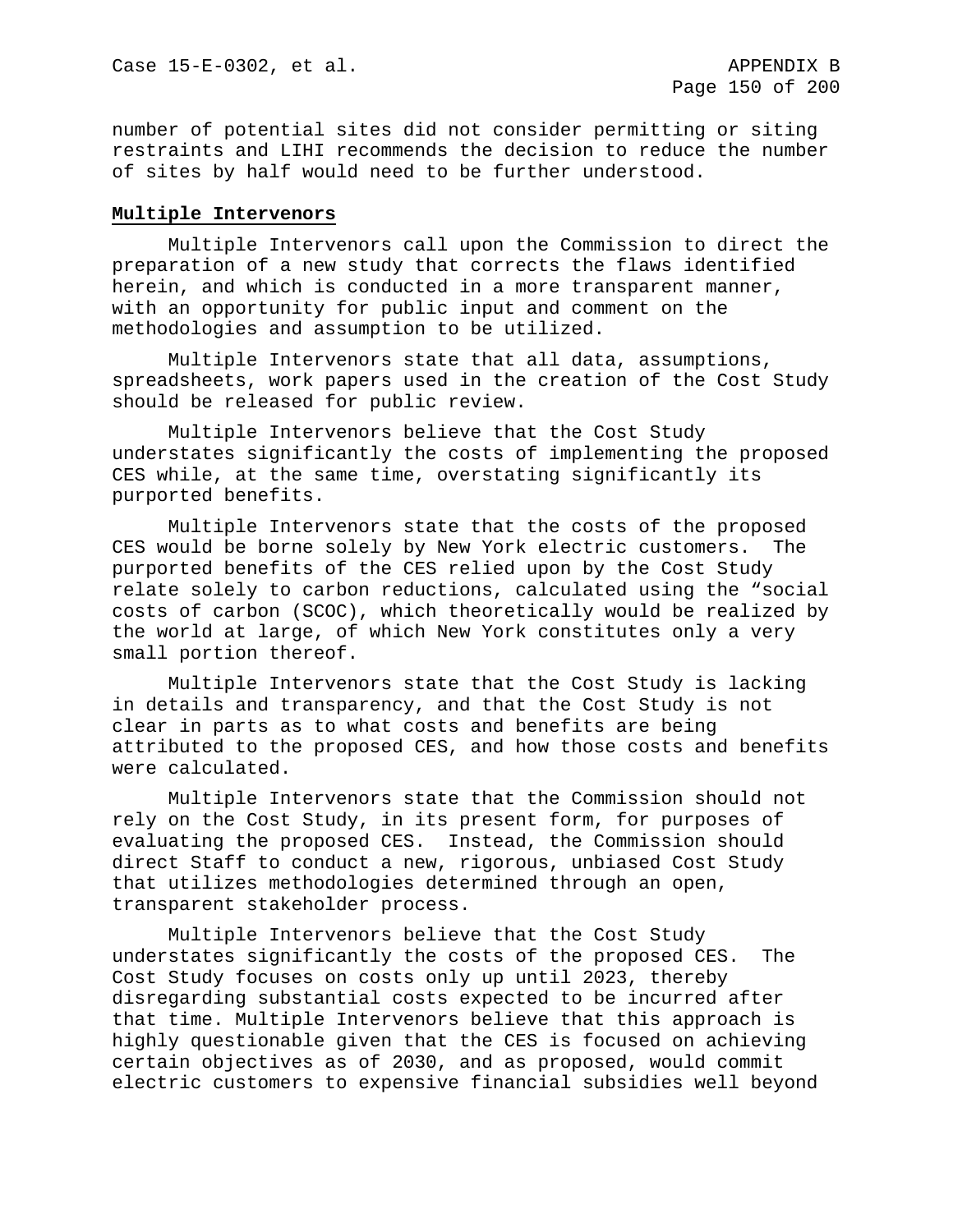that date. Multiple Intervenors state that the CES should not be mandated at this time, at least beyond 2023.

According to the Multiple Intervenors, the Cost Study focused on the costs to procure new renewable resources starting in 2020, not 2017 when the proposed mandates are scheduled to become effective. Multiple Intervenors state that there should be no doubt that new large-scale and smaller behind-the-meter (BTM) renewable resources are being counted toward the proposed CES targets. Subsidies paid to new large-scale and BTM renewable resources prior to 2020 will be counted towards the proposed CES so the costs associated should have been included in the Cost Study. Multiple Intervenors further state that, if the Cost Study is going to attribute carbon reductions occurring in the 2017-2019 period as benefits of the proposed CES, then, at a minimum, all of the costs associated with achieving such carbon reductions similarly should be attributed as costs of the proposed CES.

Multiple Intervenors argue that the Cost Study purposefully excludes consideration of substantial transmission-related costs, and also appears to understate the transmission-related costs that it does attempt to include in its analysis. Multiple Intervenors note that it seems premature to consider adopting the proposed CES without awaiting the results of an ongoing study that will identify the reliability impacts, and extent of bulk power system upgrades necessitated by the proposed CES. They suggest that transmission costs could total well into the billions of dollars, thereby offsetting and eliminating all of the benefits associated with the proposed CES. Multiple Intervenors note that for generator lead costs, the figures contained in the Cost Study appear understated. In addition, interconnection costs tend to be considerably higher than those included in the Cost Study.

The Cost Study assume that wholesale energy and capacity prices will rise in every NYISO load zone, and in every year through 2049. Multiple Intervenors state that such projections do not account adequately for recent sharp declines in energy prices. They argue that by utilizing an aggressively-high projection of future wholesale energy and capacity prices, the Cost Study underestimates the costs of the CES because the level of subsidies required for new and existing renewable generation facilities and existing nuclear generation facilities declines as wholesale energy and capacity prices rise.

Multiple Intervenors state that by subsidizing and increasing the State's reliance on intermittent renewable generation technologies, implementation of the proposed CES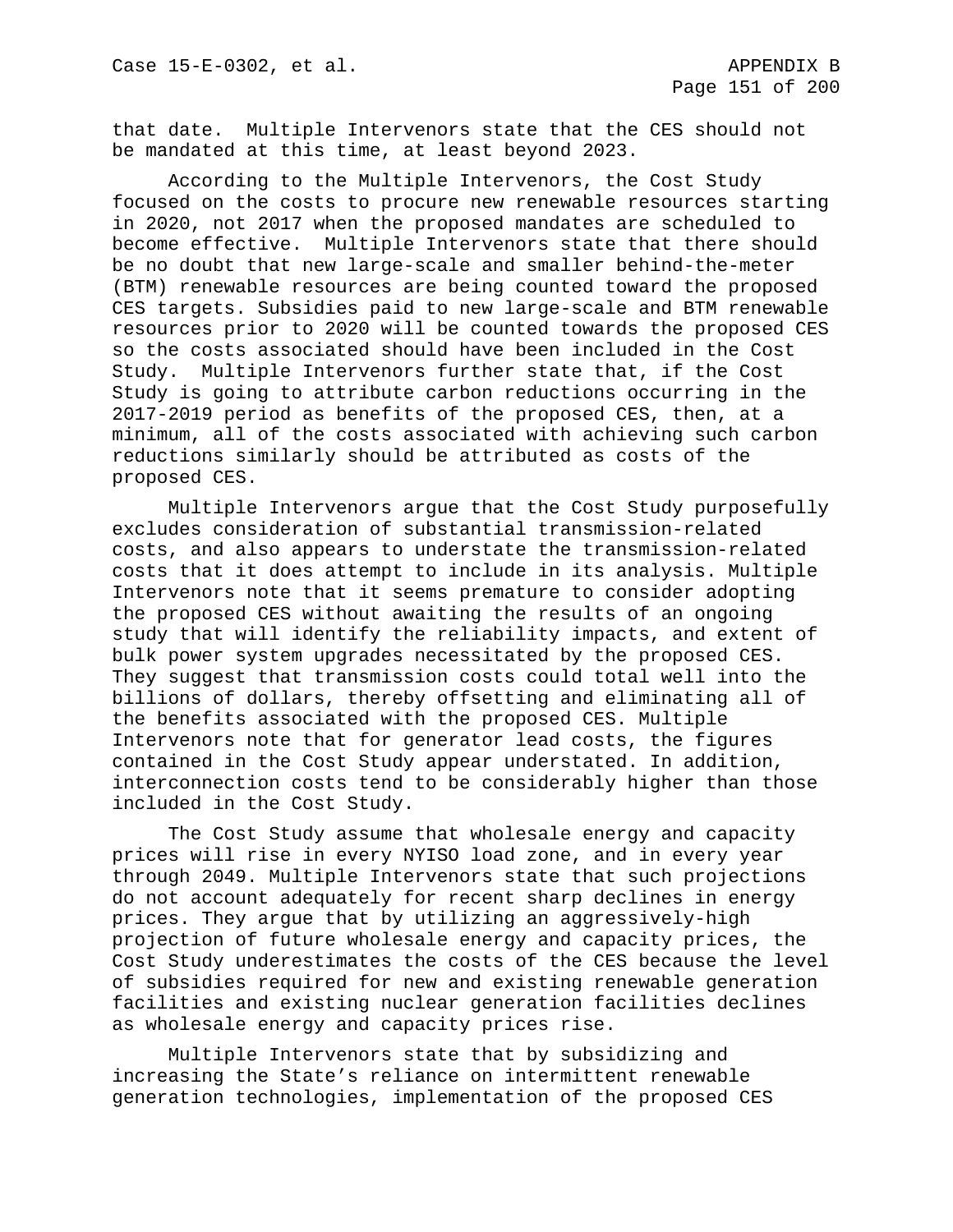would have a highly detrimental impact on the State's Installed Reserve Margin (IRM). Multiple Intervenors believe that the Cost Study ignores completely the increased costs to customers associated with a higher IRM.

Multiple Intervenors assert that the Cost Study appears to utilize the load forecasts contained in the Staff White Paper and those forecasts are aggressively low and likely understated. Multiple Intervenors is concerned that by overstating the likely reductions related to energy efficiency, the Cost Study understates the State's likely electric load during the term of the CES, thereby understating materially the costs of the proposed CES.

According to the Multiple Intervenors, the Cost Study assumes that land based wind will be responsible for most of the renewable generation developed under the CES, particularly in the near term through 2023.

Multiple Intervenors believe that the Cost Study utilizes an over-inflated estimate of the average annual capacity factors for land based wind generation facilities. Multiple Intervenors state that when an appropriate annual capacity factor (i.e., 25% as opposed to 35%) is utilized to project the output of land based wind generation facilities, the costs of the CES will rise, likely by a material amount.

According to the Multiple Intervenors, the Cost Study excludes certain administrative and transactional costs. These are not assessed in this Study.

Multiple Intervenors state that the Cost Study appears to assume that 1% of the CES objectives would be satisfied through the voluntary procurement of renewable resources by loads. Multiple Intervenors believe that the 1% voluntary assumption contained in the Cost Study appears to have no purpose or justification other than serving to reduce artificially the projected costs of compliance with the proposed CES, it should be eliminated.

Multiple Intervenors believe that the Cost Study overstates significantly the benefits of the proposed CES.

According to the Multiple Intervenors the Cost Study is flawed because it fails to recognize or acknowledge the mismatch between the entities that would be forced to pay for the CES as proposed and the actual beneficiaries. The Cost Study massively overstates the benefits that are allocable or attributable to New York.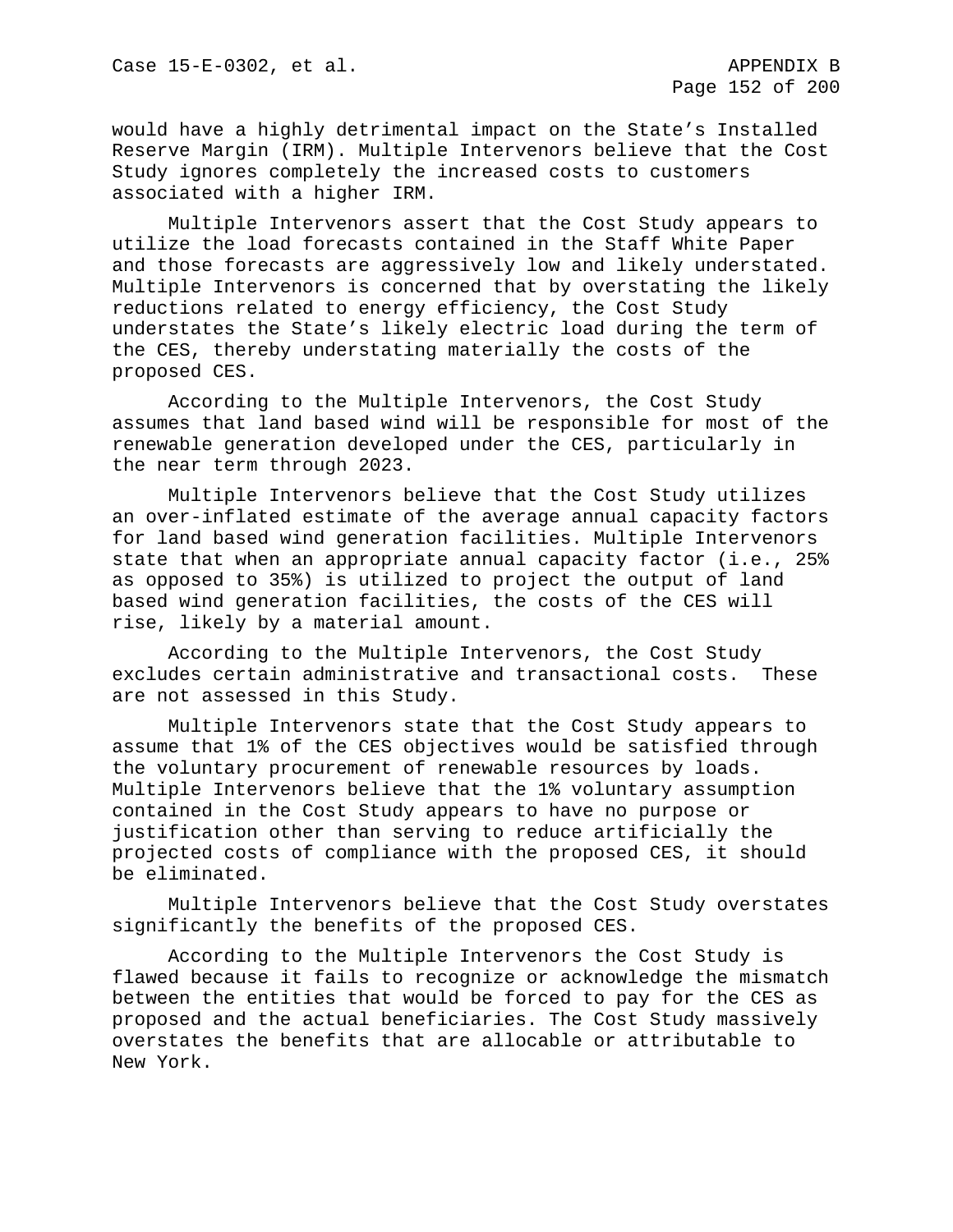Multiple Intervenors believe that it is questionable whether implementation of the CES would result in any net reduction in greenhouse gas emissions due to the manner in which the Regional Greenhouse Gas Initiative (RGGI) currently is implemented. Multiple Intervenors state that, unless emission reductions in New York incremental to RGGI and related to the CES result in the permanent retirement of RGGI allowances, something that has not been proposed to date to Multiple Intervenor's knowledge, then it appears than the CES, if implemented, likely would result in zero or an immaterial amount of net emission reductions because reductions achieved in New York simply would increase the number of available allowances in the other RGGI states. Were that to occur, there would be little to no net carbon reductions encompassing the RGGI states, and the benefits claimed in the Cost Study would be entirely or largely illusory.

Multiple Intervenors state that there is considerable controversy over the EPA's estimates of the social costs of carbon (SCOC). The Cost Study is not clear as to what discount factor rate is being applied to the calculation of the SCOC. Multiple Intervenors believe that using similarly-high discount rates for the SCOC may eliminate the net benefits attributed to the proposed CES, even without remedying all of the other flaws in the Cost Study.

### **Newtrient**

Newtrient states that biogas systems are operating in New York and other states in a commercially sustainable manner. With a 70-90% capacity factor, these baseload renewable energy systems are not only cost comparative with wastewater systems, but even with some wind and solar systems which operate at a fraction of the time as compared to the digesters.

Newtrient argues that biogas systems have a higher GHG reduction benefit when compared to other renewables and by keeping organic material from generating harmful GHGs in an uncontrolled manner and producing energy that displaces the use of carbon intensive fuels.

According to Newtrient, biogas systems provide many more benefits to air, water and soil quality than other renewables as well, is also not reflected in a renewable technology comparison that only looks at \$/kW.

### **New York Solar Industries Association (NYSEIA)**

NYSEIA believes that interim CES targets should be set now all the way through 2030, and should be more front loaded to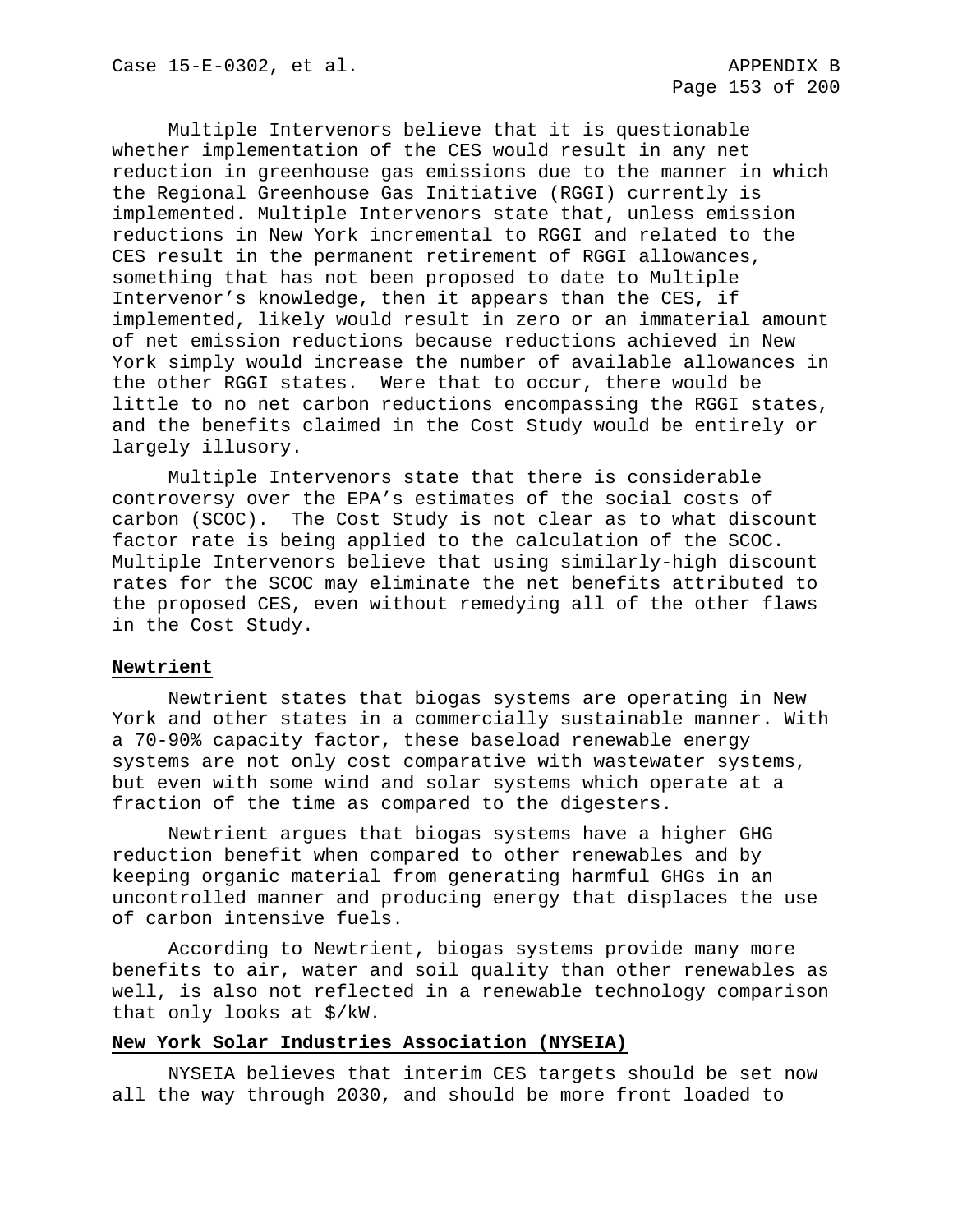follow the successful best practices of other states like CA and reduce the cost of the CES by utilizing existing federal incentives.

According to NYSEIA, long term targets are essential for creating necessary stable/certain regulatory environment for large projects to be developed and financed.

NYSEIA is concerned that 2020 represents first year of large scale renewable project deployment under CES which is too slow to be optimally effective.

NYSEIA notes that increased targets in 2017-2023 would reduce costs by enabling large scale projects to take advantage of the federal tax incentive.

NYSEIA supports a solar sub-tier within tier 1 is needed to ensure large scale solar deployment.

NYSEIA states that long term bundled PPAs should comprise over 50% of Tier 1 procurement in the CES because of their effectiveness, minimal risk, and likely benefits.

According to NYSEIA, utility owned generation would be a step backward, would likely discourage private investment in New York, and unnecessarily increases the utility rate base, increasing costs and risks to ratepayers if a project were to underperform.

# **New York State Utility Labor Council, International Brotherhood of Electrical Worker, Local 97 and Utility Workers Union of America, Local 1-2 (Collectively "Labor Coalition")**

The Labor Coalition strongly believes that nuclear generators will facilitate New York in achieving its goals of 40% reduction in greenhouse gas emissions and 50% renewables by 2030. As observed by The Brattle Group (submitted as an attachment to the comments) there are tremendous benefits attributable to Tier nuclear plants.

The Labor Coalition argues that Tier 3 will account for more than half of the carbon reduction benefits, while it will incur only about one fifth of the program's cost. The total economic and environmental benefits of preserving the upstate nuclear plants exceed program costs by more than a factor of 70.

The Labor Coalition strongly recommends that the Commission favorably include nuclear facilities in the mix of plants that will implement the Clean Energy Standard in New York.

According to the Labor Coalition, the Brattle Group's paper specifically details the tremendous contributions of New York's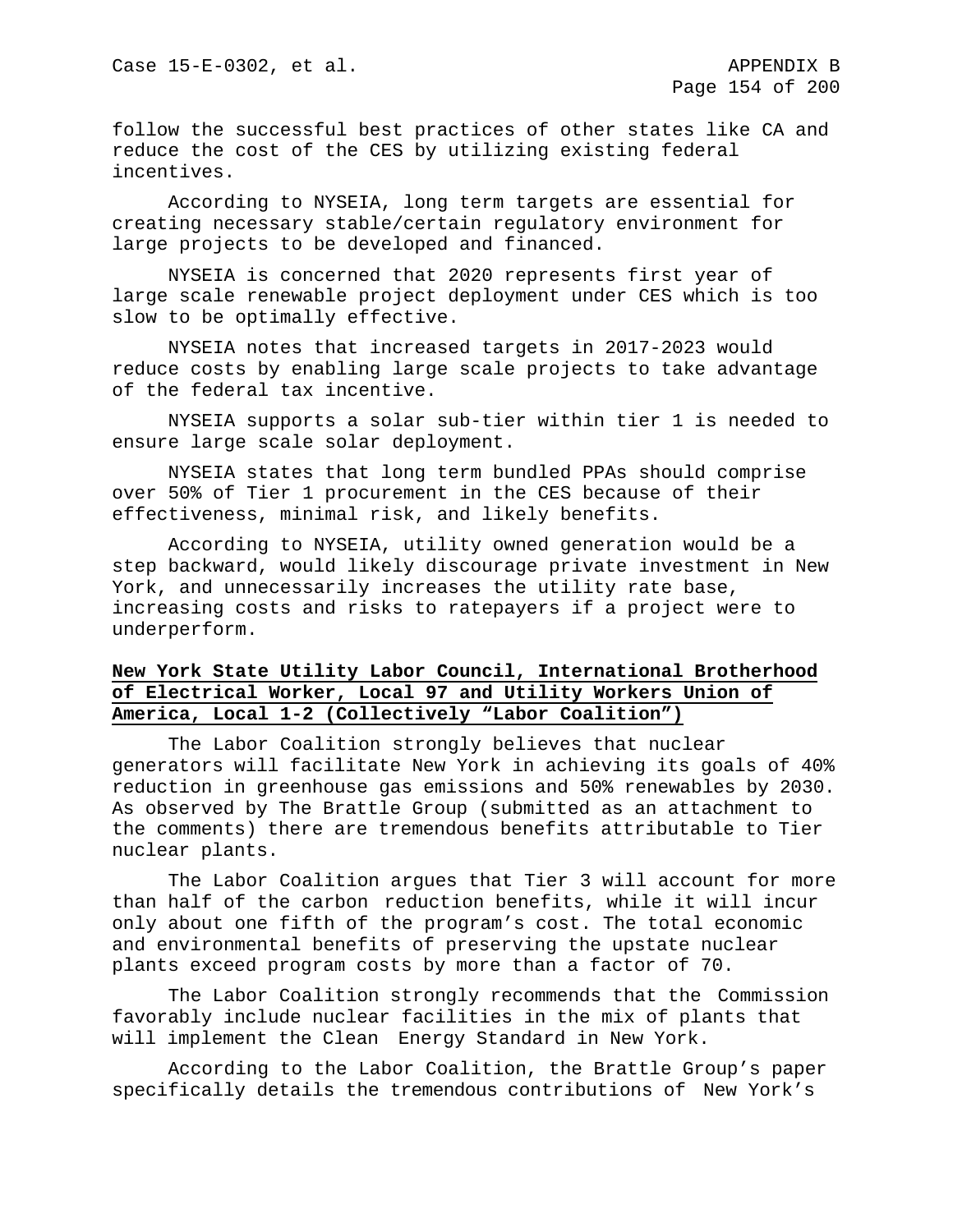upstate nuclear power plants to New York's economy through instate jobs, lower electricity prices, increased local and state tax revenues and avoidance of 16 million  $CO<sub>2</sub>$  emissions.

The Labor Coalition maintains that if presently operating nuclear plants in New York would shut down, the resulting costs of fossil fired plant emissions contributing to global warming that would be needed to maintain reliable electric service would likely be more than any over-market commodity cost resulting from any aid necessary to maintain continued operations of New York State nuclear facilities.

The Labor Coalition notes that with regard to long-term Purchase Power Agreements, the Commission should be wary of supporting any long-term contracts that have the potential to result in above market rates similar to what transpired under New York's infamous 6 cent law.

The Labor Coalition supports utility ownership serves as a least cost alternative to the maintenance of electric system reliability in New York, as well as being a prime facilitator in achieving the particular social objective of facilitating the significant lowering of GHG emissions. The Labor Coalition agrees with the Indicated Joint Utilities that an absolute prohibition of utility participation in the ownership structure may not be in the interests of consumers. Also, the Labor Coalition disagrees with IPPNY and others who suggest that allowing any level of utility ownership at all will necessarily expose consumers to greater price risk or chill the development of competitive markets. The Labor Coalition asserts that utilityowned generation can serve as a correction to a potential failure of the market to develop sufficient levels of instate resources.

The Labor Coalition has concerns about Tier 1 assumptions in the Cost Study, regarding the cumulative GWh deployed by policy over the modeling period ending in year 2030, will actually be achieved given the history of projects undertaken during the New York State Renewable Portfolio Program.

The Labor Coalition believes that New York utility ownership of Large-Scale Renewables would provide the capacity to accelerate the Large-Scale Renewables market by achieving economies of scale in implementing a CES.

#### **Nucor Steel Auburn, Inc. (Nucor)**

Nucor states that none of the costs of procurement, compliance, interconnection, and required reliability support are all material that will be charged to ratepayers, and that it was not addressed in the CES.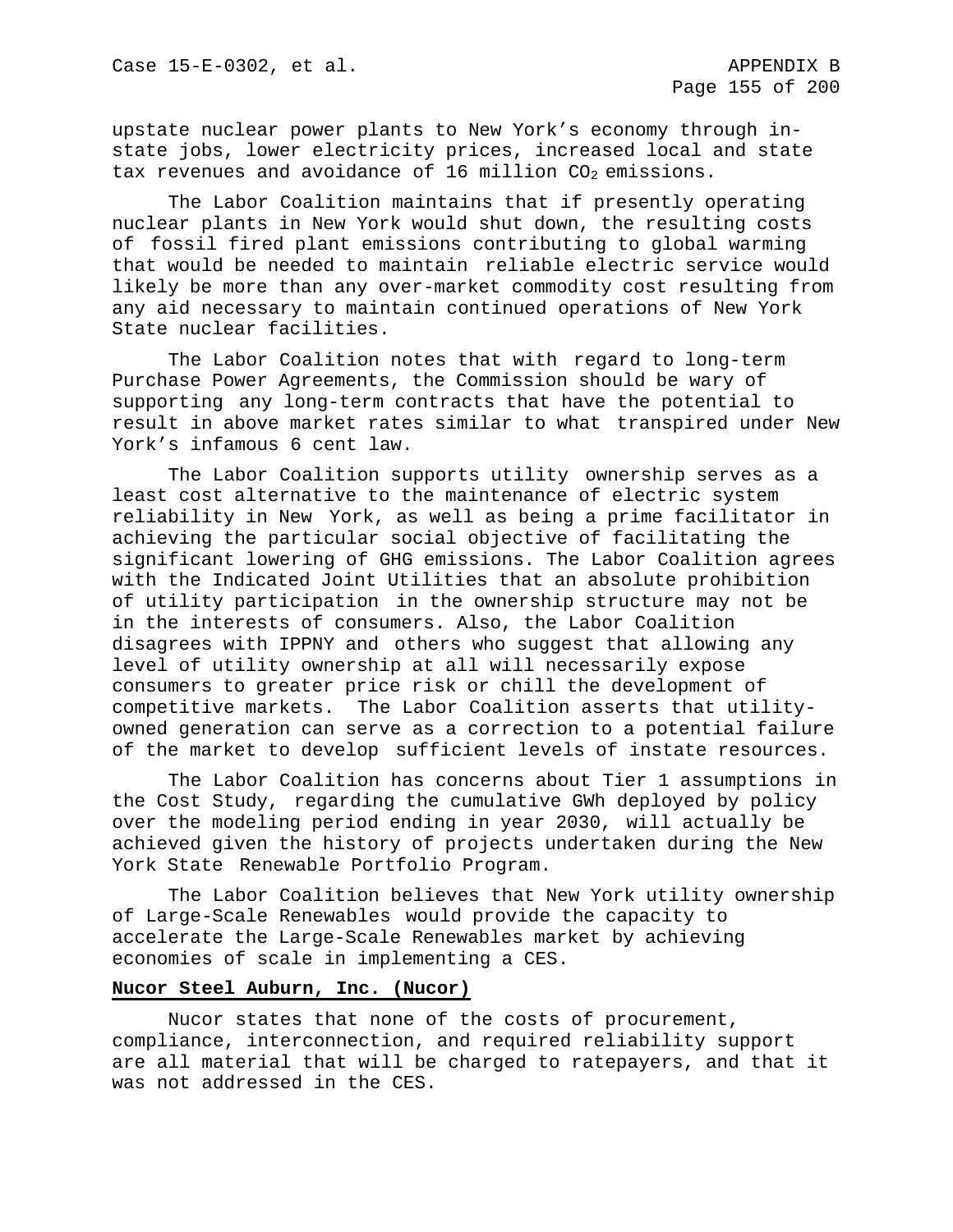Nucor believes that too many significant cost elements are missing, too many proposed findings (both explicit and implicit) are not disclosed or explained (*e.g*., the presumed 39% load factor for new land based wind capacity), and there are notable assumptions that appear to be erroneous on their face.

Nucor states that comparatively low prevailing wholesale power prices do not excuse close attention to CES cost management today, and the CES Cost Study's reliance on trendline escalation of future energy prices is a bad bargain for New York consumers that should not be pursued.

Nucor disagrees with the CES Cost Study's failure to include the cost of lowering the CES targets through energy efficiency programs in its analysis.

Nucor opposes adopting a PPA approach in the CES.

Nucor agrees that reliance on long range energy price forecasts is problematic and a basic reason why mandated twentyyear PPAs are such a poor procurement approach from a public policy and consumer perspective.

According to Nucor, economically inefficient electric usage, and particularly peak demands driven by weather sensitive loads, will be the Achilles' heel to the Commission's effort to realize the CES "50 by 30" goal.

Nucor states that several costs are not considered at all: capacity additions and incremental energy from RPS and NY-SUN; CES administrative costs for 2017 procurement and compliance obligations for utilities and LSEs; grid integration and network upgrades for land-based projects; large amounts of variable generation sources with low capacity factors and Tier 2 and 3 remaining useful assumptions.

Nucor notes that CES costs assessment for Tier 1 begins in the year 2020 and administrative, transaction, procurement and compliance costs would be incurred, but no costs are considered for the three year period prior to 2020.

Nucor recommends that in designing Tier 2A payments based on a PPA structure and "strategic" ACP payments levels designed to match or beat REC prices in New England will produce unnecessary and excessive costs and should be rejected.

Nucor believes that Tier 3 costs should be assessed on a unit-specific and year-to-year basis.

Nucor writes, for Tier 2A facilities, the CES Cost Study assumes that facilities are converted to PPA arrangements, but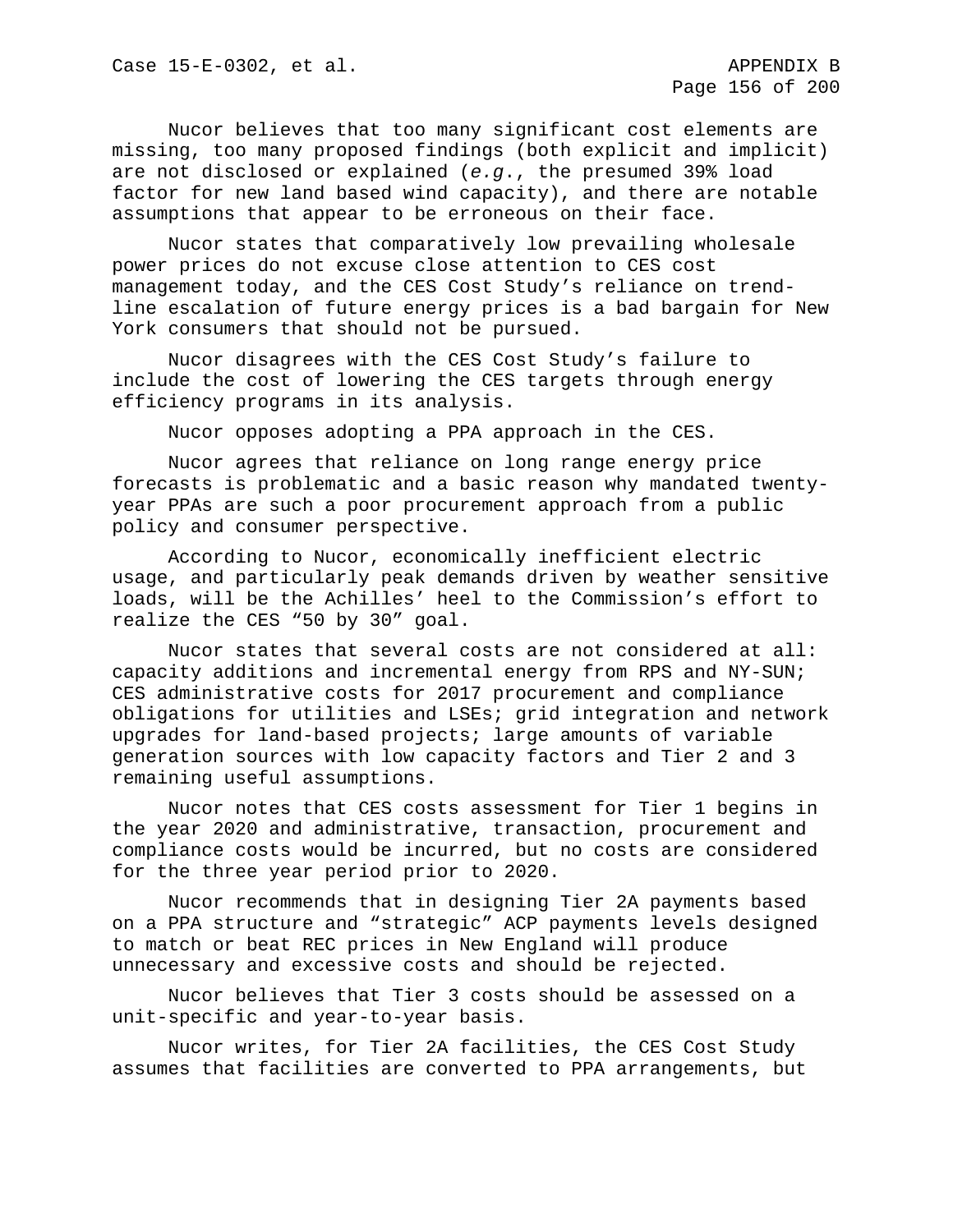it is not clear when this transition occurs from the data provided.

Nucor states that given the importance of land based wind installations to CES energy production, both overall and through 2023, it is important not only to comprehensively assess the costs associated with land based wind, but also to realistically appraise the production that should be expected from these facilities.

#### **Oswego County Legislature: Shane Broadwell, Majority Leader**

Oswego County Majority Leader, Shane Broadwell, joins others in support of the CES Cost Study, particularly, its assessment of Tier 3. The Majority Leader supports the Department's conclusion that preserving the upstate nuclear fleet is a cost effective bridge to a low carbon future for New York.

### **Pepacton Institute and Otsego 2000 (Otsego)**

Otsego states that the Cost Study admits significant uncertainty regarding the future demand for electricity. Further, the increased use of electric vehicles and heat pumps require more electricity and the Commission should conduct a more detailed sensitivity analysis which evaluates the carbon implications associated with different levels of demand.

Otsego believes that there should be additional sensitivity analysis conducted with respect to the future of energy prices, because it is possible that the price of natural gas will increase much more than assumed in the high price scenario discussed in the Cost Study.

Otsego notes that the Cost Study refers to "carbon value," or "social cost of carbon." It is not clear whether this includes all carbon, power plant combustion emissions and other greenhouse gases, in particular methane, are assigned social costs. Otsego believes, sensitivity analysis should be incorporated with respect to social cost of all greenhouse gases, not simply "avoided tons of carbon" and "marginal carbon intensity".

Otsego supports that this is impetus to reconsider prior thoughts regarding the "back-loading" of projects since the federal incentives for both wind and solar have been extended to 2020.

Otsego asserts that the Cost Study does not appear to account for property tax impacts in the geospatial analysis of new projects.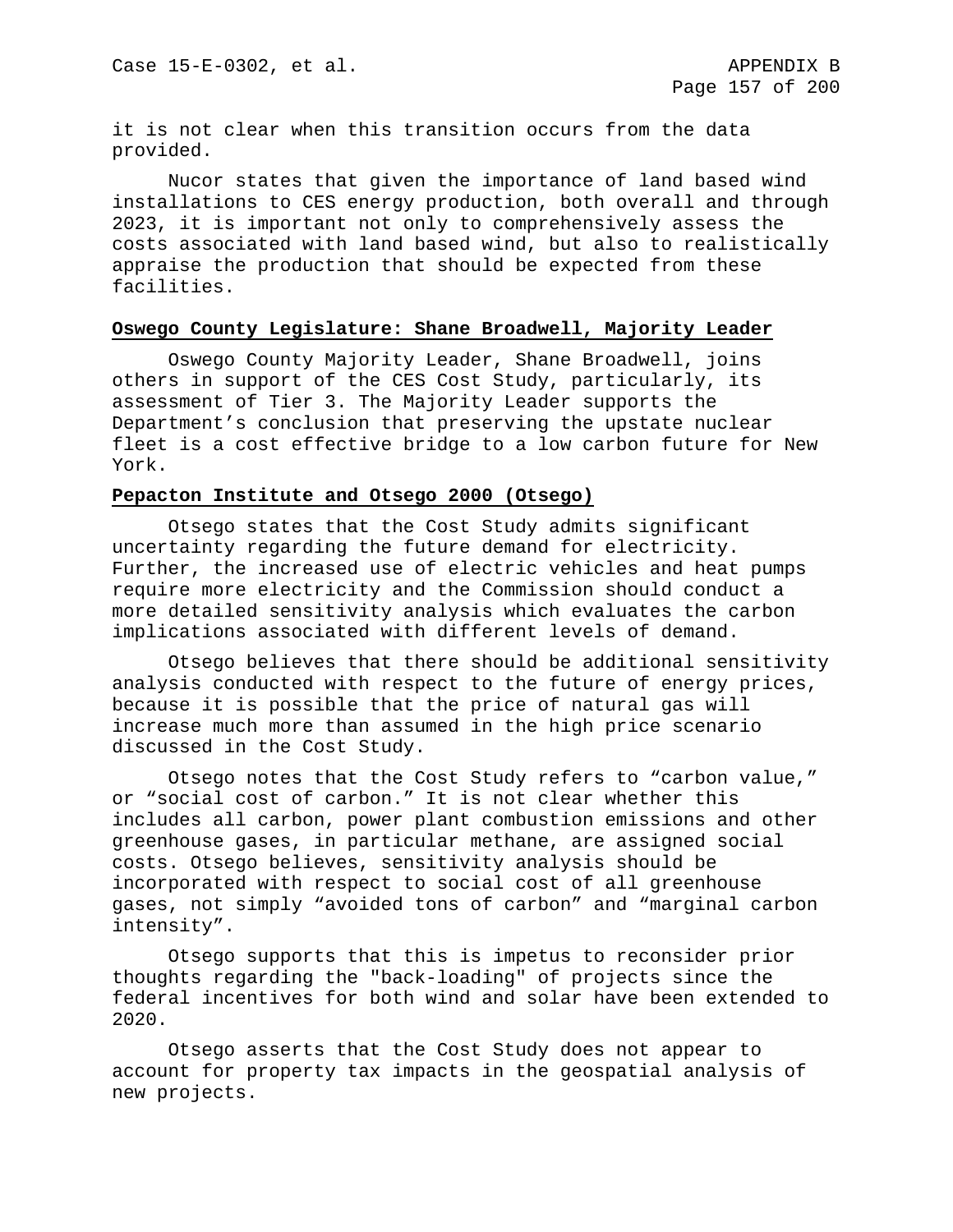Otsego is in favor of Tier 3 as a necessary and appropriate solution to prevent a dramatic increase in the use of natural gas, and to prevent the pumping of more carbon into the air.

Otsego states that it's not clear how Distributed Energy Resources (DER) are treated, and there are no apparent projections of new DER in the Cost Study. According to Otsego, at the technical presentation, it was stated that for simplification, staff did not model DER contribution. Otsego supports distributed generation that facilitates the expansion of renewables, but are very concerned that REV encourages the development of DER without regard to the energy source. Otsego believes that the State need to define what size of plant would be considered a central or distributed generator.

In addition, there will be significant additional societal costs if the expansion of DER increases the use of natural gas. Otsego believes that this should be studied. Otsego is concerned that other environmental or societal costs and benefits are not included in the Cost Study. The fact that they are "difficult to quantify" is not an acceptable reason to ignore them.

According to Otsego, administrative and transactional costs must be assessed as well.

Otsego believes that a comprehensive assessment of macroeconomic costs and benefits has not been conducted. This is a concern due to the likely price increase and potential export growth of natural gas, both of which may have a substantial impact on macroeconomic conditions. Because there is a consensus that renewable energy development creates more jobs per unit of energy than fossil fuels, Otsego recommends that such benefits should be taken into account.

#### **RENEW Northeast, Inc. (RENEW)**

RENEW urges the Commission to issue its Order on the Large Scale Renewable energy procurement program this summer, as planned.

RENEW believes the program should consist of long-term contracting of energy and renewable energy certificates (RECs).

RENEW states that long-term contracting for renewable energy will enable the state to meet cost effectively the 2015 New York State Energy Plan's goal of 50% renewable energy installed by the year 2030 and greenhouse gas reduction targets.

RENEW agrees with NYSERDA's Options Report dated June 1, 2015, and recommends the Commission adopt the Staff's White Paper's Option 3A approach with PPAs as the sole approach to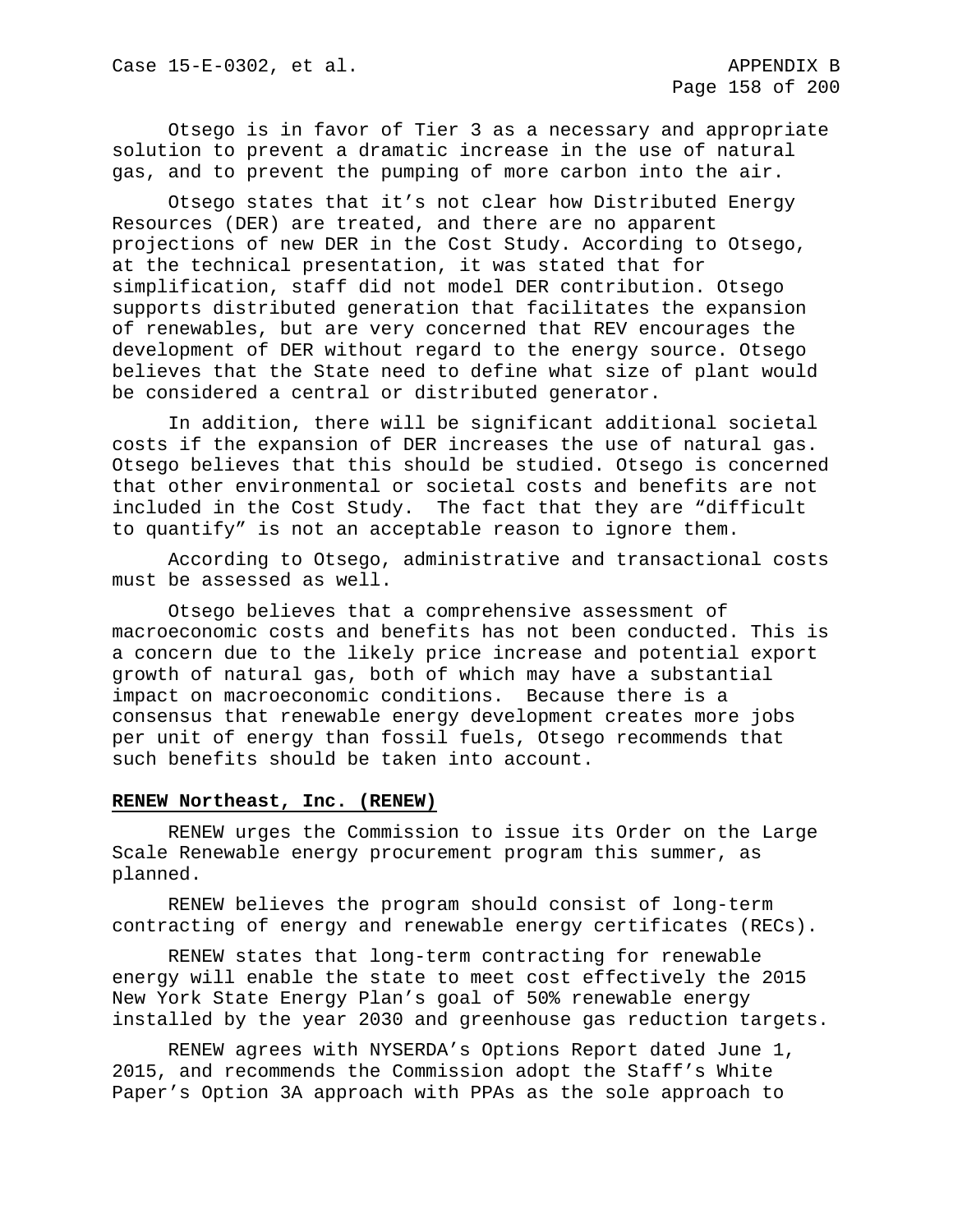replace the existing NYSERDA central procurement model for Main Tier resources. RENEW suggests Option 3A be modified, so that NYSERDA conducts the solicitation, rather than the EDCs as stated under Option 3A. Under this approach, NYSERDA selects the winning bidders, potentially in consultation with the EDCs, and directs the EDCs to enter into contracts with them subject to Commission approval.

RENEW supports consolidation of sub-tiers 2A and 2B into a single Tier 2, in the interest of promoting competition.

RENEW states that the Indicated Joint Utilities Reply Comments dated May 13, 2016 have challenged the conclusion in the Options Paper on EDC long-term contracting for renewable energy being the least-cost model, apparently relying upon their own "cost study." This comment by the Indicated Joint Utilities should be disregarded, until the Indicated Joint Utilities provide the full study, as well as, detailed information on the assumptions, inputs and methodologies behind the study.

# **Renewable Energy Industry: Submitted by: The Alliance for Clean Energy New York, American Wind Energy Association, Advanced Energy Economy Institute, Solar Energy Industries Association, New York Solar Energy Industries Association, Northeast Clean Energy Council, and Vote Solar (REI)**

REI believes the primary finding of the Cost Study is that the CES will have an overall modest impact on ratepayer electric bills, consistent with national studies. Recognizing that comparison of different renewable energy portfolio standard (RPS) policies across states is complicated by a variety of targets and policy designs, REI believes that it is worth noting that the Cost Study findings is roughly on target with other assessments of RPS impacts.

REI states that the Cost Study illustrates that Power Purchase Agreements (PPAs) are the most cost-effective procurement approach and are a tried and true procurement structure that can accelerate renewable development activity to scale necessary to achieve the 50% goal.

REI supports some portion of the CES obligation being structured under REC-only contracts. REI states that requiring the State's electric distribution companies to enter into longterm bundled PPAs would allow this hedge value to be passed on to ratepayers who would otherwise be exposed to volatile and/or increasing electricity prices.

REI argues that, including the value of avoided carbon emissions in a cost-benefit analysis is appropriate, but it is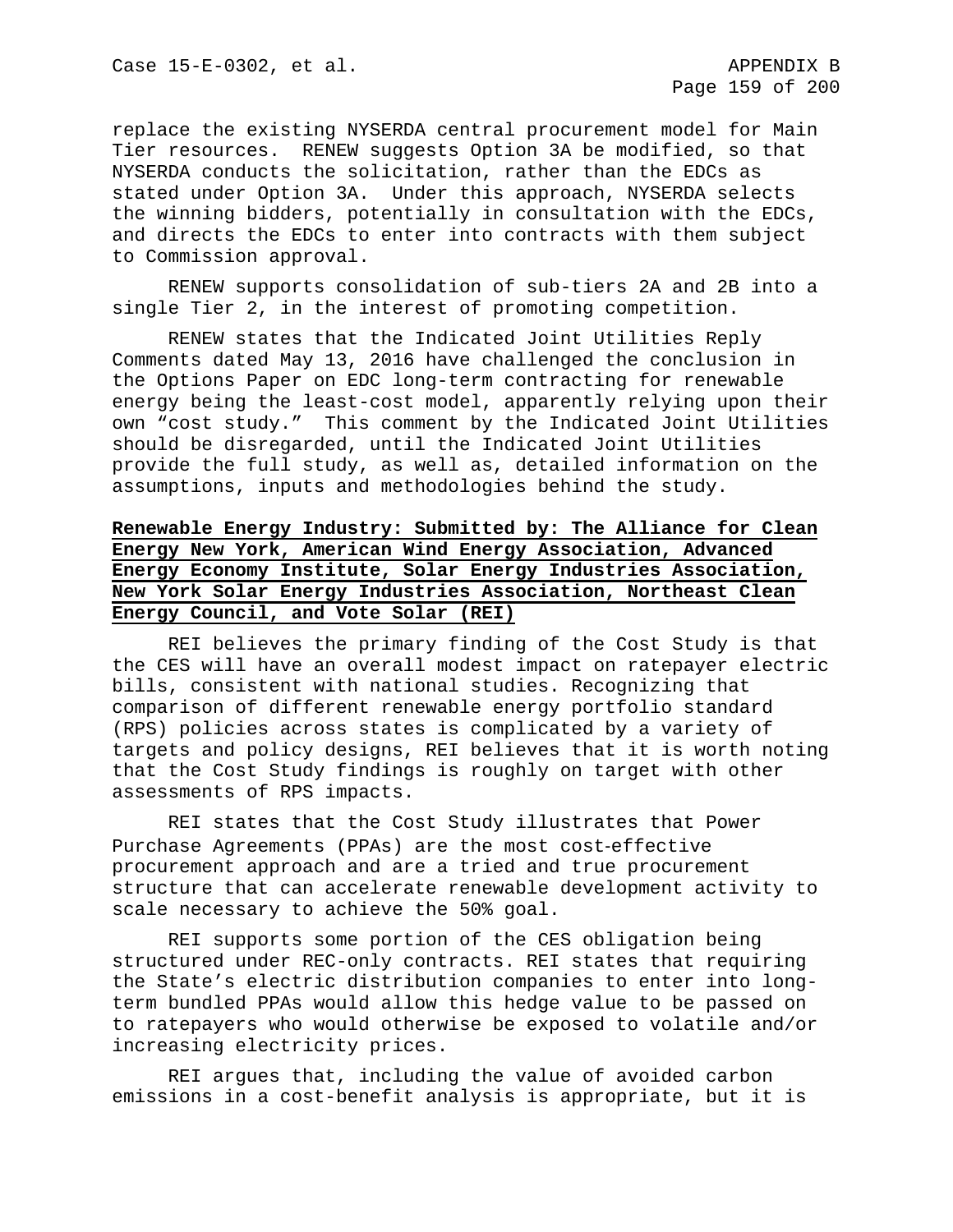not a complete picture of the benefits of renewable energy. By focusing solely on carbon, the Cost Study underestimated the total benefits and the net program benefits of New York's proposed CES.

REI believes that the Cost Study did not integrate a quantification of economic benefits, which is a meaningful source of underestimation of the total net benefits of the CES. Creation of the 50% CES will be a clear market signal to this industry that will result in further job growth.

REI states that several types of benefits were left out of the analysis, including non-carbon avoided emissions, water use reduction, economic impacts, and price suppression impacts.

REI argues that the Cost Study findings in regard to load reductions highlights the need for binding energy efficiency targets. REI recommends that setting targets for energy efficiency in a similar way to setting targets for renewable energy can help reduce the overall system cost of the renewable energy mandate. With greater investment in energy efficiency, the overall system would require less investment in transmission and reduce costs for all customers.

REI believes that the Cost Study findings regarding tax credits highlight the need for 2017 procurement and a schedule of evenly distributed targets, rather than back—loaded targets.

REI strongly suggests that the first procurement takes place in 2017, to take advantage of federal tax credits prevent any market disruption. In addition, the procurement must be front-loaded, not be back-loaded.

REI strongly recommends that the Commission set annual compliance targets out to 2030 with the option to review targets as needed, rather than, setting the goals every three years to create certainty in the market.

REI writes that renewable energy technologies have experienced dramatic cost reductions in recent years and will continue to do so. Integrating cost reductions into the Cost Study is therefore appropriate and necessary, and reflects a more accurate future landscape.

#### **Smart Wires, Inc. (Smart Wires)**

Smart Wires states that analysis of the transmission system is needed, and emerging technologies exist and should be supported to more fully realize REV benefits to the State. Innovative new technologies exist that can help address New York's transmission needs while promoting a cost-effective,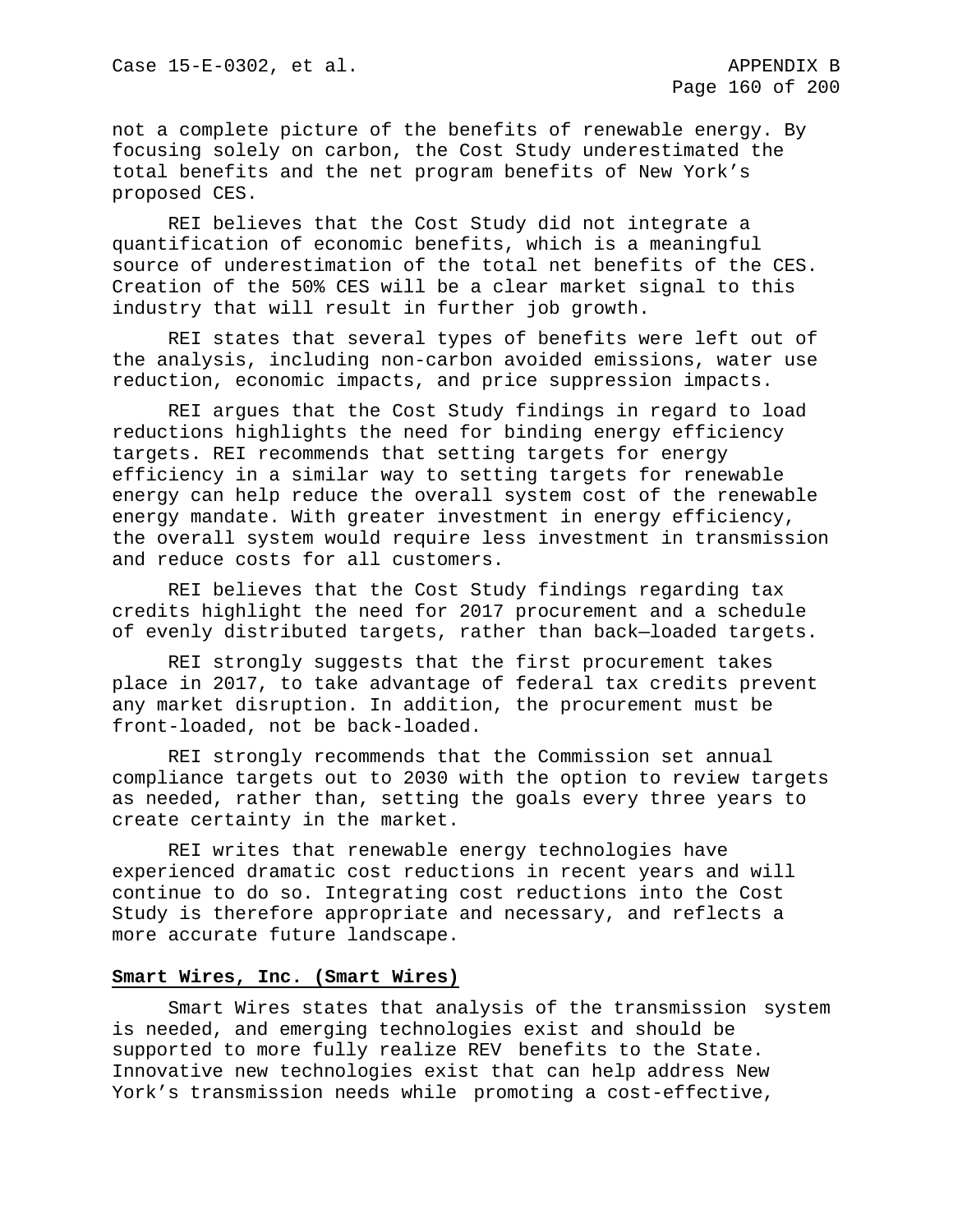flexible grid system. Advanced transmission technologies, such as Smart Wires' advanced power flow control can utilize the existing grid infrastructure, reduce the environmental impact of transmission improvements, ease the integration of renewable energy resources into the transmission system, and reduce curtailment of renewable energy.

Smart Wires notes, failure to consider the impact of new generation on the transmission system would preclude the Commission from fully evaluating costs that will be incurred in the process to increase generation, as well as, the environmental and geographic factors that would enable better decision making in renewable energy planning.

Smart Wires requests that the Commission analyze CES and REV implications to the New York transmission system and support technologies that can enable a cost-effective, flexible grid.

Smart Wires requests that the Commission initiate an effort to better understand the impacts and opportunities of the CES and REV on transmission congestion. The Commission could engage with other state entities, including NYISO and NYSERDA, which are responsible for transmission and energy technology programs. The Commission could also work with NYSERDA to evaluate how innovative transmission technologies can enhance state benefits and alleviate uncertainty in investments in the CES and REV.

While, traditional power flow control devices are included in planning models, there are aspects of advanced power flow control technologies, such as the modular and easily dispatchable nature of the products that are not always represented in current transmission planning processes. Advanced power flow control technologies push or pull electric power flow around transmission constraints. By not including this tool in transmission planning, ratepayers fail to experience the benefits that these technologies.

Smart Wires believes that advanced power flow control technologies, such as Smart Wires, can be a key element of the transmission planning process and lead to solutions that optimize capital expenditure, improve the integration of renewable energy, address uncertainty in planning transmission, and reduce network congestion. Smart Wires works closely with utilities and transmission-owners to design and develop a dynamic grid that is reliable, affordable, safe, and clean.

### **SRECTrade (SREC)**

SREC recommends the Commission should further evaluate other market models that could support more robust growth of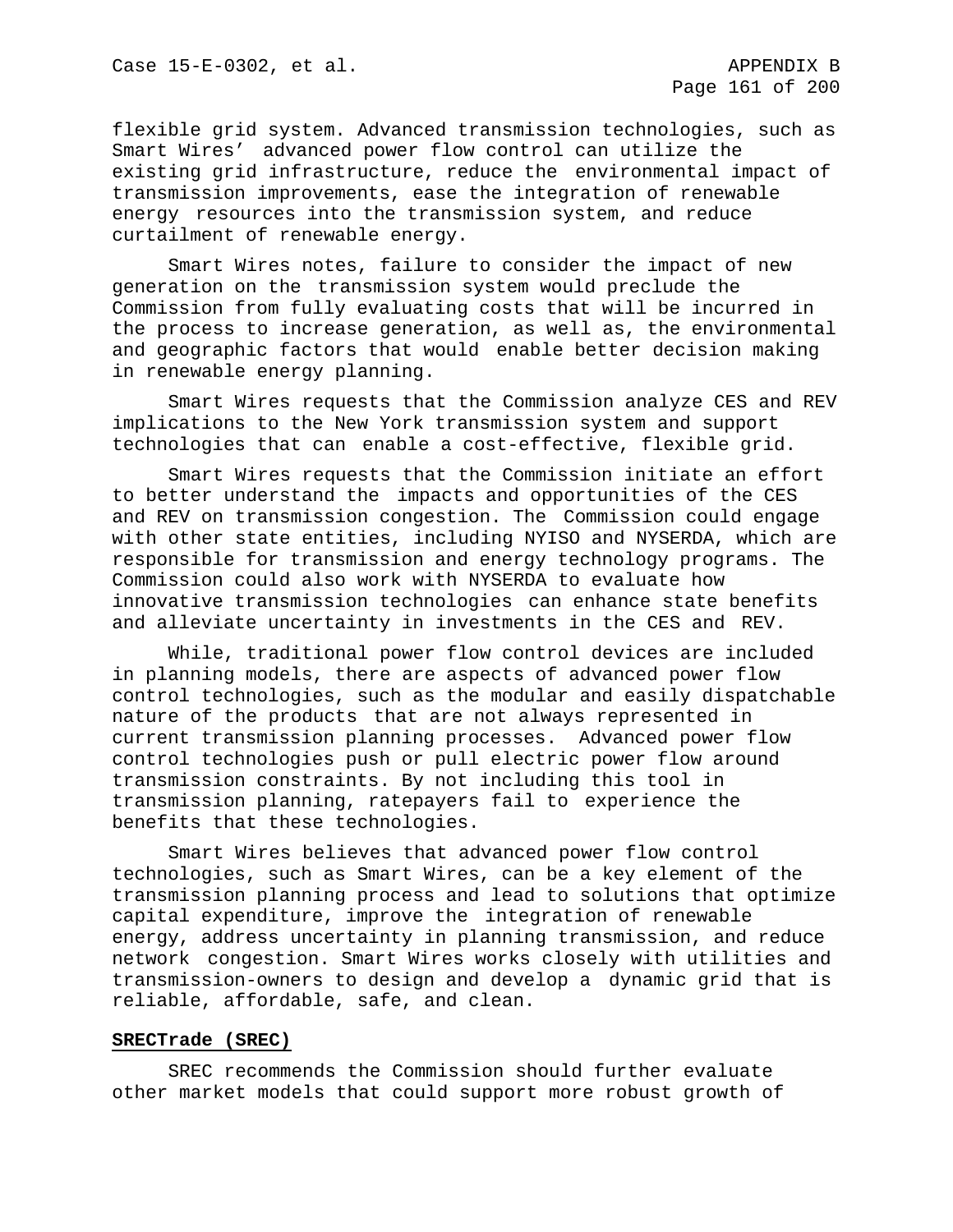distributed energy resources (DER), and distributed solar in particular. SREC notes that, their comments may fall more appropriately under the related DMM Case No. 15-E-0751, but believes that it may greatly impact the overall conclusions of the Cost Study.

SREC requests that the Commission further assess the costs associated with the current DER and Main Tier programs, and consider potential alternative models that could more cost effectively enable the State to achieve its renewable energy goals.

SREC reviewed national RPS carve-out compliance in the 2012 to 2014 years, and found that New York is among the least successful in meeting its carve-out targets. According to the Lawrence Berkeley National Laboratory New York is the least successful year-over-year in meeting its carve-out targets, and similarly, New York's success in meeting its primary-tier RPS obligations in 2012-2014 fell in the 40% to 60% range. Therefore, SREC believes that the Cost Study's assumption that the existing REV program and Main Tier solicitation will successfully meet the CES target up to 2019 is an aggressive assumption for the purposes of this Cost Study, and believes these goals should be more closely evaluated by the Commission.

SREC urges the Commission to consider alternatives to the REV model, because it may better enable New York to achieve its overall CES standards. New York could adjust its CES to incorporate a solar carve-out to more appropriately incentivize the development of distributed solar PV.

SREC states that the costs of these alternative models would need to be assessed and incorporated into the overall cost-benefit analysis, in order to design the best blend of policies for the future of renewable energy growth and adoption in the State of New York.

SREC states that, as it stands, the Cost Study fails to fully analyze and assess the cost of the current DER model, and therefore cannot comprehensively assess the overall cost of the State's renewable energy programs.

SREC asserts that DER and distributed solar PV in particular are an extremely important and valuable component to the renewable energy growth of the State, and should not be undervalued in either cost or benefit.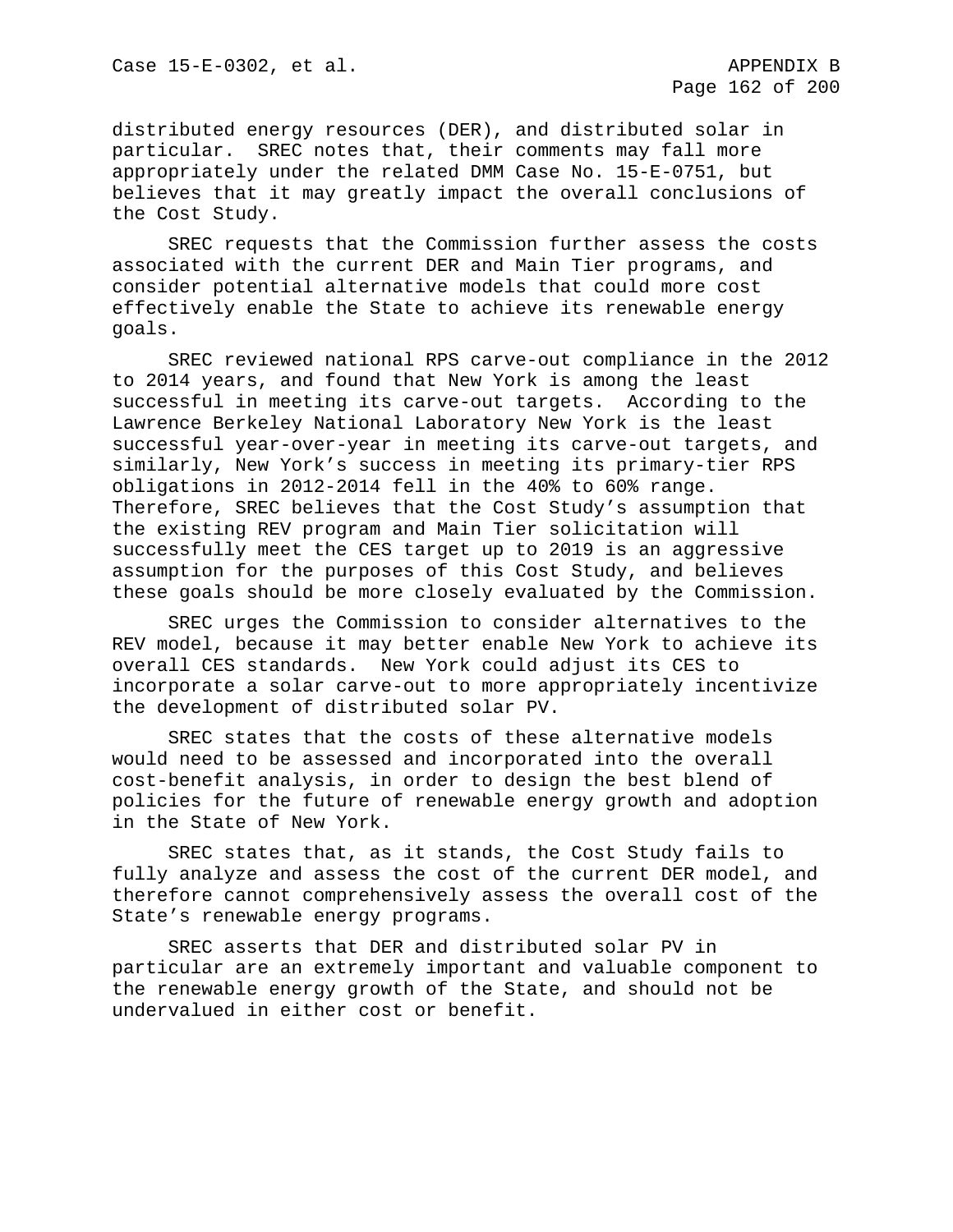### **Transmission Developers Inc. (TDI)**

TDI fully supports the CES White Paper and the Cost Study, and believes that the CES should allow Large Scale hydropower (L-S Hydro) to serve as a qualifying resource.

TDI supports imported L-S Hydro, and that it will be an important contributor to the State's clean energy future.

TDI states that the Cost Study properly acknowledges the competition for clean energy supply within the Northeast Region and specifically between New York and New England.

#### **Upstate Energy Jobs**

Upstate Energy Jobs states that New York can't achieve its environmental goals without preserving existing nuclear plants.

Upstate Energy Jobs agrees that the DPS correctly concluded the benefits of the nuclear tier which greatly exceed costs, as several independent analyses confirm, such as, the study by the Brattle Group. According to Upstate Energy Jobs, the Brattle Group also found that the DPS analysis substantially underestimated the net benefits from the nuclear tier, as it only considered environmental benefits and not economic benefits.

Upstate Energy Jobs notes that large decline in energy prices means that now is the time to invest in clean energy.

Upstate Energy Jobs believes that the structure of nuclear tier proposal ensures that consumers will not overpay.

#### **Vanguard Renewables**

Vanguard Renewables is disappointed that non‐wastewater biogas systems were left out of the DPS CES White Paper – Cost Study.

Vanguard Renewables state that biogas systems are commercial and operational in New York and have a 70-90% capacity factor.

Vanguard Renewables believe that biogas systems have a higher GHG reduction compared to other renewables, because these systems keep organic material from generating GHGs.

Vanguard Renewables disagrees with the Cost Study that biogas systems have higher costs and only a few are commercially operational.

Vanguard Renewables states that not all renewable energy technologies are created equal when it comes to the actual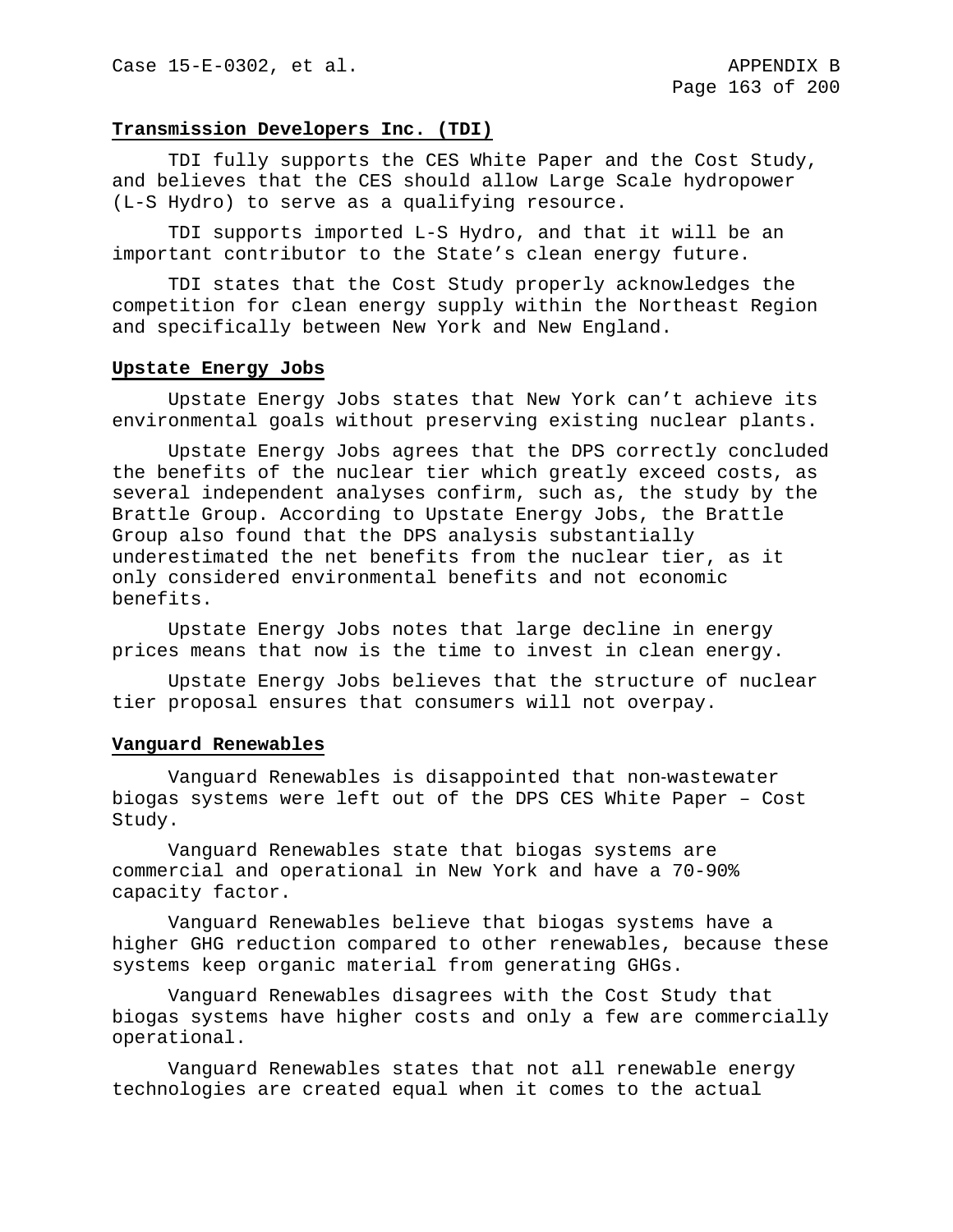energy produced (kWh) compared to their rated capacity (kW). Biogas system capacity factors are usually about 90% but can range from 75‐95%. Consequently, Vanguard Renewables believes that for a fair comparison of renewable energy technologies, capital cost standardized to energy generation potential (i.e., \$/kWh) must be used, especially since this metric is more closely linked to the stated policy objectives.

Vanguard Renewables refutes the study's statement that only a few systems are operational. New York ranks #7 among all states for biogas generation potential and currently has 221 operational biogas systems: 117 at water resource recovery facilities; 61 at landfills; 35 on farms; 6 stand-alone food waste only digesters and 2 at industrial facilities (e.g., Anheuser‐Busch Brewery). Vanguard Renewables believes it is essential that the Study recognize the valuable role biogas systems play, not only for renewable energy, but for the additional benefits to air, water, soil and the economy that they bring.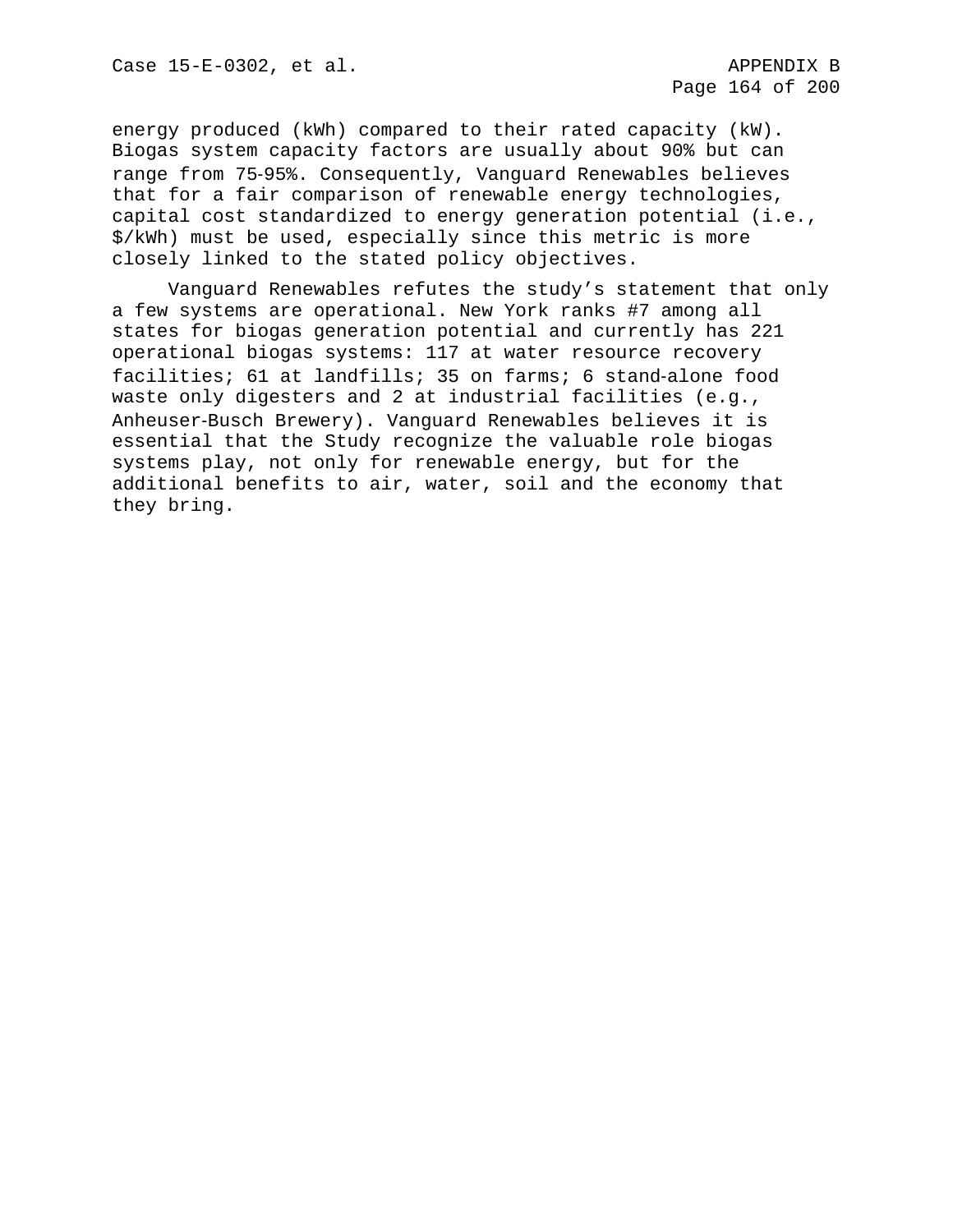#### **Entities that Commented on Staff's Responsive Proposal**

Business Council of New York State E Cubed Company Public Citizen, Inc. Indicated Suppliers: Astoria Energy II LLC; Astoria Energy LLC; BP Energy Company; CCI Rensselaer LLC; Calpine Corporation; Cogen Technologies Linden Venture, L.P.; Direct Energy Services LLC; Mercuria Energy America, Inc.; Roseton Generating LLC; Selkirk Cogen Partners, L.P.; Shell Energy North America (US), L.P.; Sithe/Independence Power Partners, L.P.; US Power Generating Company LLC. Citizens' Environmental Coalition Binghamton Regional Sustainability Coalition (with 110 cosigners including elected officials and various organizations) oneGrid Town of Scriba Town of Ontario Environmental Progress Retail Energy Supply Association New York Independent System Operator (NYISO) Alliance for a Green Economy (AGREE), Council on Intelligent Energy & Conservation Policy, Nuclear Information and Resource Service, Sierra Club Atlantic Chapter National Energy Marketers Association Entergy Ampersand Hydro Upstate Energy Jobs New York Association of Public Power Pace Energy and Climate Center Nucor Steel American Petroleum Institute Multiple Intervenors City of New York City of Kingston Joint Utilities (Central Hudson, ConEd, O&R) Constellation Energy Nuclear Group Multi-Party Comments of: The Council on Intelligent Energy & Conservation Policy (CIECP); Promoting Health and Sustainable Energy (PHASE); Manhattan Project for a Nuclear-Free World; and the Indian Point Safe Energy Coalition (IPSEC). Niagara Mohawk Power Corporation/ National Grid Institute for Policy Integrity at NYU School of Law Public Utility Law Project Potomac Ecomonics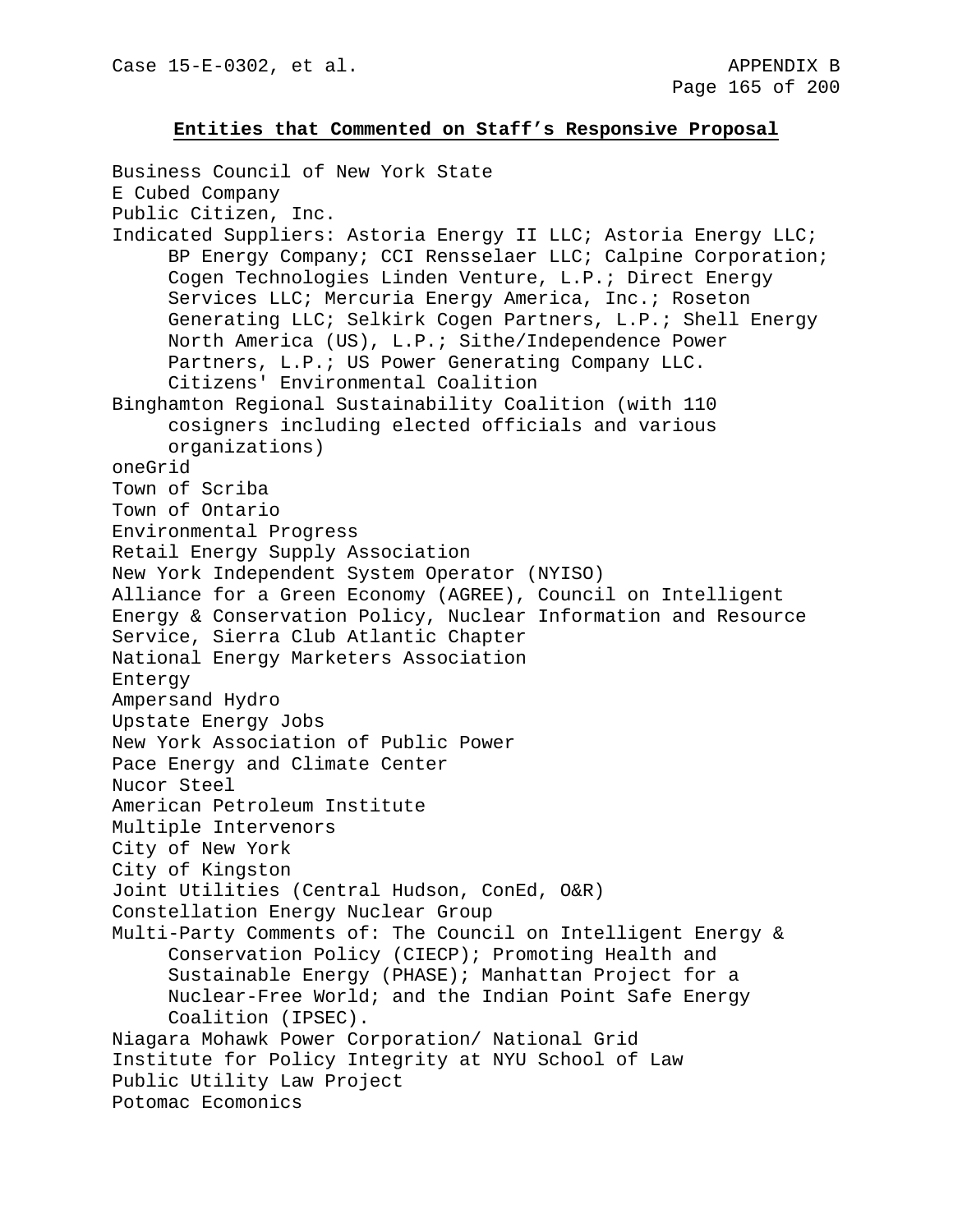Sarah Imboden, Council Member, Town of Red Hook County of Oswego Industrial Development Agency NYPIRG, Reinvent Albany, Common Cause NY, League of Women Voters of NYS Brooklyn Hispanic Chamber of Commerce Wayne County Board of Supervisors: Debbie Liseno, John Testa ArtsWestchester Nuclear Energy Institute Natural Gas Supply Association Greater Oswego-Fulton Chamber of Commerce United Union of Roofers, Waterproofers and Allied Workers, Local #195 Assembly Member William Barclay, 120th District Assembly Member Ellen C. Jaffee, 97th District Assembly Member Philip Palmesano, 132nd District Assembly Member Amy Paulin, 88th District, Chair Assembly Member J. Gary Pretlow, 89th District Assembly Member Robert Oaks, 130th District Assembly Member Barbara Lifton, 125th District Assembly Member Addie Russell, 116th District Senator David Carlucci, 38th District Senator David Valesky, 53rd District Senator Thomas O'Mara, 58th District Senator Rich Funke, 55rd District Senator Patty Ritchie WNY Peace Center Energy21 Nuclear Renaissance Services Uptown Ventures Group New York City Hispanic Chamber of Commerce Rev. John Long, First Presbyterian Church Protect Orange County International Brotherhood of Electrical Workers Local 86 Today's Students Tomorrow's Teachers Rochester Building and Construction Trades Council Nuclear Energy Information Service New York State Utility Labor Council Californians for Green Nuclear Power New York AREA New York Power Authority New York State Building and Construction Trades Council Alliance Energy of New York LLC Rochester and Genesee Valley Area Labor Federation Otsego 2000 Long Island Power Authority Ethical Electric d/b/a CleanChoice Energy North America's Building Trades Union.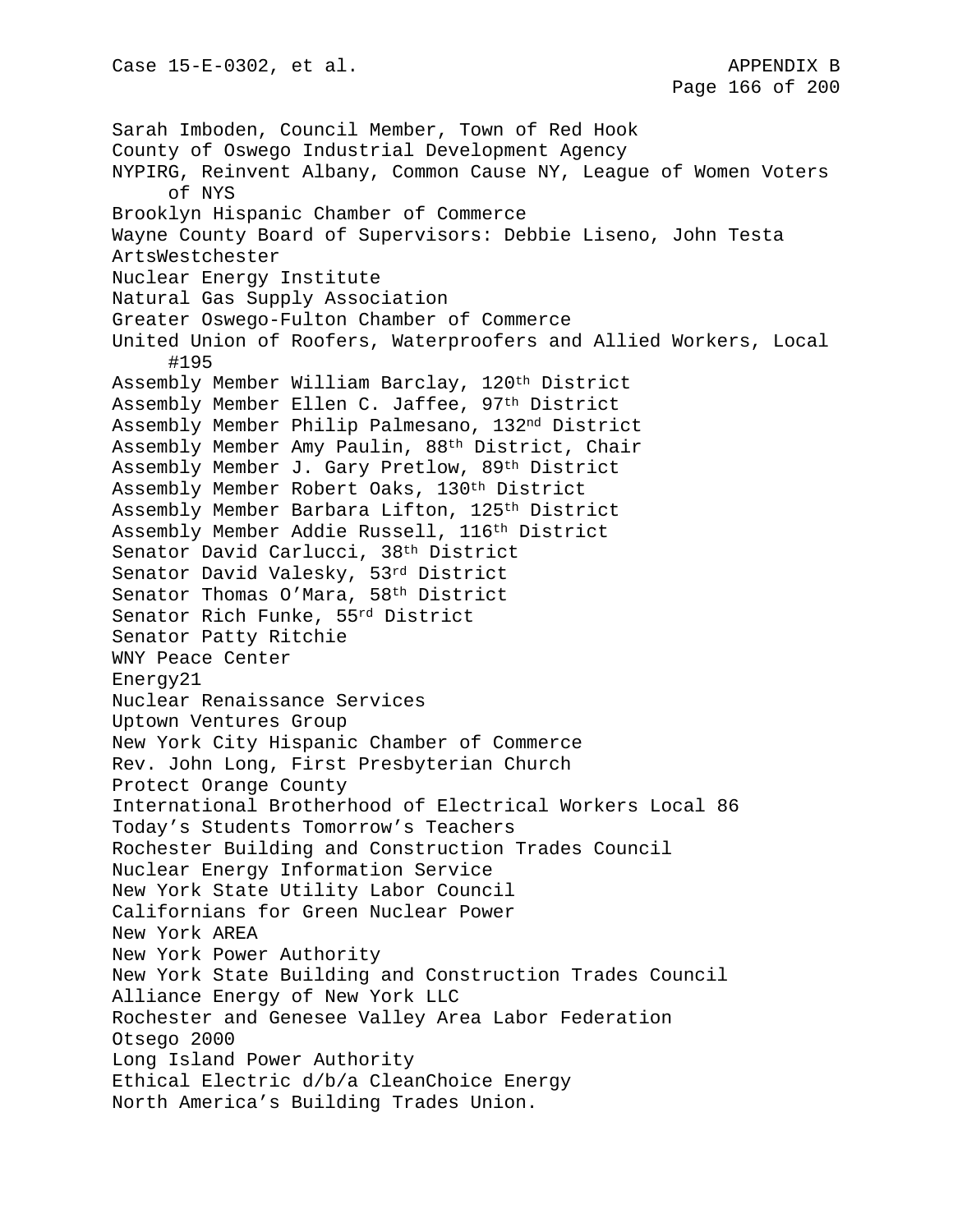## **Clean Energy Standard Summary of Comments Related to Staff's Responsive Proposal**

### **City of Kingston**

The City of Kingston equests an extension of deadline to submit comments. Believes the substantial changes in the Responsive Proposal merit a new State Administrative Procedures Act (SAPA).

#### **Sarah Imboden, Councilmember, Town of Red**

Ms. Imboden reiterates comments from the City of Kingston requesting additional time to consider the proposal.

### **John Testa, Westchester County Legislator, Minority Leader**

Mr. Testa supports the Staff proposal for the Zero Emissions Credit (ZEC) of the Clean Energy Standard. He cites a Brattle Group study which states that continued operation of the Fitzpatrick, Nine Mile, and Ginna facilities will maintain 25,000 jobs and \$3 billion in economic activity. Mr. Testa also states that the proposal will allow time to implement the 50% by 2030 renewable portion of the Clean Energy Standard.

## **L. Michael Treadwell, County of Oswego Industrial Development Agency (CEO)**

Mr. Treadwell support's the Staff proposal. He states that three of the state's six nuclear power plants are located in Oswego County. He argues that Oswego County is the most affected community in New York State in regards to potential closure of the facilities due to the current financial difficulties that upstate nuclear-powered generators face. Mr. Treadwell concludes that a Clean Energy Standard that values zero emissions attributes, like nuclear power plants, will provide the certainty to keep these facilities operating and contributing to the local community, the state's electric supply, and the environment.

### **Brooklyn Hispanic Chamber of Commerce**

Mr. Miranda supports the Staff proposal because it recognizes the actual and real-time benefits of nuclear power generation. He argues that the proposal supports the state's emissions stewardship, protects the energy market from overreliance on fossil fuels, promotes the upstate economy, and allows the state to implement the 50% by 2030 renewable portion of the Clean Energy Standard. Mr. Miranda notes that if the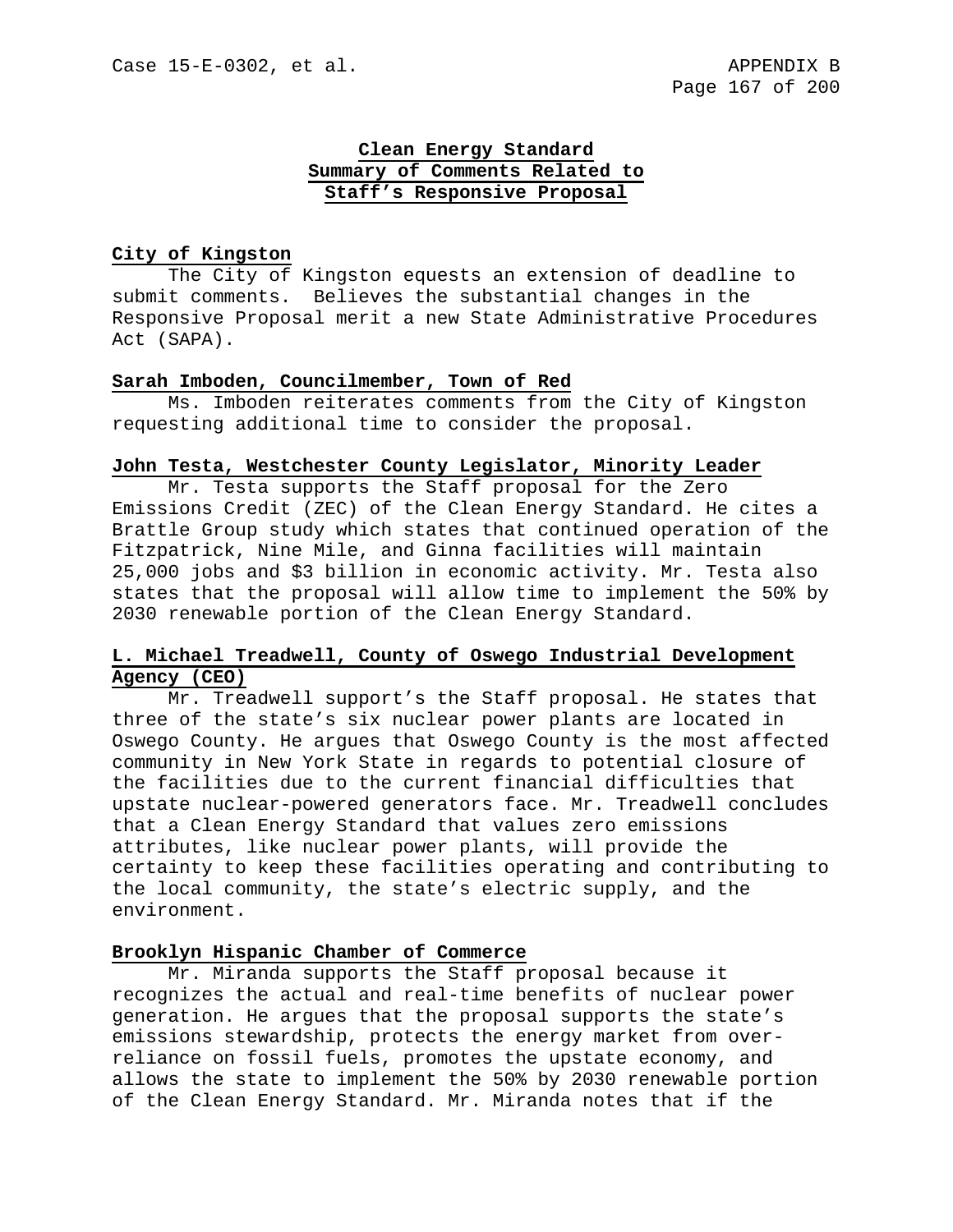value of upstate nuclear power plants is not recognized, higher long-term energy costs, capacity costs, and emissions will result. He also notes that the ZEC proposal balances energy, economic, and environmental realities in the short, medium, and long-term time spans.

## **Debbie Liseno, Wayne County Board of Supervisors**

Ms. Liseno provided a copy of a resolution passed by the Wayne County Board of Supervisors which supports the environmental values and attributes of zero-emissions nuclear powered generating facilities. The resolution cited benefits of the state's nuclear power facilities including offsetting 31 million tons of C02 emissions over the next two years with a societal cost of \$1.4 billion, economic benefits of \$1.7 billion per year, and an average of 2,600 well-paying jobs. The resolution concludes that the legislative bodies of the counties of Oswego and Wayne urge the Commission to incorporate Staff's proposal for preserving zero-emissions attributes into the final order in Case Number 15-E-0302 and that this order be issued as soon as possible.

# **NYPIRG, Reinvent Albany, Common Cause NY, League of Woman Voters**

Ms. Horner filed a letter on behalf of Reinvent Albany, NYPIRG, Common Cause NY and the League of Women Voters of NYS, to request an extension of time for the public comment period on the adoption of a Large-Scale Renewable program and Clean Energy Standard to 45 days.

### **Ann Fabrizio, ArtsWestchester**

Ms. Fabrizio writes to express her support for the Staff proposal. She cites benefits for the continued operation of upstate nuclear power plants that include providing support for as many as 25,000 jobs and \$3 billion in economic activity. Other benefits cited by Ms. Fabrizio include fuel diversity, power reliability and the balancing of energy, economic, and environmental concerns over the long-term.

#### **Nuclear Energy Institute**

The Nuclear Energy Institute (NEI) supports the Staff proposal. NEI indicates the proposal will send the correct price signal to continue operation of nuclear plants, and cites the proposal as inspiration for Constellation Energy Nuclear Group's announcement to invest \$200 million towards long-term operation of the Ginna and Nine Mile nuclear plants, as well as announcements that Entergy Corporation is in discussions with Exelon Corporation to sell the FitzPatrick nuclear plant. NEI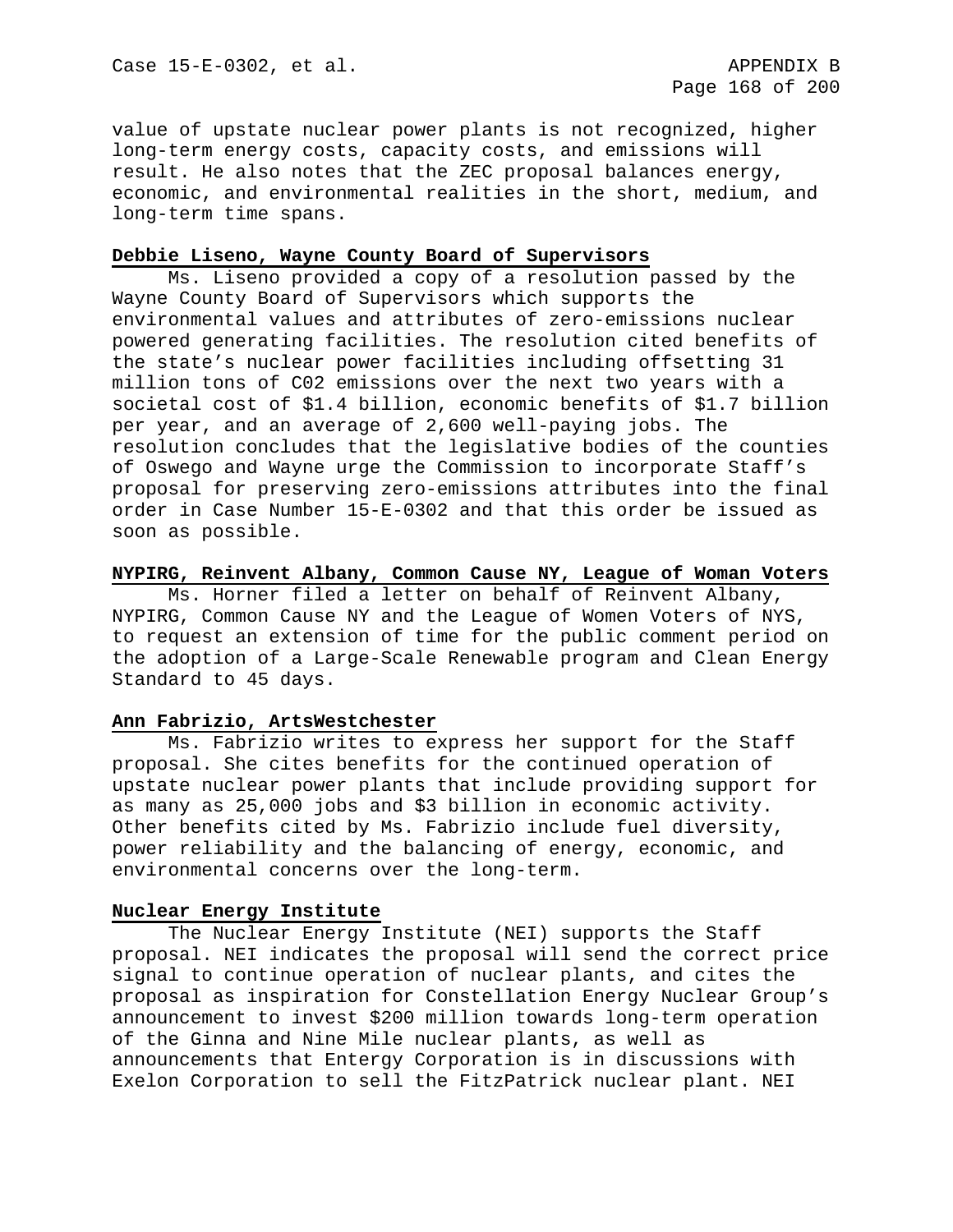indicates that this sale is predicated on New York State having an approved Clean Energy Standard.

In regards to environmental goals, NEI states that the loss of even one nuclear plant would compromise the state's ability to meet its goal of a 40 percent GHG emissions from 1990 levels. In regards to nuclear benefits, NEI cites Staff's benefit to cost ratio of retaining at-risk nuclear plants for the first two years of the program are in excess of five to one, and also cites a Brattle Group study with various economic benefits. NEI argues that nuclear generation has been replaced by natural gas with corresponding C02 emissions increases, citing nuclear generation reductions in ISO-NE and California. NEI argues that New York State's existing wholesale energy markets do not adequately compensate nuclear generation for providing zeroemission, safe, and reliable baseload electricity, and as a result, some nuclear plants are struggling to continue operation.

NEI is encouraged that the Staff proposal uses the social cost of carbon as the starting point for determining ZEC values, to ensure a price signal that will value nuclear energy in meeting New York State goals. NEI also notes that the 12-year duration of the proposal provides a durable price signal that reduces uncertainties that would inhibit an owner from making long-term investments.

#### **Natural Gas Supply Association**

The Natural Gas Supply Association (NGSA) opposes the Staff proposal, stating that the Commission should allow market forces to establish a path for carbon reduction. NGSA argues that the Staff proposal is discriminatory by not rewarding other facilities for their contributions to carbon emissions reductions, will be costly for consumers, and is preempted by the Federal Power Act. NGSA recommends that the Commission not accept a proposal that will provide subsidy-style payments for specific sources of generation. NGSA characterizes a ZEC payment as being "out-of-market" and cautions that this type of payment will distort the wholesale electricity market. In regards to renewables development, NGSA argues that the ZEC proposal would impact the development of natural gas generation, which is essential to supporting intermittent renewable generation. NGSA notes that the Staff proposal's expectation that rising natural gas prices will lead to higher energy prices in New York is misplaced, citing a 0.9% forecasted increase in gas prices between 2015 and 2040 from the Energy Information Association's 2016 Annual Energy Outlook. NGSA notes that fuel diversity is essential, and that natural gas remains the most economically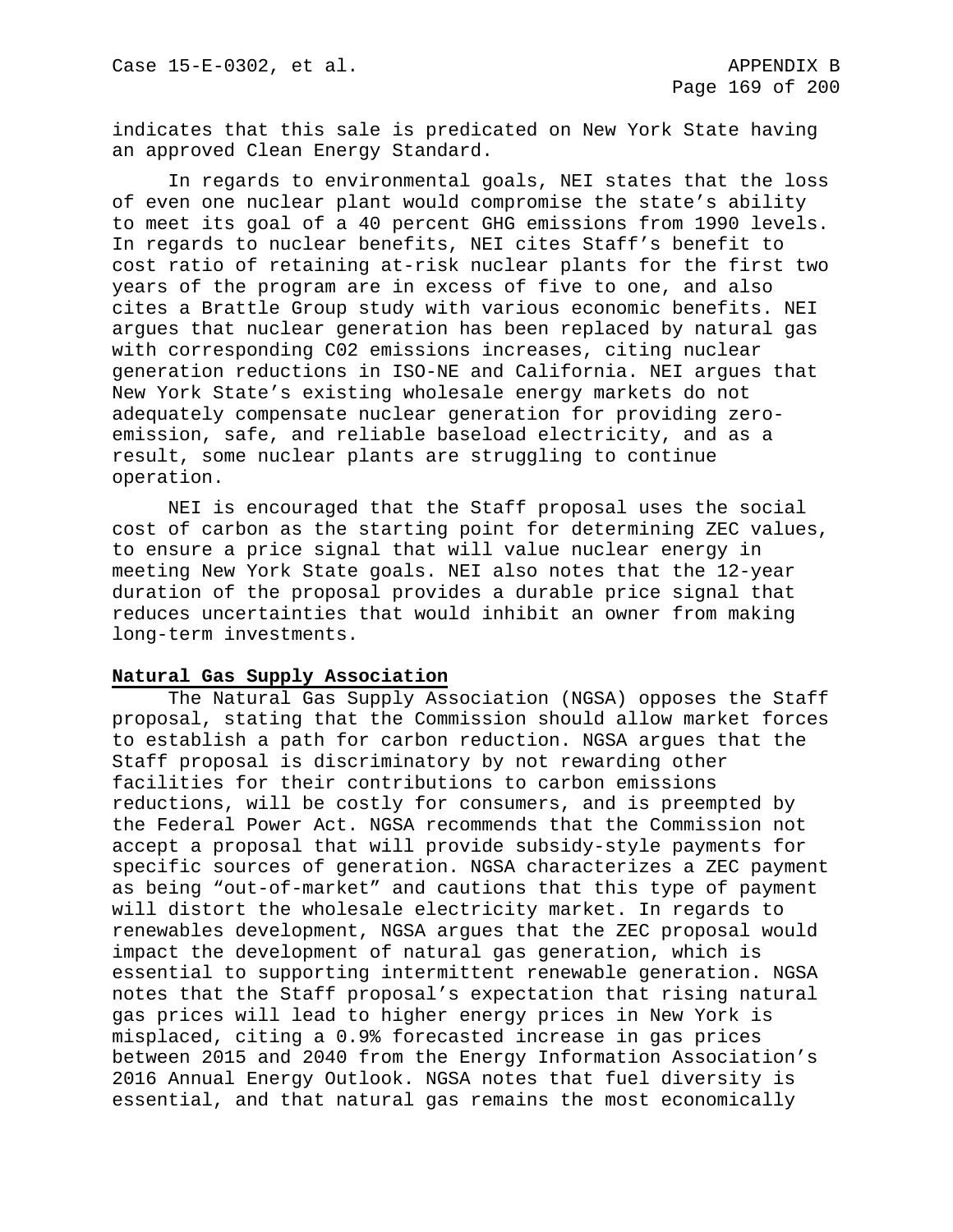and environmentally sound power generation investment available today, and should not be disadvantaged through a market subsidy. NGSA claims that market-driven natural gas has helped the United States achieve power sector carbon emissions reductions that were 19 percent below 2005 levels. NGSA urges the adoption of three principles in order to preserve competitive market signals while achieving carbon reduction objectives: implementation flexibility, fuel and technology neutral incentives, and the fostering of regional market interdependencies. NSGA cautions the Commission that the ZEC proposal intrudes on FERC jurisdiction as outlined in the Supreme Court decision, Hughes v. Talen Energy Marketing, LLC.

## **Greater Oswego-Fulton Chamber of Commerce**

The Greater Oswego-Fulton Chamber of Commerce is supportive of the Staff proposal, and cites a Brattle Group study to list benefits.

## **United Union of Roofers, Waterproofers and Allied Workers, Local #195**

The Roofers Local # 195 is supportive of the Staff proposal, and cites a Brattle Group study to list benefits.

## **Assembly Member Ellen C. Jaffee, 97th District**

Assembly member Ellen C. Jaffee, of the 97<sup>th</sup> AD, states that the proposal to impose a nearly \$8 billion nuclear tax on ratepayers is unacceptable and is being pushed with undue haste. She claims the premise of the order is scientifically inaccurate; that nuclear energy is not renewable or emission free as it requires uranium as fuel, significant water resources, and produces waste in the form of thermal pollution, radioactivity, and nuclear waste. She indicates the PSC has not considered the costs and risks of producing nuclear waste. She states that the PSC has not provided cost/benefit analysis comparing job creation from investment in solar, wind, geothermal, efficiency, and storage vs. the nuclear industry, nor cost/benefit analysis regarding increased health costs due to continuing nuclear waste production. She requests that the State Legislature be given the opportunity to oversee the process.

## **Senator David Carlucci, (38th District)**

Mr. Carlucci reiterates the request for an extension submitted by the City of Kingston.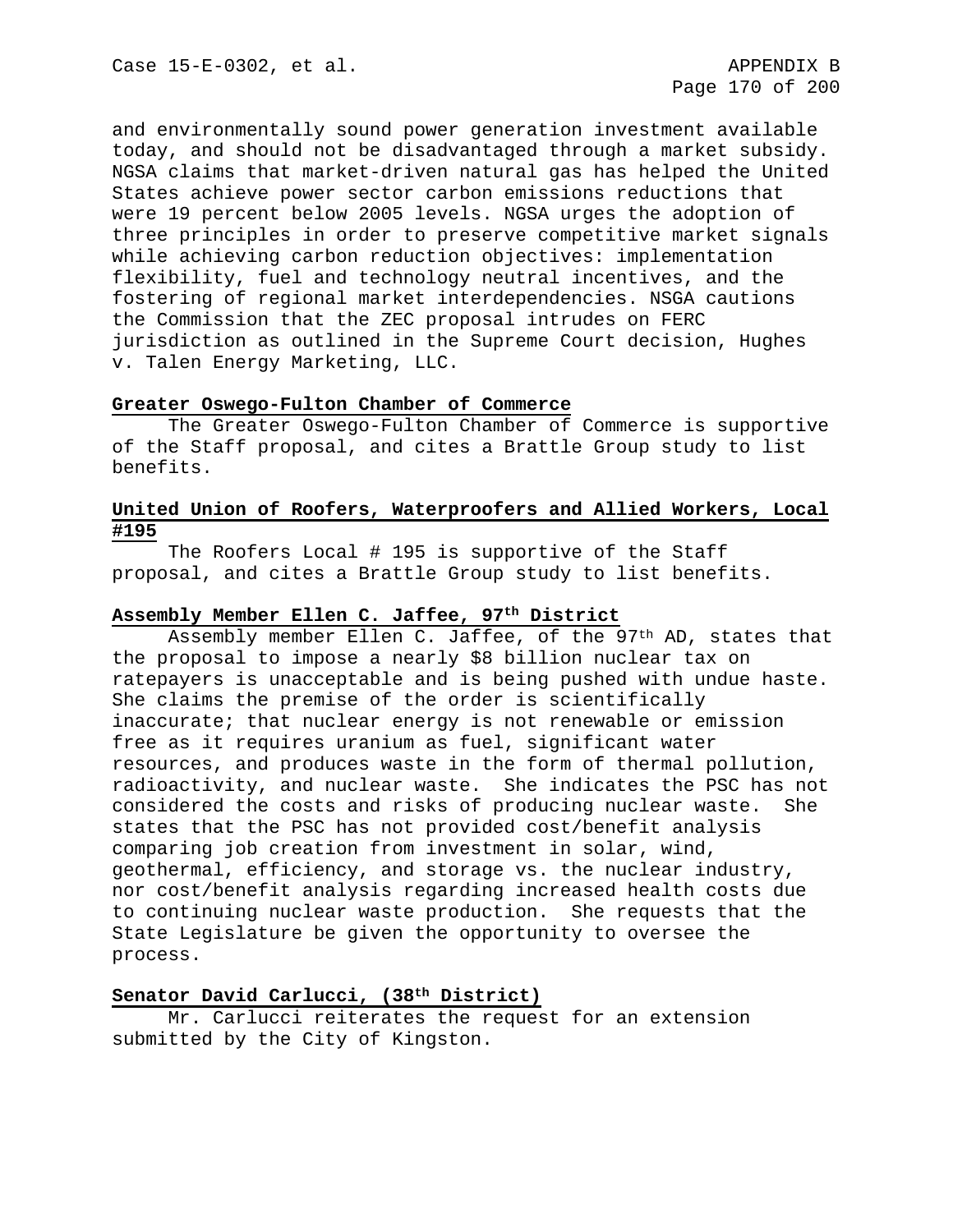### **Chuck Cuhane, WNY Peace Center** (Board Member)

Mr. Culhane states that New York should follow California and Illinois and replace aging, dangerous, unprofitable nuclear power with safe, clean, and profitable renewable energy.

### **Assembly Member Robert Oaks, 130th District**

Mr. Oaks is supportive of the Staff proposal. He notes that nuclear power has been challenged in the past few years by changes in the energy markets, and cites Ginna as an example. Mr. Oaks argues that nuclear power is critical in providing a bridge to the future goals of lower carbon emissions and greater reliability on renewables. He estimates that if only Ginna were lost as a power source, the state would wipe out all the noncarbon progress it's made in the past decade. Mr. Oaks suggests that the Staff proposal has spurred a discussion between Entergy and Exelon, which might lead to a transfer of operation for the FitzPatrick plant, retaining a carbon-free energy resource.

### **Rhea Jezer, Energy21**

Mr. Jezer applauds the Staff proposal in its appreciation of the social cost of carbon. He states that closing down safely operated nuclear facilities, especially in Central New York, would be unwise because their output would be replaced with natural gas, thereby increasing greenhouse gas emissions.

# **Patrick Falciano, Nuclear Renaissance Services (President, former Entergy employee)**

Mr. Falciano is states that nuclear power, including Indian Point, must be included in the state's Clean Energy Standard.

#### **Len Burnett, Uptown Ventures Group (Co-Founder)**

Mr. Burnett is supportive of the Staff proposal, and cites a Brattle Group study to list benefits.

## **Nick Lugo, New York City Hispanic Chamber of Commerce (President)**

Mr. Lugo is generally supportive of the Staff proposal.

## **Assembly Member Philip Palmesano, 132nd District**

Mr. Palmesano is supportive of the Staff proposal. He cites a recent Brattle report to list the benefits of nuclear power resources in New York State.

### **Rev. John Long, First Presbyterian Church**

Rev. Long opposes any expenditures to nuclear energy plants. He states that no other state subsidizes in this way, and that subsidization would extend the life of nuclear energy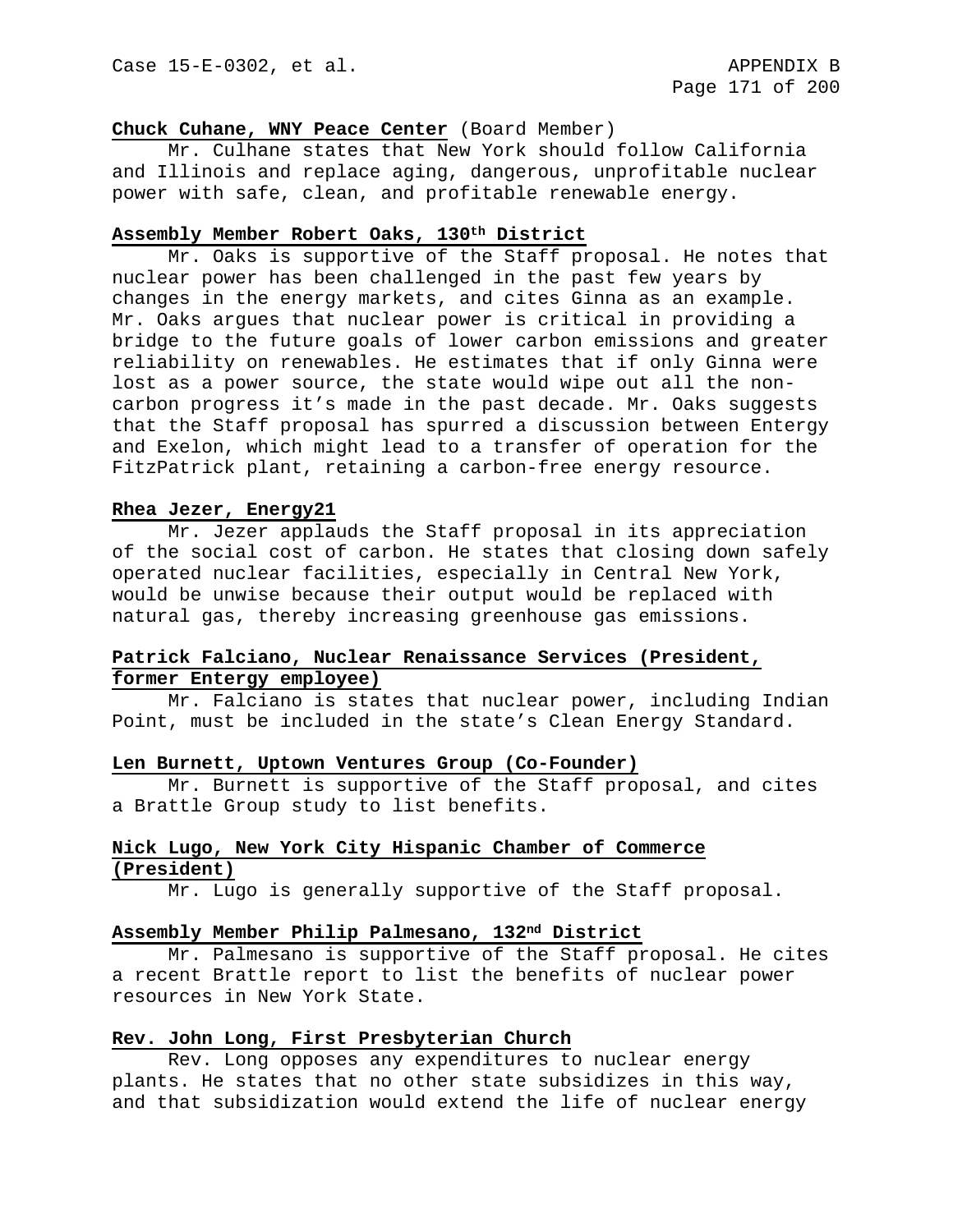in New York at a time when all emphasis and subsidies should go to renewable energy. Rev. Long also notes that the cost is high.

#### **James Cromwell, Protect Orange County Date Filed:**

Mr. Cromwell opposes the Staff proposal in a similar fashion as Senator Carlucci

## **David Young, Jr., International Brotherhood of Electrical Workers Local 86, (Business Manager)**

Mr. Young states that the International Brotherhood of Electrical Workers (IBEW) has spent much time studying the impact of upstate nuclear power plants with various independent companies, and that after gathering evidence on the short, medium, and long term goals of the Staff ZEC proposal, the IBEW finds that the net benefit to New York State would be substantial in order meet Clean Energy Standard goals. Mr. Young also notes that the Staff proposal would heavily impact the more than 2,600 workers at these plants. Mr. Young argues that the failure to recognize the value of upstate nuclear power will result in higher energy costs and higher emissions.

# **Bettye Perkins, Today's Students Tomorrow's Teachers, (Founder)** Ms. Perkins is supportive of the Staff proposal.

## **David Young, Rochester Building and Construction Trades Council, (President)**

The comments of the Rochester Building and Construction Trades Council echoes those of IBEW Local 86 filed on 7/22/16 in their support for the Staff proposal.

## **Kathleen Rude, Nuclear Energy Information Service, (Board Member)**

Ms. Rude repeats Mr. Noble's comments (from the City of Kingston, filed on 7/18/16). She also notes that nuclear energy is dangerous and that direct monies should be contributed towards renewables and conservation.

#### **New York State Utility Labor Council**

The New York State Utility Labor Council (NYSULC) is supportive of the Staff proposal, and cites a recent Brattle Group study to list several benefits. NYSULC agrees with the Staff proposal on several points, including: C02 impact in case of loss of retention of nuclear power resources, the methodology to determine when a public necessity exists to encourage preservation of zero carbon emission electric generating facilities, the idea of a ZEC cap amount, and the administration of ZECs between NYSERDA and load serving entities.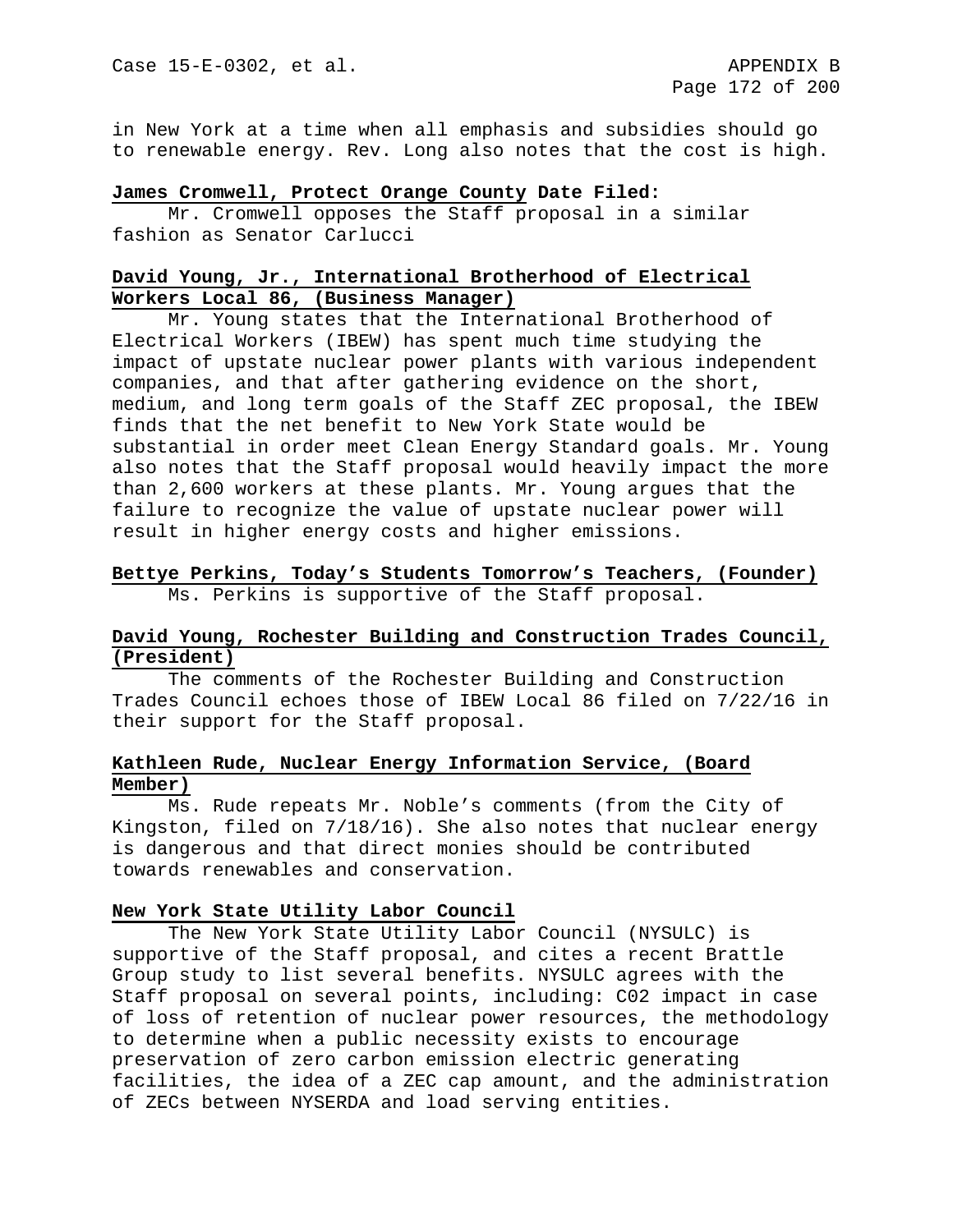# **Gene Nelson, Ph.D, Californians for Green Nuclear Power**

Dr. Nelson supports the program. Comparing California's choice to shutdown its last nuclear plant, Dr. Nelson suggests California should follow New York's lead and provide a ZEC to its nuclear generators.

# **Arthur "Jerry" Kremer, New York AREA**

Mr. Kremer supports the Staff proposal and states that New York needs to support all six of its non-carbon emitting nuclear power plants. He notes that New York State's nuclear power plants provide 32 percent of the state's electricity and 60 percent of the state's zero-carbon generation.

## **Assembly Member J. Gary Pretlow, 89th District**

Mr. Pretlow is supportive of the Staff proposal.

# **Senator David Valesky, 53rd District**

Mr. Valesky is supportive of the Staff proposal. He states that during the past decade, the state has developed 2,000 MWs of renewable resources, but that in order to meet the 50% by 2030 goal, the state will require an additional 30,000 GWh per year. Mr. Valesky also describes the 2,600 jobs that are supported by the Nine Mile and FitzPatrick nuclear power plants.

#### **New York Power Authority**

The New York Power Authority (NYPA) supports the Staff proposal. NYPA believes that retaining nuclear generators is essential for the success of the state's clean energy and greenhouse gas emissions reduction initiatives.

# **Senator Rich Funke, 55rd District**

Mr. Funke is supportive of the Staff proposal. Mr. Funke states that upstate New York is host to many low or no carbon resources including three nuclear facilities, and that these facilities will be a critical supply source for New York State to meet its immediate and long term climate commitments. Mr. Funke appreciates the use of the social cost of carbon in valuing upstate resources. Mr. Funke refers to the high benefitto-cost ratio in the Staff proposal in order to weigh the cost of the ZEC proposal against the cost of the retirement of high capacity factor carbon-free resources. Mr. Funke concludes by estimating the employment impacts of nuclear facilities in the State of New York.

#### **New York State Building and Construction Trades Council**

The New York State Building and Construction Trades Council supports the Staff proposal.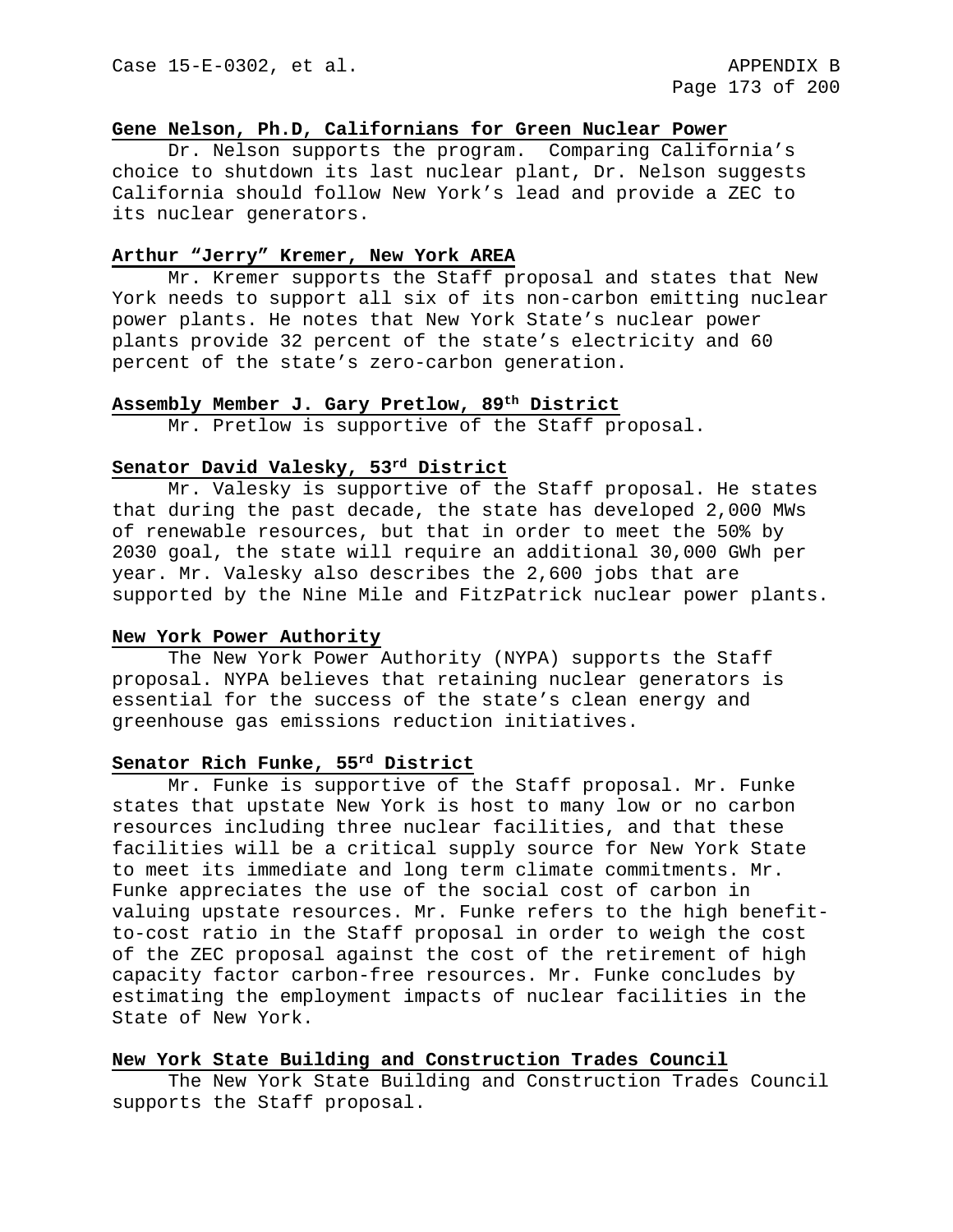# **Alliance Energy of New York LLC**

The Alliance Energy of New York LLC (AENY) opposes the Staff proposal. AENY supports the State's goals of decreasing greenhouse gas emissions and increasing the State's reliance on renewable energy, but believes these goals should be consistent with a competitive wholesale market at the lowest cost to ratepayers. AENY states that the Staff proposal is an abandonment of the Commission's commitment to a competitive wholesale market due to massive subsidization of an uneconomic market participant. AENY suggests that the Commission more fully explore wholesale competitive market options.

AENY's recommendations to the Commission include: excluding units with RSSAs, require a reliability assessment of qualifies units, cap the subsidies at historical levels not based on the social cost of carbon, adopt generation historical data that will serve as a subsidy cap and allow for public disclosure and comment, coordinate with EPA so that ZECs will be credited for compliance under the Clean Power Plan, eliminate subsidies upon adoption of market reforms that reflect the value of the benefits of large-scale renewable resources, reevaluate the design of the subsidies every two years, and require transparency and public participation opportunity at the same level as an RSSA. AENY argues that the Commission should reject the Staff proposal because the public interest is not limited to C02 emissions.

AENY notes that the CES White Paper did not propose a massive subsidy, instead relying on ZEC pricing based upon the difference between operating costs and forecasted wholesale prices. AENY argues that although the EPA has used the social cost of carbon to support rulemaking, it has not been used as the basis for setting a subsidy. AENY contends that ratepayers can obtain the benefits of zero-carbon emissions generation by paying the marginal cost of abatement through a program like RGGI. AENY explains that the Staff proposal is incomplete because it does not represent a complete formula. AENY indicates that the EPA rejected the notion that preserved generation from existing nuclear-generating capacity at risk of retirement is the best system of emission reduction.

#### **Rochester and Genesee Valley Area Labor Federation**

The Rochester and Genesee Valley Area Labor Federation supports the Staff proposal.

### **Senator Thomas O'Mara, 58th District**

Mr. O'Mara is supportive of the Staff proposal.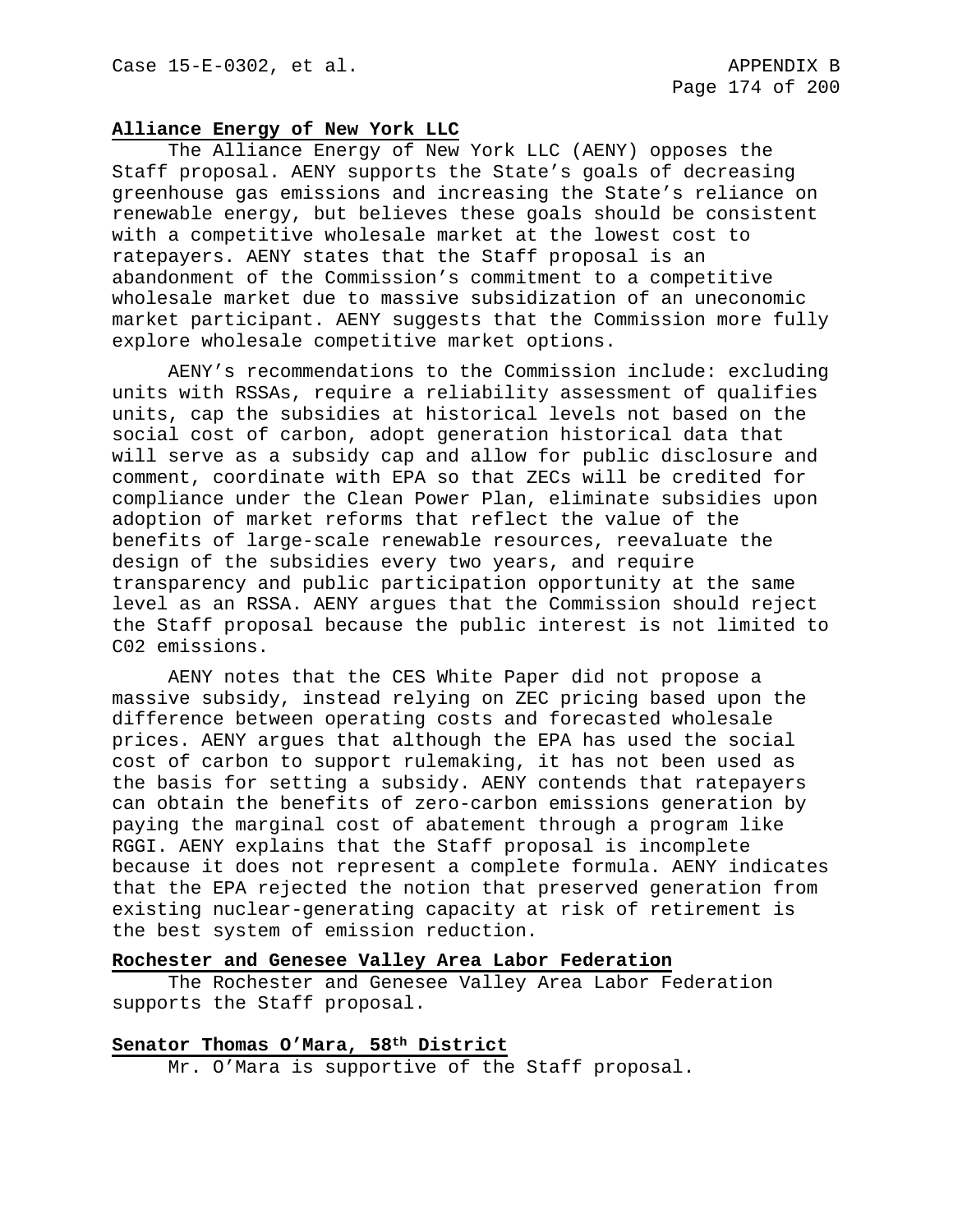#### **Otsego 2000**

Otsego 2000 supports the Staff proposal. Otsego 2000 analyzes the cost required to replace existing nuclear facilities with renewable resources. Otsego 2000 commends Staff on its use of the social cost of carbon in decision-making.

# **Long Island Power Authority**

The Long Island Power Authority (LIPA) supports the goal of Staff's proposal to maintain the benefits of the subject nuclear facilities. LIPA recognizes that keeping those plants in operation would avoid significant additional costs to replace the zero emission electricity that those plants produce. LIPA Staff intends to seek the approval of its Board of Trustees to enter into the necessary agreements to procure its appropriate share of zero emission credits and to receive its appropriate share of such revenues as co-owner of the Nine Mile Point 2 Nuclear Station.

## **Ethical Electric d/b/a CleanChoice Energy**

CleanChoice Energy is an ESCO that is concerned that Staff's proposal to subsidize nuclear facilities undermines New York State's goal of 50% renewable energy generation by 2030. Specifically, ClearChoice Energy argues that ESCOs that provide 100% renewable energy to their customers should not be required to purchase ZECs that subsidize nuclear facilities.

ClearChoice Energy notes that while nuclear power is zeroemission, it is not a renewable resource, and therefore, to the extent that LSEs that provide renewable energy to customers are forced to subsidize nuclear resources, there will be a double payment. ClearChoice Energy describes this double payment as a payment once through their contracted price for renewable energy, and again through the ZEC program. ClearChoice Energy proposes a narrow exception to Staff's proposal that would exempt ESCOs that provide 100% renewable energy to their customers from mandated participation in the ZEC obligation. ClearChoice Energy provides modification language to this effect.

# **North America's Building Trades Unions**

North America's Building Trades Unions supports the Staff proposal.

# **Assembly Member Barbara Lifton, 125th District**

Ms. Lifton is opposed to the Staff proposal. She cites the estimated cost of the subsidy at \$7.6 billion. Ms. Lifton is concerned about the amount of transparency and the time available for review of the proposal. Ms. Lifton explains that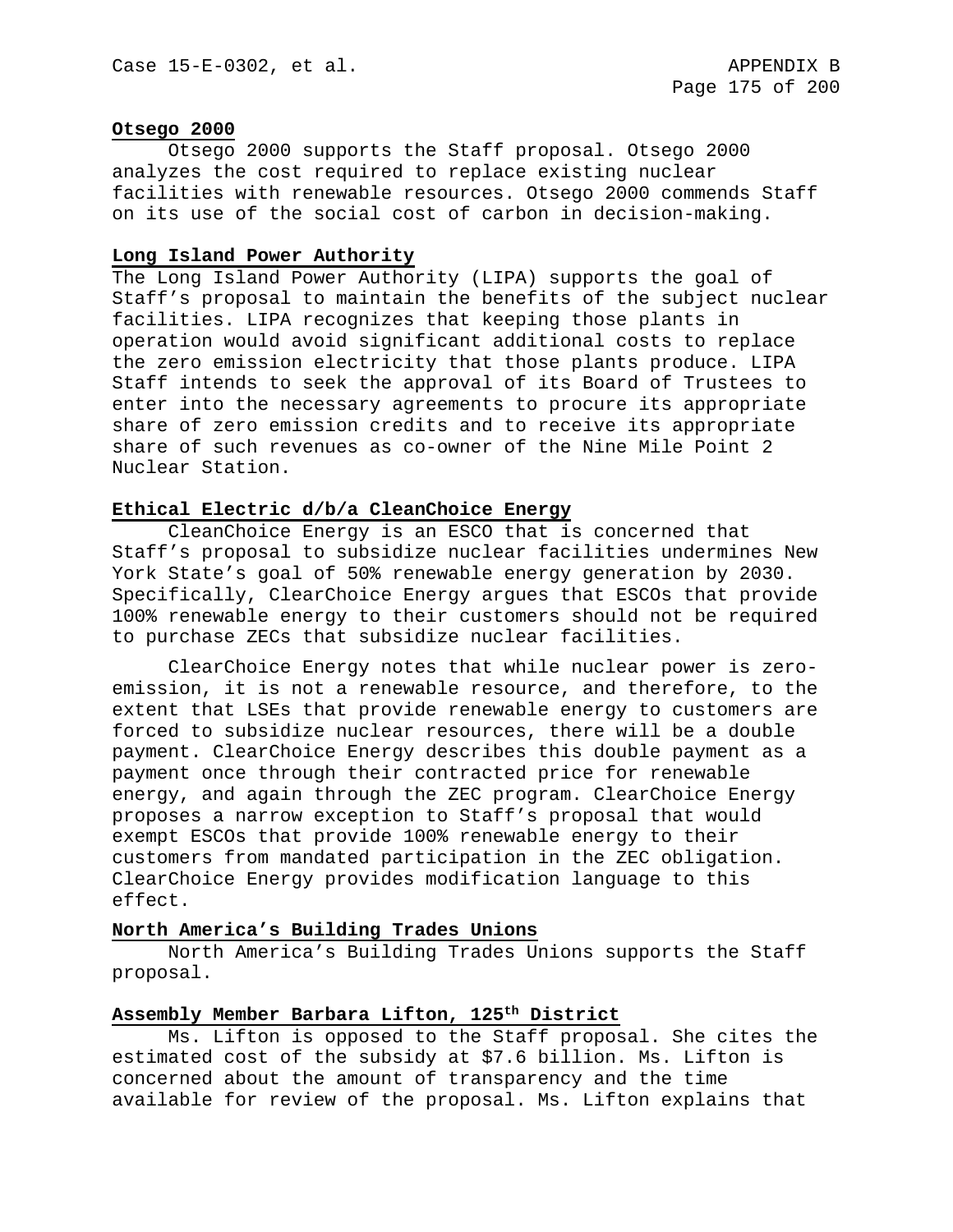the simplest way to reduce emissions is to use less energy, to focus on energy demand. Ms. Lifton states that nuclear energy does not qualify as renewable. Ms. Lifton contrasts the Staff proposal's language regarding the effect of nuclear plant closures on C02 emissions to a New York Independent System Operator study stating that the certain nuclear plants can be retired with no impact to electric reliability. Ms. Lifton explains that renewable energy and energy efficiency can be purchased at lower cost than the amount requested for nuclear subsidies.

## **Public Citizen Inc.**

**Summary:** Public Citizen Inc. strongly opposes the Staff proposal. Public Citizen argues that the ZEC proposal inappropriately and expensively transfers risk away from corporate shareholders to New York State ratepayers. Public Citizen Inc. requests that the owners of the nuclear power plants make available full unredacted balance sheet data since their acquisition so that the public can have a better understanding of their profit and so that ZECs can be properly formulated. Public Citizen Inc. provides background on nuclear plant profits.

# **Citizens' Environmental Coalition**

Citizens' Environmental Coalition opposes providing subsidies for nuclear generation and suggests that Staff's proposal has no environmental impact analysis or analysis of alternatives. The Coalition suggests it would be more costeffective to invest in renewable energy solutions.

## **OneGRID**

OneGRID submits comments in support for a New York CES and further indicates that it is currently developing its "Empire State Connector" 1,000 MW HVDC transmission line from Marcy to Gowanus (expected in-service date: 2021/2022). OneGRID indicates this asset will assist in meeting renewable energy goals by linking new and developing upstate renewable capacity resources to downstate load centers. OneGRID does not specifically endorse any generation resource type, but generally supports Staff's proposal to extend utilization of zero-emission nuclear generation as a bridge until additional renewable resources and transmission assets are placed in service.

## **Town of Scriba, Oswego, NY**

The Town of Scriba submitted a letter and town resolution in support of the DPS Staff's Responsive Proposal. As a host community for three of the State's nuclear power plants, they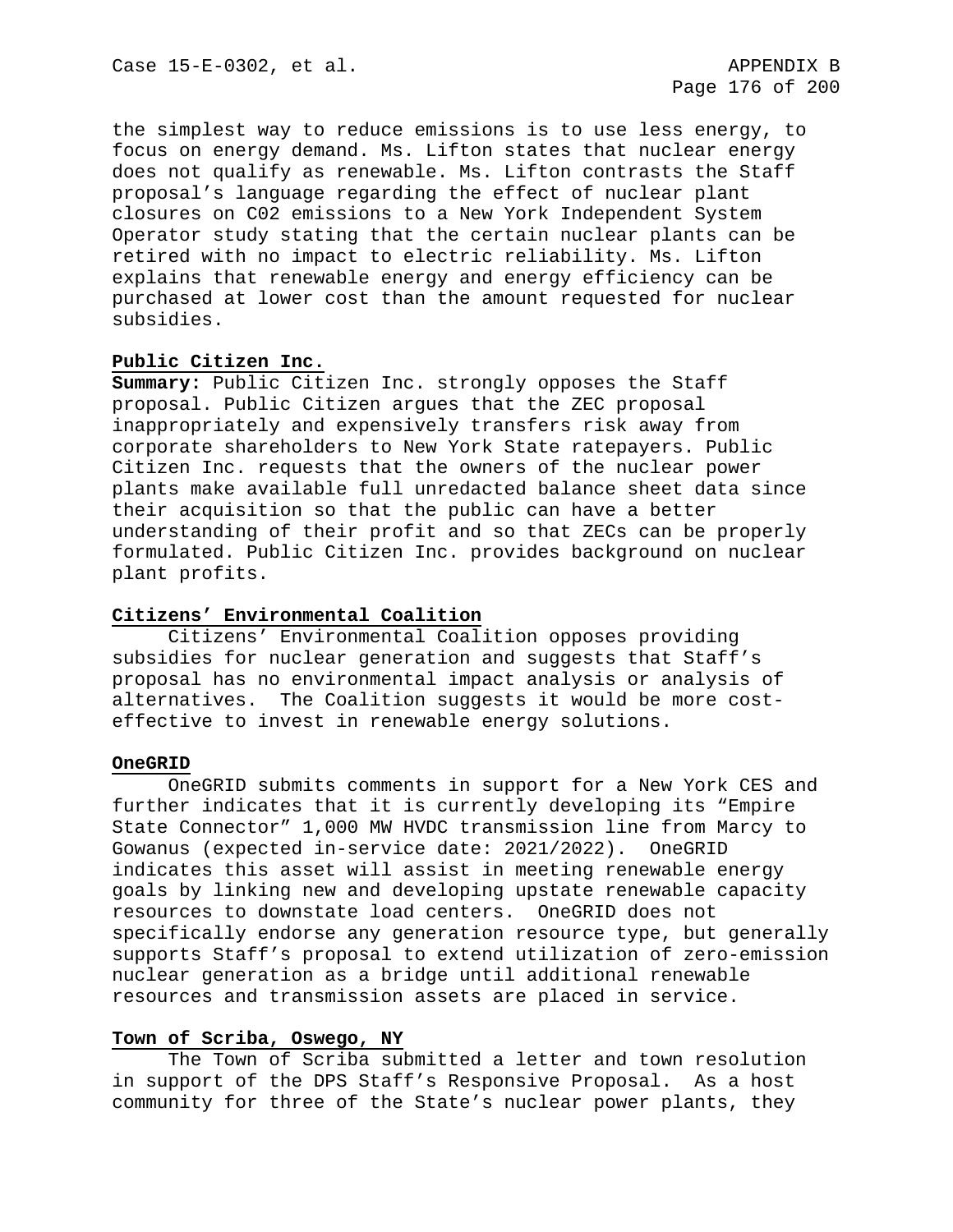are concerned with the impact of the potential closure of the local nuclear facilities to the town's economy and citizens. They agree with staff's conclusions that "the result of this proposal is significant economic and environmental benefits for New York." And that "the benefits for paying for zero-emission attributes far exceed the costs."

## **Town of Ontario, Wayne, NY**

The Town of Ontario's comments mimic the Town of Scriba's, as a host community for the Ginna nuclear power plant. They suggest that adoption of a final order resulting in the creation of a CES that values the zero-emission attributes of nuclear will provide the certainties needed to keep these facilities operating and contributing to the local economy, the state's electricity supply and the environment. They believe the Staff proposal is clear in its analysis and methodology.

## **Assembly Member Philip A. Palmesano, 132nd District**

Assembly Member Philip A. Palmesano emphasizes in his comments the important role of nuclear generation as it allows for fuel diversity, protection against price volatility and a supply of emission free generation. He states that nuclear generation is responsible for more than 30% of NYS Power, and without the upstate nuclear plants electricity costs for consumers would increase by an average of \$1.7 billion per year. Additionally, keeping the facilities open would help New York State avoid emitting 15 million to 16 million additional tons of CO2 into the environment. Finally, the facilities are responsible for the employment of 25, 000 people, and the region cannot afford the loss of these high paying jobs.

## **Environmental Progress**

Environmental Progress comprises a group of scientists, conservationists, and environmentalists from around the world, and submits comments in support of the CES and ZEC proposal for nuclear subsides. Environmental Progress believes nuclear power must play a central role in combating climate change. They cite per-capita greenhouse gas emissions from NY power sector as onefourth of the US average thanks to nuclear power which produced 57% of the states zero-emission generation last year.

They believe retired nuclear power would be replaced by fossil-fuel plants which would emit 15.5 million tons of extra CO2 every year, and would raise greenhouse gas emissions from the state's power sector by 50%. They suggest over-dependency on natural gas would make NY more vulnerable to fuel-supply interruptions and that the loss of nuclear would worsen grid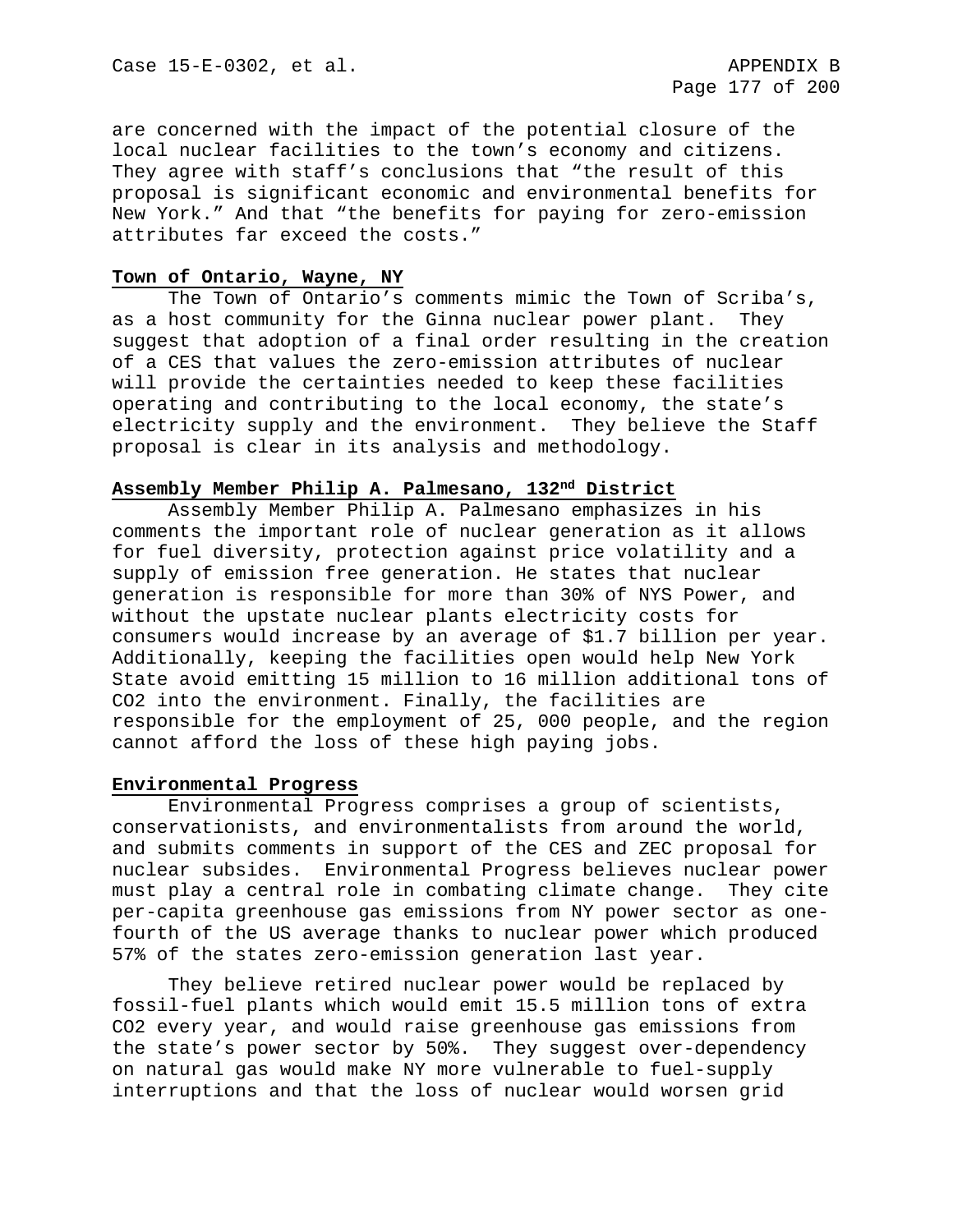instability caused by the growing share of intermittent renewable power. They believe the CES ZECs place a monetary value on the benefits provided by zero-emission nuclear power, and embody a fair and equitable standard in treating nuclear on a similar footing with other low-carbon sources.

Environmental Progress believe that ZEC price caps compare favorably with other renewable energy subsidies, and that nuclear subsidies will likely be lower than ZEC caps because the subsidy is reduced when plant revenues exceed a baseline, limiting the impact on ratepayers. They then note that electricity rates (based on the initial ZEC max of \$17.48/MWh) would only rise by about 1.8% for residential and 5.4% for industrial customers and that such an increase would still leave rates lower than they have been for all but two of the last ten years and would be more than compensated by the economic benefits of preserving nuclear. The closure of NY's nuclear plants would undo all the progress the state has made toward it greenhouse targets.

## **Retail Energy Supply Association**

The Retail Energy Supply Association states that it is critical to ensure an implementation plan is carefully constructed to maintain a seamless transition for retail markets as such a plan would be the crucial nexus between the REC/ZEC approach and LSEs. They suggest that ESCOs should be incorporated into the implementation plan process and that existing contracts that LSEs currently have in place should also be accommodated. They believe ESCOs may have entered into various supply contracts which predate the order by will continue after the standard is implemented, and therefore a reasonable level of grandfathering of previous actions is crucial.

## **New York State Independent System Operator (NYISO)**

The NYISO supports the Governor's "50 by 30" renewable goal and notes that retaining the nuclear fleet is important not only to achieve the CES, but also to maintain electric system reliability. The NYISO shares the State's concerns about the potential retirement of nuclear power stations, and urges quick implementation of a short-term program to retain these assets as a bridge until a market-based solution can be implemented. NYISO has reviewed and evaluated Staff's proposal pursuant to its market monitoring and mitigation obligations and has concluded that, based upon current market conditions, Staff's proposal does not raise wholesale market power concerns.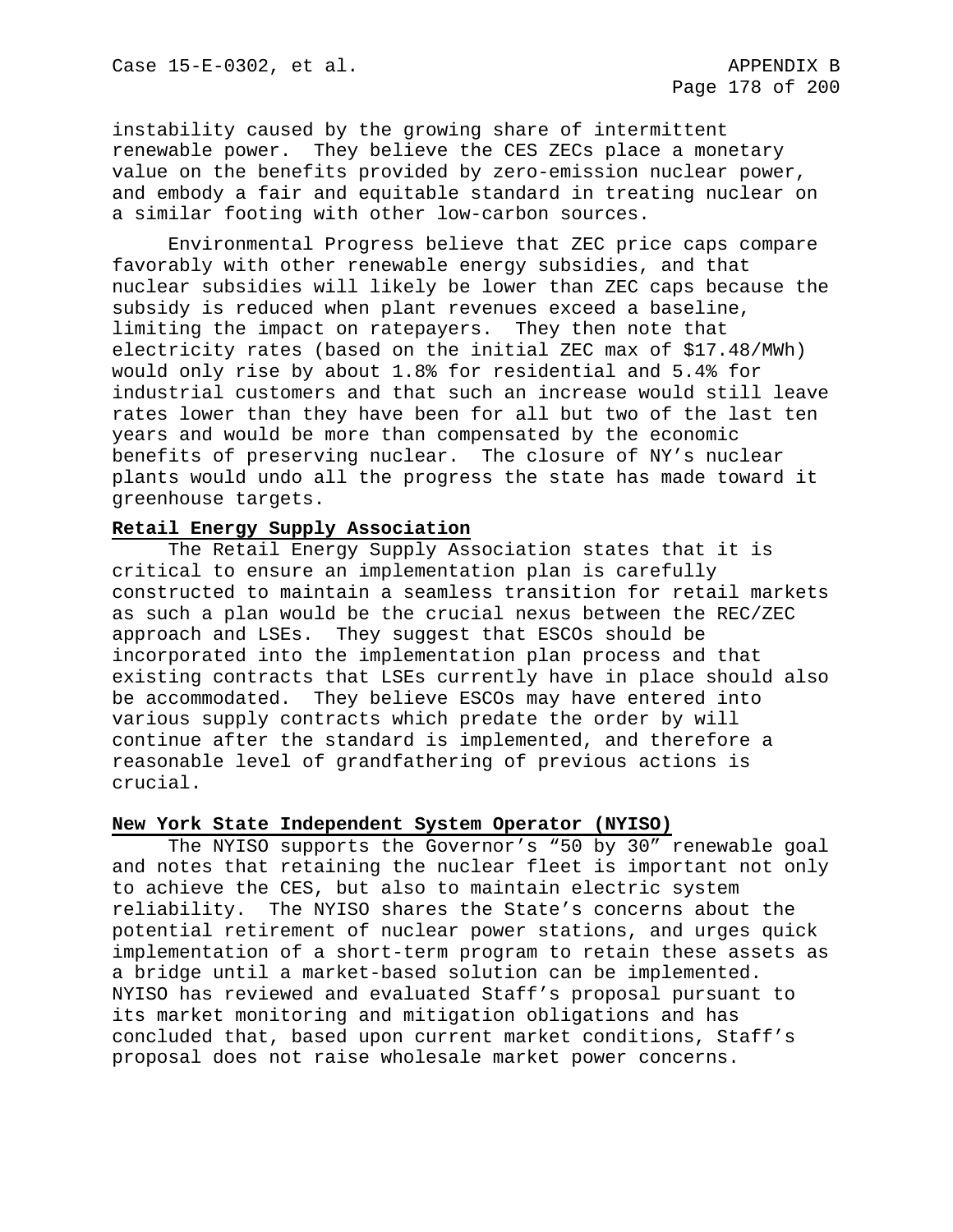# **Alliance for a Green Economy (AGREE), Nuclear Information and Resource Service (NIRS), et al.**

AGREE et al. refers to the Staff Responsive Proposal as "the largest gift of public funds to a single corporation in New York's history" p. 4. AGREE et al. object to the fact that under this plan, no other company or resource would be allowed to compete for these subsidies, even if they can offer comparative emissions reductions for lower costs and without the dangers and environmental harm caused by nuclear plants.

The group also objects to the fact that no analysis has been provided in the Responsive Proposal pursuant to the eligibility criterion of assessment of "the costs and benefits of such a subsidy for zero-emissions attributes for the facility in relation to other clean energy alternatives for the benefit of the electric system, its customers and the environment."

AGREE et al. assert that it is a "consumer rip off," to force New York's consumers to buy nuclear power at such costly rates when real clean energy options are available for lower cost, and those costs are falling. The group also asserts that the uncompetitive nature of the proposed nuclear subsidies contradicts the rest of the CES proposal, under which renewable energy providers will have to compete for either power purchase agreements or renewable energy credits (or both). It also contradicts, in the parties' opinion, the framework of REV, "under which utilities are asked to provide competitive opportunities to find the most efficient and affordable ways to avoid large consumer investments in big infrastructure and centralized power plants" (p. 6).

Additionally, the parties contend that no analysis was ever produced to show whether the State can or cannot meet the 2030 goal without some or all of the nuclear reactors that are being proposed for subsidies. They cite the Synapse study, which implies that energy efficiency could provide the same purported emissions benefit as the nuclear tier, but at far lower direct costs and net costs to consumers. AGREE et al. included an alternative approach they termed a "Responsible Proposal" in its comments.

# **National Energy Marketers Association**

The National Energy Marketers Association (NEM) opposes the proposal on three accounts. First, they state that, like the CES White Paper, ZEC is outside of the scope of this renewable energy proceeding, and is an issue that should appropriately be dealt with at a wholesale level. They also state that support payments for nuclear generation in the form of ZECs will be made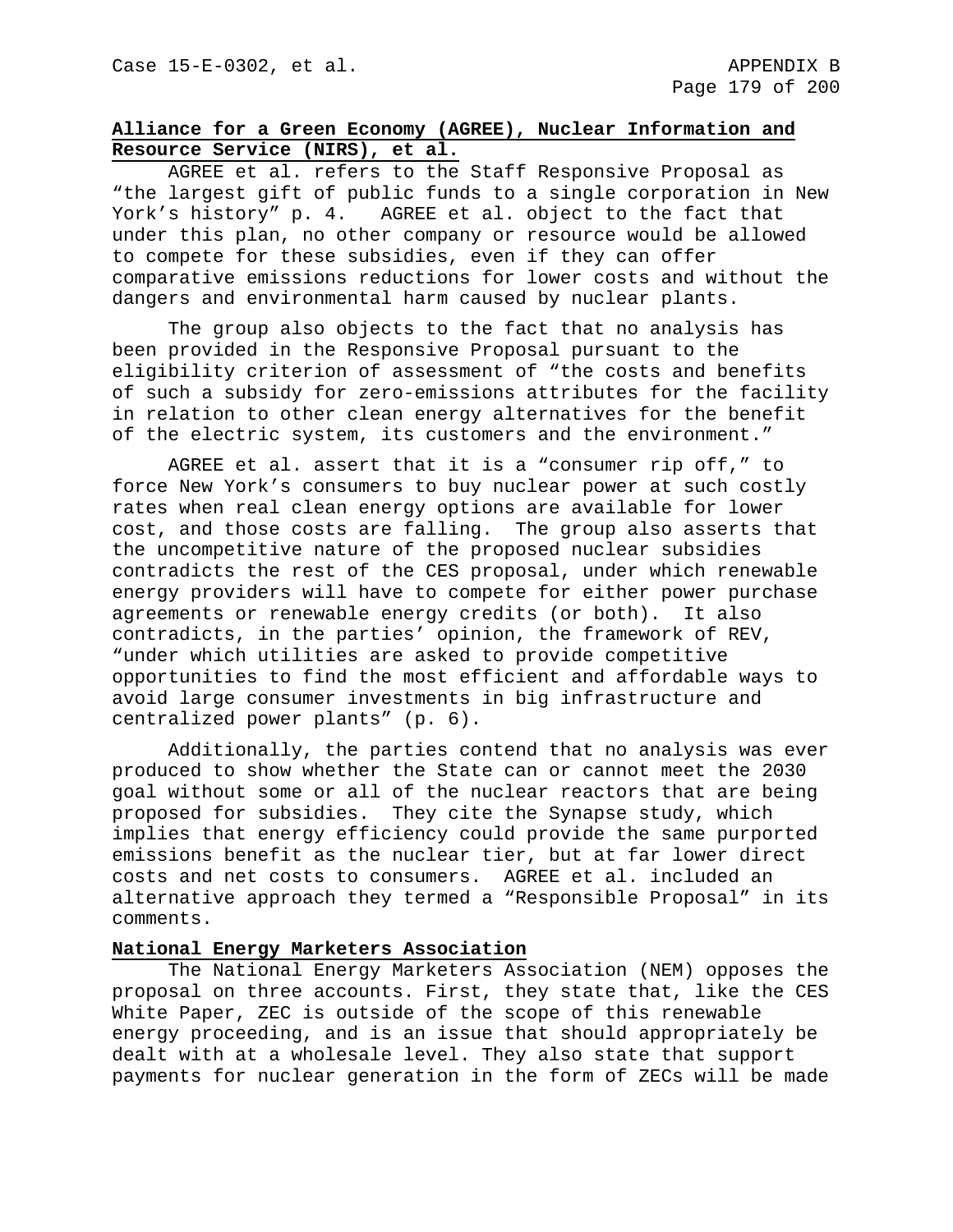outside of the NYISO's least cost dispatch model and will have extremely disruptive impacts on the market.

Second, NEM states that the Commission failed to provide adequate time for parties to review, evaluate and comment on the proposal. The time of two weeks is inadequate to contemplate the implementation and compliance issues for load serving entities that will be required to purchase ZECs as a part of the cost for doing business and serving customers in the State.

Third, the proposal poses risks particularly to ESCOs, as the on-going uncertainty of the size of an ESCO's customer base, along with the uncertainty of ZEC pricing may result in ESCOs not being able to recover their compliance costs. Because of this the Commission must allow ESCOs to recover these compliance costs in "regulatory change," "change in law" or other similar contractual provisions. NEM urges the Commission to adopt these recommendations.

## **The Entergy Entities**

Entergy Entities support the responsive proposal, and that the adoption of a clean energy mechanism, inclusive of all of the State's existing nuclear facilities, is a critical needed step forward. The Entergy entities strongly support a ZEC design that focuses on the benefits inherent in carbon-free generation. Additionally, they support the public necessity determinations for the FitzPatrick, Ginna, and Nine Mile facilities, however the potential transaction of FitzPatrick to Exelon is contingent on the final terms of the CES/ZEC program and requires this proceeding to move forward quickly should the facility continue beyond January 2017.

## **Ampersand Hydro, LLC**

Ampersand Hydro, LLC (AHL) states that the ZEC proposal is not technology neutral, inappropriately abandons competitive market principles, is needlessly bureaucratic, and represents an unconstitutional taking of private property. AHL claims that by creating different approaches based on technology or market access that procures the same attribute results in stifled innovation, rewards the least efficient producers by basing compensation on need rather than value, and requires continued oversight by multiple institutions. The company states that it would be more economically efficient to include all those that produce of zero emission attributes, not just nuclear facilities. Additionally, the process is bureaucratic as the Commission is required to determine "public necessity", which appears to mean the threat of a facility shutdown. This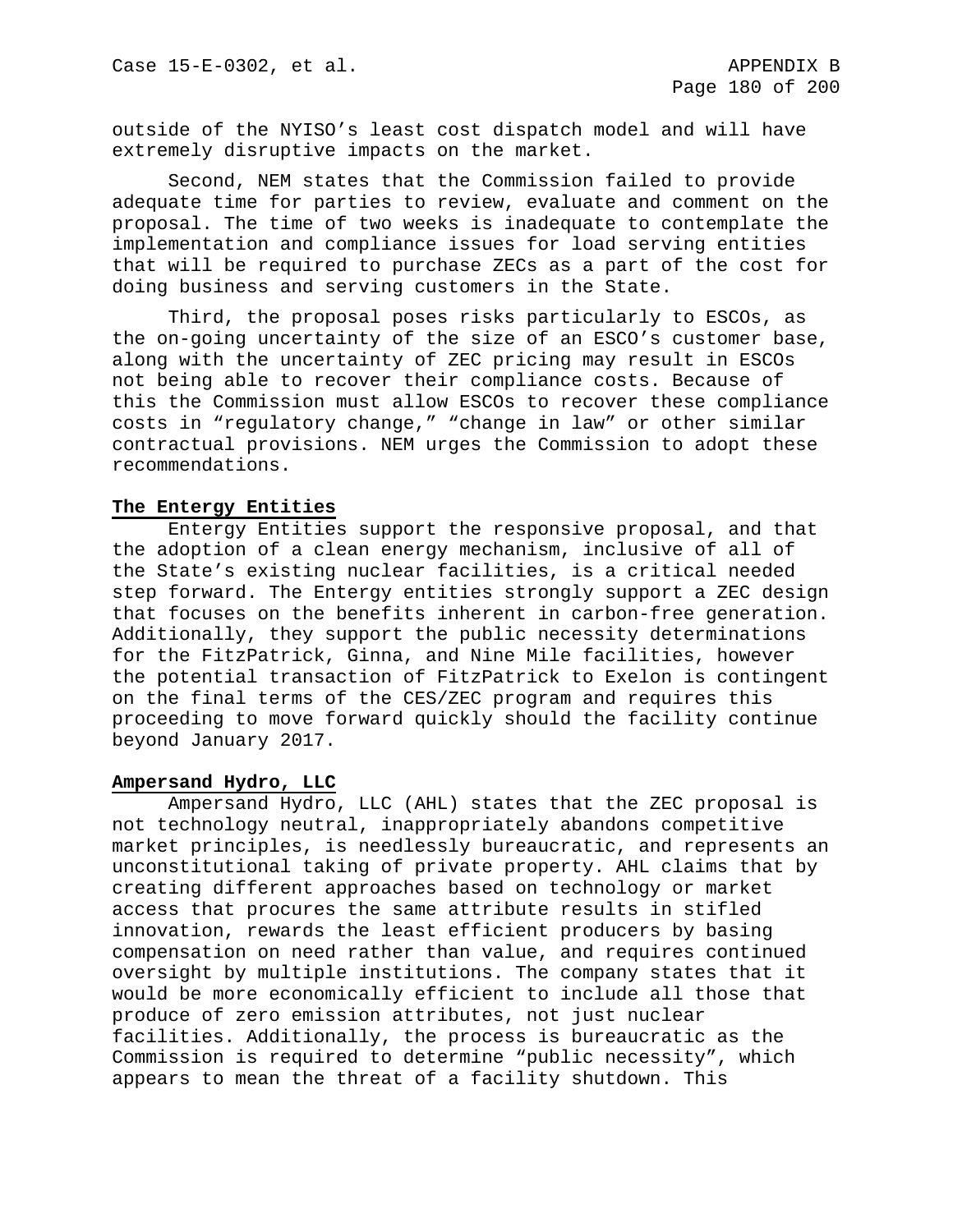provision may encourage producers to present themselves as unfavorable to get benefit.

AHL also claims that the policy may result in the unconstitutional taking of private property, as the proposals suggest deliberately paying less to resources which have no alternative market, thus taking property for public use without just compensation. AHL suggests that the ZEC framework should include all zero emitting resources, and failure to provide support that is at least equal to the level provided to nuclear generation would result in loss of zero emission generation, jobs, and contributions to small town budgets, as well as shifting the burden for the maintenance of key civil infrastructure to the state.

#### **Upstate Energy Jobs**

Upstate Energy Jobs (UEJ) strongly supports the ZEC proposal and urges the commission to adopt an implementing Order to encourage continued operation of the upstate nuclear facilities. In terms of cost benefit, the removal of the upstate plats would increase electricity demand and result in higher than average electricity carts due to the constraints in the market. Additionally, renewable energy sources are not being constructed at a pace that can replace the nuclear power that is needed now. UEJ also states that Upstate New York cannot afford to lose the facilities as they are essential to their economy.

With Oswego County ranking at the top of the State's unemployment statistics, the nuclear industry is critical to ensuring the continued economic vitality of the region. UEJ states that there must be equal support for and recognition of the undisputed truth that New York State will not accomplish clean energy goals without each of the upstate nuclear power plants. While the costs appear higher than anticipated the ultimate benefits will be invaluable to the area. UIJ urges the timely adoption of the order implementing the proposal. Additionally, the Counties of Oswego and Wayne unanimously carried out a joint resolution urging the full incorporation of the proposed ZEC and urged the Commission to move forward with the proceeding.

# **New York Association of Public Power**

Municipal & Cooperative utilities should be exempted from obligation to purchase ZEC's from NYSERDA. Commission has long recognized the unique nature of municipals & co-op's and has exempted them from certain policies before. For instance, in 2003, they were exempted from the Renewable Portfolio Standard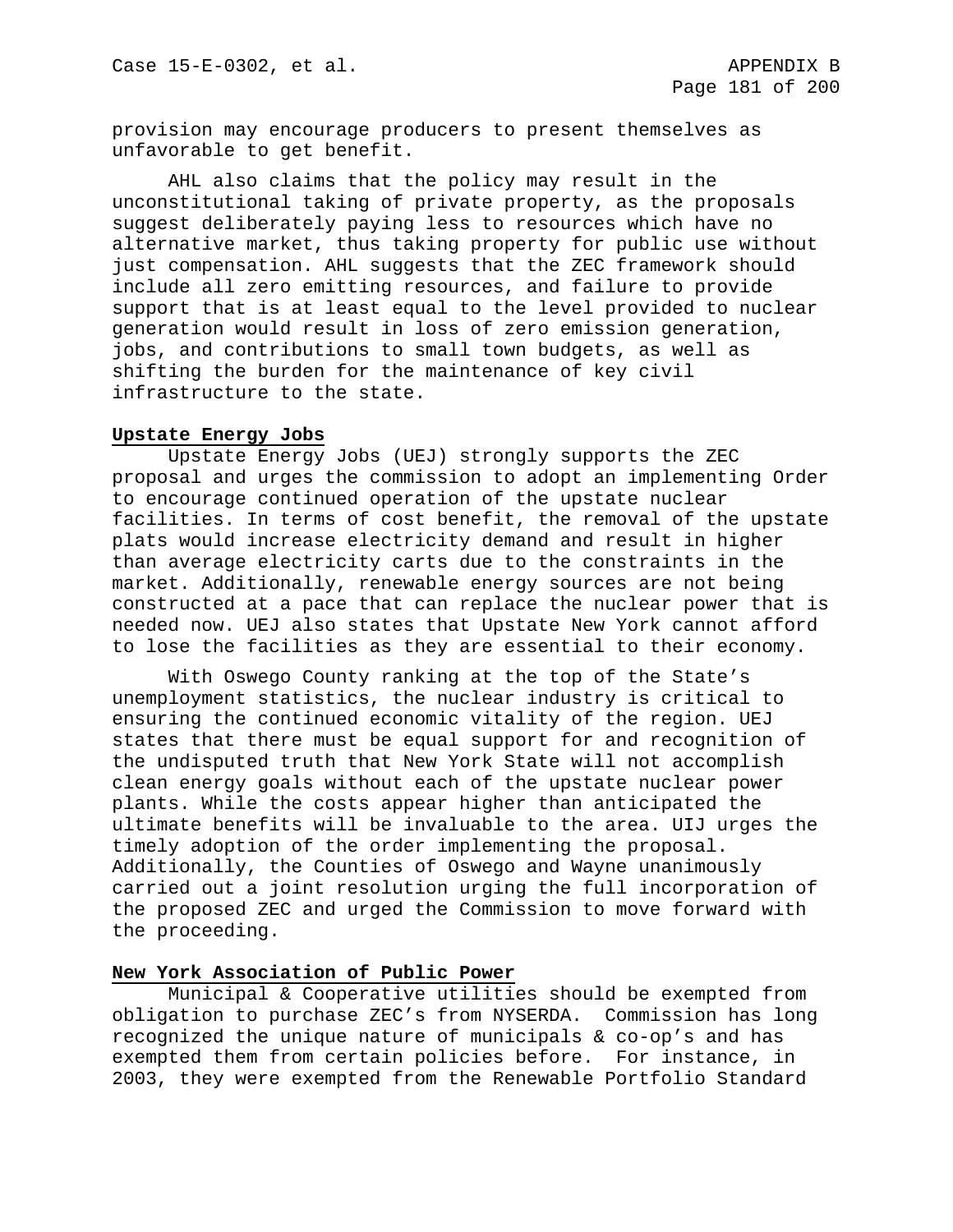because NYAPP members had already exceeded the proposed target, so additional requirements were not appropriate.

The same rational applies to the Clean Energy Standard in general and ZEC's in particular. As a group, 86% of NYAPP generation comes from renewables, namely NYPA's Niagara Project. NYAPP has demonstrated that in can meaningfully contribute to the State's clean energy goals even in the absence of mandatory requirements. Further, a mandate to purchase ZEC's may be counterproductive, inhibiting NYAPP's or NYPA's ability to develop innovative proposals to advance the State's clean energy goals.

#### **Pace Energy and Climate Center**

Pace submits comments in support of formation of a Tier 3 Zero Emissions Credit (ZEC) mechanism to support nuclear generators in New York State as part of the Clean Energy Standard, but reminds the Commission that it is also a signatory of the Clean Energy Organizations Collaborative (CEOC) which emphasizes the importance of equally strong mandates for securing energy efficiency gains and for procuring large-scale renewables. Pace emphasizes that the long term goal for New York State should be to replace the existing nuclear fleet with renewables, however, the Staff proposal will ensure that the state will reach its carbon emissions targets over the next twelve years by using nuclear generation as a key transitional component, since nuclear generation provides a carbon-free source of power.

Pace states that the subsidy level should be reassessed throughout the twelve-year term and that nuclear generation should be second in priority to efficiency and renewable energy, when the latter two are available at comparable cost. In regards to Staff's use of the Environmental Protection Agency's Social Cost of Carbon to derive the value for ZECs, Pace is encouraged, and states that the long-term goal in energy regulation should be pricing with inherent environmental and climate costs. Continuing with pricing comments, Pace urges the Commission to carefully oversee that as RGGI allowance prices increase, ZEC prices decrease, to generally ensure that Tier 3 support is not extended to unqualified facilities, and to provide a process which allows for greater public participation in oversight matters.

#### **Nucor Steel**

Continued operation of the Upstate nuclear units is desirable, but only at a reasonable cost to consumers. The Staff Responsive Proposal does not ensure reasonable cost. The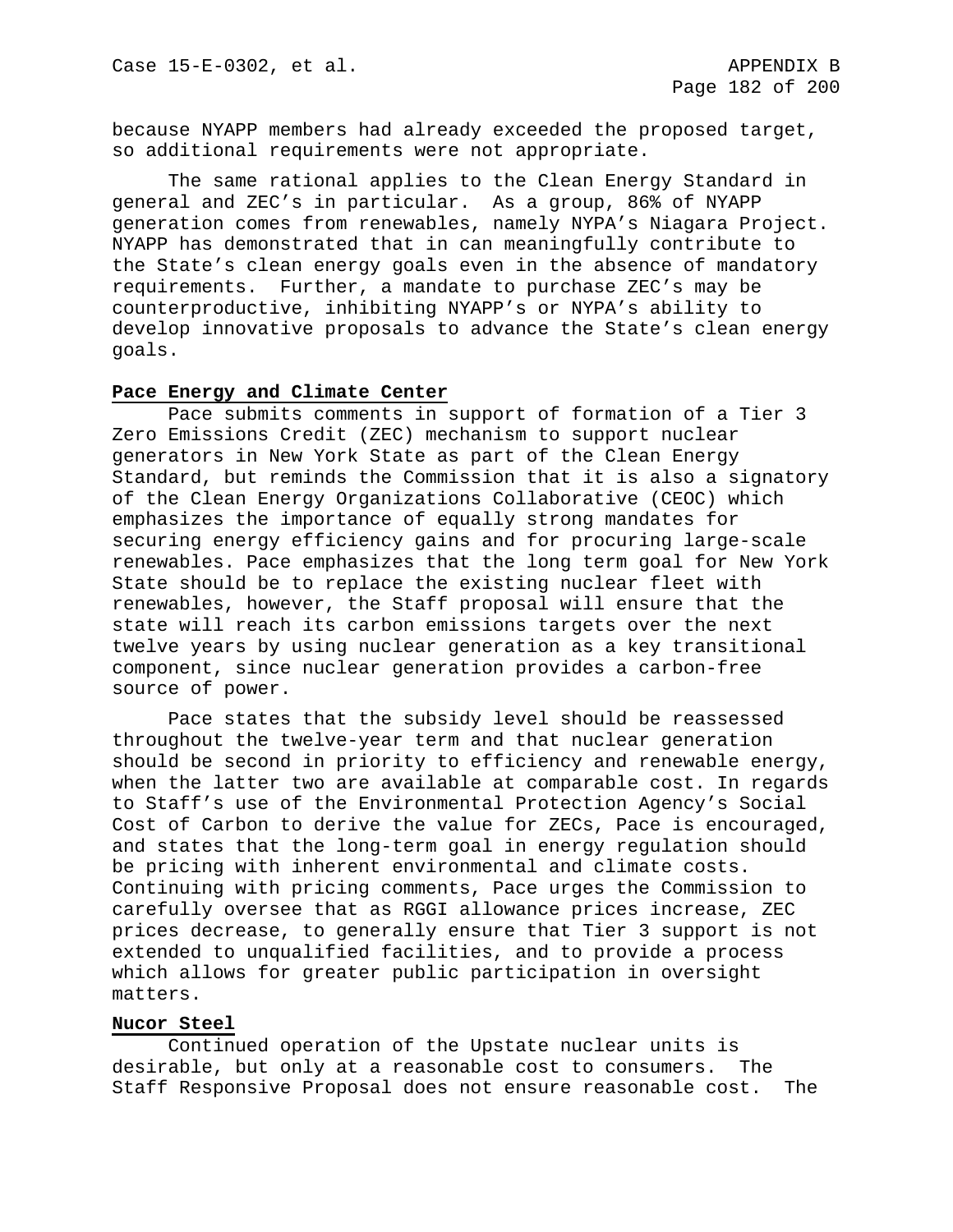terms of the Proposal, if adopted as written, would impose massively excessive costs on NY customers, totaling approximately \$7.2 Billion through 2029, which is neither just and reasonable nor in the public interest.

Constellation provided basis for its claim that it requires approximately \$50/MWh to continue operations of its upstate nuclear facilities, although Nucor's own analysis finds that the "Facility Cost to Run" (ie. what Constellation needs to actually keep running the units) is less than \$40/MWh. Regardless, both of these price levels are well below the assured price support that the Staff Responsive Proposal will provide. The proposal would cost NY consumers more than \$130 Million more than what Constellation actually needs, based on the \$50/MWh figure (\$350 Million, based on the \$40/MWh figure). Indeed, this is more than what constellation asked for.

Prior to the State's announcement of ZEC's, there had been no indication that either of the two Nine Mile Point units were in financial distress or warranted special price supports from ratepayers. Exelon had not claimed that either unit was facing imminent closure until after the White Paper was released. No justification has been established to provide either short or long term price supports for the Nine Mile Point units. Exelon & Constellation only demanded that a subsidy be established for all nuclear units once it became clear that "crying wolf" was required to gain the ZEC subsidy. Accordingly, the recommendation in the Staff Responsive Proposal to package a common ZEC price adder for all of the upstate units is excessive and unnecessary.

In addition, Exelon has disclosed to the investment community that through forward power sales from its existing NY units, it has largely hedged the prices that Constellation expects to actually realize at levels that are considerably higher that the near-term forward price indices. Exelon states that it expects these forward sales will produce \$105 million in additional gross margin that is not captured in the Staff Responsive Proposal. And Exelon only expects pricing to improve.

According to the press release announcing Exelon's intended purchase of Entergy's FitzPatrick unit, the purchase was contingent upon Commission approval of the subsidies offered by the Staff Responsive Proposal. While continued operation of FitzPatrick may offer various benefits, NY electric rate payers should not be asked to underwrite the sale of a merchant power plant in a transaction of private parties.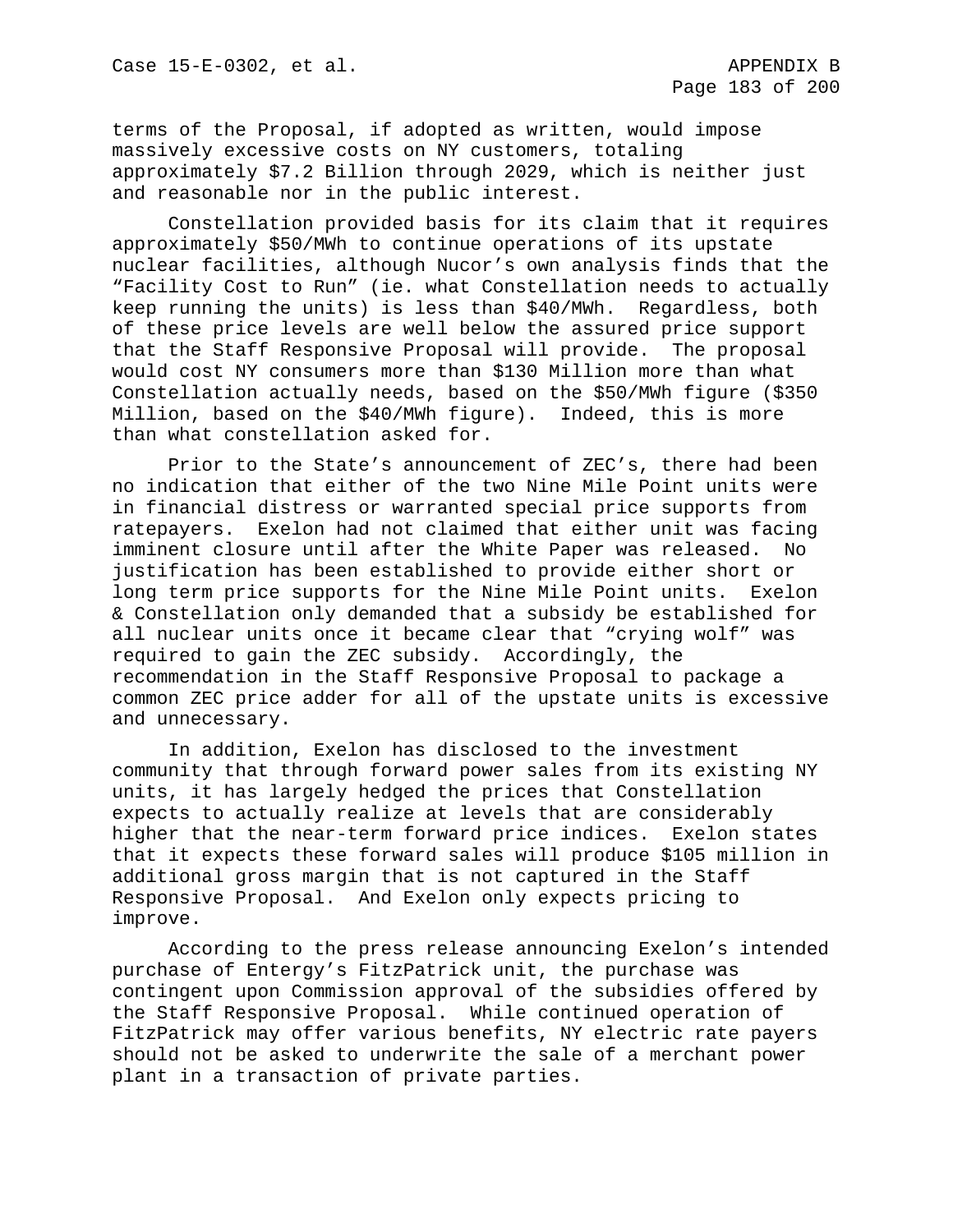The ZEC subsidy program will be following on top of other substantial inititives by the Commission, not the least of which is REV. Before the Commision unnecessarily commits ratepayers to paying billions more to Constellation than they requested a scant 10 weeks ago, the Commission ought to prepare a reasonable estimate of the combined economic costs to New Yorkers of the<br>related and intertwined programs, policies, and mandates. The related and intertwined programs, policies, and mandates. overpriced and excessively long-term commitments contained in the Staff Responsive Proposal provide compelling evidence of the desperate need to establish fundamental discipline when spending ratepayer money.

Recommendations: Reduce the ZEC subsidy to a reasonable level. Limit the ZEC subsidy only to the units that have actually demonstrated financial distress. Limit the term of the subsidies to three years (with reapplication allowed). Establish a Performance Factor adjustment to ZEC payments if units fail to maintain target production. Call on NYISO to explore market-based solutions to appropriately reflect the true system value of low/zero emission resources.

#### **American Petroleum Institute (API)**

The American Petroleum Institute believes that all greenhouse gas reduction approaches should be incentivized and that emission credits should be available to all technologies and energy sources that can reduce net GHG emissions from the electricity sector, including: nuclear, energy efficiency, natural gas, CHP, biomass, and waste heat power. They state that natural gas for electricity generation reduces CO2 emission by about half relative to the use of coal, and that natural gas is the primary reason that the US has reduced overall GHG emission more than any other nation.

Nearly 2/3 of the reduction in the power sector CO2 emissions since 2005 has come from fuel switching to natural gas. API further states that they do not believe that the Social Cost of Carbon (SCC) should be utilized in the costbenefit analysis performed for ZECs in the proposal. They do not believe that the SCC calculation has undergone enough notice, review, and comment and should not be used in any rulemaking or policymaking process.

# **Multiple Intervenors (MI)**

MI is very concerned about the cost impacts of the proposed CES. More specifically, MI contends that CES would result in "significant, disproportionate cost impacts on large, high-loadfactor customers" (p. 1). MI is concerned that the costs of the New Staff Proposal (i.e. the Staff Responsive Proposal) have yet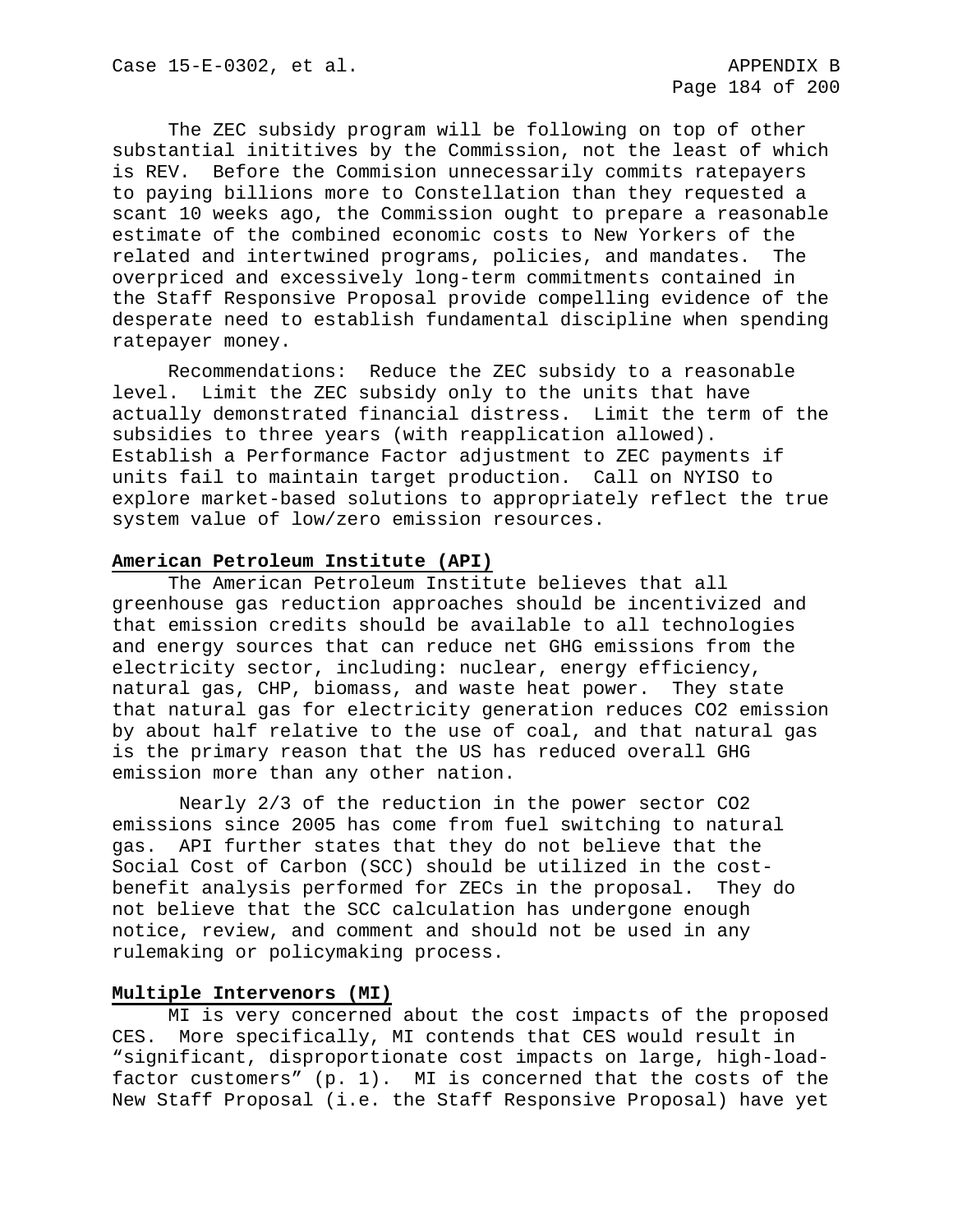to be fully evaluated, particularly since the projected costs are much higher than those projected by the Staff White Paper.

MI is concerned about the use of the Social Cost of Carbon (SCC) because the SCC estimates i. are highly controversial, ii. have been extremely volatile in the recent past, and iii. have never been shown to be accurate representations of savings that purportedly would be realized by society if the emission of one short ton of carbon is avoided. MI also contends that there is no evidence that the Nine Mile nuclear generation facility would retire absent subsidies. Even granting that this is the case, Staff disregards the economic harms that would befall customers forced to pay these subsidies. Moreover, MI states that jobs and tax revenues potentially saved should not be relied on without considering the jobs and tax revenues that potentially would be lost due to the higher cost of electricity, particularly for large, high-load-factor customers. MI then lists several reasons why the Cost Study is flawed and should not be relied upon.

MI asserts that NYPA allocations should be exempted from any obligation to pay subsidies that may be approved in the proceeding because this would be counterproductive to the State's economic development efforts and inconsistent with longstanding Commission precedent.

MI then lists numerous concerns related to the methodology section of the New Staff Proposal. Among these concerns are the following:

- MI disagrees with the notion that any projected shortfall between projected costs and projected revenues must be covered by customer-funded subsidies.
- There is no record evidence as to the "costs and benefits of such a subsidy in relation to other clean energy alternatives" (p.16).
- The New Staff Proposal fails to identify, discuss, or advance any examples of what would constitute "appropriate financial consequences for failure to produce" (p. 19).
- There is no discussion, analysis or justification proffered for the over 50% increase in the SCC values over the proposed 12-year term of the nuclear tier to the CES. In a related matter, MI disagrees with the proposal that the RGGI offset be fixed at \$10.41 over the 12-year duration.
- MI believes the RGGI offset should be calculated independently from wholesale energy price forecasts.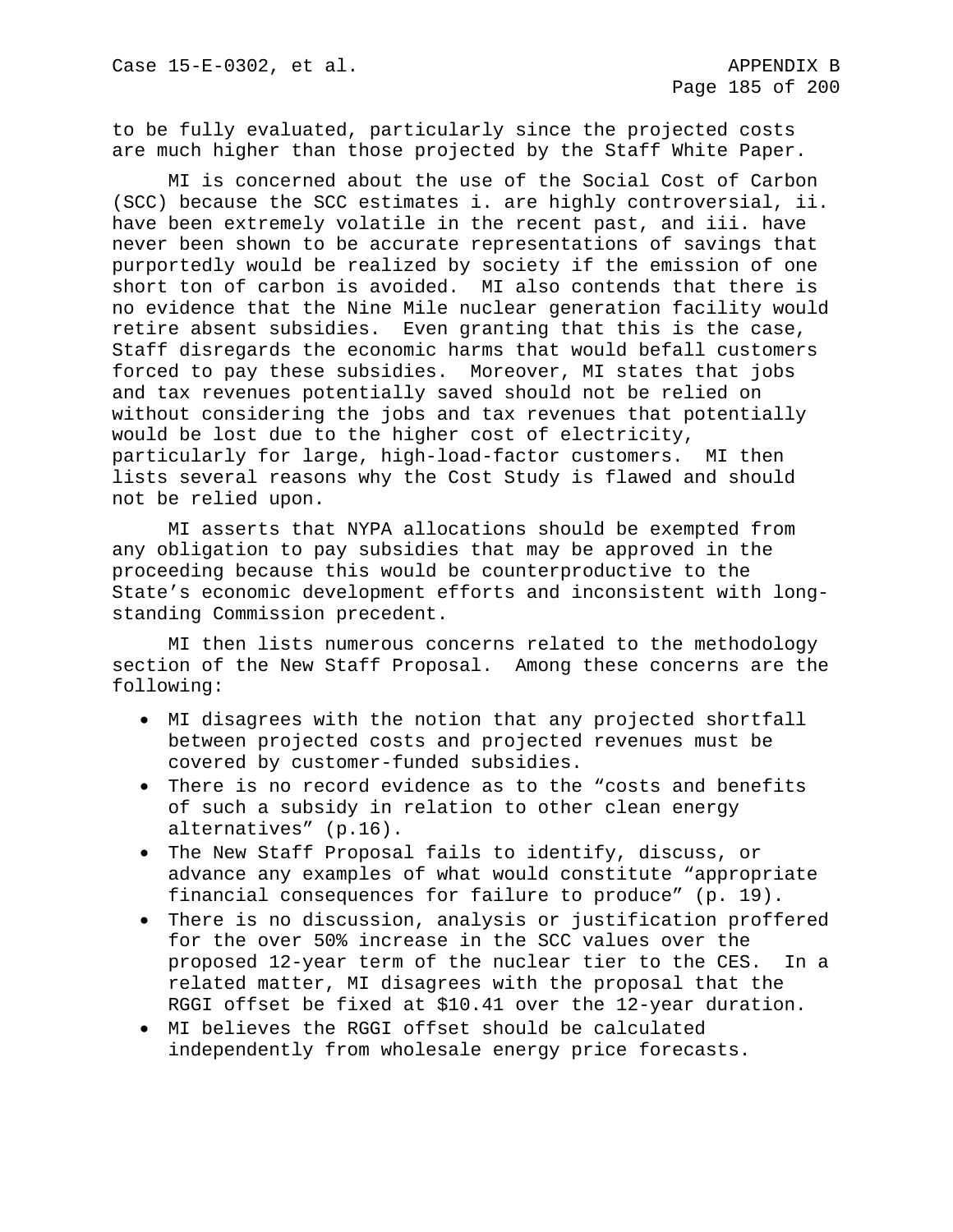• There are compelling arguments, on MI's view, as to why CES costs – and, in particular, nuclear-related costs – should not be allocated on a purely volumetric basis.

# **City of New York**

Allocating ZEC purchases based on electric usage will impose costs on downstate consumers who will receive few direct benefits. Constraints on the bulk power system necessarily restrict the amount of electricity produced by Constellation's facilities that will actually be consumed by City residents. This situation cannot be rectified until new transmission lines are constructed, enabling zero-carbon power to produced upstate to be distributed downstate. The City will also not receive employment and tax benefits associated with continued operation of nuclear plants, considering their location. The cost of the ZEC's should be socialized across the State in line with how and where the benefits resulting from the ZEC's will be realized. Providing a subsidy to Constellation could be consistent with the societal benefit of zero-carbon emissions, but while it could be bounded by the carbon value, it should be limited to the actual level of need. While Constellation filed petition to pre-qualify its nuclear plants for ZEC payments, they did not state plans to retire the facilities, none of which are currently losing money. Therefore, Constellation's needs do not approach the levels of subsidies contemplated by the New Staff Proposal. Furthermore, in 1996 the Commission divested generation from utilities specifically to shield customers from the economic risks of power plants, and the ZEC proposal clearly departs from this aim.

There are several customers who have voluntarily purchase renewable source electricity above and beyond that prescribed by the Clean Energy standard, thereby accelerating renewable penetration. Presently there is an additional cost associated with this option, though current customers have presumably opted to factor that in. If these customers are forced to pay for ZEC's on top of the premium for renewables, that will reduce the amount of funds they would have otherwise spent on renewable power. This disincentive to voluntarily purchase additional renewables runs counter to the State's clean energy goals.

Proposal is devoid of any discussion of Commission's statutory authority to mandate that load-serving entities enter into contracts with NYSERDA to purchase ZEC's. City is unaware of any such authority.

# **Joint Utilities (Central Hudson, Con Edison, Orange & Rockland)** Central Hudson, Con Edison, and Orange & Rockland utilities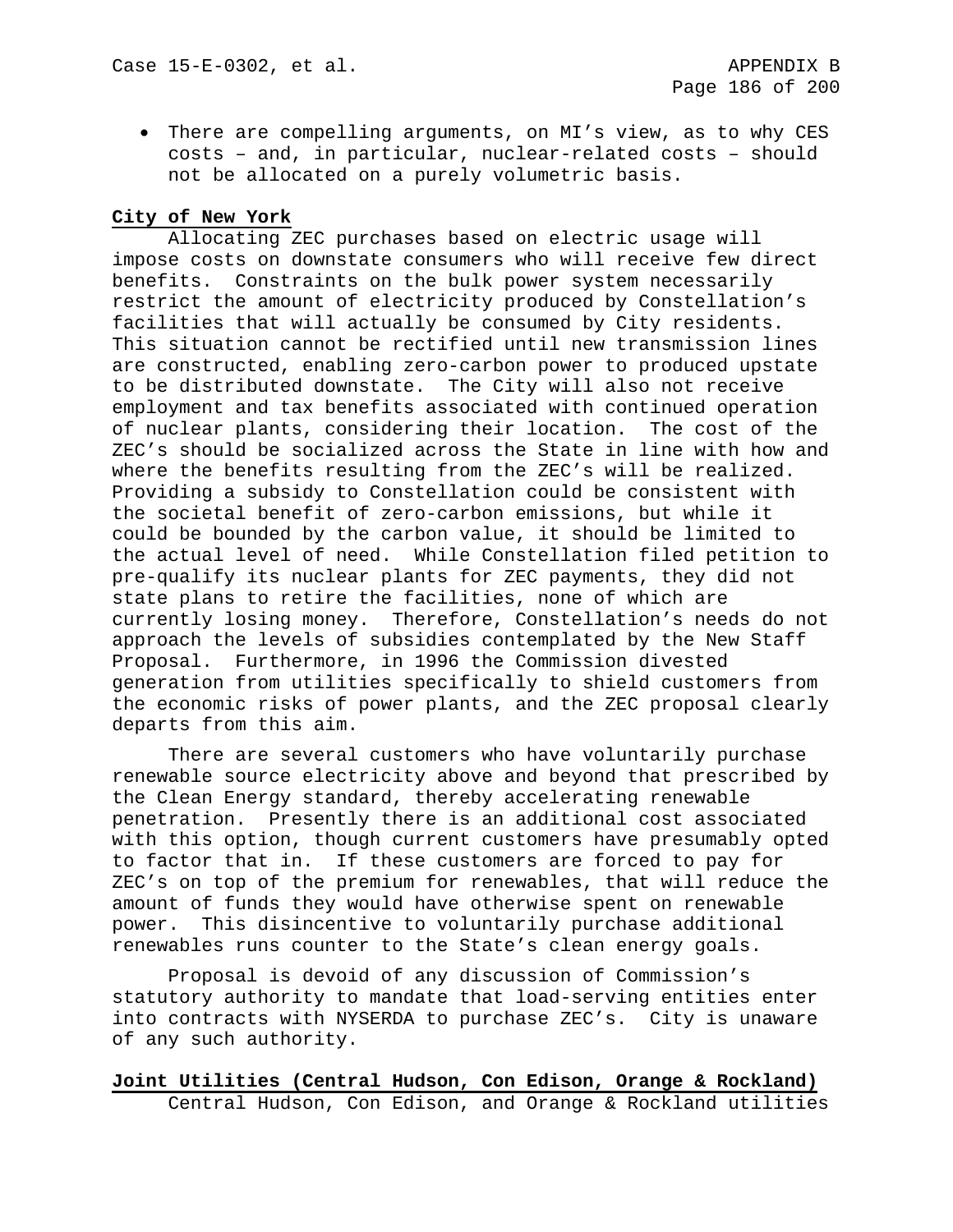filed joint comments supporting Staff's proposal with several additional recommendations. The joint utilities state that maintaining the zero-emission electricity produced by nuclear units has an environmental policy benefit that is not currently captured by the wholesale electricity markets and support the State's efforts to develop a mechanism that appropriately values the zero-emission attributes of nuclear. First, they discuss the topic of valuing zero-emissions attributes while managing costs and risks to customers. The joint utilities agree with Staff's position that the ZEC price must be administratively set because of the limited number of market participants. They also agree with Staff's approach of setting the ZEC price based on the Social Cost of Carbon adjusted by removing the RGGI CO2 value already embedded in electricity market prices.

They also agree with Staff's approach to estimate the RGGI value using the CARIS LBMP forecasts of RGGI allowance prices, and further offer that Staff could consider whether the RGGI allowance price assumptions should follow the CARIS model to increase over time based on inflation of the escalation rate of the SCC value, instead of remaining flat. The joint utilities go on to offer several suggestions for the commission to consider in its development of the CES ZEC proposal. They suggest the Commission consider whether the blended emissions rate embedded in the current ZEC price per MWh calculation accurately reflects the CO2 emission rate per MWh of the marginal unit that would be dispatched without the nuclear unit, and also whether this emissions rate should decrease over time to reflect expected continued improvements in generation fleet emissions efficiency over time.

They also suggest the Commission consider a modest increase to the proposed cap on the volume of ZECs, in the case that nuclear generators may be able to improve their capacity factors over time and produce more emission-free electricity. The utilities believe that the proposal balances customer bill impacts with the need to reduce unintended electricity market impacts. They support Staff's recommendation to create an obligation for the owners of participating nuclear units to produce ZECs while they are being compensated for them through the ZEC program. The Joint Utilities believe that Staff's Proposal appropriately provides for all New Yorkers to contribute to attaining clean energy goals, and that customers of the utilities, ESCOs, NYPA, and LIPA will all benefit from reduced emissions and all should be allocated their share of overall program costs.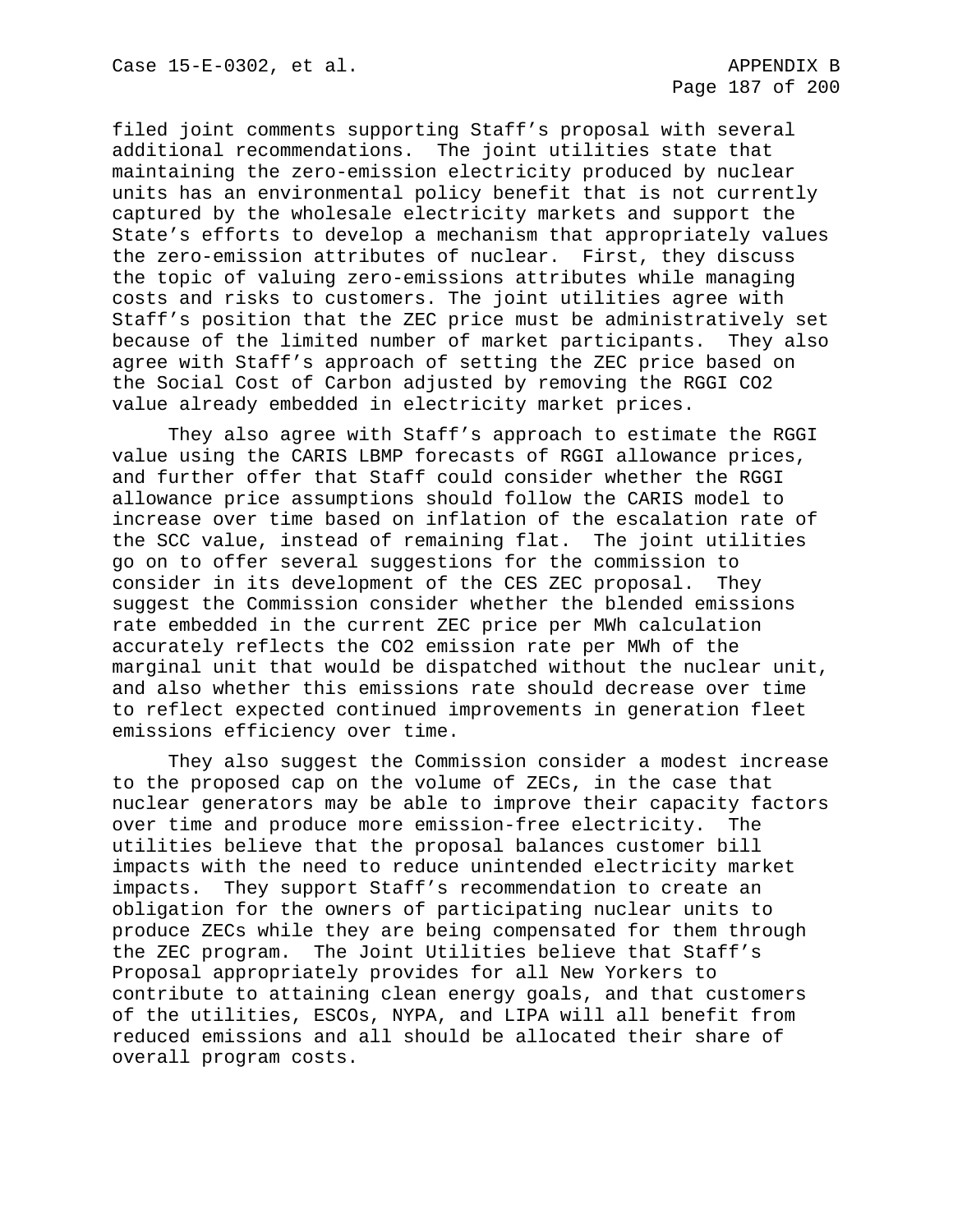Finally the Joint Utilities agree that the proposal appropriately establishes NYSERDA as the purchaser of ZECs on behalf of the State, and that any contracts between NYSERDA and LSEs should govern the administrative aspects transferring funds to NYSERDA for the purpose of purchasing ZECs. They believe all LSEs should only be responsible for remitting their allocated costs, and no LSE should be obligated to provide any financial security or any other guarantee to NYSERSDA or to specific generators.

## **Constellation Energy Nuclear Group, LLC (CENG)**

CENG supports preserving exiting sources of emissions-free generation via the Responsive Proposal (RP), noting the billions of dollars in annual net benefits to New Yorkers, including lower rates. CENG references the annual: \$750 million social cost of carbon; \$1.7 billion in direct economic benefits; \$144 million in tax benefits; and the 5:1 cost-to-benefit ratio of the proposal. They also reference studies by the Brattle Group, DPS Staff, and Navigant Consulting that note the effects of losing the upstate nuclear plants: higher system costs and the inability to meet Clean Air Act requirements.

CENG supports basing ZEC pricing on the social cost of carbon and adjusting downward for increases in energy and capacity prices. They note that the social cost of carbon may underestimate the value of nuclear facilities' environmental attributes as it does not account for other air pollutants.

CENG notes that the RP, in tying subsidies to the social cost of carbon instead of a generating unit's operating costs, leaves CENG exposed to the risk of unanticipated operating costs, including a fall in wholesale prices. CENG notes the reciprocity that participating generators would have enjoyed in the CES whitepaper's ZEC pricing proposal.

CENG suggests that, since New Yorkers have seen the price of energy fall 18% in the last two years, "now is the time to invest".

CENG notes that retiring nuclear plants are typically replaced by fossil fuelled generators, referencing the RP's stated figures of increased carbon emissions and other air pollutants. They argue nuclear power remains an essential bridge to renewable technology.

CENG describes the three generalized groups in opposition to the RP: (1) nuclear energy opponents "who will never support the program because they want to see the plants closed"; (2) fossil-fueled generators that would benefit from increased energy prices in the absence of the upstate nuclear facilities;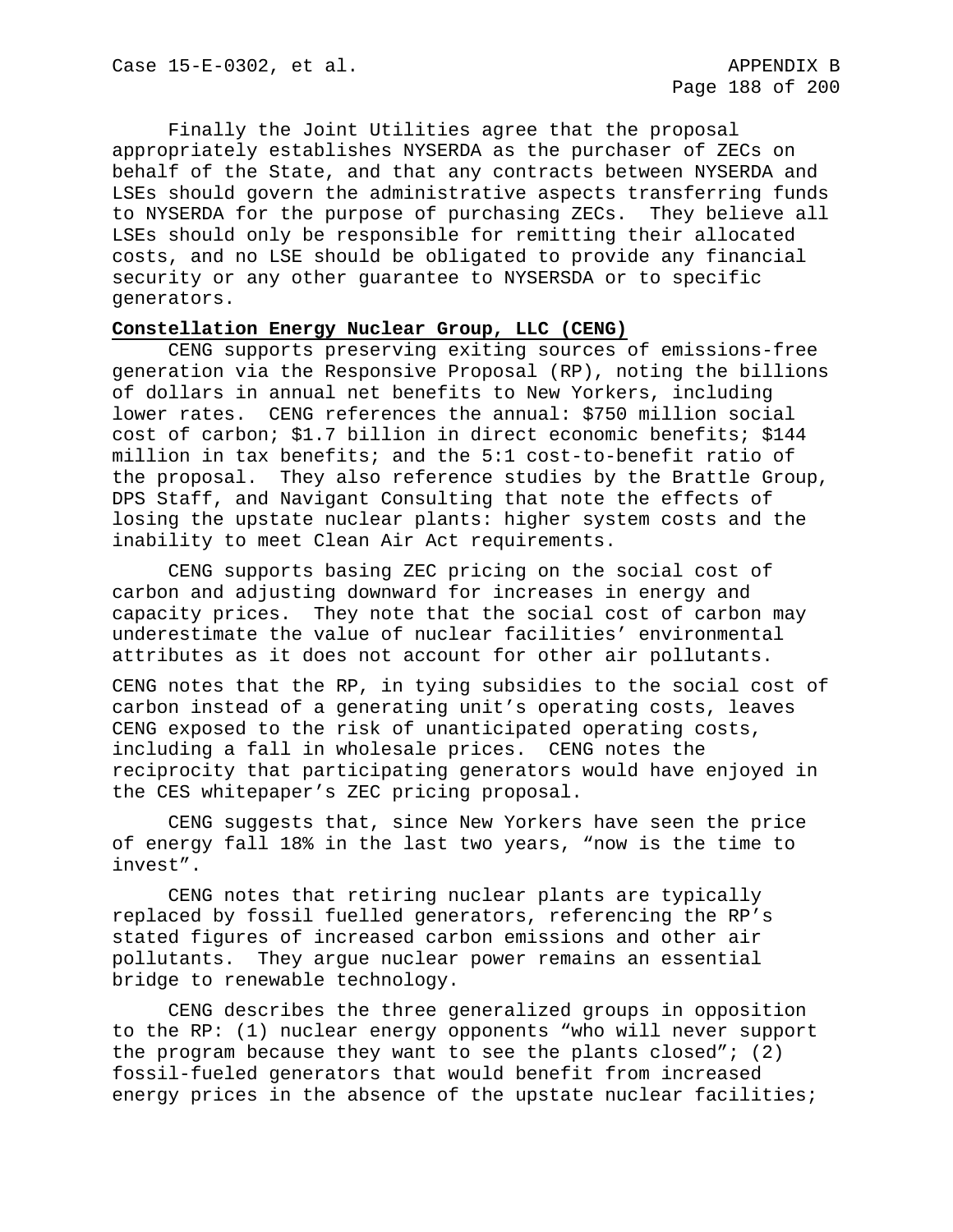and (3) those that argue the RP will increase costs, whose argument, CENG argues, is flawed, pointing to the positive CBA in Brattle's study.

CENG highlights the RP supporters' arguments, including:

- NYISO's support for the RP and the ability to reduce the price for ZECs in accordance with future market-based solutions and NYISO's statement that the RP does not raise wholesale market power concerns;
- Prominent climate scientists' and environmental policy experts' support of the Nuclear Tier for fighting climate change and preserving nuclear power fairly, efficiently, affordably, and economically. They note comparability to renewable energy subsidies, including NYSERDA's average subsidy of \$22/MWh and the federal \$23/MWh PTC.

# **National Grid**

National Grid supports the Commission's effort to retain nuclear facilities as a means to avoid incremental CO2 emissions. They promote the idea that, consistent with "beneficiary pays" all New York electricity customers, including LIPA and NYPA, must fund Staff's proposal. National Grid believes that maintaining the State's nuclear facilities is only a short-term solution and that NY must transition to a future based on renewable energy. They believe that a "bridge" of 12 years as proposed by Staff is too long, and that such a longterm commitment will delay the needed transition. The Company proposes a six year period (first three tranches) as more appropriate. National Grid believes that mandated long-term power purchase commitments have detrimental economic effects and raise significant legal questions. The ZEC obligation is separate from any obligation on LSEs to utilize more renewable generation.

In the long term National Grid supports market mechanisms to internalize the cost of carbon emissions within wholesale electricity prices. They suggest Staff's effort should focus on market mechanisms to retain nuclear generation and to incent renewable resource development with the wholesale markets. The Company states that out-of-market payments are only necessary due to the lack of a wholesale market mechanism at present which internalizes the cost of carbon. They believe that reforming markets to properly reflect the cost and benefits society places on non-carbon emitting generation while incenting new merchant renewable resources should be the long-term preference of the Commission.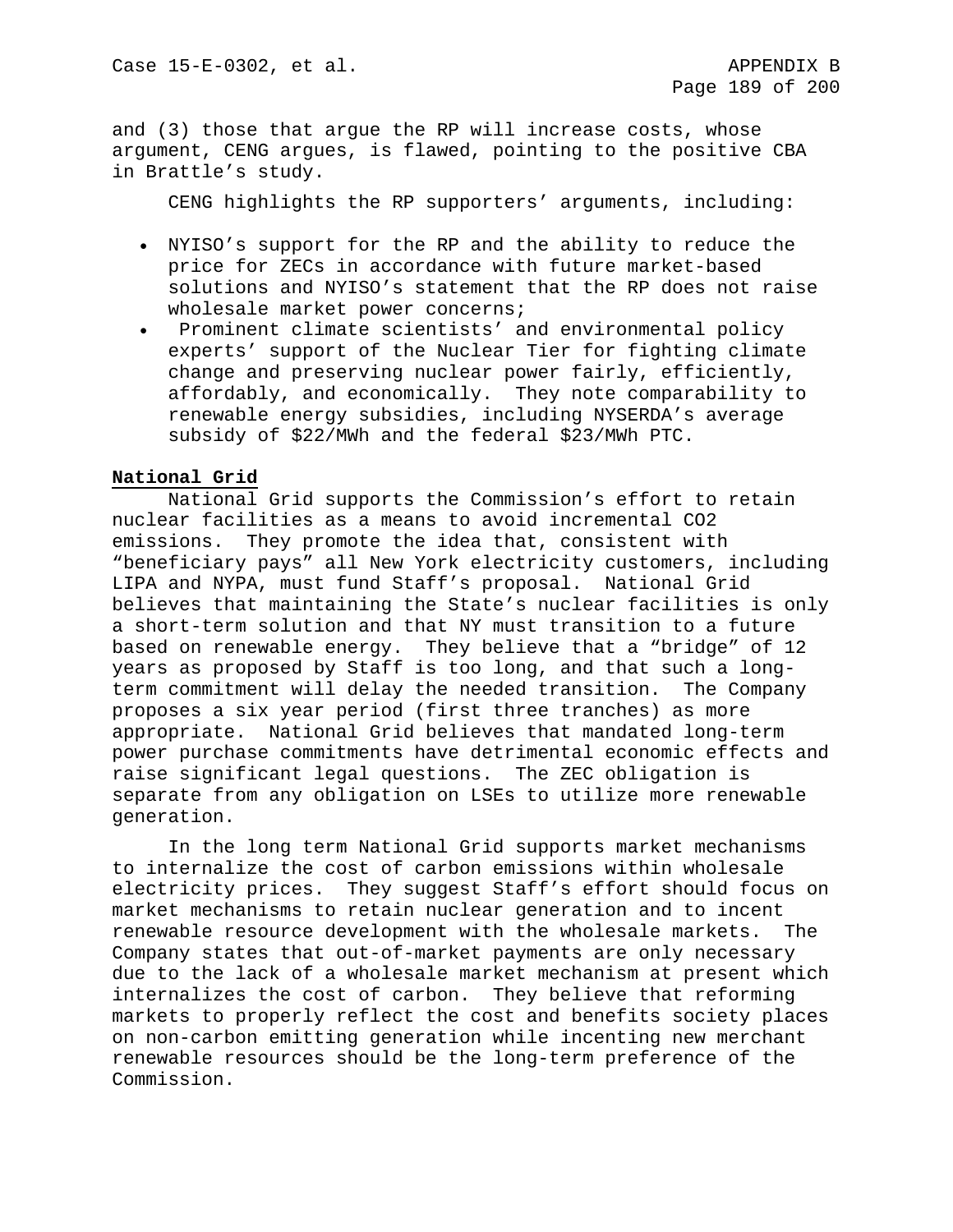# **Institute for Policy Integrity, New York University School of Law**

The Institute for Policy Integrity at New York University School of Law (Policy Integrity) state that while Staff's new formula, which is based on the portion of the of the Social Cost of Carbon that is uninternalized in the energy markets, is a step in the right direction, the Commission should move toward consistency in how it values its clean energy resources to avoid distorting market incentives for developing low-emitting generation. The proposal should make sure to not create an unfair advantage for nuclear energy by valuing the zero-emission attribute of nuclear energy differently than the attributes of other clean energy resources.

The Responsive Proposal does not suggest any changes to the initially proposed tradable Renewable Energy Credits for renewable energy resources, and as the REC prices will be determined by the market and will vary depending on demand and supply conditions, it is possible that they would fall below the administratively set ZEC, creating an unfair advantage. Policy Integrity states that should emission-free energy generated by renewables be compensated at a lower value, it would distort price signals, hurt economic efficiency, and hinder the goals of the CES.

# **Public Utility Law Project**

Places disproportionate costs on low-income & fixed-income customers. It is inconceivable that adding \$500 Million or more in added fees annually to energy costs in NY could be accomplished without significant impact to NY's most vulnerable populations. More attention should have been paid to the bill impacts reasonably likely to result from the subsidy program and how it would affect NY's goal of a 6% energy burden for lowincome customers. This proceeding has had no analysis of such. Concerned that subsidy may undermine the newly created statewide low-income/fixed-income rate reduction program. The subsidy proposed also contradicts one of the prime motivations for the deregulation of wholesale generation: insulating ratepayers from the need to bail out energy generating entities from bad business decision of the vagaries of the market. Finally, the legal underpinnings are not sufficiently developed. Furthermore, Proposal uses the EPA's "social cost of carbon" but does not take into account the social costs of nuclear storage, radiation leaks, decommissioning, and other such attendant costs.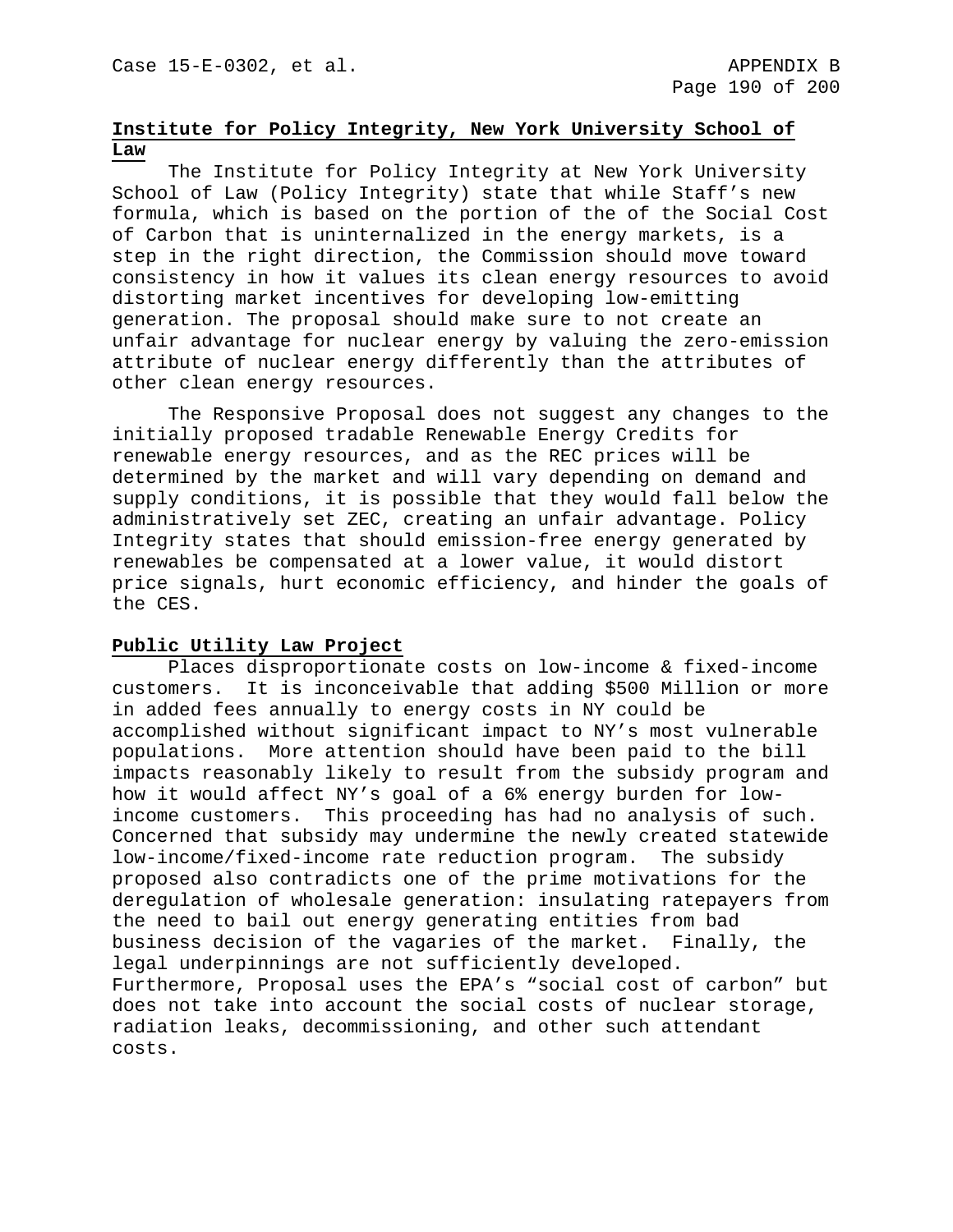#### **Potomac Economics, LTD.**

(Potomac) respectfully requests the Commission to grant its motion to intervene in this proceeding and consider these comments. Potomac, as the Market Monitoring Unit for the NYISO, helps ensure that markets are created and operated in a "robust, competitive, efficient and non-discriminatory" manner. These comments discuss some of the key assumptions underlying the CES program cost estimates presented in the Cost Study.

Potomac notes that restricting market incentives by designating a preference for one technology or strategy to the exclusion of others will likely reduce CES's effectiveness and increase its costs. Based on 2015 wholesale electricity prices, Potomac finds the costs of reducing carbon emission varies substantially by technology and location (e.g., building a new combined-cycle unit on Long Island would cost \$20 per ton; making payments to retaining existing nuclear capacity in western New York would cost \$20 to \$43 per ton; and using onshore wind and utility-scale solar PV resources on Long Island would cost \$41 and \$115 per ton, respectively).

Given that reducing carbon emissions can vary widely by type of action or strategy, Potomac emphasizes the value of utilizing a technology-neutral, market-based approach to pursue the most cost-effective solutions. Potomac opines that a carbon tax or a cap-and-trade carbon market (e.g., RGGI) would provide meaningful incentives for investors and other market participants to take actions to reduce carbon emissions (e.g., build cleaner new generation; retire older, high-emitting generators) and accelerate the emissions reductions and technological changes the Commission is seeking.

Potomac notes that the energy prices assumed in the Cost Study are a key assumption because they determine the required above-market payments to producers of carbon-free electricity. They also highlight that the Cost Study indicates that a 10% reduction in the assumed energy price forecast would decrease the estimated net benefits from the Tier 1 and 2 programs by 94%.

Potomac cautions that DPS Staff's use of the NYISO 2015 CARIS does not consider up-to-date assumptions regarding driving factors of energy market prices under the CES. They note that the energy price forecast is biased upwards, leading to an under-estimate of the subsidies necessary to support the CES. Since the beginning of 2016, the observed forward market prices for electricity to be delivered in 2022 are 20 - 40% (\$10 - \$20 / MWh) lower than assumed in the Cost Study for energy in Zone C.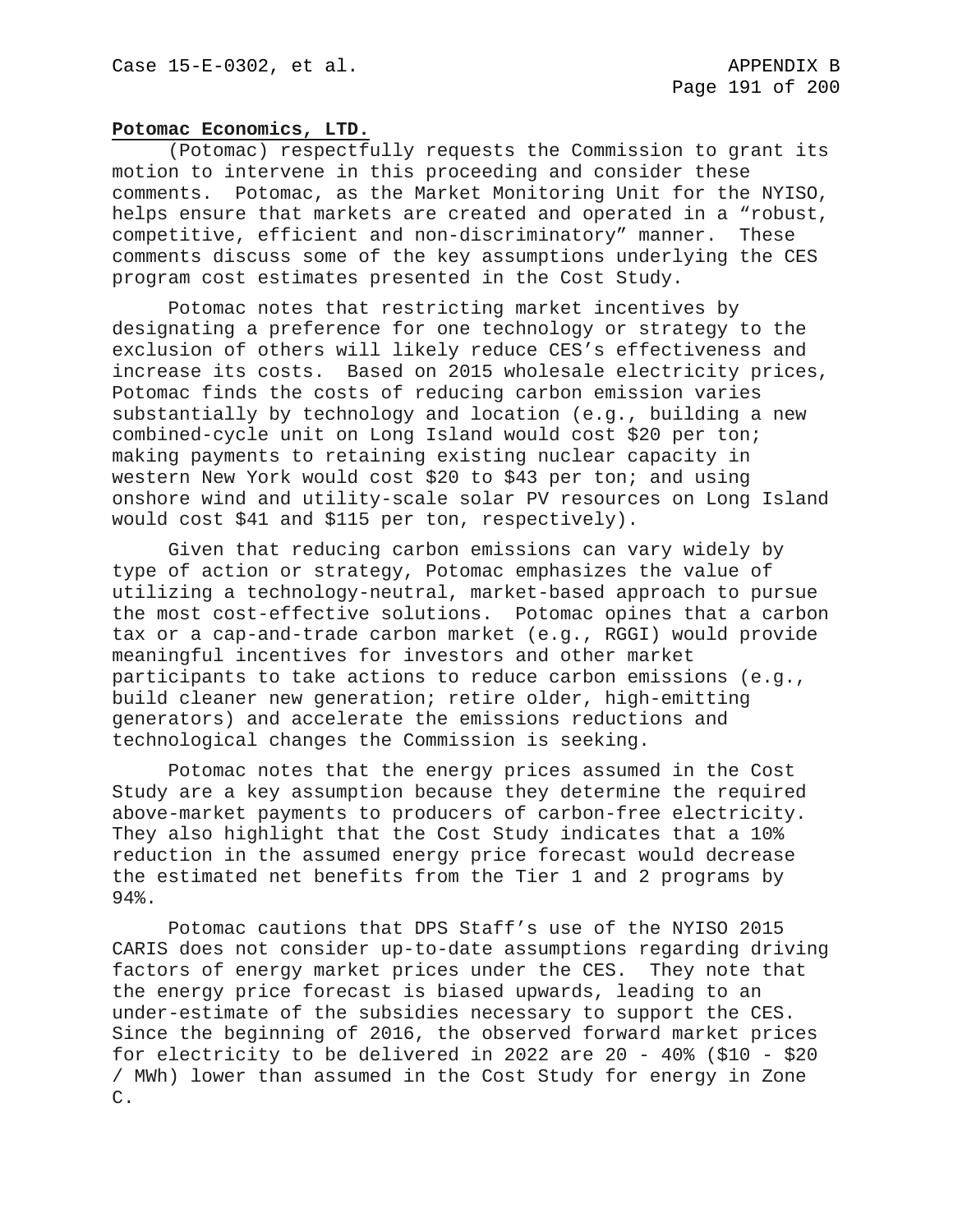# **Effects on Energy and Capacity Values from High-Penetration Renewable Resource Scenarios**

The renewable energy targets of the proposed CES would be satisfied primarily by intermittent renewable resources. It is commonly recognized that the value of energy produced by intermittent renewable resources tends to fall as the amount of a particular type is increased in a particular area. However, the Cost Study does not consider this factor in its cost estimates, which tends to bias the estimates of the necessary subsidies downward.

The energy market value of an intermittent renewable project is dependent on the prices over the hours during which the resource is expected to produce energy. As additional capacity of a particular resource type is integrated, its production will be concentrated over a subset of the hours in a day. Consequently, the production-weighted energy prices received by the renewable resources will decline as renewable penetration increases.

Similarly, the value of capacity provided by renewable resources also decreases as an increasing amount of the same resource is added to the grid. However, the Cost Study assumes a fixed capacity value for intermittent renewable projects through the end of the plant life, and it does not consider the reduction in capacity revenues even as large quantities of wind and solar generation are added to the system. Consequently, the Cost Study likely under-estimates the subsidies that will be necessary to support resources under the CES.

The Cost Study evaluates large additions of intermittent wind and solar resources, but it does not consider any potential grid integration costs, which is contrary to the experience of other regions. The increased variability in generation may require increased amounts of fast ramping resources and ancillary services such as regulation and voltage support. Several studies and regulatory proceedings in other jurisdictions have estimated these costs (e.g., California CPUC adopted interim cost adders of \$3 for each MWh from wind and \$4 per MWh of solar under high renewable scenarios), which must be paid for by system users.

Potomac points out that the vast majority of the proposed utility-scale renewable projects in the NYISO's interconnection queue are situated in upstate New York. Transmission constraints around potential renewable generation sites could require substantial investment in transmission facilities to deliver renewable energy to load centers, which the Cost Study does not include. The Cost Study would be more accurate if it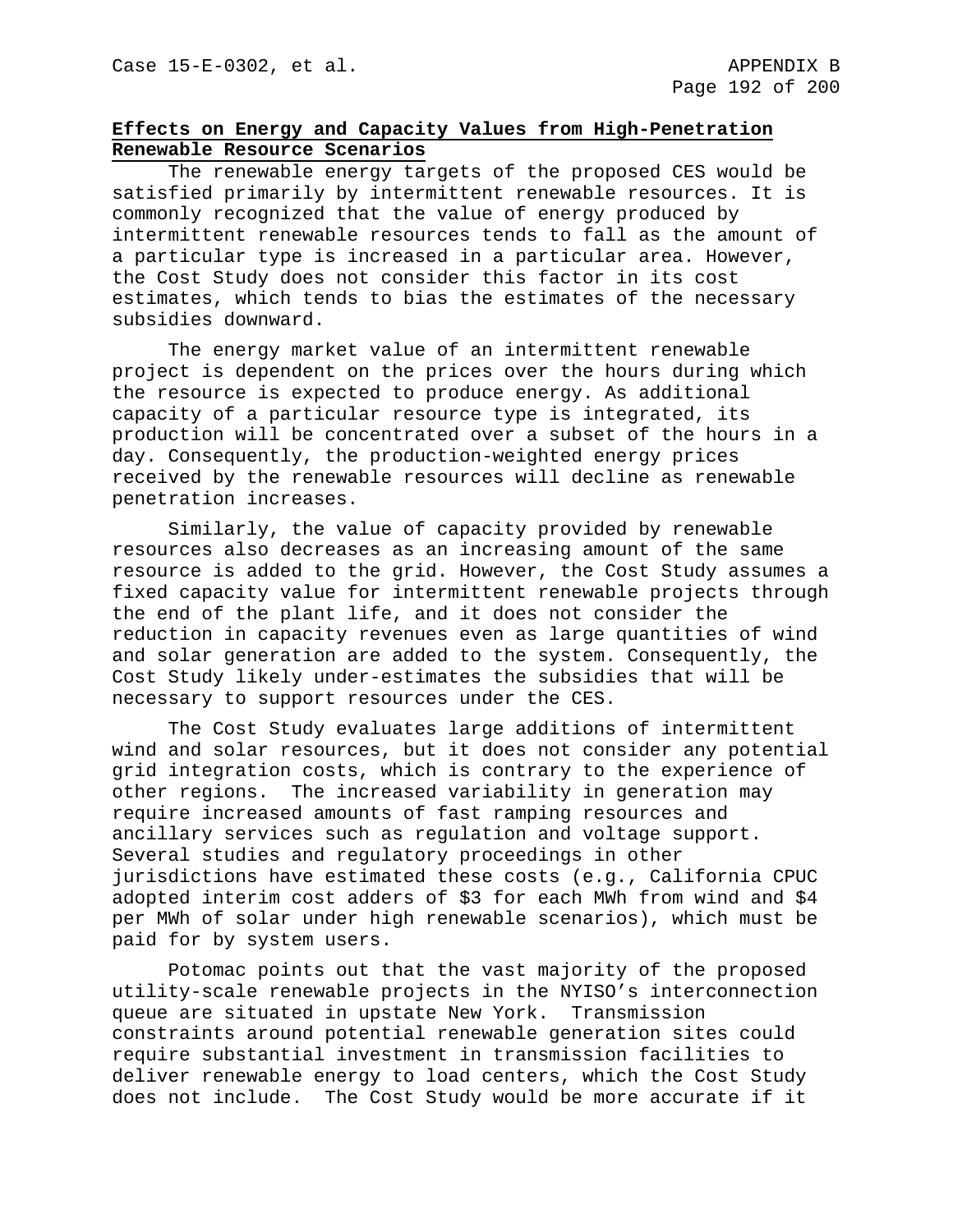estimated these costs and included them in the calculation of Tier 1 net benefits.

# **Indicated Suppliers (Astoria Energy, Calpine, BP Energy, Shell Energy, et al.)**

The Indicated Suppliers are not opposed to the State's efforts to reduce Carbon emissions, provided that they do not undermine the competitive electricity energy markets and they encourage reductions in carbon emissions from all fuel-type resources fairly and efficiently. However, the group is opposed to the Responsive Proposal (RP) because it violates the following fundamental principles:

- The RP will significantly harm the NYISO wholesale competitive electricity market by artificially suppressing installed capacity (ICAP) prices thereby disincentivizing development of new capacity.
- The Commission is preempted by the Federal Power Act (FPA) from approving the RP because it interferes with the FERC's exclusive jurisdiction under the FPA to set rates for the wholesale sale of energy and capacity. The proposal also conflicts with FERC's policy that the NYISO's ICAP auctions be the tool to incent the construction of new resources and maintenance of existing resources in order to satisfy the demand for electricity in New York. The RP runs headlong into the jurisdictional boundary recently established by the Supreme Court in *Hughes v. Talen Energy Marketing, LLC.*
- The RP is discriminatory because it rewards uneconomic nuclear facilities for their carbon emissions reductions benefits based on the social cost of carbon but does not similarly reward any other resources for providing the same benefits. The Commission should pursue a market-based approach that would incorporate the cost of carbon into wholesale energy prices to provide the necessary price signals to encourage resources of all fuel types to compete fairly to ensure the most efficient investments are made.

# **Public Citizen, Inc.**

Proposed ZEC program is an inappropriate and expensive transfer of risk away from corporate shareholders and onto NY ratepayers. While it is certainly meritorious and important to consider investing ratepayer money into sustainable and reliable investments to both keep the lights on and address the very real threat of climate change, any proposal that involves removing market risk from owners of power plants must consider the historical rewards those owners enjoyed because of NYS's ratederegulation experiment. The owners of the nuclear plants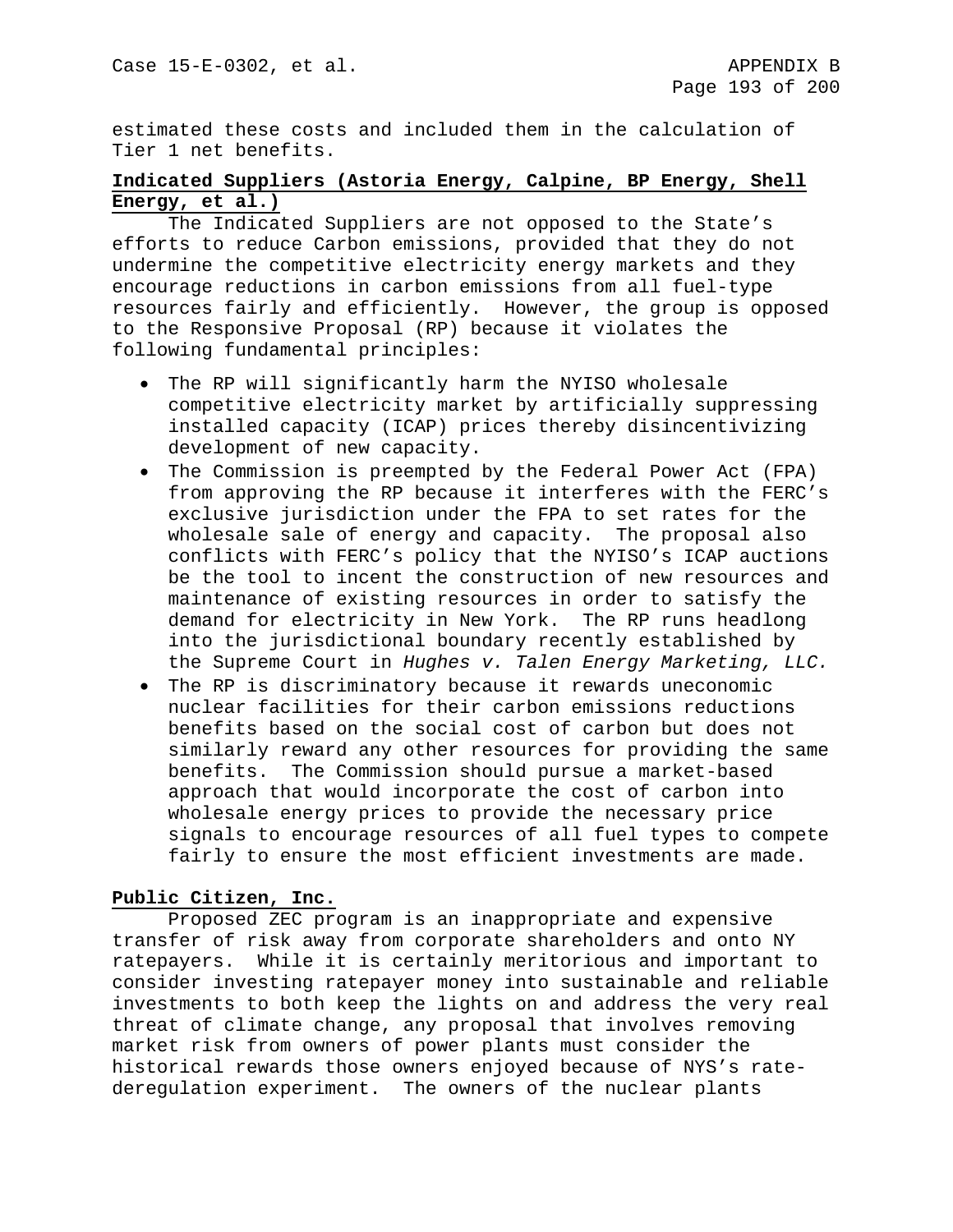likely enjoyed significant profits from operating these facilities. Entergy earned a 24% profit margin on its Non-Utility Nuclear division between 2001 and 2009.

In this same period, Entergy's monopoly utility division earned a profit margin of 7.6%. It is fair to conclude that Entergy's unregulated nuclear power plant division was the star attraction of Entergy's performance. Since 2010, Entergy began lumping the financial reporting on its nuclear facilities in with its fossil-fuel facilities, discontinuing any dedicated financial reporting on its nuclear operations. Meanwhile, Constellation sold half of its shares in nuclear fleet to Electricitè de France for \$4.5 Billion, earning a 320% rate of return on the sale of those shares.

In March 2012, Constellation was acquired by Exelon for \$8 Billion. Exelon's shareholders were fully aware of the financial risk associated with the upstate nuclear facilities, yet agreed to expend significant shareholder resources to acquire the facilities. In light of these developments, it is imperative to assess what appropriate responsibilities those shareholder shave now to help ensure reliability. It is inappropriate to ask the families of NY to shoulder 100% of the risk of keeping aging nuclear power plants operating without first examining how the corporate shareholders benefited from years of rate-deregulation.

The ZEC proposal fails to assign any risk to the shareholders of Exelon or Entergy, despite the fact that the whole point of NY's deregulation experiment was to transfer risk away from ratepayers and onto shareholders. In order to properly evaluate the ZEC proposal, Entergy, Exelon, & Constellation must make available full and unredacted balance sheet data for all three power plants individually since acquisition.

## **Assembly Member Amy Paulin, 88th District**

The Assembly Woman notes the tight timeframe for consideration of Staff's Responsive Proposal and poses a number of questions. The questions seek responses on issues including cost and jobs. Assembly Member Paulin also asks for information regarding the impact on low income customer, whether the program will have different effects on different rate classes and geographies, and whether a separate surcharge or other cost recovery mechanism was considered. Finally, Assembly Member Paulin asks for background information on the length of the proposal (12 years), NYSERDA's administrative costs and eligibility determinations for the nuclear facilities.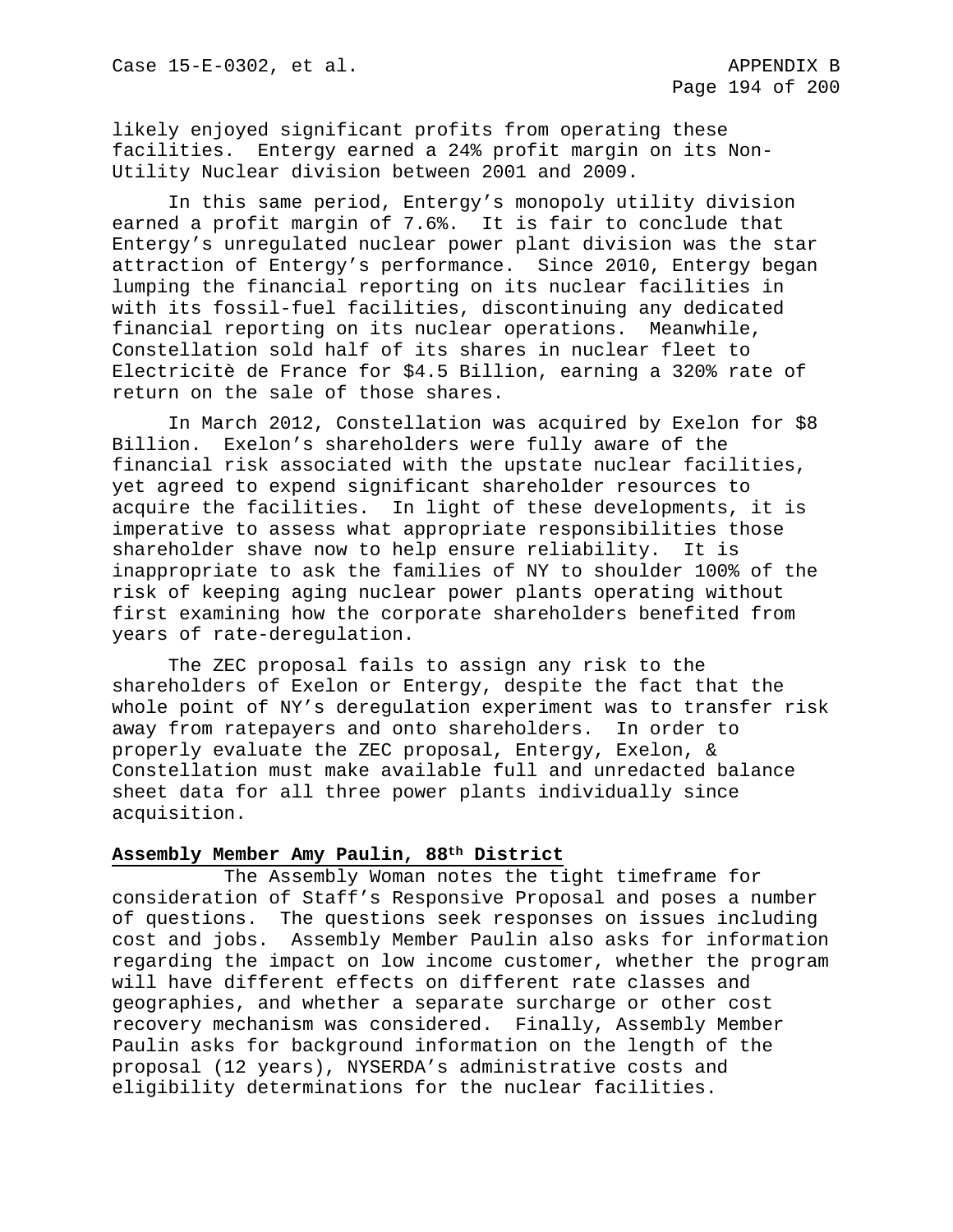#### **Business Council of NYS**

Supports affirmative steps to the continued operation of NYS existing nuclear facilities due to their significant electric reliability attribute, significant repression of the cost of capacity and fuel diversity benefits provided by the continued operation of these facilities. Hopeful that as the Commission acknowledges the value of nuclear generation, the Commission would subsequently halt all policies and positions predicated on the replacement of Indian Point. DPS should be more attentive to the cost impacts to NY businesses, and Council is gravely concerned that DPS has not paid heed to the concerns of the State's energy intensive businesses.

The Commission should consider shielding NY businesses from the cost of CES. Use of ZEC's without any understanding of the cumulative net cost to energy intensive businesses in willful ignorance of the directive to "provide energy system for all New Yorkers." Calls upon the Commission to withdraw the unsound and highly questionable CES cost study now that the Staff Responsive Proposal has been issued. The Cost study predicts the ZEC program would cost \$9.68 Million, but now Staff increased those projections up to \$40.21 Million. Decision to calculate the value of the ZEC's based on the disputed cost of carbon has resulted in a projected significant impact to energy consumers over the projections based on a reasonable rate of return. CES needs to exempt businesses: Many of Commission's programs produce positive outcomes but collectively are a burden to numerous businesses throughout the State.

# **Supplemental Multi-party Comments (CIECP, PHASE, IPSEC, Manhattan Project for Nuclear-Free World)**

Staff Responsive Proposal departs from the aspirations of REV and will undermine REV goals. (Commentators fully support REV.) Proposal inspires nothing but cynicism about this whole process. Aside from distorting the energy market to massively subsidize nuclear power, the characterization of nuclear power as "clean" and "zero-emissions" is a deceptive contortion of language. Nuclear power is a highly-polluting form of power, producing prodigious amounts of long-lived radioactive waste, heat, and greenhouse gases throughout its entire fuel cycle. Strongly oppose the distribution by NYS of public money to prop up polluting uranium mining, milling, enrichment, generation, and nuclear waste production. Nuclear vs. Fossil Fuels is a false choice. In contrast to the industry-commissioned study, voluminous literature demonstrate that nuclear power is extremely ill-suited to combating climate-change. A sampling of the literature has been submitted as evidence (see DMM to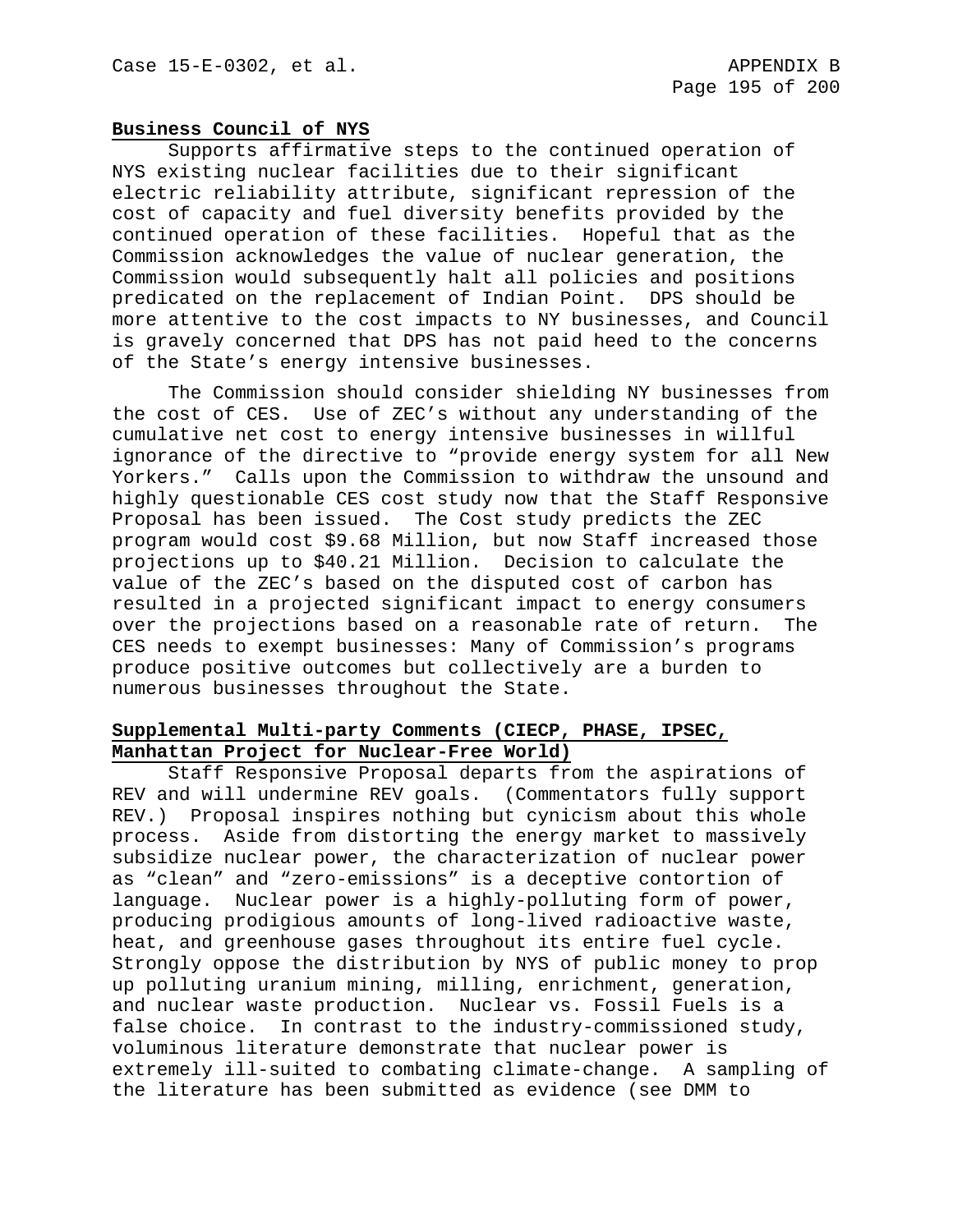verify). In addition, nuclear generation cannot be safely switched on and off as needed, making it extremely ill-suited to serve a distributed grid, which requires agile forms of energy generation. Finally, despite hundreds of billions of dollars in subsidies over half a century, nuclear is unable to compete in the marketplace. Staff Responsive Proposal, if adopted, would keep NYS shacked to aging industrial plants and an outmoded energy system at astronomical expense.

## **The E Cubed Company, LLC (E3)**

 $E<sup>3</sup>$  notes the highly charged nature of other parties' comments, suggesting that this might justify Commission delay and/or the preparation of briefs and oral arguments. Although  $E^3$ offers no "substantive ideas that improve on the Commission's long standing generating unit retirement notification requirements, or the past reliability must run (RMR) decisions made or otherwise now being made," they note that FERC now has RMR requirements and changes in the planning process that may suggest postponing the long term aspects of the ZEC decision.

# **Binghamton Regional Sustainability Coalition - with 110 cosigners including elected officials and various organizations.**

The Sustainability Coalition and cosigners oppose Staff's Responsive Proposal. They claim that the program will result in an \$8 billion bailout of a private company and lament that the public has only been given 10 days to comment.

The commenters add that the dollar amount of the program is an extraordinary amount to pay for 2000 jobs and pose a list of questions that they feel need to be answered before the Commission can move forward on the proposal. The question cover topics such as bill impacts, basis of need, comparative analysis between energy efficiency and nuclear support, an accounting purported benefits, fast tracking energy efficiency and renewable energy, job retraining, community support related to tax base reduction.

# **Senator Latimer, 37th District and Senator Breslin, 44th District**

Senators Latimer and Breslin request that approval of the ZEC program be delayed for 45 days to give everyone a better chance to evaluate its expected impacts. The Senators raise concern that the bill impacts might be different from those projected in the cost study due to market fluctuations in differing areas of the State.

# **Senator Patty Ritchie, 48th District with 114 cosigners including elected officials and community leaders.**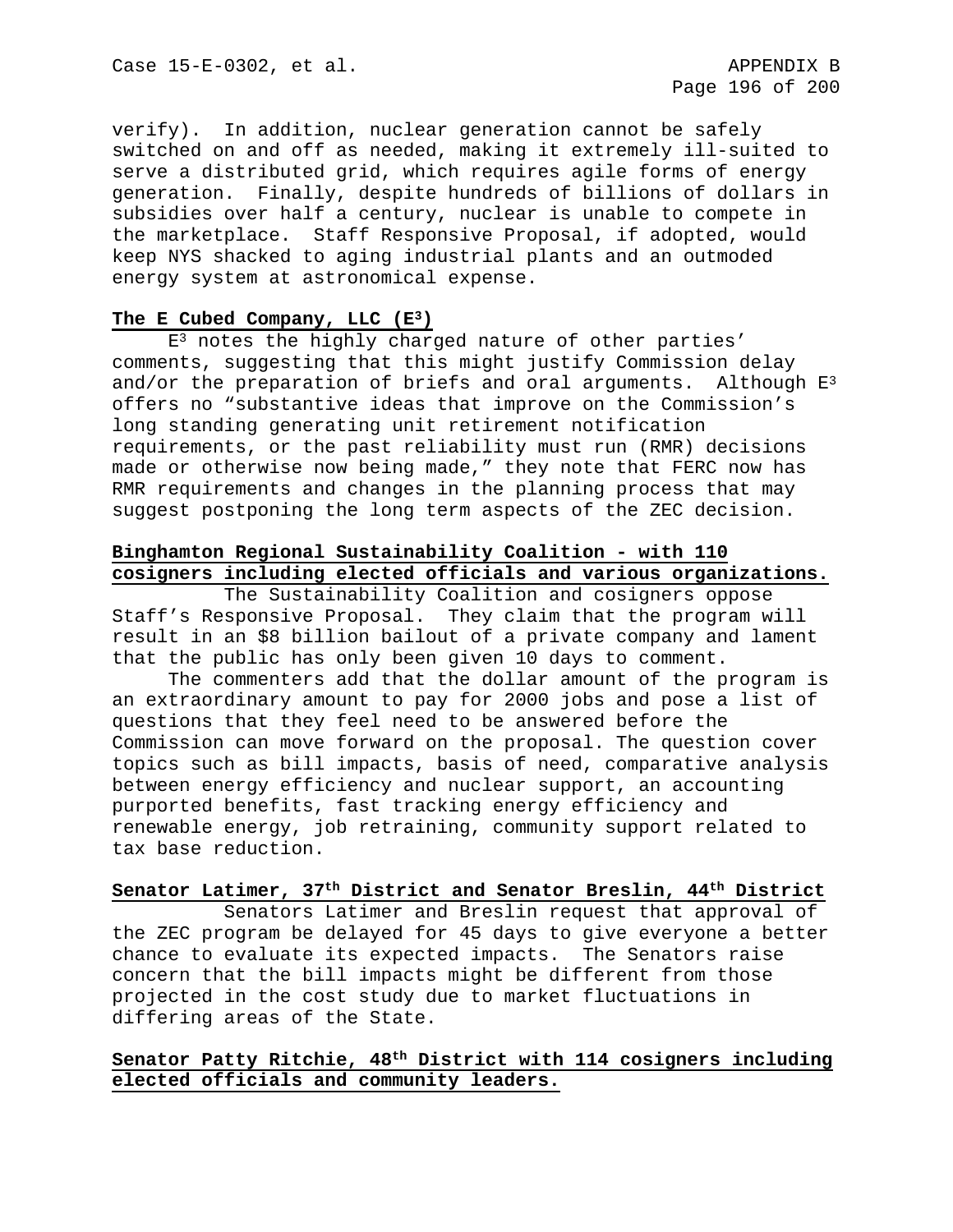The Senator and co-signers support Staff Responsive Proposal due to its positive impact on the State. The commenters raise concerns about the impacts of not approving the ZEC program including increased costs to limit greenhouse gases or increased emissions.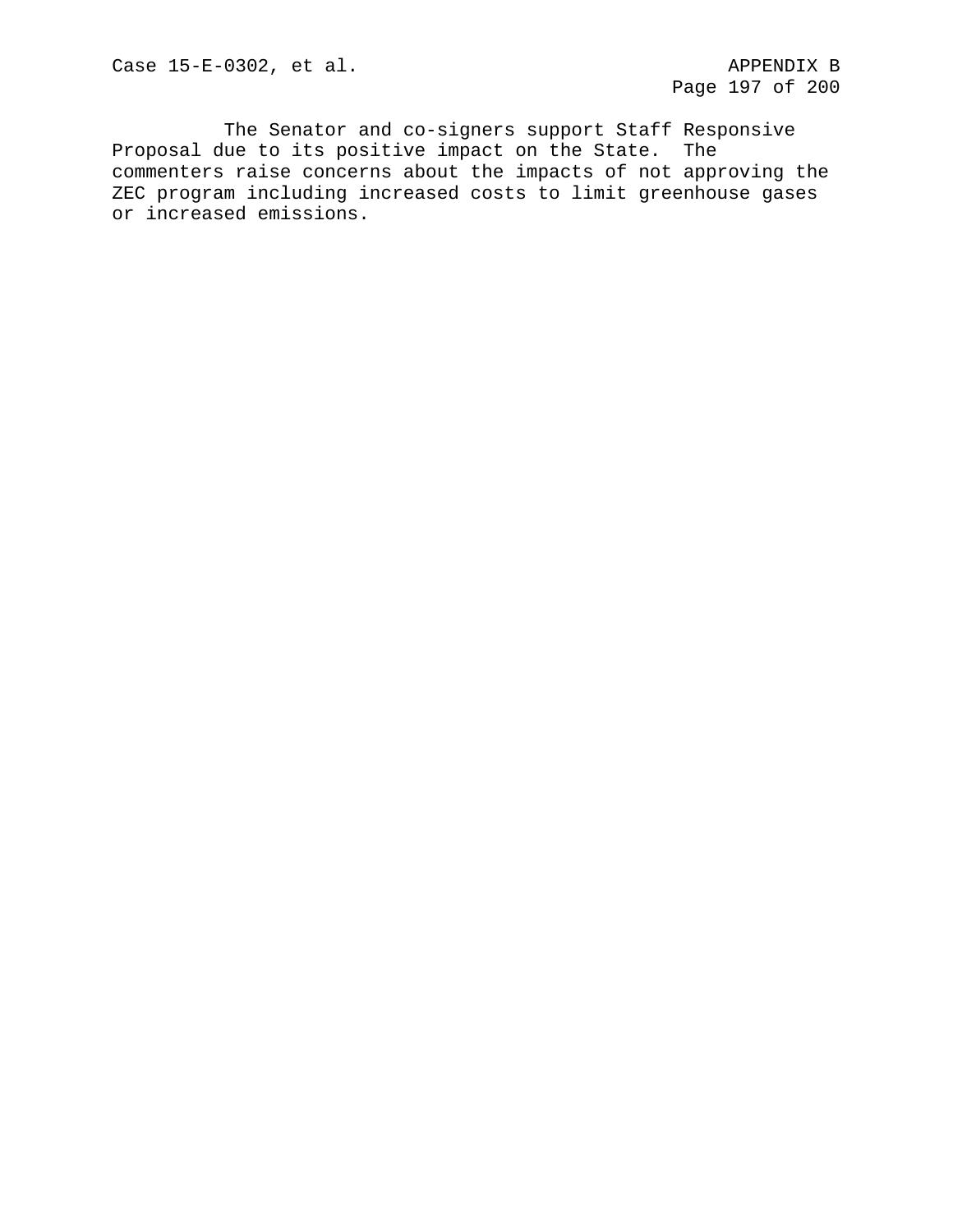# **Clean Energy Standard Summary of Comments Submitted in Case 16-E-0270**

# **Alliance for a Green Economy (AGREE), Nuclear Information Resource Service (NIRS), et al.**

AGREE et al. urge the Commission to dismiss Exelon/Constellation's petition or hold it in abeyance pending a final outcome in the main CES case. The parties assert that multiple other parties have also asserted that the petition is premature given the absence of a policy to subsidize nuclear power plants or a process established by the Commission for determining the cost of Zero Emissions Credits. AGREE et al. believe Staff's Responsive Proposal proves their concerns correct in that it proposes a price-setting mechanism irrespective of plant operating costs.

# **City of New York**

Allocating ZEC purchases based on electric usage will impose costs on downstate consumers who will receive few direct benefits. Constraints on the bulk power system necessarily restrict the amount of electricity produced by Constellation's facilities that will actually be consumed by City residents. This situation cannot be rectified until new transmission lines are constructed, enabling zero-carbon power to produced upstate to be distributed downstate.

The City will also not receive employment and tax benefits associated with continued operation of nuclear plants, considering their location. The cost of the ZEC's should be socialized across the State in line with how and where the benefits resulting from the ZEC's will be realized.

Providing a subsidy to Constellation could be consistent with the societal benefit of zero-carbon emissions, but while it could be bounded by the carbon value, it should be limited to the actual level of need. While Constellation filed petition to pre-qualify its nuclear plants for ZEC payments, they did not state plans to retire the facilities, none of which are currently losing money. Therefore, Constellation's needs do not approach the levels of subsidies contemplated by the New Staff Proposal. Furthermore, in 1996 the Commission divested generation from utilities specifically to shield customers from the economic risks of power plants, and the ZEC proposal clearly departs from this aim.

There are several customers who have voluntarily purchase renewable source electricity above and beyond that prescribed by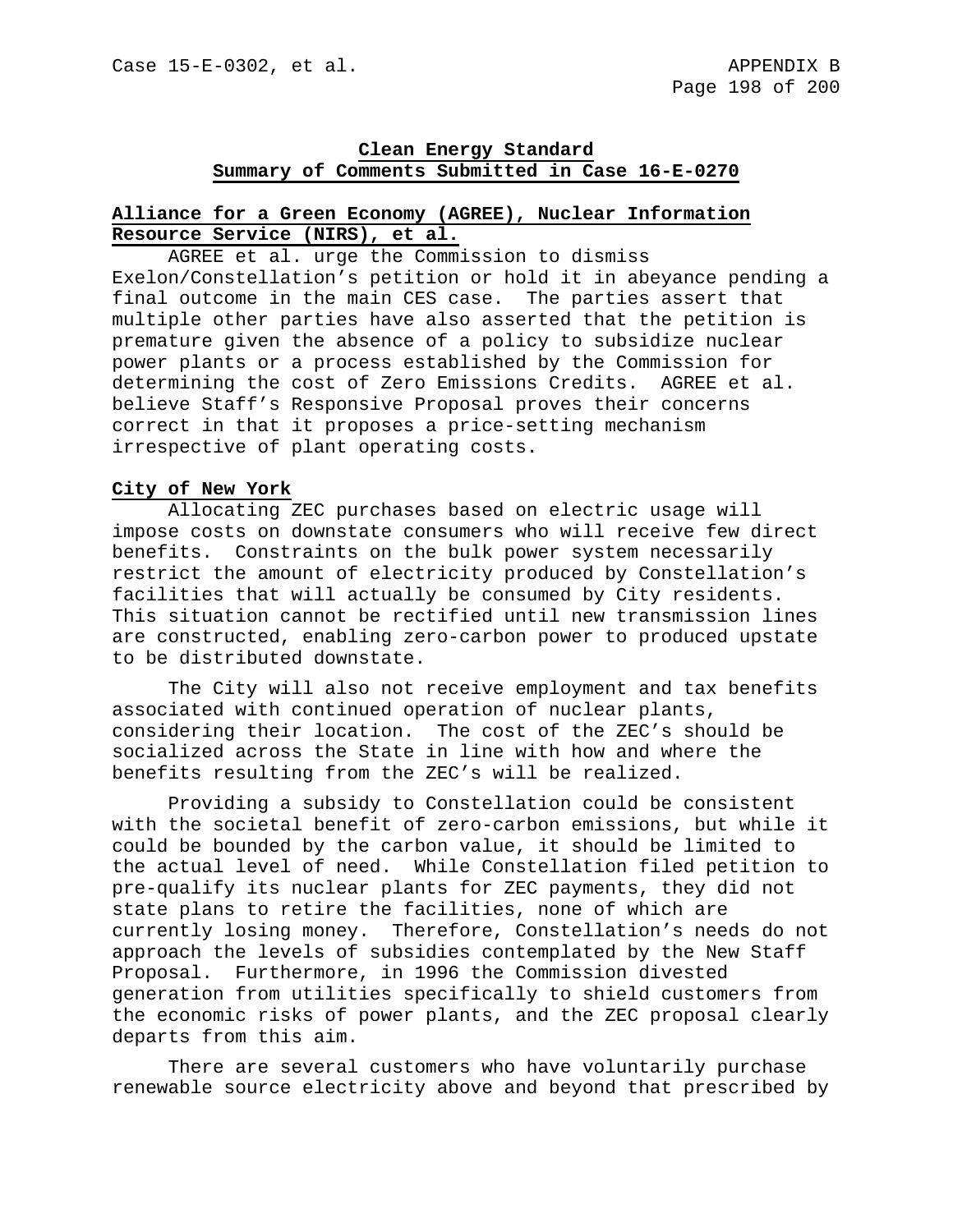the Clean Energy standard, thereby accelerating renewable penetration. Presently there is an additional cost associated with this option, though current customers have presumably opted to factor that in. If these customers are forced to pay for ZEC's on top of the premium for renewables, that will reduce the amount of funds they would have otherwise spent on renewable power. This disincentive to voluntarily purchase additional renewables runs counter to the State's clean energy goals. Proposal is devoid of any discussion of Commission's statutory authority to mandate that load-serving entities enter into contracts with NYSERDA to purchase ZEC's. City is unaware of any such authority.

# **Multiple Intervenors (MI)** –

MI asserts that Constellation's Petition is premature in the absence of any Commission determinations on the primary CES-related issues involving nuclear generation facilities and "in knowledge of the fact that the very-recent New Staff Proposal, if adopted, would obviate the need for this entire proceeding" (p. 5). Constellation's Petition should only be considered, if at all, after the Commission rules on the proposed CES and the possible expedited program to subsidize selected nuclear generation facilities. As a condition precedent to any customer-funded CES subsidies, the owner of an upstate nuclear generation facility should be required to demonstrate (i) an intent to deactivate the facility absent such subsidies, and (ii) that such facility is expected to be uneconomic over the foreseeable future.

 In the opinion of MI, the Commission should refrain from mandating long-term contracts to implement subsidies of selected upstate nuclear generation facilities. Moreover, any nuclearrelated subsidies implemented as part of a CES should be calculated on a facility-specific basis and in a manner that minimizes costs to customers. Finally, MI asserts that the Commission should allow for the submission of supplemental comments herein if, following the resolution of CES-related issues, Constellation's projected operating costs are determined to have relevance to potential customer-funded subsidies that may be awarded to Ginna and/or Nine Mile. Parties should not be expected to address Constellation's projected operating costs in detail here given the fact that the New Staff Proposal, if adopted, would render such costs meaningless.

## **New York Association of Public Power**

Municipal & Cooperative utilities should be exempted from obligation to purchase ZEC's from NYSERDA. Commission has long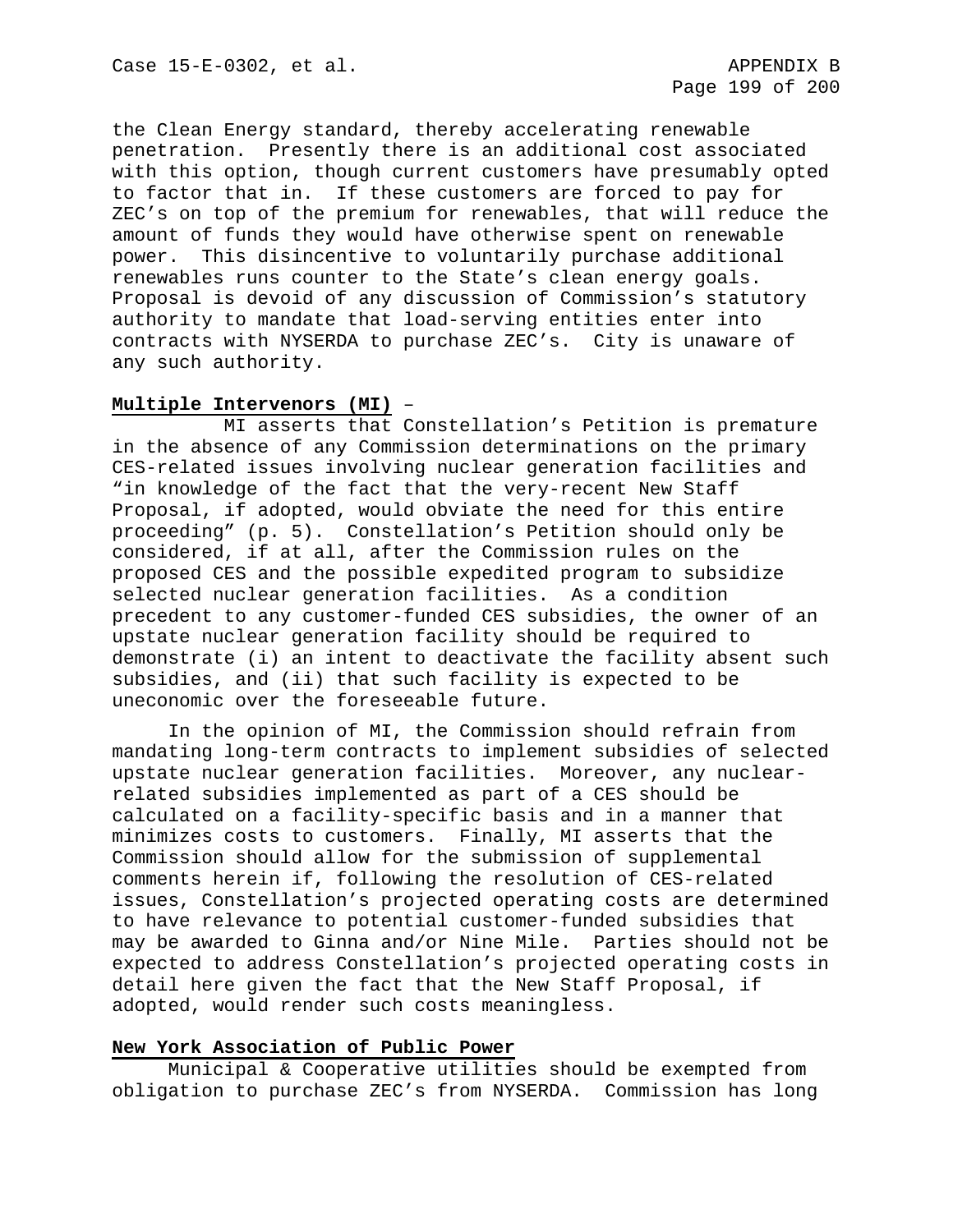recognized the unique nature of municipals & co-op's and has exempted them from certain policies before. For instance, in 2003, they were exempted from the Renewable Portfolio Standard because NYAPP members had already exceeded the proposed target, so additional requirements were not appropriate. The same rational applies to the Clean Energy Standard in general and ZEC's in particular. As a group, 86% of NYAPP generation comes from renewables, namely NYPA's Niagara Project. NYAPP has demonstrated that in can meaningfully contribute to the State's clean energy goals even in the absence of mandatory requirements. Further, a mandate to purchase ZEC's may be counterproductive, inhibiting NYAPP's or NYPA's ability to develop innovative proposals to advance the State's clean energy goals.

# **Nucor Steel**

Nucor filed comments in Case 16-E-0270 mirroring the comments it submitted in 15-E-0302 which are summarized above. Is also submitted comments designated as confidential.

# **Public Utility Law Project**

Places disproportionate costs on low-income & fixed-income customers. It is inconceivable that adding \$500 Million or more in added fees annually to energy costs in NY could be accomplished without significant impact to NY's most vulnerable populations. More attention should have been paid to the bill impacts reasonably likely to result from the subsidy program and how it would affect NY's goal of a 6% energy burden for lowincome customers. This proceeding has had no analysis of such. Concerned that subsidy may undermine the newly created statewide low-income/fixed-income rate reduction program. The subsidy proposed also contradicts one of the prime motivations for the deregulation of wholesale generation: insulating ratepayers from the need to bail out energy generating entities from bad business decision of the vagaries of the market. Finally, the legal underpinnings are not sufficiently developed. Furthermore, Proposal uses the EPA's "social cost of carbon" but does not take into account the social costs of nuclear storage, radiation leaks, decommissioning, and other such attendant costs.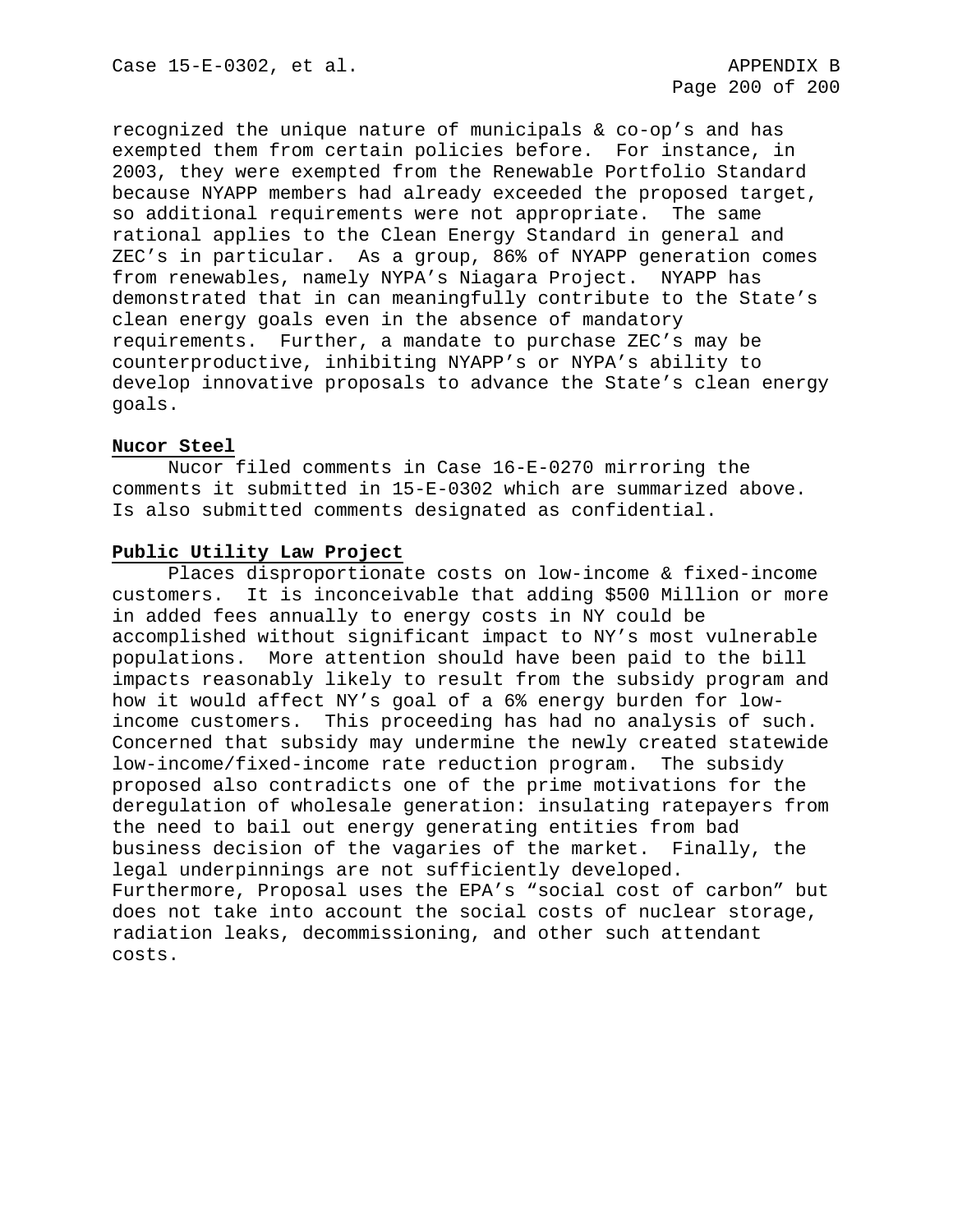# **New York Generation Attribute Tracking System (NYGATS)**

Consistent with best practices and conventions used in other competitive market states with similar Load Serving Entity (LSE) obligations, compliance with the Clean Energy Standards (CES) will be facilitated by reliance on the New York Generation Attribute Tracking System (NYGATS). NYGATS has been developed by and is overseen by NYSERDA, and is now actively tracking generation from January 2016 and forward.

NYGATS will be the tracking and accounting platform for the CES and its functions will include: registering and establishing accounts for generators, LSEs and other market participants interested in trading certificates, issuance or "minting" of certificates, implementing transfers of certificates between accounts, and settlement associated with load for purposes of compliance with the individual tiers of the CES. NYGATS' transactional role will be limited to recording and effectuating transfers of certificate ownership and disposition, and reporting.

Neither the NYGATS certificates used by an LSE to demonstrate compliance with the CES, nor the energy associated with such certificates, can be used or claimed for compliance with any other mandate or goal in other states or for voluntary purchases (green power), meaning that double counting and double use is prohibited.

To comply with the CES, LSEs must acquire and retire NYGATS certificates, and will demonstrate the extent of their compliance by submitting NYGATS reports showing those certificates retired in their accounts.

In the implementation phase, further details will be specified in a plan. Each LSE will be required to register with NYGATS and open an LSE account to demonstrate CES compliance. LSEs will be required to report compliance to Staff after NYGATS reporting is available following the last trading period for the Compliance Year inclusive of an end-of-year balancing period. These reports will provide the necessary documentation for each LSE to satisfy claims of REC and ZEC retirement for compliance.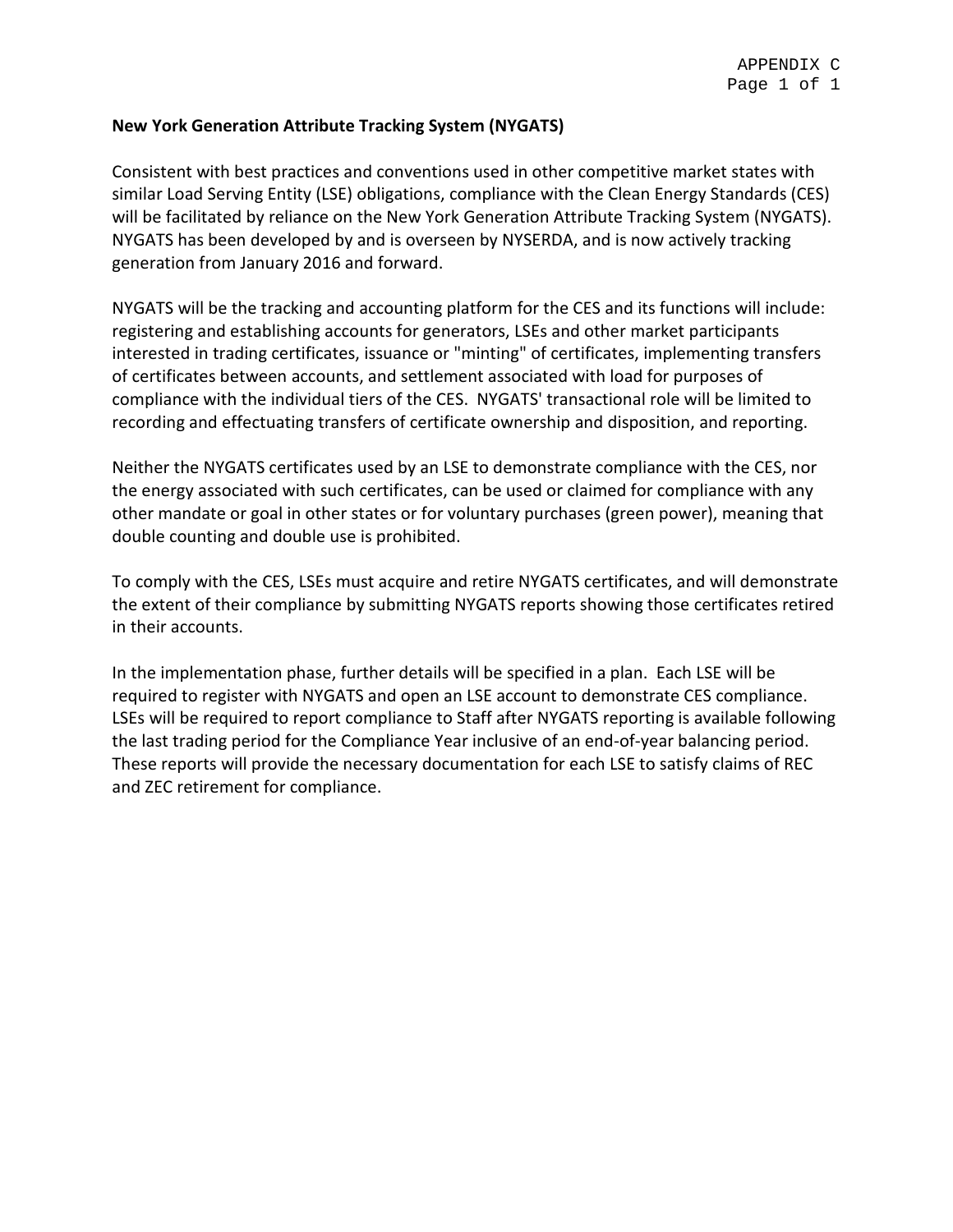# **RENEWABLE ENERGY STANDARD - TIER 2**

# **Criteria and Process for Determining Eligibility of Certain Existing Facilities (Maintenance Resources)**

The following criteria and procedures will be implemented to determine the certification, selection, and funding of Maintenance Resources.

# 1. Threshold Eligibility Requirements

- a. Applicable only to currently operating run-of-river hydroelectric facilities of 5 MW or less; wind turbines; and direct combustion biomass facilities.
- b. Direct combustion biomass facilities must comply with the eligible fuel source requirements for Tier 1 eligible biomass facilities.
- c. The facility must have been in commercial operation prior to January 1, 2003.
- d. The facility's output must have been originally included in New York's baseline of renewable resources calculated as of January 1, 2003 when the RPS program was first adopted.
- 2. Criteria for Demonstration that Clean Energy Attributes are at Risk
	- a. An examination of relevant portions of the books and records of the facility (including a documented after-tax cash flow forecast) and, to the extent appropriate, of the facility owner/operator and any affiliates;
	- b. The basis for and reasonableness of expected operating and capital costs. This evaluation may include, among other things, a comparison to prior years' costs and a comparison to costs of like generation;
	- c. The existence of any other cash sources available to the facility, such as:
		- 1) tax benefits,
		- 2) subsidies,
		- 3) contracts, and
		- 4) other sources, including restructuring financing;
	- d. Whether market rules are increasing the costs of the facility and, if so, whether any steps can be taken to reduce such costs;
	- e. Whether the facility's real property tax assessment is consistent with the assessments imposed in similarly situated facilities elsewhere, and if not, what action has been taken to address such assessment;
	- f. Whether the facility is required to operate as part of a package of assets that is financially viable as a whole;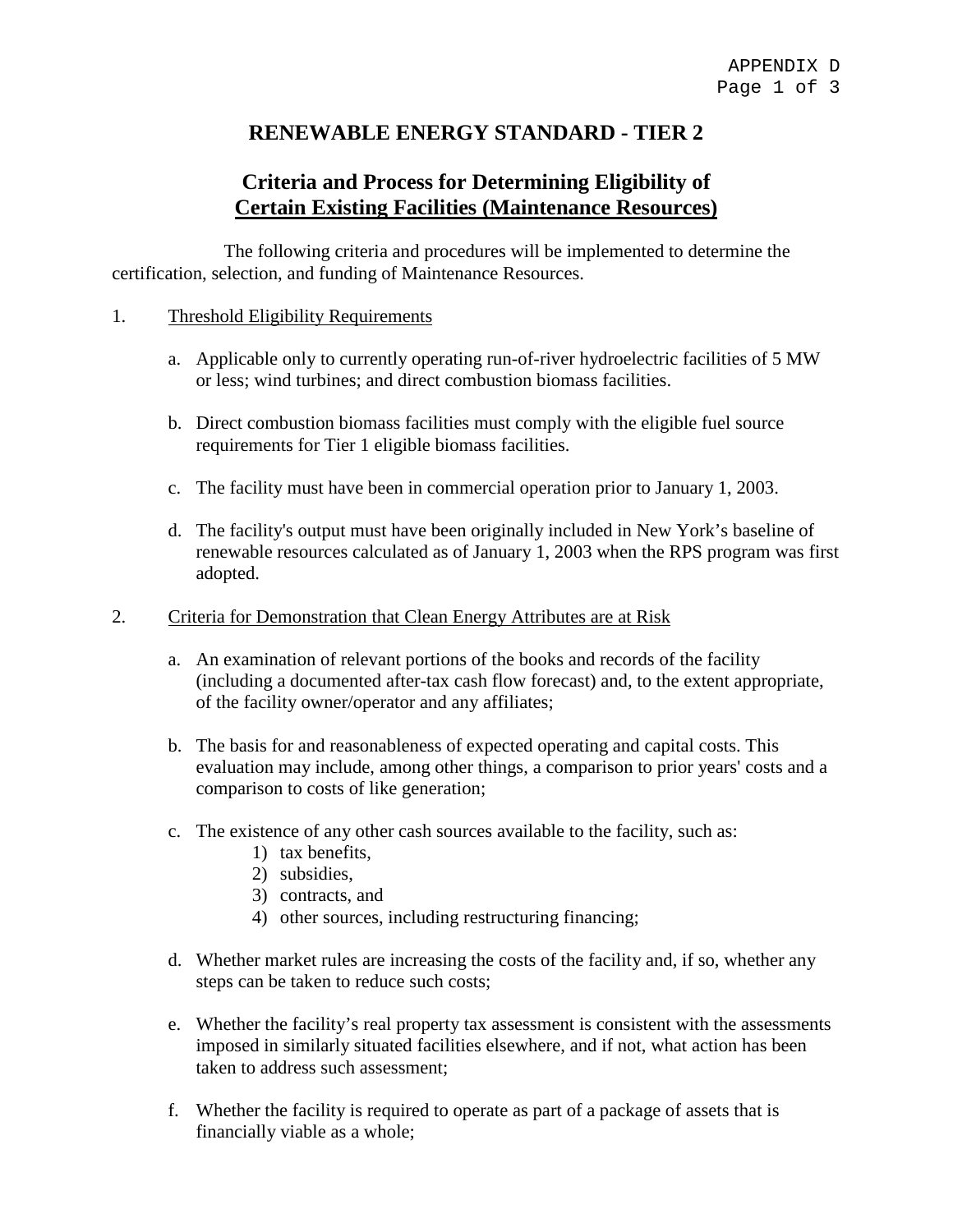- g. Whether the facility generates enough revenue, based on expected output, to cover its operating costs;
- h. Whether the facility generates enough revenue to make necessary capital improvements;
- i. Whether the facility generates enough revenue to cover its fixed costs, including:
	- 1) debt service,
	- 2) property taxes,
	- 3) security costs, and
	- 4) other costs; and
- j. Whether the facility has attempted to make use of other renewables programs available to it, such as Executive Order 111 and the voluntary green market.
- 3. Procedures to Obtain Maintenance Resource Contracts
	- a. Any entity seeking Tier 2 maintenance resource eligibility for a facility must submit a request to the Deputy Director of the Office of Clean Energy (OCE Deputy Director). The request may be submitted at any time through the duration of the RES Program.
	- b. The request must include the entity's most recent three years' income statements, balance sheets, cash flow statements, and income tax returns related to the facility.
	- c. The request must also identify the type of facility; location; date of commercial operation; list of affiliates; list of contracts; and description of financing arrangements.
	- d. The OCE Deputy Director will review the information submitted and may request such further information or clarification as deemed necessary.
	- e. At such time that the OCE Deputy Director is satisfied that sufficient information has been received to at least begin the review process, the OCE Deputy Director will cause a Notice of Proposed Rulemaking concerning the request to be published in the State Register pursuant to the requirements of the State Administrative Procedure Act (SAPA).
	- f. After receiving all necessary information to complete the review, the OCE Deputy Director will make a recommendation to the Commission regarding the facility's eligibility for maintenance resource status, taking into consideration each facility's circumstances and the amount of the assistance required. If eligibility is recommended, the recommendation will include a proposed payment award amount at a level necessary to ensure preservation of the at-risk clean energy attributes and/or other measures that might be taken and proposed contract terms.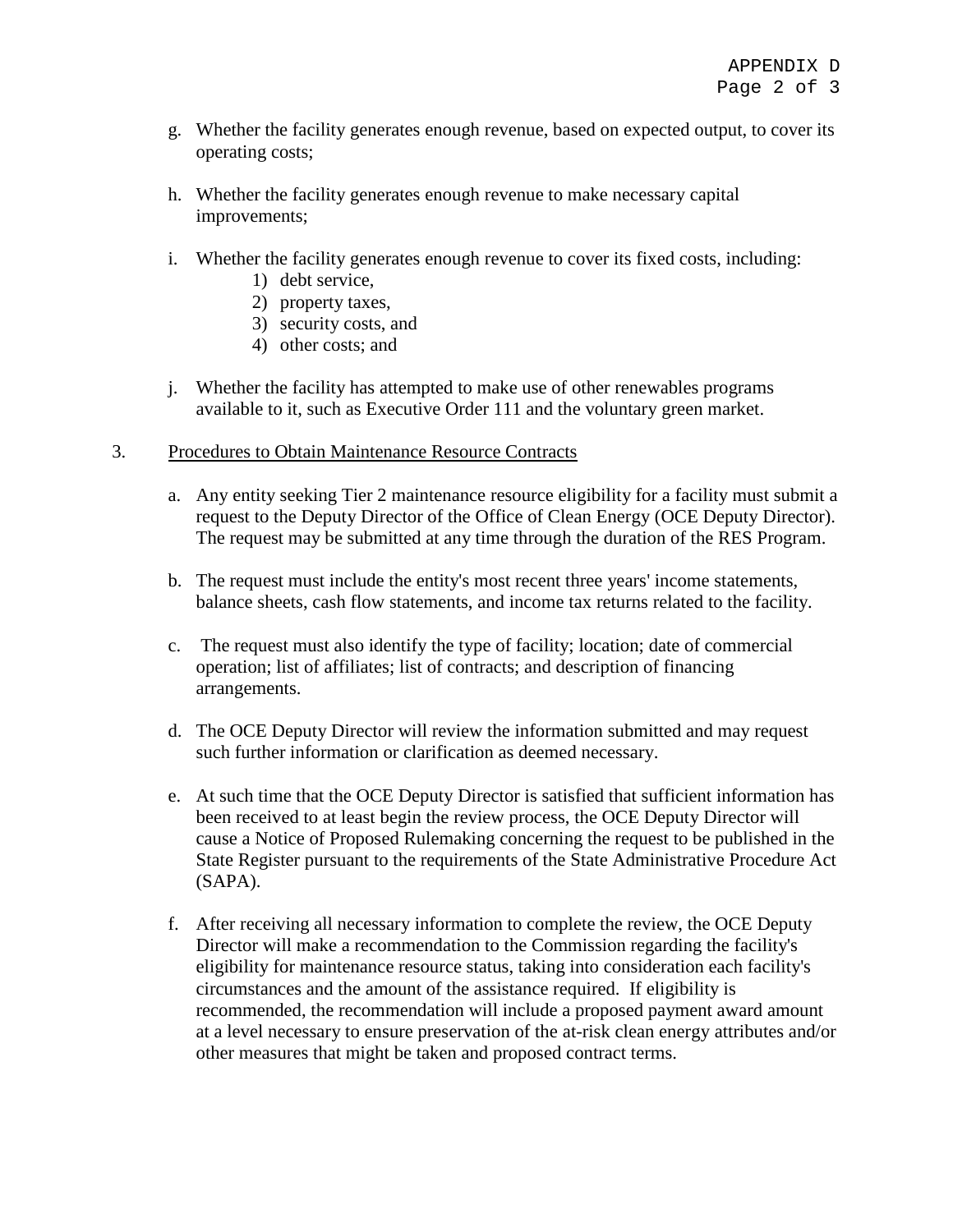g. If the Commission approves a Maintenance Contract, it will certify the terms to the New York State Energy Research and Development Authority (NYSERDA) for administration and will also authorize a method of funding.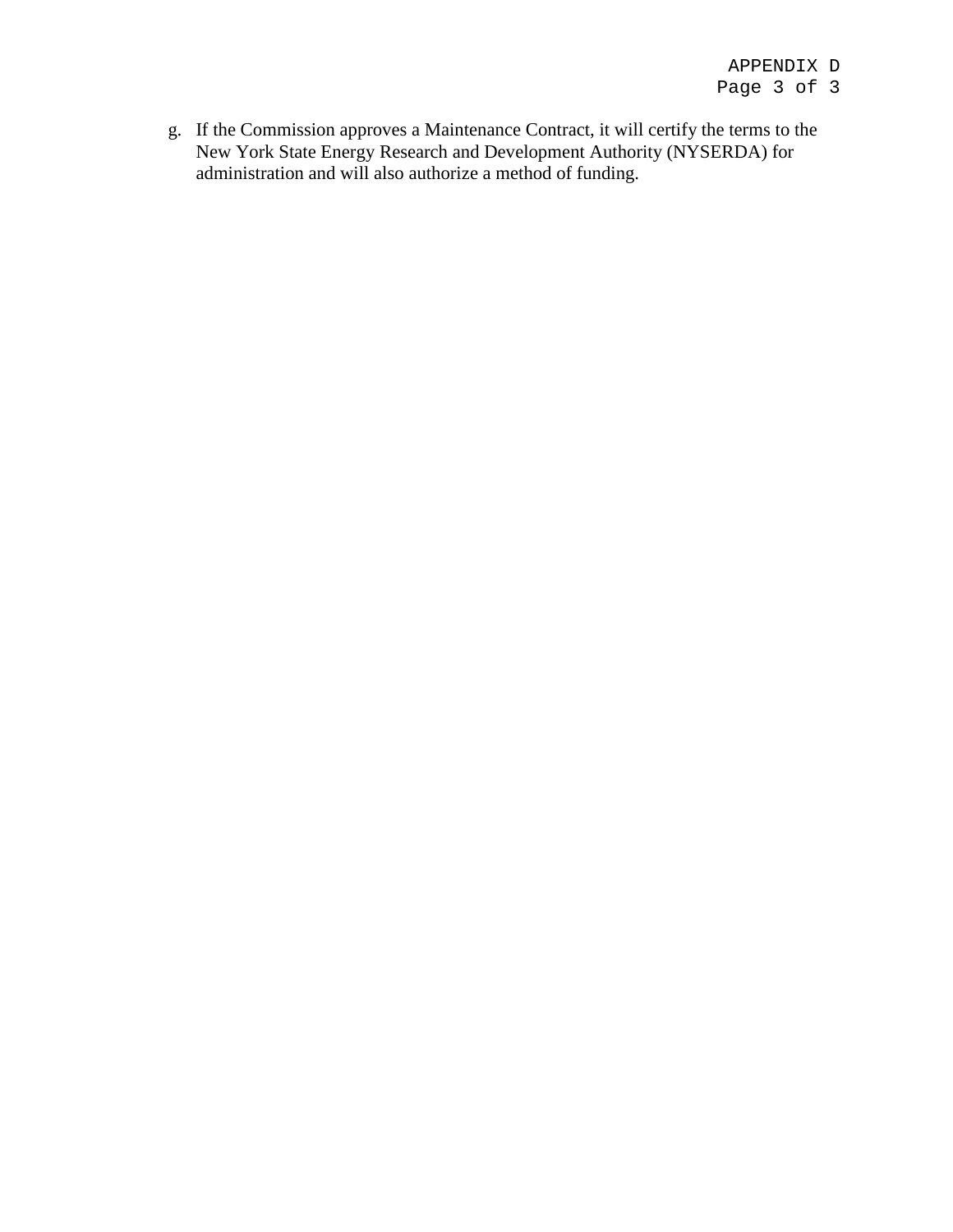#### ZERO-EMISSIONS CREDITS REQUIREMENT

The Zero-Emissions Credits Requirement is a component of the Clean Energy Standard (CES) adopted by the Public Service Commission (Commission) to encourage the preservation of the environmental values or attributes of zero-emissions nuclearpowered electric generating facilities for the benefit of the electric system, its customers and the environment. The requirement takes the approach of valuing and paying for the zero-emissions attributes based on a formula that starts with the best available published estimates of the social cost of carbon (SCC) developed for the Environmental Protection Agency (EPA) in coordination with other federal agencies and prepared by the U.S. Interagency Working Group (USIWG).

The design and duration of the Zero-Emissions Credits Requirement can be modified or eliminated by the Commission if there is a national, New York Independent System Operator (NYISO), or other program instituted that pays for or internalizes the value of the zero-emissions attributes in a manner that adequately replicates the economics of the Zero-Emissions Credits Requirement program such that the Commission in its sole discretion is satisfied that the zero-emissions attributes are no longer at risk and that discontinuing the mechanism can be done in a manner that is fair to both the facility owners and the ratepayers.

#### DEFINITIONS:

- A. The term "Load Serving Entity" means any entity that secures energy to serve the electrical energy requirements of end-use customers in New York State.
- B. The term "Zero Carbon Electric Generating Facility" means an electric generating facility that uses energy released in the course of nuclear fission to generate electricity.
- C. The term "Zero-Emissions Credit" or "ZEC" means credit for the zero-emissions attributes of one megawatt-hour of electricity production by an eligible Zero Carbon Electric Generating Facility which credit is purchased by NYSERDA or a Load Serving Entity to reduce carbon consumption by retail electric consumers in New York State.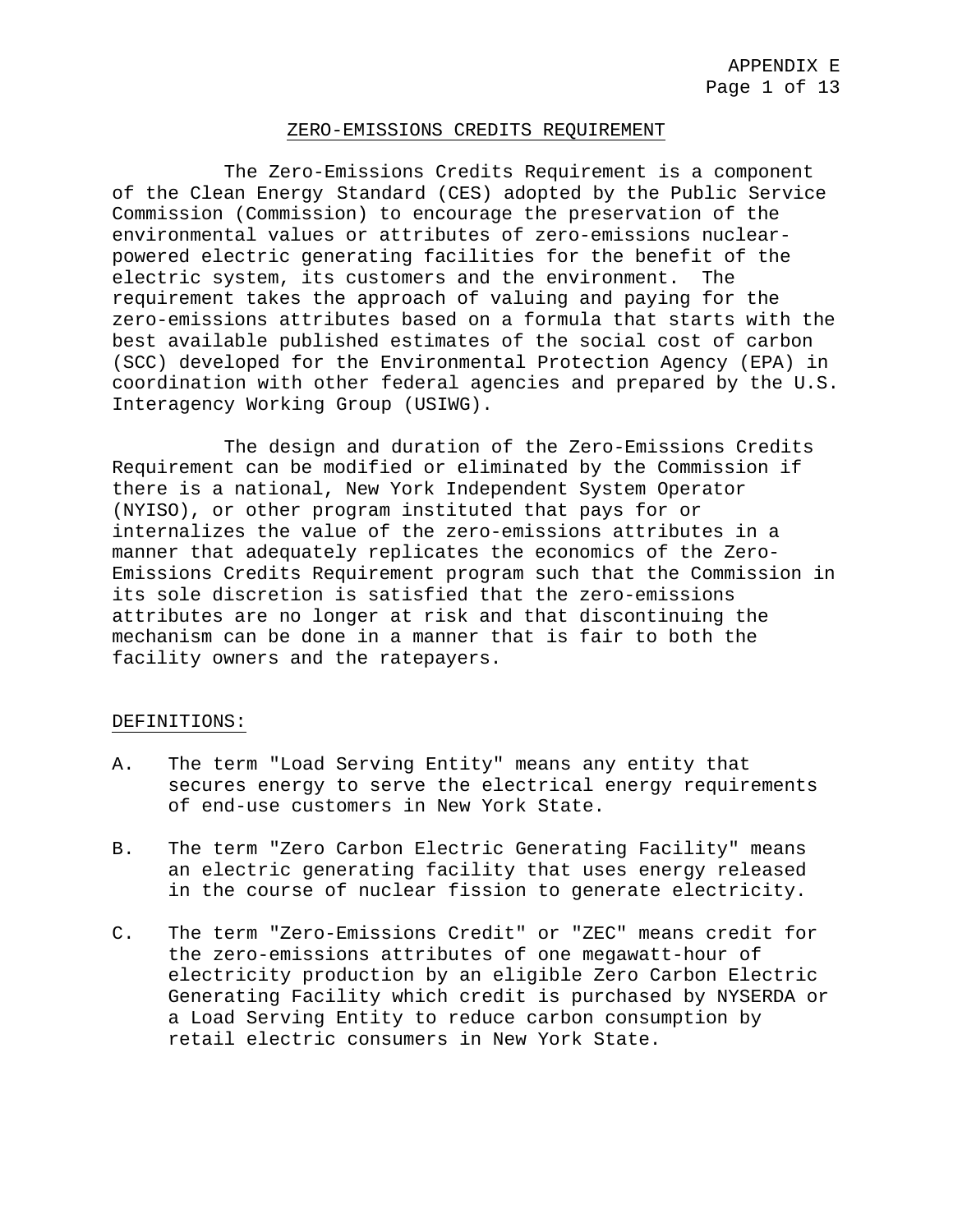#### METHODOLOGY AND REQUIREMENTS:

- 1. As a component of the Clean Energy Standard (CES), New York State shall provide for payments for zero-emissions attributes to Zero Carbon Electric Generating Facilities when there is a public necessity to encourage the preservation of their zero-emission environmental values or attributes for the benefit of the electric system, its customers and the environment.
- 2. Public necessity shall be determined on a plant-specific basis in the discretion of the Commission considering (a) the verifiable historic contribution the facility has made to the clean energy resource mix consumed by retail consumers in New York State regardless of the location of the facility; (b) the degree to which energy, capacity and ancillary services revenues projected to be received by the facility are at a level that is insufficient to provide adequate compensation to preserve the zero-emission environmental values or attributes historically provided by the facility; (c) the costs and benefits of such a payment for zero-emissions attributes for the facility in relation to other clean energy alternatives for the benefit of the electric system, its customers and the environment; (d) the impacts of such costs on ratepayers; and (e) the public interest. Units in single ownership located in the same NYISO Zone and that share costs at the same site will be treated as a single facility for the determination. Therefore, Nine Mile Units 1 & 2 will be treated as a single facility, and Indian Point Units 2 and 3 will be treated as a single facility.
- 3. An initial determination of facility-specific public necessity has been made upon inception of the program. Subsequent determinations of facility-specific public necessity may be made at every two-year interval after inception for Zero Carbon Electric Generating Facilities that were not qualified upon inception of the program.
- 4. The ZEC contracts will be administered in six two-year tranches, as follows:

Tranche 1: April 1, 2017 – March 31, 2019 Tranche 2: April 1, 2019 – March 31, 2021 Tranche 3: April 1, 2021 – March 31, 2023 Tranche 4: April 1, 2023 – March 31, 2025 Tranche 5: April 1, 2025 – March 31, 2027 Tranche 6: April 1, 2027 – March 31, 2029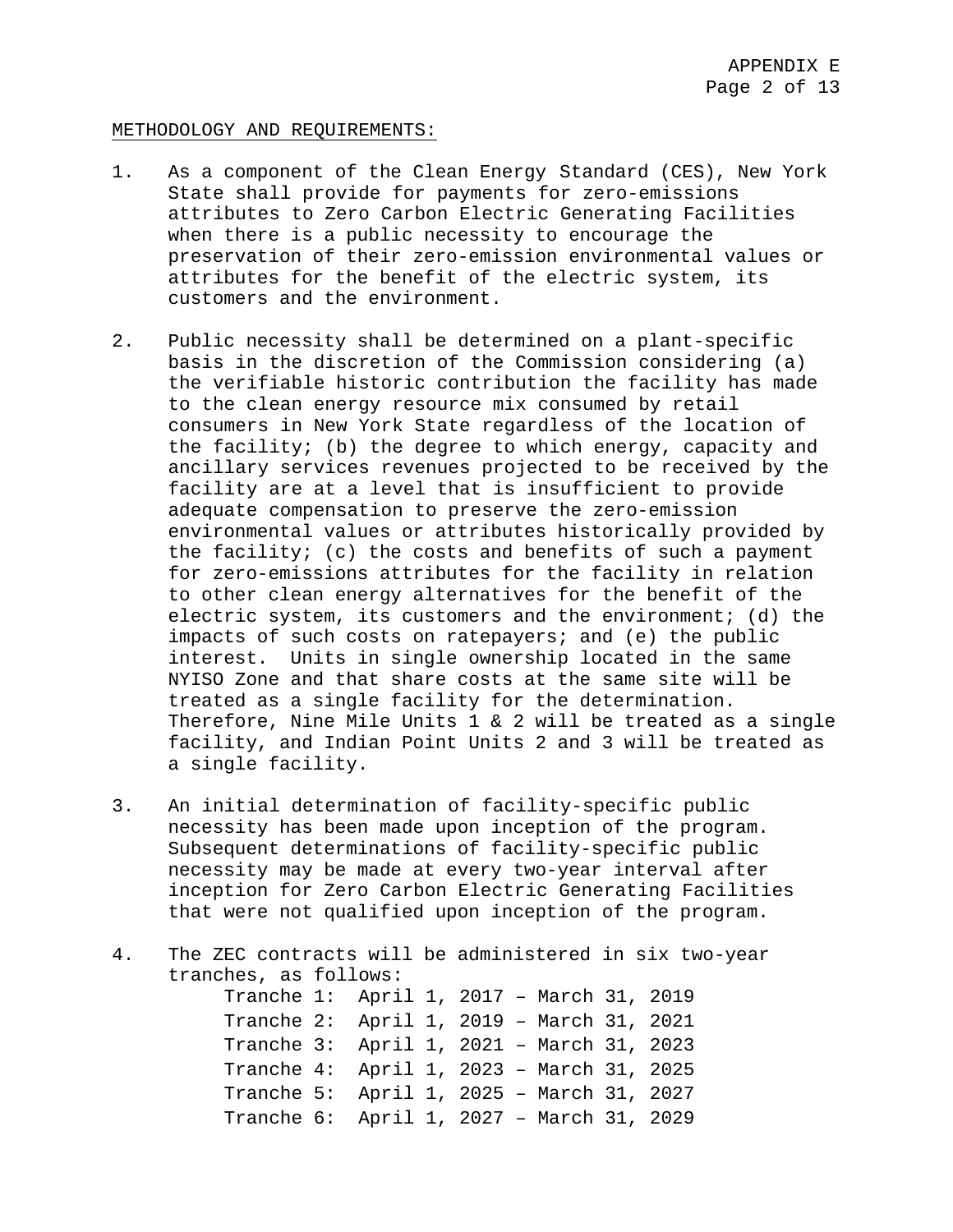- 5. Upon a determination of facility-specific public necessity, the owner of the facility will be offered a multi-year contract administered by the New York State Energy Research and Development Authority (NYSERDA) to purchase ZECs from the period beginning on the first day of the eligibility tranche through March 31, 2029. The facility will have an obligation to produce the ZECs and to sell them to NYSERDA through March 31, 2029, except during periods when the calculated ZEC price pursuant to the contract is \$0.
- 6. For the three facilities for which an initial determination of facility-specific public necessity has been made upon inception of the program, the 12-year duration will be conditional upon a buyer purchasing the FitzPatrick facility and taking title prior to September 1, 2018, the date six months before the commencement of the period of Tranche 2. If the sale and closing does not occur, there will be no commitment for the program to continue beyond Tranche 1 and the Commission will have six months before the otherwiseplanned commencement of Tranche 2 to determine a future course of action, if any.
- 7. The obligation to produce will be enforced by appropriate financial consequences for failure to produce. For the three facilities for which an initial determination of facility-specific public necessity has been made upon inception of the program, a performance mechanism will be included in the contract between NYSERDA and the plant owners. The Ginna and Nine Mile Point facilities under common ownership will be treated as a group for these purposes. The FitzPatrick facility when in separate ownership from the other facilities shall be considered a group of one for these purposes. If the FitzPatrick facility is acquired by the owner of the Ginna and Nine Mile Point facilities all three facilities will be considered together as a group for these purposes. If the facilities in a group perform in any tranche period at less than 85% of their group MWh cap and obligation for the tranche period, then the cap and obligation for the next tranche period for the group will be reduced by 1,000,000 MWh if all three facilities are in the group; 666,666 MWh if two facilities are in the group, and 333,333 MWh if only one facility is in the group. After the next tranche in which the facilities in a group perform at or above the new lower cap and obligation, the original cap and obligation will be restored for the subsequent tranche.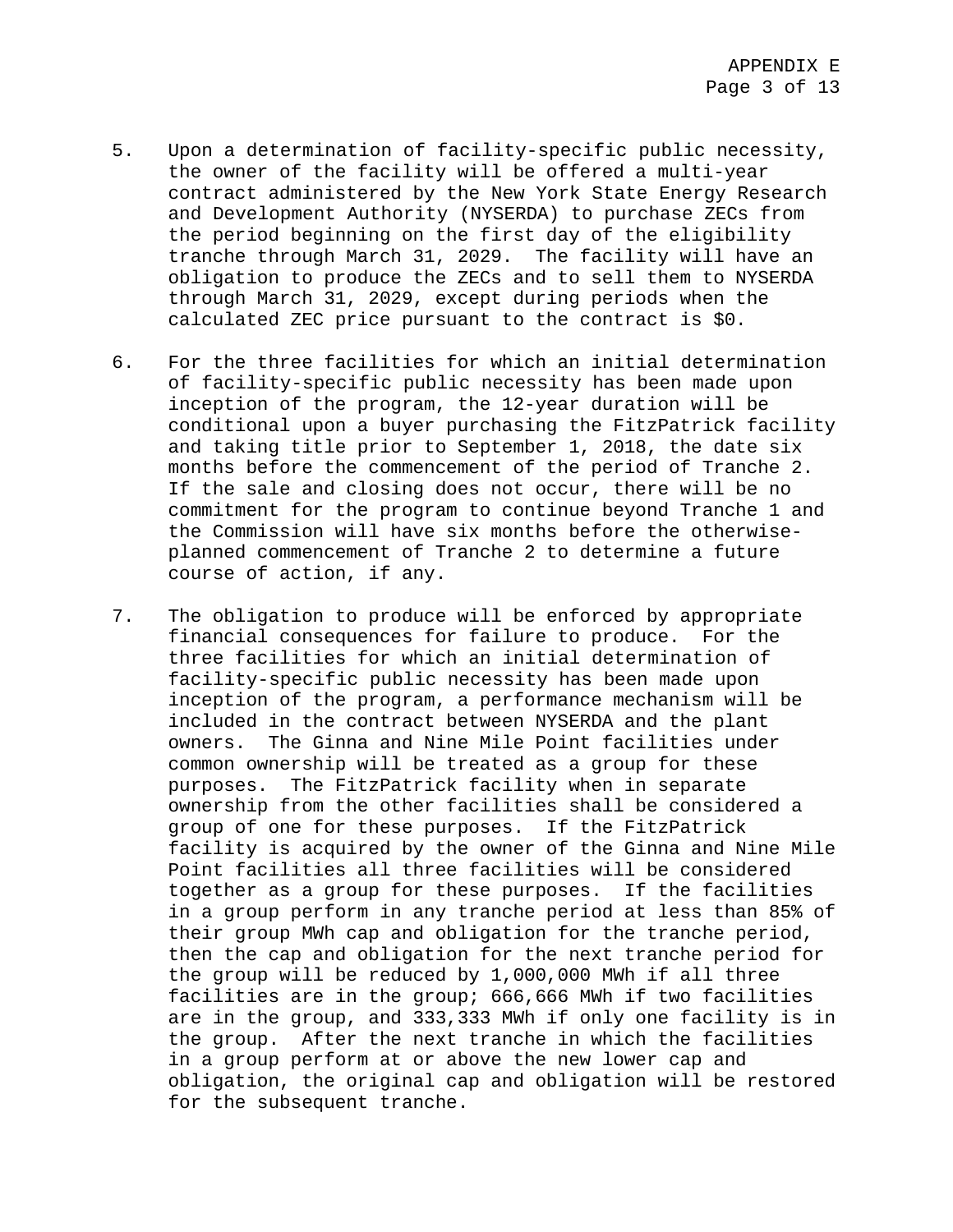- 8. The program and especially the caps on eligible production of ZECs is designed to preserve the zero-emissions attributes of all of the qualifying facilities and NYSERDA as the contract administrator shall ensure that contracts for all of the facilities are in place before any of the contracts are allowed to become effective.
- 9. Should any of the three facilities initially qualified (FitzPatrick, Ginna and Nine Mile Poin[t1](#page-215-0)) permanently cease producing zero-emissions attributes for any reason whatsoever the overall cap of 27,618,000 MWh will be reduced by one-third for each facility that permanently ceases producing zero-emissions attributes. Therefore, if one of the facilities ceases producing zero-emissions attributes, the overall cap will be reduced to 18,412,000 MWh; if two of the facilities cease producing zero-emissions attributes, the overall cap will be reduced to 9,206,000 MWh. These requirements will act both as an incentive to the facility owners to keep all of the plants operating, and to ensure that the continuing program keeps the original balance between ratepayer and generator interests. The reductions will be pro-rated within a tranche period to the date upon which the facility permanently ceased producing zeroemissions attributes.
- 10. The price to be paid for ZECs has been determined administratively by the Commission as there are too few owners of the affected generation facilities for there to be a valid competitive process to determine the prices as the owners would have too much market power for effective competition.
- 11. For the contract period of Tranche 1, the price of the ZEC is based upon the average April 2017 through March 2019 projected SCC as published by the USIWG in July 2015 (nominal \$42.87/short ton), less a fixed baseline portion of that cost already captured in the market revenues received by the eligible facilities due to the Regional Greenhouse Gas Initiative (RGGI) program based upon the average of the April 2017 through March 2019 forecast RGGI

 $\overline{\phantom{a}}$ 

<span id="page-215-0"></span><sup>&</sup>lt;sup>1</sup> Nine Mile Point Units 1 & 2 qualified jointly as a single facility. If either unit permanently ceases producing zeroemissions credits, it will be treated as if the entire qualified Nine Mile Point facility has permanently ceased producing zero-emissions credits.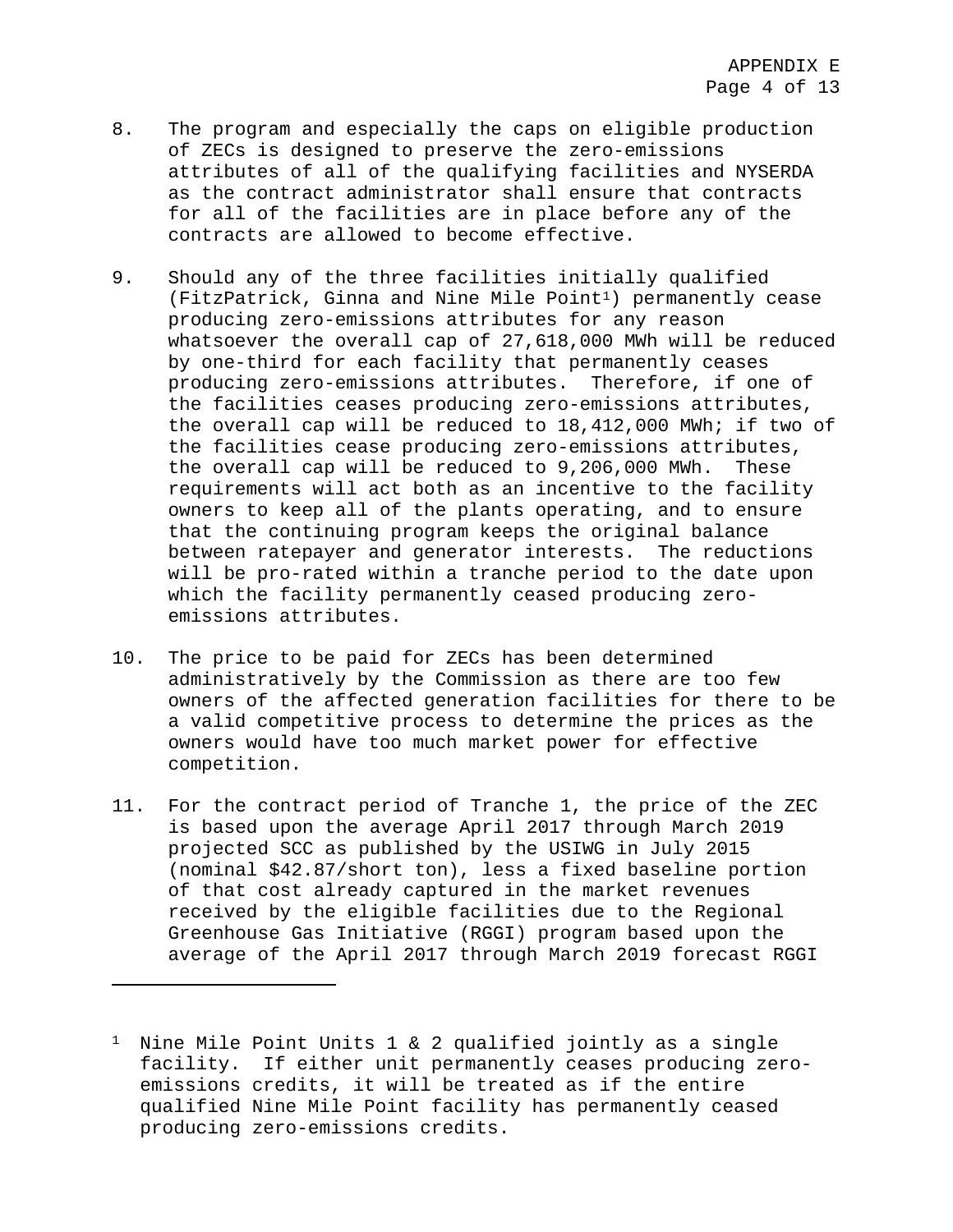prices embedded in the Congestion Assessment and Resource Integration Study (CARIS) Phase 1 report (nominal \$10.41/short ton). The formula yields a net cost of carbon of \$32.47 (nominal \$/short ton), and a ZEC price of \$17.48 per MWh for the contract period of Tranche 1 [see Attachment 1 for the detailed calculations behind this price].

12. For the contract periods of Tranche 2 through Tranch 6, the ZEC prices would be calculated pursuant to a formula by tranche. In general concept, the formula is as follows:



Note: the \$39/MWh figure is subject to adjustment.

13. The formula components are described more specifically, as follows:

(a) The Social Cost of Carbon (SCC) component (nominal \$\$ per short ton of  $CO<sub>2</sub>$ ) would be as follows:

| Tranche 2 | \$46.79 | Average of April 2019 -<br>March 2021 USIWG on SCC<br>estimates (July 2015) |
|-----------|---------|-----------------------------------------------------------------------------|
| Tranche 3 | \$50.11 | Average of April 2021 -<br>March 2023 USIWG on SCC<br>estimates (July 2015) |
| Tranche 4 | \$54.66 | Average of April 2023 -<br>March 2025 USIWG on SCC<br>estimates (July 2015) |
| Tranche 5 | \$59.54 | Average of April 2015 -<br>March 2027 USIWG on SCC<br>estimates (July 2015) |
| Tranche 6 | \$64.54 | Average of April 2027 -<br>March 2029 USIWG on SCC<br>estimates (July 2015) |

(b) The Baseline RGGI Effect component would remain fixed for all tranches at a nominal \$10.41/short ton. [Note: The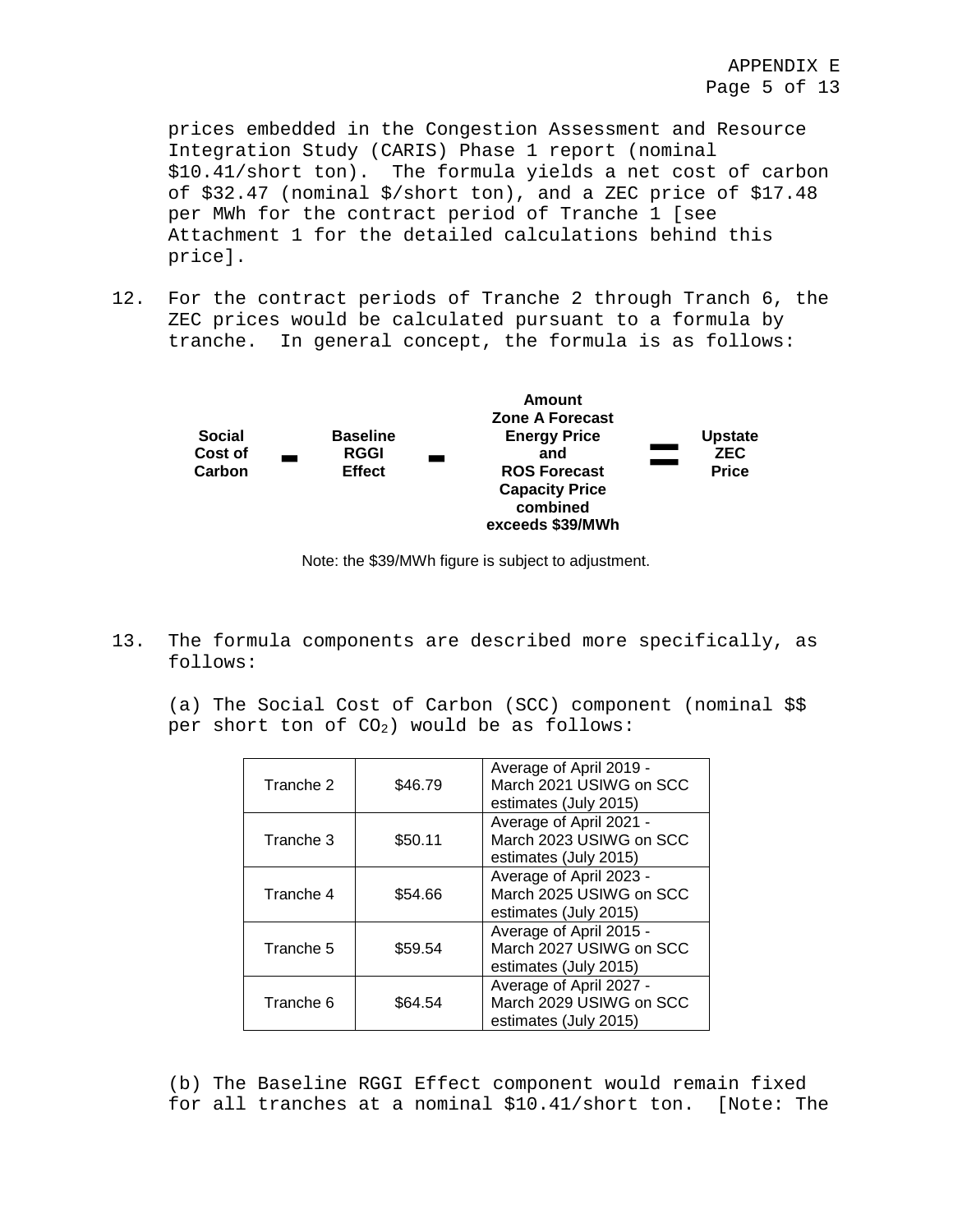energy price forecast part of the adjustment described below will capture forward-going changes due to RGGI].

(c) The Conversion Factor used to convert the net  $CO<sub>2</sub>$ externality cost in nominal dollars per short ton to dollars per MWh will remain fixed at 0.53846 for the first three tranches. For Tranche 4, if the total energy from renewable resources consumed in New York State during calendar year 2022 is over 50,000,000 MWh, the marginal conversion factor will be adjusted downward. the adjustment will be 0.00491 tons per MWh for each 1,000,000 MWh of renewable energy consumed above 50,000,000 MWh.[2](#page-217-0) For Tranche 5, if the total energy from renewable resources consumed in New York State during calendar year 2024 is over 50,000,000 MWh, the marginal conversion factor will be adjusted downward. The amount of the adjustment will be 0.00491 tons per MWh for each 1,000,000 MWh of renewable energy consumed above 50,000,000 MWh. For Tranche 6, if the total energy from renewable resources consumed in New York State during calendar year 2026 is over 50,000,000 MWh, the marginal conversion factor will be adjusted downward. The amount of the adjustment will be 0.00491 tons per MWh for each 1,000,000 MWh of renewable energy consumed above 50,000,000 MWh.

(d) The Forecast Energy & Capacity Price Change Adjustment component uses changes in independently published forecasts of going-forward energy and capacity prices to adjust the ZEC price (downward only so as not to exceed the Social Cost of Carbon) by the amount that future forecasts predict that NYISO Zone A energy prices combined with the Rest of State (ROS) capacity prices will exceed \$39/MWh. NYISO Zone A and ROS were chosen as relevant proxies. These components measure only the change in forecasts over time; they do not establish energy or capacity prices. The \$39/MWh baseline figure approximates a recent period average of the forecasts of Intercontinental Exchange (ICE) of the NYISO Zone A energy prices projected by ICE for the period April 2017 through March 2019 combined with the per MWh equivalent of a recent period average of the forecasts of New York Mercantile Exchange (NYMEX) NYISO Rest of State

 $\overline{\phantom{a}}$ 

<span id="page-217-0"></span><sup>&</sup>lt;sup>2</sup> This adjustment factor is designed so that the marginal emissions rate begins to fall once 50,000,000 MWh of renewable energy is achieved, and a rate of 0.45 tons per MWh is reached when 68,000,000 MWh of renewable energy is achieved.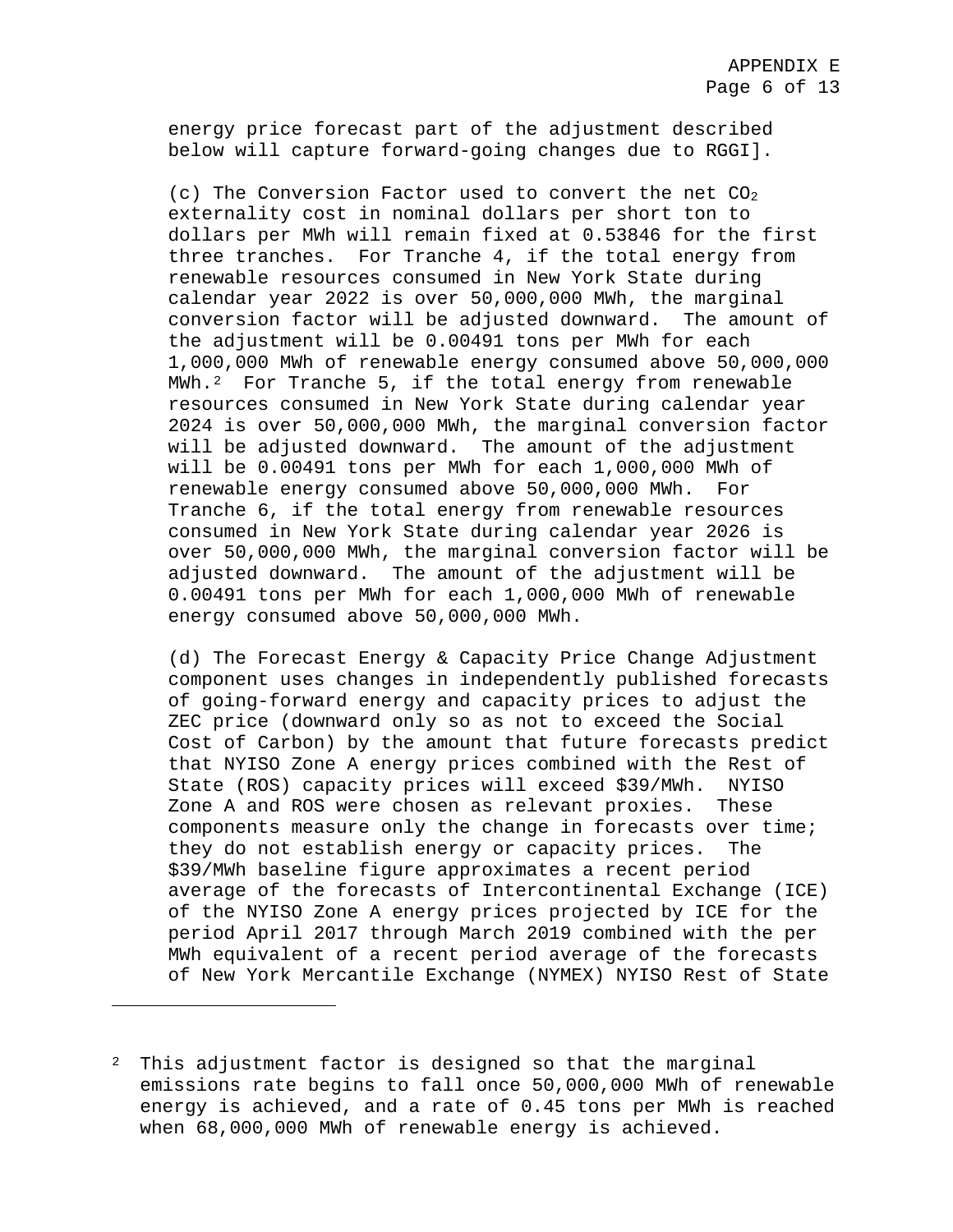Capacity Calendar Month Futures projected by NYMEX for the period April 2017 through March 2018. The adjustment would be calculated as follows:

| Tranche 2 | Price adjustment in \$\$/MWh equals the sum<br>of ICE's Calendar Year 2018 NYISO Zone A<br>price forecasts for April 2019 through March<br>2021 <sup>3</sup> and the per MWh equivalent of the<br>average of NYMEX's July through<br>December 2018 NYISO Rest of State<br>capacity price forecasts for April 2019<br>through March 2020, less \$39/MWh. | If the combined forecasted<br>prices are \$39/MWh or<br>less, the adjustment would<br>be zero (there would be no<br>adjustment).                                                           |
|-----------|---------------------------------------------------------------------------------------------------------------------------------------------------------------------------------------------------------------------------------------------------------------------------------------------------------------------------------------------------------|--------------------------------------------------------------------------------------------------------------------------------------------------------------------------------------------|
| Tranche 3 | Price adjustment in \$\$/MWh equals the sum<br>of ICE's Calendar Year 2020 NYISO Zone A<br>price forecasts for April 2021 through March<br>2023 and the per MWh equivalent of the<br>average of NYMEX's July through<br>December 2020 NYISO Rest of State<br>capacity price forecasts for April 2021<br>through March 2022, less \$39/MWh.              | If the combined forecasted<br>prices are \$39/MWh or<br>less, the adjustment would<br>be zero (there would be no<br>adjustment).                                                           |
| Tranche 4 | Price adjustment in \$\$/MWh equals the sum<br>of ICE's Calendar Year 2022 NYISO Zone A<br>price forecasts for April 2023 through March<br>2025 and the per MWh equivalent of the<br>average of NYMEX's July through<br>December 2022 NYISO Rest of State<br>capacity price forecasts for April 2023<br>through March 2024, less \$39/MWh.              | If the combined forecasted<br>prices are \$39/MWh or<br>less, the adjustment would<br>be zero (there would be no<br>adjustment). Note: the<br>\$39/MWh figure is subject<br>to adjustment. |

<span id="page-218-0"></span><sup>3</sup> NYISO Zone A energy price forecasts for each 24-month tranche will be determined as follows: 1) for each trading day during the calendar year preceding each tranche, ICE NYISO Zone A Day-Ahead Peak Fixed Price Future (ICE code NAY) and NYISO Zone A Day-Ahead Off-Peak Fixed Price Future (ICE code AOP) settled futures prices for the 24 months of the tranche will be separately averaged, yielding separate average on-peak and off-peak tranche energy prices for each trading day; 2) each trading day's average on-peak and off-peak energy prices (developed in step 1) will be time-weight averaged based on the number of on-peak and off peak hours in the tranche, yielding an single average energy price for the tranche for each trading day; 3) the average energy prices for each of the trading days during the calendar year preceding each tranche (developed in step 2) will be averaged, yielding the NYISO Zone A energy price forecast for the tranche.

 $\overline{\phantom{a}}$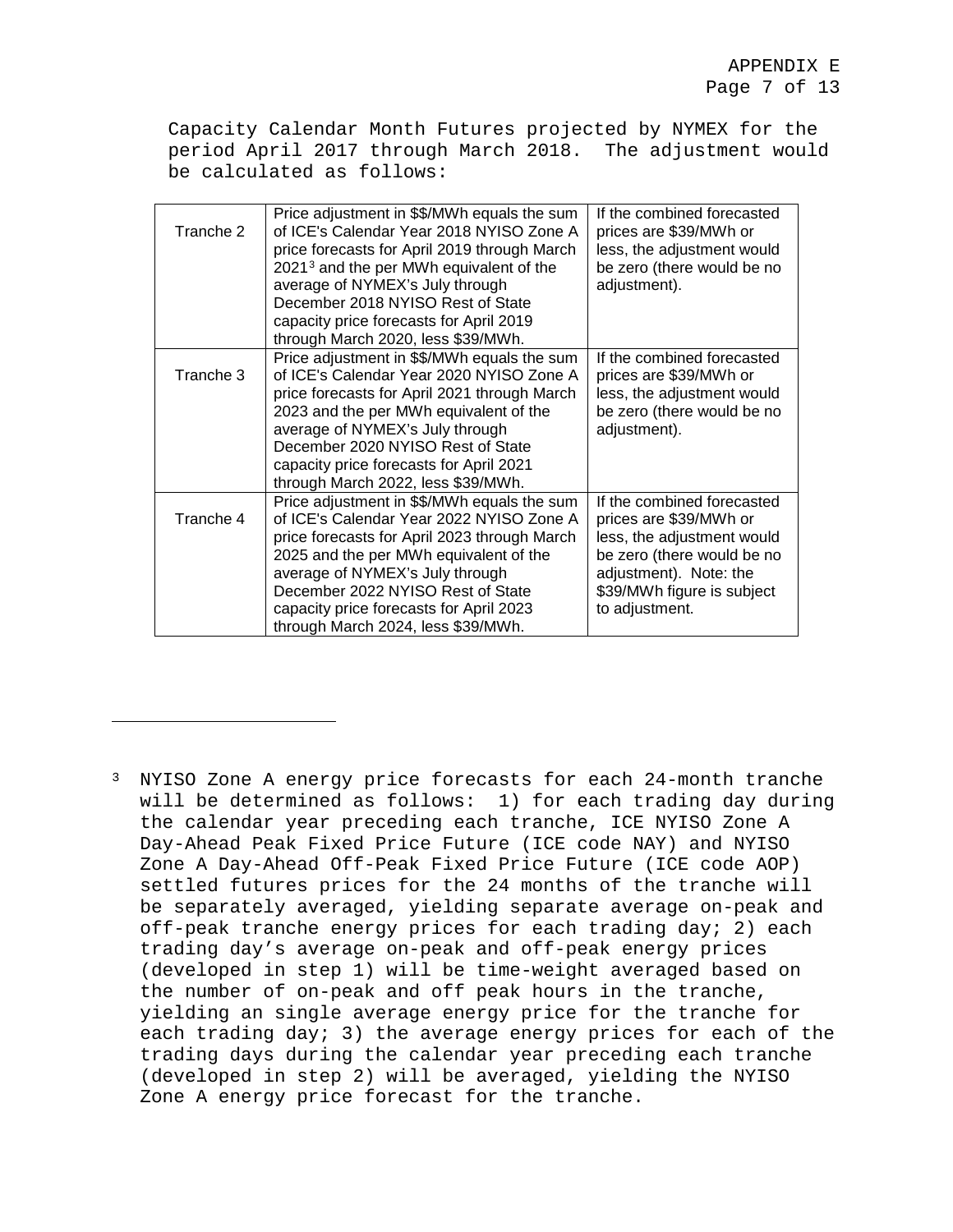|           | Price adjustment in \$\$/MWh equals the sum  | If the combined forecasted |
|-----------|----------------------------------------------|----------------------------|
| Tranche 5 | of ICE's Calendar Year 2024 NYISO Zone A     | prices are \$39/MWh or     |
|           | price forecasts for April 2025 through March | less, the adjustment would |
|           | 2027 and the per MWh equivalent of the       | be zero (there would be no |
|           | average of NYMEX's July through              | adjustment). Note: the     |
|           | December 2024 NYISO Rest of State            | \$39/MWh figure is subject |
|           | capacity price forecasts for April 2025      | to adjustment to use the   |
|           | through March 2026, less \$39/MWh.           | amount used for Tranche 4. |
|           | Price adjustment in \$\$/MWh equals the sum  | If the combined forecasted |
| Tranche 6 | of ICE's Calendar Year 2026 NYISO Zone A     | prices are \$39/MWh or     |
|           | price forecasts for April 2027 through March | less, the adjustment would |
|           | 2029 and the per MWh equivalent of the       | be zero (there would be no |
|           | average of NYMEX's July through              | adjustment). Note: the     |
|           | December 2026 NYISO Rest of State            | \$39/MWh figure is subject |
|           | capacity price forecasts for April 2027      | to adjustment to use the   |
|           | through March 2028, less \$39/MWh.           | amount used for Tranche 4. |

In order to capture the effects that changed congestion patterns will have on the basis differential, the \$39/MWh reference price used in ZEC price formula will be updated one time, at the time the Tranche 4 ZEC price is determined. The one-time update will be calculated by determining the historic basis over the 2017-2022 time period and adjusting the \$39/MWh reference price used in the ZEC price formula if the historic basis is outside of a range of \$5-\$7/MWh. The exact methodology is as follows:

The historic \$/MWh difference between the six-year average Zone A day-ahead energy price and the individual six-year average generator bus day-ahead energy prices for each of the four nuclear units will be calculated based on historic NYISO data for calendar years 2017 through 2022.[4](#page-219-0)

The four \$/MWh price differences (basis) will be weighted to determine a single average historic \$/MWh basis differential. The nuclear unit weightings will be based on the actual six-year cumulative energy output of each unit for the years 2017 through 2022. Depending on the methodology employed, the Tranche 1 forecast \$/MWh basis differential between Zone A and the upstate nuclear generator busses is between \$5/MWh and \$7/MWh. If the average historic basis

l

<span id="page-219-0"></span><sup>&</sup>lt;sup>4</sup> The historic NYISO data can be generated here: http://www.nyiso.com/public/markets\_operations/market\_data/cus tom\_report/index.jsp?report=dam\_lbmp\_gen.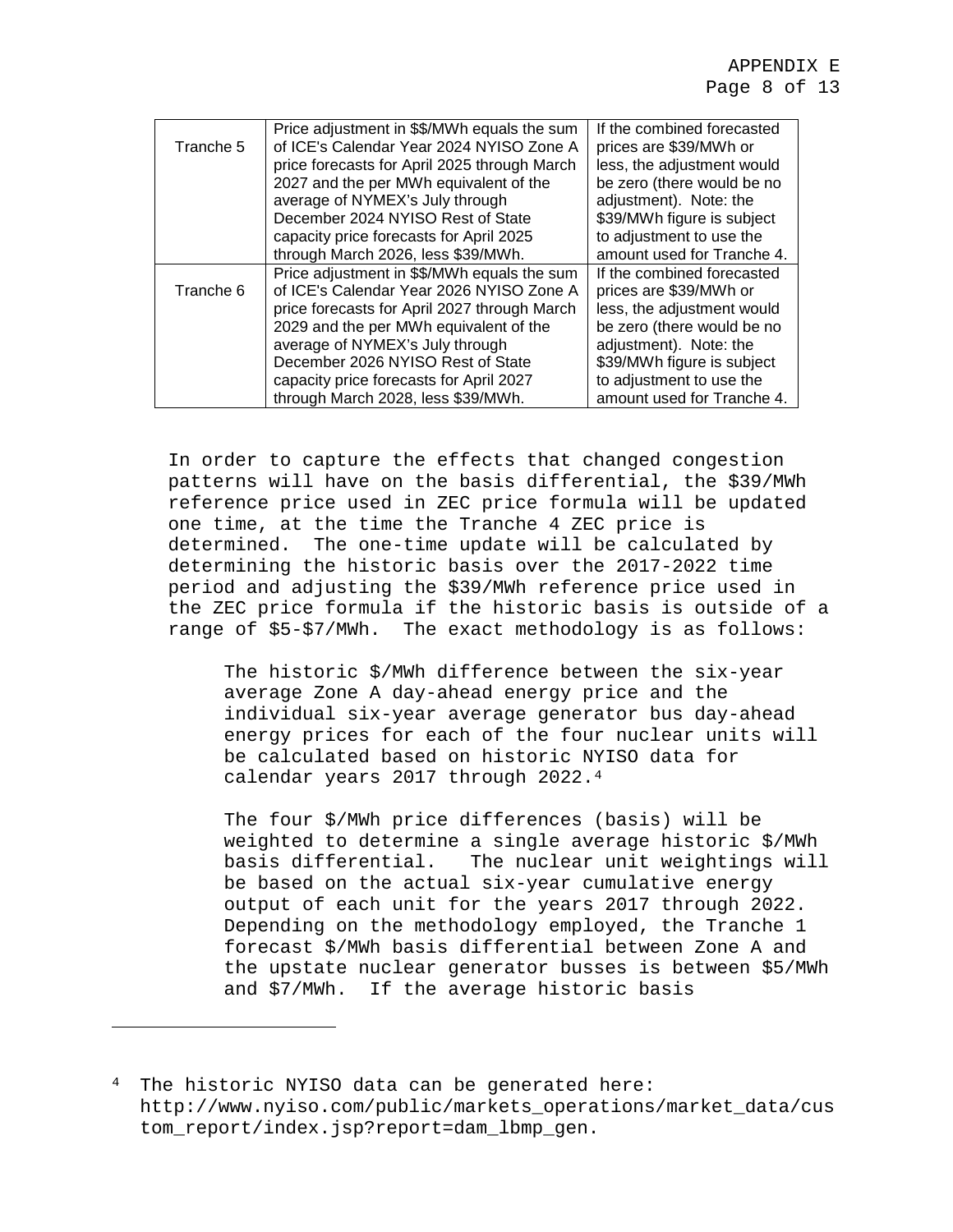differential is below \$5/MWh, the difference between \$5/MWh and the average historic basis differential will be subtracted from the \$39/MWh reference price contained in the ZEC price formula. If the average historic basis differential is above \$7/MWh, the difference between the average historic basis differential and \$7/MWh and will be added to the \$39/MWh reference price contained in the ZEC price formula. If the average historic basis differential is between \$5/MWh and \$7/MWh there will be no adjustment to the \$39/MWh reference price contained in the ZEC price formula.

If the basis differential decreases, consumers would benefit, all else equal, since the \$39/MWh reference price is adjusted downward; if the basis differential increases, consumers would never pay more than the Social Cost of Carbon in Staff's Responsive Proposal.

- 14. The amount of ZECs to be purchased on an annual basis will be capped at a MWh amount that represents the verifiable historic contribution the facilities have made to the clean energy resource mix consumed by retail consumers in New York State. For the three facilities for which an initial determination of facility-specific public necessity has been made upon inception of the program, the Commission has determined that the amount of ZECs to be purchased on an annual basis will be capped at 27,618,000 MWh. The FitzPatrick plant, so long as it remains in ownership separate from the other facilities, shall have an individual cap and obligation of 25.4% of the total or 7,014,972 MWhs (based on a multi-year historic average). The Ginna and Nine Mile Point facilities under common ownership shall have a group cap and obligation of the remaining 74.6% of the total or 20,603,028 MWhs. If the FitzPatrick facility is acquired by the owner of the Ginna and Nine Mile Point facilities, the caps will be combined and treated as a single group.
- 15. Verification of ZEC production shall be made by NYSERDA, in consultation with the Department of Public Service, subject to ultimate Commission authority.
- 16. If the zero-emissions attributes of the downstate Indian Point facility become at risk and the Commission determines that there is a public necessity to encourage the preservation of their zero-emission environmental values or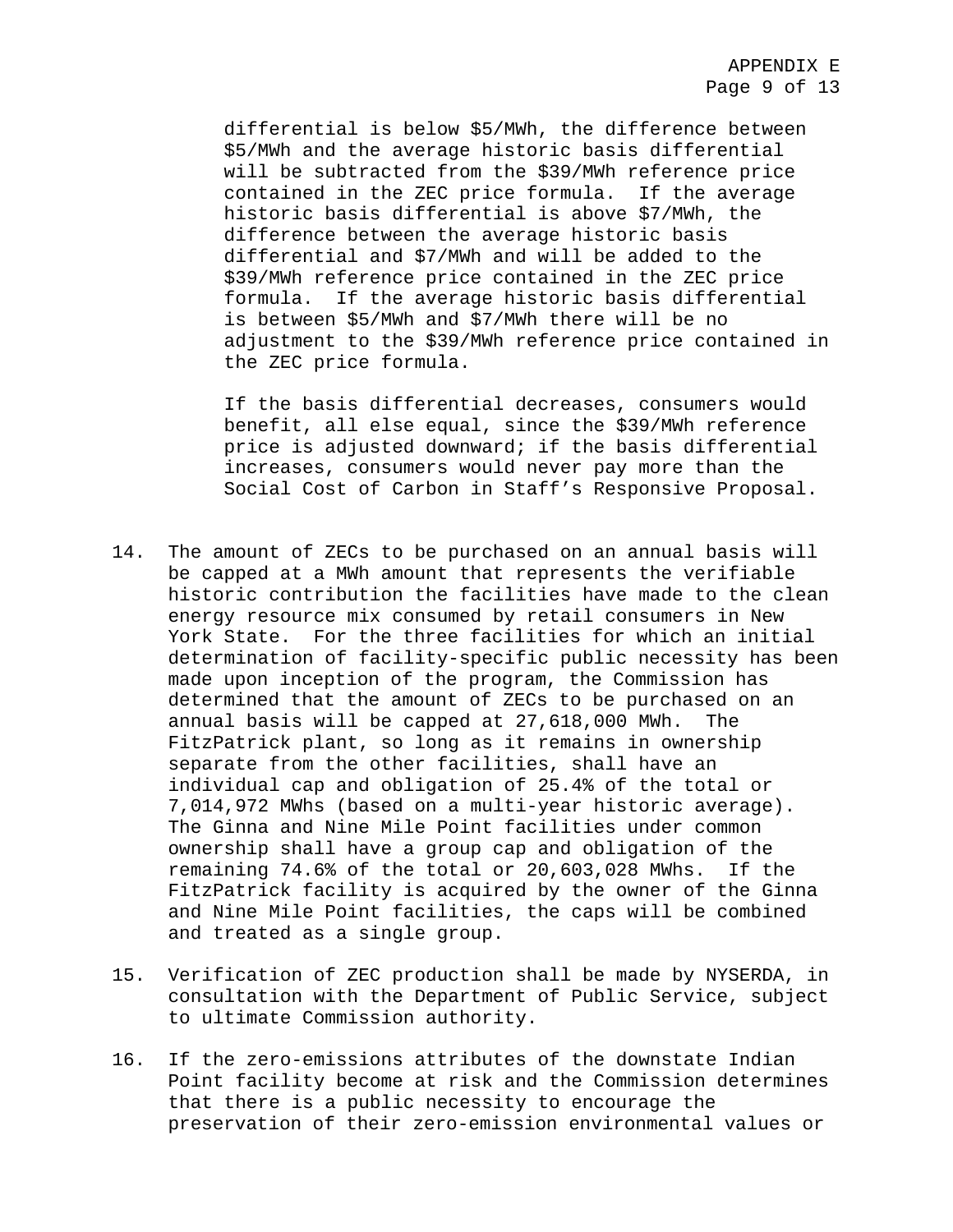attributes, the Commission reserves the right to possibly calculate the ZEC price to reflect the difference between upstate and downstate market revenues in order to put downstate facilities on an equal footing with upstate facilities. A methodology to calculate the upstate/downstate price differential may be developed if its use becomes necessary.

- 17. The price charged by NYSERDA per ZEC shall be at the price established administratively by the Commission as described above, plus an adder to cover NYSERDA's incremental administrative costs and fees associated with the ZEC program and ZEC revenues.
- 18. All Commission determinations of public necessity to pay for zero-emissions attributes for a facility are subject to the execution of an appropriate contract between NYSERDA and the owner of the facility in accordance with the Commission order establishing the Zero-Emissions Credits Requirement.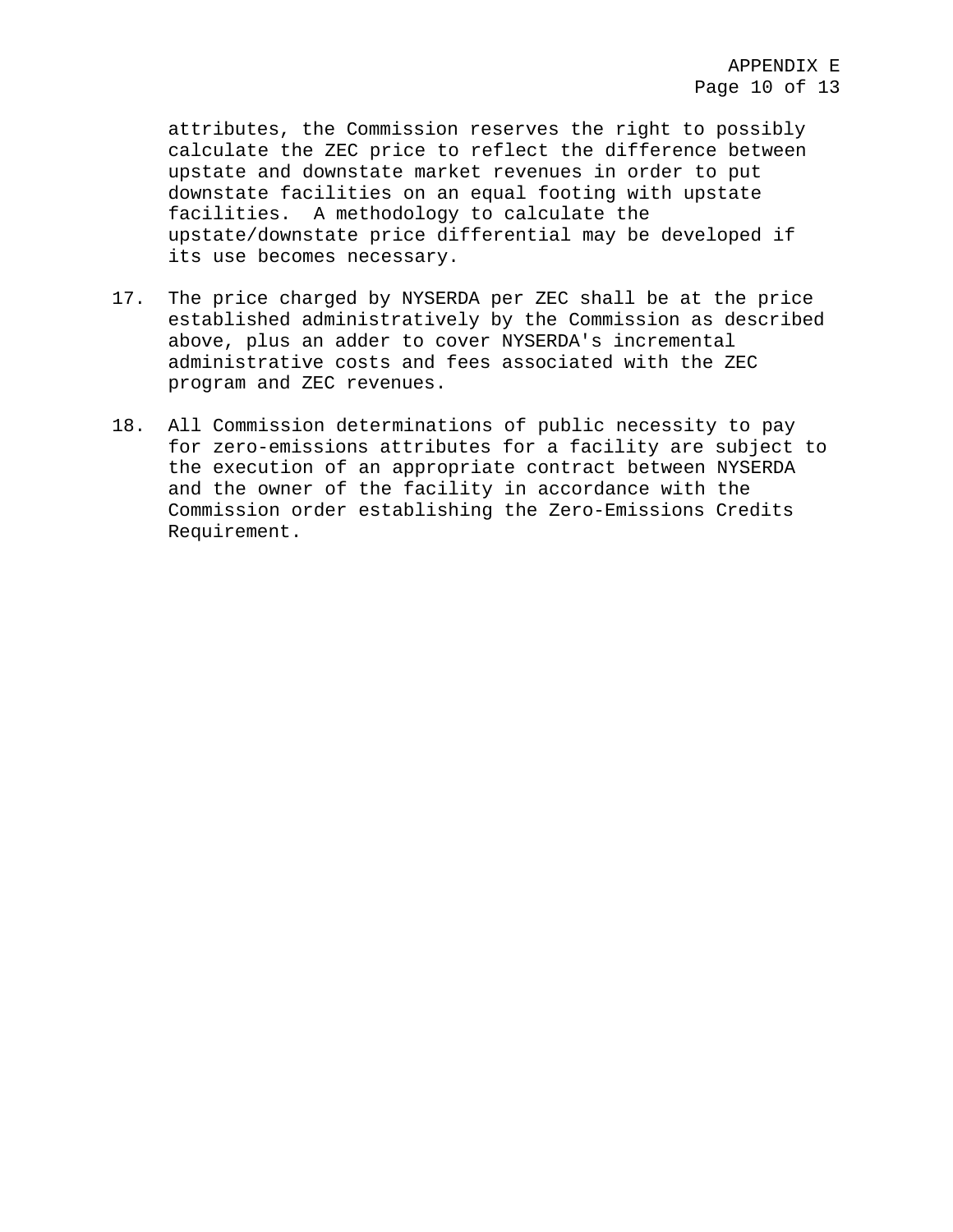# **Attachment 1 - ZEC Calculations**

# **Table 1**

## *USIWG Annual Estimates of Social Cost of Carbon (SCC) Adjusted for Inflation and Converted to Nominal Dollars per Short Ton*

| <u>A</u> | <u>B</u>                     | $\overline{c}$                                      | $\overline{\mathsf{D}}$   | Ε                                      |
|----------|------------------------------|-----------------------------------------------------|---------------------------|----------------------------------------|
|          |                              |                                                     | <b>B*C/100</b>            | D*0.907184                             |
|          | US SCC<br>"Central<br>Value" | Inflation                                           | US SCC<br>"Central Value" | x 0.907184<br>(metric to<br>short ton) |
|          | (\$2007)/m-<br>ton           | <b>GDP-IPD</b><br><b>Base</b><br>2007               | (\$ Nominal)<br>/m-ton    | \$ Nominal<br>/short ton               |
| 2017     | \$39                         | 117.0197464                                         | \$45.64                   | \$41.40                                |
| 2018     | \$40                         | 119.485483                                          | \$47.79                   | \$43.36                                |
| 2019     | \$41                         | 121.9512195                                         | \$50.00                   | \$45.36                                |
| 2020     | \$42                         | 124.5196951                                         | \$52.30                   | \$47.44                                |
| 2021     | \$42                         | 127.1909097                                         | \$53.42                   | \$48.46                                |
| 2022     | \$43                         | 129.8621242                                         | \$55.84                   | \$50.66                                |
| 2023     | \$44                         | 132.5333388                                         | \$58.31                   | \$52.90                                |
| 2024     | \$45                         | 135.3072924                                         | \$60.89                   | \$55.24                                |
| 2025     | \$46                         | 138.183985                                          | \$63.56                   | \$57.66                                |
| 2026     | \$47                         | 141.0606777                                         | \$66.30                   | \$60.14                                |
| 2027     | \$48                         | 144.0229519                                         | \$69.13                   | \$62.71                                |
| 2028     | \$49                         | 147.0474339                                         | \$72.05                   | \$65.37                                |
| 2029     | \$49<br>Note:                | 150.13543<br>Some of the numbers have been rounded. | \$73.57                   | \$66.74                                |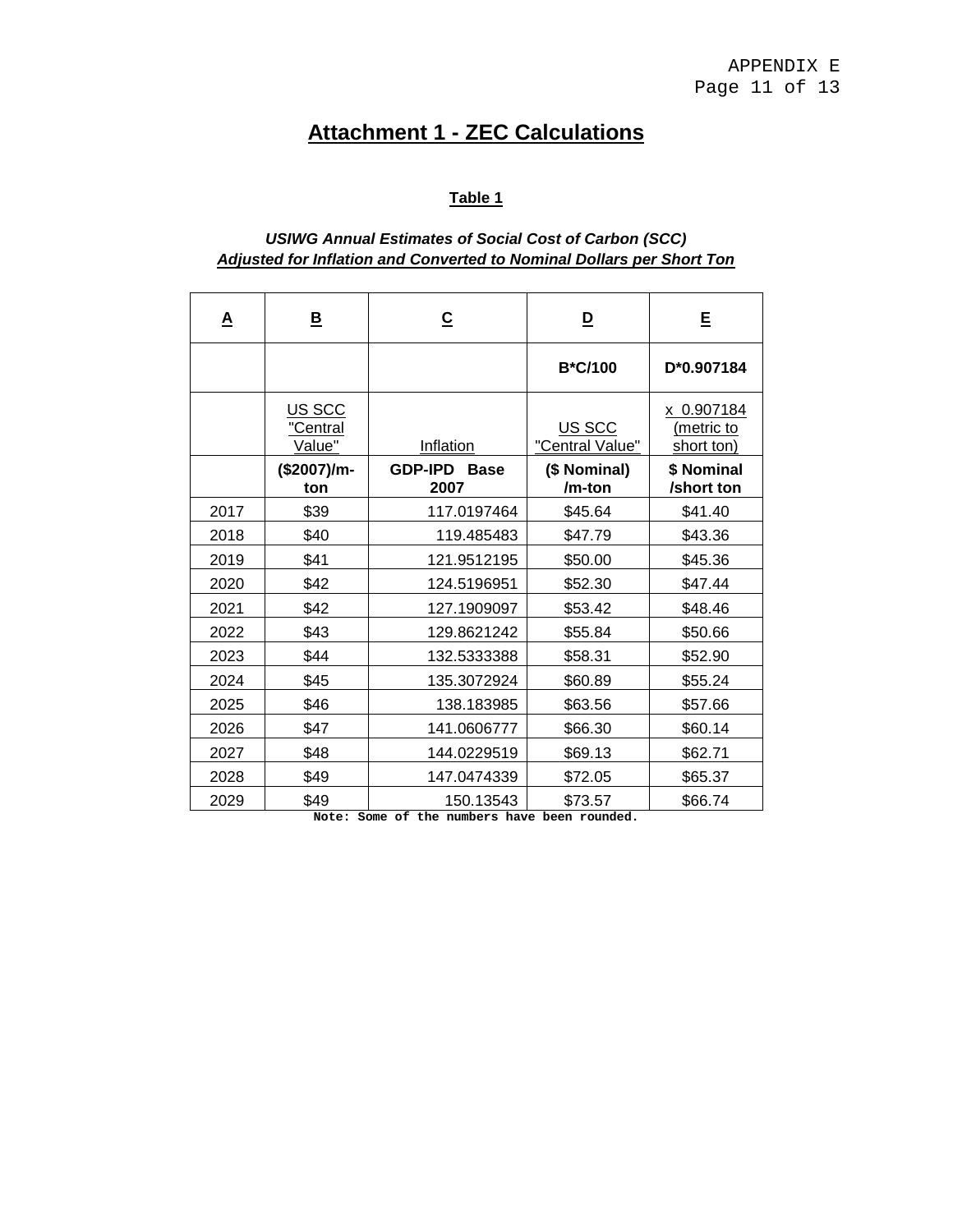## **Table 2**

|                                                                            |                           | RGGI                             |                                    |  |
|----------------------------------------------------------------------------|---------------------------|----------------------------------|------------------------------------|--|
|                                                                            | US SCC<br>"Central Value" | estimate in<br><b>CARIS LBMP</b> | Net CO <sub>2</sub><br>Externality |  |
|                                                                            |                           |                                  |                                    |  |
|                                                                            | \$ Nominal                | \$ Nominal                       | \$ Nominal                         |  |
|                                                                            | /short ton                | /short ton                       | /short ton                         |  |
| 2017                                                                       | \$41.40                   | \$10.12                          | \$31.28                            |  |
| 2018                                                                       | \$43.36                   | \$10.48                          | \$32.88                            |  |
| 2019                                                                       | \$45.36                   | \$10.99                          | \$34.37                            |  |
| 4/1/2017-3/31/2019                                                         | \$42.87                   | \$10.41                          | \$32.47                            |  |
| [Tranche 1# = $(\frac{3}{4}$ of 2017# + 2018# + $\frac{1}{4}$ of 2019#)/2] |                           |                                  |                                    |  |
| with a company of the countries house to company and the                   |                           |                                  |                                    |  |

## *Sample Conversion from Annual to Tranche Period and Calculation of RGGI Baseline*

**Note: Some of the numbers have been rounded.**

## **Table 3**

## *Calculation of Net CO2 Externality by Tranche*

|           |                    | US SCC<br>"Central Value" | Baseline Avg<br>2017-2018<br><b>RGGI</b><br>estimate in<br><b>CARIS LBMP</b> | Net $CO2$<br>Externality |
|-----------|--------------------|---------------------------|------------------------------------------------------------------------------|--------------------------|
|           |                    | \$ Nominal<br>/short ton  | \$ Nominal<br>/short ton                                                     | \$ Nominal<br>/short ton |
| Tranche 1 | 4/1/2017-3/31/2019 | \$42.87                   | \$10.41                                                                      | \$32.47                  |
| Tranche 2 | 4/1/2019-3/31/2021 | \$46.79                   | \$10.41                                                                      | \$36.38                  |
| Tranche 3 | 4/1/2021-3/31/2023 | \$50.11                   | \$10.41                                                                      | \$39.71                  |
| Tranche 4 | 4/1/2023-3/31/2025 | \$54.66                   | \$10.41                                                                      | \$44.26                  |
| Tranche 5 | 4/1/2025-3/31/2027 | \$59.54                   | \$10.41                                                                      | \$49.13                  |
| Tranche 6 | 4/1/2027-3/31/2029 | \$64.54                   | \$10.41                                                                      | \$54.13                  |

**Note: Some of the numbers have been rounded.**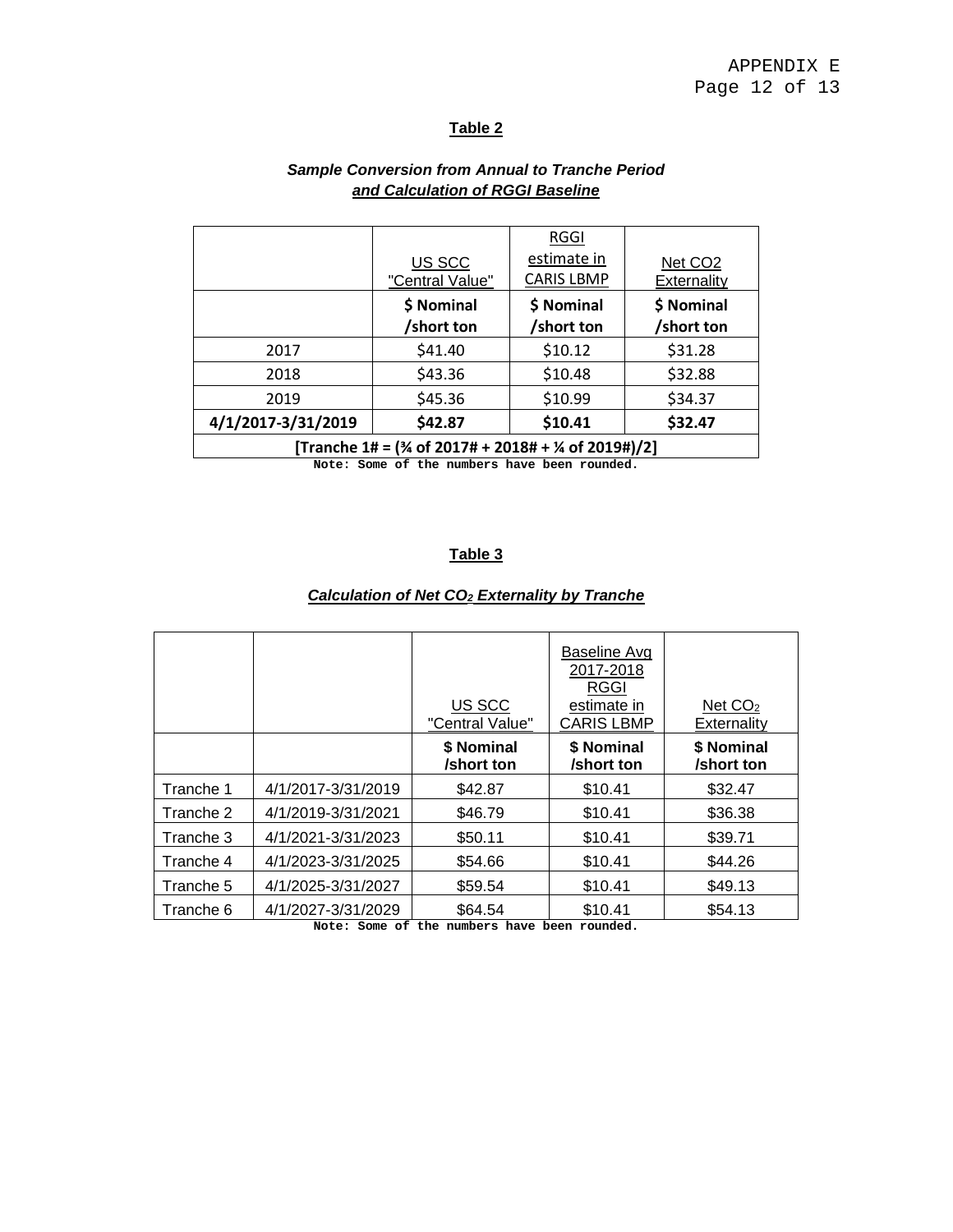## **Table 4**

|           |                    | Net CO <sub>2</sub><br>Externality | Short Ton to MWh            | <b>Adjusted SCC</b> |
|-----------|--------------------|------------------------------------|-----------------------------|---------------------|
|           |                    | \$ Nominal<br>/short ton           | <b>Conversion</b><br>Factor | \$/MWh              |
| Tranche 1 | 4/1/2017-3/31/2019 | \$32.47                            | 0.53846                     | \$17.48             |
| Tranche 2 | 4/1/2019-3/31/2021 | \$36.38                            | 0.53846                     | \$19.59             |
| Tranche 3 | 4/1/2021-3/31/2023 | \$39.71                            | 0.53846                     | \$21.38             |
| Tranche 4 | 4/1/2023-3/31/2025 | \$44.26                            | TBD                         | TBD                 |
| Tranche 5 | 4/1/2025-3/31/2027 | \$49.13                            | TBD                         | TBD                 |
| Tranche 6 | 4/1/2027-3/31/2029 | \$54.13                            | TBD                         | TBD                 |

### *Conversion of Net CO2 Externality to Dollars per MWh by Tranche*

**Note: Some of the numbers have been rounded.**

## **Table 5**

## *Calculation of ZEC Price by Tranche*

|           |                    | Adjusted<br><b>SCC</b> | Zone A Reference<br>Price | Energy &<br>Capacity<br>Forecast<br>Adjustment | Upstate ZEC<br>Price |
|-----------|--------------------|------------------------|---------------------------|------------------------------------------------|----------------------|
|           |                    | \$/MWh                 | \$/MWh                    | \$/MWh                                         | \$/MWh               |
| Tranche 1 | 4/1/2017-3/31/2019 | \$17.48                | N/A                       | N/A                                            | \$17.48              |
| Tranche 2 | 4/1/2019-3/31/2021 | \$19.59                | \$39.00                   | TBD                                            | TBD                  |
| Tranche 3 | 4/1/2021-3/31/2023 | \$21.38                | \$39.00                   | TBD                                            | TBD                  |
| Tranche 4 | 4/1/2023-3/31/2025 | TBD                    | TBD                       | TBD                                            | TBD                  |
| Tranche 5 | 4/1/2025-3/31/2027 | TBD                    | Tranche 4 Amount          | TBD                                            | TBD                  |
| Tranche 6 | 4/1/2027-3/31/2029 | TBD                    | Tranche 4 Amount          | TBD                                            | TBD                  |

**Note: Some of the numbers have been rounded.**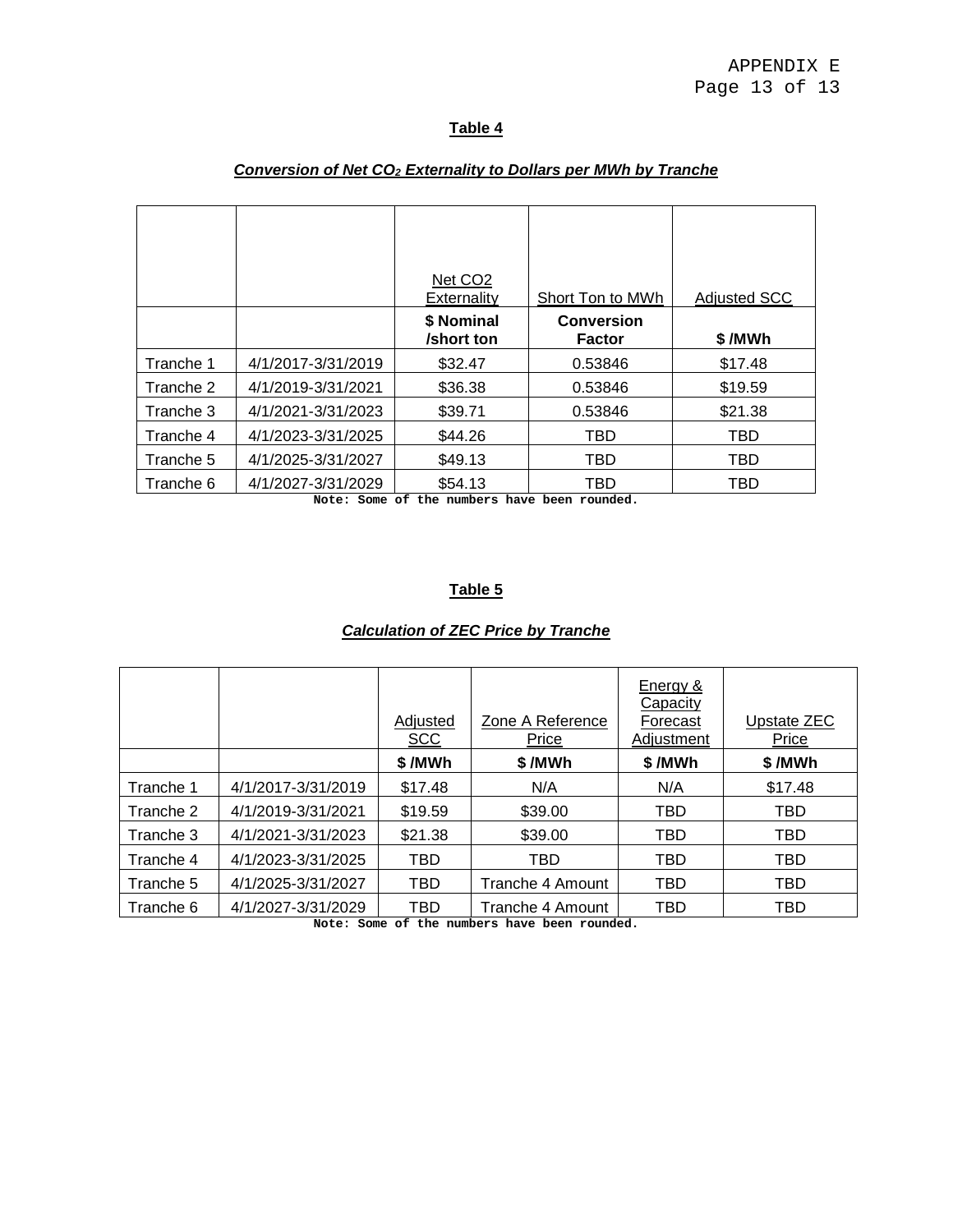#### IMPLEMENTATION PHASE

Given the need for momentum to implement the important initiatives adopted here, in many cases this Order establishes criteria to provide for swift implementation for one or more early years. However, recognizing that advances in technology, changes in the market and other factors will influence the goals to be achieved, the Order also leaves room to revisit certain issues and make necessary adjustments in the future. Full implementation will require various determinations going forward and typically will involve a Staff proposal followed by Commission action. Staff shall periodically publish a calendar to provide information about the subject matter, timing and process for consideration of implementation proposals. Among items that remain to be determined during this implementation phase are as follows:

- LSE Obligations:
	- o Staff review of the annual targets for LSE obligations for 2018 through 2021, with recommendations to modify or confirm the targets adopted here
	- o Establishment, through Staff proposal and Commission action, of the annual targets for LSE obligations from 2022 through 2030
	- o Establishment of the settlement date and details of the process for demonstrating compliance following each annual compliance period
	- o Establishment of details for REC transactions between NYSERDA and LSEs, conformity with NYGATS requirements, terms of banking, and ACP payment structure
- ACP:
	- o Commission announcement of ACP for 2017, involving calculation of average published REC price plus 10%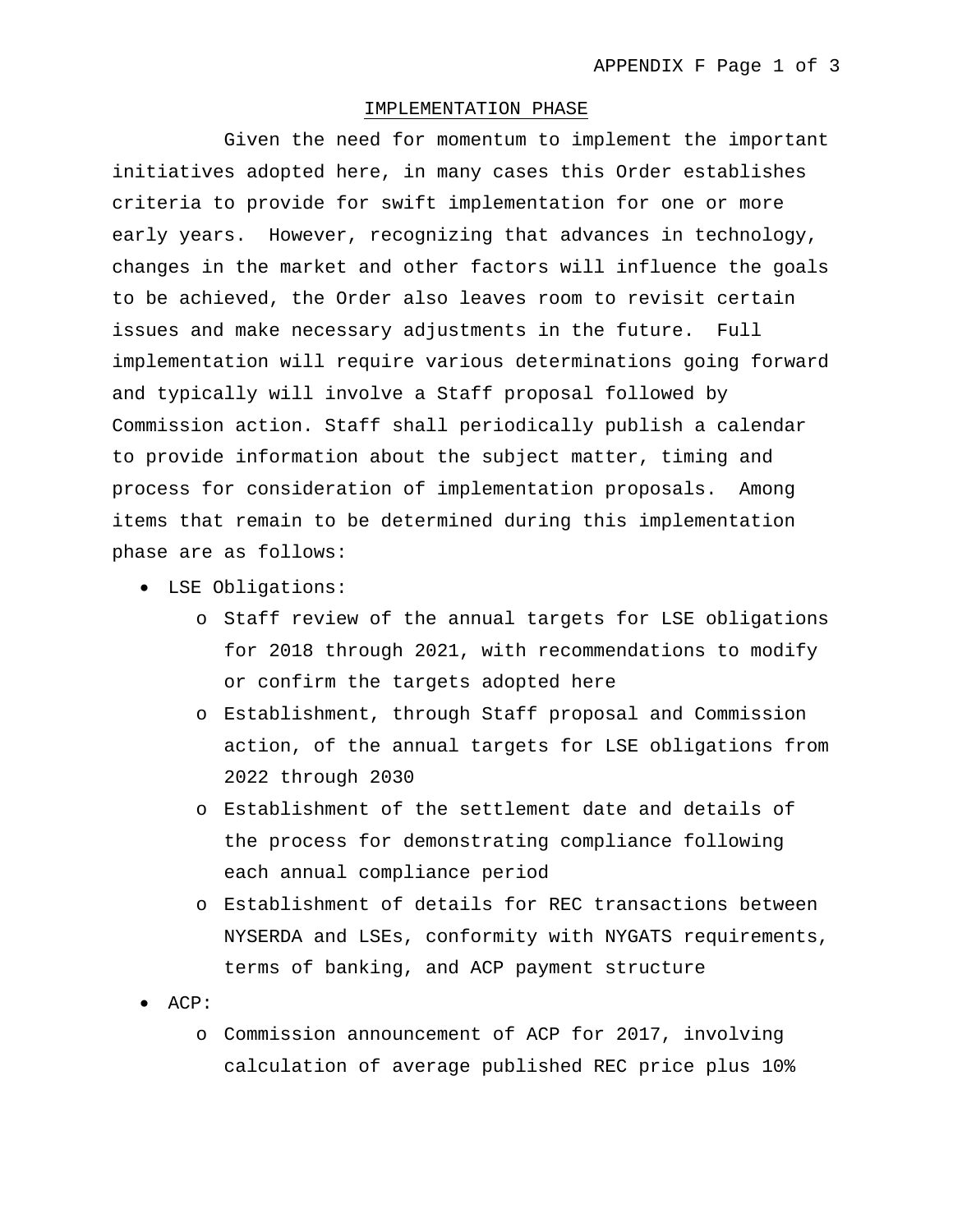- o Adoption, through Staff proposal and Commission action, of a methodology for setting ACP for years following 2017
- o Determination of the appropriate disposition of ACP payments for the benefit of customers
- REC Price:
	- o Establishment of NYSERDA's REC price, including reasonable administrative functions and costs with regard to Tier 1 procurement as established by the Commission, for 2017
	- o Adoption of a methodology for pricing and offering RECs for years subsequent to 2017
- NYSERDA Procurement:
	- o Development of a plan to provide NYSERDA with appropriate capitalization and cash flow for NYSERDA's role in procurement of long-term contracts, including establishing an equitable mechanism for distribution utilities to provide the necessary financing and guarantees, if necessary
	- o Establishment and publication by NYSERDA of a firm schedule of fixed dates for the annual and potential supplemental solicitations for the 2017 procurement
	- o Development of a procurement process for the years following 2017, including a schedule, delivery requirements and evaluation criteria -- including economic development scoring -- used for awarding bids
	- o Staff recommendation as to whether NYSERDA procured RECs should be tradable in the years following 2017
- Exploration by Staff, NYSERDA and other interested stakeholders within the pending reset process to develop content and definition standards that can be used to market a New York certified green electric product, i.e., a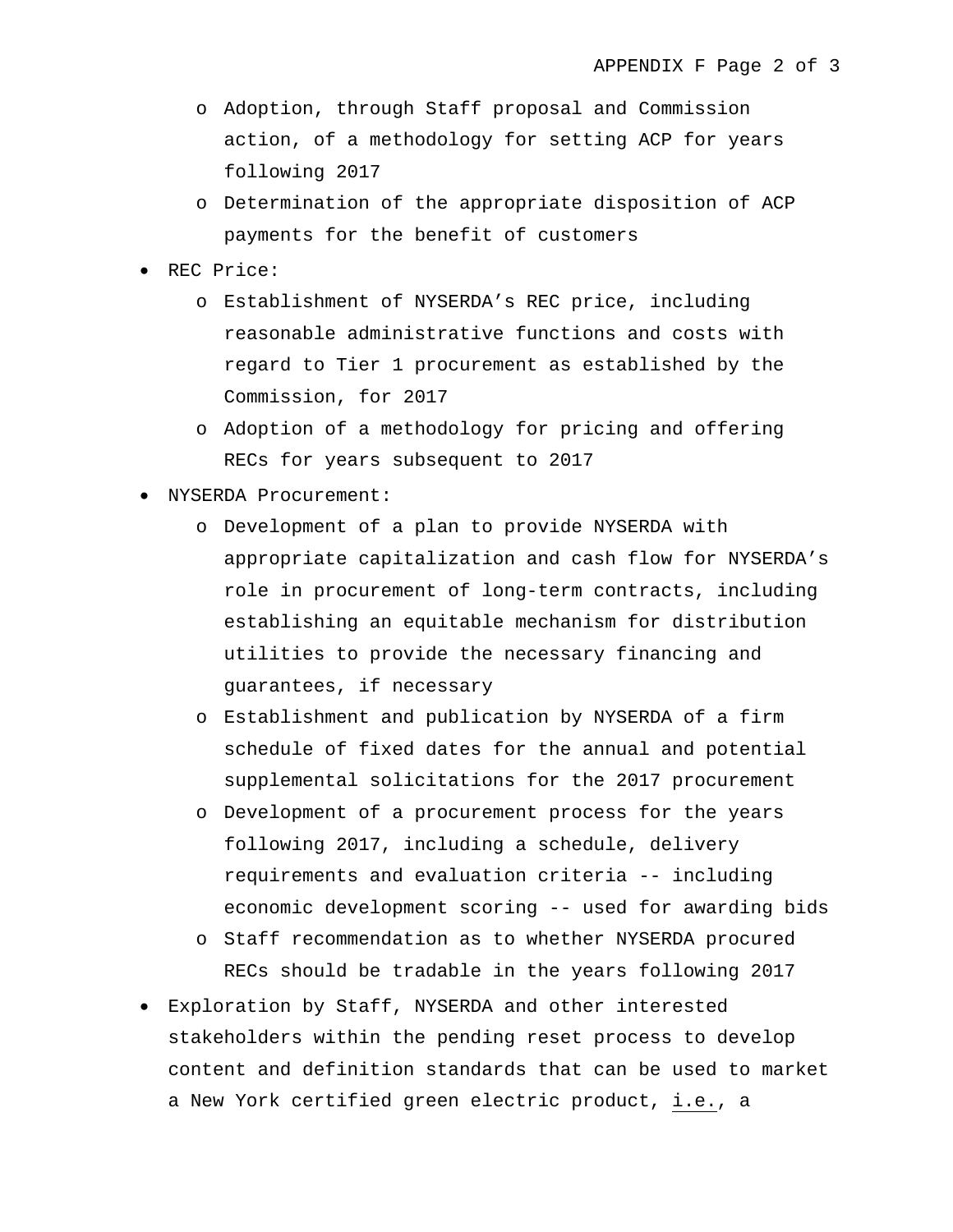product that customers know has a defined content of NYbased green power

- Identification by NYSERDA of appropriate mechanisms the Commission and the State may wish to consider to achieve the objective of maximizing the potential for off-shore wind
- Consideration of practical administrative mechanisms that might be employed to accommodate geothermal heat pumps as an eligible technology
- Determination of the methodology for performing of triennial reviews, including criteria for Staff's interim divergence test
- Development of a mechanism for monitoring EV and HP penetration
- Development of a mechanism for considering a T-REC program
- Establishment of Program Reporting and Evaluation Requirements
- Staff Review of Maintenance Program requirements to determine whether changes are necessary to align support with zero-emissions facilities, including contract term, funding source, administration and REC ownership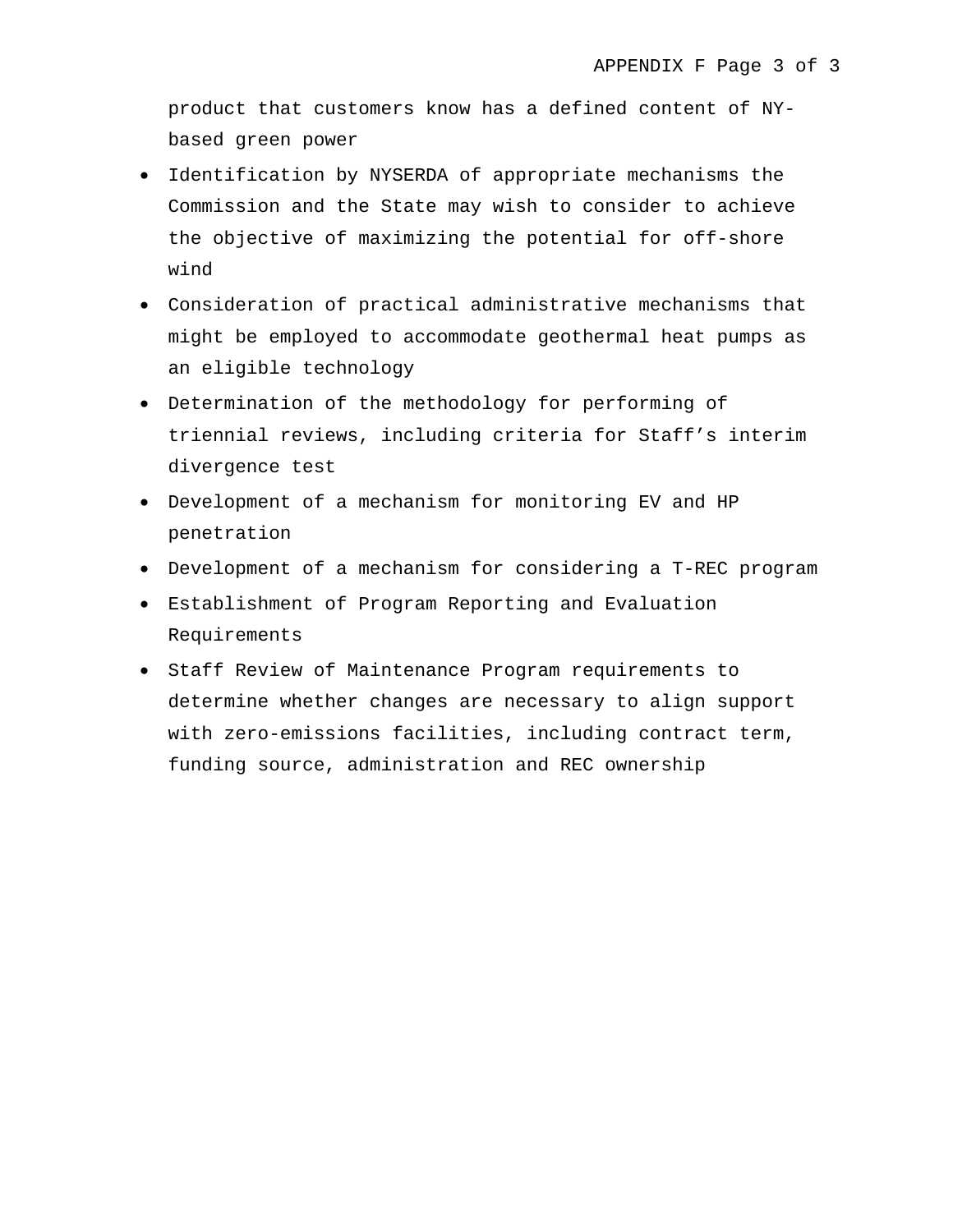#### State Environmental Quality Review Act

#### FINDINGS STATEMENT

## August 1, 2016

Prepared in accordance with Article 8 - State Environmental Quality Review Act (SEQRA) of the Environmental Conservation Law and 6 NYCRR Part 617, the New York State Public Service Commission (Commission), as Lead Agency, makes the following findings.

| Name of Action:                                             | Clean Energy Standard (Case 15-E-0302)<br>Order Adopting a Clean Energy Standard |
|-------------------------------------------------------------|----------------------------------------------------------------------------------|
| SEQRA Classification:                                       | Unlisted Action                                                                  |
| Location:                                                   | New York State/Statewide                                                         |
| Date of Final<br>Generic Environmental<br>Impact Statement: | May 23, 2016                                                                     |

#### **FGEIS available at:**

http://documents.dps.ny.gov/public/MatterManagement/CaseMaster.a spx?MatterSeq=48235&MNO=15-E-0302

#### **I. Purpose and Description of the Action.**

In the attached order, the Commission adopts a goal that 50% of New York's electricity is to be generated by renewable sources by 2030 and in furtherance of that goal, approves the design and directs implementation of a new Clean Energy Standard (CES).

The adopted CES includes: (a) program and market structures to encourage consumer-initiated clean energy purchases or investments; (b) obligations on load serving entities to invest in new renewable generation resources to serve their retail customers; (c) a requirement for regular renewable energy credit (REC) procurement solicitations; (d) obligations on distribution utilities on behalf of all retail customers to continue to invest in the maintenance of existing at-risk small hydro generation attributes; (e) a program to maximize the value potential of new offshore wind resources; and (f) obligations on load serving entities to invest in the preservation of existing at-risk nuclear zero-emissions attributes to serve their retail customers.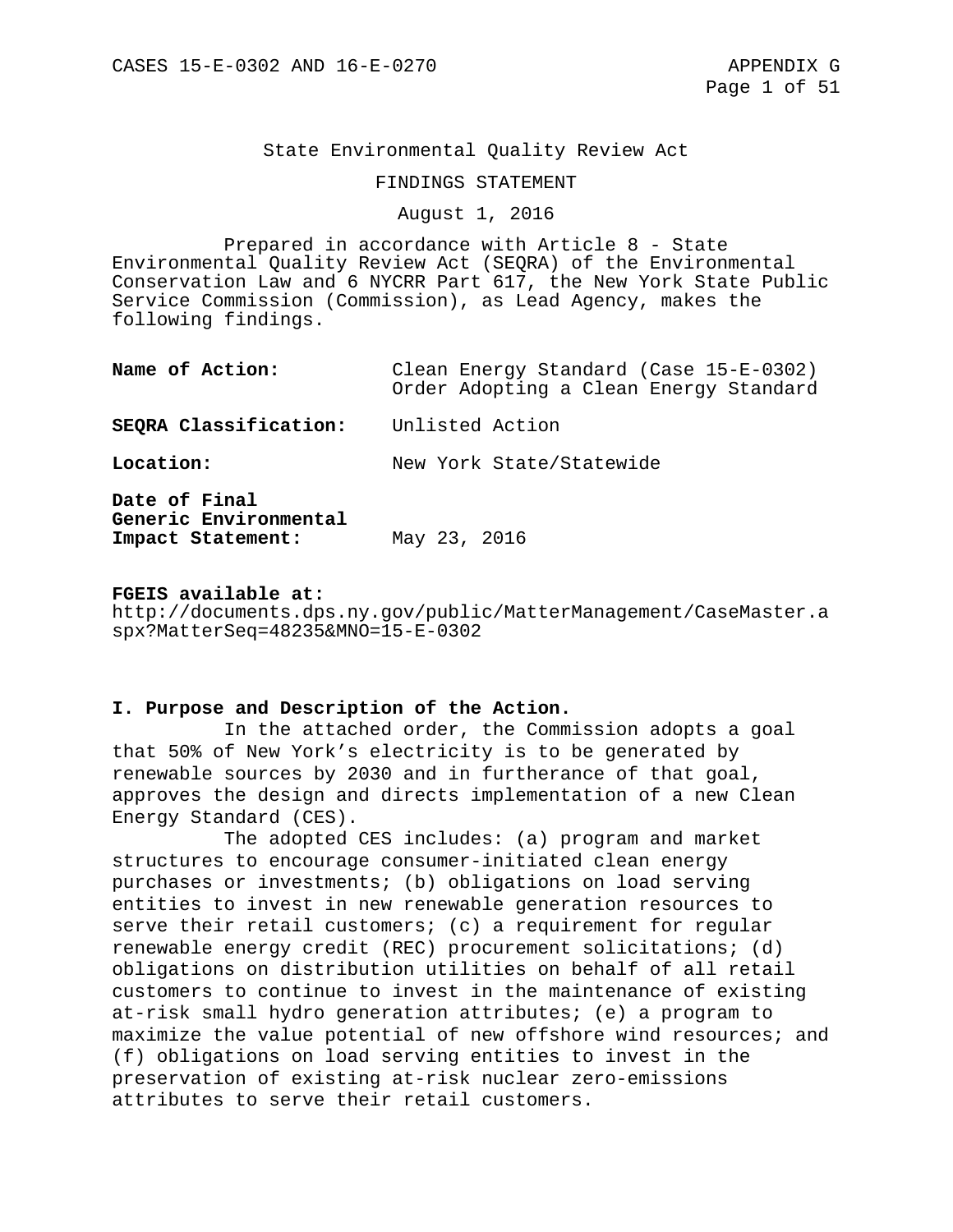The CES includes a Tier 1 designed to encourage development of new renewable generation resources by obligating every load-serving entity (LSE) to serve their retail customers by procuring new renewable resources, evidenced by the procurement of qualifying renewable energy credits (RECs). LSEs must acquire RECs in the following proportions of the total load they serve for 2017 through 2021:

|      | Percentage<br>of LSE Total |
|------|----------------------------|
| Year | Load                       |
| 2017 | 0.6%                       |
| 2018 | 1.1%                       |
| 2019 | 2.0%                       |
| 2020 | 3.4%                       |
| 2021 | 4.8%                       |

As part of the CEC, the Commission adopts a triennial review process, which will include Commission adoption of larger percentages for the years 2022 through 2030.

## **II. Facts and Conclusions in the FSGEIS Relied Upon to Support the Decision**

In developing this findings statement, the Commission has reviewed, the "Final Supplemental Generic Environmental Impact Statement, issued on May 23, 2016 (FSGEIS), as well as the, related Final Generic Environmental Impact Statement issued February 6, 2015 in Case 14-M-0101 (FGEIS). The following findings are based on the facts and conclusions set forth in the FSGEIS and the FGEIS.

#### **A. Public Need and Benefits**

## Greenhouse Gases: Climatic Impacts

Greenhouse gases (GHG) such as carbon dioxide contribute to the trend of rising average global temperatures. Over the last century, the atmospheric concentrations of carbon dioxide and other heat-trapping greenhouse gases have rapidly increased.

As the concentration of greenhouse gases increases, more heat is trapped in the atmosphere, which causes an increase in temperatures. Over the last century, New York State has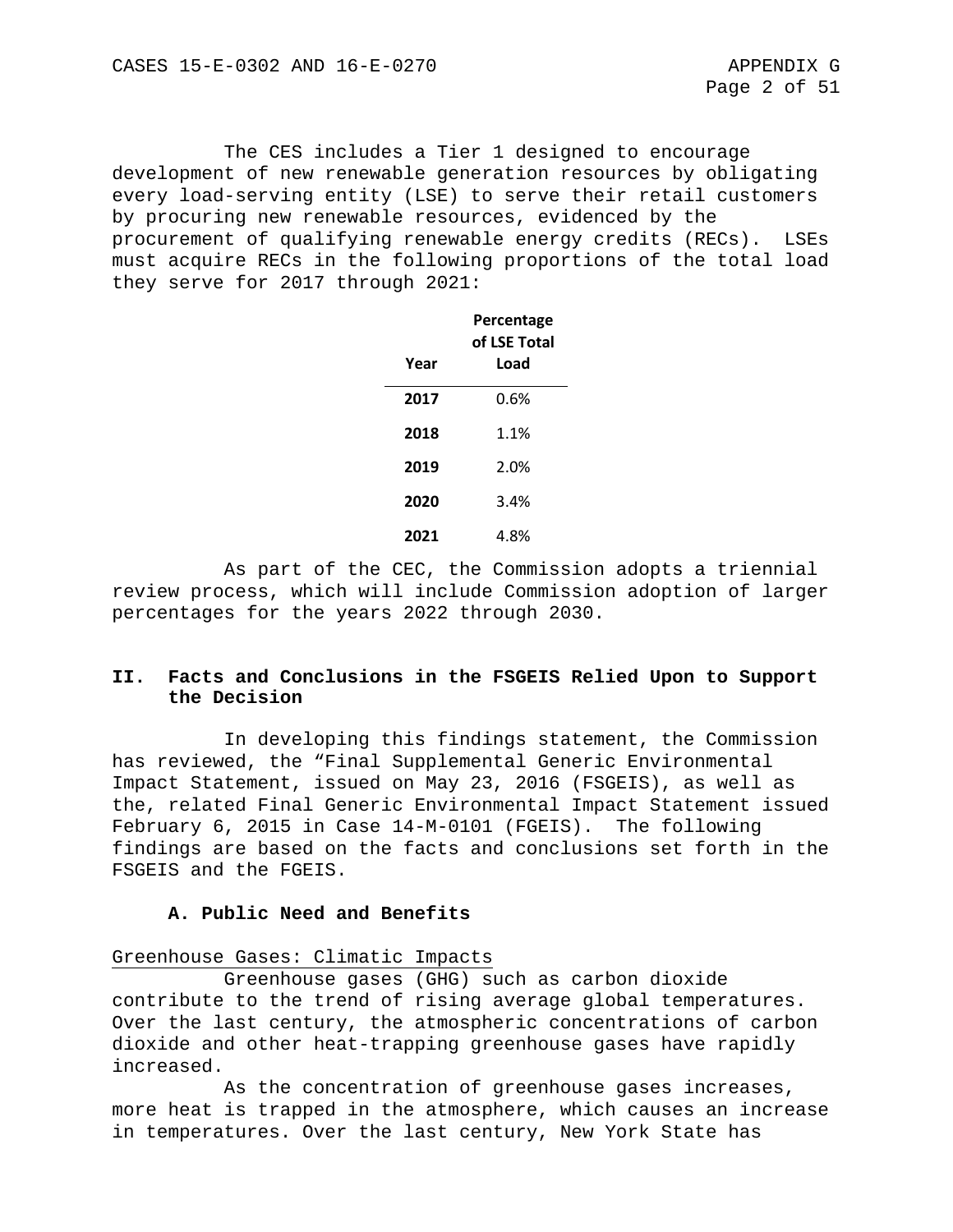experienced rising annual average temperatures. The fastest increases in State average temperatures occurred over the last four decades (i.e., since 1970), with summer temperatures rising approximately 2.4 F and winter warming exceeding 4 F. By midcentury, New York's winter temperatures are projected to rise by another 2.5° F to  $4^{\circ}$  F, and summer temperatures by 1.5° F to 3.5ºF. Because carbon dioxide and other greenhouse gases remain in the atmosphere for decades or even centuries, climate change is expected to continue even in the face of declining emissions. In response, a number of initiative and policies exist across New York State public agencies and local communities to prepare for the significant risks that climate change poses to the State's communities and infrastructure.

In general, climate change is expected to make wet regions wetter and dry regions drier. In the Northeast, rising air temperatures will intensify water cycles State, more intense water cycles leads to water impacts such as increases in localized flash and coastal flooding, increases in the in the frequency and intensity of extreme precipitation and extreme heat events, longer summer dry periods, lower summer flows in large rivers, lower groundwater tables, and higher river and instream water temperatures. Projections predict that sea level at The Battery in New York City may rise between 0.6 and 1.8 feet by 2050 and between 1.9 and 6.3 feet by 2100, relative to sea levels in the 2012.

Rising ocean temperatures affect coastal areas of New York State through an increase in severe coastal storms and rising sea level. These two factors can alter sensitive coastal areas, increasing risk of property damage and harm to coastal residents, decreasing the diversity of coastal species, and move saltwater further north in the Hudson River, potentially contaminating water supplies in those areas. Extreme coastal floods are currently 50 percent more likely to occur in New York City as compared to 1900, and all coastal floods are more expansive due to higher sea levels. Over 500,000 New Yorkers live within the 100-year coastal floodplain, and therefore face risks from severe storm events.

The impacts of climate changes are expected increase the vulnerability of the affected residents, especially those populations at the greatest economic and social disadvantages.

Changing climate conditions may impact the State's ecological resources. For example, water ecosystems and aquatic species may be vulnerable to changes in timing and intensity of precipitation and water temperature. Climate change in New York State will also change the composition of the State's trees and other plants. Researchers expect spruce-fir forests, alpine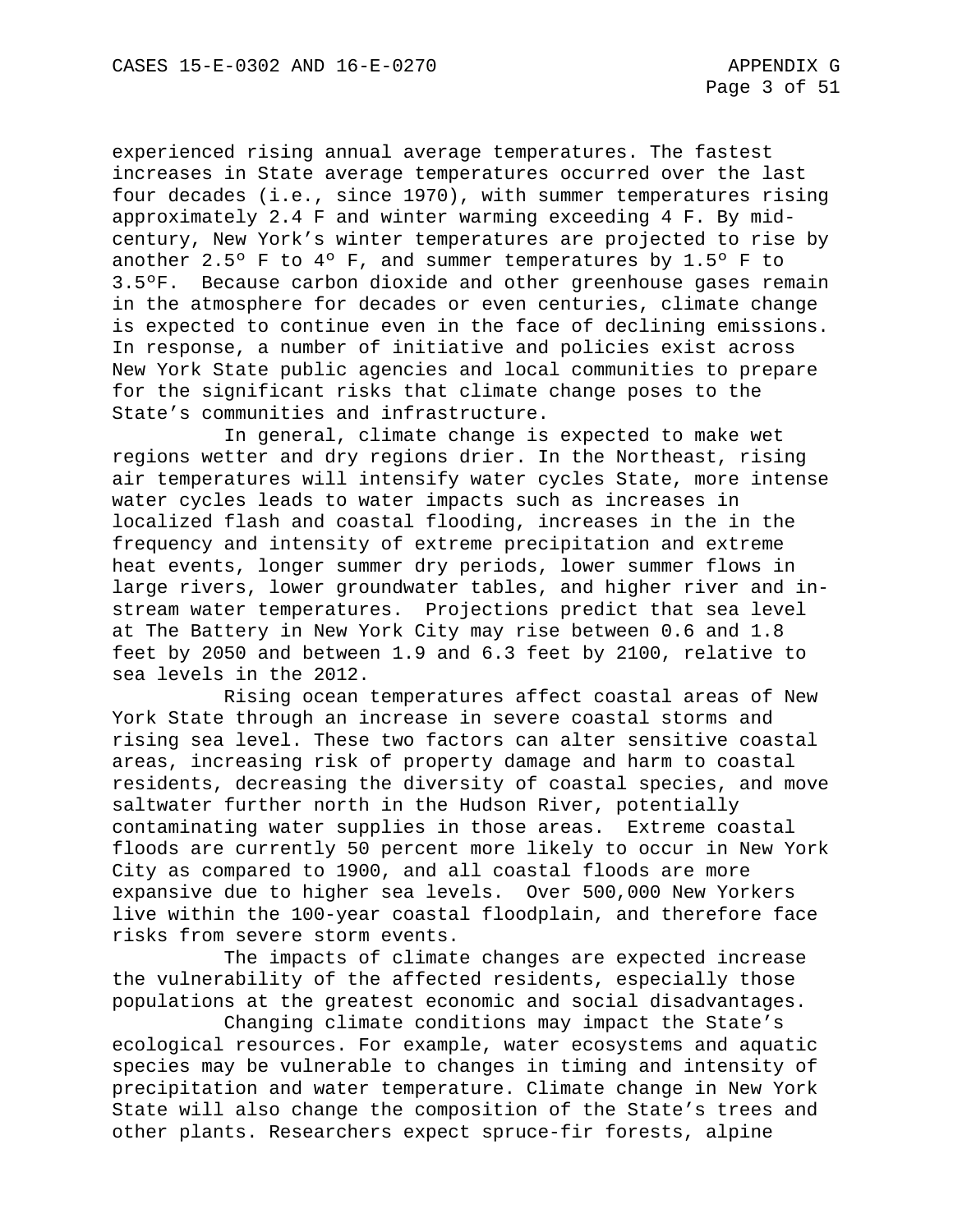tundra, and boreal plant communities to decrease in proliferation because of increased heat waves, droughts, and heavy downpours. In some areas, climate change will also increase less desirable species, including invasive plants such as kudzu that thrive in high carbon dioxide environments which benefits fast-growing plants. Other species, including hardwood trees, may benefit to the extent that droughts do not limit their growth.

Changing climate is also expected to generate both immediate direct and long-term impacts on the state's energy infrastructure. Extreme weather events, such as landslides, high winds, heavy precipitation, droughts, and wildfires, can inflict significant damage on the state's electricity generation, transmission, and distribution infrastructure. For example, Hurricane Sandy in 2012 left more than 8 million customers without power. In colder climates, warming temperatures may cause thawing of permafrost, which may lead to the displacement of pipelines, railways, and pavement that are used for the transportation of energy fuel.

Over longer timeframes, climate change is expected to decrease the efficiency of energy generation while increasing the demand for electricity, which may cause supply issues.215 For example increased storm activity, higher temperatures and variable water availability can adversely affect natural gas and oil extraction, particularly in coastal areas. Warming temperatures can also adversely affect transmission efficiency and capacity. Renewable energy generation dependent on water resources, wind patterns, or solar radiation are also susceptible to changes in climate.

#### Renewable Energy Tier

The 2015 New York State Energy Plan (NYSEP) sets forth the State's long-term goal to provide 50 percent of its electricity from renewable resources by 2030 as part of a larger plan to reduce economy-wide GHG emissions by 40 percent by 2030 from 1990 levels, and a 24 percent decrease in energy consumption in buildings. These SEP goals respond to the need to lower greenhouse gas emission.

The CES establishes a mandate to meet the SEP goal of 50 by 30 goal be met using renewable technologies, thereby providing additional incentives to develop both distributed energy renewable resources and grid-connected renewable energy supply. Modeling results indicate a total large-scale renewable increment of approximately 29,000,000 MWh will be need to meet the goal.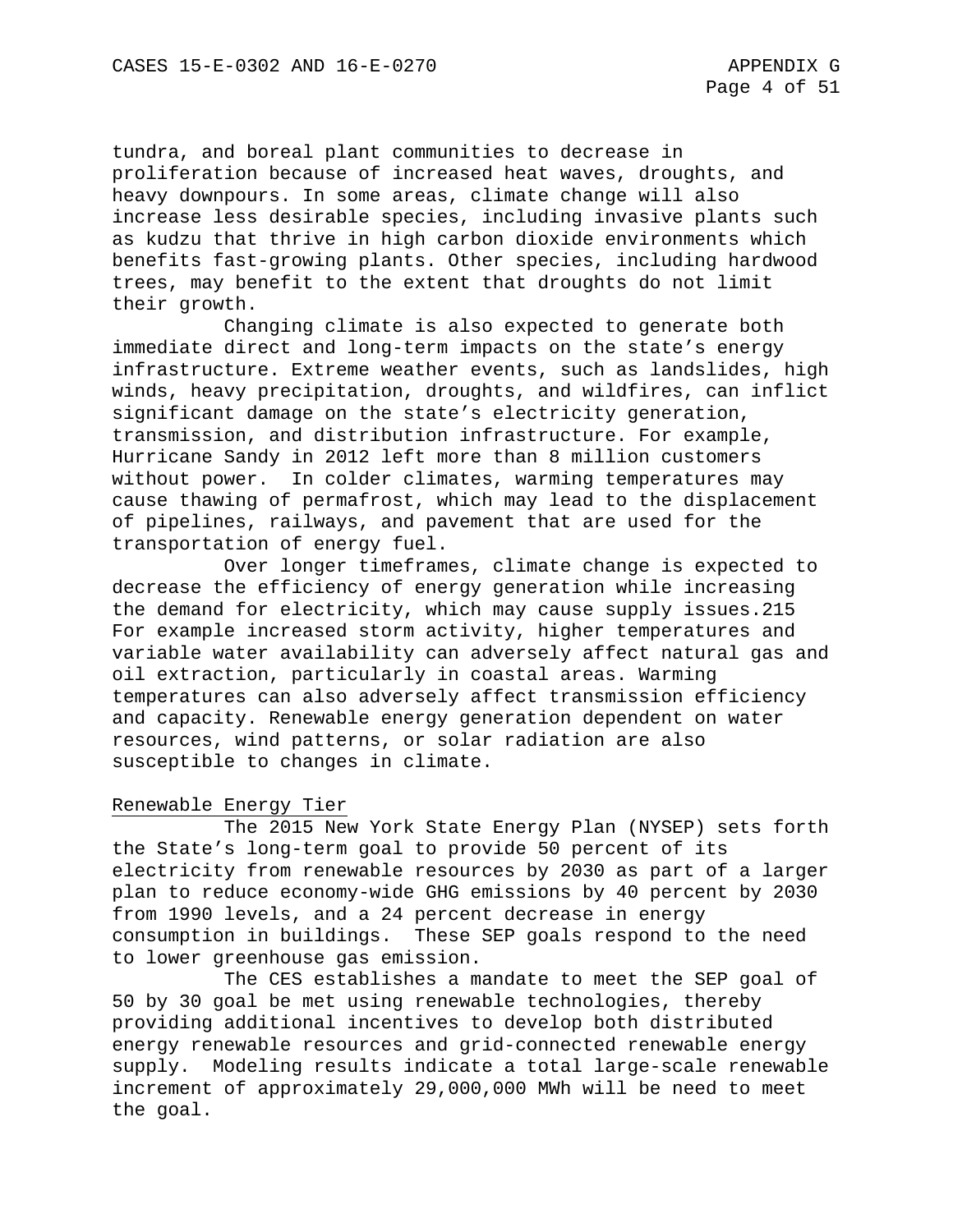#### Nuclear Energy Tier

Increased natural gas availability has increased competition in the wholesale electricity market, pricing out some nuclear operators that face increasing costs. This problem is especially relevant to upstate nuclear plants.

These current market conditions have resulted in the closure, or announced closure, of upstate New York and New England nuclear facilities. The R.E. Ginna and James A. FitzPatrick nuclear plants announced plans to close in 2017 based, in part, on the inability of the wholesale electric market to value zero emission energy generation. The Nine Mile Point nuclear facility also faces these same economic pressures.

Combined, these three upstate nuclear facilities provide approximately 16 percent of the State's energy. If the upstate power plants follow-through with their intent to close in the near term, New York would need to procure more of its electricity from fossil fuel generating plants, likely natural gas plants, which would result in increases in carbon dioxide, nitrogen oxide, and other pollutants.

Overall, the loss of upstate nuclear facilities would threaten emissions reductions achieved through the State's renewable energy programs, diminish fuel diversity, increase price volatility, and harm host communities. Support for these facilities through a CES mechanism reduces these threats.

#### Public Benefit of the CES

The FSGEIS describes the major categories of benefits of the CES. One of the primary beneficial changes expected from implementation of the CES is a reduction in total emissions of air pollutants resulting from fuel combustion.

Other benefits include:

- **Public health benefits** due to avoided emissions of GHG and criteria air pollutants. As increased use of renewable energy sources leads to improved air quality, society benefits from reduced health impacts and increased employee productivity. For example, as air quality improves, state health care expenditures for treatment of asthma, acute bronchitis, and respiratory conditions may be reduced.
- **Climate change benefits** related to the reduction in the State's reliance on fossil fuel energy. Climate change is expected to increase air temperatures which will in turn intensify water cycles through increased evaporation and precipitation. In New York, more intense water cycles are expected to lead to increases in local flash and coastal flooding, increases in the frequency and intensity of extreme precipitation and extreme heat events, longer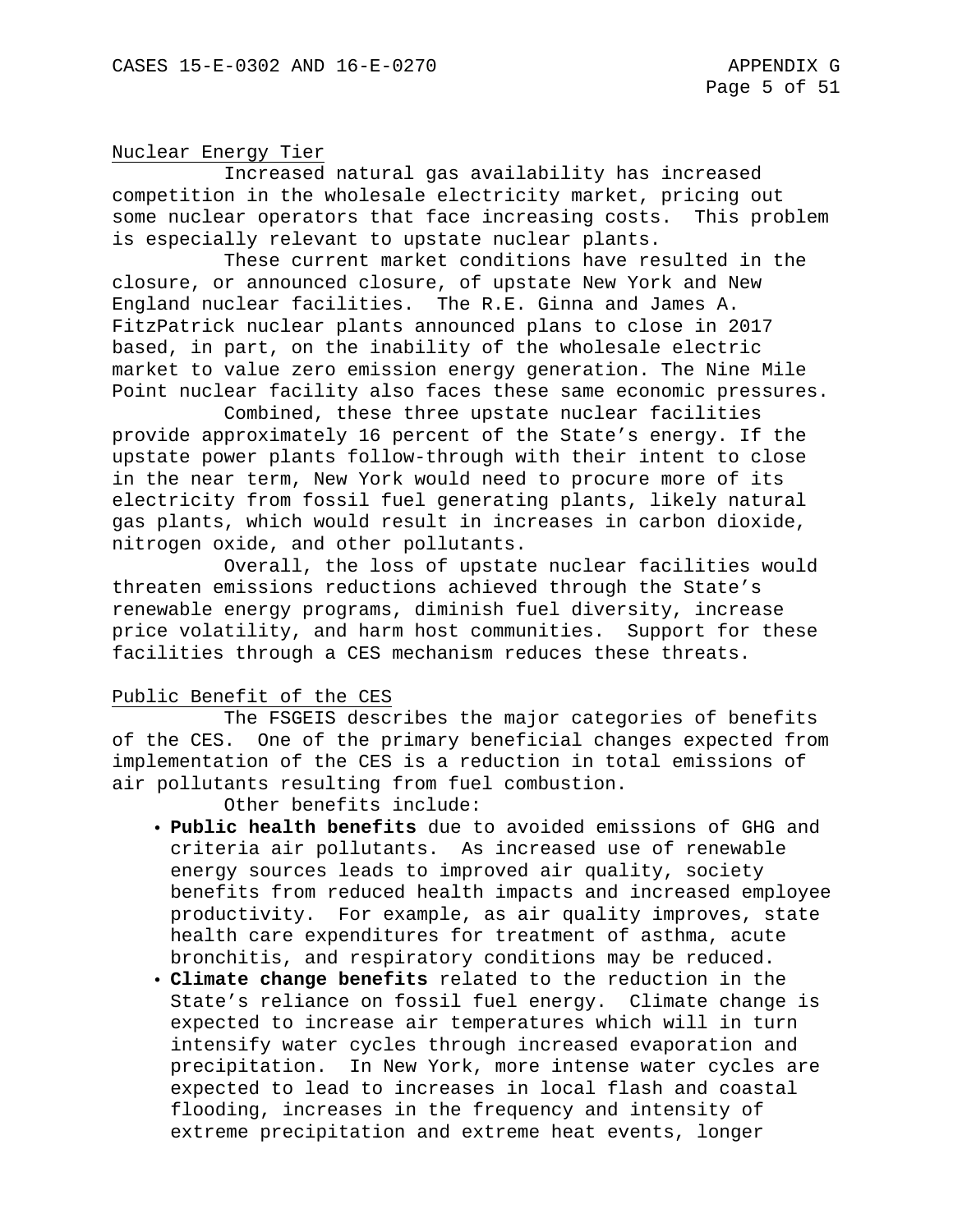summer dry periods, lower summer flows in large rivers, lower groundwater tables, and higher river and in-stream water temperatures.

- **Ecosystem services benefits** due to reduced impacts on land and water uses, as renewable sources are incorporated into New York's energy supply portfolio in lieu of investment in fossil fuel sources.
- **Fuel diversity benefits**. Measures proposed under the CES 50 by 30 goal and CES nuclear maintenance program will likely serve to maintain fuel diversity. The addition of new renewable electricity supplies will also limit the State's reliance on natural gas, thereby contributing to this objective.

### **B. Potential Impacts**

Chapter 5 of the FSGEIS describes the expected environmental impacts of the action. The FSGEIS focuses on the seven resource categories the prevalence of which are most likely to be effected by the CES.

#### The Electric Industry in New York State

Average demand for electricity has been growing, but total energy usage across all sectors has declining over the approximately the past decade. Peak demand, which only represents a fraction of overall annual power consumption, is a significant system factor, as reliability standards and infrastructure development are based on projected peak demand. Peak demand is projected to continue to grow. Another consideration of New York's current electric system is the significant variation in consumption and demand between the upstate and downstate areas. Downstate load zones H-K continue to consumer over half of the State's electricity usage and peak summer demand for New York City and Long Island in 2013 and 2014 exceeding that of the rest of the state. Moreover, the State's supply is geographically misaligned between the location of the majority of the State's demand in downstate areas, as compared to the upstate location of much of New York's power supplies – including sources with low operation costs, such as hydroelectricity and nuclear generation.

## Environmental Settings Considered

The potential impacts and benefits of the CES were considered in relation to various environmental resource areas. The areas consider include physical geography; land use; water resources; climate and air quality; forest resources; critical environmental areas; species diversity; scenic and visual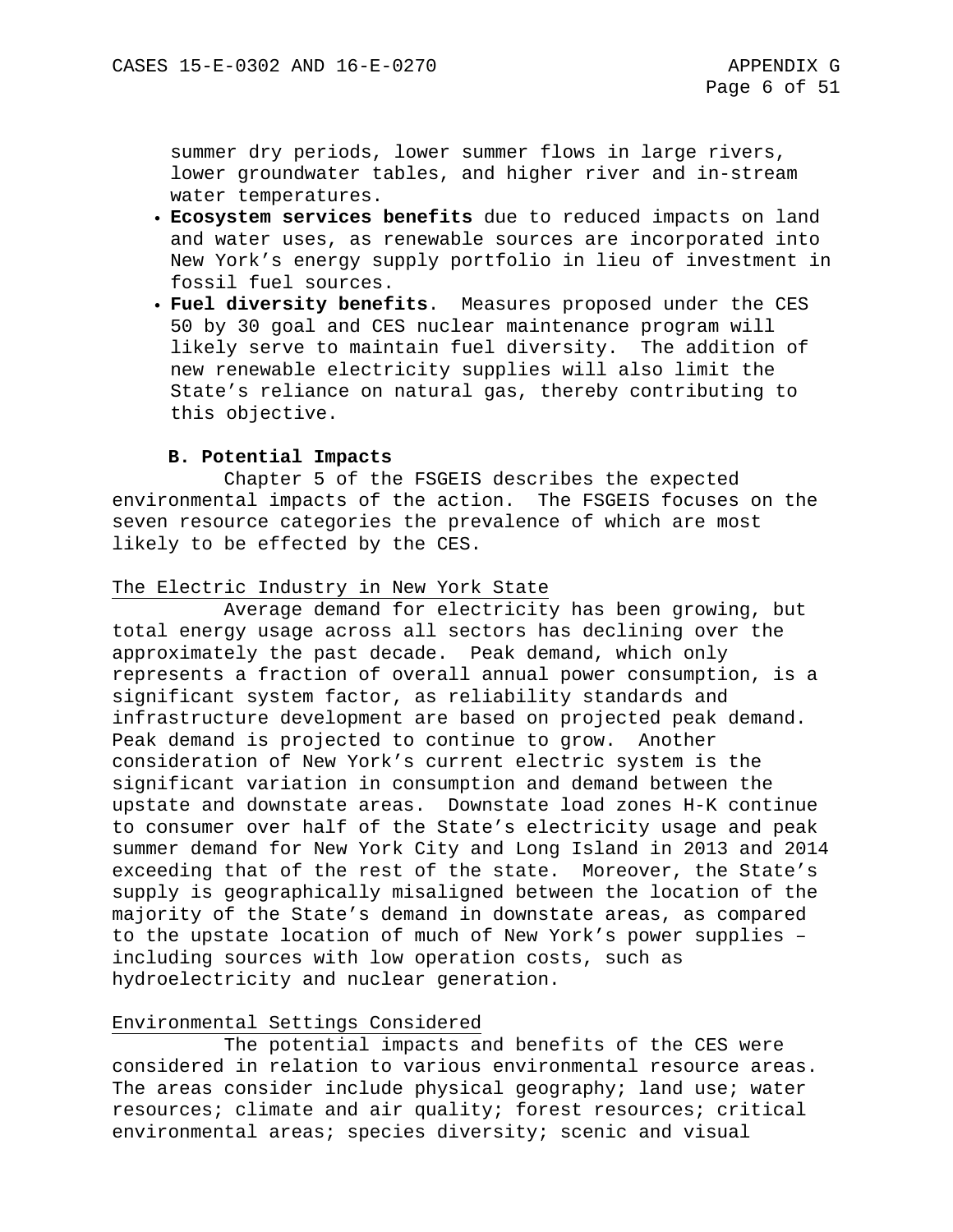resources; open space; cultural and historic resources; waste management; noise and odor pollution; public health; growth and community character; transportation; and socioeconomic and environmental justice.

#### Alternatives Considered

The FSGEIS presented two relevant alternative scenarios including the "no action" scenario and alternative scenarios for renewable supply and a "no action alternative for nuclear power. It is likely that under a "no action" scenario, various other actions related to achieving the 50 by 30 goal would occur and progress toward the goals would occur, over time. However, such progress would be slower than with the CES. Although some expected environmental impacts would be delayed, so too would the carbon and other greenhouse gas reductions targeted in the State Energy Plan.

A range of impacts were considered, in part because the CES complements other New York State energy policies and initiatives (REV and CEF in particular) and the environmental impacts of the CES, will depend to some extent on the success of those programs in achieve objectives. A large-scale renewable (LSR) supply curve model was utilized in order to capture the interplay of different Commission and State initiatives. The approach projects the need for approximately 29,000 to 40,000 GWh of incremental LSR generation with the variance dependent on the amount of anticipated load growth – which is directly affected by the amount of energy efficiency adopted or installed over the term of the program.

The model indicates that the largest portion of incremental LSR is expected to be land-based wind (approximately 50%) with utility-scale solar providing the second largest portion of the increment. Incremental hydropower, biomass/anaerobic digesters, offshore wind, and imported renewable power would also contribute to the renewable increment.

#### **Environmental Impacts of Approving CES**

#### **Direct and Near Term Effects**

Nuclear Energy – continued operation of plants

The CES Zero Emission Credit (ZEC) program will provide a mechanism to encourage the preservation of the environmental values or attributes of zero-emission environmental values or attributes of zero-emissions nuclearpowered electric generating facilities for the benefit of the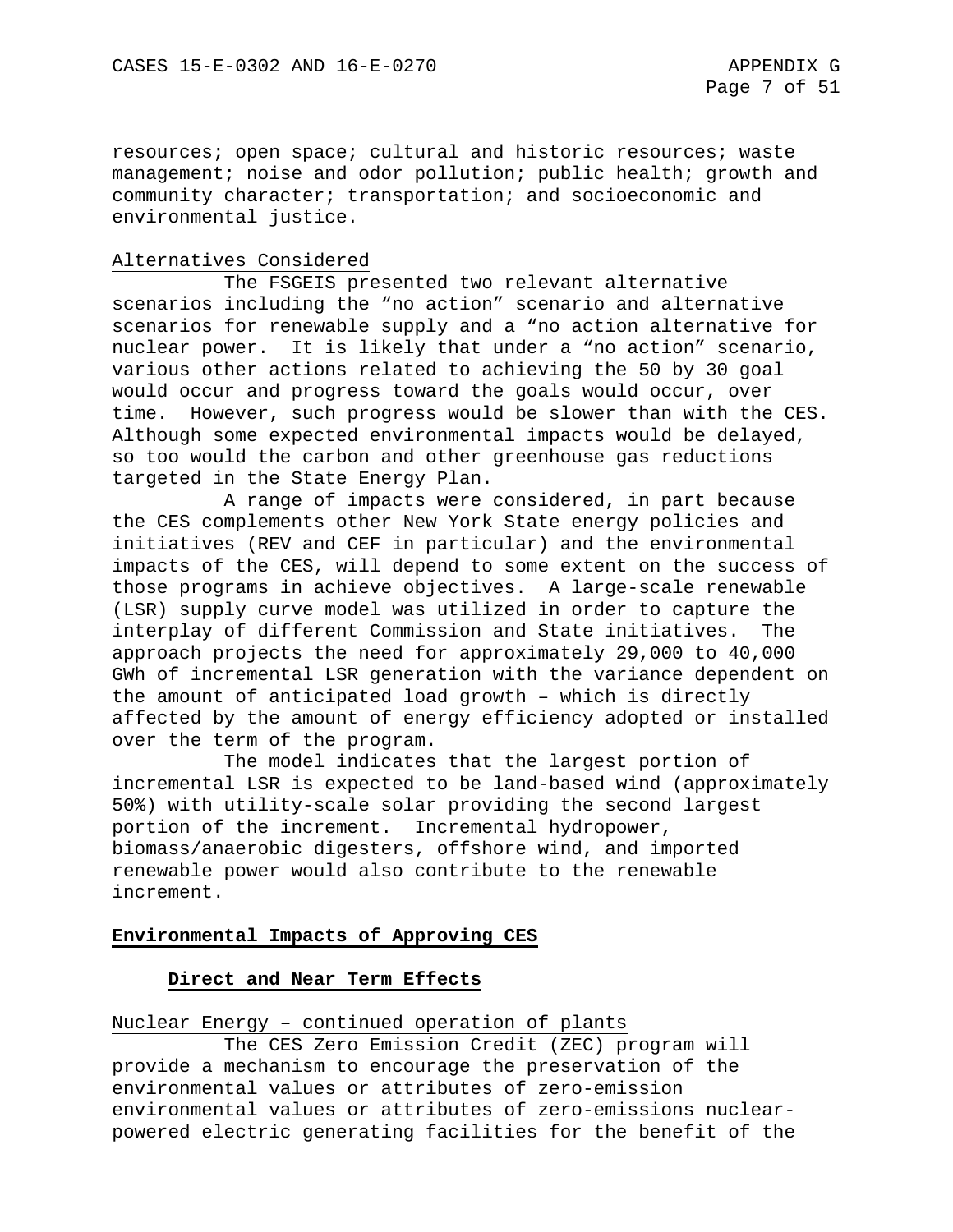electric system, its customers and the environment. The program takes the approach of valuing and paying for the zero-emissions attributes based on a formula that starts with published estimates of the social cost of carbon. The program will result in continued operations of the nuclear facilities which is expected to result in the impacts described below.

Impacts from nuclear generating facilities can result from a number of facility components including: cooling systems; cooling ponds and transmission lines. These impacts have been described and analyzed by the Nuclear Regulatory Commission (NRC) during its process of relicensing New York's facilities.<sup>[1](#page-235-0)</sup> The impacts found by the NRC are incorporated into and summarized in the FSGEIS and were considered in developing and approving the ZEC program to encourage continued operation of the facilities.

#### Threatened and Endangered Species

l

Impacts to threatened and endangered species from the continued operation of the facilities are possible. Impacts are site specific based on the presence (or absence) of threatened or endangered species in the vicinity of the plant.

Five federally or State-listed species are known to exist in the vicinity of the James A. Fitzpatrick plant: the Indiana bat, bog turtle, Eastern massasauga *(Sistrurus catenatus catenatus),* bald eagle *(Haliaeetus leucocephalus),* and piping plover *(Charadrius melodus).* Ongoing plant operations are not expected to have significant negative impacts on these species. However, maintenance activities along the transmission right-ofway could have negative impacts and additional consultations between the facility operators and U.S. Fish and Wildlife Services (FWS) are required to determine whether such activities are likely to have negative impacts.

There are no aquatic species federally listed as threatened or endangered under the Endangered Species Act (ESA) in the vicinity of Ginna. Through consultation with U.S. Fish and Wildlife Service (FWS), no aquatic species (fish, mollusks, or plants) were identified in Wayne County or any counties near Wayne County.

<span id="page-235-0"></span><sup>&</sup>lt;sup>1</sup> Office of Nuclear Reactor Regulation. 2013. Generic Environmental Impact Statement for License Renewal of Nuclear Plants: Main Report, Final Report, NUREG-1437, Volume 1, Revision 1, Supplement 14 (R.E. Ginna), Supplement 24 (Nice Mile Point), 0Supplement 31 (James A. Fitzpatrick); Office of Nuclear Material Safety and Safeguards. 2014. Generic Environmental Impact Statement for Continued Storage of Spent Nuclear Fuel, Final Report, NUREG-2157, Volume 1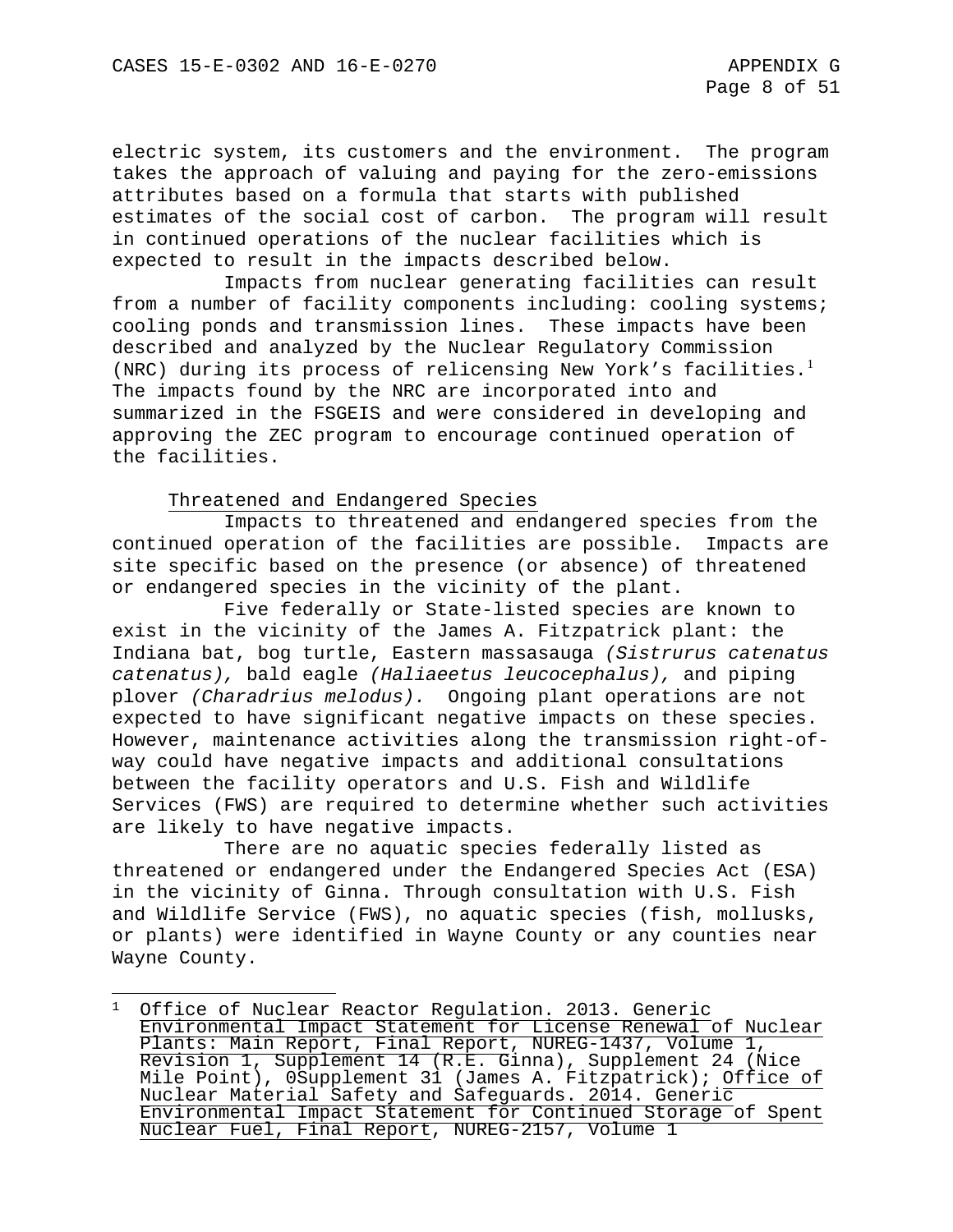There are two State-listed aquatic species known to occur within Wayne County. Through discussions with NYSDEC, one endangered fish was determined to be near Wayne County (NYSDEC 2003a). The pugnose shiner *(Notropis anogenus)* was reported from Sodus Bay of Lake Ontario, approximately 32 km (20 mi) west of Ginna. However, the pugnose shiner has not been reported near Ginna, nor has it ever been captured during studies conducted by RG&E (RG&E 2002a). The lake sturgeon is a threatened species within New York State and might be found near Ginna (NYSDEC 2003a). One sturgeon was netted by NYSDEC at Pultneyville, a village approximately 9.6 km (6 mi) east of Ginna. No sturgeon has ever been reported from the vicinity of Ginna. Based on this information and consultations with NY DEC and FWS, it was concluded that continued operation of the Ginna facility will not affect any federally or New York state-listed terrestrial or aquatic species.

There are no aquatic species federally listed as threatened or endangered under the Endangered Species Act (ESA) in the vicinity of Nine Mile Point. Through consultation with the U.S. Fish and Wildlife Service (FWS) (NRC 2004b; FWS 2004c), no aquatic species (fish, molluscs, or aquatic plants) were identified as potentially occurring at the site or along the associated transmission corridors.

The Indiana Bat may be found in the vicinity of Nine Mile Point, if suitable habitat is present. However, continued operations and maintenance activities will not disturb any potentially suitable habitat. The presence of Piping Plover and Bald Eagle in the vicinity of the plant is transient.

#### Surface Water Resources

Regardless of cooling system type, continued operations could have effects in the vicinity of intake/discharge structures including on the salinity gradients; temperature effects on sediment transport; altered thermal stratification in lakes; scouring from discharge water, eutrophication; and discharge of biocides, discharge of chemical contaminants (e.g., metals), and discharge of sanitary waste were found to be small. Cooling water and other water discharges are regulated by State Pollutant Discharge Elimination System.

Continued operation of the nuclear facilities has a small potential water use conflicts or riparian plan and animal community impacts for plants with open-cycle cooling systems.

Although moderate potential water use conflicts and effects of consumptive water on in-stream aquatic and riparian terrestrial communities that employ cooling-tower or cooling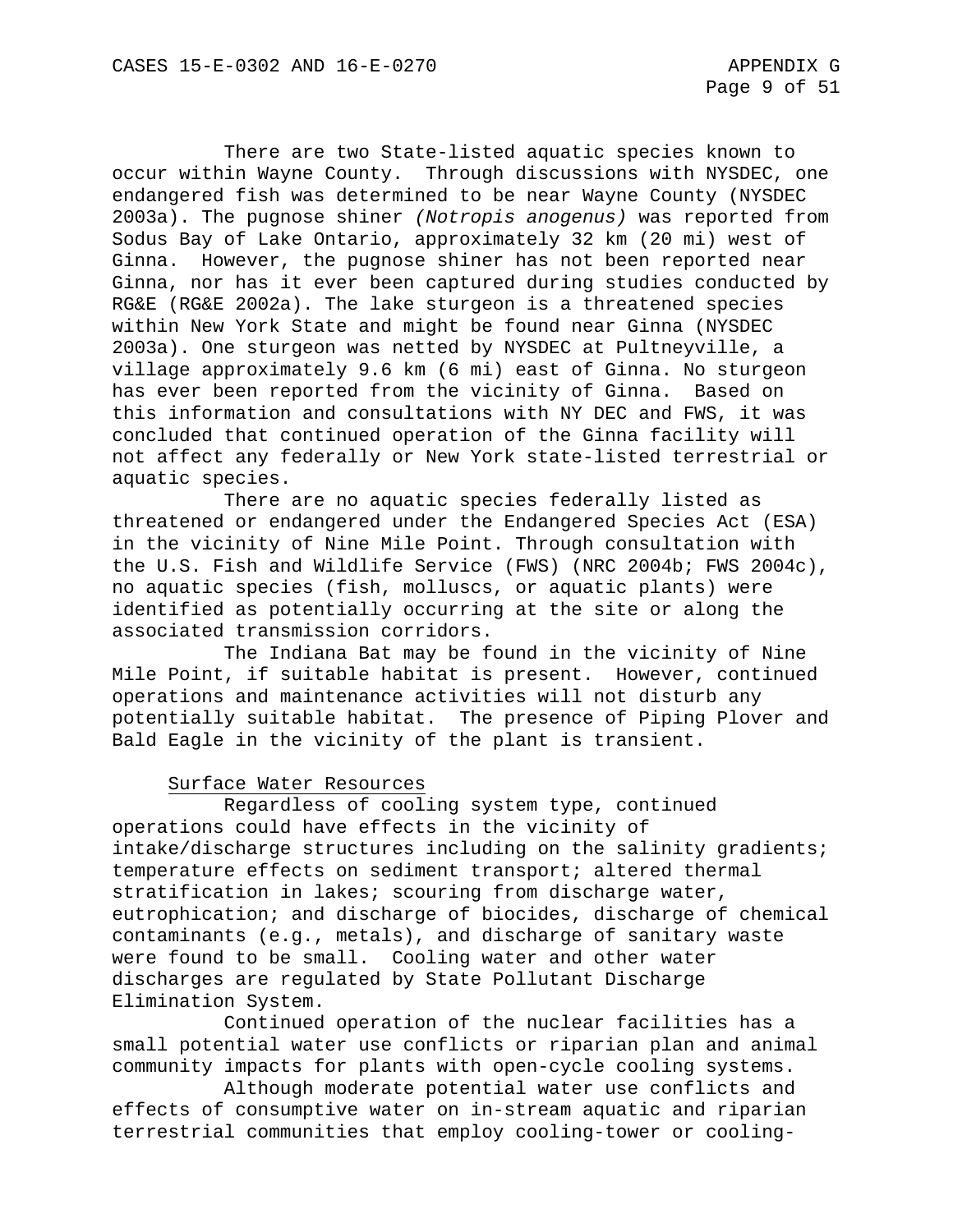pond systems are sometimes associated with nuclear facilities because they are often located near smaller water bodies. The plants at issue here are located near and consumer water from Lake Ontario.

 If the plants stopped operation, there would be an immediate reduction in the consumptive use of water for cooling and in the amount of heat injected into Lake Ontario.

#### Aquatic Ecology

Continued operations would also have impacts to aquatic ecology. For example, entrainment sampling was conducted for the Ginna nuclear facility intake waters as part of the NYSDEC State Pollutant Discharge Elimination System (SPDES) Permit. Over a six-year study, an estimated annual average of 89 million fish eggs (predominantly alewives, (*Alosa pseudoharengus*), smelt (*Osmerus mordax*), and darters (*Etheostoma spp.)*), and 17 million fish larvae were entrained (predominantly alewives). Impingement of fish and shellfish is annually monitored at the Ginna facility since 1973 (also as part of the SPDES permit). Based on these annual data collections, Ginna operations have impinged an estimated 0.001 percent of the alewife population and 0.0009 percent of the smelt population in Lake Ontario between 1983 and 2001. Evaluation of entrainment of the ichthyoplankton community also occurs regularly through the SPDES permitting process (permits are renewed every five years). Impingement of fish and shellfish monitored is annually. Similar impacts are expected at Nine Mile and Fitzpatrick.

In addition to impingement, impacts to aquatic ecology from continued operation of the plants include cold shock; thermal plume barriers to migrating fish; premature emergence of aquatic insects; stimulation of nuisance organisms; losses from predation, parasitism, and disease among organisms exposed to sublethal stresses; gas supersaturation; low dissolved oxygen in the discharge; and accumulation of contaminants in sediments or biota. Entrainment of fish and shellfish, impingement of fish and shellfish, thermal discharge effects are also expected at all plants with the impacts being greater at once-through cooling than plants that operate a cooling tower (Nine Mile 2).

#### Groundwater use and Qualitiy

Groundwater use and quality impacts would be negligible since all NYS nuclear plants rely on either large lakes or rivers for the cooling intake waters. NRC regulations require nuclear power plants to monitor and identify unintended releases of radioactive substances, (e.g., tritium, a mildly radioactive type of hydrogen) into the environment and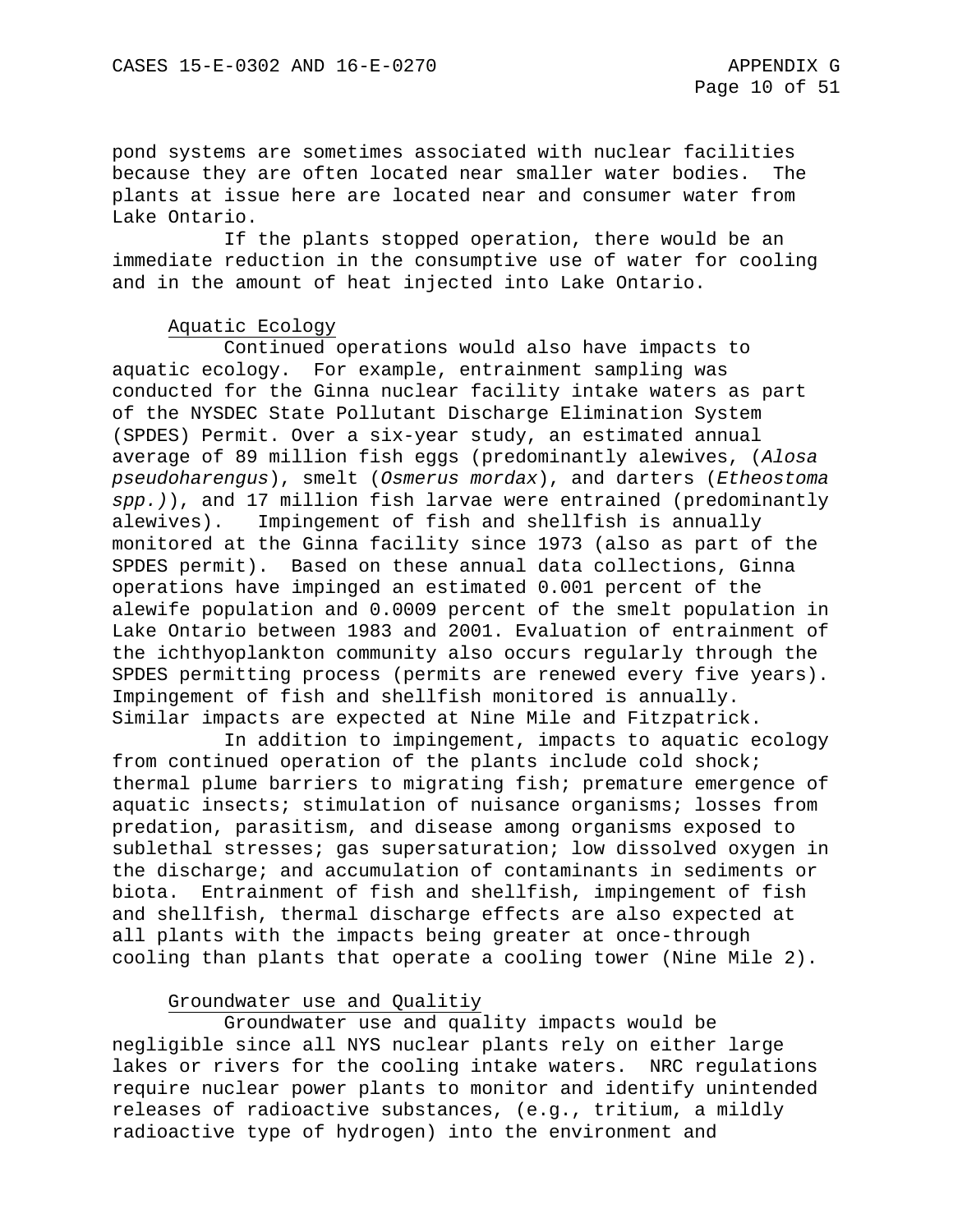groundwater. Based on a review of these incidents, NRC ensures nuclear plant operators take appropriate action. To-date no cases of groundwater contamination have exceeded the NRC's dose limits.

### Air Quality

Adverse air quality impacts associated with operational transmission lines would also be small.

### Terrestrial Ecology

Continued operations would have small potential impacts of cooling tower drift on crops, ornamental vegetation and native plants. Cooling tower and electric transmission infrastructure could result in bird mortality due to impacts. Cooling ponds create small impacts by excluding wildlife. Transmission line maintenance can cause small impacts to terrestrial ecology within and along rights-of-way. Electromagnetic field impacts on terrestrial ecology are expected to be small.

### Land Use

Continued operation of the nuclear facilities is expected to have small impacts on land use cooling tower drift on crops and ornamental vegetation.

#### Human Health

Continued operation of the nuclear facilities could impact human health through small increases in exposure to radiation. The radiation dose commitment to the total worker population is projected to increase less than 5 percent at nuclear power plants under the typical scenario and less than 8 percent at any plant under the conservative scenario. Existing mitigation measures (ALARA process) are effective in reducing radiation doses. Public exposure to radiation is small at all sites, estimated annual cancer risk to the individual is less than 1 x 10-6. Current mitigation practices are effective at reducing public radiation doses. All other negative impacts to human health are expected to be small.

#### Noise

Principal noise sources at power plants do not considerably change due to continued operations; therefore, the impacts of continued operations on noise would also be small.

#### Socioeconomic

Socioeconomic impacts to education, public safety, social services, recreation and tourism, housing, transportation,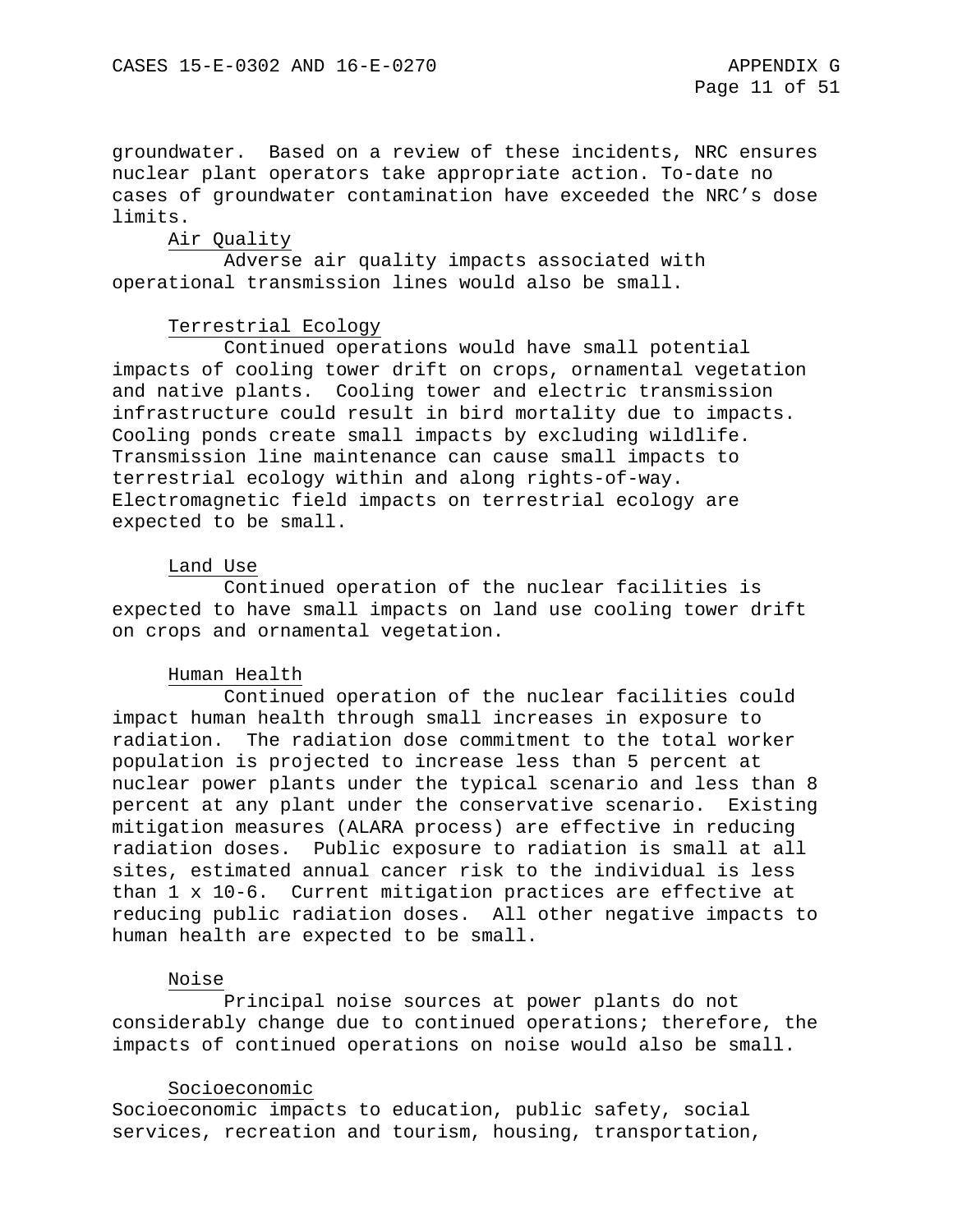public utilities, and aesthetics from continued operations would also be small.

Nuclear fuel, production of nuclear waste and transport of fuel and waste to and from the facilities

Sustained operations at the nuclear facilities under the CES will continue the use of nuclear fuel, production of nuclear waste, and the transport of fuel and waste to and from the facilities. The level of these impacts are expected to be within the same range of impacts analyzed by the NRC when the plants were relicensed. Specific impacts related to the uranium fuel cycle are listed in Table 1 below.

Additionally, the Generic Environmental Impact Statement for Continued Storage of Spent Nuclear Fuel, Final Report analyzes the impacts of continued storage of spent nuclear fuel at reactor and away-from- reactor sites over three possible timeframes (60 years, 160 years, and indefinitely). Because New York State nuclear facilities are currently in operation and have already produced spent nuclear fuel, the impacts determined through the Continued Storage of Spent Nuclear Fuel GEIS are applicable under the action and no-action alternative.

The Continued Storage of Spent Nuclear Fuel GEIS considers impacts under normal operating conditions as well as environmental impacts of postulated accidents including severe accidents and potential acts of sabotage or terrorism. The environmental impacts of sustained operations of New York State nuclear facilities would not exceed those anticipated in the Continued Storage of Spent Nuclear Fuel GEIS. Thus, continued operations would result in no additional significant impact to the environment than those previously considered in other EIS's. Continued operations would not entail any change in storage location or practices or change in the ultimate disposition of the spent fuel.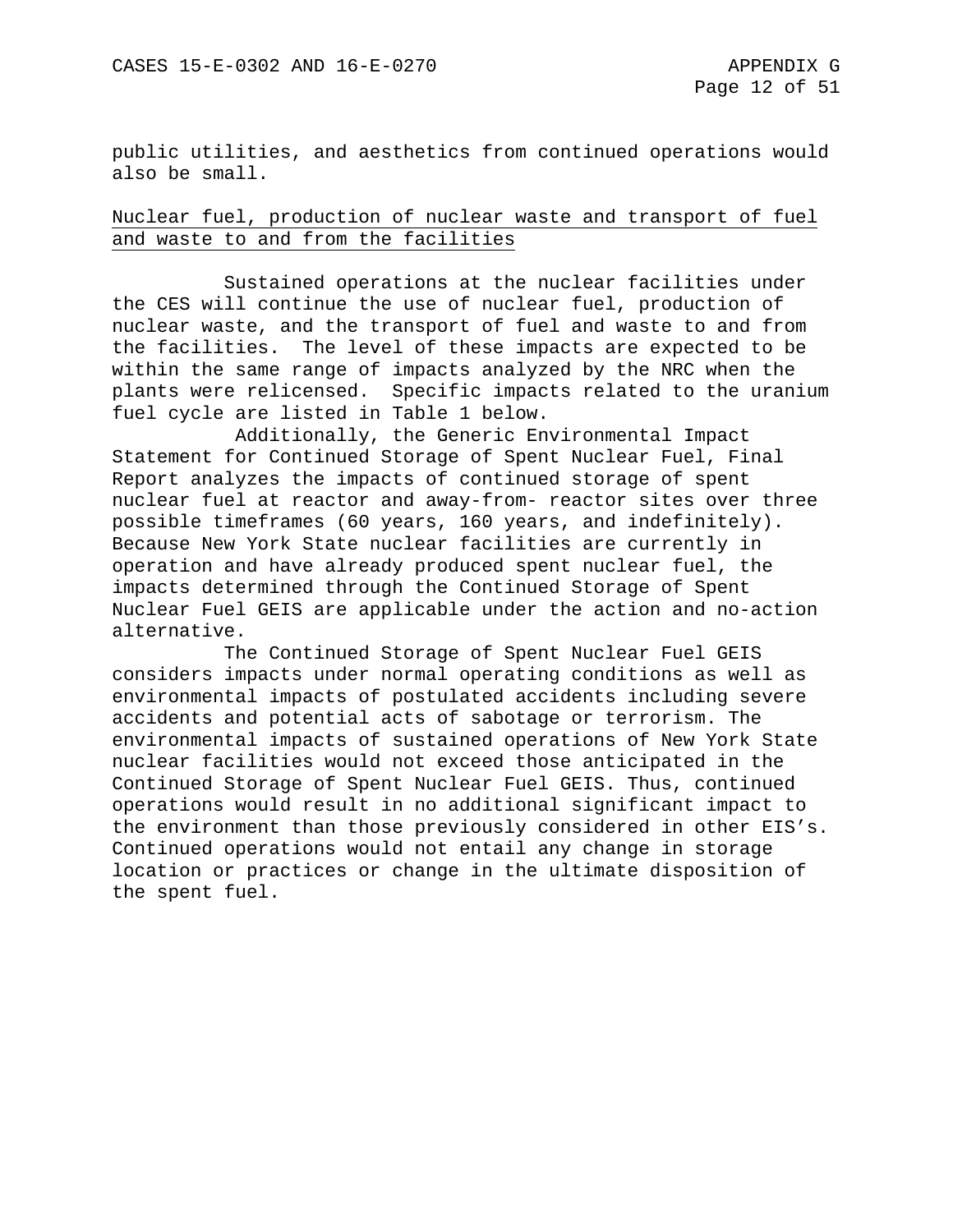#### **TABLE 1 URANIUM FUEL-CYCLE ENVIRONMENTAL DATA(A),** [2](#page-240-0)**,** [3](#page-240-1) **(TAKEN FROM 10 CFR 51.51F)**

| <b>ENVIRONMENTAL</b><br><b>CONSIDERATIONS</b>  | <b>TOTAL</b> | MAXIMUM EFFECT PER ANNUAL FUEL REQUIREMENT OR<br>REFERENCE REACTOR YEAR OF MODEL 1,000 MWE LIGHT<br><b>WATER REACTOR</b>                                          |
|------------------------------------------------|--------------|-------------------------------------------------------------------------------------------------------------------------------------------------------------------|
| Natural resource use                           |              |                                                                                                                                                                   |
| Land (acres)                                   |              |                                                                                                                                                                   |
| Temporarily committed,<br>acres <sup>(b)</sup> | 100          |                                                                                                                                                                   |
| Undisturbed area                               | 79           |                                                                                                                                                                   |
| Disturbed area                                 | 22           | Equivalent to a 110-MWe coal-fired power plant.                                                                                                                   |
| Permanently committed,<br>acres                | 13           |                                                                                                                                                                   |
| Overburden moved, millions<br>of MT            | 2.8          | Equivalent to a 95-MWe coal-fired power plant.                                                                                                                    |
| Water (millions of gallons)                    |              |                                                                                                                                                                   |
| Discharged to air                              | 160          | Equal to 2 percent of model 1,000 MWe light water<br>reactor with cooling tower.                                                                                  |
| Discharged to water bodies                     | 11,090       |                                                                                                                                                                   |
| Discharged to ground                           | 127          |                                                                                                                                                                   |
| Total                                          | 11,377       | Less than 4 percent of model 1,000 MWe light water<br>reactor with once-through cooling.                                                                          |
| <b>Fossil fuel</b>                             |              |                                                                                                                                                                   |
| Electrical energy, thousands<br>of MWh         | 323          | Less than 5 percent of model 1,000-MWe LWR output.                                                                                                                |
| Equivalent coal, thousands of<br>MT            | 118          | Equivalent to the consumption of a 45-MWe coal-fired<br>power plant.                                                                                              |
| Natural gas, millions of scf                   | 135          | Less than 0.4 percent of model 1,000 MWe energy<br>output.                                                                                                        |
| Effluents-chemical (MT)                        |              |                                                                                                                                                                   |
| Gases (including entrainment) <sup>(c)</sup>   |              |                                                                                                                                                                   |
| SO <sub>x</sub>                                | 4,400        |                                                                                                                                                                   |
| NOx <sup>4</sup>                               | 1,190        | Equivalent to emissions from 45-MWe coal-fired plant for<br>a year.                                                                                               |
| Hydrocarbons                                   | 14           |                                                                                                                                                                   |
| CO                                             | 29.6         |                                                                                                                                                                   |
| Particulates                                   | 1,154        |                                                                                                                                                                   |
| Other gases                                    |              |                                                                                                                                                                   |
| F                                              | 0.67         | Principally from UF6 production, enrichment, and<br>reprocessing. Concentration within range of state<br>standards--below level that has effects on human health. |
| HCI                                            | 0.014        |                                                                                                                                                                   |
| Liquids                                        |              |                                                                                                                                                                   |

<span id="page-240-0"></span> $\overline{\phantom{a}}$ <sup>2</sup> Normalized to model light-water reactor annual fuel requirement (WASH-1248) or reference reactor year (NUREG-<br>0116).

<span id="page-240-1"></span><sup>&</sup>lt;sup>3</sup> U.S. NRC. Generic Environmental Impacts Statement for License Renewal of Nuclear Plants: Main Report (NUREG-1437, Volume 1) Table S.3 Uranium fuel-cycle environmental data.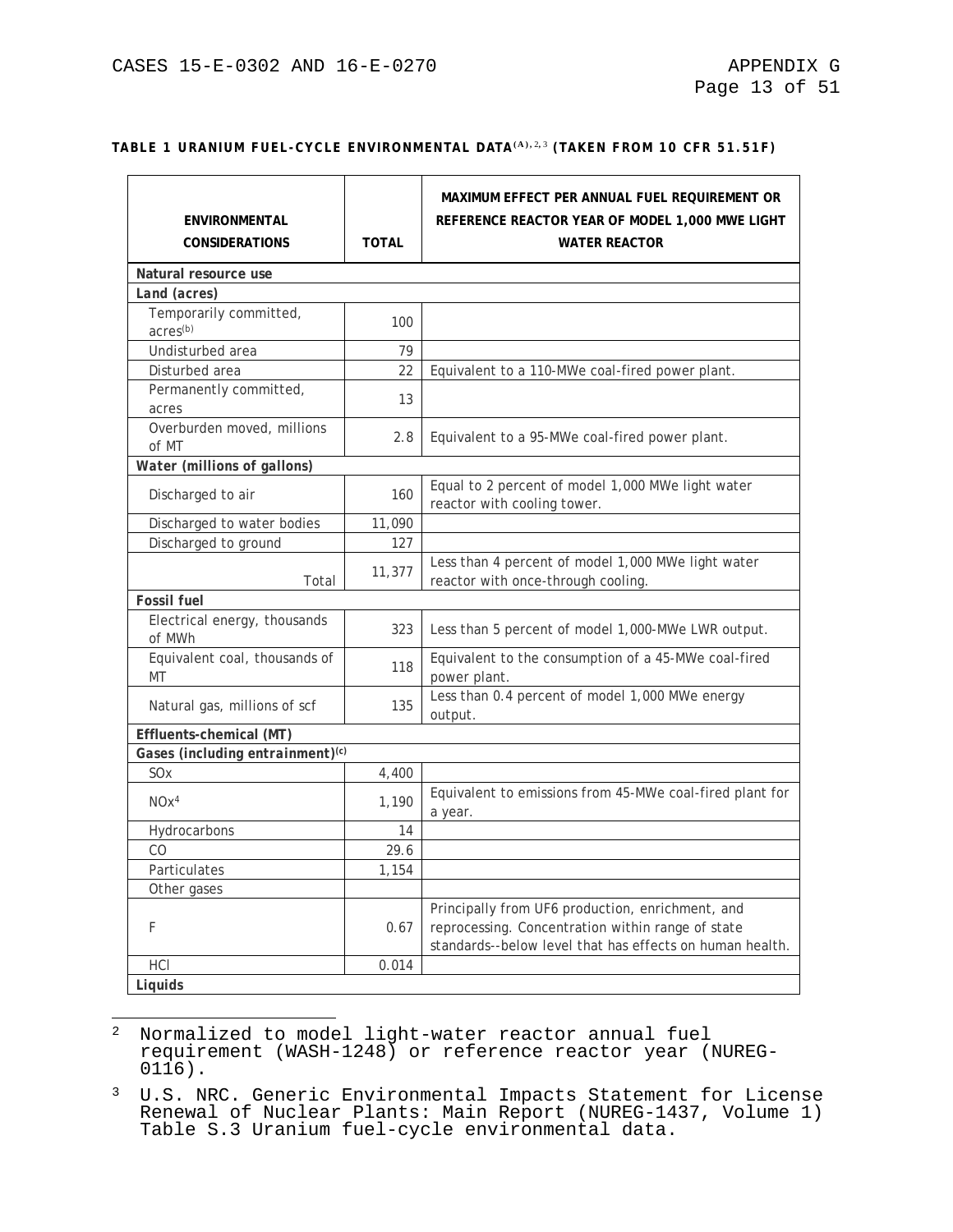| <b>ENVIRONMENTAL</b><br><b>CONSIDERATIONS</b> | <b>TOTAL</b>      | MAXIMUM EFFECT PER ANNUAL FUEL REQUIREMENT OR<br>REFERENCE REACTOR YEAR OF MODEL 1,000 MWE LIGHT<br><b>WATER REACTOR</b>                                                                                                                                                                                                                           |
|-----------------------------------------------|-------------------|----------------------------------------------------------------------------------------------------------------------------------------------------------------------------------------------------------------------------------------------------------------------------------------------------------------------------------------------------|
| SO <sub>4</sub>                               | 9.9               | From enrichment, fuel fabrication, and reprocessing                                                                                                                                                                                                                                                                                                |
| <b>NO</b>                                     | 25.8              | steps. Components that constitute a potential for                                                                                                                                                                                                                                                                                                  |
| Fluoride                                      | 12.9              | adverse environmental effect are present in dilute                                                                                                                                                                                                                                                                                                 |
| Ca                                            | 5.4               | concentrations and receive additional dilution by                                                                                                                                                                                                                                                                                                  |
| C1                                            | 8.5               | receiving bodies of water to levels below permissible                                                                                                                                                                                                                                                                                              |
| Na                                            | 12.1              | standards. The constituents that require dilution and the                                                                                                                                                                                                                                                                                          |
| <b>NH</b>                                     | 10                | flow of dilution water are NH2-600 ft3/sec, NOx-20                                                                                                                                                                                                                                                                                                 |
| Fe                                            | 0.4               | ft3/sec, Fluoride-70 ft3/sec.                                                                                                                                                                                                                                                                                                                      |
| Tailings solutions (thousands of<br>MT)       | 240               | From mills only-no significant effluents to environment.                                                                                                                                                                                                                                                                                           |
| <b>Solids</b>                                 | 91,000            | Principally from mills-no significant effluents to<br>environment.                                                                                                                                                                                                                                                                                 |
| <b>Effluents Radiological (curies)</b>        |                   |                                                                                                                                                                                                                                                                                                                                                    |
| Gases (including entrainment)                 |                   |                                                                                                                                                                                                                                                                                                                                                    |
| Rn-222                                        |                   | Presently under reconsideration by the NRC                                                                                                                                                                                                                                                                                                         |
| Ra-226                                        | 0.02              |                                                                                                                                                                                                                                                                                                                                                    |
| Th-230                                        | 0.02              |                                                                                                                                                                                                                                                                                                                                                    |
| Uranium                                       | 0.034             |                                                                                                                                                                                                                                                                                                                                                    |
| Tritium (thousands)                           | 18.1              |                                                                                                                                                                                                                                                                                                                                                    |
| $C-14$                                        | 24                |                                                                                                                                                                                                                                                                                                                                                    |
| Kr-85 (thousands)                             | 400               |                                                                                                                                                                                                                                                                                                                                                    |
| Ru-106                                        | 0.14              |                                                                                                                                                                                                                                                                                                                                                    |
| $I-129$                                       | 1.3               | Principally from fuel reprocessing plants.                                                                                                                                                                                                                                                                                                         |
| $I - 131$                                     | 0.83              |                                                                                                                                                                                                                                                                                                                                                    |
| Tc-99                                         |                   | Presently under consideration by the Commission.                                                                                                                                                                                                                                                                                                   |
| Fission products and                          | 0.203             |                                                                                                                                                                                                                                                                                                                                                    |
| transuranics                                  |                   |                                                                                                                                                                                                                                                                                                                                                    |
| Liquids                                       |                   |                                                                                                                                                                                                                                                                                                                                                    |
| Uranium and daughters                         | 2.1               | Principally from milling-included tailings liquor and<br>returned to ground-no effluents; therefore, no effect on<br>environment.                                                                                                                                                                                                                  |
| Ra-226                                        | 0.0034            | From UF6 production.                                                                                                                                                                                                                                                                                                                               |
| Th-230                                        | 0.0015            |                                                                                                                                                                                                                                                                                                                                                    |
| Th-234                                        | 0.01              | From fuel fabrication plants-concentration 10% of 10<br>CFR 20 for total processing 26 annual fuel requirements<br>for model LWR.                                                                                                                                                                                                                  |
| Fission and activation                        | $5.9 \times 10$ - |                                                                                                                                                                                                                                                                                                                                                    |
| products                                      | a                 |                                                                                                                                                                                                                                                                                                                                                    |
| Solids (buried on site)                       |                   |                                                                                                                                                                                                                                                                                                                                                    |
| Other than high level<br>(shallow)            | 11,300            | 9100 Ci comes from low-level reactor wastes and 1500 Ci<br>comes from reactor decontamination and<br>decommissioning- buried at land burial facilities. 600 Ci<br>comes from mills-included in tailings returned to<br>ground. Approximately 60 Ci comes from conversion and<br>spent-fuel storage. No significant effluent to the<br>environment. |
| TRU and HLW (deep)                            | $1.1 \times 106$  | Buried at federal repository.                                                                                                                                                                                                                                                                                                                      |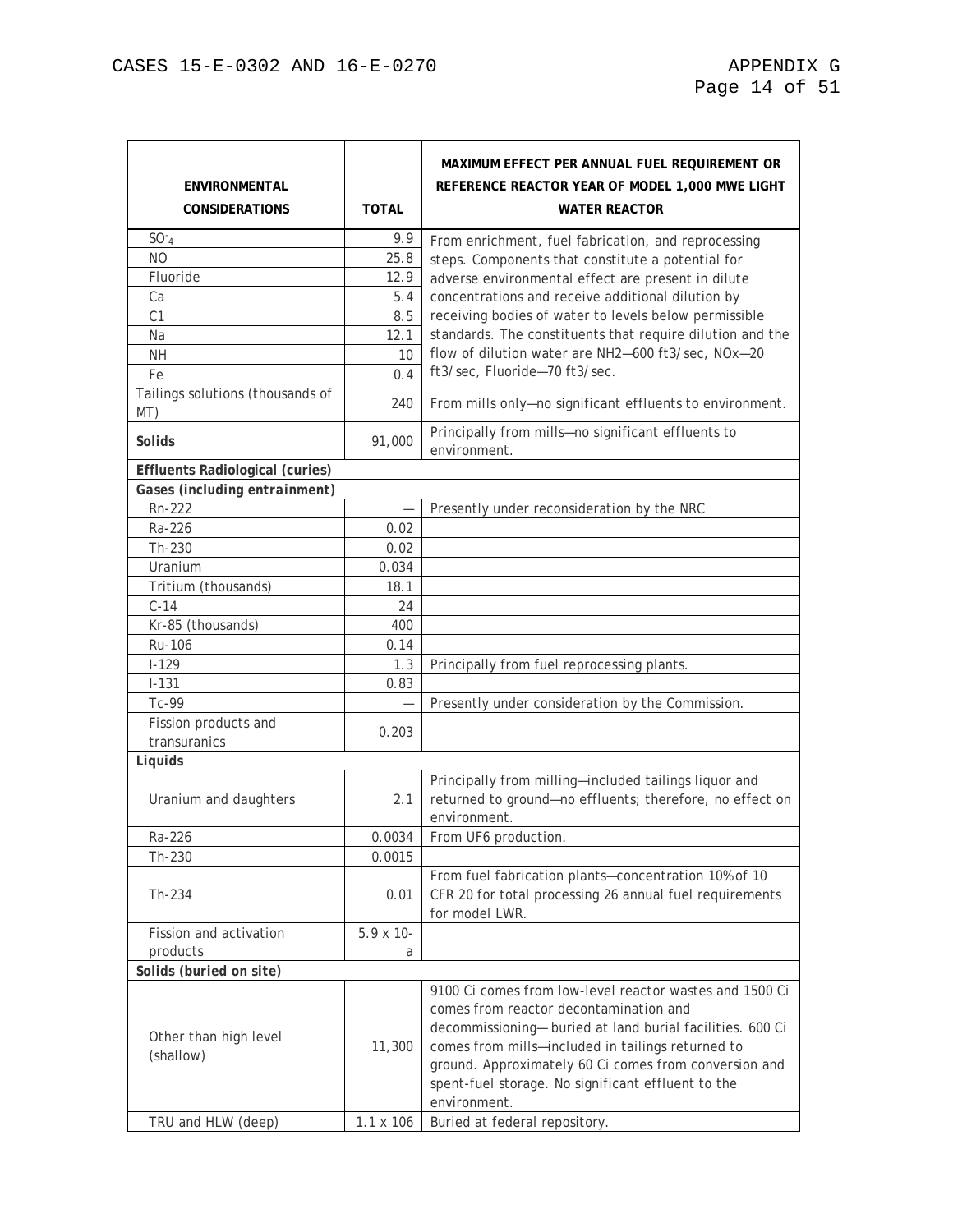| <b>ENVIRONMENTAL</b><br><b>CONSIDERATIONS</b> | <b>TOTAL</b>                                                                                                                                                                                                                                                                                                                                                                                                                                                                                                                                                                                                                                                                                                                                                                                                                                                                                                                                                                                                                                                                                                                                                                                                                                                                                                                                                                                                                                                                                                                                                                                                                                                                                                                                                              | MAXIMUM EFFECT PER ANNUAL FUEL REQUIREMENT OR<br>REFERENCE REACTOR YEAR OF MODEL 1,000 MWE LIGHT<br><b>WATER REACTOR</b>                                                                                                                       |  |  |  |  |  |
|-----------------------------------------------|---------------------------------------------------------------------------------------------------------------------------------------------------------------------------------------------------------------------------------------------------------------------------------------------------------------------------------------------------------------------------------------------------------------------------------------------------------------------------------------------------------------------------------------------------------------------------------------------------------------------------------------------------------------------------------------------------------------------------------------------------------------------------------------------------------------------------------------------------------------------------------------------------------------------------------------------------------------------------------------------------------------------------------------------------------------------------------------------------------------------------------------------------------------------------------------------------------------------------------------------------------------------------------------------------------------------------------------------------------------------------------------------------------------------------------------------------------------------------------------------------------------------------------------------------------------------------------------------------------------------------------------------------------------------------------------------------------------------------------------------------------------------------|------------------------------------------------------------------------------------------------------------------------------------------------------------------------------------------------------------------------------------------------|--|--|--|--|--|
| Effluents-Thermal, (billions<br>of Btu)       | 4,063<br>Less than 5 percent of model 1000-MWe LWR.                                                                                                                                                                                                                                                                                                                                                                                                                                                                                                                                                                                                                                                                                                                                                                                                                                                                                                                                                                                                                                                                                                                                                                                                                                                                                                                                                                                                                                                                                                                                                                                                                                                                                                                       |                                                                                                                                                                                                                                                |  |  |  |  |  |
| Transportation, (person-rem)                  |                                                                                                                                                                                                                                                                                                                                                                                                                                                                                                                                                                                                                                                                                                                                                                                                                                                                                                                                                                                                                                                                                                                                                                                                                                                                                                                                                                                                                                                                                                                                                                                                                                                                                                                                                                           |                                                                                                                                                                                                                                                |  |  |  |  |  |
| Exposure of workers and<br>general public     | 2.5                                                                                                                                                                                                                                                                                                                                                                                                                                                                                                                                                                                                                                                                                                                                                                                                                                                                                                                                                                                                                                                                                                                                                                                                                                                                                                                                                                                                                                                                                                                                                                                                                                                                                                                                                                       |                                                                                                                                                                                                                                                |  |  |  |  |  |
| Occupational exposure                         | 22.6                                                                                                                                                                                                                                                                                                                                                                                                                                                                                                                                                                                                                                                                                                                                                                                                                                                                                                                                                                                                                                                                                                                                                                                                                                                                                                                                                                                                                                                                                                                                                                                                                                                                                                                                                                      | From reprocessing and waste management.                                                                                                                                                                                                        |  |  |  |  |  |
| 1248.                                         | (a)In some cases where no entry appears, it is clear from the background documents that the matter was addressed<br>and that, in effect, the table should be read as if a specific zero entry had been made. However, there are other<br>areas that are not addressed in the table. Table S-3 does not include health effects from the effluents described in<br>the table, estimates of releases of radon-222 from the uranium fuel cycle, or estimates of technetium-99 released<br>from waste management or reprocessing activities. These issues may be the subject of litigation in the individual<br>licensing proceedings. Data supporting this table are given in the Environmental Survey of the Uranium Fuel Cycle,<br>WASH-1248, April 1974; the Environmental Survey of the Reprocessing and Waste Management Portion of the LWR<br>Fuel Cycle,' NUREG-0116 (Supp. 1 to WASH-1248); the Public Comments and Task Force Responses Regarding the<br>Environmental Survey of the Reprocessing and Waste Management Portions of the LWR Fuel Cycle, NUREG-0216<br>(Supp. 2 to WASH-1248); and in the record of the final rulemaking pertaining to Uranium Fuel Cycle Impacts from<br>Spent Fuel Reprocessing and Radioactive Waste Management, Docket RM-50-3. The contributions from<br>reprocessing, waste management, and transportation of wastes are maximized for either of the two fuel cycles<br>(uranium only and no recycle). The contribution from transportation excludes transportation of cold fuel to a<br>reactor and of irradiated fuel and radioactive wastes from a reactor, which are considered in Table S-4 of Section<br>51.20(g). The contributions from the other steps of the fuel cycle are given in columns AI of Table S-3A of WASH- |                                                                                                                                                                                                                                                |  |  |  |  |  |
| for 30 years.                                 |                                                                                                                                                                                                                                                                                                                                                                                                                                                                                                                                                                                                                                                                                                                                                                                                                                                                                                                                                                                                                                                                                                                                                                                                                                                                                                                                                                                                                                                                                                                                                                                                                                                                                                                                                                           | <sup>(b)</sup> The contributions to temporarily committed land from reprocessing are not prorated over 30 years, because the<br>complete temporary impact accrues regardless of whether the plant services 1 reactor for 1 year or 57 reactors |  |  |  |  |  |

(c)Estimated effluents based upon combustion of equivalent coal for power generation.

4 1.2% from natural gas use and process.

Continued operation of the nuclear facilities will also require additional transportation of nuclear fuel and and waste to and from the facilities. Specific impacts related to transporting fuel and waste to and from the facilities in contained in Table 2 below.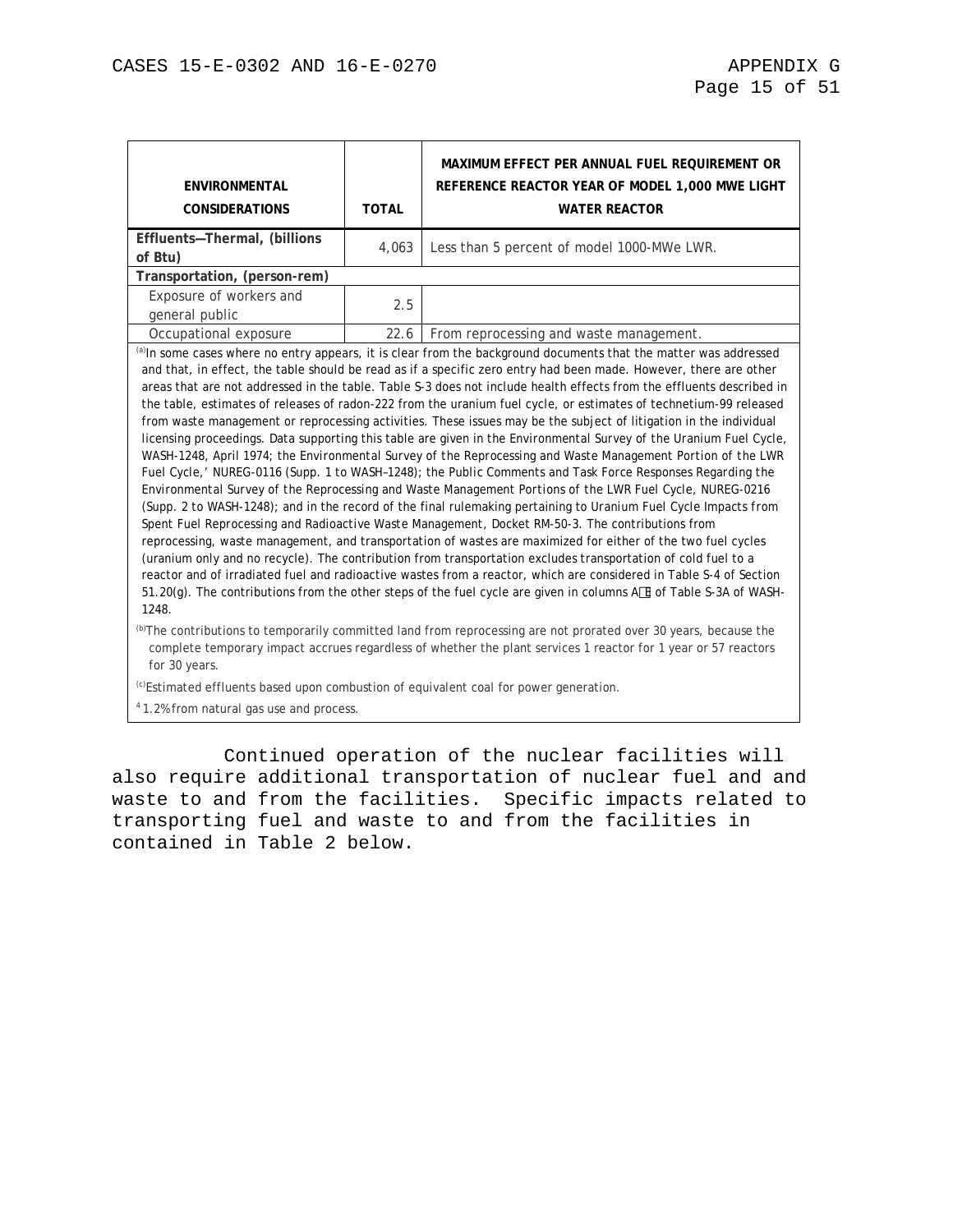#### **TABLE 2 THE ENVIRONMENTAL IMPACT OF TRANSPORTING OF FUEL AND WASTE TO AND FROM ONE LIGHT-WATER-COOLED NUCLEAR POWER REACTOR, NORMAL CONDITIONS OF TRANSPORT**

|                                                       | <b>CONSIDERATIONS</b>                         | ENVIRONMENTAL IMPACT                                                                                                     |                                                                                     |  |  |  |
|-------------------------------------------------------|-----------------------------------------------|--------------------------------------------------------------------------------------------------------------------------|-------------------------------------------------------------------------------------|--|--|--|
| Heat (per irradiated fuel cask in transit)            |                                               | 250,000 Btu/hr                                                                                                           |                                                                                     |  |  |  |
| Weight (governed by Federal or State<br>restrictions) |                                               | 73,000 lb per truck; 100 tons per cask per rail car                                                                      |                                                                                     |  |  |  |
| Traffic density - Truck                               |                                               | Less than 1 per day                                                                                                      |                                                                                     |  |  |  |
| Traffic density - Rail                                |                                               | Less than 3 per month                                                                                                    |                                                                                     |  |  |  |
| <b>EXPOSED POPULATION</b>                             | <b>ESTIMATED NUMBER OF</b><br>PERSONS EXPOSED | RANGE OF DOSES TO<br><b>EXPOSED INDIVIDUALS</b><br><u>(PER REACTOR YEAR)</u>                                             | <b>CUMULATIVE DOSE TO</b><br><b>EXPOSED POPULATION</b><br><u>(PER REACTOR YEAR)</u> |  |  |  |
| Transportation<br>workers                             | 200                                           | 0.01 to 300 millirem                                                                                                     | 4 person-rem                                                                        |  |  |  |
| General public-<br>Onlookers                          | 1,100                                         | 0.003 to 1.3 millirem                                                                                                    | 3 person-rem                                                                        |  |  |  |
| General public- along<br>route                        | 600,000                                       | 0.0001 to 0.06 millirem                                                                                                  |                                                                                     |  |  |  |
|                                                       | ACCIDENTS IN TRANSPORT CONSIDERATIONS         | ACCIDENTS IN TRANSPORT ENVIRONMENTAL RISK                                                                                |                                                                                     |  |  |  |
| Radiological effects                                  |                                               | Small                                                                                                                    |                                                                                     |  |  |  |
| Common (nonradiological) causes                       |                                               | 1 fatal injury in 100 reactor years, 1 nonfatal<br>injury in 10 reactor years, \$475 property damage<br>per reactor year |                                                                                     |  |  |  |

## No Action Alternative

No action alternatives to the ZEC program include affects arising from nuclear reactor decommissioning; termination of plant operations and cessation of electric power production; and failure to meet need of delivered baseload power to meet electric system needs.

Decommissioning would create a need for replacement power that is likely to be met primarily by fossil fuel fired generation plants. Increased use of fossil fuels for electric generation would adversely impact air emissions through increased production nitrogen dioxide, sulfur dioxide, and carbon dioxide.

## Solar Energy

Among the State's installed capacity is the Long Island Solar Farm, one of the largest utility scale solar energy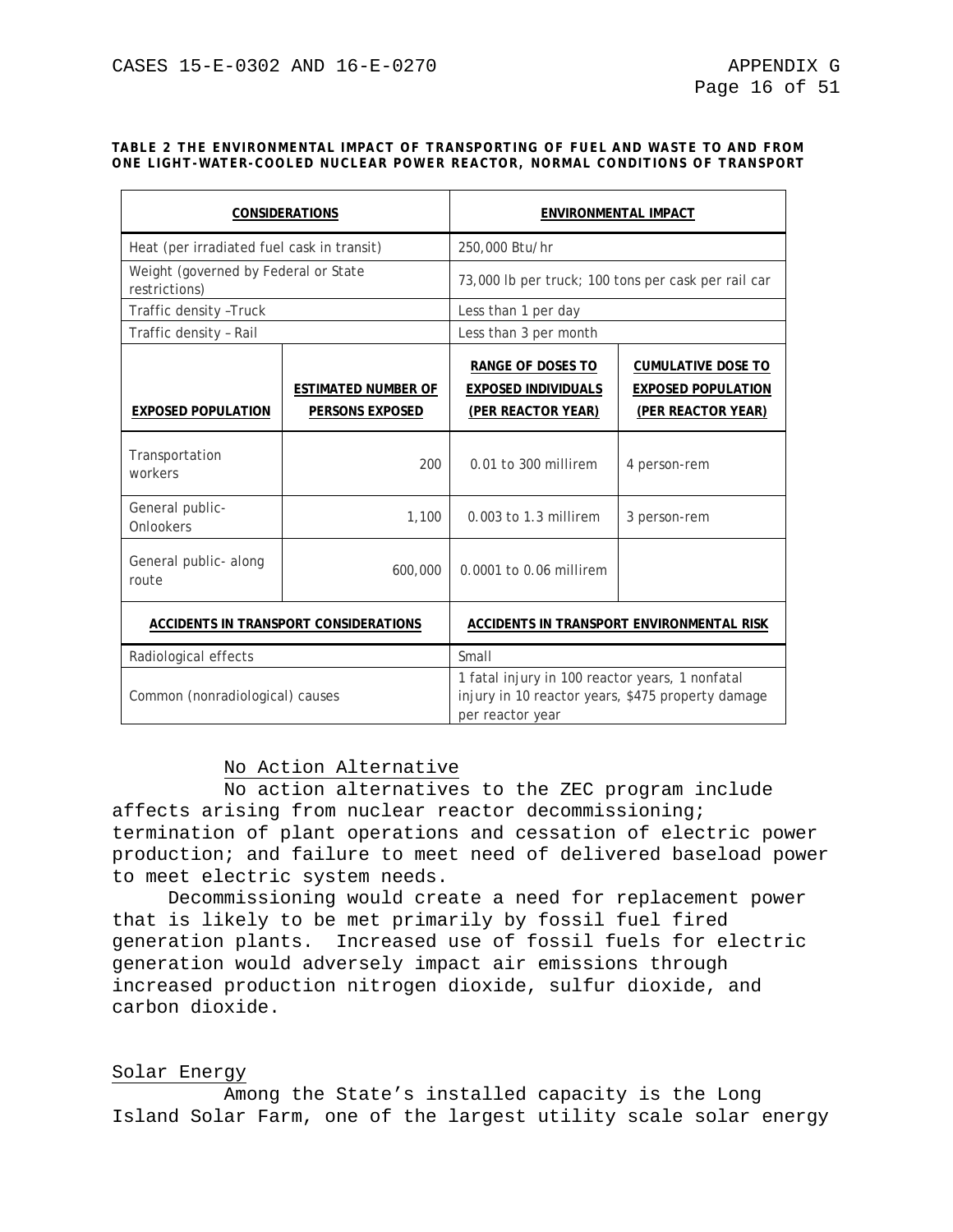(USSE) installations at a federal facility. Installed on Brookhaven National Laboratory, the Long Island Solar Farm is currently under contract to provide 32 MW of solar-PV energy to the Long Island Power Authority (LIPA). Another noteworthy LIPA USSE contract is the Eastern Long Island Solar Project, which provides for up to 17 MW of solar carport facilities on various sites owned by Suffolk County.

The contribution of utility-scale solar energy (USSE) is projected to be in the range of 3,271 and 8,110 MW with the 70% to 84% of the development occurring in the West, Central and Capital regions of the State. (See Table 3). Impacts from these levels of USSE occur primarily from the land use requirements of such systems and the potential for destruction or fragmentation of habitat; disruption of ecosystems; interrupting normal behavior or otherwise harming animals; and creation of barriers to species movement.

|                                                                     |                |                                        | ESTIMATED NEW CAPACITY (MW) |                  |                                        | <b>ESTIMATED NEW GENERATION (GWH)</b> |                  |                  |                            |                  |                                        |                                                |
|---------------------------------------------------------------------|----------------|----------------------------------------|-----------------------------|------------------|----------------------------------------|---------------------------------------|------------------|------------------|----------------------------|------------------|----------------------------------------|------------------------------------------------|
|                                                                     |                | <b>BASE CASE</b>                       |                             |                  | <b>HIGH LOAD</b>                       |                                       | <b>BASE CASE</b> |                  |                            | <b>HIGH LOAD</b> |                                        |                                                |
| <b>NYISO ZONE</b>                                                   | <b>PPA</b>     | <b>BLEN</b><br>$\overline{\mathsf{D}}$ | <b>FIXED</b><br><b>REC</b>  | <b>PPA</b>       | <b>BLEN</b><br>$\overline{\mathsf{D}}$ | <b>FIXED</b><br><b>REC</b>            | <b>PPA</b>       | <b>BLEN</b><br>D | <b>FIXED</b><br><b>REC</b> | PPA              | <b>BLEN</b><br>$\overline{\mathsf{D}}$ | <b>FIXE</b><br>$\underline{\mathsf{D}}$<br>REC |
| <b>Utility Scale Solar Energy</b>                                   |                |                                        |                             |                  |                                        |                                       |                  |                  |                            |                  |                                        |                                                |
| Zone A, West                                                        | 212            | 841                                    | 1,471                       | 1,46<br>4        | 1,45<br>4                              | 1,444                                 | 244              | 966              | 1,688                      | 1,68<br>1        | 1,670                                  | 1,65<br>8                                      |
| Zone B,<br>Genesee                                                  | $\overline{0}$ | $\overline{0}$                         | $\Omega$                    | $\mathbf{0}$     | 97                                     | 194                                   | $\Omega$         | $\Omega$         | $\Omega$                   | $\Omega$         | 112                                    | 224                                            |
| Zone C,<br>Central                                                  | $\mathbf 0$    | 391                                    | 782                         | 782              | 1,44<br>1                              | 2,099                                 | $\mathbf 0$      | 465              | 930                        | 929              | 1,712                                  | 2,49<br>5                                      |
| Zone D, North                                                       | $\mathbf 0$    | $\mathbf 0$                            | $\mathbf{0}$                | $\Omega$         | 40                                     | 80                                    | $\mathbf 0$      | $\mathbf 0$      | $\Omega$                   | $\Omega$         | 49                                     | 98                                             |
| Zone E,<br>Mohawk<br>Valley                                         | $\Omega$       | $\Omega$                               | $\Omega$                    | $\Omega$         | 42                                     | 85                                    | $\Omega$         | 0                | $\Omega$                   | $\Omega$         | 45                                     | 90                                             |
| Zone F,<br>Capital                                                  | 1,71<br>1      | 1,81<br>$\overline{2}$                 | 1,912                       | 1,93<br>6        | 1,94<br>2                              | 1,949                                 | 2,08<br>3        | 2,206            | 2,328                      | 2,35<br>6        | 2,364                                  | 2,37<br>$\overline{2}$                         |
| Zone G,<br><b>Hudson Valley</b>                                     | 431            | 431                                    | 431                         | 630              | 629                                    | 627                                   | 480              | 480              | 480                        | 701              | 700                                    | 698                                            |
| Zone H,<br>Millwood                                                 | $\overline{7}$ | $\overline{7}$                         | $\overline{7}$              | $\overline{7}$   | $\overline{7}$                         | $\overline{7}$                        | 8                | 8                | 8                          | 8                | 8                                      | 8                                              |
| Zone I,<br>Dunwoodie                                                | $\mathbf 0$    | $\mathbf 0$                            | $\Omega$                    | $\mathbf 0$      | $\mathbf 0$                            | $\mathbf 0$                           | $\mathbf 0$      | $\mathbf 0$      | $\pmb{0}$                  | $\Omega$         | $\mathbf 0$                            | $\mathbf 0$                                    |
| Zone J, NYC                                                         | 0              | $\mathbf 0$                            | $\Omega$                    | $\mathbf 0$      | $\mathbf 0$                            | $\pmb{0}$                             | $\mathbf 0$      | $\mathbf 0$      | $\Omega$                   | $\Omega$         | $\Omega$                               | $\mathbf 0$                                    |
| Zone K, Long<br>Island                                              | 374            | 373                                    | 371                         | 381              | 380                                    | 379                                   | 459              | 457              | 455                        | 467              | 467                                    | 466                                            |
| Total                                                               | 2,73<br>6      | 3,85<br>5                              | 4,974                       | 5,20<br>$\Omega$ | 6,03<br>$\mathfrak{p}$                 | 6,865                                 | 3,27<br>4        | 4,582            | 5,889                      | 6, 14<br>4       | 7,127                                  | 8,11<br>0                                      |
| Note: Estimates may not sum to the totals reported due to rounding. |                |                                        |                             |                  |                                        |                                       |                  |                  |                            |                  |                                        |                                                |

 **TABLE 3ESTIMATED USSE PROJECTED TO DEVELOP UNDER THE CES (2019-2030)**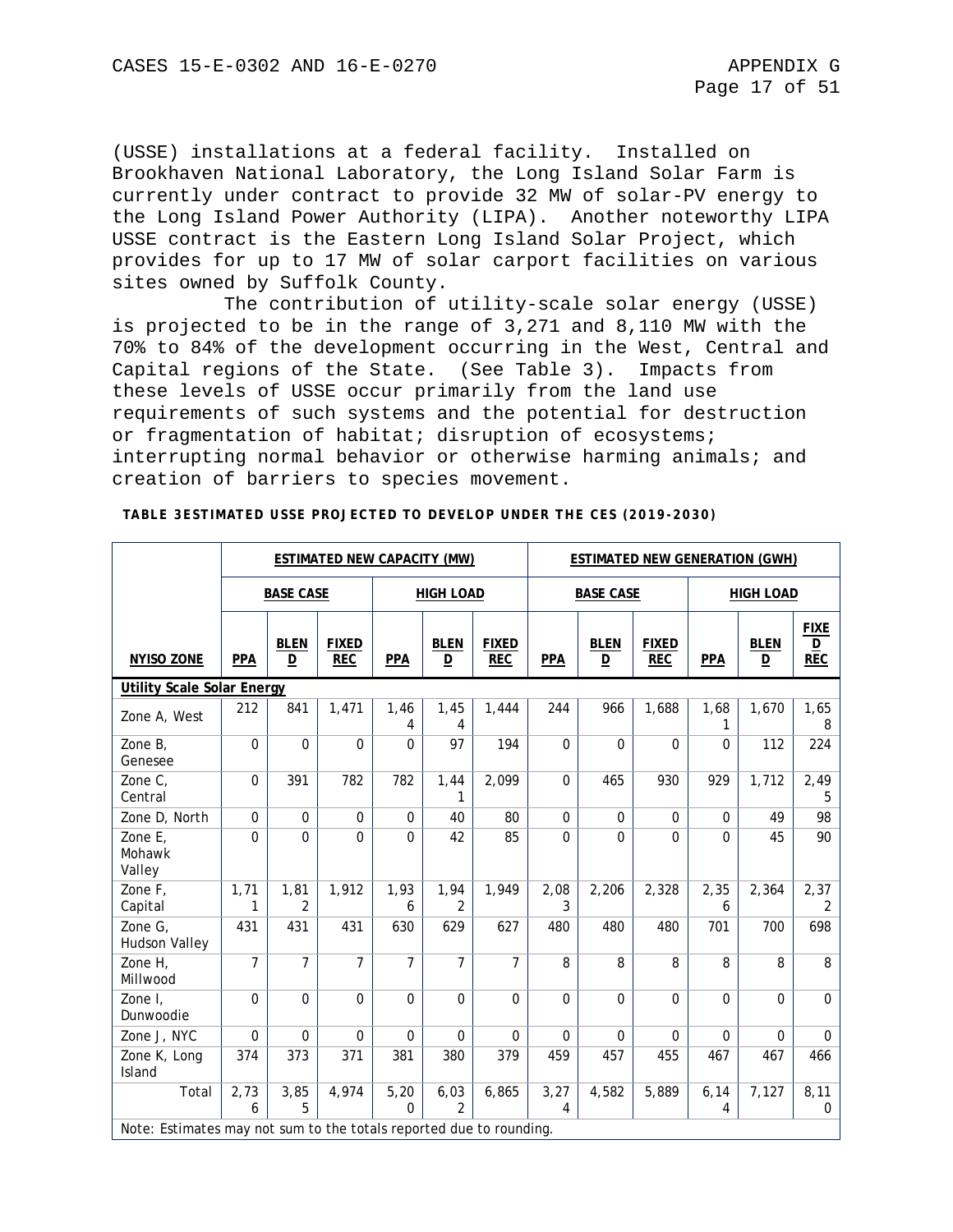#### Overview Environmental Impact

Key environmental impacts due to utility scale solar energy (USSE) stem primarily from the relatively large land use requirements of such systems and the potential for such systems to destroy and fragment habitat, disrupt ecosystem processes, harm animals, interrupt natural animal behaviors (e.g., foraging, hunting, migration patterns, etc.) and introduce barriers to the movement of species.

USSE environmental impacts are typically greatest at the beginning of a project during construction of the facility and associated infrastructure (e.g., transmission corridors, substations, and roads). Environmental impacts during construction will vary depending on the land cover and topography of the selected site and its proximity to habitat relied upon by sensitive plant and/or animal species. To the extent that USSE are sited outside of, and at distances sufficient to reduce interaction with sensitive species, the environmental impacts of such systems can be minimized.

Construction and operation may also impact local air quality for plant employees and the surrounding community. For example, increased vehicle use associated with site construction and operation can elevate local levels of CO, NOx emissions and airborne dust (PM<sub>2.5</sub> and PM<sub>10</sub> emissions). While solar PV cells emit no criteria pollutants and require little maintenance during operations, chemicals such as dust suppressants, rust inhibitors, antifreeze and herbicides will be used to some extent throughout a plant's lifespan to ensure proper operation and maintenance of USSE infrastructure.

Soil disturbance during site preparation (e.g., vegetation clearing and surface grading) can also further interfere with natural ecosystems by introducing exotic species, which can compete with, and in some cases extirpate, native species. Solar PV systems have low rates of water consumption, required only for panel washing and dust suppression, estimated at a rate of 0.02 m<sup>3</sup>/MWh. The Long Island Solar Farm estimated annual water usage for panel washing of approximately 500,000 gallons, equivalent to a per MWh rate of approximately 0.04 m3/MWh. Past studies of USSE in arid lands of the southwestern U.S. have identified dust suppression as a significant source of water use, although the New York humid continental climate is far less susceptible to generating the type of dust issues faced by USSE constructed in the much drier climate in southwestern US.

Connecting USSE to the existing electricity system can also result in both short- and long-term adverse environmental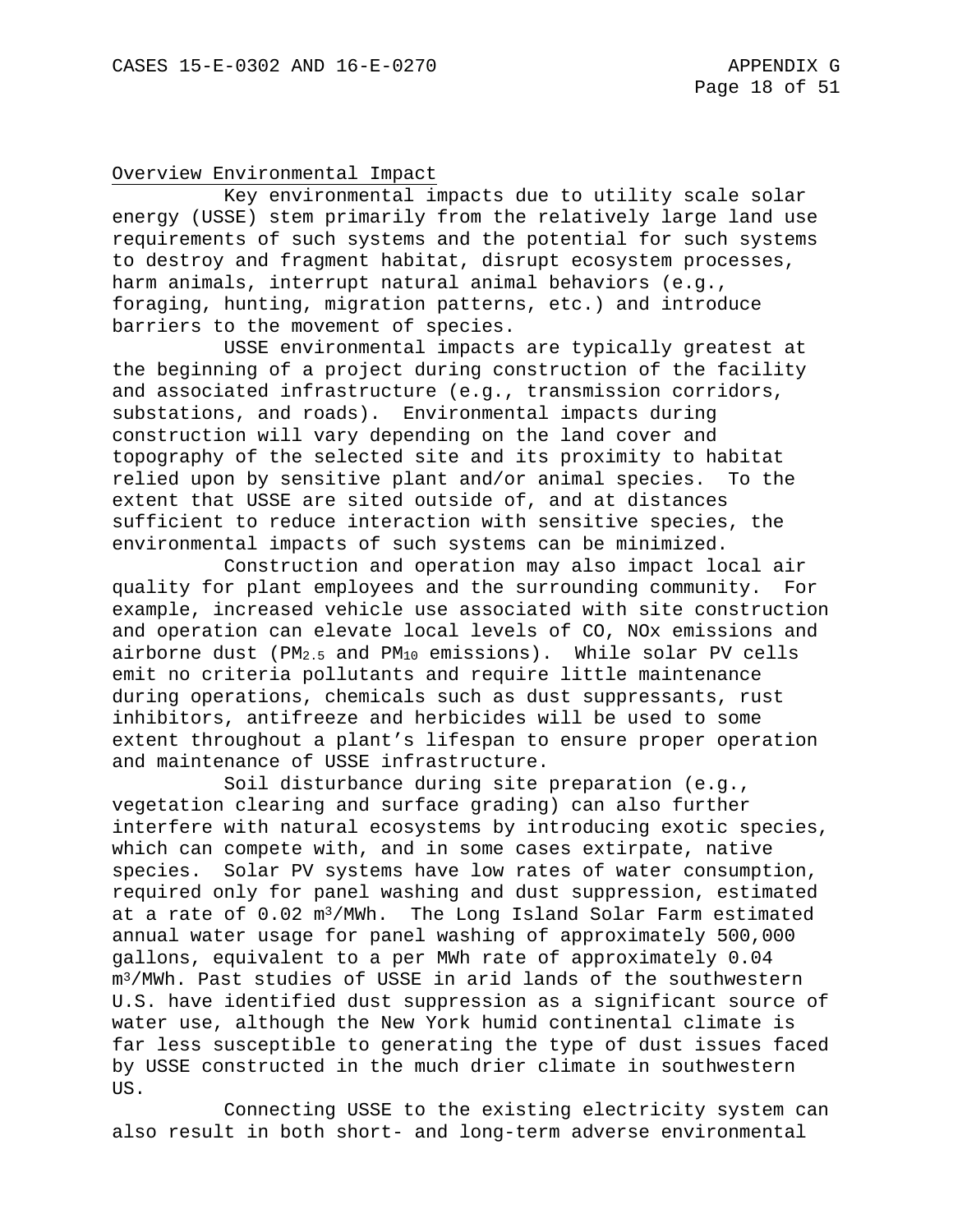impacts. Similar to site construction, development of transmission lines can destroy and fragment habitat, displace and disrupt local wildlife, introduce invasive species and serve as barriers to the movement of species and their genes. And similar to site construction, the scope and magnitude of such impacts is substantially dependent on such factors as corridor location, distance to existing electricity infrastructure and corridor placement. In the case of the Long Island Solar Farm, approximately 900 feet of transmission cables were required to connect the PV solar arrays to the LIPA substation.

During the decommissioning phase, PV cells can be recycled to minimize the potentially adverse environmental impacts of the PV cell materials. Proper dismantling, handling, and disposal of PV cells and associated plant materials will minimize the potential environmental impacts that can result from exposure to toxic materials such as cadmium, selenium and arsenic dust, which are contained within PV cells.

#### Land Use Requirements

NYSERDA's 2014 resource potential study also considered the land use requirement for the installation of solar energy. The level of solar radiation is relatively consistent across the state, with slightly lower solar intensity in some parts of upstate, and a slightly higher solar intensity in Long Island. Overall, the 2014 study concluded that more than 187 million GWh of solar energy fall on New York each year, more than 1,200 times larger than New York's electric use.[4](#page-246-0)

NYSERDA's 2014 potential study estimates that solar energy in New York requires approximately one square kilometer of land for every 155 GWh of electricity production, equivalent to approximately two acres per MW capacity, and 1.6 per GWh of annual production. Assuming installation of between 2,736 and 6,865 MW of USSE and a land use requirement ratio of two acres per MW capacity from NYSERDA's 2014 potential study, between 5,472 and 13,730 acres would be dedicated to USSE, a land area equal to approximately 0.02 percent to 0.04 percent of the State's total land area of approximately 35 million acres. As of 2016, New York had 224 state-certified agricultural districts containing 8.79 million acres and including approximately 24,130 farms, equating to approximately 26 percent of the State's total

<span id="page-246-0"></span>l NYSERDA. Energy Efficiency and Renewable Energy Potential Study of New York State. Volume 3. Prepared by Optimal Energy, Inc. April. Accessed February 1, 2016 at: http://www.nyserda.ny.gov/About/Publications/EA-Reports-and-<br>Studies/EERE-Potential-Studies.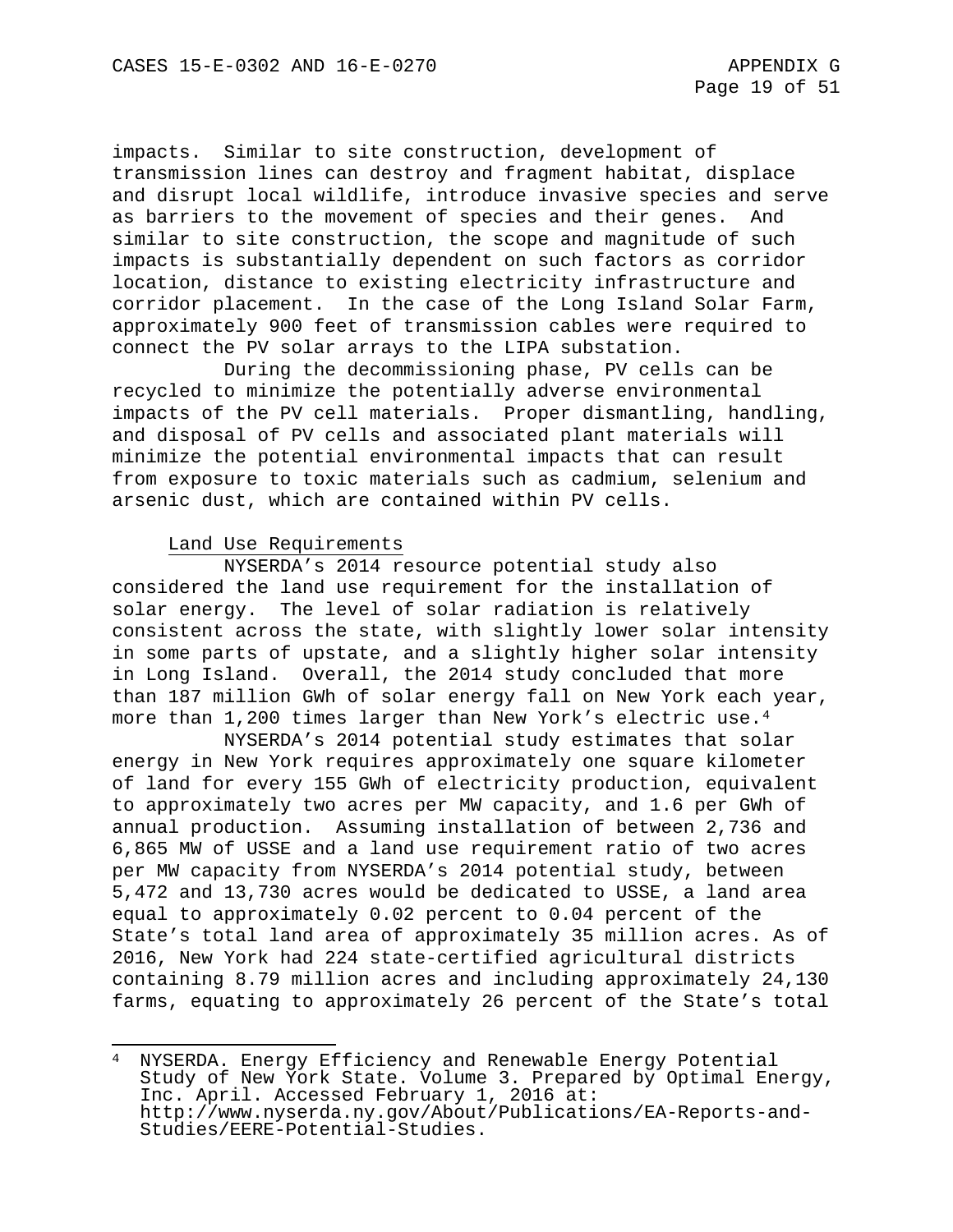land area. If 100 percent of USSE projects were to be installed on New York agricultural lands, approximately 0.06 percent to 0.16 percent of agriculture lands would be converted to USSE. Visual Resources

USSE may raise community concerns regarding visual impacts. As most USSE are located in relatively flat areas and/or valleys, USSE operations can often be seen from long distances. PV panels can further increase visibility by creating glare that can cause visual discomfort and temporary after images even at long distances. Argonne National Laboratory's Environmental Science Division, with support from the U.S. Department of the Interior's National Park Service and Bureau of Land Management, examined the visual characteristics of various PV, power tower, and parabolic trough facilities located in Nevada, California, and Spain. Based on field observations, PV and parabolic trough facilities were easily visible at long distances during both daytime and nighttime observations. Other visual effects observed included dramatic and rapid changes in color and/or reflectively of the solar PV cells. The study authors concluded that the industrial nature of USSE sites can offer strong contrasts to the relatively rural landscapes that USSE often inhabit.

Additional visual impacts can accrue from the infrastructure surrounding a developed solar array, including buildings, parking and other work areas. To the extent that periodic maintenance activities such as panel washing occur at night, such activities can increase light pollution such as skyglow, light trespass, and glare.

Best practices during installation can minimize visual impacts, including proper siting and site operations, screening with fencing, berms, or vegetation, using non-reflective support structures, avoiding removal of vegetation near modules when possible, prohibiting commercial messages and symbols on modules, and identifying ways to preserve the historic character of potential sites, particularly for historic buildings.

#### Land Based Wind

Wind currently accounts for a relatively small proportion of the New York State's overall energy portfolio. However, development of wind is a renewable energy resource rapidly expanding. AWEA currently ranks New York 12th in the nation for installed wind power capacity.

Between 2007 and 2015 installed nameplate capacity of wind plants in New York nearly tripled, from 425 MW in 2007 to 1,746 MW in 2015. Table 4 summarizes the state's operating and planned wind capacity across five size classes. Summer 2015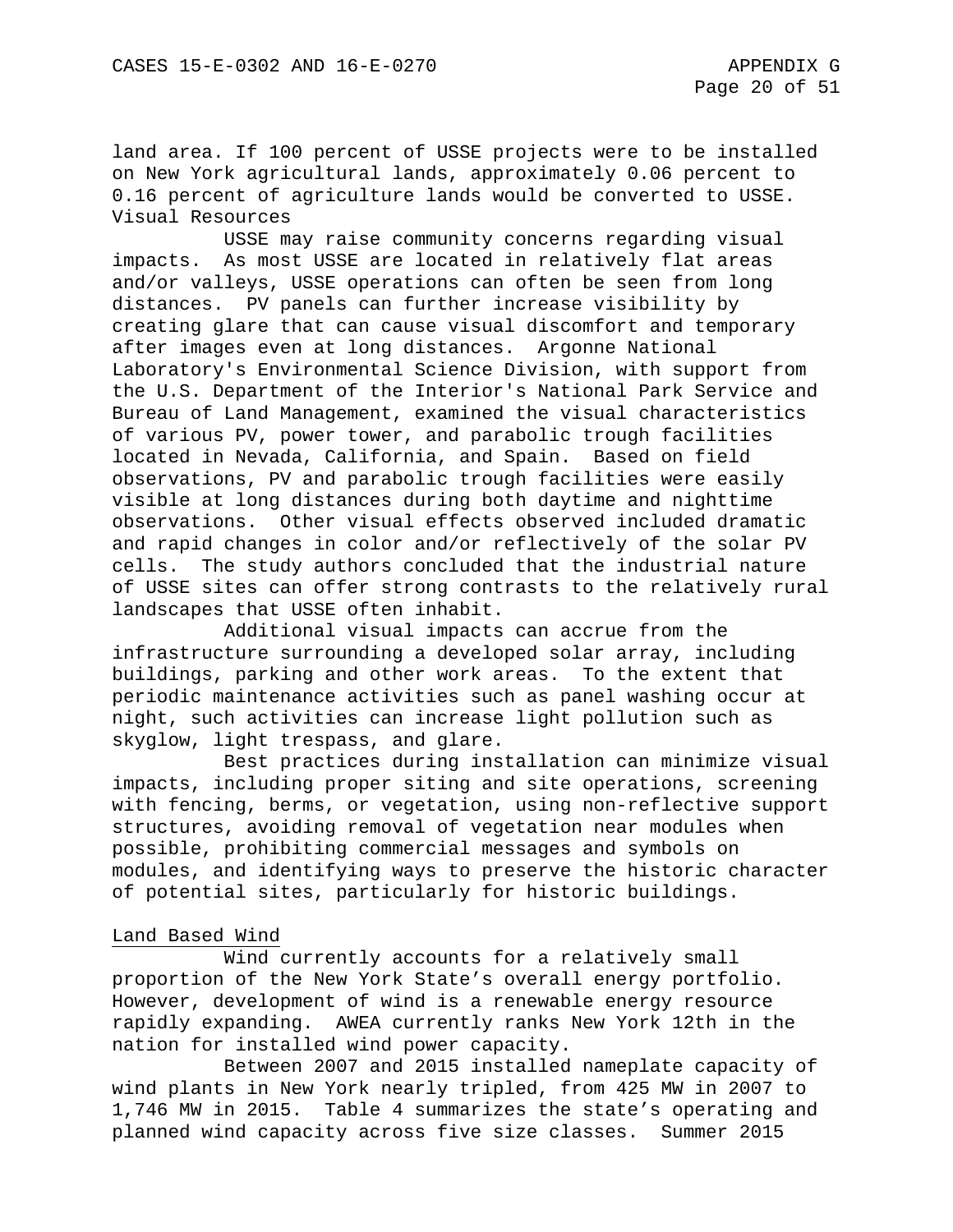generating capacity from wind plants totaled 1,461 MW across 21 projects. In addition, as of December 31, 2015, there were 28 projects totaling 3,459 MW of wind generation capacity proposed in NYISO's interconnection queue.

| TABLE 4 OPERATING AND PROPOSED WIND CAPACITY IN NEW YORK STATE (MW) |  |  |  |  |  |
|---------------------------------------------------------------------|--|--|--|--|--|
|                                                                     |  |  |  |  |  |

| CAPACITY                                                                                                                                                                                                                                                                                                                                                                                                                                                                              | 2015 CAPACITY <sup>(1)</sup>                       | PROPOSED CAPACITY <sup>(2)</sup>               |  |  |  |  |  |  |
|---------------------------------------------------------------------------------------------------------------------------------------------------------------------------------------------------------------------------------------------------------------------------------------------------------------------------------------------------------------------------------------------------------------------------------------------------------------------------------------|----------------------------------------------------|------------------------------------------------|--|--|--|--|--|--|
| $>10$ MW                                                                                                                                                                                                                                                                                                                                                                                                                                                                              | 0 MW (5 projects) $(3)$                            | 0 MW (0 projects)                              |  |  |  |  |  |  |
| 10-29 MW                                                                                                                                                                                                                                                                                                                                                                                                                                                                              | 32 MW (2 projects)                                 | 60 MW (4 projects)                             |  |  |  |  |  |  |
| 30-99 MW                                                                                                                                                                                                                                                                                                                                                                                                                                                                              | 527 MW (7 projects)                                | 639 MW (9 projects)                            |  |  |  |  |  |  |
| 100-199 MW                                                                                                                                                                                                                                                                                                                                                                                                                                                                            | 671 MW (6 projects)                                | 969 MW (8 projects)<br>$1,790$ MW (7 projects) |  |  |  |  |  |  |
| 200 MW and over                                                                                                                                                                                                                                                                                                                                                                                                                                                                       | 231 MW (1 project)                                 |                                                |  |  |  |  |  |  |
| Total                                                                                                                                                                                                                                                                                                                                                                                                                                                                                 | $1,461$ MW (21 projects)<br>3,459 MW (28 projects) |                                                |  |  |  |  |  |  |
| Sources:<br>(1) Summer capacity data, reflecting dependable maximum net generating capacity values that are<br>applicable to the Summer 2015 ICAP Market. NYISO. 2015 Load & Capacity Data "Gold Book." April<br>2015; and NYISO's "2015 NYCA Generating Facilities.xlxs" accessed on February 1, 2016 at:<br>http://www.nyiso.com/public/markets_operations/services/planning/documents/index.jsp.<br>(2) Summer capacity data from: NYISO Interconnection Queue. December 31, 2015. |                                                    |                                                |  |  |  |  |  |  |

(3) The NYISO Interconnection Queue, December 31, 2015 includes five projects for which summer capacity values were shown as zero.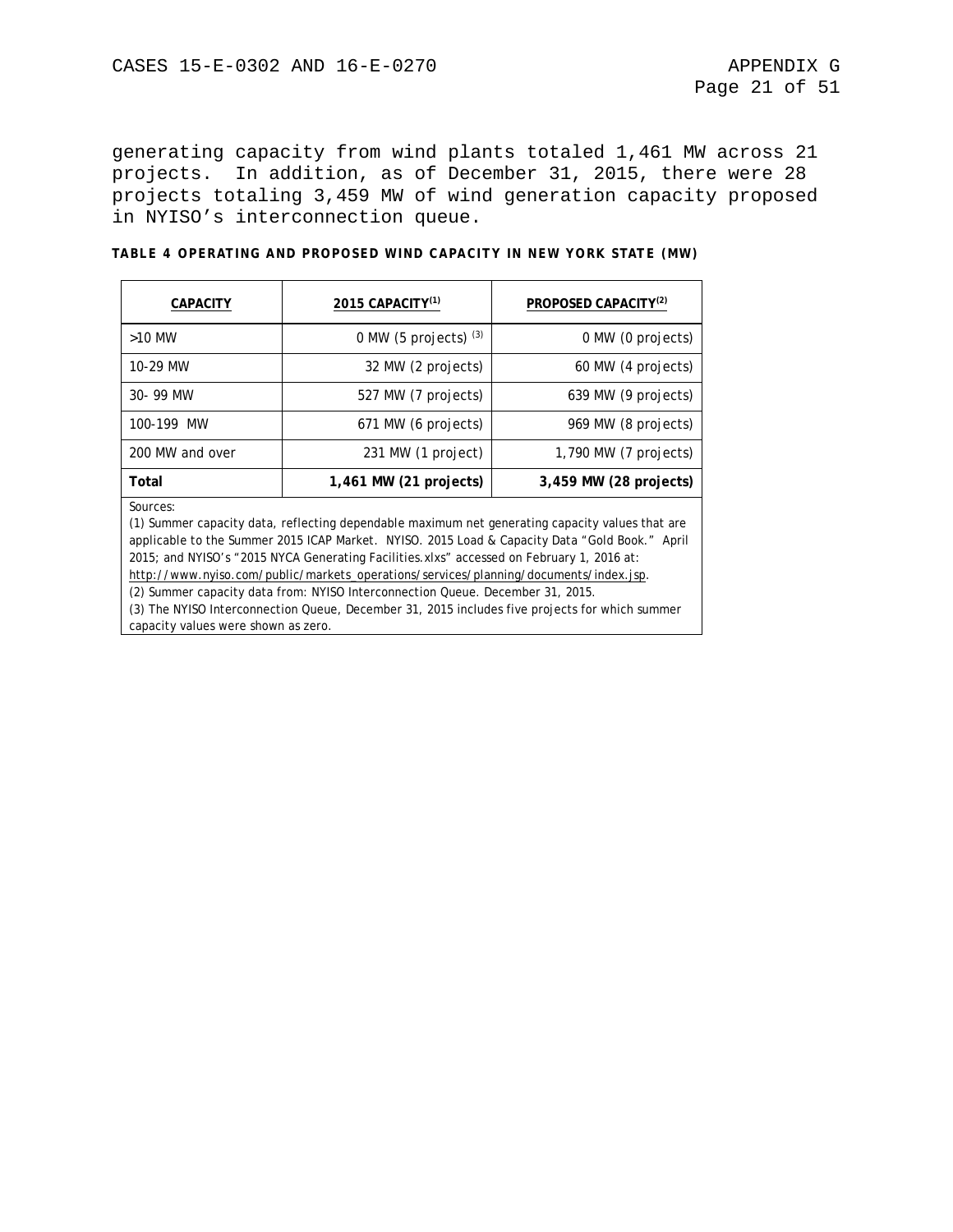| <b>COUNTY</b>                                                                                                                                                                                                                                                                                                                                                                    | 2015 CAPACITY<br>$(MW)^{(1)}$ | <b>PROPOSED</b><br>CAPACITY (MW) <sup>(2)</sup> |  |  |  |  |  |
|----------------------------------------------------------------------------------------------------------------------------------------------------------------------------------------------------------------------------------------------------------------------------------------------------------------------------------------------------------------------------------|-------------------------------|-------------------------------------------------|--|--|--|--|--|
| Steuben, NY                                                                                                                                                                                                                                                                                                                                                                      | 180.4                         | 590.7                                           |  |  |  |  |  |
| Jefferson, NY                                                                                                                                                                                                                                                                                                                                                                    |                               | 494.8                                           |  |  |  |  |  |
| Clinton                                                                                                                                                                                                                                                                                                                                                                          | 279.0                         | 449.0                                           |  |  |  |  |  |
| Chautauqua                                                                                                                                                                                                                                                                                                                                                                       |                               | 324.0                                           |  |  |  |  |  |
| Niagara, NY                                                                                                                                                                                                                                                                                                                                                                      |                               | 201.3                                           |  |  |  |  |  |
| Franklin-Clinton, NY                                                                                                                                                                                                                                                                                                                                                             |                               | 200.0                                           |  |  |  |  |  |
| Lewis, NY                                                                                                                                                                                                                                                                                                                                                                        | 321.8                         | 157.9                                           |  |  |  |  |  |
| Cattaraugus                                                                                                                                                                                                                                                                                                                                                                      |                               | 148.5                                           |  |  |  |  |  |
| Rensselaer, NY                                                                                                                                                                                                                                                                                                                                                                   |                               | 120.0                                           |  |  |  |  |  |
| Oswego, NY                                                                                                                                                                                                                                                                                                                                                                       |                               | 105.6                                           |  |  |  |  |  |
| Steuben-Allegany, NY                                                                                                                                                                                                                                                                                                                                                             |                               | 103.3                                           |  |  |  |  |  |
| St. Lawrence, NY                                                                                                                                                                                                                                                                                                                                                                 |                               | 100.0                                           |  |  |  |  |  |
| Cortland                                                                                                                                                                                                                                                                                                                                                                         |                               | 90.0                                            |  |  |  |  |  |
| Madison, NY                                                                                                                                                                                                                                                                                                                                                                      | 46.1                          | 82.6                                            |  |  |  |  |  |
| Genesee, NY                                                                                                                                                                                                                                                                                                                                                                      |                               | 79.8                                            |  |  |  |  |  |
| Franklin                                                                                                                                                                                                                                                                                                                                                                         | 106.5                         | 77.7                                            |  |  |  |  |  |
| Delaware                                                                                                                                                                                                                                                                                                                                                                         |                               | 68.4                                            |  |  |  |  |  |
| Herkimer, NY                                                                                                                                                                                                                                                                                                                                                                     | 74.0                          | 33.0                                            |  |  |  |  |  |
| Otsego, NY                                                                                                                                                                                                                                                                                                                                                                       |                               | 19.8                                            |  |  |  |  |  |
| Tompkins, NY                                                                                                                                                                                                                                                                                                                                                                     |                               | 12.5                                            |  |  |  |  |  |
| Erie                                                                                                                                                                                                                                                                                                                                                                             | 20.0                          |                                                 |  |  |  |  |  |
| Wyoming                                                                                                                                                                                                                                                                                                                                                                          | 432.9                         |                                                 |  |  |  |  |  |
| <b>Grand Total</b>                                                                                                                                                                                                                                                                                                                                                               | 1,460.7                       | 3,458.9                                         |  |  |  |  |  |
| Sources:<br>(1) Summer capacity data from: NYISO. 2015 Load & Capacity Data "Gold<br>Book." April 2015; and NYISO's "2015 NYCA Generating Facilities.xlxs"<br>accessed on February 1, 2016 at:<br>http://www.nyiso.com/public/markets_operations/services/planning/d<br>ocuments/index.jsp.<br>(2) Summer capacity data from: NYISO Interconnection Queue.<br>December 31, 2015. |                               |                                                 |  |  |  |  |  |

## **TABLE 5 CURRENT INSTALLED AND PROPOSED WIND CAPACITY BY COUNTY**

The proposed CES would stimulate further development of the State's land-based wind resource. Incremental land-based wind capacity could provide between 4,000 MW and 5,905 MW and between 13,651 GWh and 19,802 GWh of generation under the base case and high load case scenarios, respectively. As shown in Table 5, the majority of this capacity is anticipated to be developed through wind projects between 30 and 99 MW in size.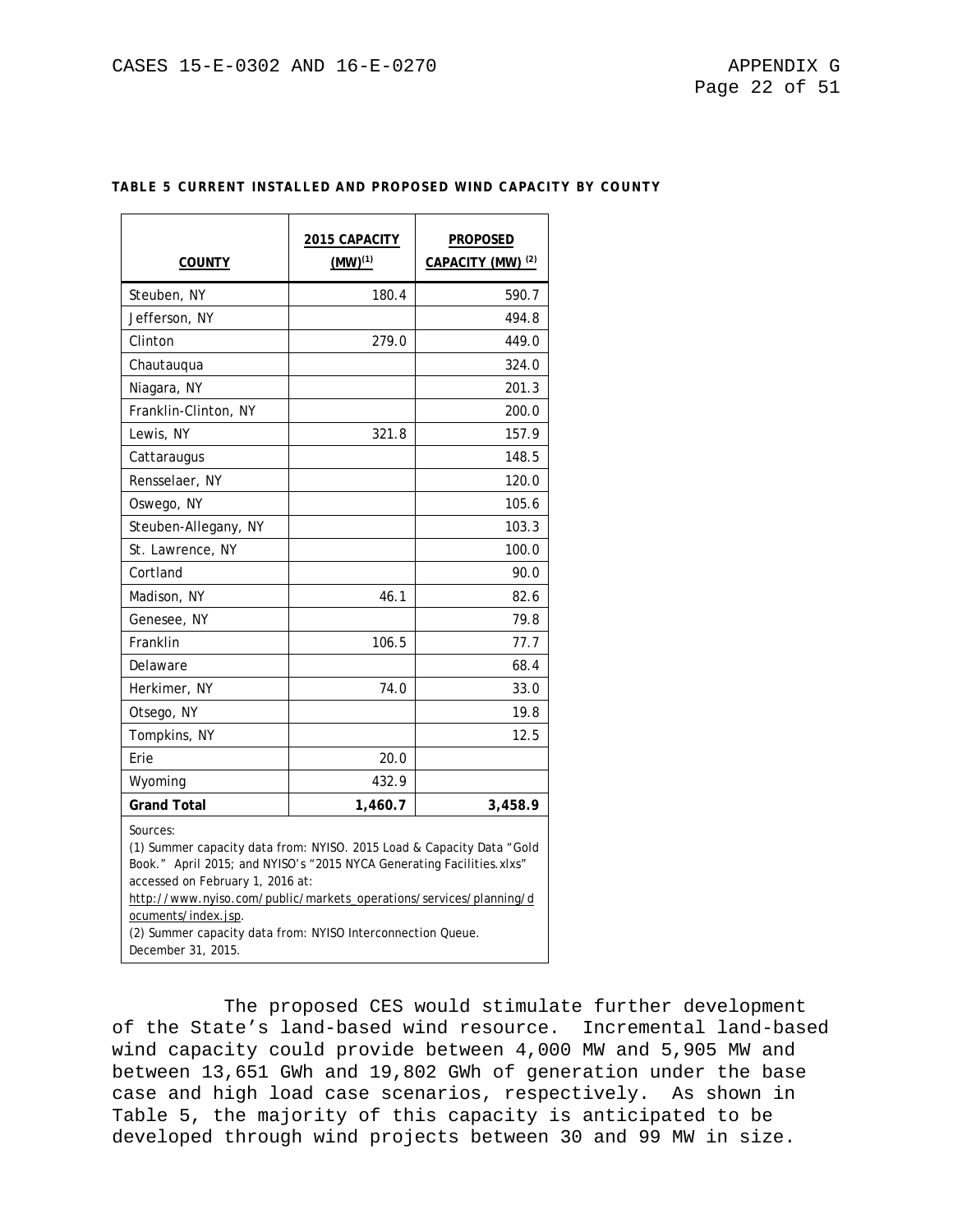|                      | ESTIMATED NEW CAPACITY (MW)                                         |                  |                                |                  |                  |                                | <b>ESTIMATED NEW GENERATION (GWH)</b> |              |                            |                  |              |                            |  |
|----------------------|---------------------------------------------------------------------|------------------|--------------------------------|------------------|------------------|--------------------------------|---------------------------------------|--------------|----------------------------|------------------|--------------|----------------------------|--|
|                      |                                                                     | <b>BASE CASE</b> |                                | <b>HIGH LOAD</b> |                  |                                | <b>Base Case</b>                      |              |                            | <b>High Load</b> |              |                            |  |
| <b>CAPACITY</b>      | <b>PPA</b>                                                          | <b>BLEND</b>     | <b>FIXE</b><br>D<br><b>REC</b> | <b>PPA</b>       | <b>BLEN</b><br>D | <b>FIXE</b><br>D<br><b>REC</b> | <b>PPA</b>                            | <b>BLEND</b> | <b>FIXED</b><br><b>REC</b> | <b>PPA</b>       | <b>BLEND</b> | <b>FIXED</b><br><b>REC</b> |  |
|                      | <b>Land-Based Wind</b>                                              |                  |                                |                  |                  |                                |                                       |              |                            |                  |              |                            |  |
| 10-29 MW             | 730                                                                 | 661              | 592                            | 970              | 848              | 726                            | 2,665                                 | 2,442        | 2,219                      | 3,470            | 3,073        | 2,676                      |  |
| 30-99 MW             | 1,950                                                               | 2,212            | 2,475                          | 3,323            | 3,285            | 3,248                          | 6,638                                 | 7,564        | 8,489                      | 11,138           | 11,038       | 10,938                     |  |
| 100-199<br><b>MW</b> | 1,014                                                               | 1,008            | 1,001                          | 1.311            | 1,303            | 1.294                          | 3,336                                 | 3,306        | 3,276                      | 4,217            | 4,188        | 4,159                      |  |
| 200 MW or<br>over    | 306                                                                 | 307              | 307                            | 302              | 302              | 302                            | 1,012                                 | 1,014        | 1,017                      | 977              | 977          | 977                        |  |
| Total                | 4,000                                                               | 4,188            | 4,375                          | 5,905            | 5,738            | 5,570                          | 13,651                                | 14,326       | 15,002                     | 19,802           | 19,276       | 18,749                     |  |
|                      | Note: Estimates may not sum to the totals reported due to rounding. |                  |                                |                  |                  |                                |                                       |              |                            |                  |              |                            |  |

#### **TABLE 6 ESTIMATED UTILITY SCALE LAND-BASED WIND ENERGY PROJECTED TO DEVELOP UNDER THE CES (2019-2030)**

## Environmental Impact Overview

Environmental impacts arise due to the land disturbance during the construction and operation of wind turbines and associated equipment, and due to the structure and movement of turbines themselves. The primary impacts of wind turbines relate to the high land use requirement, possible collisions of wildlife with turbines, and habitat fragmentation due to construction of arrays. However, the impacts on wildlife across all life stages of a wind turbine are still likely to be significantly less than impacts of traditional fossil fuel energy.

#### Land Use Impacts

Utility-scale land-based wind projects are relatively land-intensive, consisting of an array of turbines that require a minimum amount of spacing between turbines to maximize effectiveness. The NREL conducted a nationwide survey in 2009 of the land use associated with large (defined as facilities with a nameplate capacity of greater than 20 MW) land-based wind facilities. Based on data collected for over 172 existing or proposed wind projects between 2000 and 2008, representing over 26 GW of capacity, the NREL estimated an average land use between 30 and 141 acres per MW of wind capacity, although only a small portion of that land is permanently disturbed (roughly 0.5 to 2 percent). Approximately 80 percent of this permanent disturbance on average is associated with roads, with the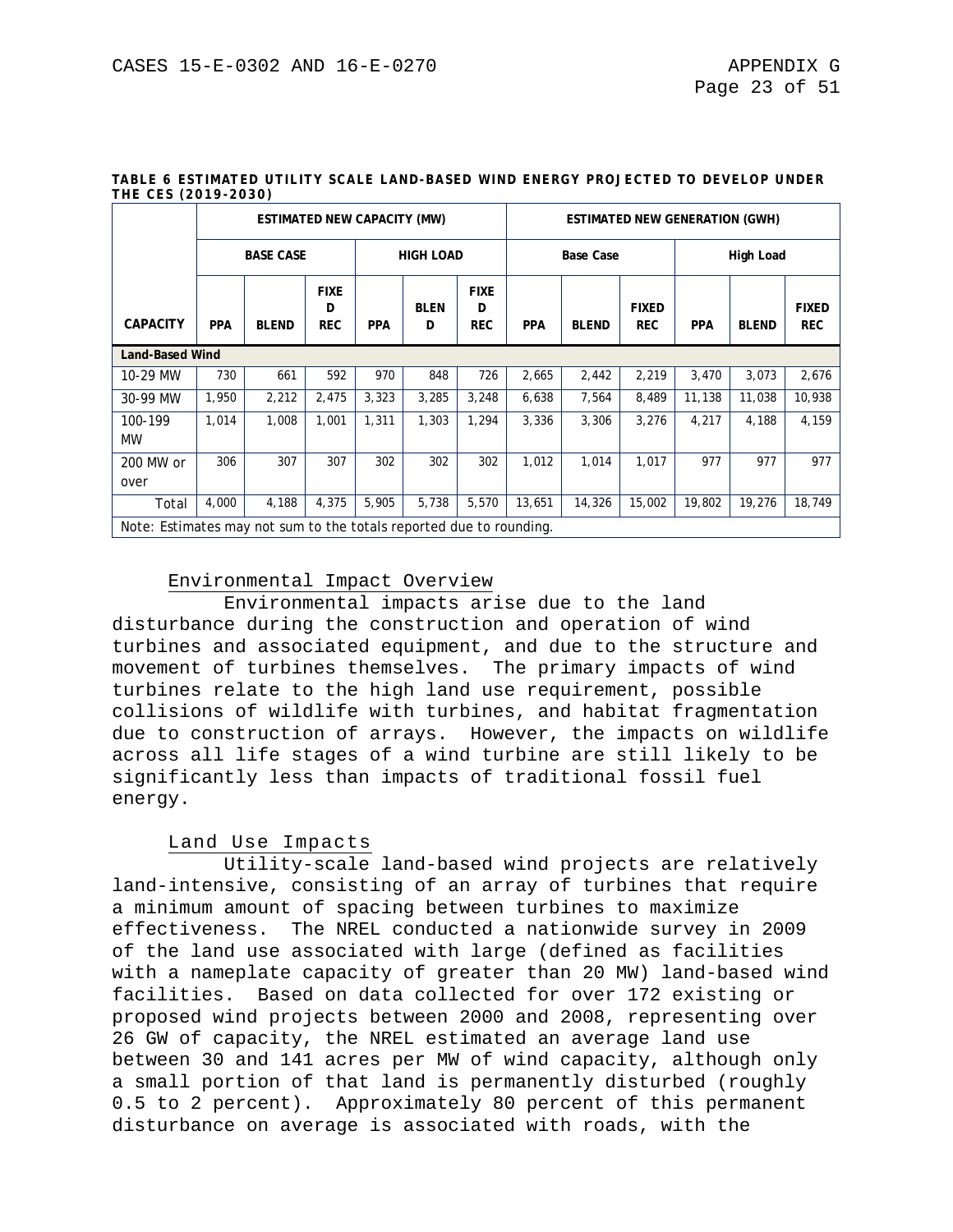remaining attributable to turbine area and associated equipment.

These estimates are in line with a 2009 wind energy toolkit published by NYSERDA which cites land requirements between 30 to 80 acres per MW for utility-scale projects in open, flat terrain and 20 to 40 acres per MW for utility-scale wind projects located on ridgelines in more hilly terrain.

The 2009 NREL study also examined the extent to which land use intensities for large wind projects varied with land cover. While temporary direct impacts were the highest among wind facilities located in forested areas, likely due to the need to clear forest to create access roads, turbine pads and setback areas, wind facilities in forested areas also reported the lowest total area impacted. Notably, wind projects sited on row crops had the greatest total area requirement followed by grasslands.

#### Species Biodiversity

Birds and bats are particularly vulnerable to injury and mortality from collision with land-based wind energy projects. Wind turbines used in commercial operations typically consist of an array (or multiple arrays) of turbines with rated capacities ranging from 660 kW to 3.6 MW for each unit. Turbines blades range in size depending on the turbine capacity; the most common size is 150 feet, roughly equal to half the length of a football field. In contrast, wind turbines for residential or small-scale projects are much smaller, with blade lengths a third of the size of commercial-sized turbine (approximately 50 feet).

In 2014, the National Wind Coordinating Committee (NWCC) examined 18 post-construction bird and bat surveys at 11 different projects in New York and found a range of bird mortality from 0.66 to 9.59 birds per turbine during a survey period that extended from mid-April to mid-November. These estimates are consistent with a 2010 NYSERDA survey which estimated bird mortality between 0.63 to 7.70 birds per turbine per year. While mortality rates varied by plant, no plant reported a rate greater than 14 birds per MW per year.

More recently, in 2015, DOE published a report which reviewed recent literature on bird and bat mortality from wind projects. The report found that songbirds accounted for the majority of bird mortality, although the total turbine-related mortality was still relatively small, under 0.02 percent of the total songbird populations. Compared to other sources of bird mortality, turbine-related bird mortality is likely a very small fraction of the total bird mortality each year from collisions with human-made obstacles. For example, studies from 2013 and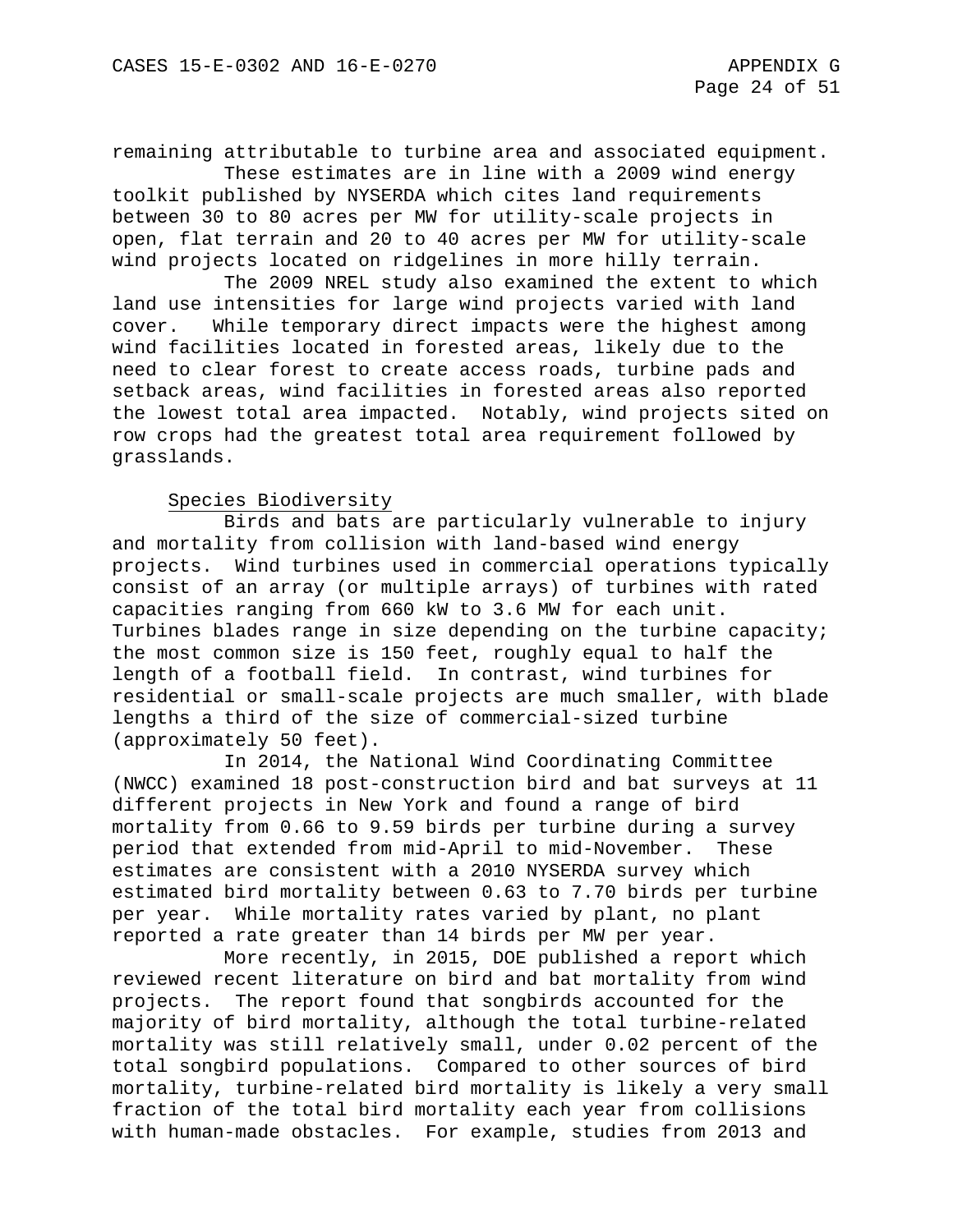2014 suggest that current bird mortality rates due to collisions with wind turbines are only 0.2 percent of those for power lines, and only 0.06 percent of those for buildings. However, impacts on certain birds may be higher.

For example, DOE found higher than expected rates of mortality of eagles due to turbine collisions. While raptors (including the bald and golden eagles) exist in New York, data on their migration patterns are limited. For example, the November 2014 NYNHP analysis was unable to find statewide data on the movement patterns of the State's raptor populations.

Turbine-related mortality of bats appears higher than for birds. For example, bat mortality was more than 200 percent of bird mortality at six New York State wind farms monitoring over a seven month period. The same 2009 NREL study estimated a bat mortality rate from wind turbine of 0.5 to 40.5 bats per turbine per year.

New York has two federally listed bat species: the Indiana entire bat (*Myotis sodalis*) is listed as endangered and the northern long-eared bat (*Myotis septentrionalis*) as threatened. Given recent stressors including habitat loss and white nose syndrome, there is greater concern over the population of bats and their vulnerability to any additional stressors that may adverse impact survival rates.

To minimize the potential impacts on birds and bats, NYSDEC guidelines suggests wind developers site land-based wind projects at least five miles away from major rivers, a great lake, or the Atlantic Coast, at least 2 miles away from any area where special status birds are known to concentrate and/or 40 miles away from an identified bat hibernaculum. In a review of 21 post-construction facilities studies at 19 facilities across five US regions and one Canadian province, bats were more often killed on nights with lower wind speed (generally under six meters per second). The review also found that bats often fly more directly after storm events, which can also lead to higher turbine-related bat fatalities.

## Habitat Destruction and Fragmentation

Wind development can also fragment habitat for a range of animals though the placement of the turbines, access roads, and new transmission lines. In general, populations of animals confined to smaller areas are less likely to persist, due to reduced gene flow and ability to respond to area specific events such as changes in weather and climate.

To assess the potential for habitat fragmentation in New York State, the NYNHP study compiled geographic data on wide range of indicators in New York State, including endangered species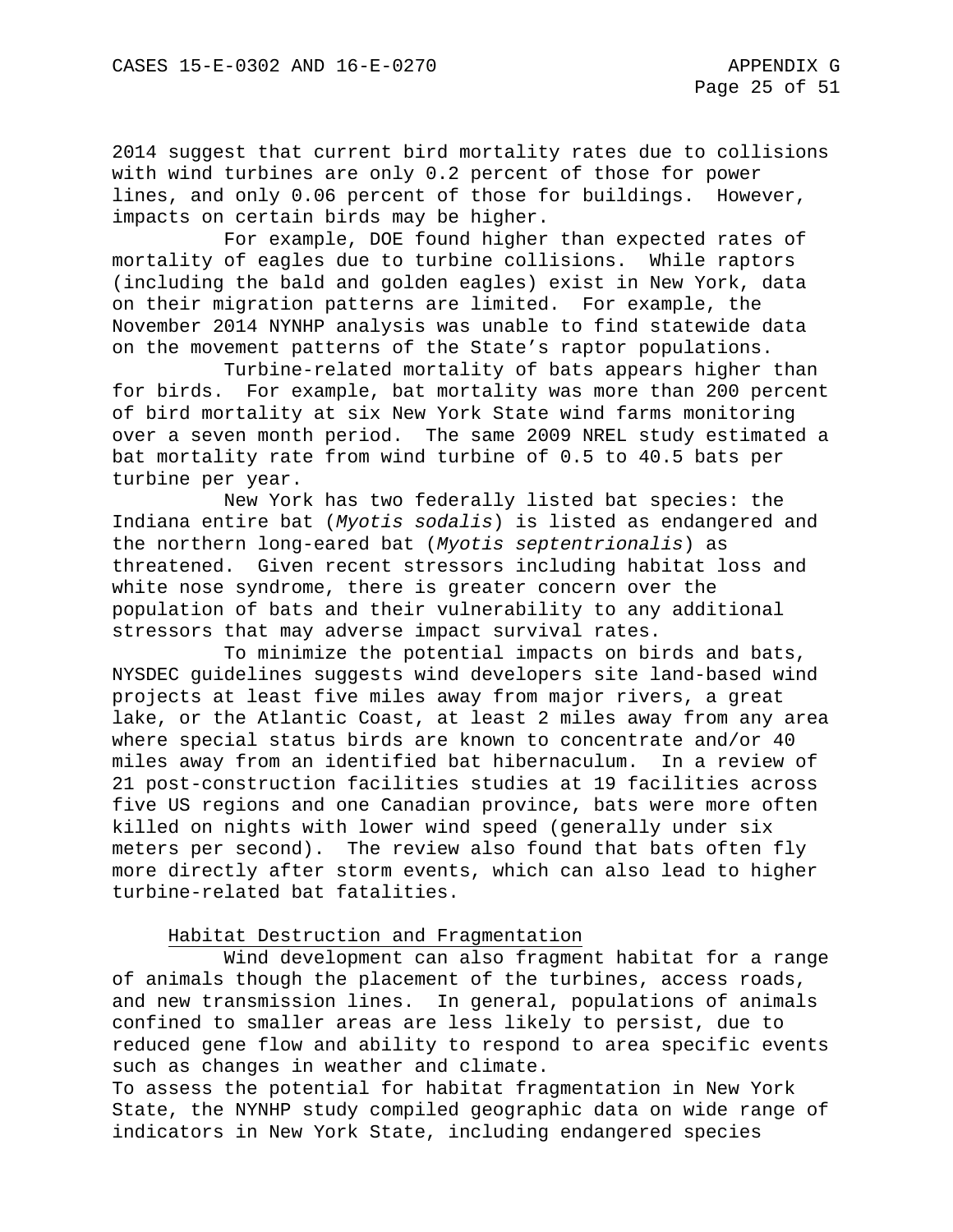distribution and migration, large forested areas, connectivity zones, migrating bird stopover sites, information on streams, and terrestrial landscape resilience. Overall, the project identified a range of areas likely to have important biodiversity considerations**.** These included some of the high wind potential areas identified, especially in some parts in the western Adirondacks and Eerie-Ontario lowlands.

## Noise Pollution

While operating wind projects do not generate air emissions, the operation of wind turbines can create sound that can become a source of noise pollution. Wind turbines emit two types of sound: (1) aerodynamic sounds (such as "whooshing") created by the rotating turbine blades moving through the air and (2) mechanical sounds created from the internal gears of an operating wind turbine.

In 2013, NYSERDA conducted an extensive review of existing literature on sound and noise associated with wind energy. The highest sound levels reported across the wind energy studies reviewed ranged from 20 to 50 dBA, sound levels associated with a whisper (< 30 dBA) up to the sound levels found inside a house or office (30 to 50 dBA). Wind energyrelated sound, however, is affected by a number of site-specific variables including turbine design, wind direction and speed, atmospheric conditions, vegetation cover, topography, local background noise conditions, as well as the person or place impacted by the noise.

Another 2013 NYSERDA report measured sound levels associated with wind turbines at the 126 MW wind farm, located in Wethersfield, New York and found that the winter campaign had the highest wind speeds and monitored sound levels. Several studies have also focused on identifying the environmental conditions that collectively produce the 'worst case scenario.' Such conditions include wind turbines operating at night, at low wind speeds and under stable or calm atmospheric conditions. Under such conditions, sound from wind turbines can become trapped (much like fog or smoke) at lower elevations, close to ground. Other factors that can influence sound levels include the number and size of turbines. Researchers have found that more turbines often sound louder due to the synergistic effects across turbines, and larger turbines emit higher amounts of lowfrequency noise than smaller turbines.

## Visual Aesthetics

NYSERDA's 2009 wind energy toolkit identifies visual aesthetics as one of the most significant issues that local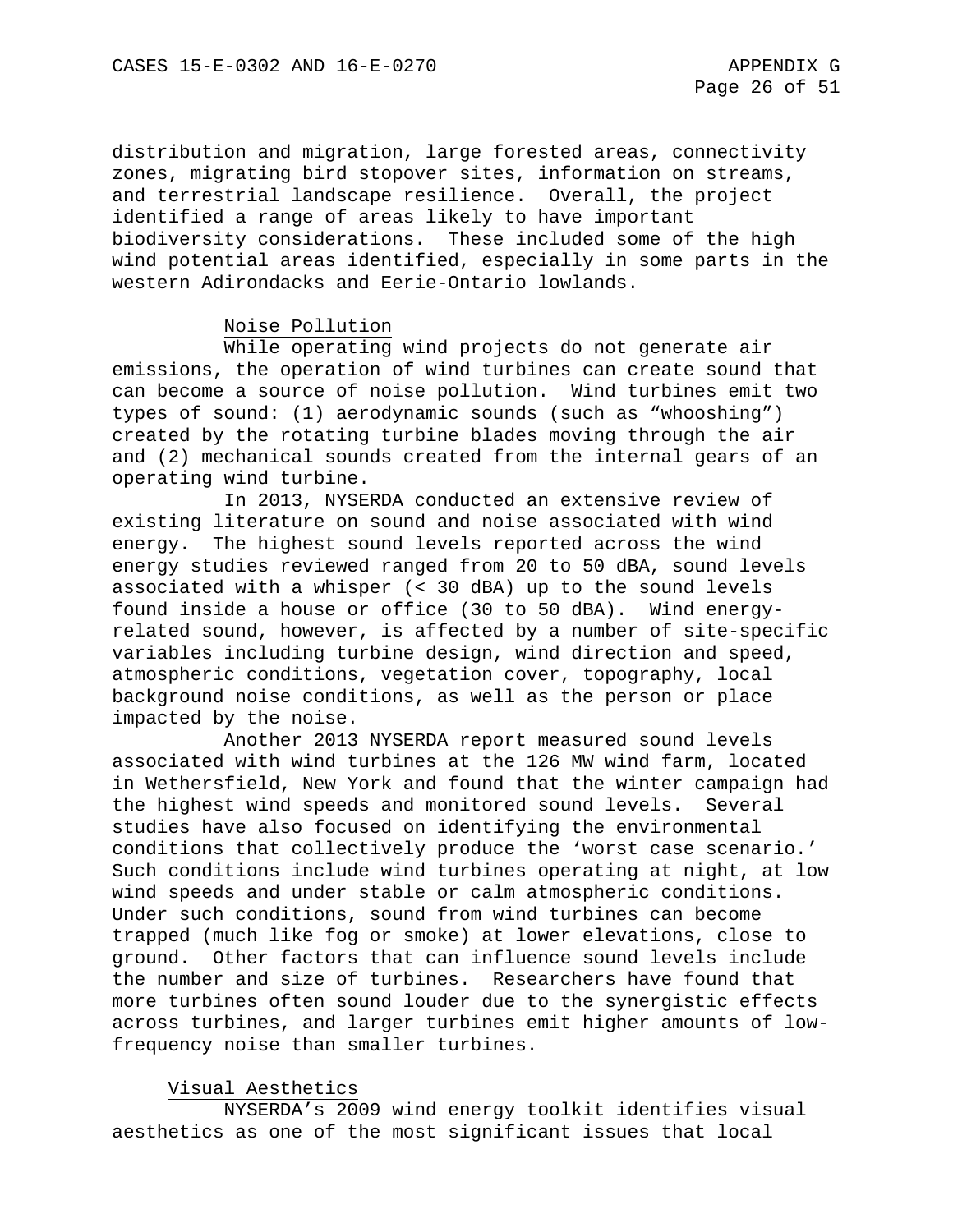communities face when considering new wind energy projects. Such impacts can be especially acute for utility-scale wind projects which consist of larger turbines, higher turbine heights and multiple turbines configured in arrays; however, project location (e.g., exposed hilltop areas), project footprint, turbine spacing, local topography, existing vegetation and land cover, and existing land uses can all influence the visual impacts of a wind project.

Visual impacts vary based on the subjective preferences of affected individuals and an individual's personal viewshed; for example, the number of points from which a resident can see the turbines, the number of turbines the resident routinely sees, the time of day during which turbines are most visible, and/or the location and length of time that a project is visible (e.g., while traveling in the car). Under certain lighting conditions, the moving blades of a turbine can generate "shadow flicker," which may be disruptive to nearby residents and drivers. Seasonality can also change the visual impact of a wind project with visibility increasing during winter seasons when many surrounding areas trees are bare. While some may consider wind turbines "graceful sculptures," others believe wind turbines mar the beauty of the existing natural scenery. Residents of rural communities often value such areas for their openness, remoteness and tranquility.

NYSERDA's 2009 wind energy toolkit notes that utility scale wind projects in rural areas can be particularly disruptive by introducing large-scale structures and machinery into previously undeveloped areas. This includes the wind turbines themselves, as well as electrical transmission equipment and construction vehicles such as cranes and service trucks.

Literature to date suggests that most direct impact of wind turbines is annoyance, an effect which naturally differs by person and can be further compounded by multiple sensory effects (e.g., residents annoyed both visually and acoustically by wind turbines. NYSERDA's 2013 literature review also highlighted examples of surveys provided to residents living in close proximity to wind energy projects about changes in resident's quality of life. As expected, residents living closer to wind projects more often reported lower overall quality of life as compared to residents living farther away. Reported levels of annoyance were also proportional to sound levels; as sound levels approach 40 dBA, the frequency of complaints and instances of annoyance increases significantly.

In addition to annoyance, some residents have reported problems with sleep. While the exact level of sound that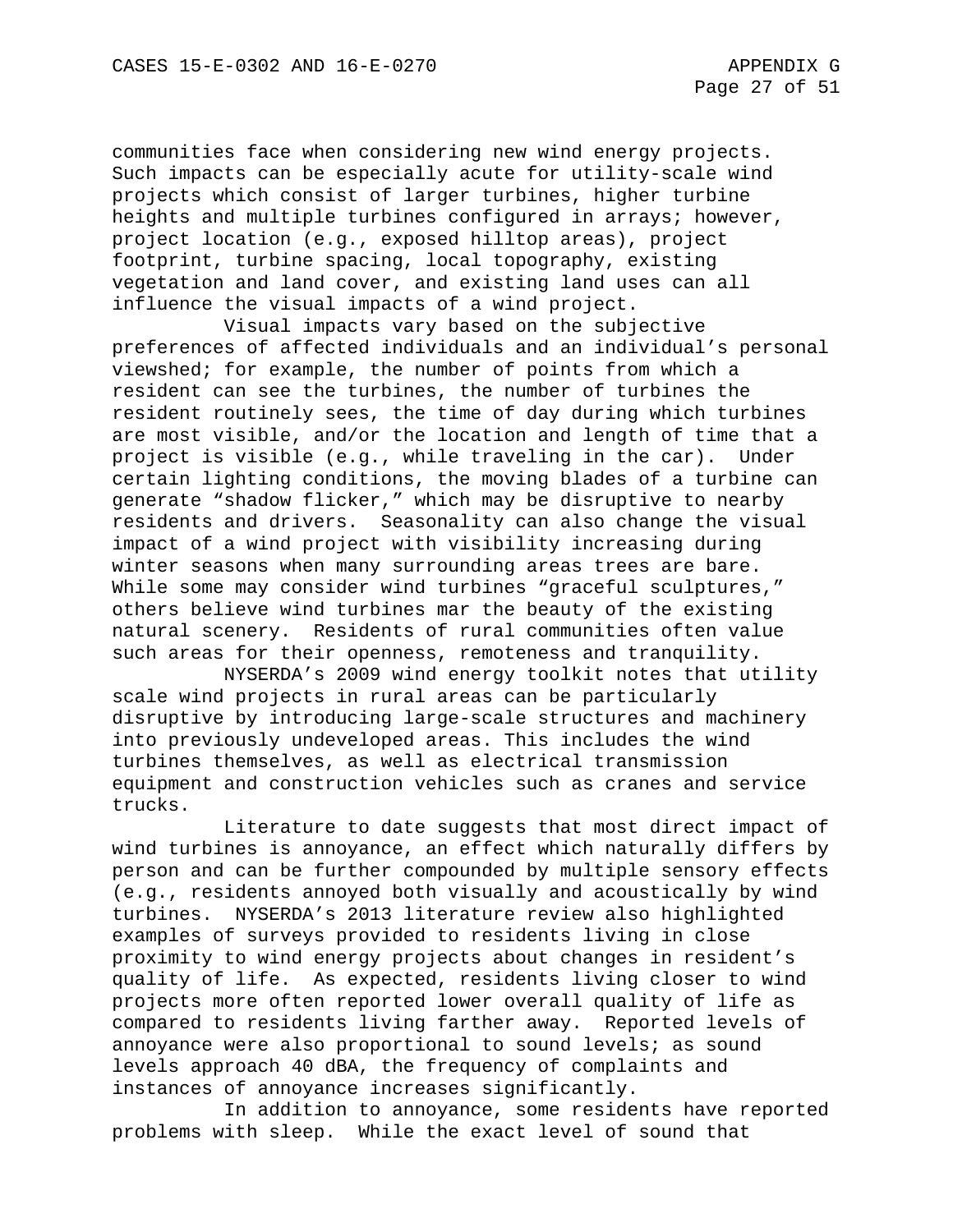disrupts sleep varies by person. Problems with sleep can also differ based on resident's baseline environmental setting; one study found that six percent of residents in rural communities reported sleep disturbance from wind turbines as compared to four percent of residents in urban communities.

Concerns have also been raised about the potential for more direct health effects created by sound from wind turbine operations, including cardiovascular effects such as blood pressure; heart rate variability; and symptoms such as hypertension, myocardial infarction, angina and cardiovascular disease.

## Offshore Wind Energy

While offshore wind development is possible along the Atlantic Ocean and in the Great Lakes regions, all of the incremental capacity projected to develop under the CES is anticipated to occur downstate, along the Atlantic Ocean, in Zones J (NYC) and K (Long Island). Capacity growth of between 400MW and 1,830 MW is projected under the four scenarios, with the lowest capacity expected under the base case Fixed REC scenario and the highest capacity expected to develop under the high load PPA scenario.

Relative to other sources of renewable energy, offshore wind is expensive to develop due to complex technological conditions and the present lack of necessary operational infrastructure. The costs, however, are projected to decline over time as technological innovation continues, competition increases in the offshore wind supply chain, and further development is driven by the demand from more active European markets. Offshore wind has other attributes that may encourage development, including de minimis land needs and overland transmission requirements for dense coastal population areas with high electricity demand; and higher capacity factors and better peak load co-incidence than other renewable energy sources.

While offshore wind is similar to land-based wind, offshore wind turbines are considerably larger than land-based wind turbines and are constructed to withstand the harsher conditions associated with a marine environment (e.g., saltwater corrosion, storm waves, hurricane-force winds, ice flows, lightning, etc.). The average wind turbine installed offshore in 2015 had a nameplate capacity of approximately 4 MW with a hub height of approximately 90 meters (295 feet) and a rotor diameter of nearly 120 meters (394 feet). Turbine OEMS are producing new turbines rated from 6 to 8 MW with rotor diameters from 152 to 164 meters (499 to 538 ft). For example, the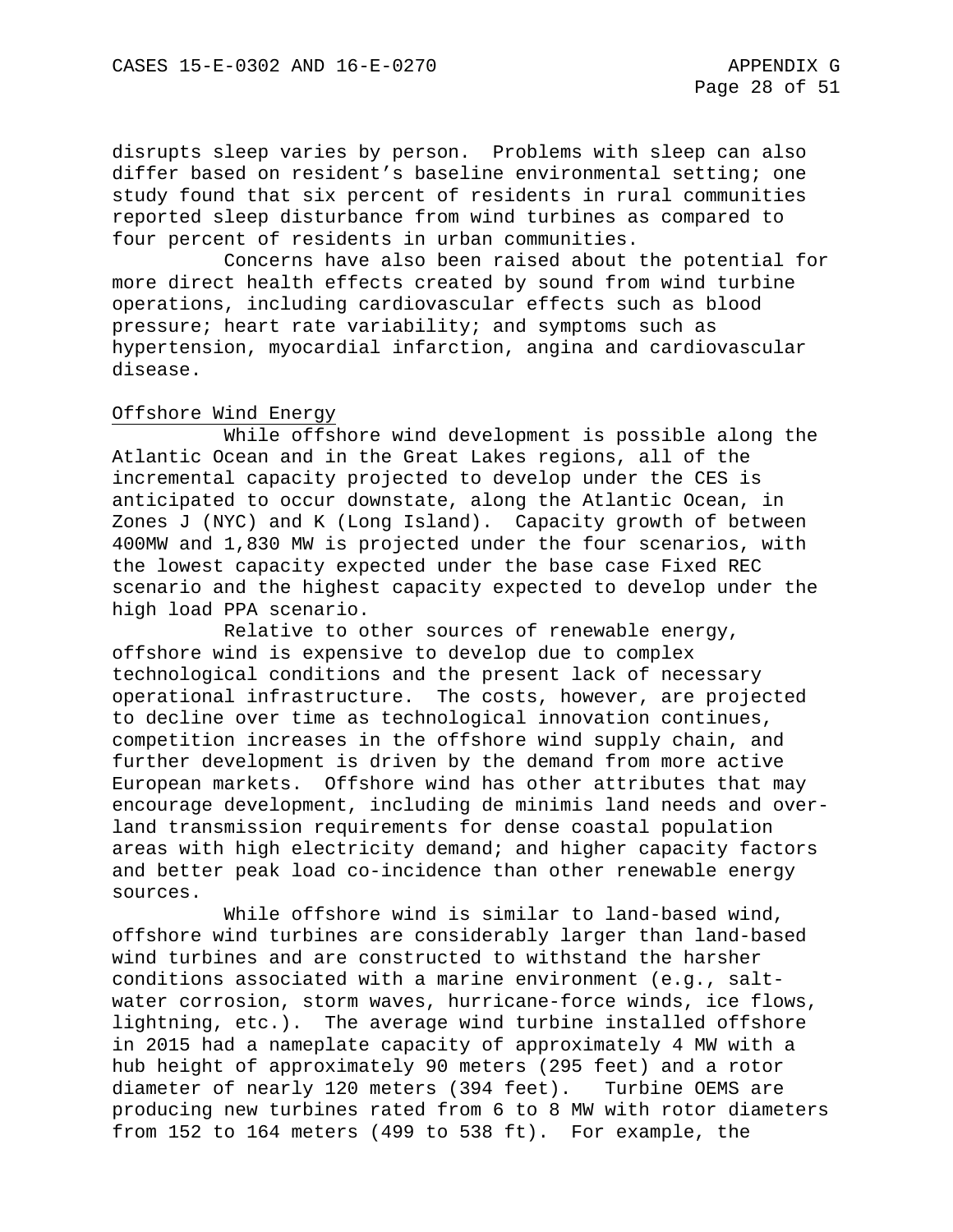current BOEM New York call area for offshore wind is located in the Atlantic Ocean, approximately 14 nautical miles due south of Nassau County at water depths between 25 and 40 meters (82 and 131 feet). Current BOEM project feasibility studies envision the use of wind turbines with a rated capacity of 6 to 8 MW, hub heights of 100 to 110 meters (328 to 361 feet) with a rotor diameters of 152 to 164 meters (499 to 538 ft); a rotor diameter more than 50% greater than the 100 meter (328 foot) rotor diameter of typical land-based wind turbines currently being installed.

#### Environmental Impact Overview

Transporting, constructing and operating offshore wind infrastructure will create impacts, the magnitude of which will depend substantially on the setting, local species, and local communities. Offshore wind can cause impacts that affect human communities as well as terrestrial and marine species. Though most impacts that occur from the construction and siting process are relatively minor or temporary, long term operational impacts, such as impacts on the fishing industry, may have greater effects. The installation of offshore wind farms can take between 1 and 2 years. Once construction is complete maintenance to these facilities is completed daily, and the wind turbines would be fully inspected and serviced around twice a year. Additional repair would be acquired as needed. The design life of an offshore project is within the range of 20 to 25 years. Impacts associated with decommissioning tend to be similar to the impacts associated with the construction process.

#### Habitat Destruction and Fragmentation

Siting of offshore turbines may permanently displace habitat for a range of animals, including but not necessarily limited to, finfish, reptiles, amphibians, crustaceans, insects, invertebrates, snails, clams and plants. A 2010 report on offshore wind potential in Long Island concludes that project siting should take into account the cumulative loss of plants and animals due to a wind project when assessing environmental impacts, including losses from other nearby human-built structures on the shoreline. Turbine foundations may harm benthic fauna, which could impact fish availability. Changes in the distribution of fish could have cascading effects that could potentially change the ecological makeup of an area. For example, an increased concentration of fish could lead to a displacement in seabird population. Alternatively, there is some evidence that suggests construction of wind turbines may also encourage habitat formation for fish. The turbines, for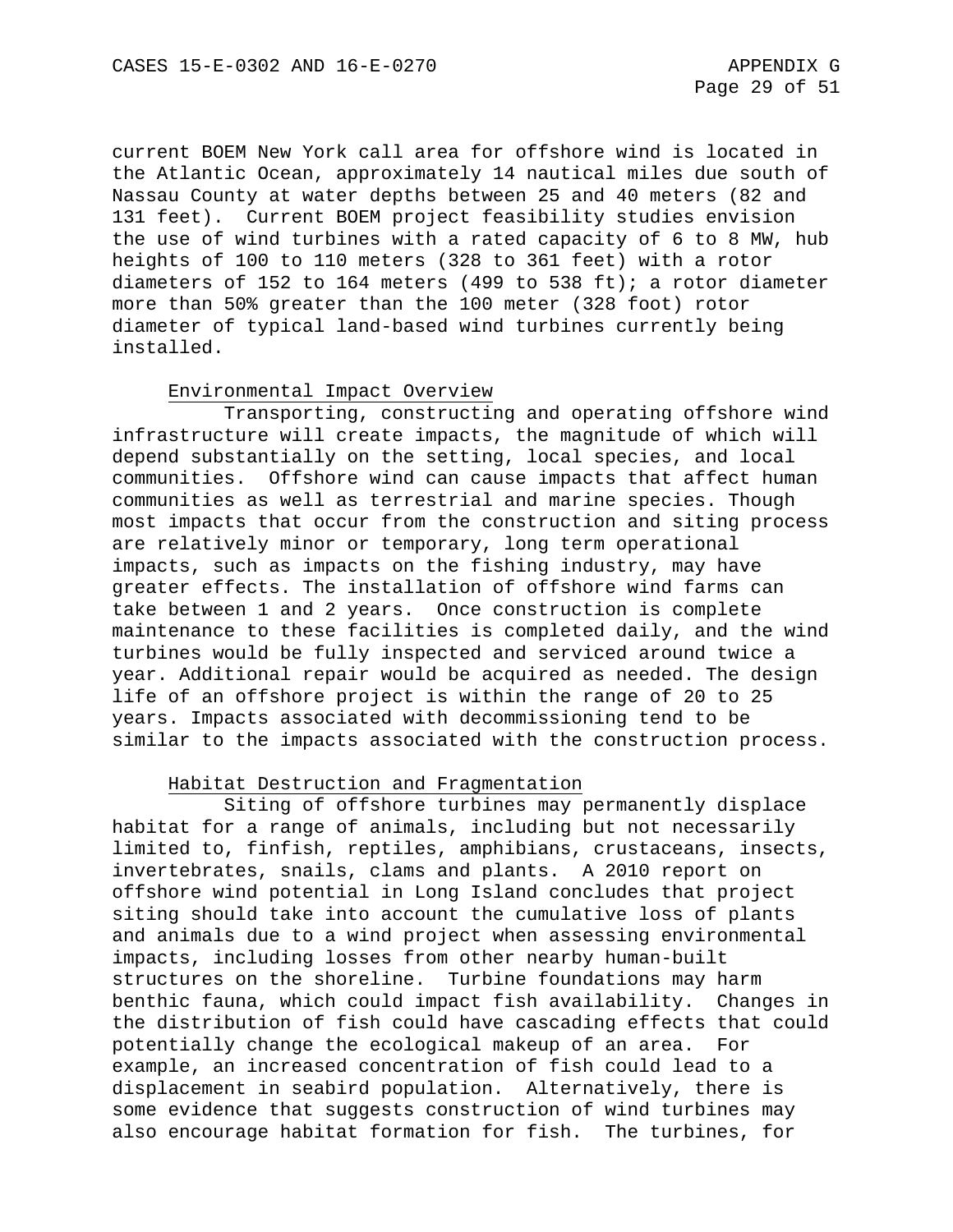example, may help to create artificial reefs, or serve as hard substrate for epibenthic colonizers, which could attract fish, and in turn birds. As example, epibenthic organisms were found to colonize two European offshore wind projects, although full colonies have not yet been observed, potentially due to disruption from storms.

Habitat disruption may also impact the sea floor. For example, cable trenching can temporarily result in increased turbidity. Seafloor impacts are variable depending on the construction period length, the affected area, and the types of ecological communities concentrated in the area. For example, increases in turbidity could decrease photosynthesis by primary producers such as phytoplankton, which could in turn generate ecological effects for benthic organisms.

Displacement can also occur for marine and coastal birds. The long term operation of offshore wind turbines may also obstruct the flyway of major bird species. For example, on Long Island, seabirds may also reduce their use of certain shoreline roosting, nesting and feeding sites due to the barrier created by an array of wind turbines. This avoided area can require more energy expenditure for birds and reduce their chance of survival. Similar to land-based wind, risk of collision is also a concern associated with both construction and operation of offshore wind turbines. However, the impacts of such impacts are not well characterized, and avoidance impacts may vary significantly by site and by bird species.

Habitat loss is likely to be the greatest for species that are less able to move to different areas. While land birds often fly below the height of the turbines, migrating birds flying above water may be closer to the height of the turbines, creating the risk of collisions and a barrier for migration. Studies of offshore wind projects in Europe have indicated that impacts on birds are minimal and that birds tend to avoid turbines, although this may vary by species.

Finally, the construction of an offshore facility could potentially require the construction of new onshore facilities. These could have impacts on coastal habitats and could potentially alter hydrology or water quality. Reduced infiltration and increased runoff could change the hydrologic characteristics of coastal habitats. Erosion could potentially occur, having long term impacts on coastal vegetation. Table 7 summarizes the major taxonomic groups and the potential adverse effects of offshore wind development.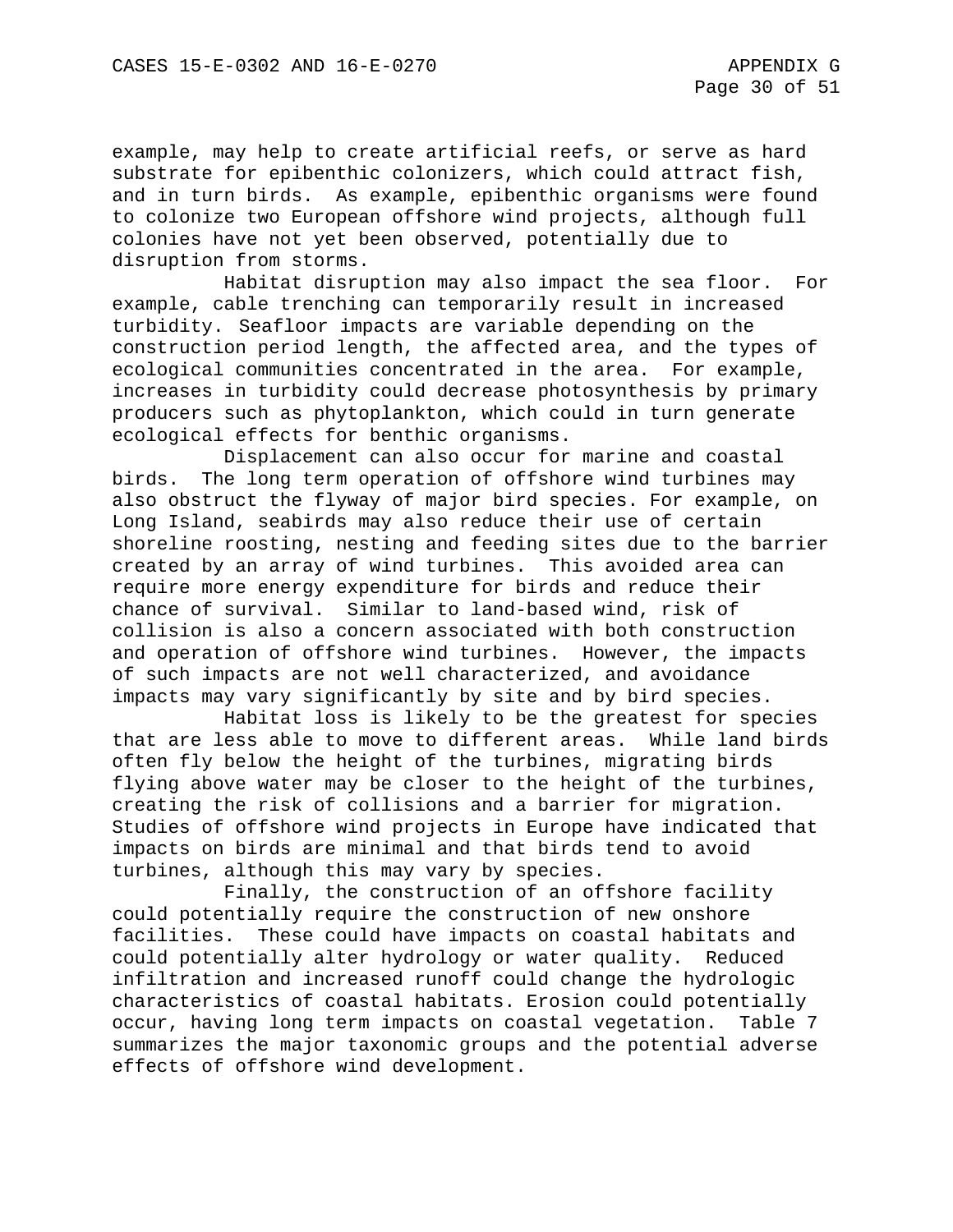#### **TABLE 7 SUMMARY OF MAJOR TAXONOMOIC GROUPS AND POTENTIAL ADVERSE EFFECTS FROM OFFSHORE WIND DEVELOPMENT**

| TAXA                                                                                                                                                                                                                                                                                                   | POTENTIAL ADVERSE EFFECTS                                                                                                                                            |
|--------------------------------------------------------------------------------------------------------------------------------------------------------------------------------------------------------------------------------------------------------------------------------------------------------|----------------------------------------------------------------------------------------------------------------------------------------------------------------------|
| Benthic community<br>(e.g., corals)                                                                                                                                                                                                                                                                    | Direct mortality within turbine footprint and along transmission line during<br>construction; disturbance and lethal or sublethal effects via silting/sedimentation. |
| Fish                                                                                                                                                                                                                                                                                                   | Disturbance during construction; displacement and attraction during operations.                                                                                      |
| Sea Turtles                                                                                                                                                                                                                                                                                            | Mortality or injury from boat collisions; mortality, injury or disturbance from pile<br>driving noise; behavioral changes.                                           |
| Marine mammals                                                                                                                                                                                                                                                                                         | Mortality or injury from boat collisions; injury or displacement from pile driving<br>noise; displacement during operations; behavioral changes.                     |
| <b>Birds</b>                                                                                                                                                                                                                                                                                           | Mortality or injury from collision with turbines; displacement during construction<br>and operations                                                                 |
| <b>Bats</b>                                                                                                                                                                                                                                                                                            | Mortality or injury from collision with or effects from turbines during operations.                                                                                  |
| Source: NYSERDA. 2015. Advancing the Environmentally Responsible Development of Offshore Wind Energy in New York<br>State: A Regulatory Review and Stakeholder Perceptions. NYSERDA Report 15-16. Prepared by Wing Goodale and Kate<br>Williams (Biodiversity Research Institute, Portland, ME). June. |                                                                                                                                                                      |

## Noise Pollution

Noise resulting from the construction process as well as long term operation can also be potentially disruptive. For example, in the construction process, the noise associated with pile driving may impact local and migratory fish, sea turtles, and marine mammals. Pile driving is considered to be the most impactful noise resulting from construction; potentially perceptible to seals and porpoises for tens to hundreds of kilometers from construction sites. Noise resulting from construction activities may cause avoidance behaviors for a variety of nearby species; however, it is not expected to have significant population impacts, due to its temporary nature. In addition to pile driving, other sources of noise that can occur from the construction process include ship and barge operation, as well as additional traffic from helicopter and boat operation. These can be temporarily disruptive for affected species. Noise resulting from these construction activities can also cause temporary annoyance for nearby local communities, though the impacts are not expected to be high. Following construction, normal operations could generate noise between 90 to 115 dB at frequencies that are detectable by marine mammals. An acoustic monitoring study by the Cornell Bioacoustics Research Program showed that several endangered whale species occur frequently in the State of New York's offshore planning area. Sound within these areas have the potential to lead to the loss of traditional feeding or mating grounds, which ultimately can lead to long term detrimental population effects. Larger organisms that have greater mobility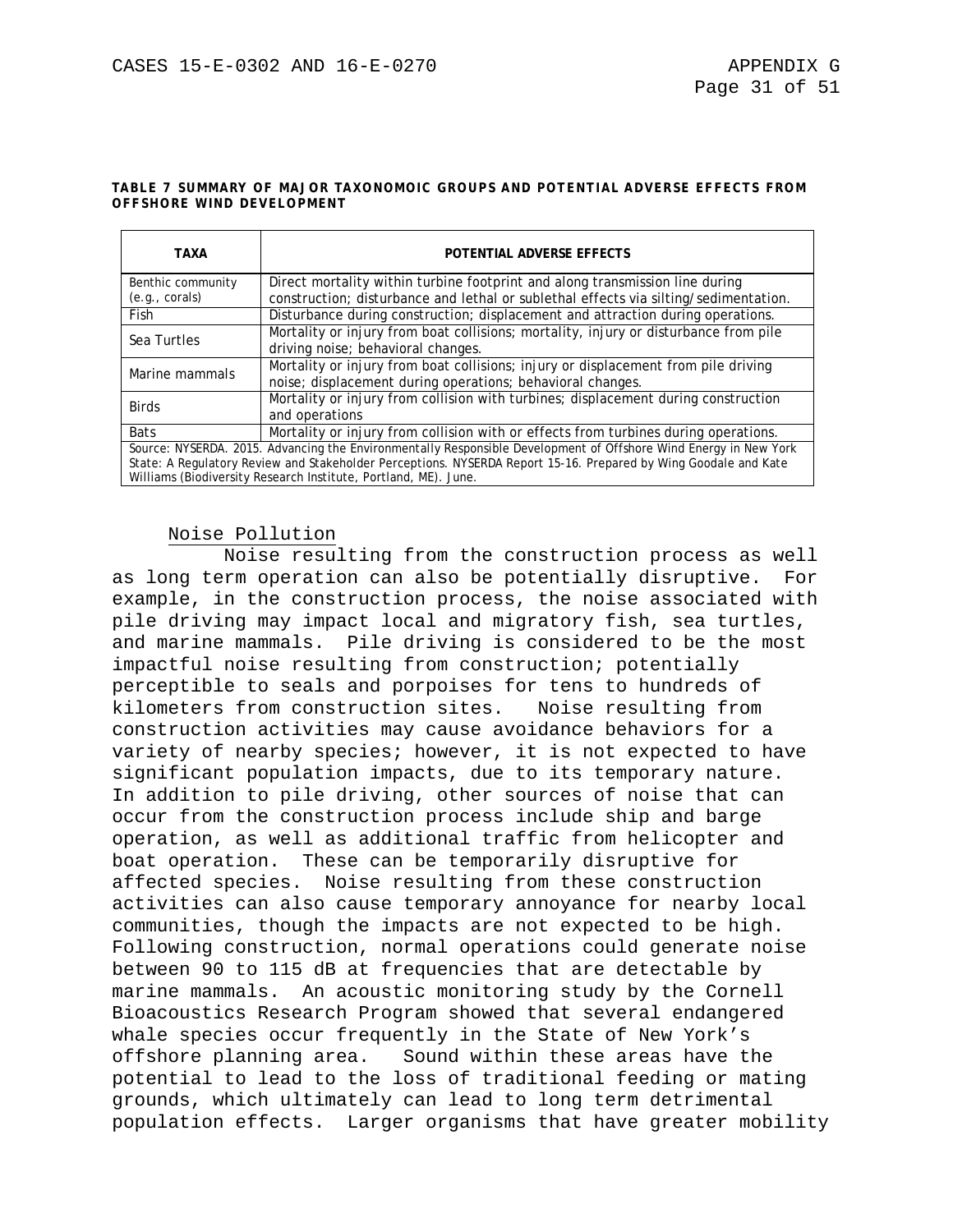would likely temporarily avoid areas of significant construction activity.

Bird and bat populations may also be affected by above water noise from wind turbines. Little is known about how operational noise affects these species since these effects are not easily distinguishable from other aspects of a structure's presence. Avoidance or attraction behaviors may occur, depending on the affected species. For local communities located near wind projects, previous studies have found that the effects are relatively minimal. A study conducted by Pedersen and Halmstad (2003) found very low levels of annoyance from noise for seven percent of respondents, a relatively low percentage. Overall, operational noise resulting from offshore wind technologies is expected to be relatively low.

## Visual and Aesthetic Resources

The construction process and the siting of wind turbines and transmission lines could also impact visual resources, although this will depend on the viewshed being effected and the human use of and response to changes in that viewshed. The development process often involves the construction of one or more meteorological towers, which can be disruptive to a natural, coastal landscape. Coastal areas are especially visually sensitive, because land use tends to include parks, recreation areas, and high value property. Once offshore facilities are operational, the presence of the structures could have visual impacts, which would manifest differently for offshore and onshore viewers. Visibility from the shore would depend on the nature of the site. A 2005 study conducted in Ireland found that 66 percent of individuals were initially opposed to a wind facility, though following its construction, 62 percent of individuals noted the visual impact as positive. A Danish study conducted in 2006 noted that most individuals had a neutral to positive perception of visual impacts. However, cultural differences should be regarded in applying results derived from European studies to sites in the U.S. In addition to on-land viewers, offshore viewers may be affected as well. For example, recreational boating is common in Lake Ontario during summer months, particularly in shipping corridors in the St. Lawrence River inlet region. These activities are popular due to the natural viewshed, which could be impacted if there was development of a large offshore wind installation.

Cultural and Historical Resources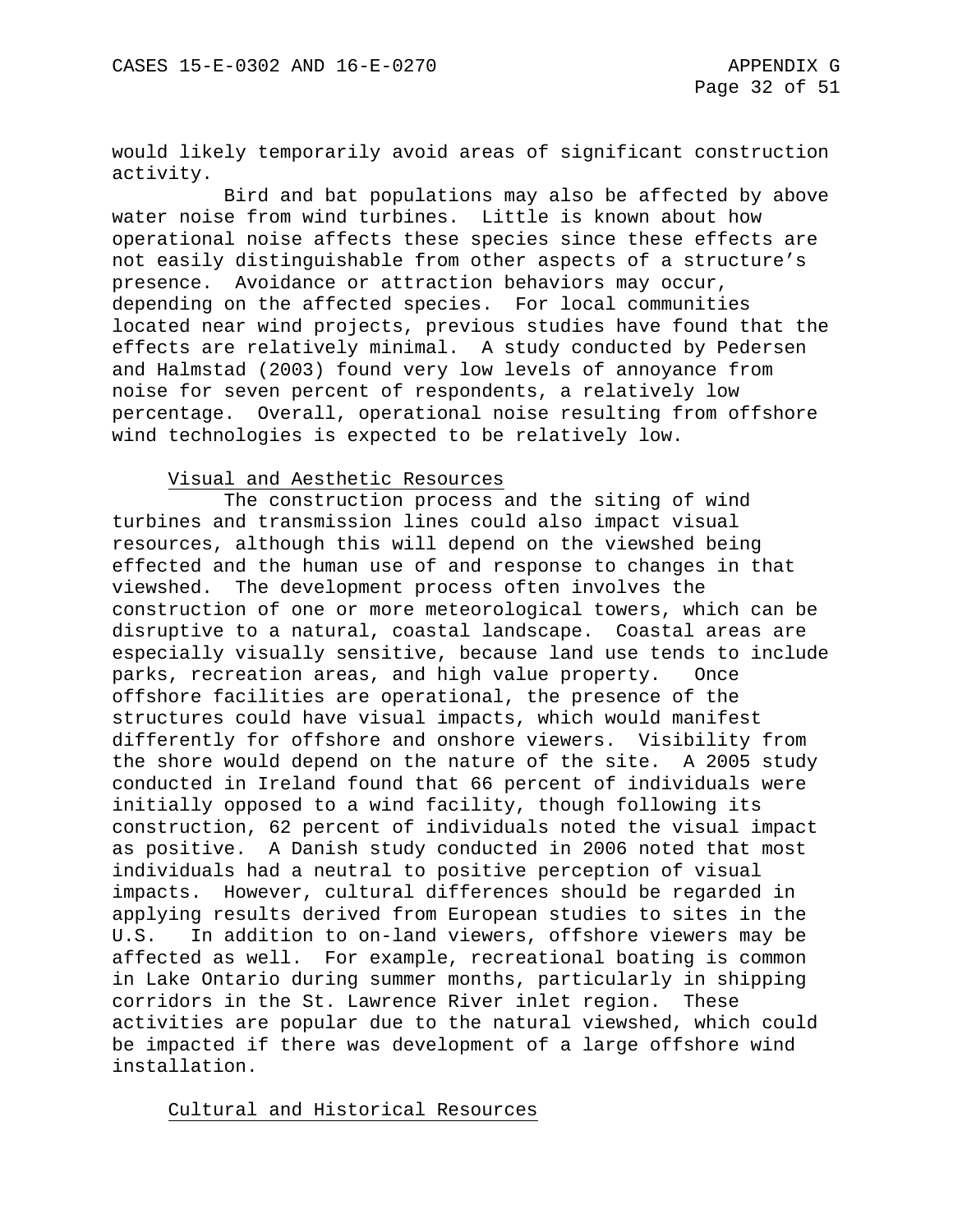Impacts to fisheries are another concern across New York coastal waters. In particular, the presence of offshore wind turbines may restrict the ability of commercial fishermen to fish in the project area of an offshore wind installation, and such disruption may be particularly adverse for fishermen that use mobile types of gear, such as dredges and trawls. On the Atlantic, New York and New Jersey are host to seven and five major commercial fishing ports, respectively. In 2000, New York's commercial fishing population included roughly 84,000 people. Six of New York and New Jersey's ports were within the top 90 ports in the United States in terms of pounds landed and value of fish sold. Project siting should also avoid other human-built infrastructure, such as artificial reefs, dump sites, liquefied natural gas terminals, borrow areas, and important areas for navigation. Avoiding areas used extensively for commercial shipping would help to reduce the risk of collisions and interference with commercial shipping activities. Impacts on recreational fishing are not expected to be significant. In many cases, the area between turbines is expected to be wide enough for recreational fishermen to use gear in the project area. Furthermore, many common recreationally caught fish species may increase in abundance should turbines facilitate the creation of artificial reefs.

## Hydropower

Hydropower is one of the oldest forms of energy development, but conventional store-and-release hydropower projects have prominent environmental impacts on river systems and the plants and animals that are connected to and rely on river systems. According to the NYISO 2015 Gold Book, hydropower accounts for 11 percent of New York's summer generation capability, or a total of 4,949 MW. Hydropower today is more focused on opportunities to develop new sources of energy that do not require the construction of new dams or projects that result in significant alteration of rivers and streams.

Future hydropower development in New York is expected to come in one of two forms: increased capacity from optimizing and/or upgrading infrastructure at existing hydroelectric projects; and converting non-powered dams (NPDs) into energy producing dams. New investments are underway across the country to optimize, upgrade and/or augment operations and infrastructure at existing hydroelectric projects to increase electricity generation. Most of the country's existing dams were built in the more than 60 years ago. By installing new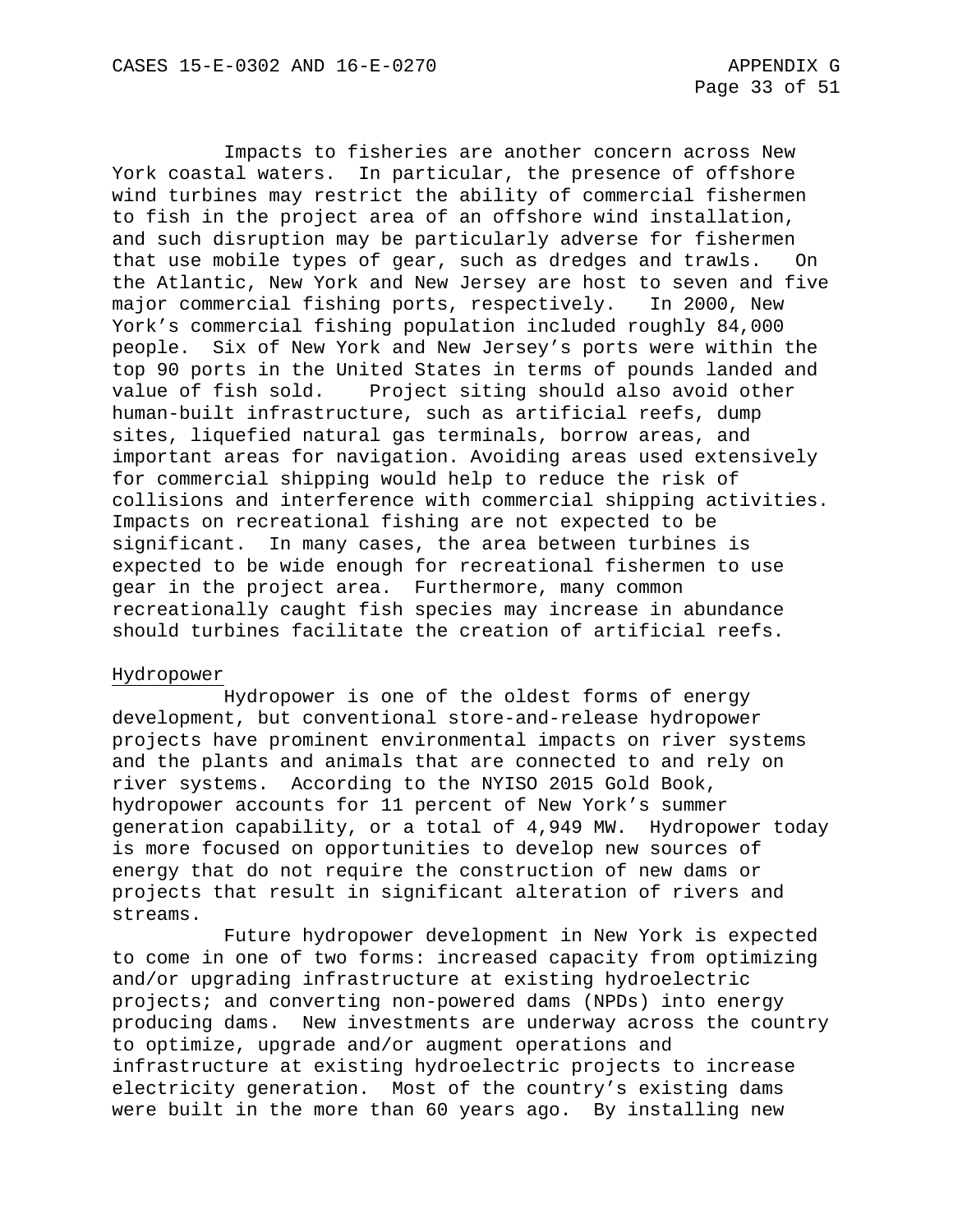technologies, the lifespan and capacity of many of these older hydroelectric dams can be extended and/or increased.

In 2012, DOE completed a nationwide assessment of the electric power generation potential at existing dams that are not currently equipped to produce power (non-powered dams, or NPDs). DOE focused on approximately 54,000 existing dams, originally constructed for non-power purposes, such as flood control, water supply, navigation, or recreation, with monthly average flows of at least 1 cubic feet per second (cfs) that could be developed to produce electricity. DOE's study identified 33 sites in New York State with potential energy capacity greater than one MW, estimating a cumulative energy potential of approximately 240 MW.

Incremental capacity from upgrades to existing hydroelectric projects and retrofitting NPDs is expected to develop under the CES. NPD retrofits are expected to account for the majority (over 90 percent) of new hydropower energy development. Hydropower upgrades are expected to occur from 2017-2026, while NPD retrofits are expected to begin in 2019 and continue at varying levels through 2030. In terms of geographic distribution, hydropower development is projected to occur primarily in upstate NYISO Zones, with the highest amounts of development occurring in Mohawk Valley (Zone E) and Capital (Zone F); no hydropower development is expected to occur in Zones D (North), I (Dunwoodie), J (New York City) or K (Long Island). NPD retrofits are expected to occur in nearly all NYISO zones, while hydropower upgrades are only expected in three NYISO zones: Zone B (Genesee), Zone E (Mohawk Valley) and Zone F (Capital).

## Environmental Impact Overview

Most of the environmental impacts of dam construction have already been incurred at both existing hydroelectric projects and NPDs. The environmental impact of upgrading existing hydroelectric projects or adding energy production facilities and equipment to existing NPDs is anticipated to be relatively small in comparison to the impacts already incurred and as compared to the benefits of more renewable energy generation.

Adding energy production at existing NPDs requires installation of equipment designed to harness energy from the existing water flow properties at a given site. As an example, the upgrade of an existing hydroelectric facility was included under the Tenth Main Tier RPS solicitation. Owned and operated by the Northbrook Lyons Falls, LLC ("Northbrook"), the Lyon Falls Mill Development is an existing 5.6 MW hydroelectric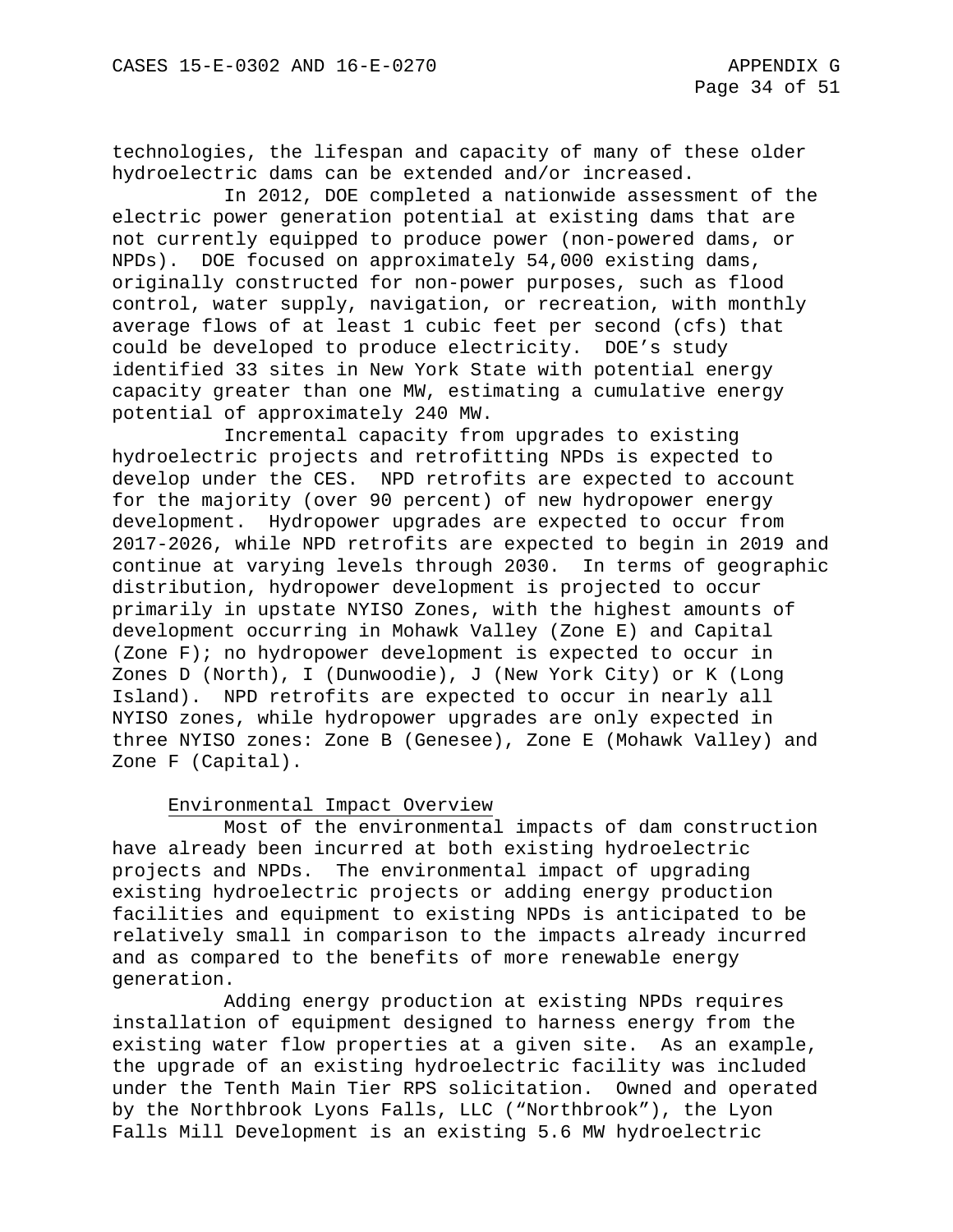facility located in Lewis County, NY on the Black River just downstream from the confluence of the Moose and Black Rivers. Northbrook plans to invest \$40 million to double the generating capacity of the existing facility to a total capacity of 11.2 MW. As part of this redevelopment, Northbrook will demolish the existing main powerhouse and mothball the single-unit powerhouse. Northbrook will then replace the decommissioned powerhouses with a single powerhouse containing two generating units. In addition to the new powerhouse, the proposed project will also include a new 23 kV transmission line to connect the new powerhouse to the existing National Grid transformer in the Franklin Street Substation. The upgrades will not result in any changes to the existing dam and associated ponds, and the facility will continue to operate in a run-of river mode, where the amount of water that comes into the pond equals the amount of water that flows out of the pond and down the Black River. The principal environmental impacts of upgrading existing hydroelectric plants and retrofitting NPDs for energy generation occur primarily during the construction phase; these are the types of impacts that are common to the construction of any type of energy project. Construction site activities such as vegetation clearing, grading, excavating, steel and building erection, equipment installation, and final restoration will potentially result in short-term increases in air emissions, dust, noise, traffic, visual intrusion, soil erosion, sediment disturbance and water pollution, and disturbance of local ecological and cultural resources. The magnitude of such impacts will vary according to the project location and other site-specific characteristics.

In addition to the common environmental impacts of construction, hydroelectric project upgrades and NPD retrofit projects may have impacts on water quality, for example, dissolved oxygen levels, water temperature, pH, conductivity and total gas pressure. In most cases, these potential impacts can be mitigated through development and implementation of appropriate operating, management, and monitoring plans. For example, in response to concerns regarding dissolved oxygen levels, many projects are required to develop and implement a water quality protection and monitoring plan.

Another unique consideration for all hydropower projects is fish passage and protection; the addition, upgrade or expansion of intake facilities and other infrastructure such as turbines can increase the risk of fish entrainment and fish mortality. Advancements in the understanding of hydropower operations and management of fishery resources, however, are often able to mitigate such potential risks. At the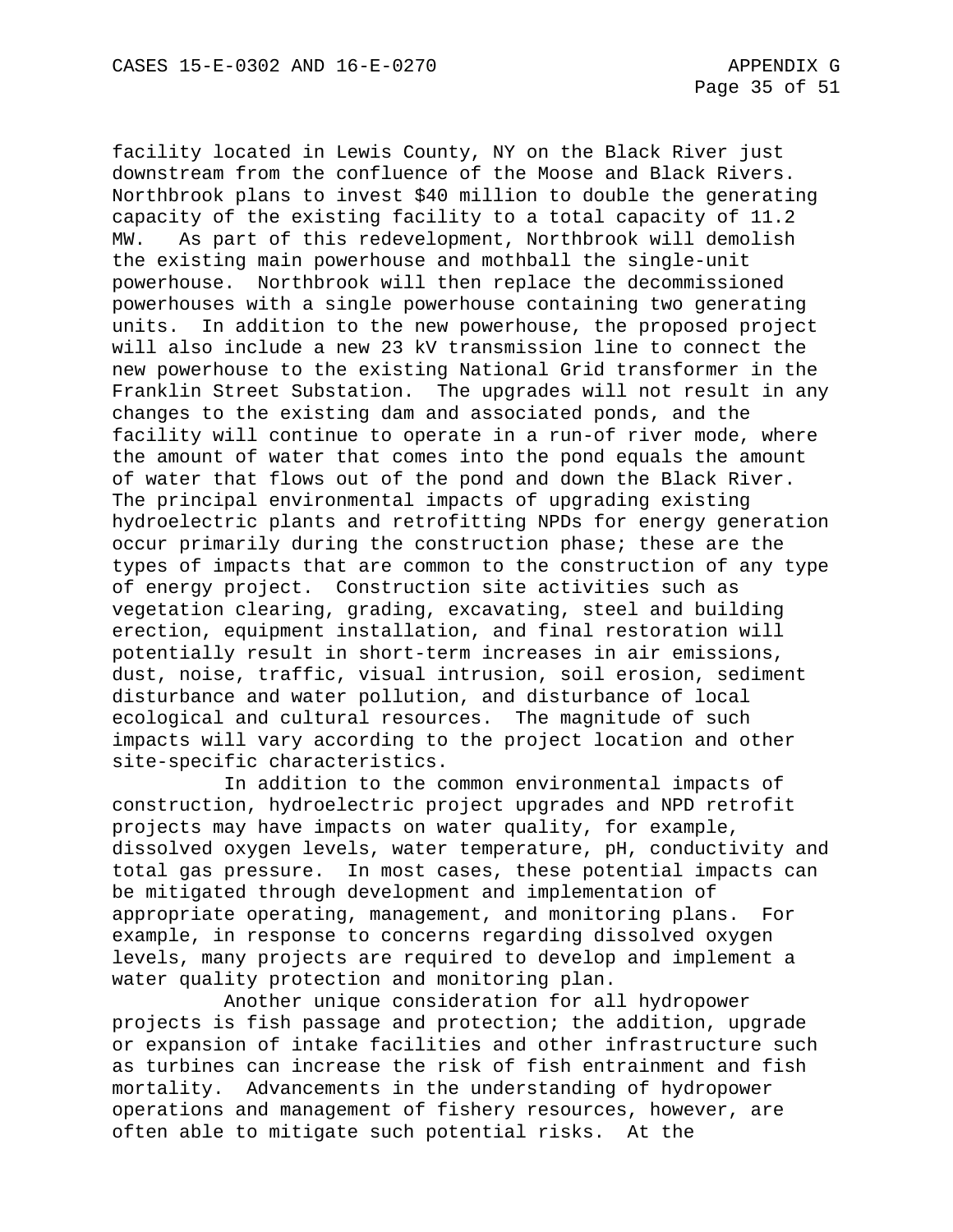aforementioned Lyon Falls Mill Development, Northbrook conducted an extensive fish entrainment and impingement study. To minimize potential adverse effects to fish, Northbrook proposed to provide a seasonal minimum fish movement flow of 45 cfs to be released annually from March 15 through November 30 and install a seasonal trashrack overlays with 1-inch clear-bar spacing. At the RRHP, the environmental assessment concluded that survival of fish through the project's powerhouse would be about 95 percent for small and moderate-sized fish and 88 percent for larger fish; translating to a relatively low fish mortality rate of between five and 12 percent, a level not expected to have significant effects on the project area fishery.

## Anaerobic Digestion

Anaerobic digestion is a series of biological processes in which bacteria break down biodegradable material in an oxygen-free environment. The product of this process is a biogas mixture and a digestate (liquids and solids). The biogas mixture consists of primarily methane (approximately 50 to 70 percent), carbon dioxide (approximately 30 to 50 percent) and trace amounts of other gases, such as hydrogen sulfide (H2) and ammonia (NH3). This biogas mixture can serve as a fuel to generate heat, hot water, or electricity. Digestate is the remaining solid and/or liquid residuals from the anaerobic digestion process.

As a general matter, the need to reduce GHG emissions and improve resiliency have opened opportunities for the wastewater treatment, agriculture, food processing, and waste management sectors to develop new approaches to treating organic waste. Broad opportunities exist to transform the liability of organic waste into positive energy, environmental, and economic value. Examples of these opportunities include reducing operating costs at wastewater plants, introducing new revenue streams at farms, and developing community-based energy sources and enhanced resiliency.

For all of these reasons, anaerobic digestion at water resource recovery facilities (WRRFs) is expected to contribute to the CES goal. Anaerobic digesters are designed to stabilize organic materials (e.g., sewage sludge, which is a byproduct of the physical, chemical and biological processes used in the treatment of sewage, manure, high strength food and beverage waste). More recently, some anaerobic digesters are increasing biogas production by accepting food waste diverted from landfills to serve as additional feedstock.

In 2007, NYSERDA conducted a market assessment of anaerobic digesters within New York's municipal wastewater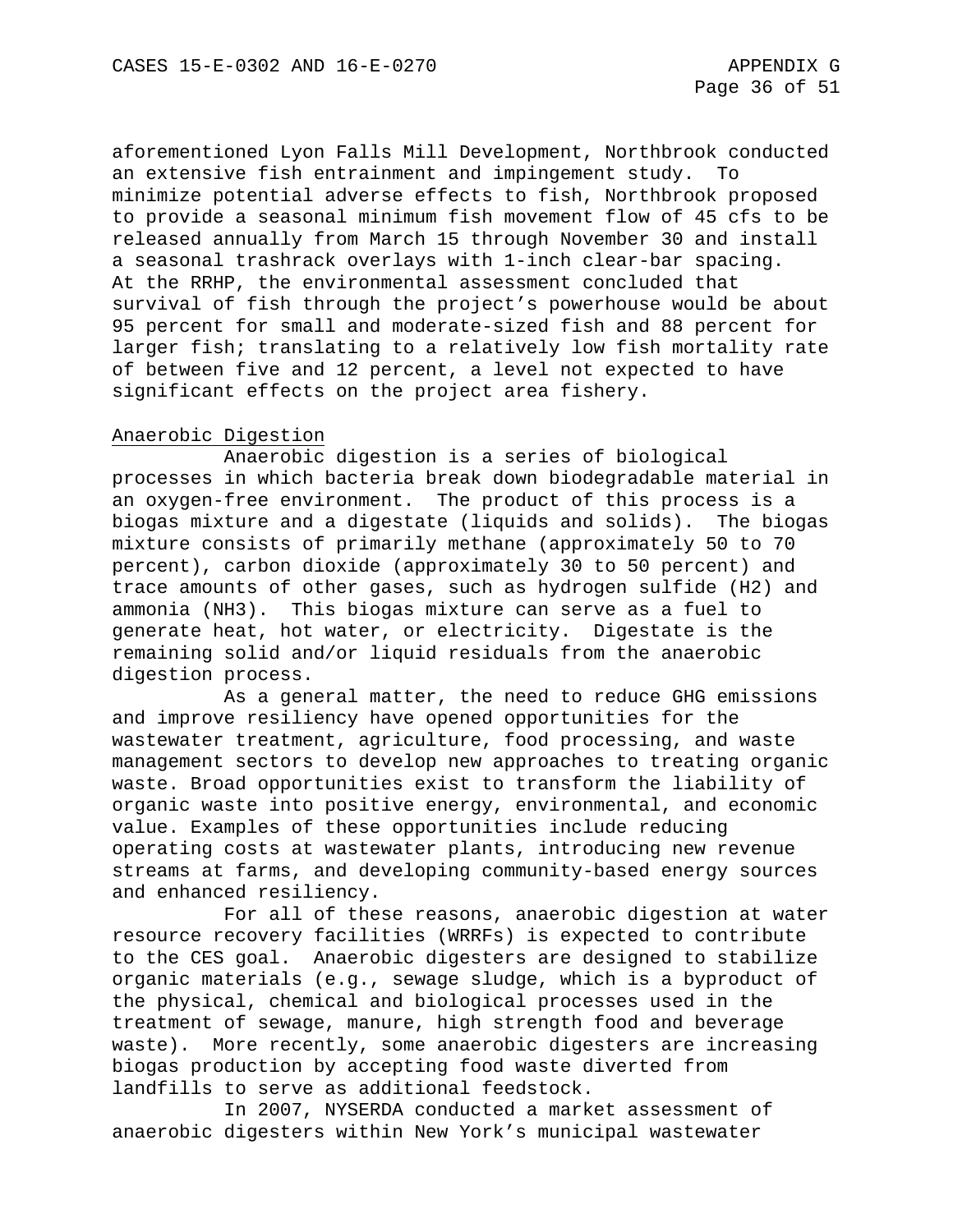sector. This analysis consisted of a survey of 590 municipal WRRFs, of which approximately 145 WRRFs were found to have anaerobic digestion facilities in place.

While the 145 WRRFs identified with anaerobic digestion facilities in place were estimated to represent 75 percent of the State's overall wastewater treatment capacity, NYSERDA's market characterization also found a significant level of untapped potential across these same WRRFs. Specifically, NYSERDA found that a number of the 145 WRRFs with anaerobic digestion facilities in place did not (at the time of the survey) operate their digesters, operated their digesters at a reduced rate, or relied on undersized anaerobic digestion facilities. To the extent that existing WWTPs with anaerobic digestion facilities in place have access to food waste and other organic materials, further increases in electricity generation may also be possible.

The prime potential for farm-based digester system is at New York State's large dairy farms with 750 or more mature dairy cattle equivalents (MDCEs) in their herds. About 190 of these farms have already installed a digester system or applied for incentives for one. These herds on these farms total over 300,000 MDCE which can provide enough manure feedstock to produce about 80 MW of renewable power. If the increased focus on food waste management results in significant quantities added to these farm digesters, the total power output could double. If it is projected that the CEF and CES initiatives are sufficient to bring enough farms to adopt anaerobic digestion so that half of the potential is reached by 2030, then the output range would be between 40 and 80 MW depending on the quantities of food waste treated.

The CES is expected to result in the development of a total of 53-54 MW of new generation at existing WWTPs with anaerobic digesters. Of this amount, the majority (34 MW, or 64 percent) is expected to be developed at WWTPs in Zone J, New York City.

## Environmental Impact Overview

Anaerobic digestion is generally considered a mechanism by which existing operations at WWRFs, agricultural facilities, and food and beverage manufacturing facilities can be improved. Implementation of the CES in this case will have minimal adverse environmental impacts given the expectation that it will result in more optimal use of the anaerobic digesters that are already installed. Anaerobic digestion at WRRFs will reduce the volume of sewage sludge that ultimately is transported off-site for disposal. In the agricultural context, anaerobic digestion reduces the odors associated with manure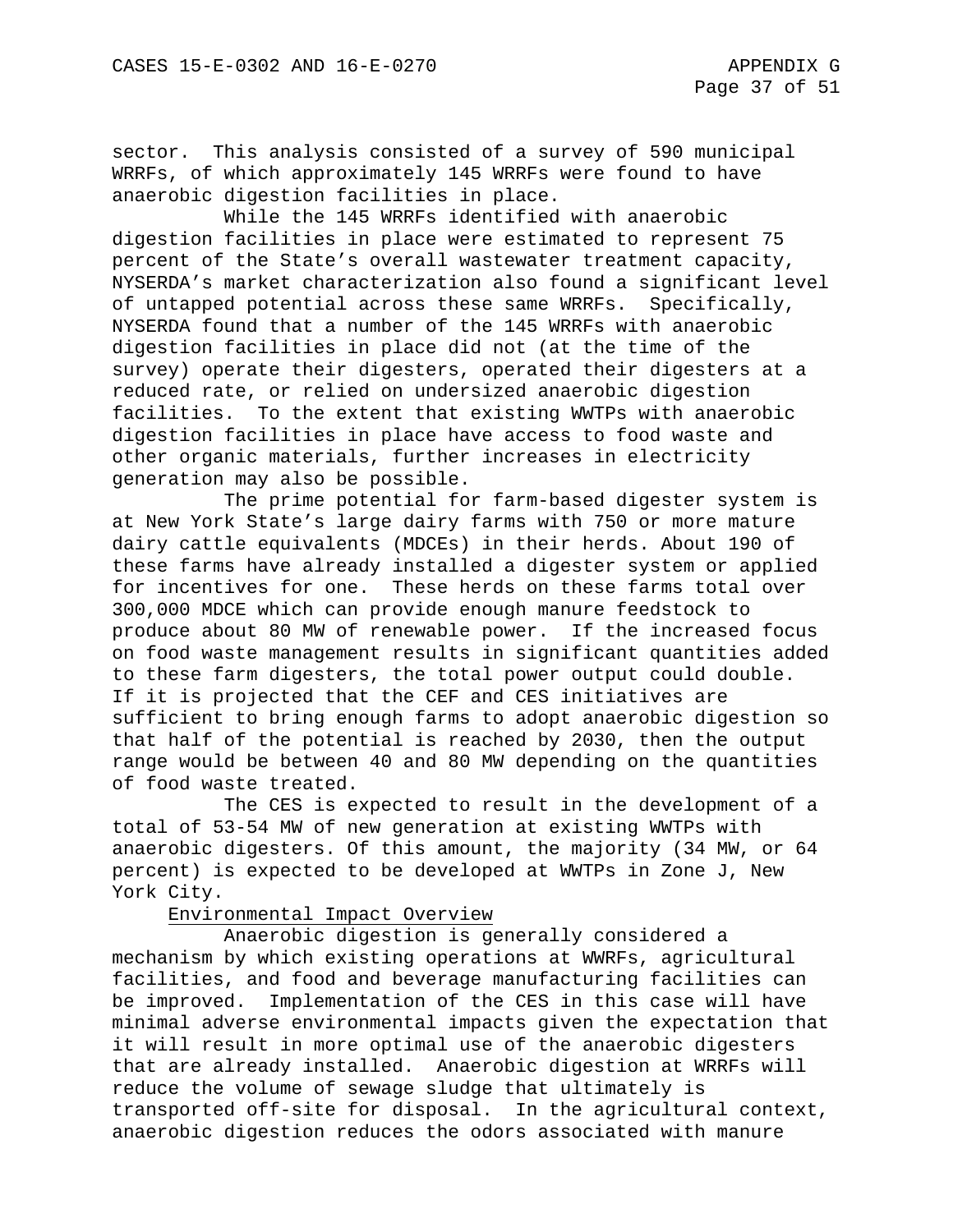storage, such that the manure can be applied to fields close to the time the crops will need the nutrients inherent in the manure. Moreover, in cases where anaerobic digestion facilities are adapted to accept food waste, such operations can further reduce waste that would otherwise end up in landfills.

Anaerobic digestion can also reduce fugitive greenhouse gas emissions that would otherwise be released at landfill sites during natural organic decomposition processes, as they are typically equipped with flares that convert fugitive methane emissions into CO2 and water. When captured methane is converted into electricity on-site, such operations may contribute to greenhouse gas reductions, the magnitude of any such contributions, however, will depend on facility-specific factors such as the nature of the feedstock.

Digestate, the effluent from the anaerobic digestion process, typically consists of liquids, remaining biomass, and inorganic solids. The liquid is typically separated from the solids. Depending on the chemical composition of the liquids, some can be re-used as irrigation water for agricultural crops, recycled for use in composting processes, or converted into fertilizer. Similarly, some solids can be used for a variety of value added products, including fertilizer, compost, and soil amendments for agricultural crops. In some cases, however, residual digestate may require additional treatment and/or disposal in landfills; however, the overall net impact of anaerobic digestion on waste production is generally positive. Specifically, compared to operations without anaerobic digestion, the waste generated may be reduced in volume, is chemically stable and therefore nearly odorless, and contains fewer levels of harmful pathogens.

## Biomass Energy

Large scale biomass plants produce electricity through the combustion of organic matter derived through recently living organisms. Biomass can consist of a variety of materials but is typically plant based. Biomass systems can either be open-loop or closed-loop. In open-loop systems, the biomass resources are typically byproducts of other activities such as the woodprocessing industry in New York, or materials diverted from a municipal solid waste stream. Closed-loop systems use fuel grown from land solely dedicated to the production of energy resources. The environmental impacts of large scale biomass are highly dependent on the combustion technology, the type of input, and the method by which the input is grown or collected.

Combined heat and power (CHP) is often used as a distributed energy resource to meet onsite power needs, but a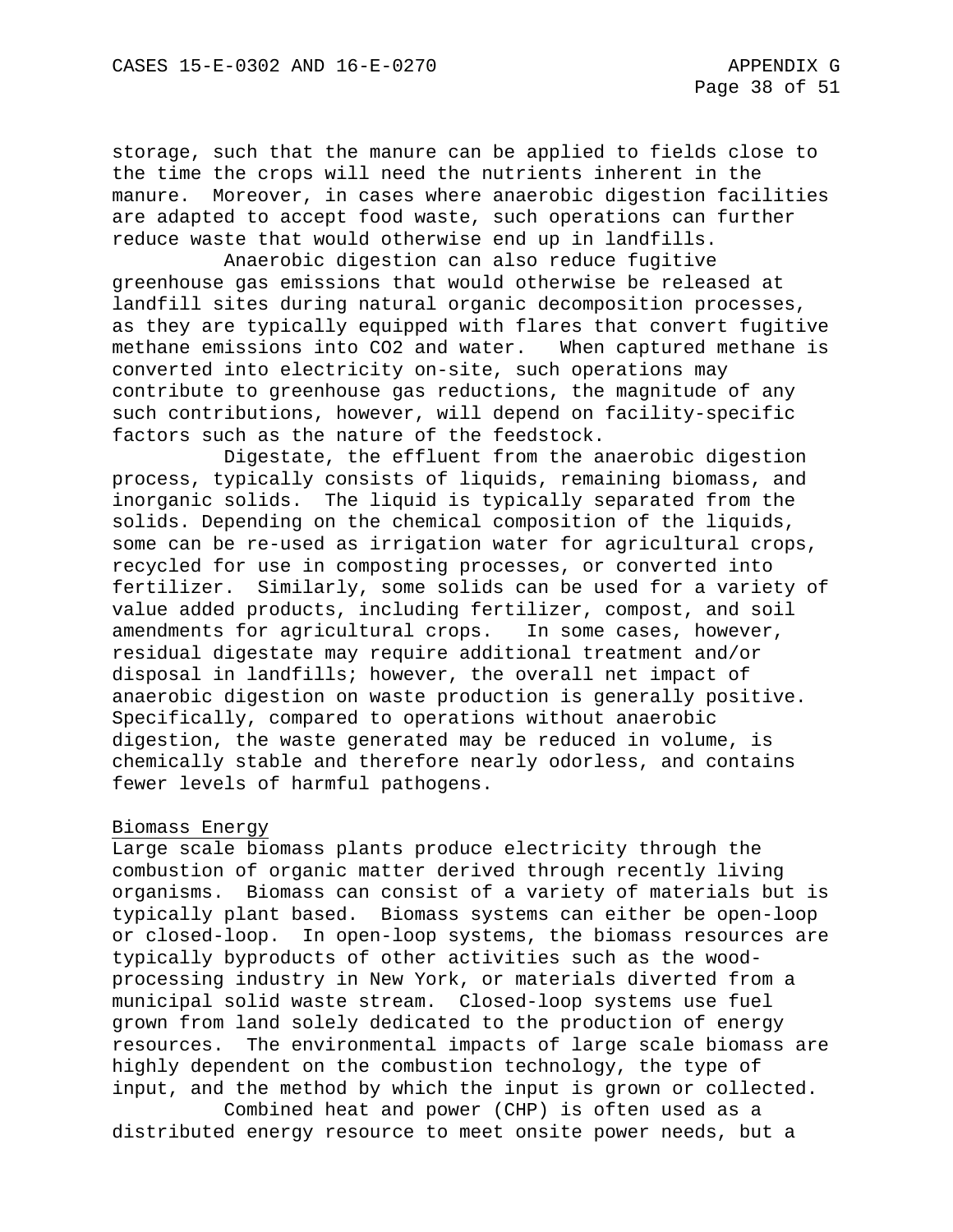large biomass CHP installation could potentially sell large amounts of power to the wholesale market.

There are multiple types of potential biomass inputs, each with different environmental impacts. Types of biomass that may be used as main tier renewable resources under the CES include:

- Agricultural residues;
- Harvested wood;
- Silviculture waste wood;
- Mill residue wood;
- Pallet waste;
- Site conversion waste wood;
- Sustainable Yield Wood (woody or herbaceous); and
- Urban Wood Waste and Refuse Derived Fuel.

NYSDEC regulations define "eligible biomass" that is considered "sustainably harvested" for purposes of the CO2 Budget Trading Program, 6 NYCRR Part 242. NYSDEC policy provides guidance for determining whether sources of woody biomass, and unadulterated wood and wood residues are considered "sustainably harvested" so that NYSDEC can determine on a caseby case whether emissions from that source would be sequestered in sustainable managed forests. In addition, under the RPS program, biomass obtained from forest resources must meet state guidelines for sustainable harvesting.

The biomass sources listed above can generally be divided into three categories – wood and agricultural waste products, forest (silviculture) resources, and dedicated energy crops. Each category of biomass will have different environmental impacts dependent on the site-specific implementation. The remainder of this section discusses the general, potential environmental impacts of large-scale biomass implementation.

## Land Use

Expanded use of biomass may have a variety of potential land use impacts depending on the type of conversion technology and the type of input. Impacts associated with the construction of a main-tier biomass facility will be similar to a comparably sized non-biomass electric generation facility including: converted land area and short-term increases in dust, noise levels, traffic, visual intrusion, and ecological disturbances. Note that these impacts do not apply to co-fired facilities, which do not require significant new construction. Increased closed-loop biomass under the CES may result in more significant land use changes as existing agricultural, pastoral, or forest land is converted to bio-fuel crops. A large scale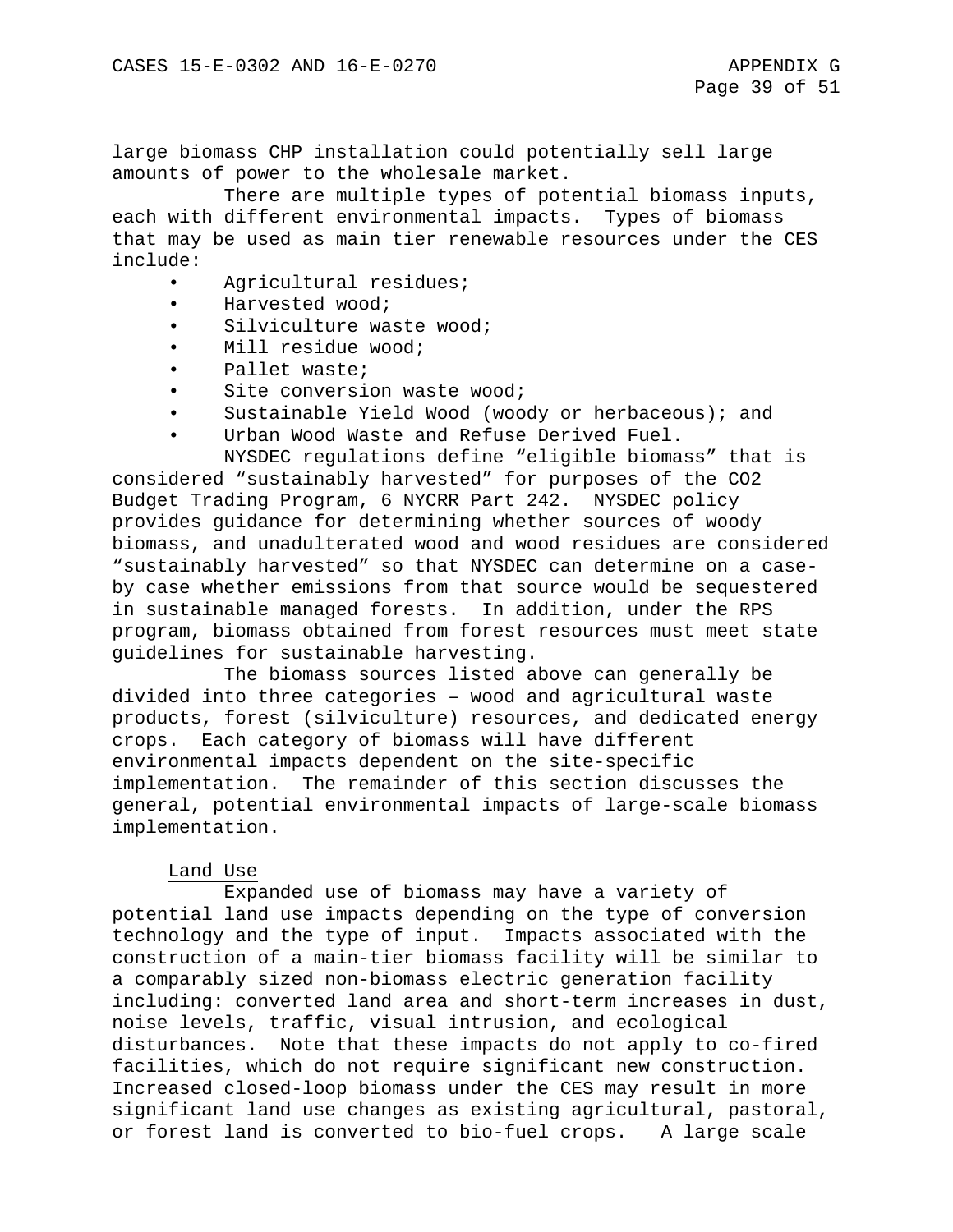shift of agricultural land from food crops to energy crops may impact food prices or drive the expansion of agriculture to currently forested land. However, negative impacts may be mitigated by NYSDEC regulations which require that biomass be sustainably harvested. For example, under the RPS program, biomass obtained from forest resources must meet state guidelines for sustainable harvesting.

To the extent that pastoral land, marginal land, or land currently cultivating food crop is converted to energy crops, increased biofuels may positively impact native wildlife, as many biofuels have a higher wildlife quality than traditional agricultural crops. For example, the predominant energy crop in New York State consists of fast growing willow trees. There are currently 1,200 acres of land in New York dedicated to willows for energy use. When properly managed, these crops can increase wildlife diversity and protect riparian habitats compared to traditional agricultural crops. DOE estimates that about 190 million acres of land in the United States is available for energy crops such as switchgrass, poplar trees, and willow trees. One hectare of land area dedicated to willow trees can produce enough fuel to generate approximately 16 MWh annually. The Northeast has an estimated two million hectares of marginal land no longer used for agriculture that could be suitable for biomass production. Willow trees also take up nutrients and heavy metals and may be used to effectively treat a number of waste sources including municipal waste, sewage sludge, and distillery effluent.

New York State has large amounts of forest land which, if managed and harvested carefully and sustainably, could provide biomass fuels without increasing GHG emissions or significantly impacting wildlife or recreational activities. To the extent that currently un-forested lands (e.g., marginal and nutritionally depleted areas) are converted to grow biomass, the net increase in vegetation may also reduce carbon levels. However, if conversion of lands to grow biomass results in habitat fragmentation, this may result in negative effects on wildlife species.

# Water Quality

Water use for large scale biomass projects may also vary depending on the type of conversion technology and biomass input. Water quality may increase if food crops are converted to energy crops. Energy crops typically require less potassium, agricultural lime, herbicides, insecticides, and other agricultural chemicals but may increase use of nitrogen and phosphorus. Planting of energy crops may decrease sedimentation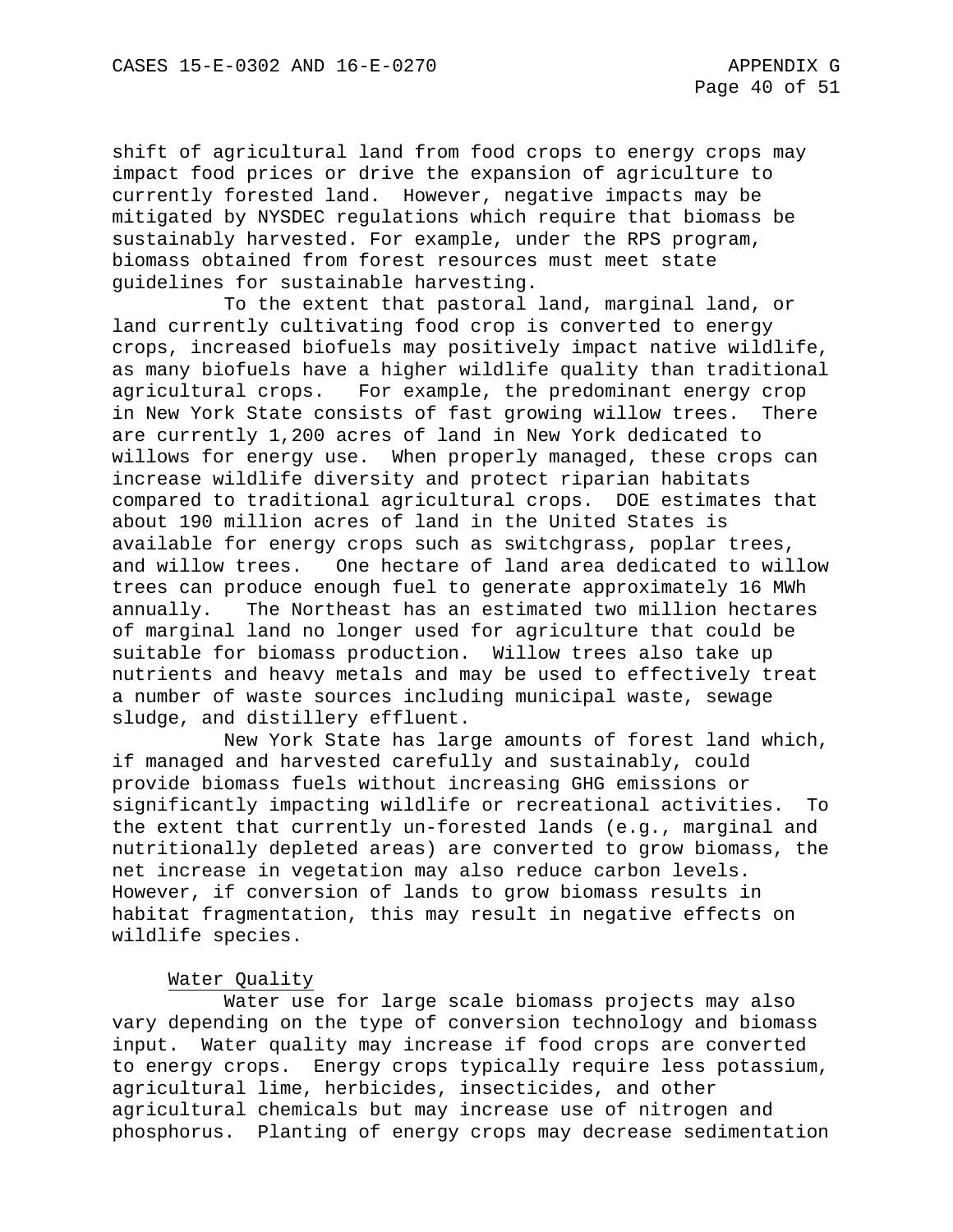and nutrient and chemical deposition into surface bodies of water. If non-agricultural land is converted to energy crops, local water sedimentation may increase. The water requirement for energy crops is not significantly different than food crops. Water is also required during the biomass combustion process. In a typical biomass plant, most of the water will be used as part of the cooling system to condense the steam for reuse. The water requirements for biomass combustion are similar to a similarly-sized fossil fuel power plant.

#### Air Emissions

Air emissions associated with biomass vary depending on the conversion technology and biofuel input. Emissions would typically decrease or remain the same for biomass that is cofired with natural gas compared to natural gas-only electricity. Sulfur emissions would be reduced in direct proportion to the amount of biomass used in the plant because most biomass inputs have near zero sulfur content. Low mercury content in biomass would lead to a similar reduction in mercury emissions. Impacts on other criteria pollutants are less certain – NOx emissions may either increase or decrease depending on site specific conditions (e.g., properties of the fuel, type of emissions control technologies, or operating conditions at the plant). Total particulates do not typically increase after introducing biomass, but emissions of particulate matter smaller than 10 microns (PM10) and 2.5 microns (PM2.5) may increase. In some cases minor, increases in carbon monoxide may occur. The impact of biomass on criteria pollutants in co-firing applications is a subject of ongoing research, and is highly dependent on site specific factors.

Stand-alone combustion of biomass would likely have<br>pacts to co-firing applications. Specific impacts similar impacts to co-firing applications. would be highly dependent on the emissions controls at any particular power plant. Biomass plants tend to be smaller than typical fossil fuel-fired plants and are often less efficient and less well equipped with emissions controls than existing natural gas plants. If not carefully planned and implemented utility scale biomass may result in increased carbon monoxide and PM10 particulates than an equivalent amount of fossil fuelbased generation. Particulate emissions from biomass plants between 500 kW and 10 MW may vary significantly depending on technology and operation. Other air pollutants such as mercury and sulfur would be reduced. Levels of NOx emissions from biomass facilities may vary between 60 mg/MJ and 170 mg/MJ. Emissions of all criteria pollutants may be reduced through biomass gasification. Criteria pollutant emissions from biomass gasification plants are similar to emissions from conventional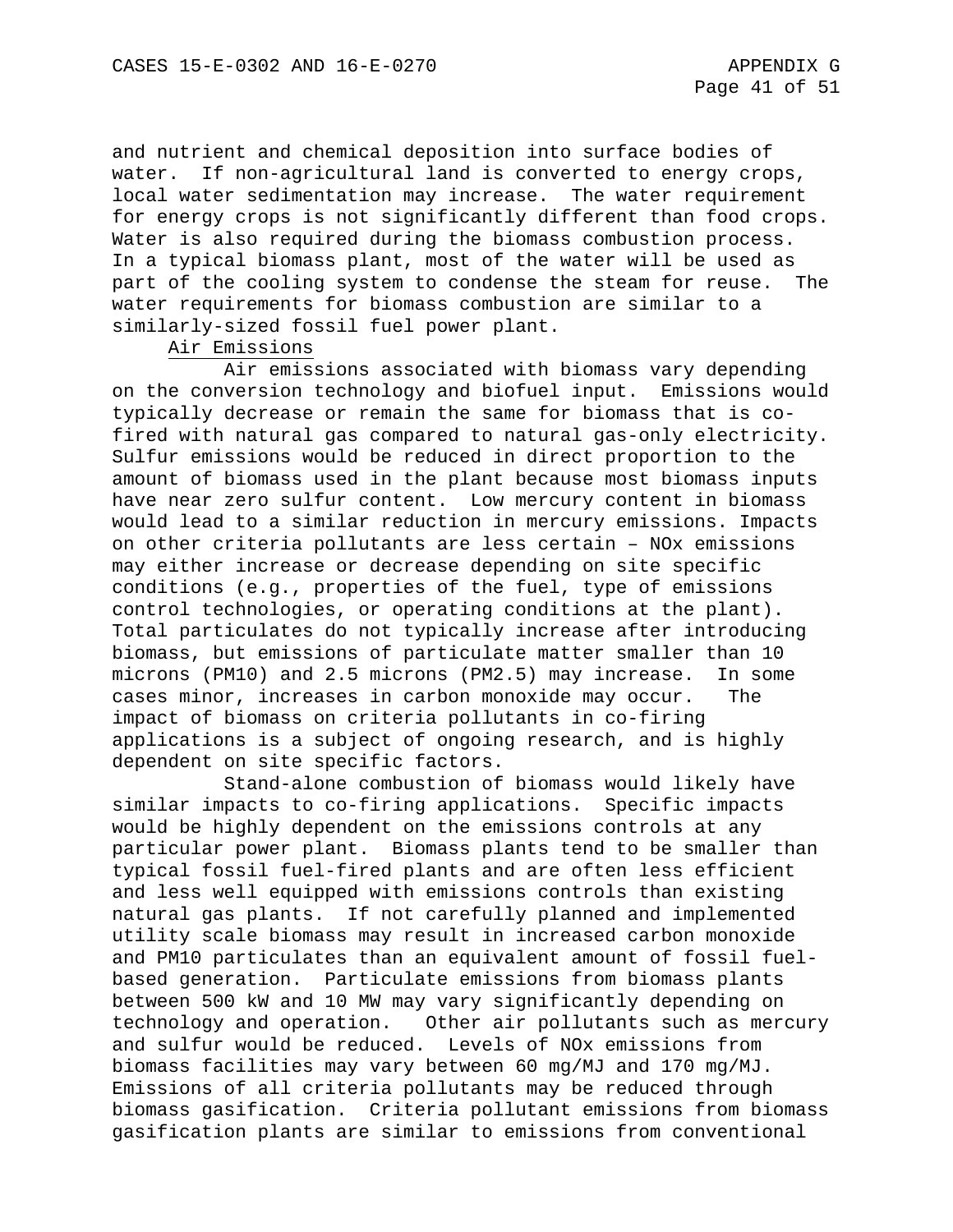natural gas plants and substantially lower than coal or oil plants.

Direct CO2 emissions from biomass combustion are high compared to most fossil fuels but if sustainably managed the CO2 emitted during combustion can be equivalent to the CO2 sequestered during growth of the stock, depending on the timeframe being considered. Whether a biomass system can be considered carbon neutral depends on a variety of factors, including, but not limited to:

- The feedstock type;
- The management and procurement of the feedstock;
- The feedstock transportation method;
- The energy generation technology; and,
- The timeframe to replenish the feedstock.

Overall lifecycle GHG emissions are highly dependent on site specific factors. Some biomass fuels are more carbon intensive than others; thus a robust accounting is required before the lifetime GHG emissions can be determined. Depending on the factors listed above, closed-loop cycles may be carbon neutral if the carbon released during combustion is equivalent to the carbon absorbed while the biomass is grown. Open-loop cycles may result in GHG emissions reductions because the combustion process produces primarily CO2 while natural biomass decay produces CO2 and methane. Methane has more global warming potential than CO2; decreases in methane production result in a lifecycle reduction of greenhouse gases. Note that the net emissions of a biomass system are dependent on the timeframe being considered, as both sequestration and natural processes of decay occur over long periods of time.

#### Health Impacts

Increased biomass combustion could have adverse health impacts. Biomass is often associated with high concentrations PM10. Humans may not filter these fine particulates through the nose, and they may end up in the lungs or alveolar region. Long exposure to fine particulates may cause health problems such as increased morbidity and exacerbation of respiratory and cardiovascular ailments.

#### Waste Impacts

Increased large scale biomass may result in decreased wood waste because clean residual wood would be used in biomass burners instead of landfill disposal. Increased biomass combustion may result in increased solid waste such as construction wastes, solid biomass boiler ash, stillage cake and syrup, and lignin. Solid biomass ash and lignin are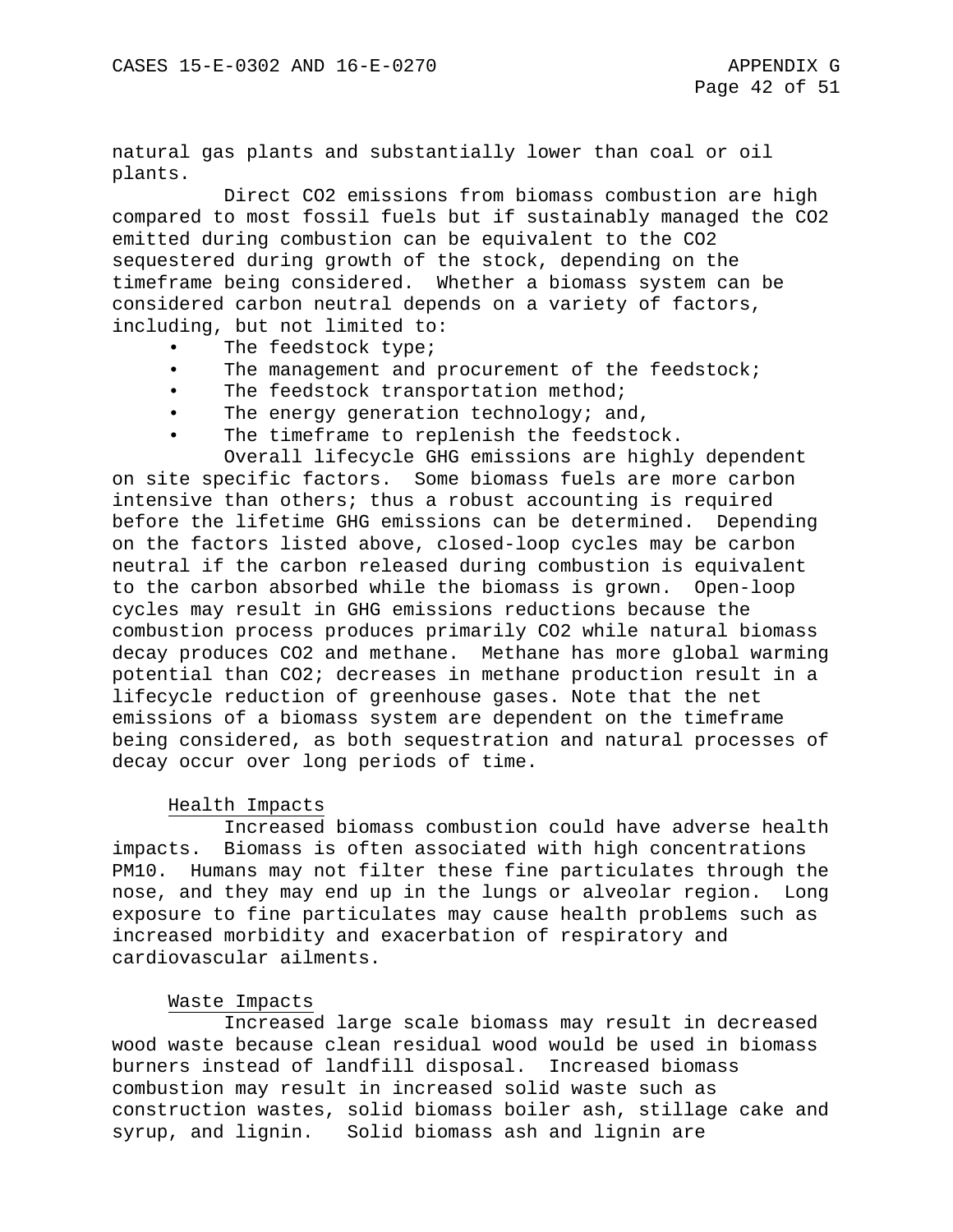potentially useful consumer products. Large scale biomass facilities may also produce significant amounts of bottom ash requiring disposal either in landfills or spread over area lands. Biomass produces less hazardous waste overall compared to coal combustion.

#### **Longer-Term Effects**

Longer-term effects are those occurring later in time and farther away, but which are still reasonably foreseeable. New York's energy industry will not result from completion of one or two large actions but rather will evolve over long periods of time in response to numerous separate individual initiatives. The greatest longer-term, indirect environmental impact of the CES, is the reduction in the amount of the State's energy generated from fossil fuel-based sources of energy. Fossil fuel power plants are the second largest (and most concentrated) source of emissions, accounting for approximately 16 percent of all greenhouse gas emissions in New York State. Reductions in the State's use of and reliance on fossil fuel electric generation will in turn result in significant environmental and public health benefits.

### Criteria Air Pollutants

Fossil fuel electric generation is a major source of criteria air pollutants. In New York State, electric generation from fossil fuel-based resources produced 29,682 tons of NOx and 54,627 tons of SO2. The release of SO2 and NOx, from fossil fuel generated power plants, also leads to the formation of particulate matter PM2.5, ozone, and other acidic compounds. Mercury (Hg) compounds are another pollutant from fossil fuel energy generation, particularly from coal powered plants. Criteria air pollutants are particularly important factors influencing local and regional air quality. These pollutants can negatively affect air quality, visibility, and public health.

While the REV and CEF are intended to reduce criteria air pollutant emissions from large-scale fossil-fuel generation, to the extent that the REV increases the use of distributed fossil-fuel generation (e.g., backup generators or CHP), the net effect of the REV on criteria air pollutants in certain<br>localities is uncertain. If increased use of distribut If increased use of distributed fossil-fuel generation is inadequately mitigated, local air quality could deteriorate which, in turn, could adversely affect the efficacy of State or Regional Implementation Plans submitted to EPA under the CAA or the recently proposed Clean Power Plan.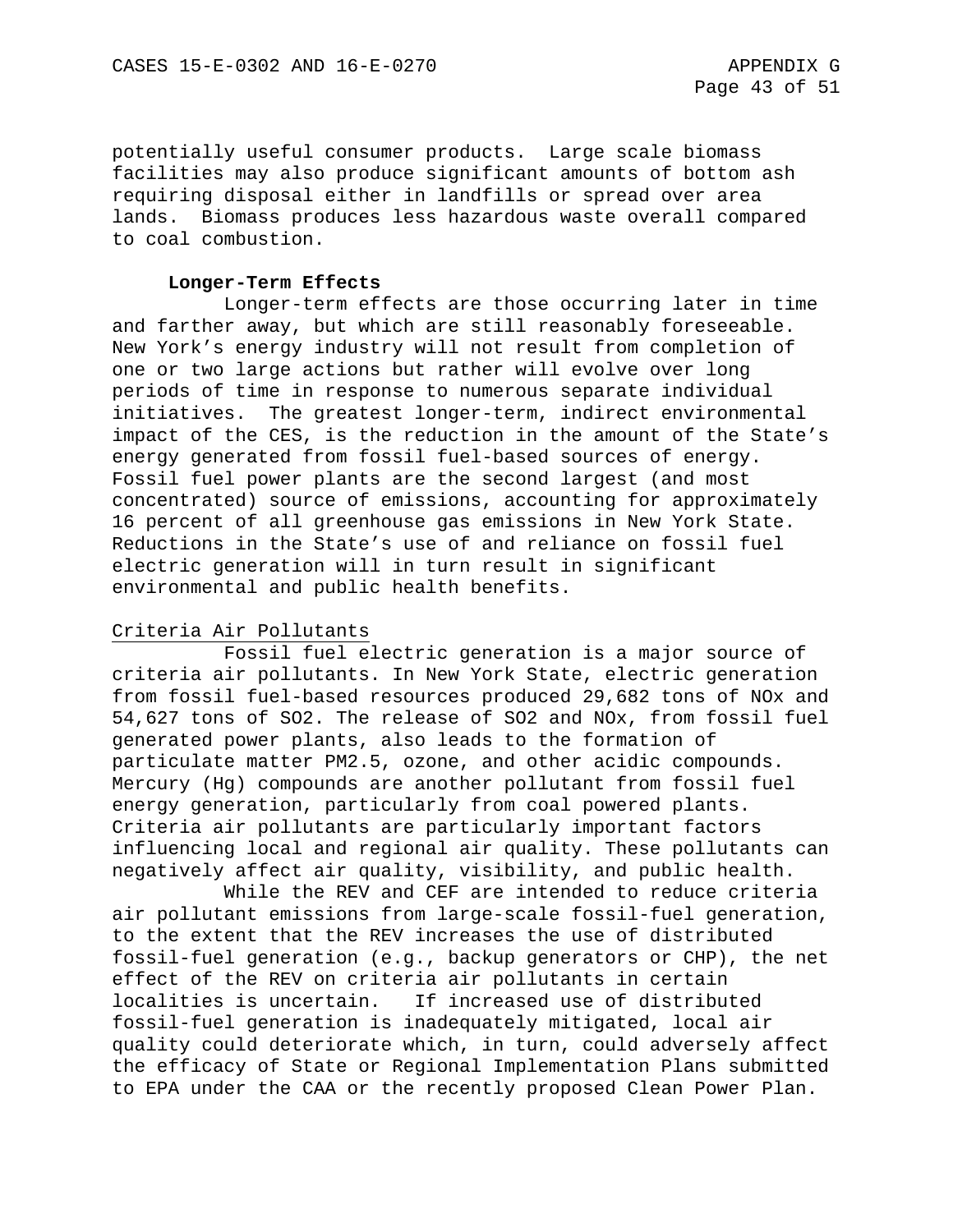#### Greenhouse Gases

A key long-term outcome of the REV and CEF is to significantly reduce the emissions of greenhouse gases form the State's energy sector. In New York State, electric generation emitted 43.4 million tons of carbon dioxide equivalent gas (CO2e) in 2010. Greenhouse gases such as carbon dioxide contribute to the global trend of rising average temperatures, changes in precipitation patterns and rising sea levels. As temperatures continue to rise and climate change further intensifies, the negative impacts of climate change on New York State's residents, economy and natural ecosystems will also increase. Actions (like CES) that stem the further rise of atmospheric greenhouse gas levels and prepare the State for the impact of climate change can reduce the magnitude of such impact both within New York State and globally.

### Public Health

Emissions from fossil fuel based electric generation can negatively affect human health. Exposure to ozone can aggravate lung diseases including asthma, emphysema, and chronic bronchitis, as well as increase the risk of premature mortality from heart or lung disease. Health effects from PM2.5 include aggravated asthma, irregular heartbeat, decreased lung function, nonfatal heart attacks, and premature mortality in those with heart or lung disease. NOx can increase the risk of respiratory diseases and exacerbate existing respiratory symptoms, especially in children, elderly, and the poor. Individuals with asthma may experience aggravated symptoms when exposed to NOx. Additionally, exposure to NOx can cause irreversible structural changes to the lungs. One study estimated health impacts from fossil fuel energy sources at \$362 to 886 billion in economic value annually, based on premature mortality, workdays missed, and direct costs to the U.S. healthcare system resulting from PM2.5, NOx, and SO2. The same study estimated that the economic value of negative health impacts was equal to approximately \$0.14 to \$0.31 per kWh. These costs may be even higher if greenhouse gas emissions are included.

## Water, Land and Ecological Resources

Avoided fossil fuel and nuclear generation should also reduce water demand and improve the health of aquatic ecosystems. Both coal combustion in power plants and nuclear plants use significant quantities of water for producing steam and cooling. For natural gas combustion, boilers and combined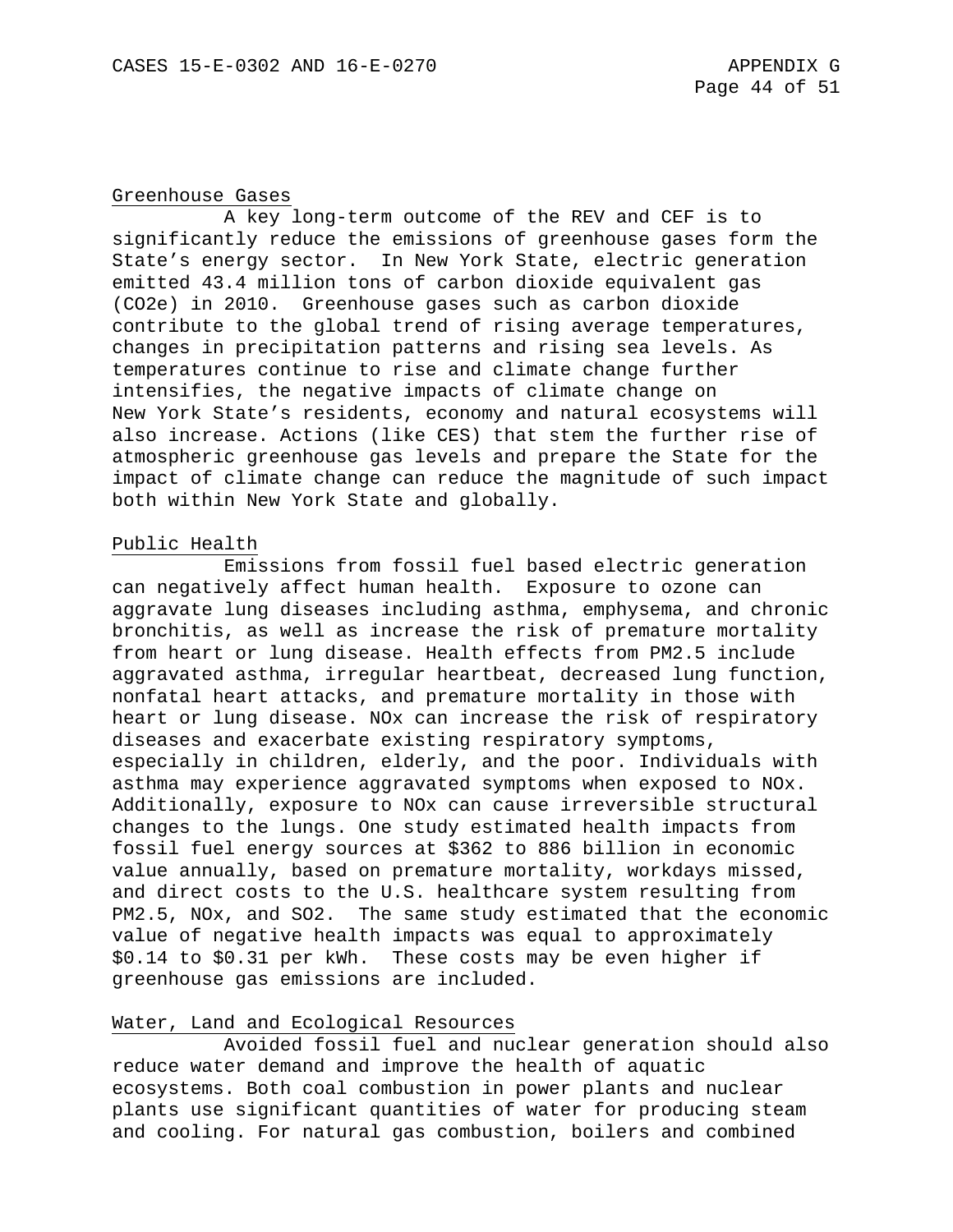cycle systems also require water for cooling processes. If process or cooling water comes from a surface water source, water intake structures are required to withdraw the necessary water for the plant's operation. Such intake structures can stress or directly take aquatic organisms held against or passed through intake screens.

Coal-fired generation, natural gas boilers, and natural gas combined cycle systems all release wastewater with excess heat and hazardous chemicals during plant operation. Thermal water discharges elevate water temperatures, which can harm organisms, destroy or degrade habitat, or form barriers to existing migratory routes. Hazardous substances in wastewater can impair water quality, as can deposition of acidic air pollutants (i.e., acid rain).

Coal combustion generates significant amounts of solid waste. Much of this waste is disposed of in abandoned mines or landfills, potentially allowing pollutants to leach to ground or surface water. Soil contaminated by pollutant deposition near coal-fired power plants can require years to recover. Acid rain due to emissions of NOX and SO2also impairs the growth of and causes death in trees.

### Aesthetic, Visual, Cultural and Historic Resources

Reduced emissions of NOX and SOX and associated reductions in particulate matter due to avoided fossil fuel use would improve visual and cultural resources in New York. Fine particles are the primary cause of reduced visibility in some areas in the U.S., including national parks and wilderness areas. Reduced particle pollution will also help to protect stonework, including culturally important monuments, from staining and other damage.

While such improvements are expected to accrue from implementation of the CES, the CES' focus on development of LSR may alter the visual and cultural landscape of the State's more rural areas in upstate New York, where large scale solar and wind facilities are more likely to be developed. Large-scale solar and wind operations have relatively large land use requirements. When such operations are sited in flat areas in rural communities, the industrial nature of solar and wind facilities can offer strong contrasts to the relatively rural landscape that they inhabit. To the extent that a specific rural or agricultural community becomes host to multiple LSR projects, adverse impacts on the community's aesthetic, visual and cultural resources are possible. In addition, expanded use of biomass could result in a shift of agricultural land from food crops to energy crops and may drive the expansion of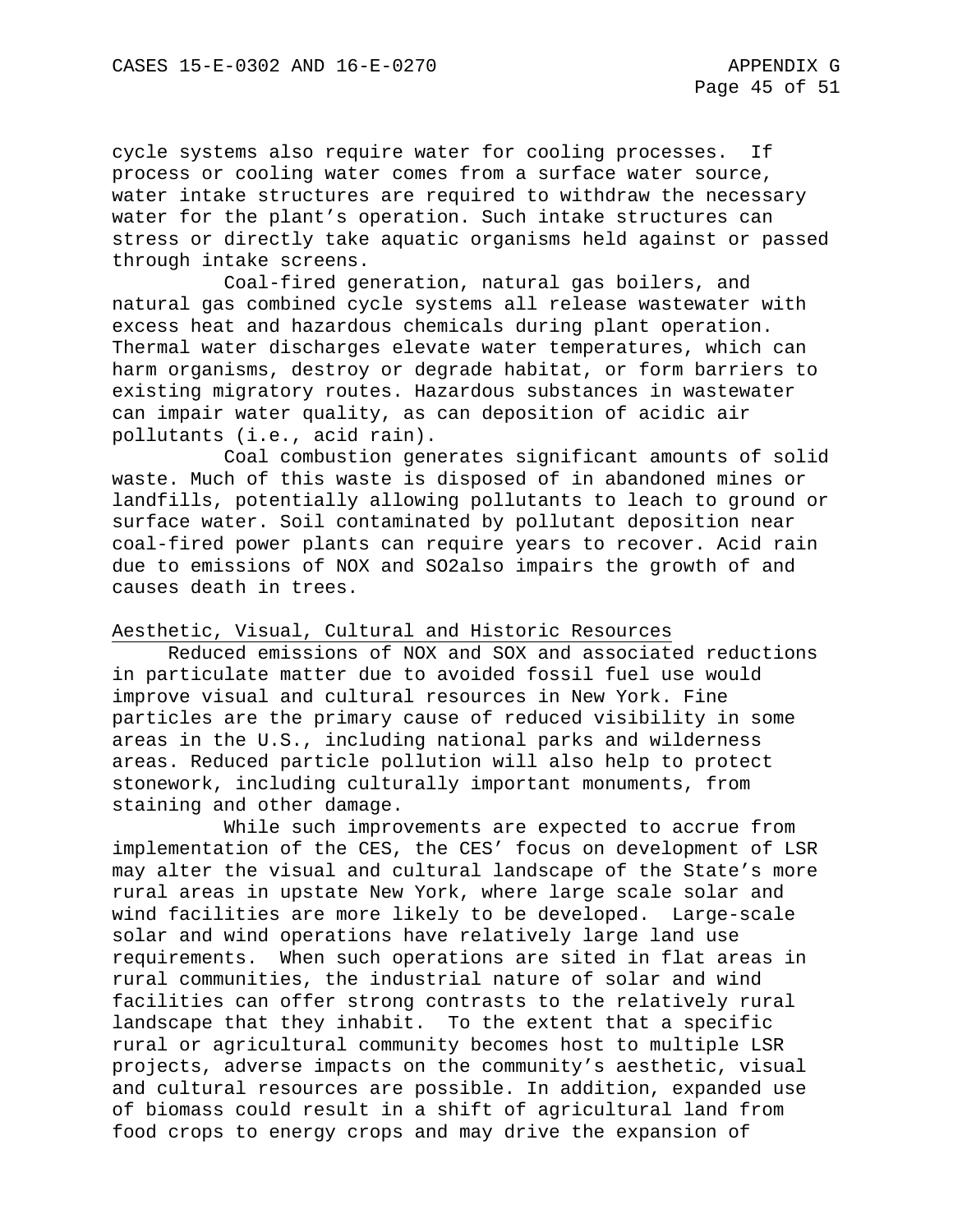agriculture to currently forested land, which could result in habitat fragmentation.

### **Other Unanticipated Technologies**

The CES is expected to be implemented over a 13-year timeframe (2017 to 2030). It is possible that increased levels of demand for large scale renewable energy will spur innovation and the development of currently unanticipated technologies. New York State ranks second nationally in cleantech patents and the number of cleantech patents registered each year is on the rise. As technology changes and new technologies are developed, there is potential for unforeseen environmental impacts. Depending on the type of technology, it is possible that construction activities or operation and maintenance of the technology could create environmental impacts. To the extent that any new technologies further displace or promote the displacement of fossil fuel electricity generation, or lower electricity consumption, such technologies could generate positive environmental impacts. The net impact of other unanticipated technologies is, by its nature, unknown at this time.

### **Cumulative Impacts**

The CES is a program complementary to the Commission's other clean energy efforts. In the Staff White Paper, DPS Staff describes the REV and the CES as programs which "will promote each other's achievement." In addition to the REV, the CES will also work in concert with other, ongoing, State energy initiatives, including, but not necessarily limited to: (1) the Clean Energy Fund, (2) the draft 2014 New York State Energy Plan; (3) the New York Green Bank (Case 13-M-0412); and (4) the NY-Sun Initiative.

In addition to State-level clean energy initiatives, a number of energy-related efforts at the federal level may interact with the CES. By considering cumulative impacts, the intent of SEQRA is to identify actions that may be insignificant by themselves, but which can degrade environmental resources over time when considered together. These considerations of potential cumulative effects include:

The CES is anticipated to engender overall positive environmental impacts, primarily by reducing the State's use of, and dependence on, fossil fuels.

Many of the locations that would be considered for new large scale land-based wind and solar projects are in upstate New York. To the extent that some communities become host to multiple installations of new LSR projects, certain cumulative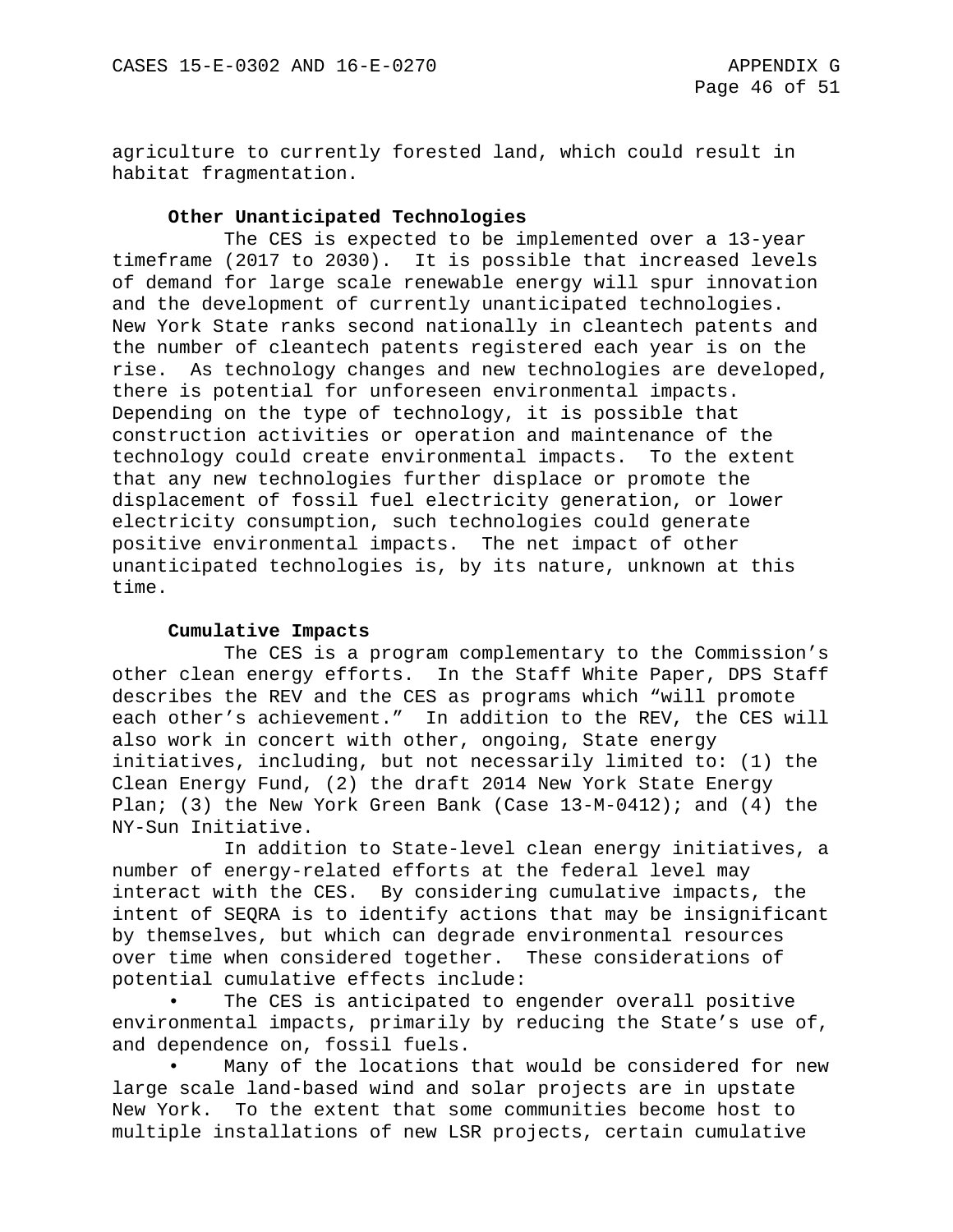negative impacts (e.g., aesthetic effects of large scale wind and solar energy or loss of agricultural lands) may constrain the overall positive impacts of the CES. A number of regulations, policies, and best practices serve as measures that will mitigate adverse impacts that may arise from activities undertaken in response to the CES.

In general, the State and Federal policies and initiatives identified in this section as likely to interact with the CES are designed to reduce the adverse economic, social and environmental impacts of fossil fuel energy resources by increasing the use of clean energy resources and technologies.

Cumulative site-specific impacts of the CES are not known at this time and are beyond the scope of this SEIS. This SEIS provides a generic description of the potential environmental impacts of the CES on land and water resources, agriculture, cultural and aesthetic resources, terrestrial and aquatic ecosystems and other individually relevant impacts. Appropriate federal, state, and local permitting and environmental review processes will identify, evaluate, and mitigate potential site-specific impacts.

# **C. Mitigation**

# Federal and State Regulations Relevant to Operations of Nuclear Facilities

One key mitigation measure is compliance with existing federal and State regulations, which are designed specifically to protect human health and the environment from activities that could otherwise result in significant and/or adverse impacts. The U.S. Nuclear Regulatory Commission (NRC) regulates commercial nuclear power plant through licensing, inspection, and enforcement. The NRC mission states, "The NRC licenses and regulates the Nation's civilian use of radioactive materials to protect public health and safety, promote the common defense and security, and protect the environment." The Occupational Safety and Health Administration coordinate with the NRC to regulate radiological and industrial safety at operating facilities.

New York State also plays a role in ensuring the safe use of radioactive materials. Through various laws, the New York Department of Labor, New York State Department of Health, New York State Department of Environmental Conservation, and New York City Department of Health and Mental Hygiene Regulations all play a role in nuclear facility regulations.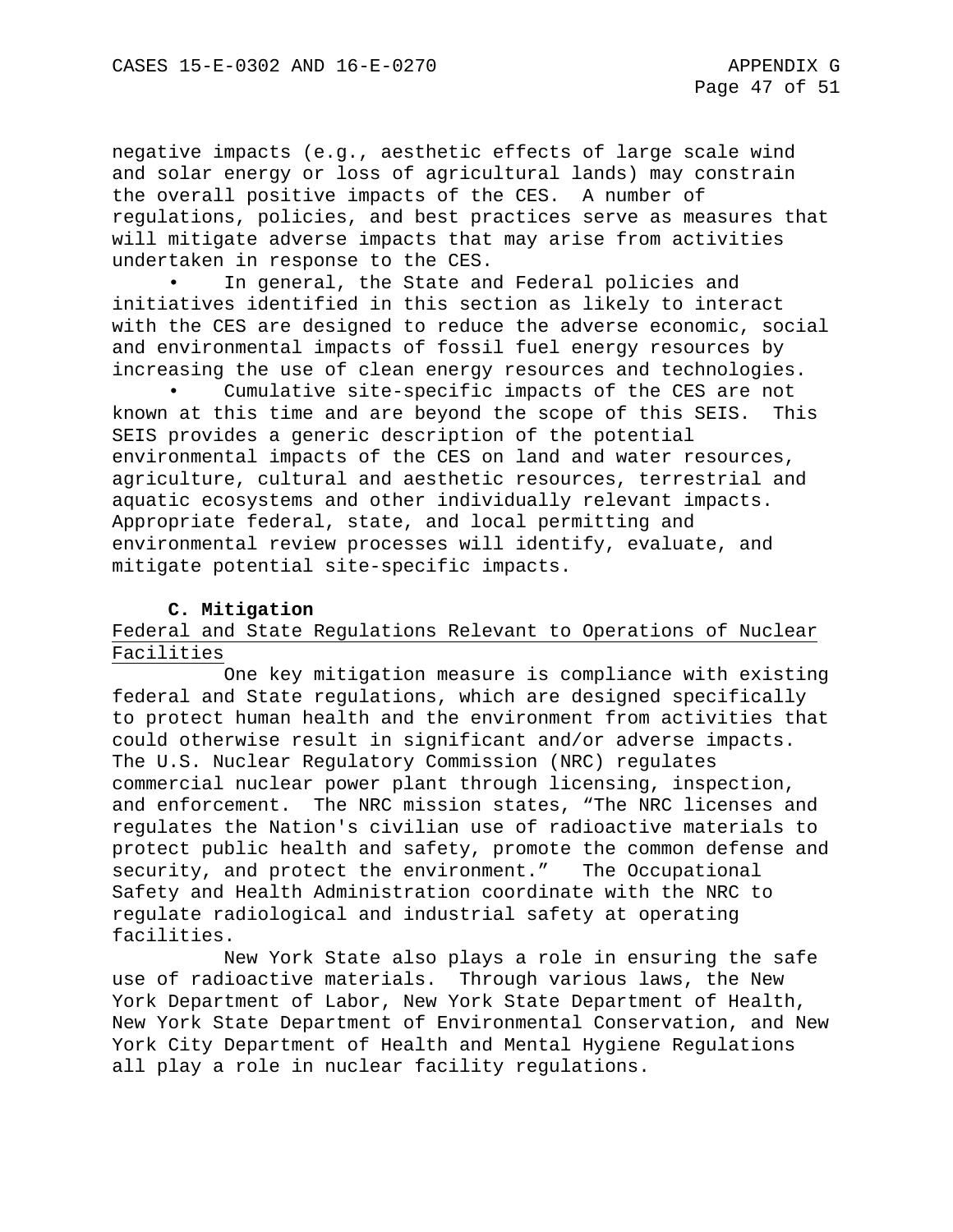# Federal and State Regulations and Guidance Potentially Relevant to Utility Scale Clean Energy Activities

Regulations that are particularly applicable to utility-scale renewable energy projects include site-specific permitting processes, the State Environmental Quality Review (SEQR) process, and Article 10 of the Public Service Law. Under Article 10, a state siting board is responsible for siting and permitting LSR projects with a generating capacity greater than 25 MW. The board is required to enforce environmental laws and standards except for local ordinances it specifically determines should not be applied to a particular project.

The environmental impacts of a proposed renewable energy project under 25 MW in size are typically assessed in accordance with SEQRA by the host town board, regional planning commission, county agency, or other local authority. The town or local agency may impose mitigation measures that it finds are necessary to minimize any adverse environmental impacts.

As a result of the RPS, state and many local agencies are familiar and experienced in applying the array of regulations, guidance and tools available to review LSR projects (on a project-by-project basis) and to identify appropriate mechanisms to avoid and/or minimize the potential adverse impacts of LSR projects. For example, under the RPS program, biomass obtained from forest resources must meet state guidelines for sustainable harvesting.

## **D. Growth-induced Aspects and Socioeconomic Impacts**

Successful implementation of the REV and CEF, the additional measures proposed to meet the CES 50 by 30 goal, and the CES nuclear maintenance program (NMP) will generate several types of public benefits. This section first provides a qualitative description of the growth-inducing aspects of the programs that lead to potential public benefits. Next, this section presents a summary of potential regional economic impacts of continued generation of energy by eligible nuclear plants and the construction of additional LSR supply resources.

Depending on the mechanisms employed, increasing the supply of renewable resources to meet 50 percent of New York State's demand by 2030 is expected to result the following types of public benefits:

Public health benefits due to avoided emissions of GHG and criteria air pollutants. As increased use of renewable energy sources leads to improved air quality, society benefits from reduced health impacts and increased employee productivity. For example, as air quality improves, state health care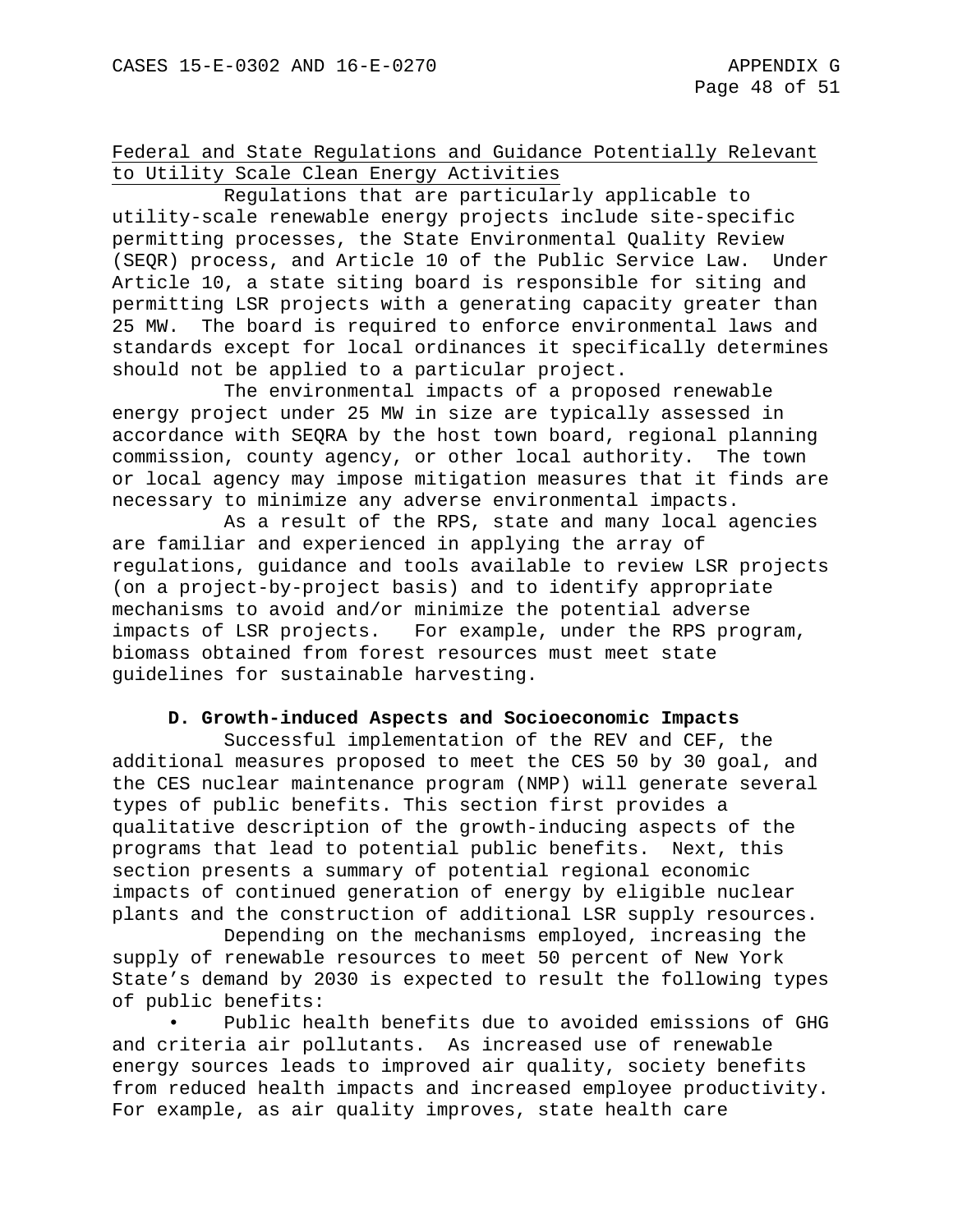expenditures for treatment of asthma, acute bronchitis, and respiratory conditions may be reduced.

• Ecosystem services benefits related to the reduction in emissions and due to reduced impacts on land and water uses, as renewable sources are incorporated into New York's energy supply portfolio in lieu of investment in fossil fuel sources. For example, "wind and solar energy require essentially no water to operate, and thus do not pollute water resources or strain supply by competing with agriculture, drinking water systems, or other important water needs."

Climate change benefits related to the reduction in the State's reliance on fossil fuel energy. As discussed in Chapter 3 of the 2015 GEIS, climate change is expected to increase air temperatures which will in turn intensity water cycles through increased evaporation and precipitation. In New York, more intense water cycles are expected to lead to increases in localized flash and coastal flooding, increases in the frequency and intensity of extreme precipitation and extreme heat events, longer summer dry periods, lower summer flows in large rivers, lower groundwater tables, and higher river and instream water temperatures.

Measures proposed under the CES 50 by 30 goal and CES nuclear maintenance program may also serve to maintain fuel diversity. It is expected that the addition of new renewable electricity supplies may reduce the State's reliance on natural gas. Such changes may also reduce the exposure to fossil fuelrelated energy security challenges and supply interruptions, thereby increasing the security of New York's electric energy supply.

### Impacts on Growth and Community Character

The preservation of eligible nuclear facilities should not entail significant changes in the character of the host communities. The primary effect should be the preservation of jobs, local services, population levels, tax revenues, and existing community structures. The same communities may face major changes toward the end of the period under analysis, as the licenses expire, but those changes are not attributable to the CES.

Meeting the 50 by 30 goal through the addition of renewable power sources will have significant impacts on some communities. Many of the locations that would be considered for new large scale land-based wind, solar, and hydropower projects are in upstate New York. In these areas, the prevailing settlement pattern is low density towns and villages, with large rural areas. These communities may see both positive and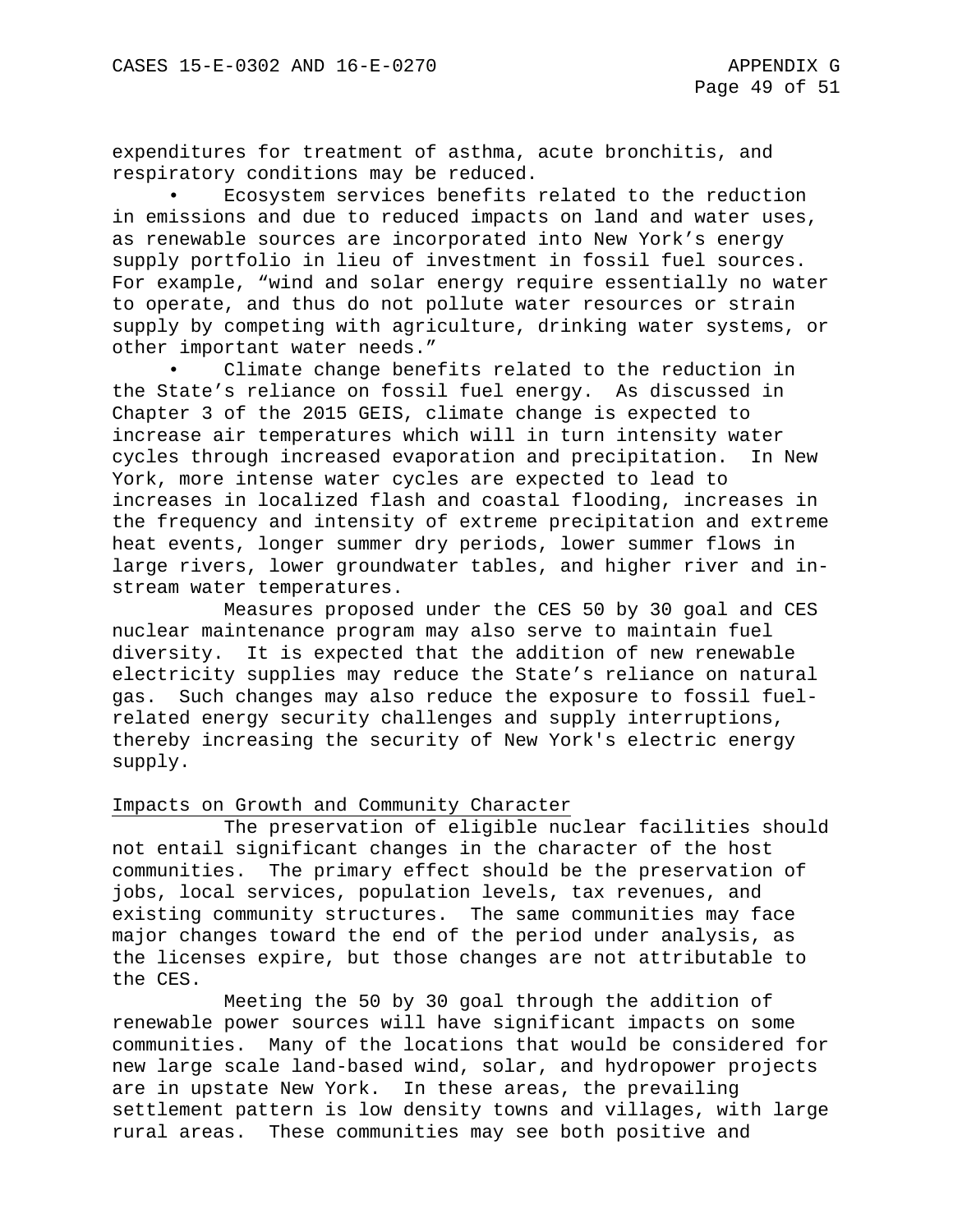negative impacts associated with the construction and operation of new renewable power plants. For example, while construction of a wind plant will have impacts on a rural viewshed, the revenue earned by a farmer from wind leases may contribute to the preservation of existing farmland and rural/agricultural landscapes. Although leasing arrangements vary widely, a 2005 NYSERDA study estimated a typical lease payment of approximately \$4,000 per MW per year, with an annual inflationary adjustment. A more recent study undertaken by Windustry in 2009 estimated an average fixed payment lease rate of \$2,820 per MW, with values ranging from \$1,515 to \$5,387 per MW, equivalent to a fixed payment of approximately \$4,230 for a 1.5 MW wind turbine per year. As these large scale renewable resources are added, there may also be some changes to community character and viewsheds resulting from addition of transmission lines. The specific nature of the potential community impacts will be evaluated in site-specific proceedings following implementation of the CES.

## Environmental Justice Impacts

Actions taken under the CES programs may occur in environmental justice communities and may have the potential to disproportionately affect low-income and minority populations within these communities. Regulations at 6 NYCRR Part 487 establish a framework for evaluating the potential environmental justice issues associated consistent with siting a major electric generating facility pursuant to PSL Article 10. Implementation of actions to meet the CES 50 by 30 goals could result in locating new renewable energy facilities, such as wind, solar or biomass. Depending on siting decisions, facilities could be located in a potential environmental justice area (PEJA). Such siting proposals could result in the lead agency performing an EIS to assess, among other things, whether the action under consideration would disproportionately affect PEJA populations, and whether alternative actions would have less impact. As the areas with the highest wind resource potential are primarily offshore, wind energy developments are not as likely to fall within currently defined PEJAs. In addition and as discussed above, an increase in the penetration of renewable resources could lead to an increase in electricity prices. Increased costs of electricity may affect low-income people disproportionately. While the electricity price impact are uncertain at this time, programs aimed to support low income energy consumers through the REV and CEF proceedings, and continued maintenance of nuclear power plants, may help to offset any increase in prices resulting from increased consumption of renewable energy.